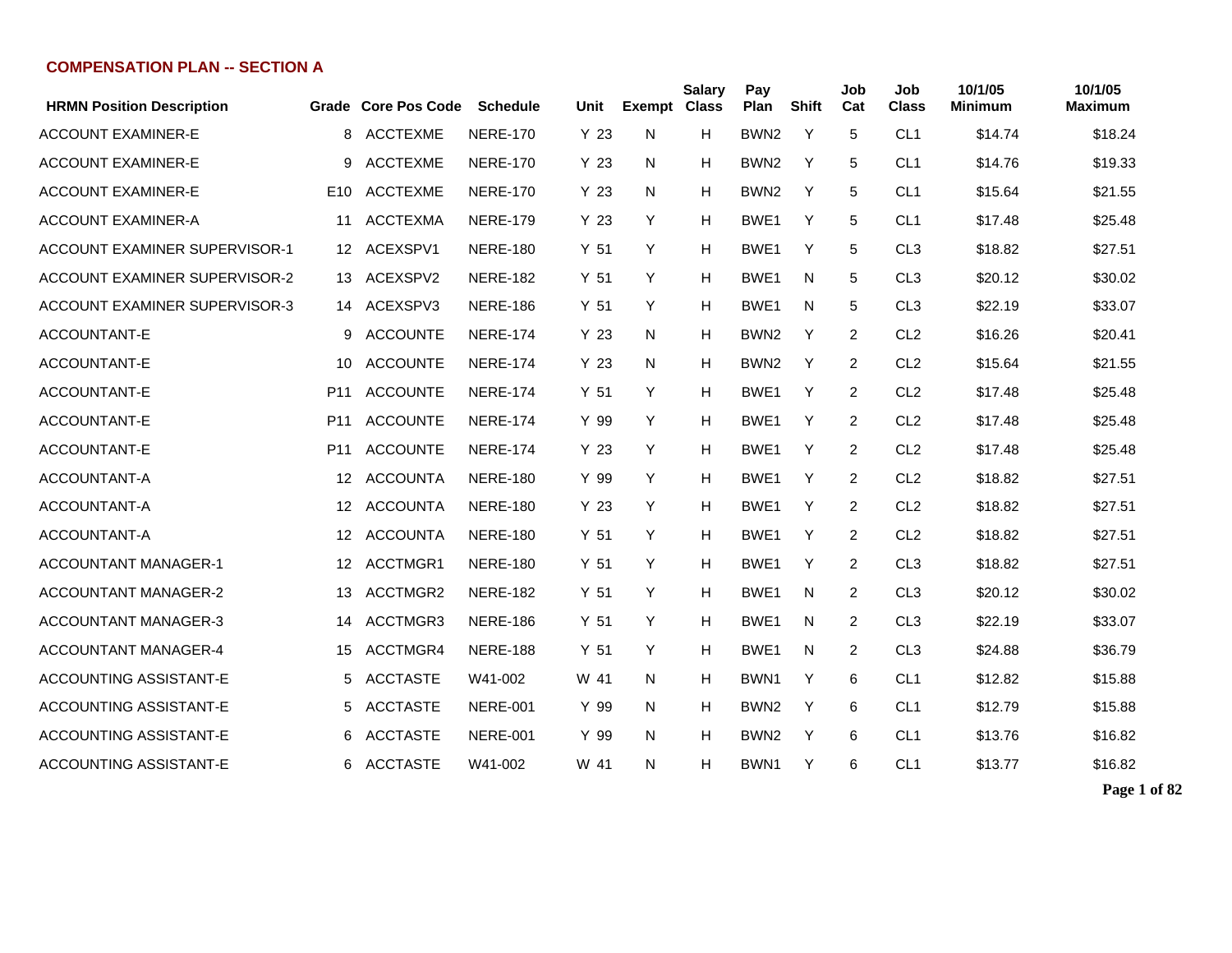| <b>HRMN Position Description</b>      |                | Grade Core Pos Code | <b>Schedule</b> | Unit            | Exempt | <b>Salary</b><br><b>Class</b> | Pay<br>Plan      | <b>Shift</b> | Job<br>Cat | Job<br><b>Class</b> | 10/1/05<br><b>Minimum</b> | 10/1/05<br><b>Maximum</b> |
|---------------------------------------|----------------|---------------------|-----------------|-----------------|--------|-------------------------------|------------------|--------------|------------|---------------------|---------------------------|---------------------------|
| <b>ACCOUNTING ASSISTANT-E</b>         | E7             | <b>ACCTASTE</b>     | W41-002         | W 41            | N      | H                             | BWN <sub>1</sub> | Y            | 6          | CL <sub>1</sub>     | \$14.60                   | \$18.11                   |
| ACCOUNTING ASSISTANT-E                | E7             | <b>ACCTASTE</b>     | <b>NERE-001</b> | Y 99            | N      | н                             | BWN <sub>2</sub> | Y            | 6          | CL <sub>1</sub>     | \$14.55                   | \$18.11                   |
| ACCOUNTING ASSISTANT-A                | 8              | <b>ACCTASTA</b>     | W41-009         | W 41            | N      | H                             | BWN1             | Y            | 6          | CL <sub>1</sub>     | \$15.43                   | \$18.97                   |
| ACCOUNTING ASSISTANT-A                | 8              | <b>ACCTASTA</b>     | <b>NERE-004</b> | Y 99            | N      | н                             | BWN <sub>2</sub> | Y            | 6          | CL <sub>1</sub>     | \$15.41                   | \$18.97                   |
| <b>ACCOUNTING SPECIALIST-2</b>        | 13             | ACCSPL2             | <b>NERE-182</b> | Y 23            | Y      | н                             | BWE1             | N            | 2          | CL <sub>2</sub>     | \$20.12                   | \$30.02                   |
| <b>ACCOUNTING SPECIALIST-2</b>        | 13             | ACCSPL2             | <b>NERE-182</b> | Y <sub>51</sub> | Y      | н                             | BWE <sub>1</sub> | N.           | 2          | CL <sub>2</sub>     | \$20.12                   | \$30.02                   |
| <b>ACCOUNTING SPECIALIST-3</b>        | 14             | ACCSPL3             | <b>NERE-186</b> | Y 23            | Y      | н                             | BWE <sub>1</sub> | N            | 2          | CL <sub>2</sub>     | \$22.19                   | \$33.07                   |
| <b>ACCOUNTING SPECIALIST-4</b>        | 15             | ACCSPL4             | <b>NERE-188</b> | Y 23            | Y      | н                             | BWE <sub>1</sub> | N            | 2          | CL <sub>2</sub>     | \$24.88                   | \$36.79                   |
| <b>ACCOUNTING SPECIALIST-4</b>        | 15             | ACCSPL4             | <b>NERE-188</b> | Y <sub>51</sub> | Y      | H                             | BWE <sub>1</sub> | N            | 2          | CL <sub>2</sub>     | \$24.88                   | \$36.79                   |
| <b>ACCOUNTING TECHNICIAN-E</b>        |                | 7 ACCTTCHE          | NERE-044        | Y 99            | N      | н                             | BWN <sub>2</sub> | Y            | 5          | CL <sub>1</sub>     | \$14.57                   | \$18.13                   |
| <b>ACCOUNTING TECHNICIAN-E</b>        | 7              | <b>ACCTTCHE</b>     | W41-007         | W 41            | N      | н                             | BWN <sub>1</sub> | Y            | 5          | CL <sub>1</sub>     | \$14.61                   | \$18.13                   |
| <b>ACCOUNTING TECHNICIAN-E</b>        | 8              | <b>ACCTTCHE</b>     | NERE-044        | Y 99            | N      | н                             | BWN <sub>2</sub> | Y            | 5          | CL <sub>1</sub>     | \$15.41                   | \$18.99                   |
| <b>ACCOUNTING TECHNICIAN-E</b>        | 8              | <b>ACCTTCHE</b>     | W41-007         | W 41            | N      | н                             | BWN1             | Y            | 5          | CL <sub>1</sub>     | \$15.43                   | \$18.99                   |
| <b>ACCOUNTING TECHNICIAN-E</b>        | E <sub>9</sub> | <b>ACCTTCHE</b>     | W41-007         | W 41            | N      | н                             | BWN1             | Y            | 5          | CL <sub>1</sub>     | \$15.41                   | \$20.07                   |
| <b>ACCOUNTING TECHNICIAN-E</b>        | E <sub>9</sub> | <b>ACCTTCHE</b>     | <b>NERE-044</b> | Y 99            | N      | н                             | BWN <sub>2</sub> | Y            | 5          | CL <sub>1</sub>     | \$15.38                   | \$20.07                   |
| <b>ACCOUNTING TECHNICIAN-A</b>        | 10             | <b>ACCTTCHA</b>     | W41-014         | W 41            | N      | н                             | BWN1             | Y            | 5          | CL <sub>1</sub>     | \$16.69                   | \$22.37                   |
| <b>ACCOUNTING TECHNICIAN-A</b>        | 10             | <b>ACCTTCHA</b>     | <b>NERE-041</b> | Y 99            | N      | н                             | BWN <sub>2</sub> | Y            | 5          | CL <sub>1</sub>     | \$16.34                   | \$22.37                   |
| <b>ACTIVITIES THERAPY AIDE-E</b>      | 6              | <b>ACTHADEE</b>     | U11-011         | $U$ 11          | N      | н                             | BWN <sub>1</sub> | Y            | 5          | CL <sub>1</sub>     | \$13.92                   | \$16.70                   |
| <b>ACTIVITIES THERAPY AIDE-E</b>      | $7^{\circ}$    | <b>ACTHADEE</b>     | U11-011         | $U$ 11          | N      | н                             | BWN1             | Y            | 5          | CL <sub>1</sub>     | \$14.27                   | \$17.25                   |
| <b>ACTIVITIES THERAPY AIDE-E</b>      | E <sub>8</sub> | <b>ACTHADEE</b>     | U11-011         | $U$ 11          | N      | н                             | BWN1             | Y            | 5          | CL <sub>1</sub>     | \$14.83                   | \$17.88                   |
| <b>ACTIVITIES THERAPY AIDE-A</b>      | 9              | <b>ACTHADEA</b>     | U11-013         | $U$ 11          | N      | н                             | BWN1             | Y            | 5          | CL <sub>1</sub>     | \$14.60                   | \$18.98                   |
| <b>ACTIVITIES THERAPY AIDE SUPV-1</b> | 10             | ACTHSPV1            | <b>NERE-133</b> | Y <sub>51</sub> | N      | н                             | BWN <sub>2</sub> | Y            | 5          | CL <sub>3</sub>     | \$15.46                   | \$21.49                   |
| <b>ACTIVITIES THERAPY AIDE SUPV-2</b> |                | 11 ACTHSPV2         | <b>NERE-136</b> | Y 51            | N      | H.                            | BWN <sub>2</sub> | Y            | 5          | CL <sub>3</sub>     | \$16.76                   | \$23.36                   |

**Page 2 of 82**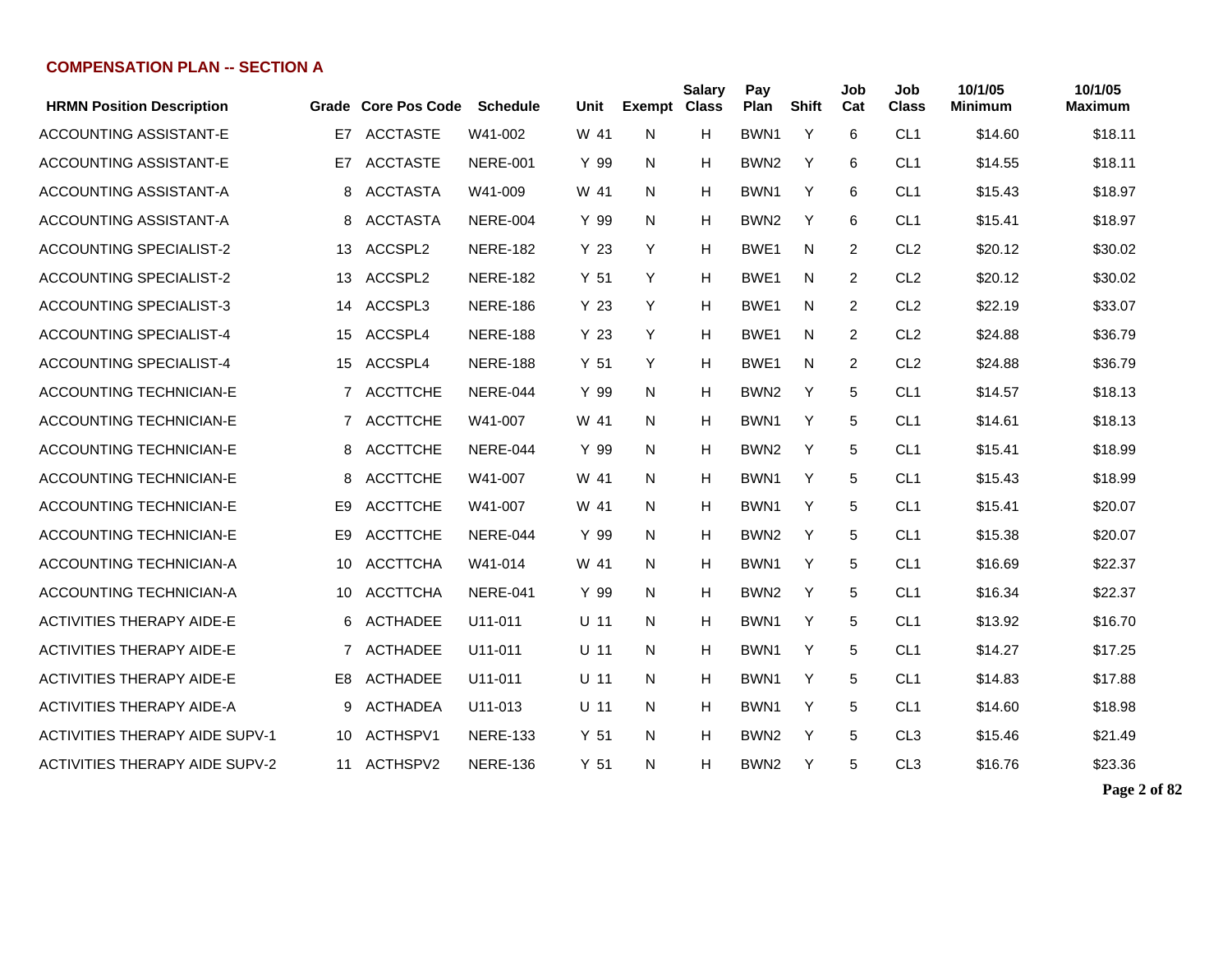| <b>HRMN Position Description</b>    |                 | <b>Grade Core Pos Code</b> | <b>Schedule</b> | Unit            | <b>Exempt</b> | <b>Salary</b><br><b>Class</b> | Pay<br>Plan      | <b>Shift</b> | Job<br>Cat     | Job<br><b>Class</b> | 10/1/05<br><b>Minimum</b> | 10/1/05<br><b>Maximum</b> |
|-------------------------------------|-----------------|----------------------------|-----------------|-----------------|---------------|-------------------------------|------------------|--------------|----------------|---------------------|---------------------------|---------------------------|
| <b>ACTIVITIES THERAPY MANAGER-2</b> | 13              | ACTHMGR2                   | <b>NERE-140</b> | Y 51            | Y             | H                             | BWE1             | Y            | 2              | CL <sub>3</sub>     | \$18.57                   | \$27.51                   |
| <b>ACTIVITIES THERAPY MANAGER-3</b> | 14              | ACTHMGR3                   | <b>NERE-143</b> | Y <sub>51</sub> | Y             | H                             | BWE <sub>1</sub> | N            | $\overline{2}$ | CL <sub>3</sub>     | \$19.93                   | \$30.24                   |
| ADMIN LAW EXAMINER-E                | 13              | ADMEXME                    | <b>NERE-076</b> | Y 23            | Y             | н                             | BWE <sub>1</sub> | Υ            | 2              | CL <sub>2</sub>     | \$21.10                   | \$29.75                   |
| ADMIN LAW EXAMINER-E                | 14              | <b>ADMEXME</b>             | <b>NERE-076</b> | Y 23            | Y             | H                             | BWE <sub>1</sub> | N            | $\overline{2}$ | CL <sub>2</sub>     | \$24.71                   | \$35.74                   |
| ADMIN LAW EXAMINER-E                | P <sub>15</sub> | <b>ADMEXME</b>             | <b>NERE-076</b> | Y 23            | Y             | H                             | BWE <sub>1</sub> | N            | 2              | CL <sub>2</sub>     | \$27.53                   | \$39.69                   |
| ADMIN LAW EXAMINER-A                | 16              | ADMEXMA                    | <b>NERE-077</b> | Y 99            | Y             | н                             | BWE1             | N            | 2              | CL <sub>2</sub>     | \$32.35                   | \$45.05                   |
| ADMIN LAW EXAMINER-A                | 16              | ADMEXMA                    | <b>NERE-077</b> | Y 23            | Y             | H                             | BWE1             | N            | 2              | CL <sub>2</sub>     | \$32.35                   | \$45.05                   |
| <b>ADMIN LAW EXAMINER-2A</b>        | 17              | ADMEXM2A                   | <b>NERE-078</b> | Y 23            | Y             | H                             | BWE <sub>1</sub> | N            | 2              | CL <sub>2</sub>     | \$34.98                   | \$48.16                   |
| ADMINISTRATIVE LAW MANAGER-1        | 17              | ADLWMGR1                   | <b>NERE-078</b> | Y <sub>51</sub> | Y             | H                             | BWE <sub>1</sub> | N            | 2              | CL <sub>3</sub>     | \$34.98                   | \$48.16                   |
| ADMINISTRATIVE LAW MANAGER-2        | 18              | ADLWMGR2                   | <b>NERE-079</b> | Y <sub>51</sub> | Y             | H                             | BWE <sub>1</sub> | N            | 2              | CL <sub>3</sub>     | \$37.44                   | \$51.52                   |
| ADMIN LAW SPECIALIST-E              | 13              | ADMSPLE                    | <b>NERE-076</b> | Y 23            | Y             | H                             | BWE <sub>1</sub> | Y            | 2              | CL <sub>2</sub>     | \$21.10                   | \$29.75                   |
| <b>ADMIN LAW SPECIALIST-E</b>       | 13              | ADMSPLE                    | <b>NERE-076</b> | Y 99            | Y             | н                             | BWE1             | Υ            | 2              | CL <sub>2</sub>     | \$21.10                   | \$29.75                   |
| ADMIN LAW SPECIALIST-E              | 14              | ADMSPLE                    | <b>NERE-076</b> | Y 99            | Y             | н                             | BWE <sub>1</sub> | N            | 2              | CL <sub>2</sub>     | \$24.71                   | \$35.74                   |
| ADMIN LAW SPECIALIST-E              | 14              | ADMSPLE                    | <b>NERE-076</b> | Y 23            | Y             | H                             | BWE <sub>1</sub> | N            | 2              | CL <sub>2</sub>     | \$24.71                   | \$35.74                   |
| ADMIN LAW SPECIALIST-E              | P <sub>15</sub> | <b>ADMSPLE</b>             | <b>NERE-076</b> | Y 99            | Y             | H                             | BWE <sub>1</sub> | N            | $\overline{2}$ | CL <sub>2</sub>     | \$27.53                   | \$39.69                   |
| ADMIN LAW SPECIALIST-E              | P <sub>15</sub> | <b>ADMSPLE</b>             | <b>NERE-076</b> | Y 23            | Y             | н                             | BWE <sub>1</sub> | N            | $\overline{2}$ | CL <sub>2</sub>     | \$27.53                   | \$39.69                   |
| ADMIN LAW SPECIALIST-A              | 16              | <b>ADMSPLA</b>             | <b>NERE-077</b> | Y 99            | Y             | н                             | BWE <sub>1</sub> | N            | $\overline{2}$ | CL <sub>2</sub>     | \$32.35                   | \$45.05                   |
| <b>ADMINISTRATIVE MANAGER-1</b>     | 12              | ADMNMGR1                   | <b>NERE-180</b> | Y <sub>51</sub> | Y             | H                             | BWE <sub>1</sub> | Υ            | 2              | CL <sub>3</sub>     | \$18.82                   | \$27.51                   |
| <b>ADMINISTRATIVE MANAGER-2</b>     | 13              | ADMNMGR2                   | <b>NERE-182</b> | Y <sub>51</sub> | Y             | H.                            | BWE <sub>1</sub> | N            | 2              | CL <sub>3</sub>     | \$20.12                   | \$30.02                   |
| <b>ADMINISTRATIVE MANAGER-3</b>     | 14              | ADMNMGR3                   | <b>NERE-186</b> | Y <sub>51</sub> | Y             | H                             | BWE <sub>1</sub> | N            | 2              | CL <sub>3</sub>     | \$22.19                   | \$33.07                   |
| <b>ADMINISTRATIVE MANAGER-4</b>     | 15              | ADMNMGR4                   | <b>NERE-188</b> | Y <sub>51</sub> | Y             | H                             | BWE <sub>1</sub> | N            | 2              | CL <sub>3</sub>     | \$24.88                   | \$36.79                   |
| <b>ADMINISTRATIVE MANAGER-5</b>     | 16              | ADMNSMG5                   | <b>NERE-189</b> | Y <sub>51</sub> | Y             | H                             | BWE1             | N            | 2              | CL <sub>3</sub>     | \$27.95                   | \$41.30                   |
| <b>ADMINISTRATIVE TECH SUPV-1</b>   | 10              | ADTCHSP1                   | <b>NERE-041</b> | Y <sub>51</sub> | N             | H                             | BWN <sub>2</sub> | Y            | 5              | CL <sub>3</sub>     | \$16.34                   | \$22.37                   |

**Page 3 of 82**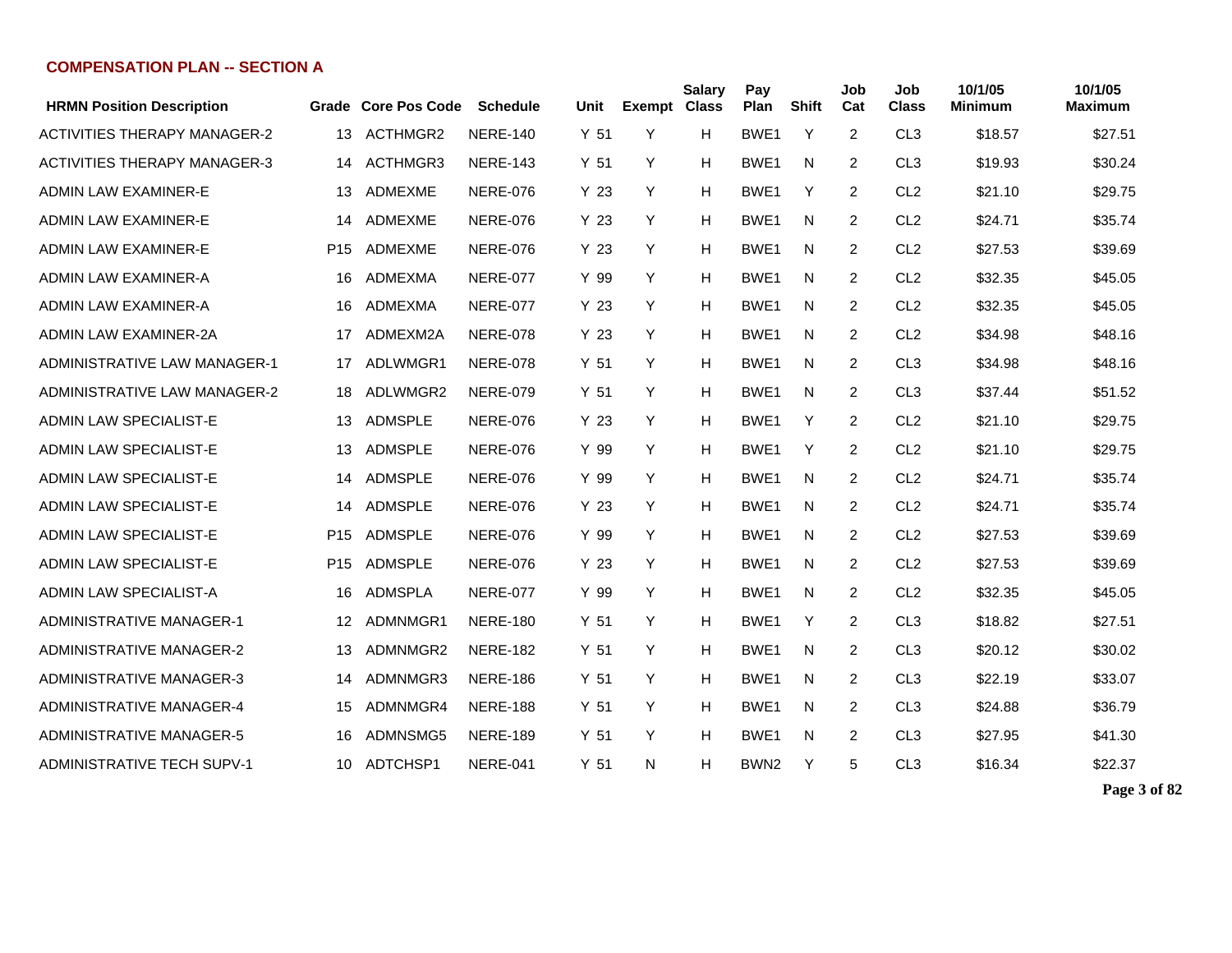| <b>HRMN Position Description</b>  |                 | Grade Core Pos Code | <b>Schedule</b>      | Unit            | <b>Exempt</b> | <b>Salary</b><br><b>Class</b> | Pay<br>Plan      | <b>Shift</b> | Job<br>Cat | Job<br><b>Class</b> | 10/1/05<br>Minimum | 10/1/05<br><b>Maximum</b> |
|-----------------------------------|-----------------|---------------------|----------------------|-----------------|---------------|-------------------------------|------------------|--------------|------------|---------------------|--------------------|---------------------------|
| <b>ADMINISTRATIVE TECH SUPV-2</b> | 11              | ADTCHSP2            | <b>NERE-035</b>      | Y <sub>51</sub> | Y             | H                             | BWE1             | Y            | 5          | CL <sub>3</sub>     | \$18.10            | \$26.20                   |
| <b>ADMINISTRATIVE TECH SUPV-3</b> | 12              | ADTCHSP3            | <b>NERE-036</b>      | Y <sub>51</sub> | Y             | H                             | BWE <sub>1</sub> | Y            | 5          | CL <sub>3</sub>     | \$19.43            | \$28.16                   |
| ADULT FOSTER CARE CONSULTANT-E    | P11             | <b>ADUFCSTE</b>     | W22-028              | W 22            | Y             | H                             | BWE1             | Y            | 2          | CL <sub>2</sub>     | \$20.30            | \$29.00                   |
| AERONAUTIC SPECIALIST-2           | 13              | AEROSPL2            | H <sub>21</sub> -014 | H 21            | Y             | H                             | BWE1             | N            | 2          | CL <sub>2</sub>     | \$21.49            | \$31.51                   |
| AIRCRAFT MECHANIC-E               | 9               | <b>AIRCMCHE</b>     | A31-016              | A 31            | N             | H                             | BWN1             | Y            | 7          | CL <sub>1</sub>     | \$16.43            | \$21.12                   |
| AIRCRAFT MECHANIC-E               | E <sub>10</sub> | <b>AIRCMCHE</b>     | A31-016              | A 31            | N             | H                             | BWN <sub>1</sub> | Y            | 7          | CL <sub>1</sub>     | \$16.87            | \$23.05                   |
| AIRCRAFT MECHANIC-A               | 11              | <b>AIRCMCHA</b>     | A31-019              | A 31            | N             | Н                             | BWN <sub>1</sub> | Y            | 7          | CL <sub>1</sub>     | \$18.45            | \$25.44                   |
| AIRCRAFT MECHANIC SUPERVISOR-1    |                 | 12 AIRCSPV1         | <b>NERE-072</b>      | Y 51            | Y             | H                             | BWE1             | Y            | 7          | CL <sub>3</sub>     | \$19.58            | \$27.65                   |
| AIRCRAFT PILOT-E                  | E12             | <b>AIRCPILE</b>     | L32-014              | L <sub>32</sub> | N             | H                             | BWN <sub>1</sub> | Υ            | 3          | CL <sub>1</sub>     | \$17.14            | \$25.62                   |
| AIRCRAFT PILOT-A                  | 13              | <b>AIRCPILA</b>     | L32-015              | L <sub>32</sub> | N             | H                             | BWN <sub>1</sub> | Υ            | 3          | CL <sub>1</sub>     | \$19.08            | \$28.13                   |
| <b>AQUATIC BIOLOGIST-E</b>        | 9               | <b>AQUABIOE</b>     | H <sub>21</sub> -001 | H 21            | N             | H                             | BWN <sub>2</sub> | Υ            | 2          | CL <sub>2</sub>     | \$15.74            | \$22.46                   |
| <b>AQUATIC BIOLOGIST-E</b>        | 10              | <b>AQUABIOE</b>     | H <sub>21</sub> -001 | H 21            | N             | H                             | BWN <sub>2</sub> | Υ            | 2          | CL <sub>2</sub>     | \$16.27            | \$22.96                   |
| <b>AQUATIC BIOLOGIST-E</b>        | P11             | <b>AQUABIOE</b>     | H <sub>21</sub> -001 | H 21            | Y             | H                             | BWE1             | Y            | 2          | CL <sub>2</sub>     | \$18.84            | \$26.51                   |
| <b>AQUATIC BIOLOGIST-A</b>        | $12 \,$         | <b>AQUABIOA</b>     | H <sub>21</sub> -009 | H 21            | Y             | H                             | BWE1             | Y            | 2          | CL <sub>2</sub>     | \$19.77            | \$28.83                   |
| <b>AQUATIC BIOLOGY SPL 2</b>      | 13              | AQUSPL2             | H <sub>21</sub> -014 | H 21            | Y             | Н                             | BWE1             | N            | 2          | CL <sub>2</sub>     | \$21.49            | \$31.51                   |
| <b>AQUATIC BIOLOGY SPL 3</b>      | 14              | AQUSPL3             | H <sub>21</sub> -017 | H 21            | Y             | H                             | BWE1             | N            | 2          | CL <sub>2</sub>     | \$23.14            | \$34.06                   |
| ARCHAEOLOGIST-E                   | 9               | ARCHLGSE            | H <sub>21</sub> -001 | H 21            | N             | H                             | BWN <sub>2</sub> | Y            | 2          | CL <sub>2</sub>     | \$15.74            | \$22.46                   |
| ARCHAEOLOGIST-E                   | 10              | ARCHLGSE            | H <sub>21</sub> -001 | H 21            | N             | H                             | BWN <sub>2</sub> | Y            | 2          | CL <sub>2</sub>     | \$16.27            | \$22.96                   |
| ARCHAEOLOGIST-E                   | P <sub>11</sub> | ARCHLGSE            | H <sub>21</sub> -001 | H 21            | Y             | H                             | BWE1             | Y            | 2          | CL <sub>2</sub>     | \$18.84            | \$26.51                   |
| ARCHAEOLOGIST-A                   | 12              | ARCHLGSA            | H <sub>21</sub> -009 | H 21            | Y             | H                             | BWE1             | Y            | 2          | CL <sub>2</sub>     | \$19.77            | \$28.83                   |
| ARCHAEOLOGIST SPECIALIST 2        | 13              | ARCHSPL2            | H <sub>21</sub> -014 | H 21            | Y             | H                             | BWE1             | N            | 2          | CL <sub>2</sub>     | \$21.49            | \$31.51                   |
| ARCHAEOLOGIST MANAGER-3           | 14              | ARCHMGR3            | <b>NERE-108</b>      | Y 51            | Y             | Н                             | BWE1             | N            | 2          | CL <sub>3</sub>     | \$23.11            | \$34.02                   |
| ARCHAEOLOGIST MANAGER-4           | 15              | ARCHMGR4            | <b>NERE-109</b>      | Y <sub>51</sub> | Y             | H                             | BWE1             | N            | 2          | CL <sub>3</sub>     | \$24.96            | \$37.61                   |

**Page 4 of 82**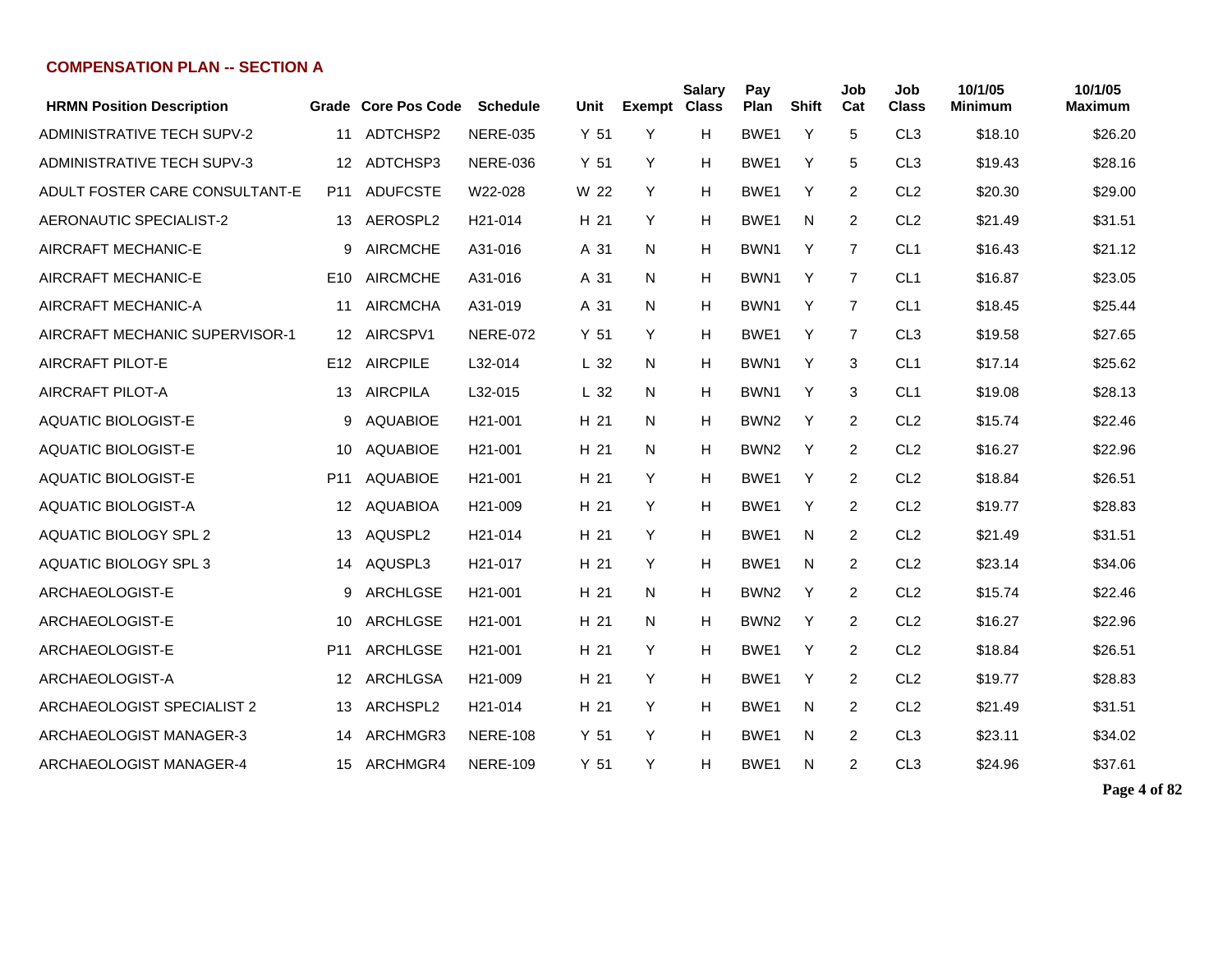| <b>HRMN Position Description</b>     |                  | Grade Core Pos Code | <b>Schedule</b>      | Unit            | <b>Exempt</b> | <b>Salary</b><br><b>Class</b> | Pay<br>Plan      | <b>Shift</b> | Job<br>Cat     | Job<br><b>Class</b> | 10/1/05<br><b>Minimum</b> | 10/1/05<br><b>Maximum</b> |
|--------------------------------------|------------------|---------------------|----------------------|-----------------|---------------|-------------------------------|------------------|--------------|----------------|---------------------|---------------------------|---------------------------|
| ARCHITECT-E                          | 9                | <b>ARTECTE</b>      | H <sub>21</sub> -004 | H <sub>21</sub> | N             | н                             | BWN <sub>2</sub> | Y            | $\overline{2}$ | CL <sub>2</sub>     | \$17.01                   | \$22.76                   |
| <b>ARCHITECT-E</b>                   | 10               | ARTECTE             | H <sub>21</sub> -004 | H 21            | N             | н                             | BWN <sub>2</sub> | Y            | $\overline{2}$ | CL <sub>2</sub>     | \$17.64                   | \$24.31                   |
| <b>ARCHITECT-E</b>                   | P <sub>11</sub>  | <b>ARTECTE</b>      | H <sub>21</sub> -004 | H 21            | Y             | н                             | BWE1             | Y            | 2              | CL <sub>2</sub>     | \$19.97                   | \$28.28                   |
| ARCHITECT-A                          | 12               | <b>ARTECTA</b>      | H <sub>21</sub> -013 | H 21            | Y             | н                             | BWE1             | Y            | $\overline{2}$ | CL <sub>2</sub>     | \$21.40                   | \$30.30                   |
| <b>ARCHITECT LICENSED-A</b>          | 12 <sup>°</sup>  | ARTLICA             | H21-028              | H 21            | Y             | н                             | BWE1             | Y            | 2              | CL <sub>2</sub>     | \$21.66                   | \$30.60                   |
| ARCHITECT MANAGER (LICENSED)-2       | 13               | ARCHMGR2            | <b>NERE-200</b>      | Y <sub>51</sub> | Y             | н                             | BWE1             | N            | $\overline{2}$ | CL <sub>3</sub>     | \$23.30                   | \$33.04                   |
| ARCHITECT MANAGER (LICENSED)-3       | 14               | ARCHMGR3            | <b>NERE-201</b>      | Y <sub>51</sub> | Y             | Н                             | BWE1             | N            | $\overline{2}$ | CL <sub>3</sub>     | \$24.67                   | \$35.71                   |
| ARCHITECT MANAGER (LICENSED)-4       | 15               | ARCHMGR4            | <b>NERE-202</b>      | Y <sub>51</sub> | Y             | н                             | BWE1             | N            | $\overline{2}$ | CL <sub>3</sub>     | \$26.24                   | \$38.64                   |
| ARCHITECT SPECIALIST-2 LIC           | 13               | ARTSPL2             | H21-029              | H 21            | Y             | н                             | BWE1             | N            | 2              | CL <sub>2</sub>     | \$23.32                   | \$33.06                   |
| ARCHITECT SPECIALIST-3 LIC           |                  | 14 ARTSPL3          | H <sub>21</sub> -030 | H 21            | Y             | н                             | BWE1             | N            | $\overline{2}$ | CL <sub>2</sub>     | \$24.73                   | \$35.74                   |
| <b>ASSISTANCE PAYMENTS SUPV-1</b>    | 12 <sup>12</sup> | ASPYSPV1            | <b>NERE-024</b>      | Y <sub>51</sub> | Y             | н                             | BWE1             | Υ            | 5              | CL <sub>3</sub>     | \$17.93                   | \$26.20                   |
| <b>ASSISTANCE PAYMENTS SUPV-2</b>    | 13               | ASPYSPV2            | <b>NERE-026</b>      | Y <sub>51</sub> | Y             | н                             | BWE1             | Y            | 5              | CL <sub>3</sub>     | \$19.25                   | \$28.16                   |
| <b>ASSISTANCE PAYMENTS SUPV-3</b>    | 14               | ASPYSPV3            | <b>NERE-028</b>      | Y <sub>51</sub> | Y             | н                             | BWE1             | N            | 5              | CL <sub>3</sub>     | \$20.56                   | \$30.93                   |
| ASSISTANCE PAYMENTS WORKER-E         | 8                | <b>ASTPWKRE</b>     | W22-001              | W 22            | N             | н                             | BWN1             | Y            | 5              | CL <sub>1</sub>     | \$15.10                   | \$18.64                   |
| ASSISTANCE PAYMENTS WORKER-E         | 9                | <b>ASTPWKRE</b>     | W22-001              | W 22            | N             | н                             | BWN <sub>1</sub> | Y            | 5              | CL <sub>1</sub>     | \$14.82                   | \$19.96                   |
| ASSISTANCE PAYMENTS WORKER-E         | E10              | <b>ASTPWKRE</b>     | W22-001              | W 22            | N             | Н                             | BWN <sub>1</sub> | Y            | 5              | CL <sub>1</sub>     | \$15.35                   | \$20.80                   |
| ASSISTANCE PAYMENTS WORKER-A         | 11               | <b>ASTPWKRA</b>     | W22-024              | W 22            | N             | Н                             | BWN1             | Y            | 5              | CL <sub>1</sub>     | \$16.25                   | \$22.00                   |
| ASSISTANT AUDITOR GENERAL-E          | 10               | <b>ASTAUDGE</b>     | <b>NERE-173</b>      | Y 99            | N             | Н                             | BWN <sub>2</sub> | Y            | $\overline{2}$ | CL <sub>2</sub>     | \$16.67                   | \$22.76                   |
| ASSISTANT AUDITOR GENERAL-E          | P11              | ASTAUDGE            | <b>NERE-173</b>      | Y 99            | Y             | н                             | BWE1             | Y            | $\overline{2}$ | CL <sub>2</sub>     | \$18.82                   | \$26.46                   |
| ASSISTANT AUDITOR GENERAL-A          | 12 <sup>°</sup>  | ASTAUDGA            | <b>NERE-181</b>      | Y 99            | Y             | н                             | BWE1             | Y            | 2              | CL <sub>2</sub>     | \$20.08                   | \$28.80                   |
| <b>ASSISTANT AUDITOR GENRL MGR-3</b> | 14               | AUDGMGR3            | <b>NERE-187</b>      | Y <sub>51</sub> | Y             | н                             | BWE1             | N            | $\overline{2}$ | CL <sub>3</sub>     | \$23.07                   | \$33.68                   |
| <b>ASSISTANT AUDITOR GENRL MGR-4</b> | 15               | AUDGMGR4            | <b>NERE-188</b>      | Y <sub>51</sub> | Y             | Н                             | BWE1             | N            | $\overline{2}$ | CL <sub>3</sub>     | \$24.88                   | \$36.79                   |
| ASSISTNT AUDITOR GENERAL SPL-2       |                  | 13 ASAGSPL2         | <b>NERE-183</b>      | Y <sub>23</sub> | Y             | н                             | BWE1             | N            | 2              | CL <sub>2</sub>     | \$21.62                   | \$31.46                   |

**Page 5 of 82**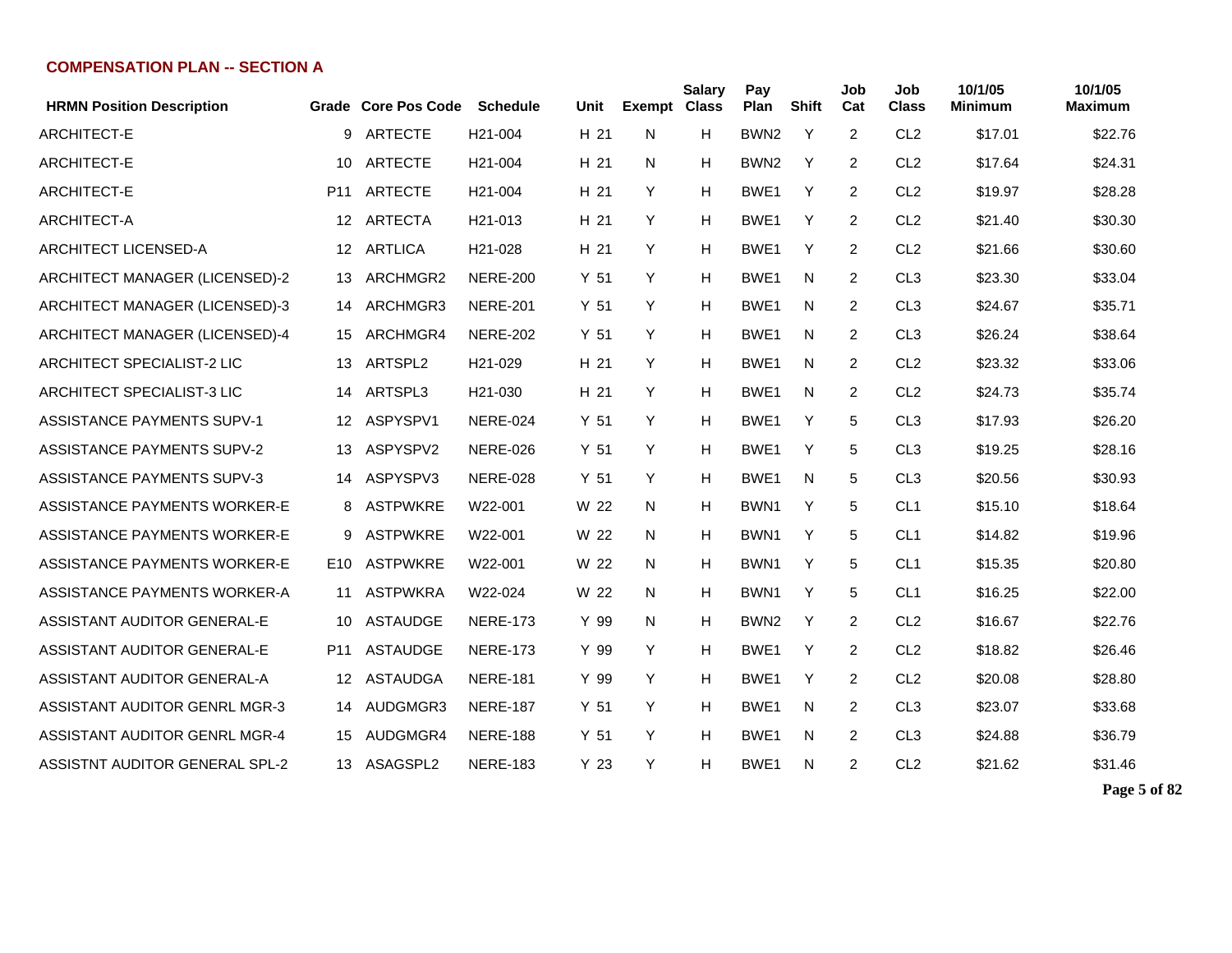| <b>HRMN Position Description</b>      |                 | <b>Grade Core Pos Code</b> | <b>Schedule</b> | Unit            | <b>Exempt Class</b> | <b>Salary</b> | Pay<br>Plan      | <b>Shift</b> | Job<br>Cat     | Job<br><b>Class</b> | 10/1/05<br><b>Minimum</b> | 10/1/05<br>Maximum |
|---------------------------------------|-----------------|----------------------------|-----------------|-----------------|---------------------|---------------|------------------|--------------|----------------|---------------------|---------------------------|--------------------|
| ASSISTNT AUDITOR GENERAL SPL-3        | 14              | ASAGSPL3                   | <b>NERE-187</b> | Y 23            | Y                   | н             | BWE1             | N            | 2              | CL <sub>2</sub>     | \$23.07                   | \$33.68            |
| ASSISTNT AUDITOR GENERAL SPL-4        | 15              | ASAGSPL4                   | <b>NERE-188</b> | Y <sub>23</sub> | Y                   | Н             | BWE1             | N            | 2              | CL <sub>2</sub>     | \$24.88                   | \$36.79            |
| <b>ASSISTANT RESIDENT UNIT SUPV-1</b> | 11              | ASRUSPV1                   | <b>NERE-128</b> | Y <sub>51</sub> | N                   | Н             | BWN <sub>2</sub> | Y            | 5              | CL <sub>3</sub>     | \$17.48                   | \$25.10            |
| ATTORNEY-STAFF-E                      | P <sub>15</sub> | <b>ATTORNYE</b>            | <b>NERE-207</b> | Y 98            | Y                   | н             | BWE <sub>1</sub> | N            | 2              | CL <sub>2</sub>     | \$21.09                   | \$39.69            |
| ATTORNEY-SENIOR A                     | 16              | <b>ATTORNYA</b>            | NERE-021P       | Y 98            | Y                   | Н             | BWE1             | N            | 2              | CL <sub>2</sub>     | \$34.42                   | \$45.05            |
| <b>ATTORNEY ADMINISTRATOR-1</b>       | 18              | ATTYADM1                   | NERE-023P       | Y 98            | Y                   | S             | BWE1             | N            | 1              | CL <sub>4</sub>     | \$83,059.00               | \$107,573.00       |
| <b>ATTORNEY ADMINISTRATOR-2</b>       | 19              | ATTYADM2                   | NERE-024P       | Y 98            | Y                   | S             | BWE1             | N            | 1              | CL <sub>4</sub>     | \$86,702.00               | \$111,849.00       |
| ATTORNEY ADMINISTRATOR-3              | 20.             | ATTYADM3                   | NERE-025P       | Y 98            | Y                   | S             | BWE1             | N            | 1              | CL <sub>4</sub>     | \$90,040.00               | \$116,152.00       |
| ATTORNEY GEN INVESTIGATOR-E           | 9               | <b>ATGNINVE</b>            | A02-017         | A 02            | N.                  | Н             | BWN <sub>1</sub> | Y            | 6              | CL <sub>1</sub>     | \$16.56                   | \$21.62            |
| ATTORNEY GEN INVESTIGATOR-E           | 10              | <b>ATGNINVE</b>            | A02-017         | A 02            | N                   | н             | BWN1             | Y            | 6              | CL <sub>1</sub>     | \$17.41                   | \$23.78            |
| ATTORNEY GEN INVESTIGATOR-E           | E <sub>11</sub> | <b>ATGNINVE</b>            | A02-017         | A 02            | N                   | н             | BWN <sub>1</sub> | Y            | 6              | CL <sub>1</sub>     | \$19.27                   | \$26.93            |
| ATTORNEY GEN INVESTIGATOR-A           | 12              | <b>ATGNINVA</b>            | A02-025         | A 02            | N                   | н             | BWN1             | Y            | 6              | CL <sub>1</sub>     | \$19.78                   | \$28.16            |
| ATTORNEY GENERAL INVSTG SUPV-1        | 13              | AGINSPV1                   | <b>NERE-080</b> | Y <sub>51</sub> | Y                   | Н             | BWE1             | Y            | 2              | CL <sub>3</sub>     | \$20.76                   | \$29.75            |
| <b>ATTORNEY GENERAL INVSTG SUPV-2</b> | 14              | AGINSPV2                   | <b>NERE-081</b> | Y <sub>51</sub> | Y                   | н             | BWE <sub>1</sub> | N            | $\overline{2}$ | CL <sub>3</sub>     | \$21.92                   | \$32.13            |
| ATTORNEY GENERAL INVSTG SUPV-3        | 15              | AGINSPV3                   | <b>NERE-082</b> | Y <sub>51</sub> | Y                   | Н             | BWE1             | N            | 2              | CL <sub>3</sub>     | \$23.76                   | \$35.37            |
| <b>ATTORNEY SPECIALIST-1</b>          | 17              | ATYSPL1                    | NERE-022P       | Y 98            | Y                   | Н             | BWE1             | N            | 2              | CL <sub>4</sub>     | \$77,628.00               | \$100,552.00       |
| <b>ATTORNEY SPECIALIST-2</b>          | 18              | ATYSPL2                    | NERE-023P       | Y 98            | Y                   | Н             | BWE <sub>1</sub> | N            | 2              | CL <sub>4</sub>     | \$83,059.00               | \$107,573.00       |
| AUDIOLOGIST-E                         | P <sub>11</sub> | <b>AUDLGSTE</b>            | W22-070         | W 22            | Y                   | Н             | BWE <sub>1</sub> | Υ            | 2              | CL <sub>2</sub>     | \$19.64                   | \$28.29            |
| AUDIOLOGY/SPCH CONSULTANT-E           | 10              | <b>AUDSCSTE</b>            | W22-042         | W 22            | Y                   | H             | BWE1             | Y            | 2              | CL <sub>2</sub>     | \$18.49                   | \$25.91            |
| AUDIOLOGY/SPCH CONSULTANT-E           | P11             | <b>AUDSCSTE</b>            | W22-042         | W 22            | Y                   | н             | BWE <sub>1</sub> | Υ            | $\overline{2}$ | CL <sub>2</sub>     | \$19.64                   | \$28.29            |
| AUDIOLOGY/SPCH CONSULTANT-A           | 12              | AUDSCSTA                   | W22-046         | W 22            | Y                   | Н             | BWE <sub>1</sub> | N            | 2              | CL <sub>2</sub>     | \$21.15                   | \$30.43            |
| <b>AUDITING SPECIALIST-2</b>          | 13              | AUDSPL2                    | <b>NERE-183</b> | Y 99            | Y                   | н             | BWE <sub>1</sub> | N            | $\overline{2}$ | CL <sub>2</sub>     | \$21.62                   | \$31.46            |
| <b>AUDITING SPECIALIST-2</b>          | 13              | AUDSPL2                    | <b>NERE-183</b> | Y <sub>23</sub> | Y                   | н             | BWE <sub>1</sub> | N            | 2              | CL <sub>2</sub>     | \$21.62                   | \$31.46            |

**Page 6 of 82**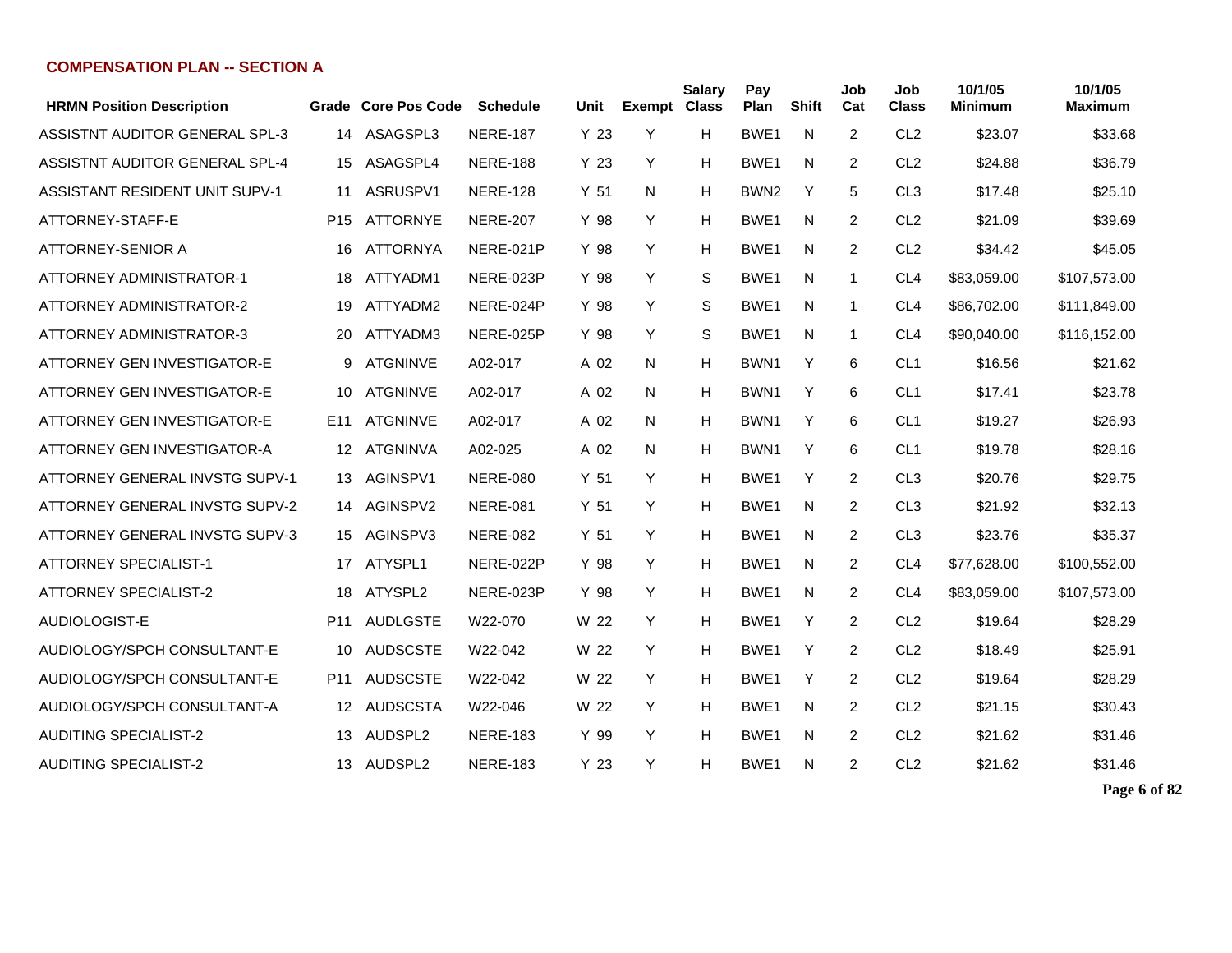| <b>HRMN Position Description</b> |                 | Grade Core Pos Code | <b>Schedule</b> | Unit            | Exempt Class | <b>Salary</b> | Pay<br>Plan      | <b>Shift</b> | Job<br>Cat     | Job<br><b>Class</b> | 10/1/05<br><b>Minimum</b> | 10/1/05<br><b>Maximum</b> |
|----------------------------------|-----------------|---------------------|-----------------|-----------------|--------------|---------------|------------------|--------------|----------------|---------------------|---------------------------|---------------------------|
| <b>AUDITING SPECIALIST-3</b>     | 14              | AUDSPL3             | <b>NERE-187</b> | Y 23            | Υ            | H             | BWE1             | N            | 2              | CL <sub>2</sub>     | \$23.07                   | \$33.68                   |
| <b>AUDITING SPECIALIST-3</b>     | 14              | AUDSPL3             | <b>NERE-187</b> | Y 99            | Y            | н             | BWE <sub>1</sub> | N            | 2              | CL <sub>2</sub>     | \$23.07                   | \$33.68                   |
| <b>AUDITING SPECIALIST-3</b>     | 14              | AUDSPL3             | <b>NERE-187</b> | Y <sub>51</sub> | Y            | H             | BWE1             | N            | 2              | CL <sub>2</sub>     | \$23.07                   | \$33.68                   |
| <b>AUDITING SPECIALIST-3-PP</b>  | 14              | AUDSPL3             | NERE-085P       | Y 23            | Y            | H             | BWE <sub>1</sub> | N            | 2              | CL <sub>2</sub>     | \$24.52                   | \$33.68                   |
| <b>AUDITING SPECIALIST-4</b>     | 15              | AUDSPL4             | <b>NERE-188</b> | Y 23            | Y            | Н             | BWE1             | N            | 2              | CL <sub>2</sub>     | \$24.88                   | \$36.79                   |
| <b>AUDITING SPECIALIST-4-PP</b>  | 15              | AUDSPL4             | NERE-086P       | Y 23            | Y            | H             | BWE1             | N            | $\overline{c}$ | CL <sub>2</sub>     | \$26.46                   | \$36.79                   |
| <b>AUDITOR-E</b>                 | 9               | <b>AUDITORE</b>     | <b>NERE-172</b> | Y 23            | N            | н             | BWN <sub>2</sub> | Y            | 2              | CL <sub>2</sub>     | \$15.38                   | \$20.59                   |
| <b>AUDITOR-E</b>                 | 9               | <b>AUDITORE</b>     | <b>NERE-172</b> | Y 99            | N            | н             | BWN <sub>2</sub> | Y            | 2              | CL <sub>2</sub>     | \$15.38                   | \$20.59                   |
| AUDITOR-E-PP                     | 9               | <b>AUDITORE</b>     | NERE-091P       | Y 23            | N            | н             | BWN <sub>2</sub> | Y            | 2              | CL <sub>2</sub>     | \$16.19                   | \$20.59                   |
| <b>AUDITOR-E</b>                 | 10              | <b>AUDITORE</b>     | <b>NERE-172</b> | Y 23            | N            | н             | BWN <sub>2</sub> | Y            | 2              | CL <sub>2</sub>     | \$16.67                   | \$22.76                   |
| <b>AUDITOR-E</b>                 | 10              | <b>AUDITORE</b>     | <b>NERE-172</b> | Y 99            | N            | н             | BWN <sub>2</sub> | Y            | 2              | CL <sub>2</sub>     | \$16.67                   | \$22.76                   |
| AUDITOR-E-PP                     | 10              | <b>AUDITORE</b>     | NERE-091P       | Y 23            | N            | H             | BWN <sub>2</sub> | Y            | 2              | CL <sub>2</sub>     | \$17.58                   | \$22.76                   |
| <b>AUDITOR-E</b>                 | P <sub>11</sub> | <b>AUDITORE</b>     | <b>NERE-172</b> | Y 23            | Y            | н             | BWE1             | Y            | 2              | CL <sub>2</sub>     | \$18.82                   | \$26.46                   |
| <b>AUDITOR-E</b>                 | P <sub>11</sub> | <b>AUDITORE</b>     | <b>NERE-172</b> | Y 99            | Y            | Н             | BWE1             | Y            | 2              | CL <sub>2</sub>     | \$18.82                   | \$26.46                   |
| AUDITOR-E-PP                     | P <sub>11</sub> | <b>AUDITORE</b>     | NERE-091P       | Y 23            | Y            | Н             | BWE <sub>1</sub> | Y            | $\overline{2}$ | CL <sub>2</sub>     | \$19.89                   | \$26.46                   |
| <b>AUDITOR-A</b>                 | 12              | <b>AUDITORA</b>     | <b>NERE-181</b> | Y <sub>51</sub> | Y            | н             | BWE <sub>1</sub> | Y            | 2              | CL <sub>2</sub>     | \$20.08                   | \$28.80                   |
| <b>AUDITOR-A</b>                 | 12              | <b>AUDITORA</b>     | <b>NERE-181</b> | Y 99            | Y            | н             | BWE1             | Y            | 2              | CL <sub>2</sub>     | \$20.08                   | \$28.80                   |
| <b>AUDITOR-A</b>                 | 12              | <b>AUDITORA</b>     | <b>NERE-181</b> | Y 98            | Y            | н             | BWE <sub>1</sub> | Y            | 2              | CL <sub>2</sub>     | \$20.08                   | \$28.80                   |
| <b>AUDITOR-A</b>                 | 12              | <b>AUDITORA</b>     | <b>NERE-181</b> | Y <sub>23</sub> | Y            | H             | BWE <sub>1</sub> | Y            | 2              | CL <sub>2</sub>     | \$20.08                   | \$28.80                   |
| AUDITOR-A-PP                     | 12              | <b>AUDITORA</b>     | NERE-092P       | Y 23            | Y            | H             | BWE <sub>1</sub> | Y            | 2              | CL <sub>2</sub>     | \$21.20                   | \$28.80                   |
| <b>AUDITOR GENERAL MANAGER-5</b> | 16              | AUGNMGR5            | <b>NERE-261</b> | Y 51            | Y            | H             | BWE1             | N            | 2              | CL <sub>3</sub>     | \$31.63                   | \$43.90                   |
| <b>AUDITOR MANAGER-1</b>         | 12              | AUDTMGR1            | <b>NERE-181</b> | Y 51            | Y            | Н             | BWE1             | Y            | $\overline{c}$ | CL <sub>3</sub>     | \$20.08                   | \$28.80                   |
| <b>AUDITOR MANAGER-2</b>         | 13              | AUDTMGR2            | <b>NERE-183</b> | Y <sub>51</sub> | Y            | Н             | BWE1             | N            | $\overline{c}$ | CL <sub>3</sub>     | \$21.62                   | \$31.46                   |

**Page 7 of 82**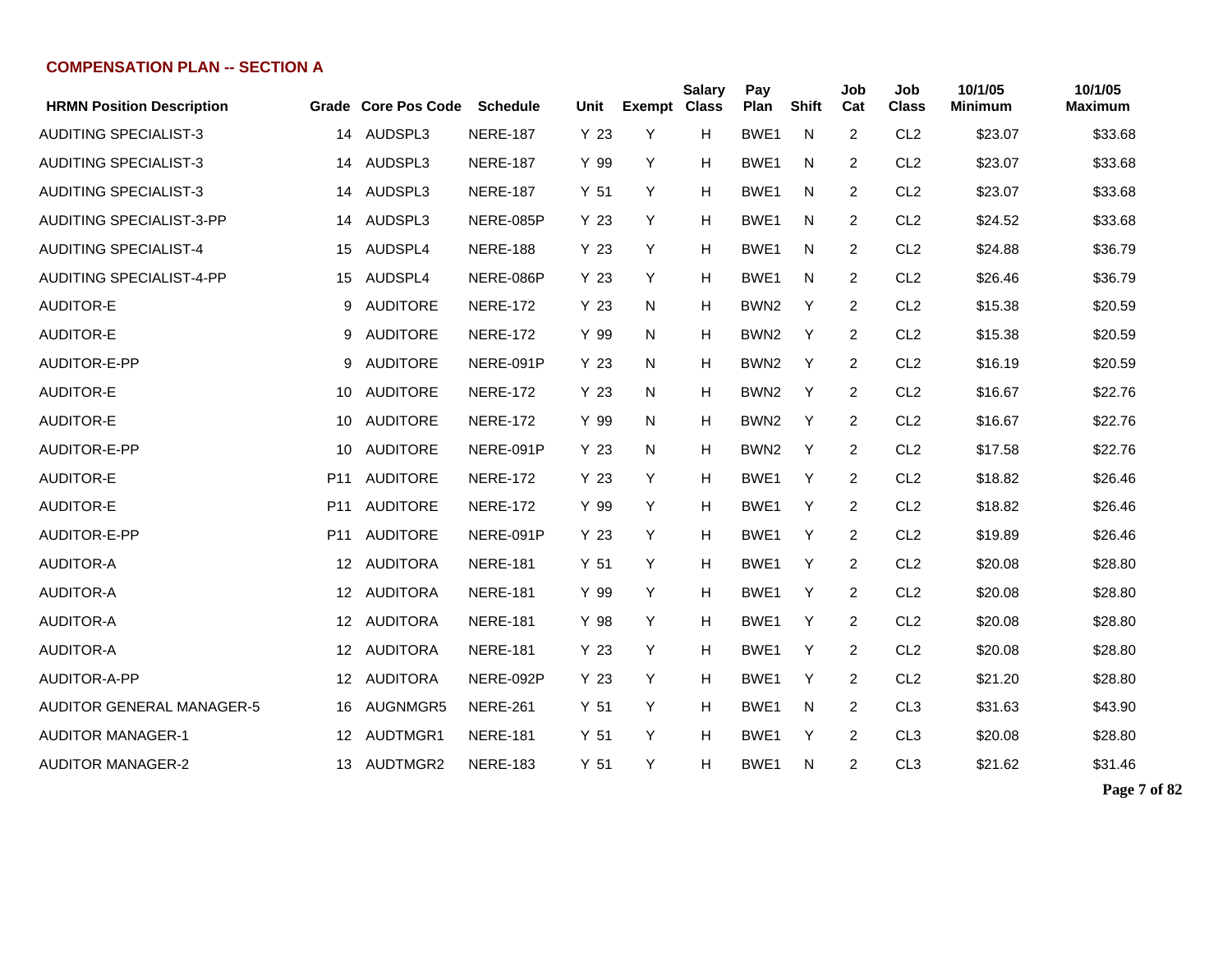| <b>HRMN Position Description</b>      |     | Grade Core Pos Code | <b>Schedule</b> | Unit            | Exempt Class | <b>Salary</b> | Pay<br>Plan      | <b>Shift</b> | Job<br>Cat | Job<br><b>Class</b> | 10/1/05<br>Minimum | 10/1/05<br>Maximum |
|---------------------------------------|-----|---------------------|-----------------|-----------------|--------------|---------------|------------------|--------------|------------|---------------------|--------------------|--------------------|
| AUDITOR MANAGER-2-PP                  | 13  | AUDTMGR2            | NERE-093P       | Y <sub>51</sub> | Y            | н             | BWE <sub>1</sub> | N            | 2          | CL <sub>3</sub>     | \$22.97            | \$31.46            |
| <b>AUDITOR MANAGER-3</b>              | 14  | AUDTMGR3            | <b>NERE-187</b> | Y <sub>51</sub> | Y            | н             | BWE1             | N            | 2          | CL <sub>3</sub>     | \$23.07            | \$33.68            |
| <b>AUDITOR MANAGER-3-PP</b>           | 14  | AUDTMGR3            | NERE-085P       | Y <sub>51</sub> | Y            | н             | BWE <sub>1</sub> | N            | 2          | CL <sub>3</sub>     | \$24.52            | \$33.68            |
| <b>AUDITOR MANAGER-4</b>              | 15  | AUDTMGR4            | <b>NERE-188</b> | Y 51            | Y            | Н             | BWE <sub>1</sub> | N.           | 2          | CL <sub>3</sub>     | \$24.88            | \$36.79            |
| <b>AUDITOR MANAGER-4-PP</b>           | 15  | AUDTMGR4            | NERE-086P       | Y <sub>51</sub> | Y            | Н             | BWE <sub>1</sub> | N            | 2          | CL <sub>3</sub>     | \$26.46            | \$36.79            |
| <b>AUDITOR MANAGER-5</b>              | 16  | AUDTMGR5            | <b>NERE-189</b> | Y <sub>51</sub> | Y            | н             | BWE <sub>1</sub> | N            | 2          | CL <sub>3</sub>     | \$27.95            | \$41.30            |
| <b>AUTOMOTIVE BODY REPAIRER-E</b>     | 8   | <b>AUTORPRE</b>     | A31-009         | A 31            | N.           | н             | BWN <sub>1</sub> | Y            | 7          | CL <sub>1</sub>     | \$15.01            | \$18.90            |
| AUTOMOTIVE BODY REPAIRER-E            | E9  | <b>AUTORPRE</b>     | A31-009         | A 31            | N.           | н             | BWN1             | Y            | 7          | CL <sub>1</sub>     | \$16.43            | \$21.12            |
| <b>AUTOMOTIVE BODY REPAIRER-A</b>     | 10  | <b>AUTORPRA</b>     | A31-012         | A 31            | N.           | н             | BWN <sub>1</sub> | Y            | 7          | CL <sub>1</sub>     | \$16.87            | \$23.05            |
| <b>AUTOMOTIVE MECHANIC-E</b>          | 8   | <b>AUTOMCHE</b>     | A31-009         | A 31            | N.           | н             | BWN <sub>1</sub> | Y            | 7          | CL <sub>1</sub>     | \$15.01            | \$18.90            |
| <b>AUTOMOTIVE MECHANIC-E</b>          | E9  | <b>AUTOMCHE</b>     | A31-009         | A 31            | N.           | Н             | BWN <sub>1</sub> | Y            | 7          | CL <sub>1</sub>     | \$16.43            | \$21.12            |
| <b>AUTOMOTIVE MECHANIC-A</b>          | 10  | <b>AUTOMCHA</b>     | A31-012         | A 31            | N.           | н             | BWN1             | Y            | 7          | CL <sub>1</sub>     | \$16.87            | \$23.05            |
| <b>AUTO MECHANIC SUPERVISOR-1</b>     | 11  | AUTMSPV1            | <b>NERE-069</b> | Y <sub>51</sub> | N.           | Н             | BWN <sub>2</sub> | Y            | 7          | CL <sub>3</sub>     | \$18.59            | \$25.57            |
| <b>AUTO REGULATION INVESTIGATOR-E</b> | 10  | <b>AUTRINVE</b>     | A02-033         | A 02            | N.           | Н             | BWN1             | Y            | 3          | CL <sub>1</sub>     | \$15.42            | \$21.19            |
| AUTO REGULATION INVESTIGATOR-E        | E11 | <b>AUTRINVE</b>     | A02-033         | A 02            | N.           | н             | BWN <sub>1</sub> | Y            | 3          | CL <sub>1</sub>     | \$17.32            | \$23.52            |
| <b>AUTO REGULATION INVESTIGATOR-A</b> | 12  | <b>AUTRINVA</b>     | A02-021         | A 02            | N.           | н             | BWN1             | Y            | 3          | CL <sub>1</sub>     | \$17.31            | \$24.80            |
| <b>AVIATION COMMUNICATION TECH-E</b>  | 9   | <b>AVCMTCHE</b>     | L32-007         | L <sub>32</sub> | N.           | н             | BWN <sub>1</sub> | Y            | 3          | CL <sub>1</sub>     | \$14.26            | \$18.30            |
| <b>AVIATION COMMUNICATION TECH-E</b>  | 10  | <b>AVCMTCHE</b>     | L32-007         | L <sub>32</sub> | N.           | н             | BWN <sub>1</sub> | Y            | 3          | CL <sub>1</sub>     | \$15.08            | \$21.17            |
| <b>AVIATION COMMUNICATION TECH-E</b>  | E11 | <b>AVCMTCHE</b>     | L32-007         | L <sub>32</sub> | N.           | н             | BWN <sub>1</sub> | Y            | 3          | CL <sub>1</sub>     | \$16.04            | \$23.22            |
| <b>AVIATION COMMUNICATION TECH-A</b>  | 12  | <b>AVCMTCHA</b>     | L32-013         | L <sub>32</sub> | N            | Н             | BWN <sub>1</sub> | Y            | 3          | CL <sub>1</sub>     | \$17.14            | \$25.62            |
| <b>AVIATION MANAGER-2</b>             | 13  | AVIAMGR2            | <b>NERE-107</b> | Y <sub>51</sub> | Y            | н             | BWE <sub>1</sub> | N            | 2          | CL <sub>3</sub>     | \$21.53            | \$31.46            |
| <b>AVIATION MANAGER-3</b>             | 14  | AVIAMGR3            | <b>NERE-108</b> | Y <sub>51</sub> | Y            | н             | BWE1             | N            | 2          | CL <sub>3</sub>     | \$23.11            | \$34.02            |
| <b>AVIATION MANAGER-4</b>             | 15  | AVIAMGR4            | <b>NERE-109</b> | Y <sub>51</sub> | Y            | н             | BWE1             | N            | 2          | CL <sub>3</sub>     | \$24.96            | \$37.61            |

**Page 8 of 82**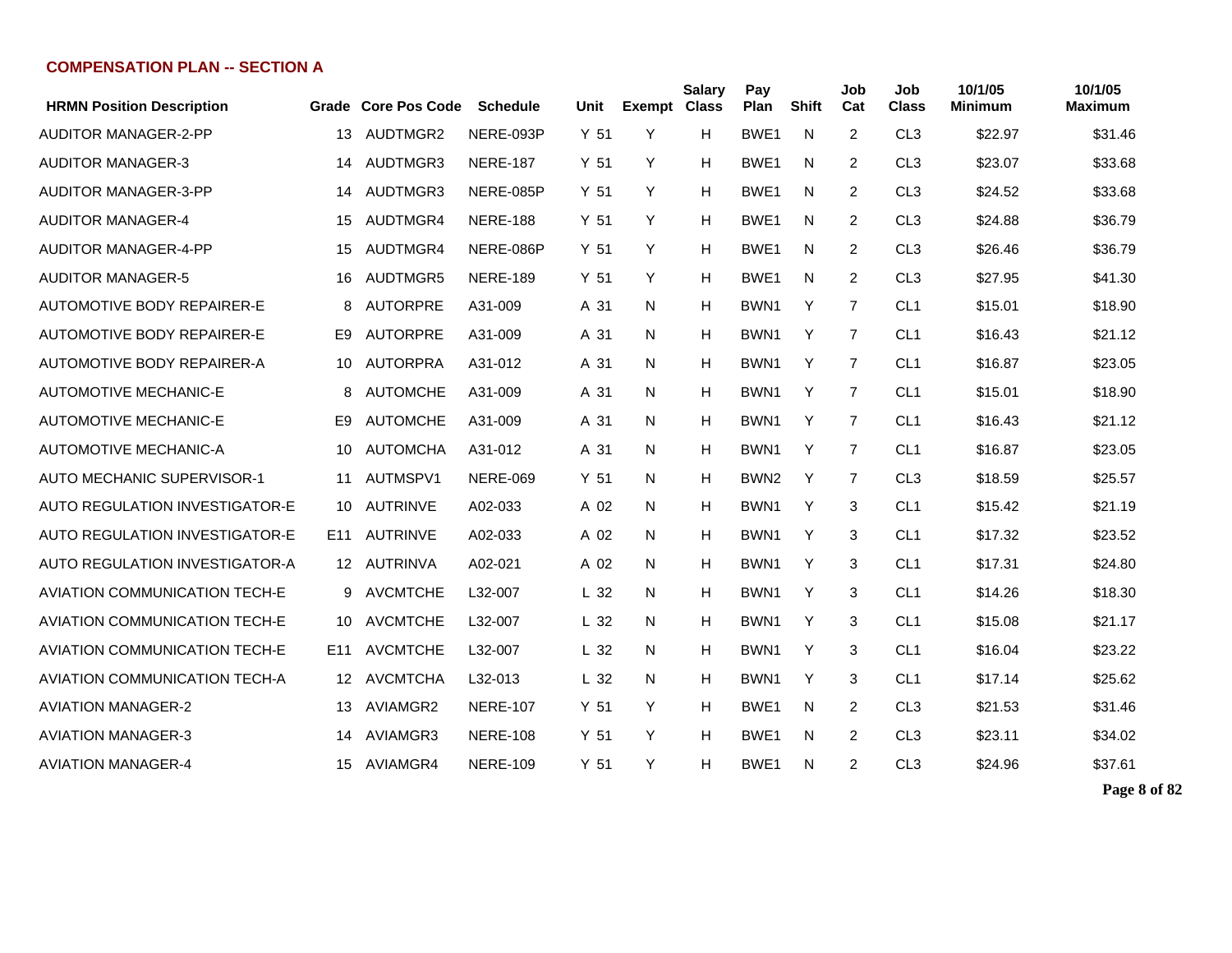| <b>HRMN Position Description</b>    |                 | <b>Grade Core Pos Code</b> | <b>Schedule</b>      | Unit            | <b>Exempt</b> | <b>Salary</b><br><b>Class</b> | Pay<br>Plan      | <b>Shift</b> | Job<br>Cat | Job<br><b>Class</b> | 10/1/05<br><b>Minimum</b>   | 10/1/05<br><b>Maximum</b> |
|-------------------------------------|-----------------|----------------------------|----------------------|-----------------|---------------|-------------------------------|------------------|--------------|------------|---------------------|-----------------------------|---------------------------|
| <b>AVIATION SPECIALIST-E</b>        | P11             | <b>AVIASPLE</b>            | H <sub>21</sub> -007 | H 21            | Y             | н                             | BWE1             | Y            | 2          | CL <sub>2</sub>     | \$18.84                     | \$26.51                   |
| <b>AVIATION SPECIALIST-A</b>        | 12              | <b>AVIASPLA</b>            | H <sub>21</sub> -009 | H 21            | Y             | Н                             | BWE1             | Y            | 2          | CL <sub>2</sub>     | \$19.77                     | \$28.83                   |
| <b>BARBER COSMETOLOGIST-E</b>       | 7               | <b>BARCOSME</b>            | U11-007              | $U$ 11          | N             | Н                             | BWN1             | Y            | 5          | CL <sub>1</sub>     | \$14.68                     | \$17.62                   |
| <b>BARBER COSMETOLOGIST-E</b>       | E <sub>8</sub>  | <b>BARCOSME</b>            | U11-007              | $U$ 11          | N             | Н                             | BWN <sub>1</sub> | Y            | 5          | CL <sub>1</sub>     | \$15.26                     | \$18.32                   |
| <b>BARBER COSMETOLOGIST-A</b>       | 9               | <b>BARCOSMA</b>            | U11-009              | $U$ 11          | N             | н                             | BWN1             | Y            | 5          | CL <sub>1</sub>     | \$15.05                     | \$19.39                   |
| <b>BLIND PLACEMENT WORKER-A</b>     | 11              | <b>BLNPWKRA</b>            | E42-013              | E 42            | N             | Н                             | BWN <sub>1</sub> | Y            | 5          | CL <sub>1</sub>     | \$15.31                     | \$21.36                   |
| <b>BLIND REHAB INSTRUCTOR E</b>     | P <sub>11</sub> | <b>BLIRBINE</b>            | W22-069              | W 22            | N             | Н                             | BWN1             | Y            | 2          | CL <sub>2</sub>     | Refer to Pages B-39 to B-44 |                           |
| <b>BOILER INSPECTOR-E</b>           | 10              | <b>BOLRISPE</b>            | A02-019              | A 02            | N             | Н                             | BWN1             | Y            | 3          | CL <sub>1</sub>     | \$16.64                     | \$22.68                   |
| <b>BOILER INSPECTOR-E</b>           | E <sub>11</sub> | <b>BOLRISPE</b>            | A02-019              | A 02            | N             | Н                             | BWN <sub>1</sub> | Y            | 3          | CL <sub>1</sub>     | \$17.94                     | \$24.91                   |
| <b>BOILER INSPECTOR-A</b>           | $12 \,$         | <b>BOLRISPA</b>            | A02-024              | A 02            | N             | н                             | BWN <sub>1</sub> | Y            | 3          | CL <sub>1</sub>     | \$18.54                     | \$26.60                   |
| <b>BRIDGE OPERATOR-E</b>            | 6               | <b>BRDGOPRE</b>            | A31-005              | A 31            | N             | Н                             | BWN <sub>1</sub> | Y            | 8          | CL <sub>1</sub>     | \$13.45                     | \$17.10                   |
| <b>BRIDGE OPERATOR-E</b>            | 7               | <b>BRDGOPRE</b>            | A31-005              | A 31            | N.            | Н                             | BWN1             | Y            | 8          | CL <sub>1</sub>     | \$13.86                     | \$17.81                   |
| <b>BRIDGE OPERATOR-E</b>            | E8              | <b>BRDGOPRE</b>            | A31-005              | A 31            | N.            | Н                             | BWN <sub>1</sub> | Y            | 8          | CL <sub>1</sub>     | \$15.01                     | \$18.90                   |
| <b>BRIDGE OPERATOR-A</b>            | 9               | <b>BRDGOPRA</b>            | A31-011              | A 31            | N             | н                             | BWN1             | Υ            | 8          | CL <sub>1</sub>     | \$16.43                     | \$21.12                   |
| <b>BRIDGE OPERATOR SUPERVISOR-1</b> | 10              | BROPSPV1                   | <b>NERE-064</b>      | Y <sub>51</sub> | N             | н                             | BWN <sub>2</sub> | Y            | 7          | CL <sub>3</sub>     | \$16.50                     | \$21.49                   |
| <b>BRIDGE SAFETY OFFICER-E</b>      | 6               | <b>BRSFOFRE</b>            | A02-002              | A 02            | N             | Н                             | BWN1             | Y            | 4          | CL <sub>1</sub>     | \$13.22                     | \$16.88                   |
| <b>BRIDGE SAFETY OFFICER-E</b>      | E7              | <b>BRSFOFRE</b>            | A02-002              | A 02            | N             | Н                             | BWN1             | Y            | 4          | CL <sub>1</sub>     | \$14.86                     | \$18.28                   |
| <b>BRIDGE SAFETY OFFICER-A</b>      | 8               | <b>BRSFOFRA</b>            | A02-015              | A 02            | N             | Н                             | BWN <sub>1</sub> | Y            | 4          | CL <sub>1</sub>     | \$15.22                     | \$19.10                   |
| <b>BRIDGE SAFETY SUPERVISOR-1</b>   | 9               | BRSFSPV1                   | <b>NERE-051</b>      | Y <sub>51</sub> | N             | Н                             | BWN <sub>2</sub> | Y            | 4          | CL <sub>3</sub>     | \$15.44                     | \$21.55                   |
| <b>BRIDGE SAFETY SUPERVISOR-2</b>   | 10              | BRSFSPV2                   | <b>NERE-052</b>      | Y <sub>51</sub> | N             | Н                             | BWN <sub>2</sub> | Y            | 4          | CL <sub>3</sub>     | \$17.51                     | \$24.05                   |
| <b>BRIDGE WORKER-E</b>              | 6               | <b>BRDGWKRE</b>            | A31-005              | A 31            | N.            | н                             | BWN <sub>1</sub> | Y            | 8          | CL <sub>1</sub>     | \$13.45                     | \$17.10                   |
| <b>BRIDGE WORKER-E</b>              | 7               | <b>BRDGWKRE</b>            | A31-005              | A 31            | N             | Н                             | BWN <sub>1</sub> | Υ            | 8          | CL <sub>1</sub>     | \$13.86                     | \$17.81                   |
| <b>BRIDGE WORKER-E</b>              | E8              | <b>BRDGWKRE</b>            | A31-005              | A 31            | N             | н                             | BWN1             | Y            | 8          | CL <sub>1</sub>     | \$15.01                     | \$18.90                   |

**Page 9 of 82**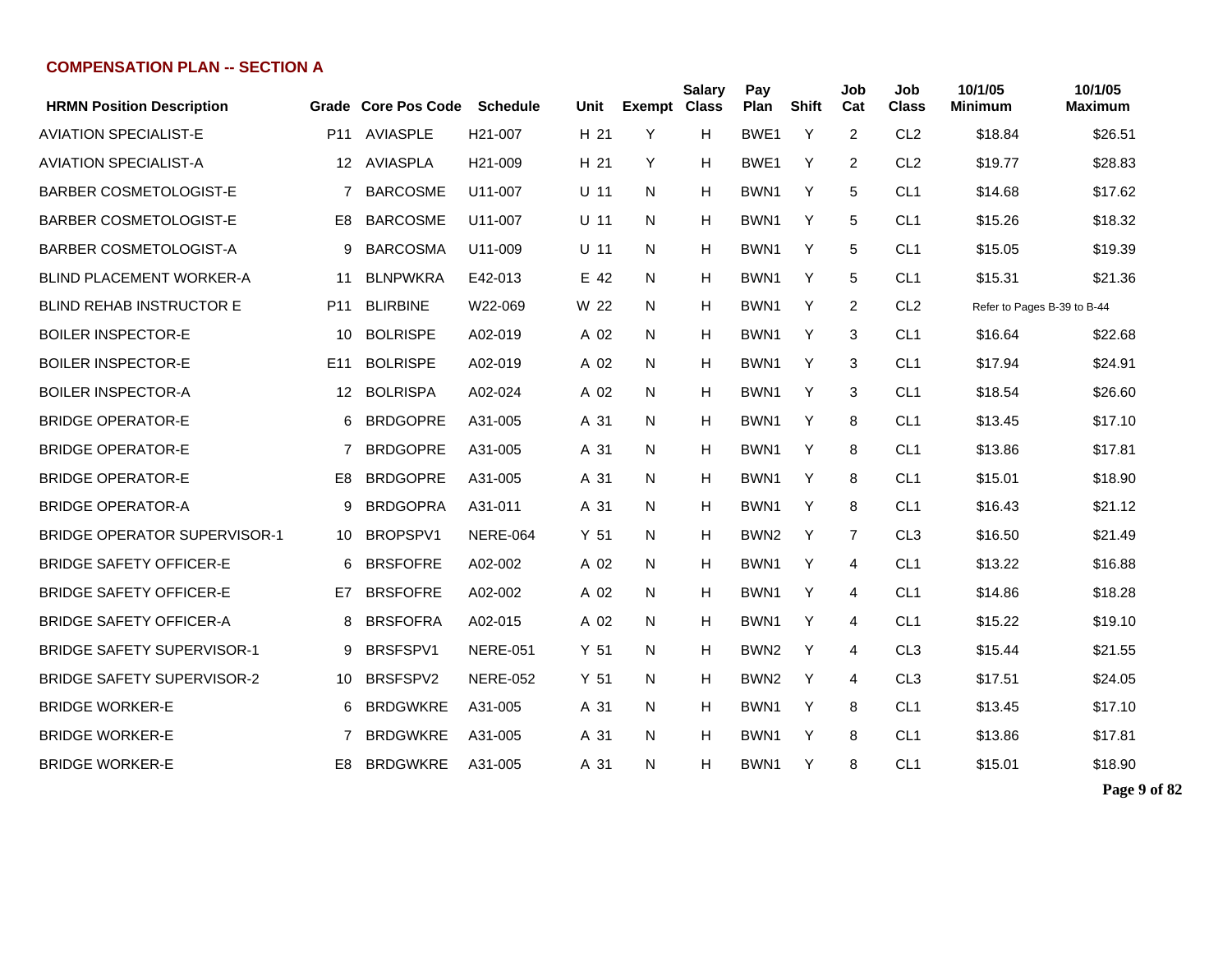| <b>HRMN Position Description</b>    |                 | Grade Core Pos Code | <b>Schedule</b>      | Unit            | <b>Exempt Class</b> | <b>Salary</b> | Pay<br>Plan      | <b>Shift</b> | Job<br>Cat     | Job<br><b>Class</b> | 10/1/05<br><b>Minimum</b> | 10/1/05<br><b>Maximum</b> |
|-------------------------------------|-----------------|---------------------|----------------------|-----------------|---------------------|---------------|------------------|--------------|----------------|---------------------|---------------------------|---------------------------|
| <b>BRIDGE WORKER-A</b>              | 9               | <b>BRDGWKRA</b>     | A31-011              | A 31            | N                   | H             | BWN1             | Y            | 8              | CL <sub>1</sub>     | \$16.43                   | \$21.12                   |
| <b>BUILDING CODE INSPECTOR-E</b>    | E <sub>11</sub> | <b>BLCDISPE</b>     | A02-022              | A 02            | N                   | н             | BWN1             | Y            | 3              | CL <sub>1</sub>     | \$17.94                   | \$24.91                   |
| <b>BUILDING CODE INSPECTOR-A</b>    | 12              | <b>BLCDISPA</b>     | A02-024              | A 02            | N                   | н             | BWN1             | Y            | 3              | CL <sub>1</sub>     | \$18.54                   | \$26.60                   |
| <b>BUILDING CONSTRUCTION MGR-3</b>  | 14              | <b>BLDGMGR3</b>     | <b>NERE-117</b>      | Y <sub>51</sub> | Y                   | H             | BWE <sub>1</sub> | N            | 2              | CL <sub>3</sub>     | \$24.47                   | \$35.41                   |
| <b>BUILDING CONSTRUCTION SUPT-E</b> | 9               | <b>BLDCNSPE</b>     | H <sub>21</sub> -004 | H 21            | N                   | H             | BWN <sub>2</sub> | Y            | 2              | CL <sub>2</sub>     | \$17.01                   | \$22.76                   |
| <b>BUILDING CONSTRUCTION SUPT-E</b> | 10              | <b>BLDCNSPE</b>     | H <sub>21</sub> -004 | H 21            | N                   | H             | BWN <sub>2</sub> | Y            | $\overline{2}$ | CL <sub>2</sub>     | \$17.64                   | \$24.31                   |
| <b>BUILDING CONSTRUCTION SUPT-E</b> | P <sub>11</sub> | <b>BLDCNSPE</b>     | H <sub>21</sub> -004 | H 21            | Y                   | H             | BWE <sub>1</sub> | Y            | 2              | CL <sub>2</sub>     | \$19.97                   | \$28.28                   |
| <b>BUILDING CONSTRUCTION SUPT-A</b> | 12              | <b>BLDCNSPA</b>     | H <sub>21</sub> -013 | H 21            | Y                   | H             | BWE1             | Y            | 2              | CL <sub>2</sub>     | \$21.40                   | \$30.30                   |
| <b>BUILDING CONSTRUCTION SPL 2</b>  | 13              | BLDSPL2             | H <sub>21</sub> -016 | H 21            | Y                   | н             | BWE <sub>1</sub> | N            | 2              | CL <sub>2</sub>     | \$23.17                   | \$32.74                   |
| <b>BUILDING CONSTRUCTION SPL 3</b>  | 14              | BLDSPL3             | H <sub>21</sub> -018 | H 21            | Y                   | н             | BWE <sub>1</sub> | N            | 2              | CL <sub>2</sub>     | \$24.51                   | \$35.44                   |
| <b>BUILDING TRADES CREW LEADER</b>  | E10             | <b>BLDTRLDR</b>     | A31-013              | A 31            | N                   | н             | BWN1             | Y            | $\overline{7}$ | CL <sub>1</sub>     | \$16.87                   | \$23.05                   |
| <b>BUILDING TRADES SUPERVISOR-1</b> | 11              | BLDTSPV1            | <b>NERE-069</b>      | Y <sub>51</sub> | N                   | H             | BWN <sub>2</sub> | Y            | $\overline{7}$ | CL <sub>3</sub>     | \$18.59                   | \$25.57                   |
| <b>BUYER TRAINEE-E</b>              | 9               | <b>BUYERTRE</b>     | NERE-002P            | Y 23            | N                   | H             | BWN <sub>2</sub> | Y            | 2              | CL <sub>2</sub>     | \$17.07                   | \$27.51                   |
| <b>BUYER-E</b>                      | 9               | <b>BUYERE</b>       | <b>NERE-174</b>      | Y 23            | N                   | H             | BWN <sub>2</sub> | Y            | $\overline{2}$ | CL <sub>2</sub>     | \$16.26                   | \$20.41                   |
| <b>BUYER-E</b>                      | 10              | <b>BUYERE</b>       | <b>NERE-174</b>      | Y 23            | N                   | H             | BWN2             | Y            | 2              | CL <sub>2</sub>     | \$15.64                   | \$21.55                   |
| <b>BUYER-E</b>                      | P <sub>11</sub> | <b>BUYERE</b>       | <b>NERE-174</b>      | Y 99            | Y                   | н             | BWE1             | Y            | 2              | CL <sub>2</sub>     | \$17.48                   | \$25.48                   |
| <b>BUYER-E</b>                      | P <sub>11</sub> | <b>BUYERE</b>       | <b>NERE-174</b>      | Y 23            | Y                   | н             | BWE <sub>1</sub> | Y            | 2              | CL <sub>2</sub>     | \$17.48                   | \$25.48                   |
| <b>BUYER-A</b>                      | $12 \,$         | <b>BUYERA</b>       | <b>NERE-180</b>      | Y 23            | Y                   | H             | BWE <sub>1</sub> | Y            | 2              | CL <sub>2</sub>     | \$18.82                   | \$27.51                   |
| <b>BUYER-A</b>                      | 12 <sup>°</sup> | <b>BUYERA</b>       | <b>NERE-180</b>      | Y 99            | Y                   | H             | BWE <sub>1</sub> | Y            | 2              | CL <sub>2</sub>     | \$18.82                   | \$27.51                   |
| <b>BUYER MANAGER-1</b>              | 12              | BUYRMGR1            | <b>NERE-180</b>      | Y <sub>51</sub> | Y                   | H             | BWE <sub>1</sub> | Y            | 2              | CL <sub>3</sub>     | \$18.82                   | \$27.51                   |
| <b>BUYER MANAGER-2</b>              | 13              | <b>BUYRMGR2</b>     | <b>NERE-182</b>      | Y 51            | Y                   | H             | BWE <sub>1</sub> | N            | $\overline{2}$ | CL <sub>3</sub>     | \$20.12                   | \$30.02                   |
| <b>BUYER MANAGER-3</b>              | 14              | BUYRMGR3            | <b>NERE-186</b>      | Y <sub>51</sub> | Y                   | H             | BWE <sub>1</sub> | N            | 2              | CL <sub>3</sub>     | \$22.19                   | \$33.07                   |
| <b>BUYER MANAGER-4</b>              | 15              | BUYRMGR4            | <b>NERE-188</b>      | Y <sub>51</sub> | Y                   | н             | BWE <sub>1</sub> | N            | 2              | CL <sub>3</sub>     | \$24.88                   | \$36.79                   |

**Page 10 of 82**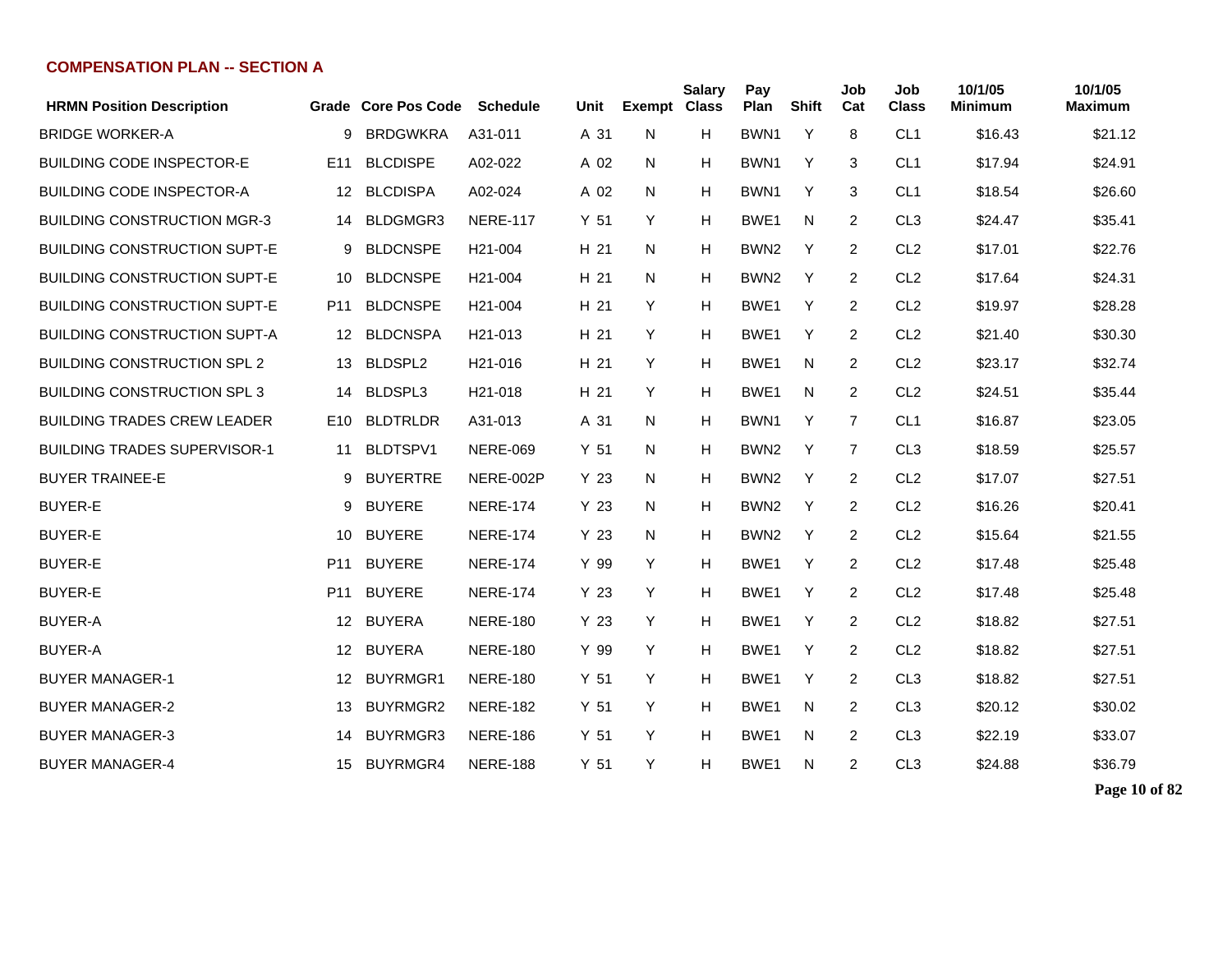| <b>HRMN Position Description</b>  |     | Grade Core Pos Code | <b>Schedule</b> | Unit            | <b>Exempt Class</b> | <b>Salary</b> | Pay<br>Plan      | <b>Shift</b> | Job<br>Cat | Job<br><b>Class</b> | 10/1/05<br>Minimum | 10/1/05<br>Maximum |
|-----------------------------------|-----|---------------------|-----------------|-----------------|---------------------|---------------|------------------|--------------|------------|---------------------|--------------------|--------------------|
| <b>BUYER MANAGER-5</b>            | 16  | <b>BUYRMGR5</b>     | <b>NERE-189</b> | Y <sub>51</sub> | Y                   | н             | BWE <sub>1</sub> | N            | 2          | CL <sub>3</sub>     | \$27.95            | \$41.30            |
| <b>BUYER SPECIALIST-2</b>         | 13  | BUYSPL2             | <b>NERE-182</b> | Y 23            | Y                   | н             | BWE <sub>1</sub> | N            | 2          | CL <sub>2</sub>     | \$20.12            | \$30.02            |
| <b>BUYER SPECIALIST-3</b>         | 14  | BUYSPL3             | <b>NERE-186</b> | Y <sub>23</sub> | Y                   | Н             | BWE <sub>1</sub> | N            | 2          | CL <sub>2</sub>     | \$22.19            | \$33.07            |
| <b>BUYER SPECIALIST-4</b>         | 15  | BUYSPL4             | <b>NERE-188</b> | Y 23            | Υ                   | Н             | BWE <sub>1</sub> | N            | 2          | CL <sub>2</sub>     | \$24.88            | \$36.79            |
| CALCULATIONS ASSISTANT-E          | 5   | <b>CALCASTE</b>     | <b>NERE-001</b> | Y 99            | N                   | Н             | BWN <sub>2</sub> | Y            | 6          | CL <sub>1</sub>     | \$12.79            | \$15.88            |
| CALCULATIONS ASSISTANT-E          | 5   | <b>CALCASTE</b>     | W41-002         | W 41            | N                   | Н             | BWN <sub>1</sub> | Y            | 6          | CL <sub>1</sub>     | \$12.82            | \$15.88            |
| CALCULATIONS ASSISTANT-E          | 6   | <b>CALCASTE</b>     | W41-002         | W 41            | N                   | Н             | BWN <sub>1</sub> | Y            | 6          | CL <sub>1</sub>     | \$13.77            | \$16.82            |
| CALCULATIONS ASSISTANT-E          | 6   | <b>CALCASTE</b>     | <b>NERE-001</b> | Y 99            | N                   | Н             | BWN <sub>2</sub> | Y            | 6          | CL <sub>1</sub>     | \$13.76            | \$16.82            |
| CALCULATIONS ASSISTANT-E          | E7  | <b>CALCASTE</b>     | W41-002         | W 41            | N                   | н             | BWN <sub>1</sub> | Υ            | 6          | CL <sub>1</sub>     | \$14.60            | \$18.11            |
| CALCULATIONS ASSISTANT-E          | E7  | <b>CALCASTE</b>     | <b>NERE-001</b> | Y 99            | N                   | Н             | BWN <sub>2</sub> | Y            | 6          | CL <sub>1</sub>     | \$14.55            | \$18.11            |
| CALCULATIONS ASSISTANT-A          | 8.  | CALCASTA            | W41-009         | W 41            | N                   | Н             | BWN <sub>1</sub> | Y            | 6          | CL <sub>1</sub>     | \$15.43            | \$18.97            |
| <b>CAMP CONSULTANT-E</b>          | P11 | <b>CAMPCSTE</b>     | W22-028         | W 22            | N.                  | н             | BWN <sub>1</sub> | Y            | 2          | CL <sub>2</sub>     | \$20.30            | \$29.00            |
| <b>CAMP CONSULTANT A</b>          | 12  | <b>CAMPCSTA</b>     | W22-046         | W 22            | N                   | н             | BWN <sub>1</sub> | N            | 2          | CL <sub>2</sub>     | \$21.15            | \$30.43            |
| CARPENTER-E                       | 8   | <b>CARPNTRE</b>     | A31-009         | A 31            | N                   | Н             | BWN <sub>1</sub> | Y            | 7          | CL <sub>1</sub>     | \$15.01            | \$18.90            |
| CARPENTER-E                       | E9  | <b>CARPNTRE</b>     | A31-009         | A 31            | N                   | Н             | BWN <sub>1</sub> | Y            | 7          | CL <sub>1</sub>     | \$16.43            | \$21.12            |
| CARPENTER-A                       | 10  | <b>CARPNTRA</b>     | A31-012         | A 31            | N                   | Н             | BWN1             | Y            | 7          | CL <sub>1</sub>     | \$16.87            | \$23.05            |
| <b>CENTRAL CONTROL OPERATOR-E</b> | 8   | <b>CENTOPRE</b>     | A31-009         | A 31            | N                   | н             | BWN <sub>1</sub> | Y            | 7          | CL <sub>1</sub>     | \$15.01            | \$18.90            |
| CENTRAL CONTROL OPERATOR-E        | E9  | <b>CENTOPRE</b>     | A31-009         | A 31            | N                   | Н             | BWN <sub>1</sub> | Y            | 7          | CL <sub>1</sub>     | \$16.43            | \$21.12            |
| CENTRAL CONTROL OPERATOR-A        | 10  | <b>CENTOPRA</b>     | A31-012         | A 31            | N.                  | H             | BWN <sub>1</sub> | Y            | 7          | CL <sub>1</sub>     | \$16.87            | \$23.05            |
| <b>CHILD CARE WORKER-E</b>        | 8   | <b>CHCRWKRE</b>     | U11-012         | $U$ 11          | N                   | н             | BWN <sub>1</sub> | Y            | 5          | CL <sub>1</sub>     | \$14.83            | \$17.88            |
| CHILD CARE WORKER-E               | E9  | <b>CHCRWKRE</b>     | U11-012         | $U$ 11          | N                   | Н             | BWN <sub>1</sub> | Y            | 5          | CL <sub>1</sub>     | \$14.60            | \$18.98            |
| CHILD DAY CARE CONSULTANT-E       | P11 | <b>CHIDCSTE</b>     | W22-028         | W 22            | Y                   | Н             | BWE1             | Y            | 2          | CL <sub>2</sub>     | \$20.30            | \$29.00            |
| <b>CHILD SUPPORT MANAGER-2</b>    | 13  | CHSPMGR2            | <b>NERE-140</b> | Y <sub>51</sub> | Y                   | н             | BWE1             | Y            | 2          | CL <sub>3</sub>     | \$18.57            | \$27.51            |

**Page 11 of 82**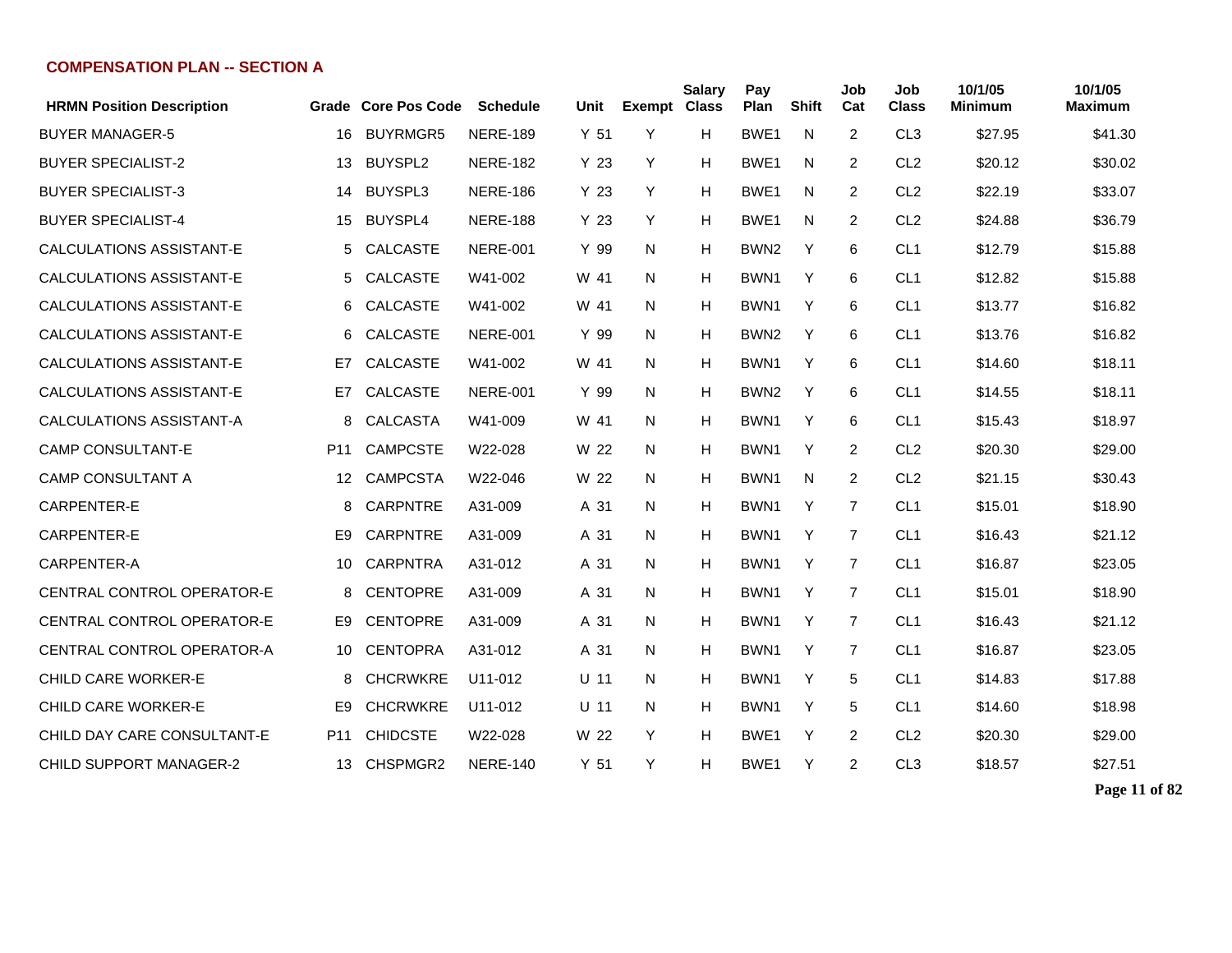| <b>HRMN Position Description</b>     |                 | Grade Core Pos Code | <b>Schedule</b> | Unit            | <b>Exempt Class</b> | <b>Salary</b> | Pay<br>Plan      | <b>Shift</b> | Job<br>Cat     | Job<br><b>Class</b> | 10/1/05<br><b>Minimum</b> | 10/1/05<br><b>Maximum</b> |
|--------------------------------------|-----------------|---------------------|-----------------|-----------------|---------------------|---------------|------------------|--------------|----------------|---------------------|---------------------------|---------------------------|
| <b>CHILD SUPPORT MANAGER-3</b>       | 14              | CHSPMGR3            | <b>NERE-143</b> | Y <sub>51</sub> | Y                   | H             | BWE1             | N            | $\overline{2}$ | CL <sub>3</sub>     | \$19.93                   | \$30.24                   |
| CHILD SUPPORT SPECIALIST-E           | 9               | <b>CHISPSPE</b>     | A02-012         | A 02            | N                   | H             | BWN1             | Y            | 2              | CL <sub>2</sub>     | \$16.15                   | \$20.11                   |
| CHILD SUPPORT SPECIALIST-E           | 10              | <b>CHISPSPE</b>     | A02-012         | A 02            | N                   | H             | BWN1             | Y            | 2              | CL <sub>2</sub>     | \$15.39                   | \$21.12                   |
| CHILD SUPPORT SPECIALIST-E           | P <sub>11</sub> | <b>CHISPSPE</b>     | A02-012         | A 02            | N                   | H             | BWN <sub>1</sub> | Y            | $\overline{2}$ | CL <sub>2</sub>     | \$16.65                   | \$22.86                   |
| CHILD SUPPORT SPECIALIST-A           | 12              | <b>CHISPSPA</b>     | A02-021         | A 02            | Y                   | H             | BWE1             | Y            | $\overline{2}$ | CL <sub>2</sub>     | \$17.31                   | \$24.80                   |
| CHILD WELFARE CONSULTANT-E           | P <sub>11</sub> | <b>CHIWCSTE</b>     | W22-028         | W 22            | Y                   | H             | BWE1             | Y            | 2              | CL <sub>2</sub>     | \$20.30                   | \$29.00                   |
| <b>CIVIL RIGHTS MANAGER-1</b>        | 12              | <b>CVRTMGR1</b>     | <b>NERE-180</b> | Y <sub>51</sub> | Y                   | H             | BWE1             | Y            | 2              | CL <sub>3</sub>     | \$18.82                   | \$27.51                   |
| <b>CIVIL RIGHTS MANAGER-2</b>        | 13              | CVRTMGR2            | <b>NERE-182</b> | Y 51            | Y                   | H             | BWE1             | N            | 2              | CL <sub>3</sub>     | \$20.12                   | \$30.02                   |
| <b>CIVIL RIGHTS MANAGER-3</b>        | 14              | CVRTMGR3            | <b>NERE-186</b> | Y <sub>51</sub> | Y                   | H             | BWE1             | N            | 2              | CL <sub>3</sub>     | \$22.19                   | \$33.07                   |
| CIVIL RIGHTS MANAGER-4               | 15              | CVRTMGR4            | <b>NERE-188</b> | Y 98            | Y                   | н             | BWE1             | N            | $\overline{2}$ | CL <sub>3</sub>     | \$24.88                   | \$36.79                   |
| CIVIL RIGHTS REP DPTL TR-E           | 9               | <b>CLRRPTRE</b>     | NERE-002P       | W 22            | N                   | H             | BWN1             | Υ            | $\overline{2}$ | CL <sub>2</sub>     | \$17.07                   | \$27.51                   |
| CIVIL RIGHTS REPRESENTATIVE-E        | 9               | <b>CILRTRPE</b>     | W22-011         | W 22            | N                   | H             | BWN1             | Y            | $\overline{2}$ | CL <sub>2</sub>     | \$16.29                   | \$20.25                   |
| CIVIL RIGHTS REPRESENTATIVE-E        | 10              | <b>CILRTRPE</b>     | W22-011         | W 22            | N.                  | H             | BWN1             | Υ            | 2              | CL <sub>2</sub>     | \$15.72                   | \$21.32                   |
| CIVIL RIGHTS REPRESENTATIVE-E        | P <sub>11</sub> | <b>CILRTRPE</b>     | W22-011         | W 22            | N.                  | H             | BWN1             | Y            | 2              | CL <sub>2</sub>     | \$17.44                   | \$24.99                   |
| CIVIL RIGHTS REPRESENTATIVE-A        | 12              | <b>CILRTRPA</b>     | W22-044         | W 22            | Y                   | H             | BWE1             | Y            | $\overline{2}$ | CL <sub>2</sub>     | \$18.67                   | \$26.81                   |
| CIVIL RIGHTS REPRESENTATIVE-A        | 12              | <b>CILRTRPA</b>     | <b>NERE-180</b> | Y 51            | Y                   | н             | BWE1             | Y            | 2              | CL <sub>2</sub>     | \$18.82                   | \$27.51                   |
| <b>CIVIL RIGHTS SPECIALIST-2</b>     | 13              | CIVRSPL2            | W22-078         | W 22            | Y                   | н             | BWE <sub>1</sub> | N            | $\overline{2}$ | CL <sub>2</sub>     | \$20.11                   | \$30.05                   |
| <b>CIVIL RIGHTS SPECIALIST-2</b>     | 13              | CIVRSPL2            | <b>NERE-182</b> | Y 99            | Y                   | H             | BWE1             | N            | 2              | CL <sub>2</sub>     | \$20.12                   | \$30.02                   |
| <b>CIVIL RIGHTS SPECIALIST-3</b>     | 14              | CIVRSPL3            | <b>NERE-186</b> | Y 99            | Y                   | H             | BWE1             | N            | $\overline{2}$ | CL <sub>2</sub>     | \$22.19                   | \$33.07                   |
| <b>CIVIL RIGHTS SPECIALIST-4</b>     | 15              | CIVRSPL4            | W22-072         | W 22            | Y                   | H             | BWE1             | N            | $\overline{2}$ | CL <sub>2</sub>     | \$24.92                   | \$36.82                   |
| <b>CIVIL TECHNICIAN SUPERVISOR-1</b> | 12              | CIVTSPV1            | <b>NERE-098</b> | Y <sub>51</sub> | Y                   | H             | BWE1             | Y            | 3              | CL <sub>3</sub>     | \$17.73                   | \$25.84                   |
| CIVIL TECHNICIAN SUPERVISOR-2        | 13.             | CIVTSPV2            | <b>NERE-102</b> | Y <sub>51</sub> | Y                   | H             | BWE1             | Y            | 3              | CL <sub>3</sub>     | \$19.59                   | \$28.25                   |
| <b>CLAIMS EXAMINER-E</b>             | 9               | <b>CLAMEXME</b>     | <b>NERE-174</b> | Y <sub>23</sub> | N                   | H             | BWN <sub>2</sub> | Y            | $\overline{2}$ | CL <sub>2</sub>     | \$16.26                   | \$20.41                   |

**Page 12 of 82**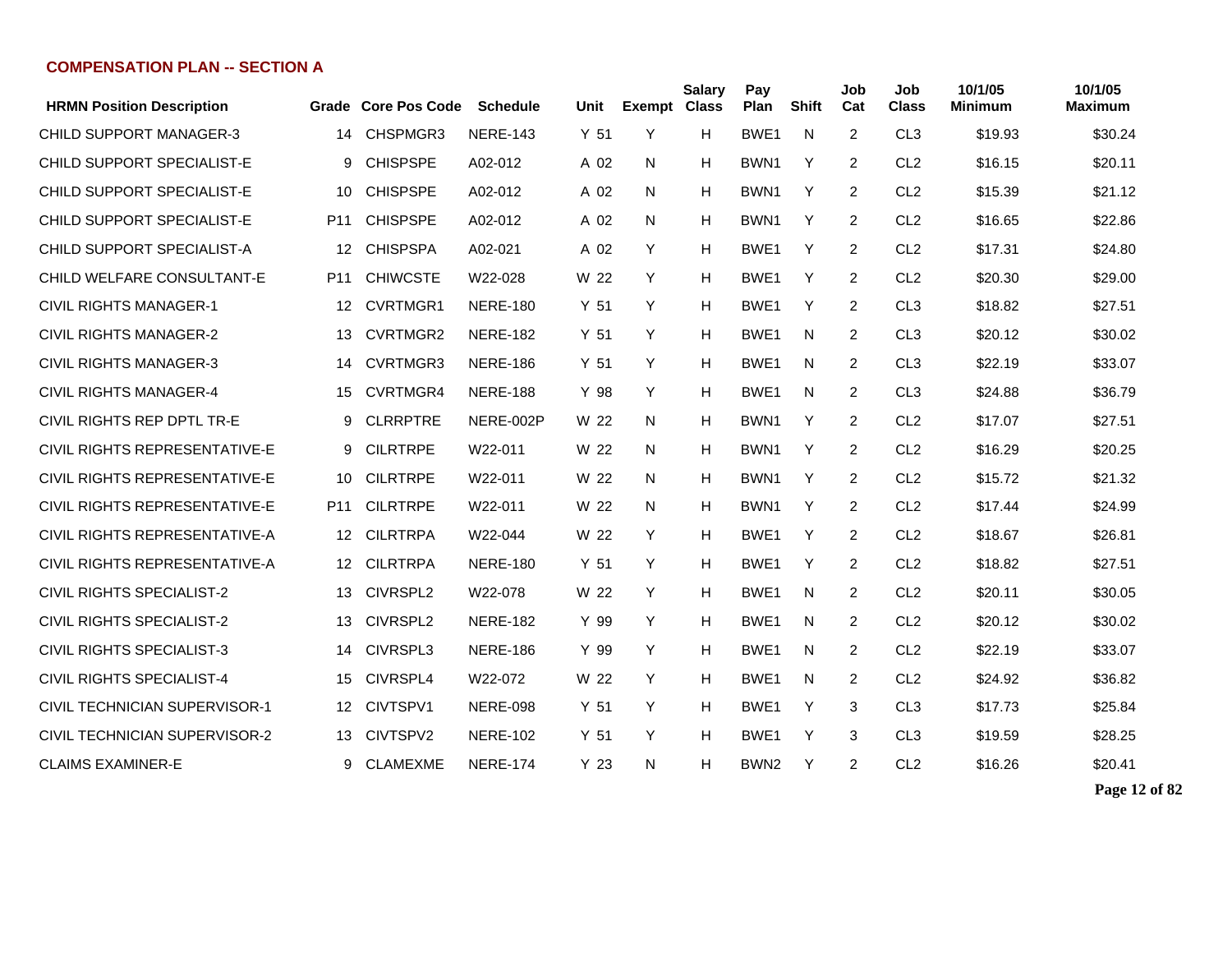| <b>HRMN Position Description</b>      |                 | Grade Core Pos Code | <b>Schedule</b>      | Unit            | <b>Exempt Class</b> | <b>Salary</b> | Pay<br>Plan      | <b>Shift</b> | Job<br>Cat     | Job<br><b>Class</b> | 10/1/05<br><b>Minimum</b> | 10/1/05<br><b>Maximum</b> |
|---------------------------------------|-----------------|---------------------|----------------------|-----------------|---------------------|---------------|------------------|--------------|----------------|---------------------|---------------------------|---------------------------|
| <b>CLAIMS EXAMINER-E</b>              | 10              | <b>CLAMEXME</b>     | <b>NERE-174</b>      | Y 23            | N                   | н             | BWN <sub>2</sub> | Y            | 2              | CL <sub>2</sub>     | \$15.64                   | \$21.55                   |
| <b>CLAIMS EXAMINER-E</b>              | P <sub>11</sub> | <b>CLAMEXME</b>     | <b>NERE-174</b>      | Y 23            | Y                   | H             | BWE1             | Y            | $\overline{2}$ | CL <sub>2</sub>     | \$17.48                   | \$25.48                   |
| <b>CLAIMS EXAMINER-A</b>              | 12              | <b>CLAMEXMA</b>     | <b>NERE-180</b>      | Y 23            | Y                   | н             | BWE1             | Y            | 2              | CL <sub>2</sub>     | \$18.82                   | \$27.51                   |
| <b>CLIENT RESIDENT AFFAIRS REP-E</b>  | 8               | <b>CRAFREPE</b>     | U11-008              | $U$ 11          | N                   | н             | BWN <sub>1</sub> | Y            | 5              | CL <sub>1</sub>     | \$15.26                   | \$18.32                   |
| <b>CLIENT RESIDENT AFFAIRS REP-E</b>  | E9.             | <b>CRAFREPE</b>     | U11-008              | $U$ 11          | N                   | н             | BWN1             | Y            | 5              | CL <sub>1</sub>     | \$15.05                   | \$19.39                   |
| <b>CLIENT RESIDENT AFFAIRS REP-A</b>  | 10              | <b>CRAFREPA</b>     | U11-010              | U 11            | N                   | н             | BWN1             | Y            | 5              | CL <sub>1</sub>     | \$16.21                   | \$21.16                   |
| <b>CLIENT/RESIDENT AFFAIRS SUPV-1</b> | 10              | CLRASPV1            | <b>NERE-020</b>      | Y 51            | N                   | н             | BWN <sub>2</sub> | Y            | 5              | CL <sub>3</sub>     | \$16.05                   | \$22.18                   |
| <b>CLIENT/RESIDENT AFFAIRS SUPV-2</b> | 11              | CLRASPV2            | <b>NERE-023</b>      | Y <sub>51</sub> | N                   | н             | BWN <sub>2</sub> | Y            | 5              | CL <sub>3</sub>     | \$17.42                   | \$24.04                   |
| <b>CLINICAL HEALTH SCIENTIST-A</b>    | 12              | <b>CLNHSCIA</b>     | H <sub>21</sub> -015 | H 21            | Y                   | н             | BWE <sub>1</sub> | Y            | 2              | CL <sub>2</sub>     | \$21.94                   | \$31.87                   |
| <b>CLINICAL HEALTH SCIENTIST-A</b>    | 12 <sup>°</sup> | <b>CLNHSCIA</b>     | <b>NERE-119</b>      | Y <sub>51</sub> | Y                   | н             | BWE <sub>1</sub> | Y            | $\overline{2}$ | CL <sub>2</sub>     | \$21.94                   | \$31.83                   |
| CLINICAL HEALTH SCI MGR-2             | 13              | CLNHMGR2            | <b>NERE-120</b>      | Y 51            | Y                   | н             | BWE <sub>1</sub> | N            | 2              | CL <sub>3</sub>     | \$23.67                   | \$34.36                   |
| <b>CLINICAL HEALTH SCI MGR-3</b>      | 14              | CLNHMGR3            | <b>NERE-121</b>      | Y <sub>51</sub> | Y                   | н             | BWE1             | N            | $\overline{2}$ | CL <sub>3</sub>     | \$25.28                   | \$36.48                   |
| CLINICAL HEALTH SCI MGR-4             | 15              | CLNHMGR4            | <b>NERE-122</b>      | Y 51            | Y                   | н             | BWE1             | N            | $\overline{2}$ | CL <sub>3</sub>     | \$26.05                   | \$38.27                   |
| CLINICAL HLTH SCIENTIST SPL-2         | 13              | CLNHSPL2            | H <sub>21</sub> -020 | H 21            | Y                   | н             | BWE <sub>1</sub> | N            | 2              | CL <sub>2</sub>     | \$23.74                   | \$34.38                   |
| CLINICAL HLTH SCIENTIST SPL-3         | 14              | CLNHSPL3            | H21-036              | H 21            | Y                   | H             | BWE <sub>1</sub> | N            | $\overline{2}$ | CL <sub>2</sub>     | \$25.33                   | \$36.51                   |
| CLINICAL HLTH SCIENTIST SPL-4         | 15              | CLNHSPL4            | H21-038              | H 21            | Y                   | H             | BWE <sub>1</sub> | N            | $\overline{2}$ | CL <sub>2</sub>     | \$26.05                   | \$38.31                   |
| <b>CLINICAL NURSE MANAGER-2</b>       | 13              | CLNRMGR2            | <b>NERE-027</b>      | Y 51            | Y                   | H             | BWE <sub>1</sub> | N            | 2              | CL <sub>3</sub>     | \$20.56                   | \$30.93                   |
| <b>CLINICAL NURSE SPECIALIST-E</b>    | 10              | <b>CLNRSPLE</b>     | W22-025              | W 22            | N                   | н             | BWN1             | Y            | 2              | CL <sub>2</sub>     | \$18.32                   | \$24.81                   |
| <b>CLINICAL NURSE SPECIALIST-E</b>    | P <sub>11</sub> | <b>CLNRSPLE</b>     | W22-025              | W 22            | N                   | н             | BWN1             | Y            | 2              | CL <sub>2</sub>     | \$19.20                   | \$26.56                   |
| <b>CLINICAL NURSE SPECIALIST-A</b>    | 12              | <b>CLNRSPLA</b>     | W22-027              | W 22            | N                   | Н             | BWN1             | Y            | 2              | CL <sub>2</sub>     | \$19.20                   | \$27.51                   |
| <b>CLINICAL NURSE SPECIALIST-2A</b>   | 13              | CLNRSP2A            | W22-062              | W 22            | N                   | н             | BWN1             | Y            | 2              | CL <sub>2</sub>     | \$20.30                   | \$29.00                   |
| CLINICAL SOCIAL WORKER-E              | 9               | <b>CLNSWKRE</b>     | W22-013              | W 22            | N                   | н             | BWN1             | Y            | 2              | CL <sub>2</sub>     | \$16.85                   | \$20.86                   |
| CLINICAL SOCIAL WORKER-E              | 10              | <b>CLNSWKRE</b>     | W22-013              | W 22            | N                   | н             | BWN1             | Y            | 2              | CL <sub>2</sub>     | \$17.23                   | \$23.49                   |

**Page 13 of 82**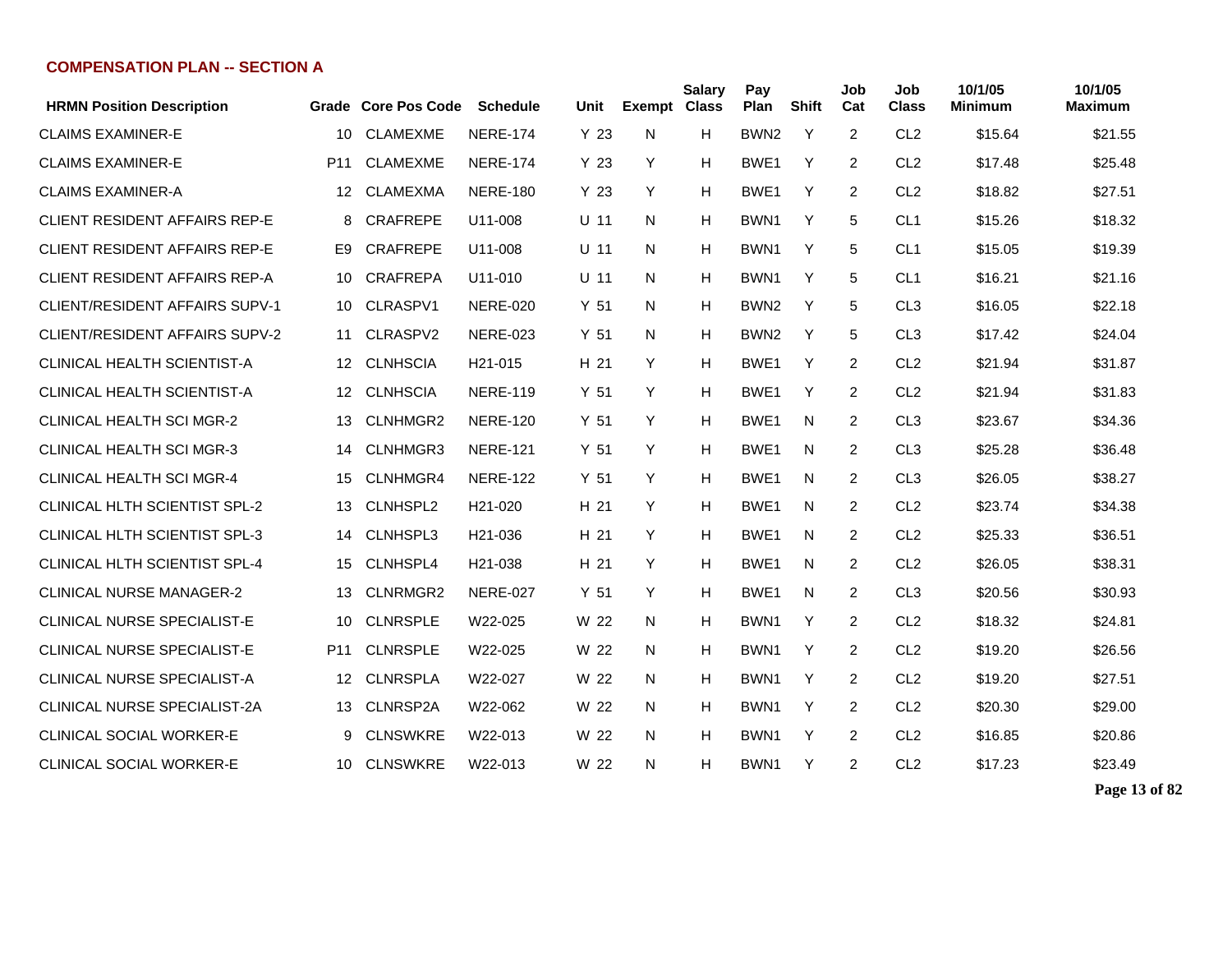| <b>HRMN Position Description</b>      |                 | Grade Core Pos Code | <b>Schedule</b> | Unit            | <b>Exempt Class</b> | <b>Salary</b> | Pay<br>Plan      | <b>Shift</b> | Job<br>Cat     | Job<br><b>Class</b> | 10/1/05<br><b>Minimum</b> | 10/1/05<br><b>Maximum</b> |
|---------------------------------------|-----------------|---------------------|-----------------|-----------------|---------------------|---------------|------------------|--------------|----------------|---------------------|---------------------------|---------------------------|
| <b>CLINICAL SOCIAL WORKER-E</b>       | P <sub>11</sub> | <b>CLNSWKRE</b>     | W22-013         | W 22            | N                   | H             | BWN <sub>1</sub> | Y            | $\overline{2}$ | CL <sub>2</sub>     | \$18.21                   | \$25.20                   |
| CLINICAL SOCIAL WORKER-A              | 12              | <b>CLNSWKRA</b>     | <b>NERE-166</b> | Y 99            | Y                   | H             | BWE <sub>1</sub> | Y            | $\overline{2}$ | CL <sub>2</sub>     | \$19.42                   | \$28.80                   |
| <b>CLINICAL SOCIAL WORKER-A</b>       | 12 <sup>°</sup> | <b>CLNSWKRA</b>     | <b>NERE-166</b> | Y <sub>51</sub> | Y                   | н             | BWE1             | Y            | 2              | CL <sub>2</sub>     | \$19.42                   | \$28.80                   |
| <b>CLINICAL SOCIAL WORKER-A</b>       | $12 \,$         | <b>CLNSWKRA</b>     | W22-056         | W 22            | Y                   | H             | BWE <sub>1</sub> | Y            | 2              | CL <sub>2</sub>     | \$19.22                   | \$28.04                   |
| <b>CLINICAL SOCIAL WORK MGR-2</b>     | 13              | CLWKMGR2            | <b>NERE-167</b> | Y 51            | Y                   | H             | BWE <sub>1</sub> | N            | 2              | CL <sub>3</sub>     | \$20.84                   | \$31.83                   |
| <b>CLINICAL SOCIAL WORK MGR-3</b>     | 14              | CLWKMGR3            | <b>NERE-168</b> | Y 51            | Y                   | H             | BWE <sub>1</sub> | N            | 2              | CL <sub>3</sub>     | \$23.11                   | \$35.08                   |
| <b>CLINICAL SOCIAL WORK MGR-4</b>     | 15              | CLWKMGR4            | <b>NERE-169</b> | Y 98            | Y                   | H             | BWE <sub>1</sub> | N            | 2              | CL <sub>3</sub>     | \$25.79                   | \$38.52                   |
| <b>CODE INSPECTION SUPERVISOR-1</b>   | 13              | CODNSPV1            | <b>NERE-182</b> | Y <sub>51</sub> | Y                   | H             | BWE <sub>1</sub> | Y            | 3              | CL <sub>3</sub>     | \$20.12                   | \$30.02                   |
| <b>CODE INSPECTION SUPERVISOR-2</b>   | 14              | CODNSPV2            | <b>NERE-186</b> | Y 51            | Y                   | H             | BWE <sub>1</sub> | Y            | 3              | CL <sub>3</sub>     | \$22.19                   | \$33.07                   |
| <b>CODE INSPECTION SUPERVISOR-3</b>   | 15              | CODNSPV3            | <b>NERE-188</b> | Y <sub>51</sub> | Y                   | H             | BWE <sub>1</sub> | N            | 3              | CL <sub>3</sub>     | \$24.88                   | \$36.79                   |
| <b>COMMUNICATIONS ASSISTANT-E</b>     | 5               | <b>COMNASTE</b>     | W41-002         | W 41            | N                   | н             | BWN <sub>1</sub> | Y            | 6              | CL <sub>1</sub>     | \$12.82                   | \$15.88                   |
| <b>COMMUNICATIONS ASSISTANT-E</b>     | 5.              | <b>COMNASTE</b>     | <b>NERE-001</b> | Y 99            | N                   | н             | BWN <sub>2</sub> | Y            | 6              | CL <sub>1</sub>     | \$12.79                   | \$15.88                   |
| <b>COMMUNICATIONS ASSISTANT-E</b>     | 6               | <b>COMNASTE</b>     | <b>NERE-001</b> | Y 99            | N                   | н             | BWN <sub>2</sub> | Y            | 6              | CL <sub>1</sub>     | \$13.76                   | \$16.82                   |
| <b>COMMUNICATIONS ASSISTANT-E</b>     | 6               | <b>COMNASTE</b>     | W41-002         | W 41            | N                   | н             | BWN <sub>1</sub> | Y            | 6              | CL <sub>1</sub>     | \$13.77                   | \$16.82                   |
| <b>COMMUNICATIONS ASSISTANT-E</b>     | E7              | <b>COMNASTE</b>     | W41-002         | W 41            | N                   | H             | BWN1             | Y            | 6              | CL <sub>1</sub>     | \$14.60                   | \$18.11                   |
| <b>COMMUNICATIONS ASSISTANT-E</b>     | E7              | <b>COMNASTE</b>     | <b>NERE-001</b> | Y 99            | N                   | н             | BWN <sub>2</sub> | Y            | 6              | CL <sub>1</sub>     | \$14.55                   | \$18.11                   |
| <b>COMMUNICATIONS ASSISTANT-A</b>     | 8               | <b>COMNASTA</b>     | W41-009         | W 41            | N                   | н             | BWN <sub>1</sub> | Y            | 6              | CL <sub>1</sub>     | \$15.43                   | \$18.97                   |
| <b>COMMUNICATIONS ASSISTANT-A</b>     | 8               | <b>COMNASTA</b>     | <b>NERE-004</b> | Y 99            | N                   | н             | BWN <sub>2</sub> | Y            | 6              | CL <sub>1</sub>     | \$15.41                   | \$18.97                   |
| <b>COMMUNICATNS NETWRK INSTALLR-E</b> | 8               | <b>COMNINRE</b>     | A31-009         | A 31            | N                   | H             | BWN1             | Y            | $\overline{7}$ | CL <sub>1</sub>     | \$15.01                   | \$18.90                   |
| <b>COMMUNICATNS NETWRK INSTALLR-E</b> | E9              | <b>COMNINRE</b>     | A31-009         | A 31            | N                   | H             | BWN1             | Y            | $\overline{7}$ | CL <sub>1</sub>     | \$16.43                   | \$21.12                   |
| <b>COMMUNICATNS NETWRK INSTALLR-A</b> | 10              | <b>COMNINRA</b>     | A31-012         | A 31            | N                   | Н             | BWN1             | Y            | 7              | CL <sub>1</sub>     | \$16.87                   | \$23.05                   |
| <b>COMMUNICATIONS REP-E</b>           | 9               | <b>COMNREPE</b>     | <b>NERE-174</b> | Y 23            | N                   | Н             | BWN <sub>2</sub> | Y            | $\overline{2}$ | CL <sub>2</sub>     | \$16.26                   | \$20.41                   |
| <b>COMMUNICATIONS REP-E</b>           | 10              | <b>COMNREPE</b>     | <b>NERE-174</b> | Y <sub>23</sub> | N                   | н             | BWN <sub>2</sub> | Y            | $\overline{c}$ | CL <sub>2</sub>     | \$15.64                   | \$21.55                   |

**Page 14 of 82**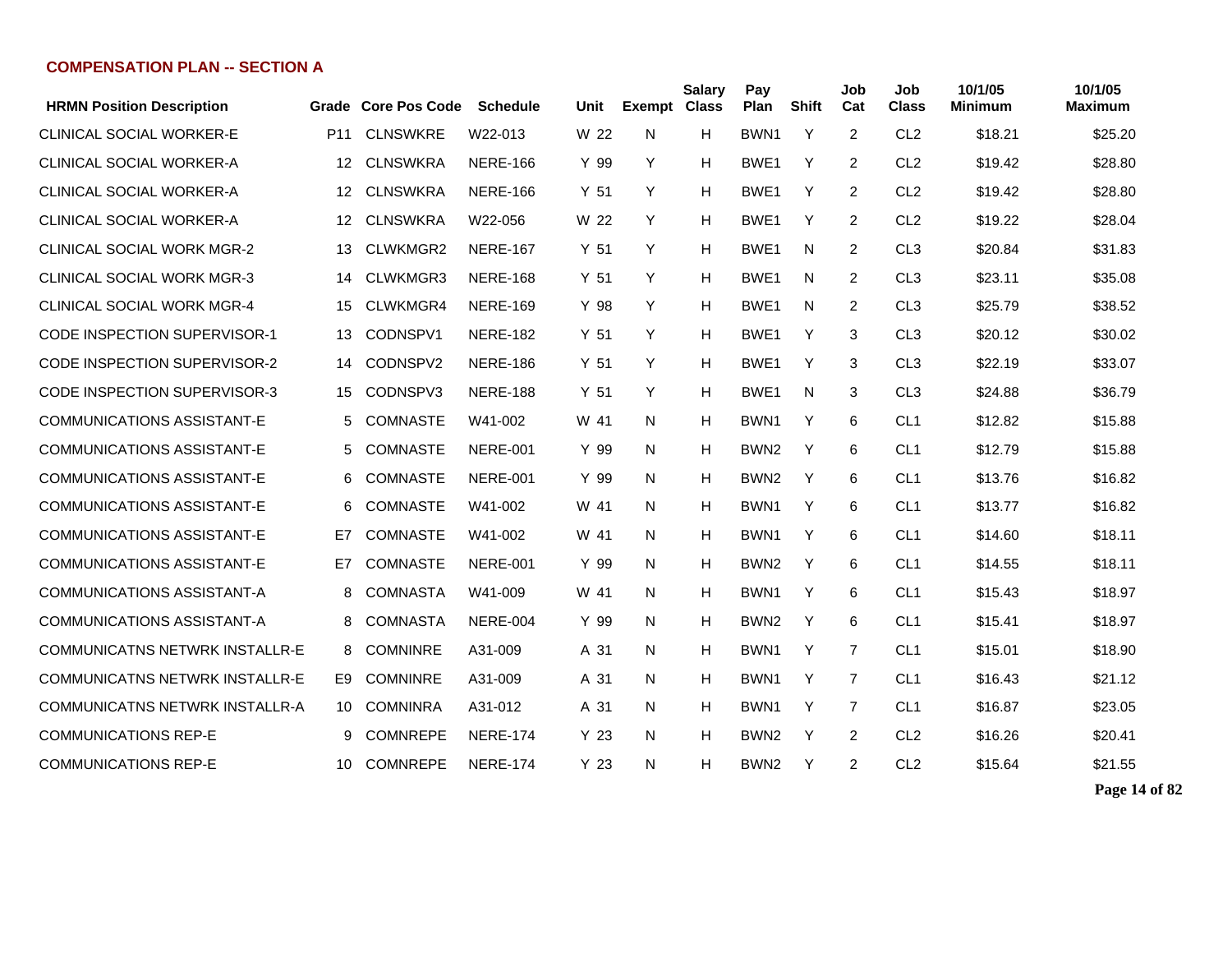| <b>HRMN Position Description</b>     |                 | Grade Core Pos Code | <b>Schedule</b> | Unit            | <b>Exempt Class</b> | <b>Salary</b> | Pay<br>Plan      | <b>Shift</b> | Job<br>Cat     | Job<br><b>Class</b> | 10/1/05<br><b>Minimum</b> | 10/1/05<br><b>Maximum</b> |
|--------------------------------------|-----------------|---------------------|-----------------|-----------------|---------------------|---------------|------------------|--------------|----------------|---------------------|---------------------------|---------------------------|
| <b>COMMUNICATIONS REP-E</b>          | P <sub>11</sub> | <b>COMNREPE</b>     | <b>NERE-174</b> | Y <sub>23</sub> | Y                   | н             | BWE1             | Y            | $\overline{2}$ | CL <sub>2</sub>     | \$17.48                   | \$25.48                   |
| <b>COMMUNICATIONS REP-E</b>          | P <sub>11</sub> | <b>COMNREPE</b>     | <b>NERE-174</b> | Y 99            | Y                   | H             | BWE1             | Y            | $\overline{2}$ | CL <sub>2</sub>     | \$17.48                   | \$25.48                   |
| <b>COMMUNICATIONS REP-A</b>          | 12              | <b>COMNREPA</b>     | <b>NERE-180</b> | Y 99            | Y                   | н             | BWE1             | Y            | $\overline{2}$ | CL <sub>2</sub>     | \$18.82                   | \$27.51                   |
| <b>COMMUNICATIONS REP-A</b>          | 12              | <b>COMNREPA</b>     | <b>NERE-180</b> | Y <sub>23</sub> | Y                   | н             | BWE <sub>1</sub> | Y            | $\overline{2}$ | CL <sub>2</sub>     | \$18.82                   | \$27.51                   |
| <b>COMMUNICATIONS REP MGR-2</b>      | 13              | COMMMGR2            | <b>NERE-182</b> | Y <sub>51</sub> | Y                   | н             | BWE1             | N            | 2              | CL <sub>3</sub>     | \$20.12                   | \$30.02                   |
| <b>COMMUNICATIONS REP MGR-3</b>      | 14              | COMMMGR3            | <b>NERE-186</b> | Y <sub>51</sub> | Y                   | Н             | BWE1             | N.           | $\overline{2}$ | CL <sub>3</sub>     | \$22.19                   | \$33.07                   |
| <b>COMMUNICATIONS REP MGR-4</b>      | 15              | COMMMGR4            | <b>NERE-188</b> | Y <sub>51</sub> | Y                   | н             | BWE1             | N            | 2              | CL <sub>3</sub>     | \$24.88                   | \$36.79                   |
| <b>COMMUNICATIONS SPECIALIST-2</b>   | 13              | COMSPL2             | <b>NERE-182</b> | Y <sub>51</sub> | Y                   | н             | BWE1             | N            | $\overline{2}$ | CL <sub>2</sub>     | \$20.12                   | \$30.02                   |
| <b>COMMUNICATIONS SPECIALIST-2</b>   | 13              | COMSPL2             | <b>NERE-182</b> | Y <sub>23</sub> | Y                   | Н             | BWE1             | N            | 2              | CL <sub>2</sub>     | \$20.12                   | \$30.02                   |
| <b>COMMUNICATIONS SPECIALIST-2</b>   | 13              | COMSPL2             | <b>NERE-182</b> | Y 99            | Y                   | Н             | BWE1             | N            | 2              | CL <sub>2</sub>     | \$20.12                   | \$30.02                   |
| <b>COMMUNICATIONS SPECIALIST-3</b>   | 14              | COMSPL3             | <b>NERE-186</b> | Y 99            | Y                   | Н             | BWE <sub>1</sub> | N            | 2              | CL <sub>2</sub>     | \$22.19                   | \$33.07                   |
| <b>COMMUNICATIONS SPECIALIST-3</b>   | 14              | COMSPL3             | <b>NERE-186</b> | Y <sub>23</sub> | Y                   | н             | BWE1             | N            | $\overline{2}$ | CL <sub>2</sub>     | \$22.19                   | \$33.07                   |
| COMMUNICATIONS SPECIALIST-4          | 15              | COMSPL4             | <b>NERE-188</b> | Y 23            | Y                   | н             | BWE <sub>1</sub> | N            | $\overline{2}$ | CL <sub>2</sub>     | \$24.88                   | \$36.79                   |
| <b>COMMUNICATIONS SPECIALIST-4</b>   | 15              | COMSPL4             | <b>NERE-188</b> | Y 99            | Y                   | н             | BWE1             | N            | $\overline{2}$ | CL <sub>2</sub>     | \$24.88                   | \$36.79                   |
| <b>COMMUNITY HEALTH SERV MGR-2</b>   | 13              | CHSVMGR2            | <b>NERE-153</b> | Y <sub>51</sub> | Y                   | н             | BWE1             | N            | $\overline{2}$ | CL <sub>3</sub>     | \$24.96                   | \$36.79                   |
| <b>COMMUNITY PLACEMENT AST-E</b>     | 8               | <b>CMPCASTE</b>     | E42-009         | E 42            | N                   | н             | BWN1             | Y            | 5              | CL <sub>1</sub>     | \$14.17                   | \$17.87                   |
| <b>COMMUNITY PLACEMENT AST-E</b>     | 9               | <b>CMPCASTE</b>     | E42-009         | E 42            | N                   | Н             | BWN <sub>1</sub> | Y            | 5              | CL <sub>1</sub>     | \$13.93                   | \$19.19                   |
| <b>COMMUNITY PLACEMENT AST-E</b>     | E10             | <b>CMPCASTE</b>     | E42-009         | E 42            | N                   | Н             | BWN <sub>1</sub> | Y            | 5              | CL <sub>1</sub>     | \$14.49                   | \$20.06                   |
| <b>CONSERVATION OFFICER (RCRT)-E</b> | 10              | <b>CNVOFRE</b>      | A02-031         | A 02            | N.                  | н             | BWN <sub>1</sub> | Y            | 4              | CL <sub>1</sub>     | \$13.14                   | \$17.25                   |
| <b>CONSERVATION OFFICER-E</b>        | 10              | <b>CNSVOFRE</b>     | A02-010         | A 02            | N                   | н             | BWN1             | Y            | 4              | CL <sub>1</sub>     | \$16.90                   | \$22.14                   |
| <b>CONSERVATION OFFICER-E</b>        | E <sub>11</sub> | <b>CNSVOFRE</b>     | A02-010         | A 02            | N.                  | н             | BWN1             | Y            | 4              | CL <sub>1</sub>     | \$17.85                   | \$24.31                   |
| <b>CONSERVATION OFFICER SR-A</b>     | 12              | <b>CNSVOFRA</b>     | A02-025         | A 02            | N                   | Н             | BWN <sub>1</sub> | Y            | 4              | CL <sub>1</sub>     | \$19.78                   | \$28.16                   |
| <b>CONSERVATION OFFICER SPL-SS</b>   | 13              | <b>CNVOFRSS</b>     | A02-028         | A 02            | N                   | н             | BWN1             | Y            | 4              | CL <sub>1</sub>     | \$20.89                   | \$29.98                   |

**Page 15 of 82**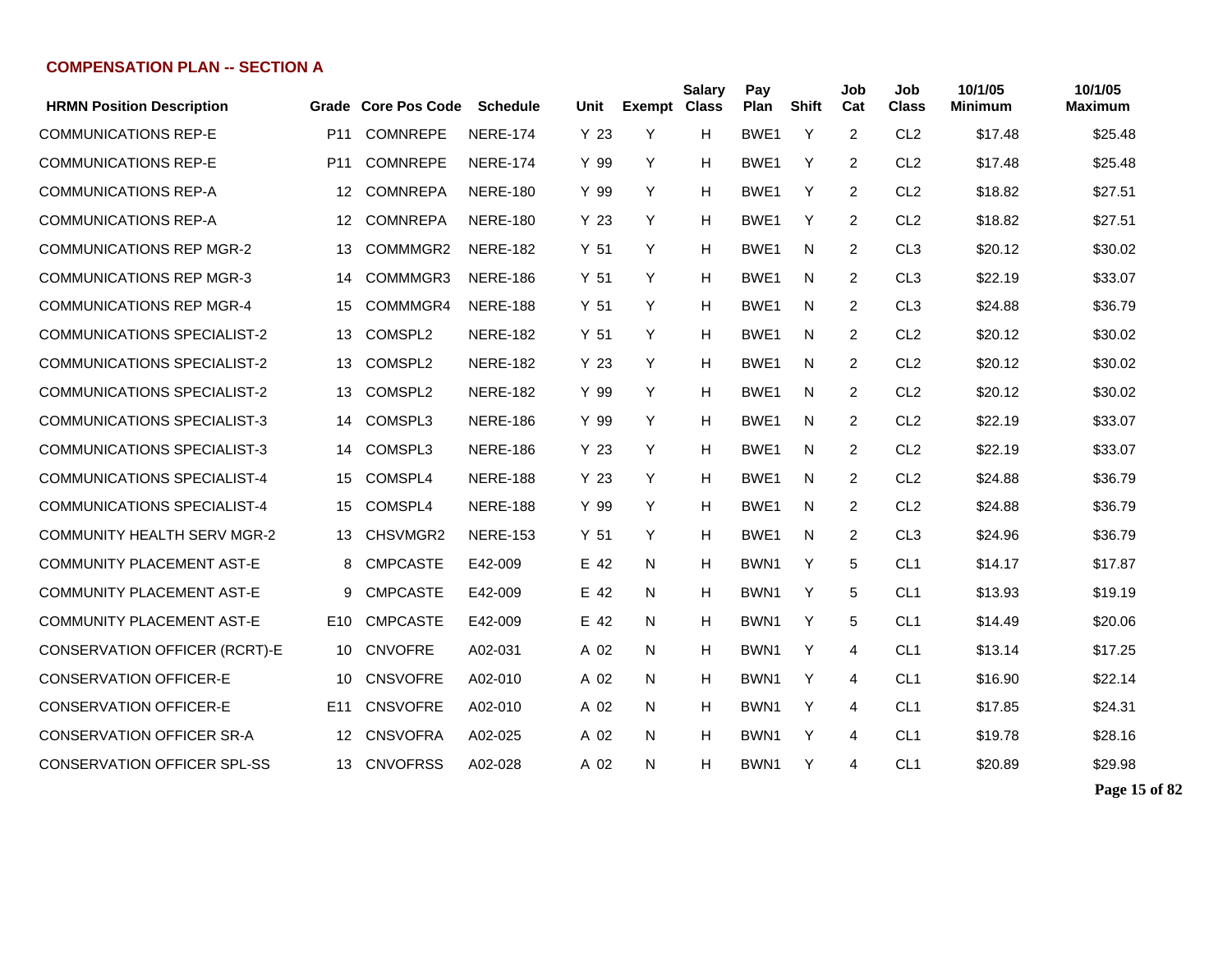| <b>HRMN Position Description</b>      |                 | Grade Core Pos Code   | <b>Schedule</b> | Unit            | <b>Exempt Class</b> | <b>Salary</b> | Pay<br>Plan      | <b>Shift</b> | Job<br>Cat     | Job<br><b>Class</b> | 10/1/05<br>Minimum | 10/1/05<br><b>Maximum</b> |
|---------------------------------------|-----------------|-----------------------|-----------------|-----------------|---------------------|---------------|------------------|--------------|----------------|---------------------|--------------------|---------------------------|
| <b>CONSERVATION OFFICER-LAW SPV-1</b> | 13              | CONOSPV1              | <b>NERE-123</b> | Y <sub>51</sub> | Y                   | H             | BWE <sub>1</sub> | Y            | $\overline{4}$ | CL <sub>3</sub>     | \$21.03            | \$30.18                   |
| <b>CONSERVATION OFFICER-LAW SPV-2</b> | 14              | CONOSPV2              | <b>NERE-124</b> | Y <sub>51</sub> | Y                   | H             | BWE <sub>1</sub> | N            | 4              | CL <sub>3</sub>     | \$22.12            | \$32.55                   |
| <b>CONSERVATION OFFICER-LAW SPV-3</b> | 15              | CONOSPV3              | <b>NERE-125</b> | Y <sub>51</sub> | Y                   | н             | BWE <sub>1</sub> | N            | 4              | CL <sub>3</sub>     | \$24.14            | \$35.83                   |
| <b>CONSERVATION OFFICER-LAW SPV-4</b> | 16              | CONOSPV4              | <b>NERE-126</b> | Y <sub>51</sub> | Y                   | H             | BWE <sub>1</sub> | N            | 4              | CL <sub>3</sub>     | \$25.76            | \$38.72                   |
| <b>CONSERVATION OFFICER SPL-2</b>     | 13              | CONOSPL2              | <b>NERE-123</b> | Y <sub>51</sub> | Y                   | H             | BWE1             | Y            | 4              | CL <sub>2</sub>     | \$21.03            | \$30.18                   |
| <b>CONSERVATION OFFICER SPL-3</b>     | 14              | CONOSPL3              | <b>NERE-124</b> | Y <sub>51</sub> | Y                   | н             | BWE <sub>1</sub> | N            | 4              | CL <sub>2</sub>     | \$22.12            | \$32.55                   |
| <b>CONSERVATION OFFICER SPL-4</b>     | 15              | CONOSPL4              | <b>NERE-125</b> | Y <sub>51</sub> | Y                   | H             | BWE1             | N            | 4              | CL <sub>2</sub>     | \$24.14            | \$35.83                   |
| <b>CONSTRUCTION AIDE (TRANS)-E</b>    | 6               | <b>TRNCADEE</b>       | L32-003         | L <sub>32</sub> | N                   | H             | BWN1             | Y            | 3              | CL <sub>1</sub>     | \$11.93            | \$15.31                   |
| <b>CONSTRUCTION AIDE (TRANS)-E</b>    | E7              | <b>TRNCADEE</b>       | L32-003         | L <sub>32</sub> | N                   | H             | BWN1             | Y            | 3              | CL <sub>1</sub>     | \$12.95            | \$16.76                   |
| <b>CONSTRUCTION SAFETY INSPTR-E</b>   | E11             | <b>COSFISPE</b>       | A02-022         | A 02            | N                   | н             | BWN1             | Y            | 3              | CL <sub>1</sub>     | \$17.94            | \$24.91                   |
| <b>CONSTRUCTION SAFETY INSPTR-A</b>   | 12              | <b>COSFISPA</b>       | A02-024         | A 02            | N                   | н             | BWN1             | Y            | 3              | CL <sub>1</sub>     | \$18.54            | \$26.60                   |
| <b>CONSTRUCTION SAFETY INSPTR-SS</b>  | 13              | <b>COSISPSS</b>       | A02-026         | A 02            | Y                   | н             | BWE <sub>1</sub> | Y            | 3              | CL <sub>1</sub>     | \$19.78            | \$28.16                   |
| <b>CONSTRUCTION SAFETY SUPV-1</b>     | 13              | CONSSPV1              | <b>NERE-182</b> | Y 51            | Y                   | н             | BWE <sub>1</sub> | Y            | 3              | CL <sub>3</sub>     | \$20.12            | \$30.02                   |
| <b>CONSTRUCTION SAFETY SUPV-2</b>     | 14              | CONSSPV2              | <b>NERE-186</b> | Y <sub>51</sub> | Y                   | н             | BWE1             | Y            | 3              | CL <sub>3</sub>     | \$22.19            | \$33.07                   |
| <b>CONSTRUCTION SAFETY SUPV-3</b>     | 15              | CONSSPV3              | <b>NERE-188</b> | Y <sub>51</sub> | Y                   | н             | BWE <sub>1</sub> | N            | 3              | CL <sub>3</sub>     | \$24.88            | \$36.79                   |
| CONSTRUCTION TECH (TRANS)-E           | 8               | <b>CONSTCHE</b>       | L32-006         | L <sub>32</sub> | N                   | н             | BWN1             | Y            | 3              | CL <sub>1</sub>     | \$12.95            | \$16.76                   |
| CONSTRUCTION TECH (TRANS)-E           | 9               | <b>CONSTCHE</b>       | L32-006         | L <sub>32</sub> | N                   | H             | BWN1             | Y            | 3              | CL <sub>1</sub>     | \$14.26            | \$18.30                   |
| CONSTRUCTION TECH (TRANS)-E           | E <sub>10</sub> | <b>CONSTCHE</b>       | L32-006         | L <sub>32</sub> | N                   | н             | BWN1             | Y            | 3              | CL <sub>1</sub>     | \$15.08            | \$21.17                   |
| CONSTRUCTION TECH (TRANS)-A           | 11              | <b>CONSTCHA</b>       | L32-012         | L <sub>32</sub> | N                   | н             | BWN <sub>1</sub> | Y            | 3              | CL <sub>1</sub>     | \$16.04            | \$23.22                   |
| CONSTRUCTION TECH (TRANS)-2A          | 12              | CONTCH <sub>2</sub> A | L32-013         | L <sub>32</sub> | N                   | н             | BWN1             | Y            | 3              | CL <sub>1</sub>     | \$17.14            | \$25.62                   |
| COOK-E                                | E <sub>6</sub>  | <b>COOKE</b>          | U11-003         | $U$ 11          | N                   | H             | BWN1             | Y            | 8              | CL <sub>1</sub>     | \$13.84            | \$16.43                   |
| COOK-A                                | 7               | <b>COOKA</b>          | U11-004         | U 11            | N                   | H             | BWN1             | Y            | 8              | CL <sub>1</sub>     | \$14.32            | \$17.30                   |
| <b>CORRECTIONS FIELD SERVCE AST-E</b> |                 | 9 CRFDASTE            | W22-017         | W 22            | N                   | H             | BWN <sub>1</sub> | Y            | 5              | CL <sub>1</sub>     | \$14.17            | \$19.21                   |

**Page 16 of 82**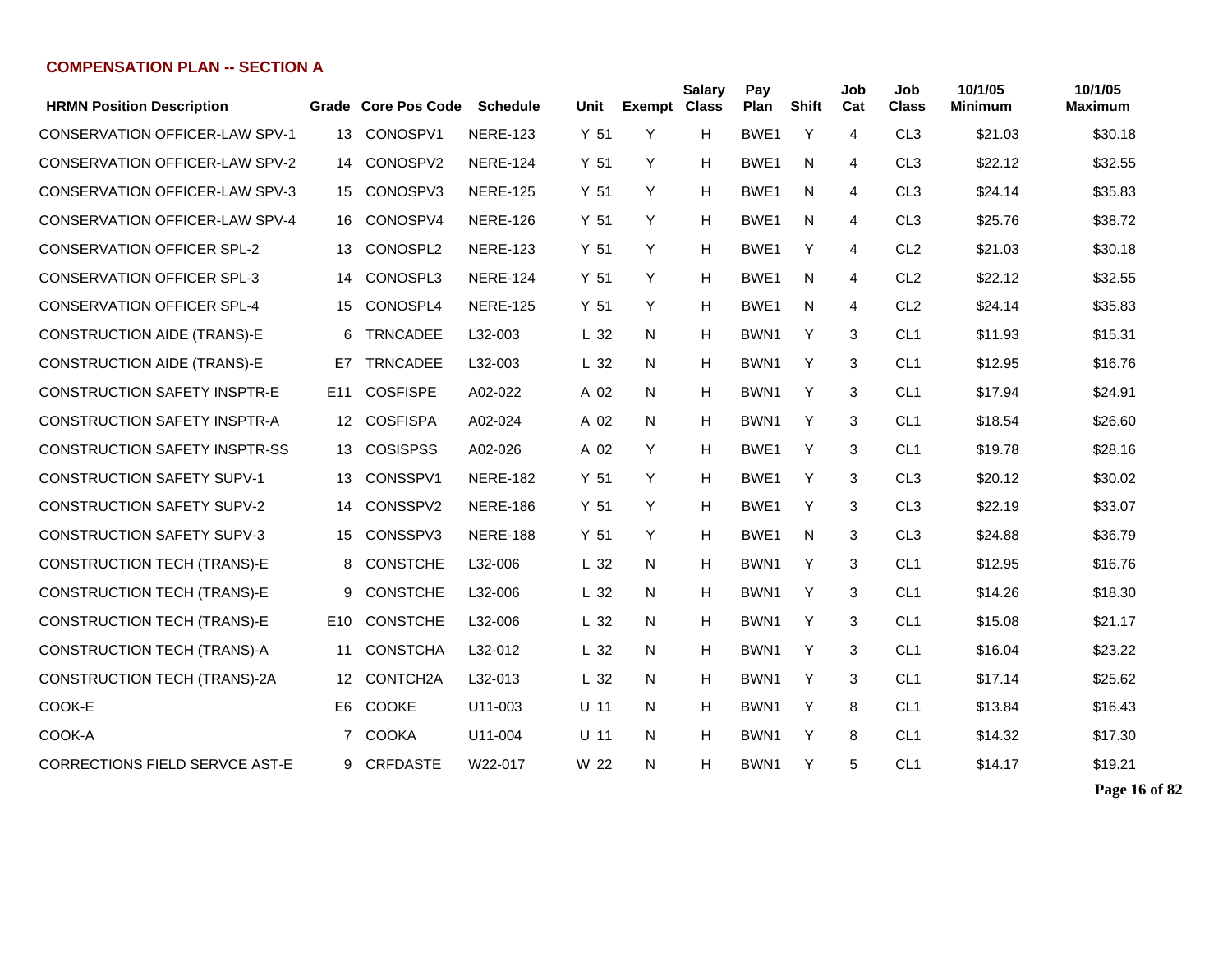| <b>HRMN Position Description</b>      |                 | Grade Core Pos Code | Schedule             | Unit            | <b>Exempt Class</b> | <b>Salary</b> | Pay<br>Plan      | Shift | Job<br>Cat     | Job<br><b>Class</b> | 10/1/05<br><b>Minimum</b> | 10/1/05<br>Maximum          |
|---------------------------------------|-----------------|---------------------|----------------------|-----------------|---------------------|---------------|------------------|-------|----------------|---------------------|---------------------------|-----------------------------|
| <b>CORRECTIONS FIELD SERVCE AST-E</b> | E10             | <b>CRFDASTE</b>     | W22-017              | W 22            | N                   | H             | BWN1             | Y     | 5              | CL <sub>1</sub>     | \$15.72                   | \$21.32                     |
| <b>CORRCTNS INTRNL AFFRS OFCR-E</b>   | P <sub>11</sub> | <b>CORNOFRE</b>     | <b>NERE-175</b>      | Y <sub>23</sub> | Y                   | H             | BWE <sub>1</sub> | Y     | 2              | CL <sub>2</sub>     | \$17.48                   | \$25.48                     |
| <b>CORRCTNS INTRNL AFFRS OFCR-A</b>   | 12              | <b>CORNOFRA</b>     | <b>NERE-180</b>      | Y <sub>23</sub> | Y                   | H             | BWE <sub>1</sub> | Y     | 2              | CL <sub>2</sub>     | \$18.82                   | \$27.51                     |
| <b>CORRECTIONS INVESTIGATOR-E</b>     | 10              | <b>CORRINVE</b>     | A02-016              | A 02            | N                   | H             | BWN <sub>1</sub> | Y     | 4              | CL <sub>1</sub>     | \$15.42                   | \$21.19                     |
| <b>CORRECTIONS INVESTIGATOR-E</b>     | E <sub>11</sub> | <b>CORRINVE</b>     | A02-016              | A 02            | N                   | H             | BWN <sub>1</sub> | Y     | 4              | CL <sub>1</sub>     | \$17.32                   | \$23.52                     |
| <b>CORRECTIONS INVESTIGATOR SR-A</b>  | 12              | <b>CORRINVA</b>     | A02-021              | A 02            | N                   | H             | BWN <sub>1</sub> | Y     | 4              | CL <sub>1</sub>     | \$17.31                   | \$24.80                     |
| <b>CORRECTIONS MEDICAL AIDE-E</b>     | 8               | CRMDADEE            | C12-001              | C <sub>12</sub> | N                   | H             | BWN3             | Y     | 4              | CL <sub>1</sub>     | \$13.93                   | \$20.45                     |
| <b>CORRECTIONS MEDICAL AIDE-E</b>     | E9              | CRMDADEE            | C12-001              | C <sub>12</sub> | N                   | H             | BWN3             | Y     | 4              | CL <sub>1</sub>     | \$14.48                   | \$21.34                     |
| <b>CORRECTIONS MEDICAL OFFICER-E</b>  | E <sub>10</sub> | <b>CRMDOFRE</b>     | C <sub>12</sub> -003 | C <sub>12</sub> | N                   | H             | BWN3             | Y     | $\overline{4}$ | CL <sub>1</sub>     | \$14.99                   | \$22.62                     |
| <b>CORRECTIONS OFFICER-E</b>          | 8               | <b>CORROFRE</b>     | C <sub>12</sub> -001 | C <sub>12</sub> | N                   | H             | BWN3             | Y     | $\overline{4}$ | CL <sub>1</sub>     | \$13.93                   | \$20.45                     |
| <b>CORRECTIONS OFFICER-E</b>          | E9              | <b>CORROFRE</b>     | C <sub>12</sub> -001 | C <sub>12</sub> | N                   | H             | BWN3             | Y     | $\overline{4}$ | CL <sub>1</sub>     | \$14.48                   | \$21.34                     |
| <b>CORRECTIONS PROGRAM COORD-E</b>    | 9               | <b>CORPCDRE</b>     | W22-007              | W 22            | N                   | н             | BWN <sub>1</sub> | Y     | 2              | CL <sub>2</sub>     | \$16.29                   | Refer to Reg. 5.01, Std. M. |
| <b>CORRECTIONS PROGRAM COORD-E</b>    | 10              | <b>CORPCDRE</b>     | W22-007              | W 22            | N                   | н             | BWN1             | Y     | $\overline{2}$ | CL <sub>2</sub>     | \$15.59                   | \$21.27                     |
| <b>CORRECTIONS PROGRAM COORD-E</b>    | P11             | <b>CORPCDRE</b>     | W22-007              | W 22            | N                   | H             | BWN1             | Y     | $\overline{2}$ | CL <sub>2</sub>     | \$16.74                   | \$22.46                     |
| <b>CORRECTIONS PROGRAM COORD-A</b>    | 12              | <b>CORPCDRA</b>     | W22-041              | W 22            | N.                  | н             | BWN1             | Y     | $\overline{2}$ | CL <sub>2</sub>     | \$17.62                   | \$24.12                     |
| <b>CORRECTIONS RESIDENT REP</b>       | E10             | <b>CORRSREP</b>     | C12-005              | C <sub>12</sub> | N                   | H             | BWN3             | Y     | 5              | CL <sub>1</sub>     | \$13.15                   | \$23.76                     |
| <b>CORRECTIONS SECURITY INSPECTOR</b> | 13              | <b>CORSCISP</b>     | <b>NERE-131</b>      | Y 51            | Y                   | H             | BWE <sub>1</sub> | Y     | 4              | CL <sub>1</sub>     | \$19.38                   | \$28.71                     |
| <b>CORRECTIONS SECURITY REP</b>       | E <sub>10</sub> | <b>CORSCREP</b>     | C12-005              | C <sub>12</sub> | N                   | H             | BWN3             | Y     | 5              | CL <sub>1</sub>     | \$13.15                   | \$23.76                     |
| <b>CORRECTIONS SHIFT SUPV-1</b>       | 11              | CORSPV1             | <b>NERE-127</b>      | Y 51            | N                   | H             | BWN <sub>2</sub> | Y     | 4              | CL <sub>3</sub>     | \$16.17                   | \$23.78                     |
| <b>CORRECTIONS SHIFT SUPV-2</b>       | 12 <sup>°</sup> | CORSPV2             | <b>NERE-130</b>      | Y <sub>51</sub> | N                   | H             | BWN <sub>2</sub> | Y     | 4              | CL <sub>3</sub>     | \$18.23                   | \$26.04                     |
| <b>CORRECTIONS SHIFT SUPV-3</b>       | 13              | CORSPV3             | <b>NERE-131</b>      | Y <sub>51</sub> | Y                   | H             | BWE <sub>1</sub> | Y     | 4              | CL <sub>3</sub>     | \$19.38                   | \$28.71                     |
| <b>CORRECTIONS TRNSPRTATN OFCR-E</b>  | E10             | <b>CORTOFRE</b>     | C <sub>12</sub> -003 | C <sub>12</sub> | N                   | H             | BWN <sub>1</sub> | Y     | $\overline{4}$ | CL <sub>1</sub>     | \$14.99                   | \$22.62                     |
| DAIRY INDUSTRY SCIENTIST-E            | 9               | <b>DRYISCIE</b>     | H <sub>21</sub> -001 | H <sub>21</sub> | N                   | H             | BWN <sub>2</sub> | Y     | 2              | CL <sub>2</sub>     | \$15.74                   | \$22.46                     |
|                                       |                 |                     |                      |                 |                     |               |                  |       |                |                     |                           |                             |

**Page 17 of 82**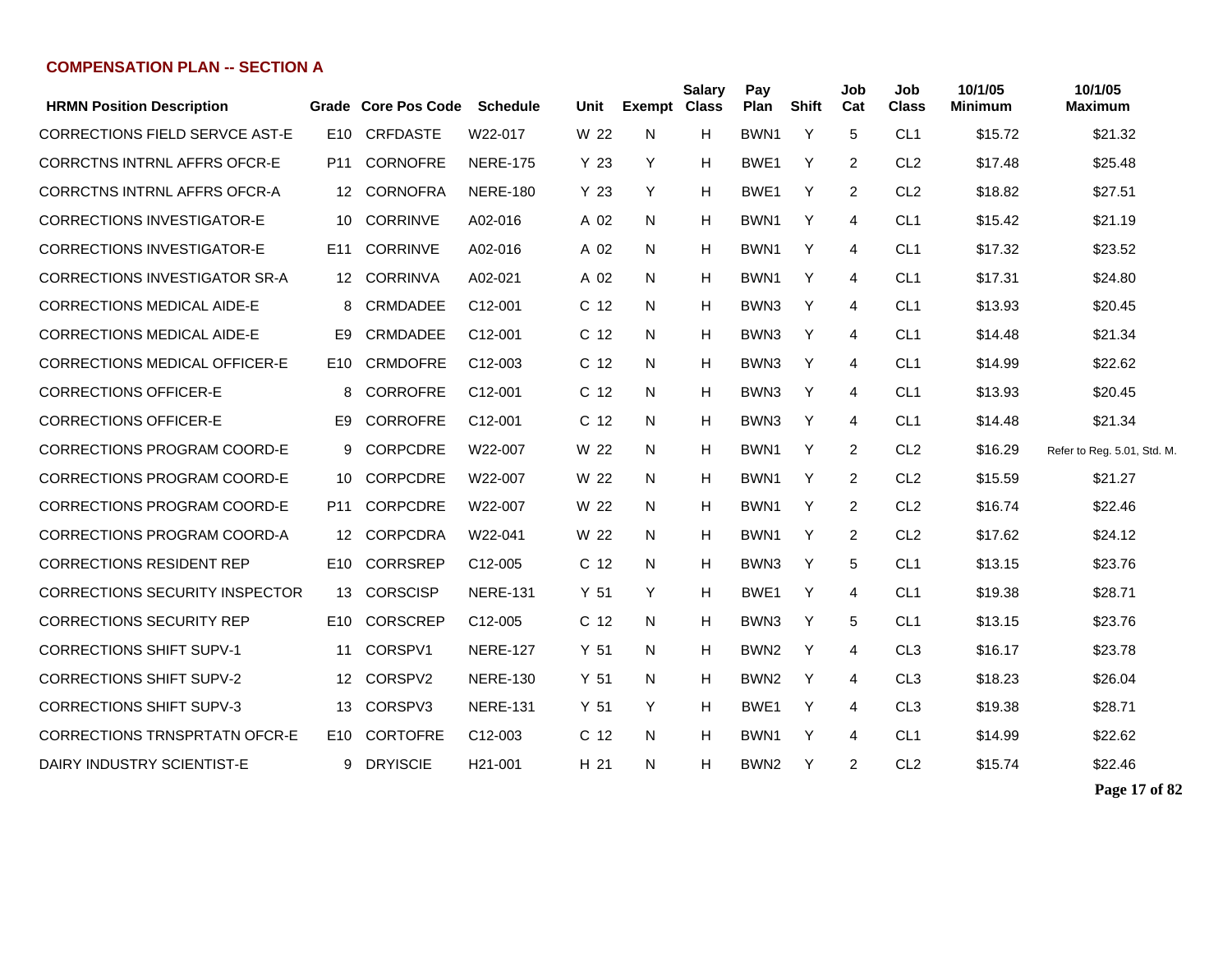|                 |                 | <b>Schedule</b>      | Unit                |   | <b>Salary</b> | Pay<br>Plan         |   | Job<br>Cat   | Job<br><b>Class</b> | 10/1/05<br><b>Minimum</b> | 10/1/05<br><b>Maximum</b> |
|-----------------|-----------------|----------------------|---------------------|---|---------------|---------------------|---|--------------|---------------------|---------------------------|---------------------------|
| 10              | <b>DRYISCIE</b> | H <sub>21</sub> -001 | H 21                | N | H             | BWN <sub>2</sub>    | Y | 2            | CL <sub>2</sub>     | \$16.27                   | \$22.96                   |
| P <sub>11</sub> | <b>DRYISCIE</b> | H <sub>21</sub> -001 | H 21                | Y | Н             | BWE1                | Y | 2            | CL <sub>2</sub>     | \$18.84                   | \$26.51                   |
| 12              | <b>DRYISCIA</b> | H <sub>21</sub> -009 | H 21                | Y | H             | BWE1                | Y | 2            | CL <sub>2</sub>     | \$19.77                   | \$28.83                   |
| 14              | DIARMGR3        | <b>NERE-108</b>      | Y <sub>51</sub>     | Y | H             | BWE1                | N | 2            | CL <sub>3</sub>     | \$23.11                   | \$34.02                   |
| 15              | DIARMGR4        | <b>NERE-109</b>      | Y <sub>51</sub>     | Y | H             | BWE1                | N | 2            | CL <sub>3</sub>     | \$24.96                   | \$37.61                   |
| 13              | DRYSPL2         | H <sub>21</sub> -014 | H 21                | Y | H             | BWE1                | N | 2            | CL <sub>2</sub>     | \$21.49                   | \$31.51                   |
| 14              | DRYSPL3         | H <sub>21</sub> -017 | H 21                | Y | H             | BWE1                | N | 2            | CL <sub>2</sub>     | \$23.14                   | \$34.06                   |
| 5               | <b>DATAOPRE</b> | <b>NERE-001</b>      | Y 99                | N | Н             | BWN <sub>2</sub>    | Y | 6            | CL <sub>1</sub>     | \$12.79                   | \$15.88                   |
| 5               | <b>DATAOPRE</b> | W41-002              | W 41                | N | Н             | BWN <sub>1</sub>    | Υ | 6            | CL <sub>1</sub>     | \$12.82                   | \$15.88                   |
| 6               | <b>DATAOPRE</b> | <b>NERE-001</b>      | Y 99                | N | H             | BWN <sub>2</sub>    | Y | 6            | CL <sub>1</sub>     | \$13.76                   | \$16.82                   |
| 6               | <b>DATAOPRE</b> | W41-002              | W 41                | N | H             | BWN <sub>1</sub>    | Υ | 6            | CL <sub>1</sub>     | \$13.77                   | \$16.82                   |
| E7              | <b>DATAOPRE</b> | <b>NERE-001</b>      | Y 99                | N | H             | BWN <sub>2</sub>    | Υ | 6            | CL <sub>1</sub>     | \$14.55                   | \$18.11                   |
| E7              | <b>DATAOPRE</b> | W41-002              | W 41                | N | H             | BWN <sub>1</sub>    | Υ | 6            | CL <sub>1</sub>     | \$14.60                   | \$18.11                   |
| 8               | <b>DATAOPRA</b> | W41-009              | W 41                | N | H             | BWN <sub>1</sub>    | Y | 6            | CL <sub>1</sub>     | \$15.43                   | \$18.97                   |
| 6               | <b>DATPASTE</b> | W41-004              | W 41                | N | H             | BWN <sub>1</sub>    | Y | 6            | CL <sub>1</sub>     | \$13.77                   | \$16.82                   |
| E7              | <b>DATPASTE</b> | W41-004              | W 41                | N | H             | BWN <sub>1</sub>    | Y | 6            | CL <sub>1</sub>     | \$14.60                   | \$18.11                   |
| 8               | <b>DATPASTA</b> | W41-009              | W 41                | N | Н             | BWN <sub>1</sub>    | Y | 6            | CL <sub>1</sub>     | \$15.43                   | \$18.97                   |
| 6               | <b>DNTLADEE</b> | U11-005              | $U$ 11              | N | H             | BWN <sub>1</sub>    | Y | 5            | CL <sub>1</sub>     | \$14.29                   | \$17.08                   |
| 7               | <b>DNTLADEE</b> | U11-005              | $U$ 11              | N | H             | BWN <sub>1</sub>    | Y | 5            | CL <sub>1</sub>     | \$14.68                   | \$17.62                   |
| E <sub>8</sub>  | <b>DNTLADEE</b> | U11-005              | $U$ 11              | N | H             | BWN <sub>1</sub>    | Y | 5            | CL <sub>1</sub>     | \$15.26                   | \$18.32                   |
| E <sub>11</sub> | <b>DENTLHYG</b> | L32-011              | L <sub>32</sub>     | N | H             | BWN <sub>1</sub>    | Y | 5            | CL <sub>1</sub>     | \$15.49                   | \$21.97                   |
| 8               | <b>DNLBTCHE</b> | L32-006              | L <sub>32</sub>     | N | H             | BWN <sub>1</sub>    | Y | 3            | CL <sub>1</sub>     | \$12.95                   | \$16.76                   |
|                 | <b>DNLBTCHE</b> | L32-006              | L <sub>32</sub>     | N | H             | BWN <sub>1</sub>    | Y | 3            | CL <sub>1</sub>     | \$14.26                   | \$18.30                   |
|                 |                 | 9                    | Grade Core Pos Code |   |               | <b>Exempt Class</b> |   | <b>Shift</b> |                     |                           |                           |

**Page 18 of 82**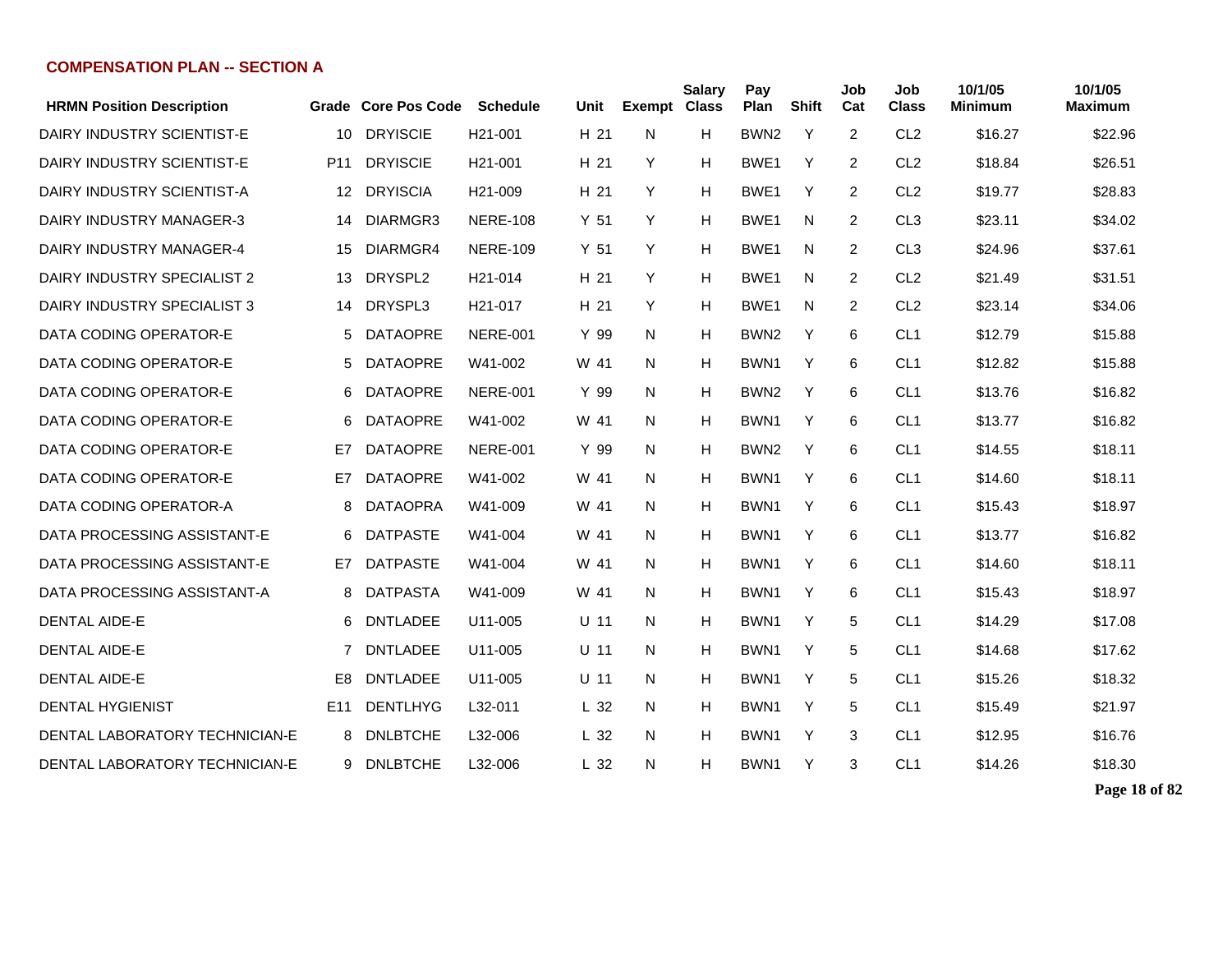| <b>HRMN Position Description</b> |                 | Grade Core Pos Code | <b>Schedule</b> | Unit            | <b>Exempt Class</b> | <b>Salary</b> | Pay<br>Plan      | <b>Shift</b> | Job<br>Cat | Job<br><b>Class</b> | 10/1/05<br>Minimum | 10/1/05<br><b>Maximum</b> |
|----------------------------------|-----------------|---------------------|-----------------|-----------------|---------------------|---------------|------------------|--------------|------------|---------------------|--------------------|---------------------------|
| DENTAL LABORATORY TECHNICIAN-E   | E <sub>10</sub> | <b>DNLBTCHE</b>     | L32-006         | L <sub>32</sub> | N                   | H             | BWN1             | Y            | 3          | CL <sub>1</sub>     | \$15.08            | \$21.17                   |
| DENTAL LABORATORY TECHNICIAN-A   | 11              | <b>DNLBTCHA</b>     | L32-012         | L <sub>32</sub> | N                   | Н             | BWN <sub>1</sub> | Y            | 3          | CL <sub>1</sub>     | \$16.04            | \$23.22                   |
| DENTAL LABORATORY TECHNICN-SS    | 12              | <b>DLBTCHSS</b>     | L32-013         | L <sub>32</sub> | N                   | н             | BWN <sub>1</sub> | Y            | 3          | CL <sub>1</sub>     | \$17.14            | \$25.62                   |
| <b>DENTIST-E</b>                 | P <sub>15</sub> | <b>DENTISTE</b>     | W22-051         | W 22            | Y                   | Н             | BWE <sub>1</sub> | N            | 2          | CL <sub>2</sub>     | \$29.70            | \$40.42                   |
| <b>DENTIST-A</b>                 | 16              | <b>DENTISTA</b>     | W22-033         | W 22            | Y                   | H             | BWE <sub>1</sub> | N            | 2          | CL <sub>2</sub>     | \$33.81            | \$46.79                   |
| <b>DENTIST-A</b>                 | 16              | <b>DENTISTA</b>     | <b>NERE-161</b> | Y 51            | Y                   | H             | BWE <sub>1</sub> | N            | 2          | CL <sub>2</sub>     | \$33.81            | \$46.79                   |
| <b>DENTIST MANAGER-1</b>         | 17              | DENTMGR1            | <b>NERE-163</b> | Y <sub>51</sub> | Y                   | Н             | BWE1             | N            | 2          | CL <sub>3</sub>     | \$36.02            | \$49.12                   |
| <b>DENTIST MANAGER-2</b>         | 18              | DENTMGR2            | <b>NERE-164</b> | Y 51            | Y                   | H             | BWE <sub>1</sub> | N            | 2          | CL <sub>3</sub>     | \$38.91            | \$53.08                   |
| DEPT OF STATE AIDE-E             | 6               | <b>DOSADE</b>       | W41-003         | W 41            | N                   | н             | BWN <sub>1</sub> | Y            | 5          | CL <sub>1</sub>     | \$13.77            | \$16.81                   |
| DEPT OF STATE AIDE-E             | $\overline{7}$  | <b>DOSADE</b>       | W41-003         | W 41            | N                   | н             | BWN <sub>1</sub> | Y            | 5          | CL <sub>1</sub>     | \$14.61            | \$18.13                   |
| DEPT OF STATE AIDE-E             | E8              | <b>DOSADE</b>       | W41-003         | W 41            | N                   | н             | BWN <sub>1</sub> | Y            | 5          | CL <sub>1</sub>     | \$15.43            | \$18.99                   |
| DEPT OF STATE AIDE-A             | 9               | <b>DOSADA</b>       | W41-025         | W 41            | N                   | н             | BWN1             | Y            | 5          | CL <sub>1</sub>     | \$14.76            | \$19.33                   |
| DEPT OF STATE BRANCH SUPV-1      | 9               | DSBRSPV1            | <b>NERE-171</b> | Y 51            | N                   | н             | BWN <sub>2</sub> | Y            | 5          | CL <sub>3</sub>     | \$14.76            | \$19.33                   |
| DEPT OF STATE BRANCH SUPV-2      | 10              | DSBRSPV2            | <b>NERE-149</b> | Y <sub>51</sub> | N                   | н             | BWN <sub>2</sub> | Y            | 5          | CL <sub>3</sub>     | \$15.64            | \$21.55                   |
| DEPT OF STATE BRANCH SUPV-3      | 11              | DSBRSPV3            | <b>NERE-179</b> | Y 51            | Y                   | Н             | BWE <sub>1</sub> | Y            | 5          | CL <sub>3</sub>     | \$17.48            | \$25.48                   |
| DEPT OF STATE BRANCH SUPV-4      | 12              | DSBRSPV4            | <b>NERE-180</b> | Y <sub>51</sub> | Y                   | н             | BWE <sub>1</sub> | Y            | 5          | CL <sub>3</sub>     | \$18.82            | \$27.51                   |
| DEPT OF STATE BRANCH SUPV-5      | 13              | DSBRSPV5            | <b>NERE-182</b> | Y 51            | Y                   | н             | BWE <sub>1</sub> | N            | 5          | CL <sub>3</sub>     | \$20.12            | \$30.02                   |
| DEPARTMENTAL ANALYST TRAINEE-E   | 9               | <b>DEPTTRE</b>      | NERE-002P       | Y 23            | N                   | н             | BWN <sub>2</sub> | Y            | 2          | CL <sub>2</sub>     | \$17.07            | \$27.51                   |
| DEPARTMENTAL ANALYST TRAINEE-E   | 9               | <b>DEPTTRE</b>      | NERE-002P       | Y 99            | N                   | H             | BWN <sub>2</sub> | Y            | 2          | CL <sub>2</sub>     | \$17.07            | \$27.51                   |
| DEPARTMENTAL ANALYST-E           | 9               | <b>DEPTALTE</b>     | <b>NERE-174</b> | Y 98            | N                   | H             | BWN <sub>2</sub> | Y            | 2          | CL <sub>2</sub>     | \$16.26            | \$20.41                   |
| DEPARTMENTAL ANALYST-E           | 9               | <b>DEPTALTE</b>     | <b>NERE-174</b> | Y 99            | N                   | H             | BWN <sub>2</sub> | Y            | 2          | CL <sub>2</sub>     | \$16.26            | \$20.41                   |
| DEPARTMENTAL ANALYST-E           | 9               | <b>DEPTALTE</b>     | <b>NERE-174</b> | Y 23            | N                   | Н             | BWN <sub>2</sub> | Y            | 2          | CL <sub>2</sub>     | \$16.26            | \$20.41                   |
| DEPARTMENTAL ANALYST-E           | 10              | <b>DEPTALTE</b>     | <b>NERE-174</b> | Y 99            | N                   | н             | BWN <sub>2</sub> | Y            | 2          | CL <sub>2</sub>     | \$15.64            | \$21.55                   |

**Page 19 of 82**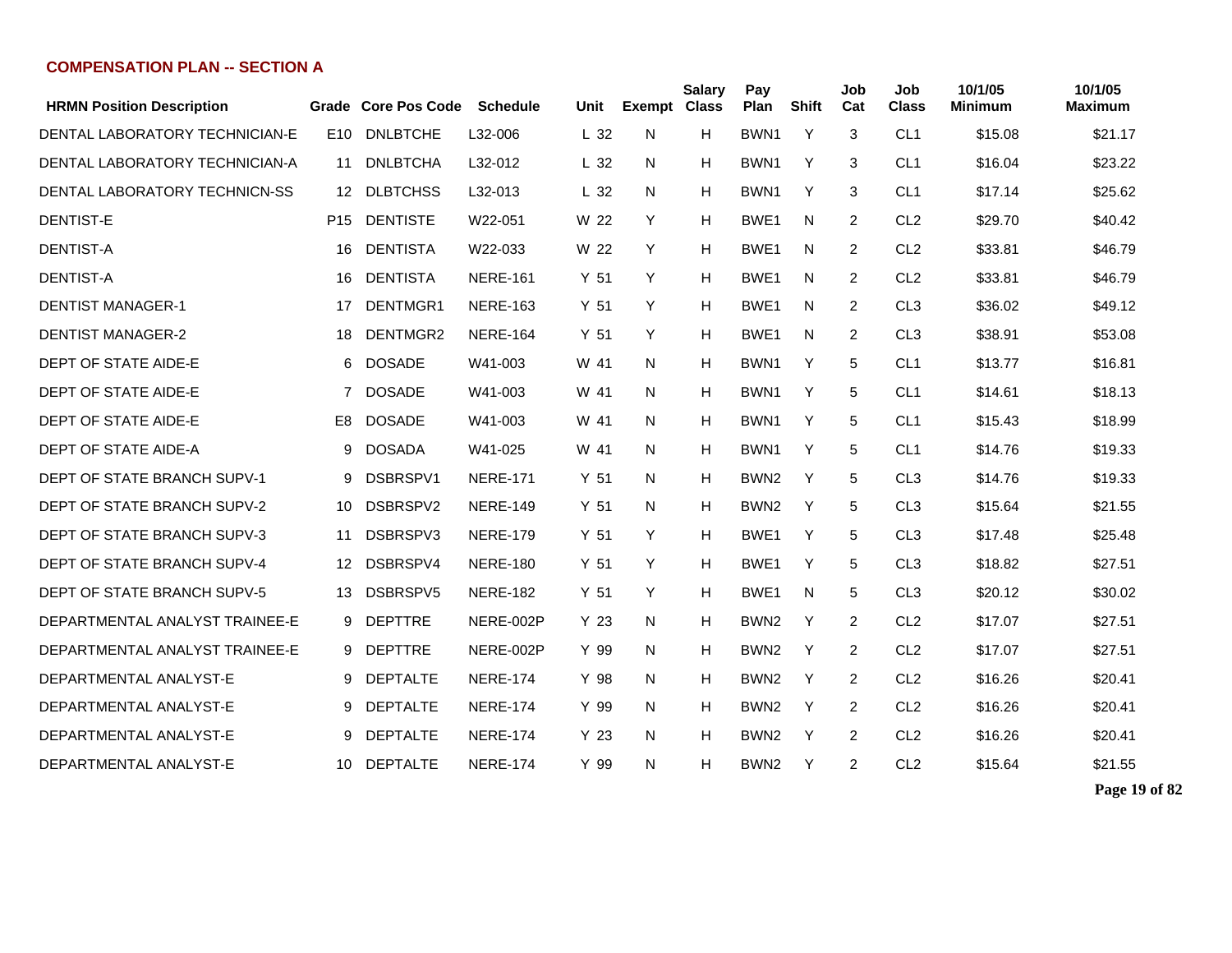| <b>HRMN Position Description</b> |                 | Grade Core Pos Code | <b>Schedule</b> | Unit            | <b>Exempt Class</b> | <b>Salary</b> | Pay<br>Plan      | <b>Shift</b> | Job<br>Cat     | Job<br><b>Class</b> | 10/1/05<br><b>Minimum</b> | 10/1/05<br><b>Maximum</b> |
|----------------------------------|-----------------|---------------------|-----------------|-----------------|---------------------|---------------|------------------|--------------|----------------|---------------------|---------------------------|---------------------------|
| DEPARTMENTAL ANALYST-E           | 10              | <b>DEPTALTE</b>     | <b>NERE-174</b> | Y <sub>23</sub> | N                   | н             | BWN <sub>2</sub> | Y            | $\overline{2}$ | CL <sub>2</sub>     | \$15.64                   | \$21.55                   |
| DEPARTMENTAL ANALYST-E           | P <sub>11</sub> | <b>DEPTALTE</b>     | <b>NERE-174</b> | Y 23            | Y                   | H             | BWE1             | Y            | $\overline{2}$ | CL <sub>2</sub>     | \$17.48                   | \$25.48                   |
| DEPARTMENTAL ANALYST-E           | P <sub>11</sub> | <b>DEPTALTE</b>     | <b>NERE-174</b> | Y 99            | Y                   | н             | BWE1             | Y            | $\overline{2}$ | CL <sub>2</sub>     | \$17.48                   | \$25.48                   |
| DEPARTMENTAL ANALYST-A           | 12              | <b>DEPTALTA</b>     | <b>NERE-180</b> | Y <sub>51</sub> | Y                   | н             | BWE <sub>1</sub> | Y            | $\overline{2}$ | CL <sub>2</sub>     | \$18.82                   | \$27.51                   |
| DEPARTMENTAL ANALYST-A           | 12 <sup>°</sup> | <b>DEPTALTA</b>     | <b>NERE-180</b> | Y <sub>23</sub> | Y                   | н             | BWE1             | Y            | $\overline{2}$ | CL <sub>2</sub>     | \$18.82                   | \$27.51                   |
| DEPARTMENTAL ANALYST-A           | 12              | <b>DEPTALTA</b>     | <b>NERE-180</b> | Y 98            | Y                   | Н             | BWE1             | Y            | $\overline{2}$ | CL <sub>2</sub>     | \$18.82                   | \$27.51                   |
| DEPARTMENTAL ANALYST-A           | 12              | <b>DEPTALTA</b>     | <b>NERE-180</b> | Y 99            | Y                   | н             | BWE <sub>1</sub> | Y            | $\overline{2}$ | CL <sub>2</sub>     | \$18.82                   | \$27.51                   |
| <b>DEPARTMENTAL MANAGER-1</b>    | 12              | DEPTMGR1            | <b>NERE-180</b> | Y <sub>51</sub> | Y                   | н             | BWE <sub>1</sub> | Y            | $\overline{2}$ | CL <sub>3</sub>     | \$18.82                   | \$27.51                   |
| DEPARTMENTAL MANAGER-2           | 13              | DEPTMGR2            | <b>NERE-182</b> | Y 51            | Y                   | Н             | BWE <sub>1</sub> | N            | 2              | CL <sub>3</sub>     | \$20.12                   | \$30.02                   |
| <b>DEPARTMENTAL MANAGER-3</b>    | 14              | DEPTMGR3            | <b>NERE-186</b> | Y <sub>51</sub> | Y                   | Н             | BWE <sub>1</sub> | N            | 2              | CL <sub>3</sub>     | \$22.19                   | \$33.07                   |
| DEPARTMENTAL MANAGER-4           | 15              | DEPTMGR4            | <b>NERE-188</b> | Y <sub>51</sub> | Y                   | Н             | BWE <sub>1</sub> | N            | 2              | CL <sub>3</sub>     | \$24.88                   | \$36.79                   |
| DEPARTMENTAL MANAGER-5           | 16              | DEPTMGR5            | <b>NERE-189</b> | Y <sub>51</sub> | Y                   | н             | BWE <sub>1</sub> | N            | $\overline{2}$ | CL <sub>3</sub>     | \$27.95                   | \$41.30                   |
| DEPARTMENTAL SPECIALIST-2        | 13              | DEPSPL2             | <b>NERE-182</b> | Y 23            | Y                   | н             | BWE <sub>1</sub> | N            | $\overline{2}$ | CL <sub>2</sub>     | \$20.12                   | \$30.02                   |
| DEPARTMENTAL SPECIALIST-2        | 13              | DEPSPL2             | <b>NERE-182</b> | Y 99            | Y                   | н             | BWE <sub>1</sub> | N            | $\overline{2}$ | CL <sub>2</sub>     | \$20.12                   | \$30.02                   |
| DEPARTMENTAL SPECIALIST-2        | 13              | DEPSPL2             | <b>NERE-182</b> | Y 98            | Y                   | H             | BWE <sub>1</sub> | N            | $\overline{2}$ | CL <sub>2</sub>     | \$20.12                   | \$30.02                   |
| DEPARTMENTAL SPECIALIST-3        | 14              | DEPSPL3             | <b>NERE-186</b> | Y <sub>23</sub> | Y                   | H             | BWE1             | N            | $\overline{2}$ | CL <sub>2</sub>     | \$22.19                   | \$33.07                   |
| DEPARTMENTAL SPECIALIST-3        | 14              | DEPSPL3             | <b>NERE-186</b> | Y <sub>51</sub> | Y                   | H             | BWE <sub>1</sub> | N            | 2              | CL <sub>2</sub>     | \$22.19                   | \$33.07                   |
| DEPARTMENTAL SPECIALIST-3        | 14              | DEPSPL3             | <b>NERE-186</b> | Y 99            | Y                   | н             | BWE <sub>1</sub> | N            | 2              | CL <sub>2</sub>     | \$22.19                   | \$33.07                   |
| DEPARTMENTAL SPECIALIST-3        | 14              | DEPSPL3             | <b>NERE-186</b> | Y 98            | Y                   | Н             | BWE <sub>1</sub> | N.           | 2              | CL <sub>2</sub>     | \$22.19                   | \$33.07                   |
| DEPARTMENTAL SPECIALIST-4        | 15              | DEPSPL4             | <b>NERE-188</b> | Y 98            | Y                   | н             | BWE <sub>1</sub> | N            | 2              | CL <sub>2</sub>     | \$24.88                   | \$36.79                   |
| DEPARTMENTAL SPECIALIST-4        | 15              | DEPSPL4             | <b>NERE-188</b> | Y 23            | Y                   | н             | BWE <sub>1</sub> | N            | 2              | CL <sub>2</sub>     | \$24.88                   | \$36.79                   |
| DEPARTMENTAL SPECIALIST-4        | 15              | DEPSPL4             | <b>NERE-188</b> | Y 99            | Y                   | н             | BWE <sub>1</sub> | N            | 2              | CL <sub>2</sub>     | \$24.88                   | \$36.79                   |
| DEPARTMENTAL SUPERVISOR-1        | 10              | DEPTSPV1            | <b>NERE-178</b> | Y <sub>51</sub> | N                   | н             | BWN <sub>2</sub> | Y            | 5              | CL <sub>3</sub>     | \$15.64                   | \$21.55                   |

**Page 20 of 82**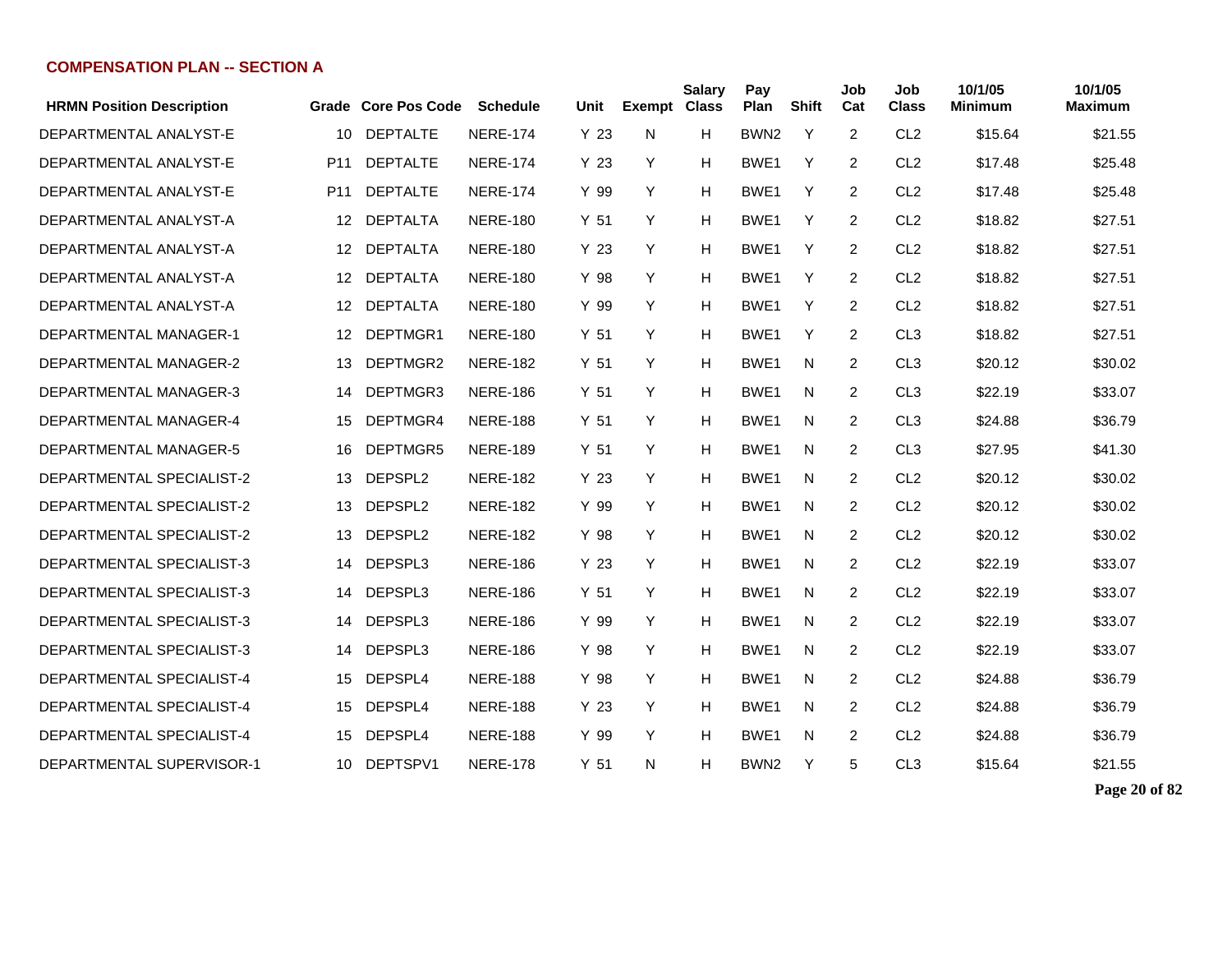| <b>HRMN Position Description</b> |     | Grade Core Pos Code | <b>Schedule</b> | Unit            | <b>Exempt Class</b> | <b>Salary</b> | Pay<br>Plan      | Shift | Job<br>Cat | Job<br><b>Class</b> | 10/1/05<br><b>Minimum</b> | 10/1/05<br><b>Maximum</b>   |
|----------------------------------|-----|---------------------|-----------------|-----------------|---------------------|---------------|------------------|-------|------------|---------------------|---------------------------|-----------------------------|
| DEPARTMENTAL SUPERVISOR-2        | 11  | DEPTSPV2            | <b>NERE-179</b> | Y 51            | Y                   | H             | BWE1             | Y     | 5          | CL <sub>3</sub>     | \$17.48                   | \$25.48                     |
| DEPARTMENTAL SUPERVISOR-3        | 12  | DEPTSPV3            | <b>NERE-180</b> | Y 51            | Y                   | H             | BWE1             | Y     | 5          | CL <sub>3</sub>     | \$18.82                   | \$27.51                     |
| DEPARTMENTAL SUPERVISOR-4        | 13  | DEPTSPV4            | <b>NERE-182</b> | Y 51            | Y                   | H             | BWE <sub>1</sub> | N     | 5          | CL <sub>3</sub>     | \$20.12                   | \$30.02                     |
| DEPARTMENTAL SUPERVISOR-5        | 14  | DEPTSPV5            | <b>NERE-186</b> | Y <sub>51</sub> | Y                   | H             | BWE1             | N     | 5          | CL <sub>3</sub>     | \$22.19                   | \$33.07                     |
| DEPARTMENTAL TECHNICIAN-E        | 7   | <b>DPTLTCHE</b>     | NERE-044        | Y 99            | N                   | H             | BWN <sub>2</sub> | Y     | 5          | CL <sub>1</sub>     | \$14.57                   | \$18.13                     |
| DEPARTMENTAL TECHNICIAN-E        | 7   | <b>DPTLTCHE</b>     | W41-007         | W 41            | N                   | H             | BWN <sub>1</sub> | Y     | 5          | CL <sub>1</sub>     | \$14.61                   | \$18.13                     |
| DEPARTMENTAL TECHNICIAN-E        | 8   | <b>DPTLTCHE</b>     | NERE-044        | Y 99            | N                   | H             | BWN <sub>2</sub> | Y     | 5          | CL <sub>1</sub>     | \$15.41                   | \$18.99                     |
| DEPARTMENTAL TECHNICIAN-E        | 8   | <b>DPTLTCHE</b>     | W41-007         | W 41            | N                   | H             | BWN <sub>1</sub> | Y     | 5          | CL <sub>1</sub>     | \$15.43                   | \$18.99                     |
| DEPARTMENTAL TECHNICIAN-E        | E9  | <b>DPTLTCHE</b>     | <b>NERE-044</b> | Y 99            | N                   | н             | BWN <sub>2</sub> | Y     | 5          | CL <sub>1</sub>     | \$15.38                   | \$20.07                     |
| DEPARTMENTAL TECHNICIAN-E        | E9  | <b>DPTLTCHE</b>     | W41-007         | W 41            | N.                  | н             | BWN <sub>1</sub> | Y     | 5          | CL <sub>1</sub>     | \$15.41                   | \$20.07                     |
| DEPARTMENTAL TECHNICIAN-A        | 10  | <b>DPTLTCHA</b>     | <b>NERE-041</b> | Y 99            | N                   | н             | BWN <sub>2</sub> | Y     | 5          | CL <sub>1</sub>     | \$16.34                   | \$22.37                     |
| DEPARTMENTAL TECHNICIAN-A        | 10  | <b>DPTLTCHA</b>     | W41-014         | W 41            | N                   | н             | BWN <sub>1</sub> | Y     | 5          | CL <sub>1</sub>     | \$16.69                   | \$22.37                     |
| DEPUTY PRISON WARDEN-3           | 14  | DEPWRD3             | <b>NERE-186</b> | Y <sub>51</sub> | Y                   | H             | BWE1             | N     | 2          | CL <sub>3</sub>     | \$22.19                   | \$33.07                     |
| <b>DEPUTY PRISON WARDEN-4</b>    | 15  | DEPWRD4             | <b>NERE-188</b> | Y 51            | Y                   | H             | BWE1             | N     | 2          | CL <sub>3</sub>     | \$24.88                   | \$36.79                     |
| DEVELOPMENTAL DISABLTES MGR-1    | 12  | DEVDMGR1            | <b>NERE-137</b> | Y 51            | Y                   | H             | BWE1             | Y     | 2          | CL <sub>3</sub>     | \$17.73                   | \$24.52                     |
| DEVELOPMENTAL DISABLTES MGR-2    | 13  | DEVDMGR2            | <b>NERE-140</b> | Y 51            | Y                   | H             | BWE <sub>1</sub> | Y     | 2          | CL <sub>3</sub>     | \$18.57                   | \$27.51                     |
| DEVELOPMENTAL DISABLTES MGR-3    | 14  | DEVDMGR3            | <b>NERE-143</b> | Y 51            | Y                   | H             | BWE1             | N     | 2          | CL <sub>3</sub>     | \$19.93                   | \$30.24                     |
| DEVELOPMENTAL DISABIL PRGMR-E    | 9   | <b>DEVDPRGE</b>     | W22-007         | W 22            | N                   | H             | BWN <sub>1</sub> | Y     | 2          | CL <sub>2</sub>     | \$16.29                   | Refer to Reg. 5.01, Std. M. |
| DEVELOPMENTAL DISABIL PRGMR-E    | 10  | <b>DEVDPRGE</b>     | <b>NERE-134</b> | Y <sub>51</sub> | N                   | H             | BWN <sub>2</sub> | Y     | 2          | CL <sub>2</sub>     | \$15.46                   | \$21.49                     |
| DEVELOPMENTAL DISABIL PRGMR-E    | 10  | <b>DEVDPRGE</b>     | W22-007         | W 22            | N                   | H             | BWN <sub>1</sub> | Y     | 2          | CL <sub>2</sub>     | \$15.59                   | \$21.27                     |
| DEVELOPMENTAL DISABIL PRGMR-E    | P11 | <b>DEVDPRGE</b>     | <b>NERE-134</b> | Y 51            | N                   | H             | BWN <sub>2</sub> | Y     | 2          | CL <sub>2</sub>     | \$16.67                   | \$22.76                     |
| DEVELOPMENTAL DISABIL PRGMR-E    | P11 | <b>DEVDPRGE</b>     | W22-007         | W 22            | N                   | H             | BWN <sub>1</sub> | Y     | 2          | CL <sub>2</sub>     | \$16.74                   | \$22.46                     |
| DEVELOPMENTAL DISABIL PRGMR-A    | 12  | <b>DEVDPRGA</b>     | W22-041         | W 22            | N                   | H             | BWN <sub>1</sub> | Y     | 2          | CL <sub>2</sub>     | \$17.62                   | \$24.12                     |
|                                  |     |                     |                 |                 |                     |               |                  |       |            |                     |                           |                             |

**Page 21 of 82**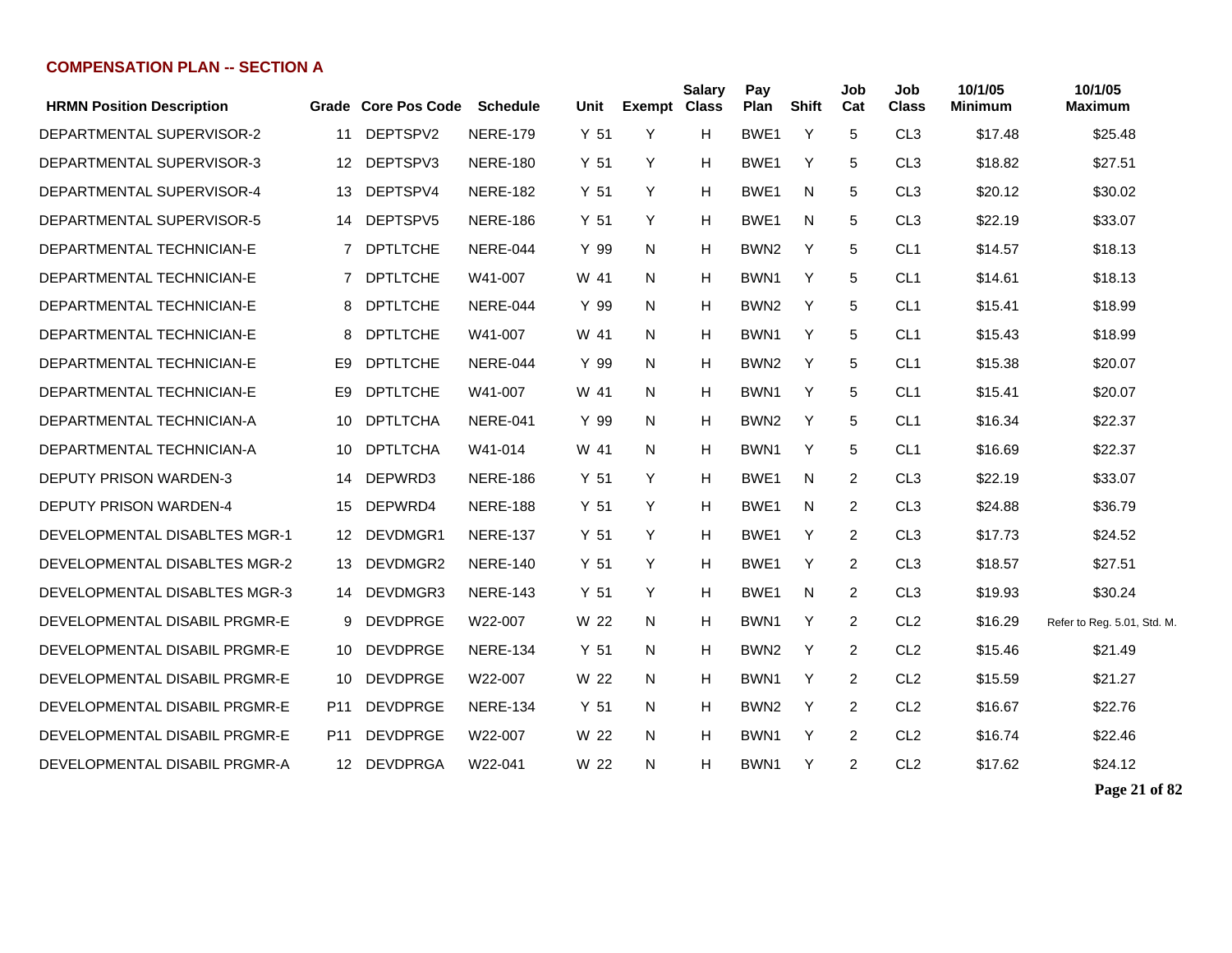| <b>HRMN Position Description</b>      | Grade           | <b>Core Pos Code</b> | Schedule        | Unit            | <b>Exempt</b> | Salary<br><b>Class</b> | Pay<br>Plan      | <b>Shift</b> | Job<br>Cat | Job<br>Class    | 10/1/05<br><b>Minimum</b> | 10/1/05<br><b>Maximum</b>   |
|---------------------------------------|-----------------|----------------------|-----------------|-----------------|---------------|------------------------|------------------|--------------|------------|-----------------|---------------------------|-----------------------------|
| DEVELOPMENTAL DISABIL PRGMR-A         | 12              | <b>DEVDPRGA</b>      | <b>NERE-137</b> | Y <sub>51</sub> | N             | H                      | BWN <sub>2</sub> | Y            | 2          | CL <sub>2</sub> | \$17.73                   | \$24.52                     |
| DIETITIAN/NUTRITIONIST-E              | 9               | <b>DIETNUTE</b>      | W22-019         | W 22            | N             | H                      | BWN <sub>1</sub> | Y            | 2          | CL <sub>2</sub> | \$16.97                   | Refer to Reg. 5.01, Std. M. |
| DIETITIAN/NUTRITIONIST-E              | 10              | <b>DIETNUTE</b>      | W22-019         | W 22            | N             | H                      | BWN <sub>1</sub> | Y            | 2          | CL <sub>2</sub> | \$16.32                   | \$22.02                     |
| DIETITIAN/NUTRITIONIST-E              | P <sub>11</sub> | <b>DIETNUTE</b>      | W22-019         | W 22            | N             | H                      | BWN <sub>1</sub> | Y            | 2          | CL <sub>2</sub> | \$17.36                   | \$23.20                     |
| DIETITIAN/NUTRITIONIST-A              | 12              | <b>DIETNUTA</b>      | <b>NERE-017</b> | Y <sub>51</sub> | Y             | H                      | BWE1             | Y            | 2          | CL <sub>2</sub> | \$18.39                   | \$25.19                     |
| DIETITIAN/NUTRITIONIST-A              | 12              | <b>DIETNUTA</b>      | W22-020         | W 22            | N             | н                      | BWN <sub>1</sub> | Y            | 2          | CL <sub>2</sub> | \$18.42                   | \$24.89                     |
| DIETITIAN/NUTRITIONIST MGR-1          | 12              | DIETMGR1             | <b>NERE-017</b> | Y <sub>51</sub> | Y             | н                      | BWE <sub>1</sub> | Y            | 2          | CL <sub>3</sub> | \$18.39                   | \$25.19                     |
| DIETITIAN/NUTRITIONIST MGR-2          | 13              | DIETMGR2             | <b>NERE-018</b> | Y <sub>51</sub> | Y             | H                      | BWE1             | Y            | 2          | CL <sub>3</sub> | \$19.89                   | \$29.03                     |
| DIETITIAN/NUTRITIONIST MGR-3          | 14              | DIETMGR3             | <b>NERE-019</b> | Y <sub>51</sub> | Y             | H                      | BWE1             | N            | 2          | CL <sub>3</sub> | \$21.22                   | \$31.84                     |
| <b>DISABILITY DETERMINATION AST-E</b> | 8               | <b>DSDTASTE</b>      | E42-009         | E 42            | N             | H                      | BWN <sub>1</sub> | Y            | 5          | CL <sub>1</sub> | \$14.17                   | \$17.87                     |
| <b>DISABILITY DETERMINATION AST-E</b> | 9               | <b>DSDTASTE</b>      | E42-009         | E 42            | N             | H                      | BWN <sub>1</sub> | Y            | 5          | CL <sub>1</sub> | \$13.93                   | \$19.19                     |
| DISABILITY DETERMINATION AST-E        | E10             | <b>DSDTASTE</b>      | E42-009         | E 42            | N             | H                      | BWN <sub>1</sub> | Y            | 5          | CL <sub>1</sub> | \$14.49                   | \$20.06                     |
| <b>DISABILITY EXAMINER-E</b>          | 9               | <b>DISBEXME</b>      | W22-009         | W 22            | N             | H                      | BWN1             | Y            | 2          | CL <sub>2</sub> | \$16.29                   | \$20.25                     |
| <b>DISABILITY EXAMINER-E</b>          | 10              | <b>DISBEXME</b>      | W22-009         | W 22            | N             | H                      | BWN1             | Y            | 2          | CL <sub>2</sub> | \$15.84                   | \$21.49                     |
| <b>DISABILITY EXAMINER-E</b>          | P <sub>11</sub> | <b>DISBEXME</b>      | W22-009         | W 22            | N             | H                      | BWN <sub>1</sub> | Y            | 2          | CL <sub>2</sub> | \$17.62                   | \$24.12                     |
| <b>DISABILITY EXAMINER-A</b>          | 12              | <b>DISBEXMA</b>      | W22-043         | W 22            | N             | H                      | BWN <sub>1</sub> | Y            | 2          | CL <sub>2</sub> | \$18.49                   | \$26.81                     |
| <b>DISABILITY EXAM MANAGER-2</b>      | 13              | DISEMGR2             | <b>NERE-142</b> | Y <sub>51</sub> | Y             | H                      | BWE1             | N            | 2          | CL <sub>3</sub> | \$19.93                   | \$30.24                     |
| <b>DISABILITY EXAM MANAGER-3</b>      | 14              | DISEMGR3             | <b>NERE-146</b> | Y <sub>51</sub> | Y             | H                      | BWE1             | N            | 2          | CL <sub>3</sub> | \$21.97                   | \$33.40                     |
| <b>DISABILITY EXAM MANAGER-4</b>      | 15              | DISEMGR4             | <b>NERE-155</b> | Y 98            | Y             | H                      | BWE1             | N            | 2          | CL <sub>3</sub> | \$24.67                   | \$36.79                     |
| DIVISION HEAD LEGAL SECRETRY-A        | 10              | <b>DHLGSECA</b>      | NERE-005P       | Y 99            | N             | H                      | BWN <sub>2</sub> | Y            | 6          | CL <sub>1</sub> | \$16.55                   | \$21.04                     |
| DIVISION LEGAL SECRETARY SPV-1        | 10              | DIVSSPV1             | NERE-005P       | Y 99            | N             | H                      | BWN <sub>2</sub> | Y            | 6          | CL <sub>3</sub> | \$16.55                   | \$21.04                     |
| DIVISION LEGAL SECRETARY SPV-2        | 11              | DIVSSPV2             | NERE-007P       | Y 99            | N             | н                      | BWN <sub>2</sub> | Y            | 6          | CL <sub>3</sub> | \$17.07                   | \$22.18                     |
| DIVISION LEGAL SECRETARY SPV-3        |                 | 12 DIVSSPV3          | NERE-010P       | Y 99            | N             | H                      | BWN <sub>2</sub> | Y            | 6          | CL <sub>3</sub> | \$18.19                   | \$23.80                     |

**Page 22 of 82**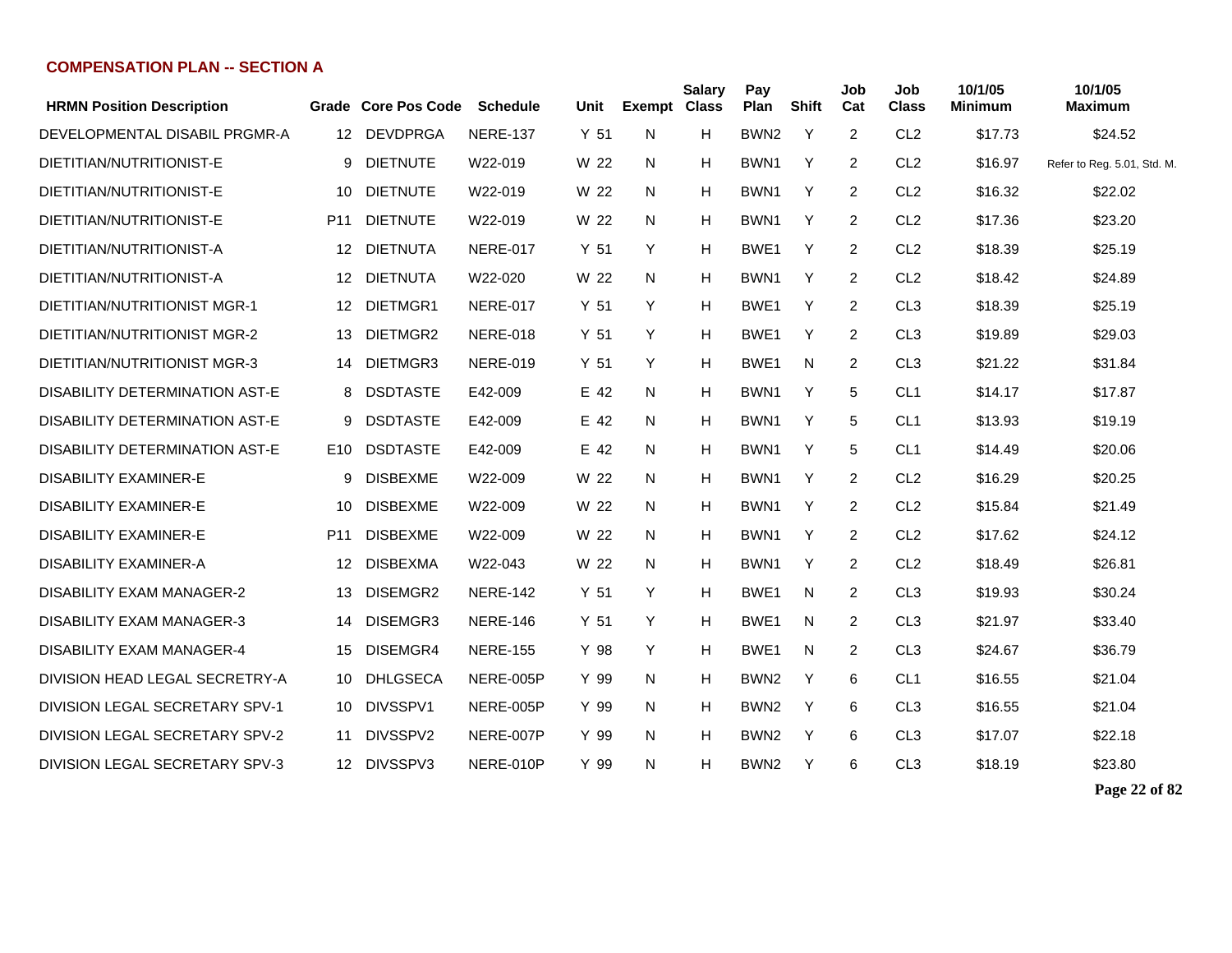| <b>HRMN Position Description</b> |                 | Grade Core Pos Code | <b>Schedule</b> | Unit            | <b>Exempt Class</b> | <b>Salary</b> | Pay<br>Plan      | <b>Shift</b> | Job<br>Cat     | Job<br><b>Class</b> | 10/1/05<br><b>Minimum</b> | 10/1/05<br><b>Maximum</b> |
|----------------------------------|-----------------|---------------------|-----------------|-----------------|---------------------|---------------|------------------|--------------|----------------|---------------------|---------------------------|---------------------------|
| DOMESTIC SERVICES AIDE-E         | 5               | <b>DMSRADEE</b>     | U11-002         | $U$ 11          | N                   | H             | BWN <sub>1</sub> | Y            | 8              | CL <sub>1</sub>     | \$13.15                   | \$15.84                   |
| DOMESTIC SERVICES AIDE-E         | E <sub>6</sub>  | <b>DMSRADEE</b>     | U11-002         | $U$ 11          | N                   | H             | BWN1             | Y            | 8              | CL <sub>1</sub>     | \$13.84                   | \$16.43                   |
| DOMESTIC SERVICES AIDE-A         | 7               | <b>DMSRADEA</b>     | U11-006         | $U$ 11          | N                   | H             | BWN1             | Y            | 8              | CL <sub>1</sub>     | \$14.32                   | \$17.30                   |
| DOMESTIC SERVICES SPV-1          | 8               | DOMSSPV1            | <b>NERE-005</b> | Y <sub>51</sub> | N                   | H             | BWN <sub>2</sub> | Y            | 8              | CL <sub>3</sub>     | \$14.29                   | \$17.76                   |
| DOMESTIC SERVICES SPV-2          | 9               | DOMSSPV2            | <b>NERE-006</b> | Y <sub>51</sub> | N                   | H             | BWN <sub>2</sub> | Y            | 8              | CL <sub>3</sub>     | \$15.24                   | \$18.90                   |
| DOMESTIC SERVICES SPV-3          | 10              | DOMSSPV3            | <b>NERE-007</b> | Y <sub>51</sub> | N.                  | H             | BWN <sub>2</sub> | Y            | 8              | CL <sub>3</sub>     | \$15.38                   | \$20.81                   |
| DOMESTIC SERVICES SPV-4          | 11              | DOMSSPV4            | <b>NERE-008</b> | Y <sub>51</sub> | N                   | H             | BWN <sub>2</sub> | Y            | 8              | CL <sub>3</sub>     | \$16.62                   | \$22.99                   |
| <b>DOMESTIC SERVICES SPV-5</b>   | 12              | DOMSSPV5            | <b>NERE-009</b> | Y <sub>51</sub> | Y                   | H             | BWE1             | Y            | 8              | CL <sub>3</sub>     | \$18.29                   | \$25.84                   |
| DRAFTING ASSISTANT-E             | 6               | <b>DRAFASTE</b>     | L32-004         | L <sub>32</sub> | N                   | H             | BWN1             | Y            | 3              | CL <sub>1</sub>     | \$11.93                   | \$15.31                   |
| <b>DRAFTING ASSISTANT-E</b>      | 7               | <b>DRAFASTE</b>     | L32-004         | L <sub>32</sub> | N                   | H             | BWN1             | Y            | 3              | CL <sub>1</sub>     | \$12.95                   | \$16.76                   |
| <b>DRAFTING ASSISTANT-E</b>      | E8              | <b>DRAFASTE</b>     | L32-004         | L <sub>32</sub> | N                   | н             | BWN <sub>1</sub> | Y            | 3              | CL <sub>1</sub>     | \$14.26                   | \$18.30                   |
| <b>DRAFTING TECHNICIAN-E</b>     | 8               | <b>DRAFTCHE</b>     | L32-006         | L <sub>32</sub> | N                   | н             | BWN1             | Y            | 3              | CL <sub>1</sub>     | \$12.95                   | \$16.76                   |
| <b>DRAFTING TECHNICIAN-E</b>     | 9               | <b>DRAFTCHE</b>     | L32-006         | L <sub>32</sub> | N                   | H             | BWN <sub>1</sub> | Y            | 3              | CL <sub>1</sub>     | \$14.26                   | \$18.30                   |
| DRAFTING TECHNICIAN-E            | E <sub>10</sub> | <b>DRAFTCHE</b>     | L32-006         | L <sub>32</sub> | N                   | н             | BWN1             | Y            | 3              | CL <sub>1</sub>     | \$15.08                   | \$21.17                   |
| <b>DRAFTING TECHNICIAN-A</b>     | 11              | <b>DRAFTCHA</b>     | L32-012         | L <sub>32</sub> | N                   | Н             | BWN <sub>1</sub> | Y            | 3              | CL <sub>1</sub>     | \$16.04                   | \$23.22                   |
| <b>DRAFTING TECHNICIAN-SS</b>    | 12              | <b>DRFTCHSS</b>     | L32-013         | L <sub>32</sub> | N                   | H             | BWN <sub>1</sub> | Y            | 3              | CL <sub>1</sub>     | \$17.14                   | \$25.62                   |
| <b>ECONOMIC ANALYST-E</b>        | 9               | <b>ECONALTE</b>     | <b>NERE-174</b> | Y <sub>23</sub> | N                   | H             | BWN <sub>2</sub> | Y            | $\overline{2}$ | CL <sub>2</sub>     | \$16.26                   | \$20.41                   |
| ECONOMIC ANALYST-E               | 10              | <b>ECONALTE</b>     | <b>NERE-174</b> | Y <sub>23</sub> | N                   | н             | BWN <sub>2</sub> | Y            | 2              | CL <sub>2</sub>     | \$15.64                   | \$21.55                   |
| <b>ECONOMIC ANALYST-E</b>        | P <sub>11</sub> | <b>ECONALTE</b>     | <b>NERE-174</b> | Y <sub>23</sub> | Y                   | H             | BWE <sub>1</sub> | Y            | $\overline{2}$ | CL <sub>2</sub>     | \$17.48                   | \$25.48                   |
| ECONOMIC ANALYST-A               | 12              | <b>ECONALTA</b>     | <b>NERE-180</b> | Y 23            | Y                   | Н             | BWE1             | Y            | 2              | CL <sub>2</sub>     | \$18.82                   | \$27.51                   |
| ECON COMM DVLPMNT ALT DPT TR-E   | 9               | <b>ECDATRE</b>      | NERE-002P       | Y <sub>23</sub> | N                   | H             | BWN <sub>2</sub> | Y            | $\overline{2}$ | CL <sub>2</sub>     | \$17.07                   | \$27.51                   |
| ECON COMM DVLPMNT ALT-E          | 9               | <b>ECDALTE</b>      | <b>NERE-174</b> | Y <sub>23</sub> | N                   | H             | BWN <sub>2</sub> | Y            | $\overline{2}$ | CL <sub>2</sub>     | \$16.26                   | \$20.41                   |
| ECON COMM DVLPMNT ALT-E          | 10              | <b>ECDALTE</b>      | <b>NERE-174</b> | Y <sub>23</sub> | N                   | н             | BWN <sub>2</sub> | Y            | $\overline{2}$ | CL <sub>2</sub>     | \$15.64                   | \$21.55                   |

**Page 23 of 82**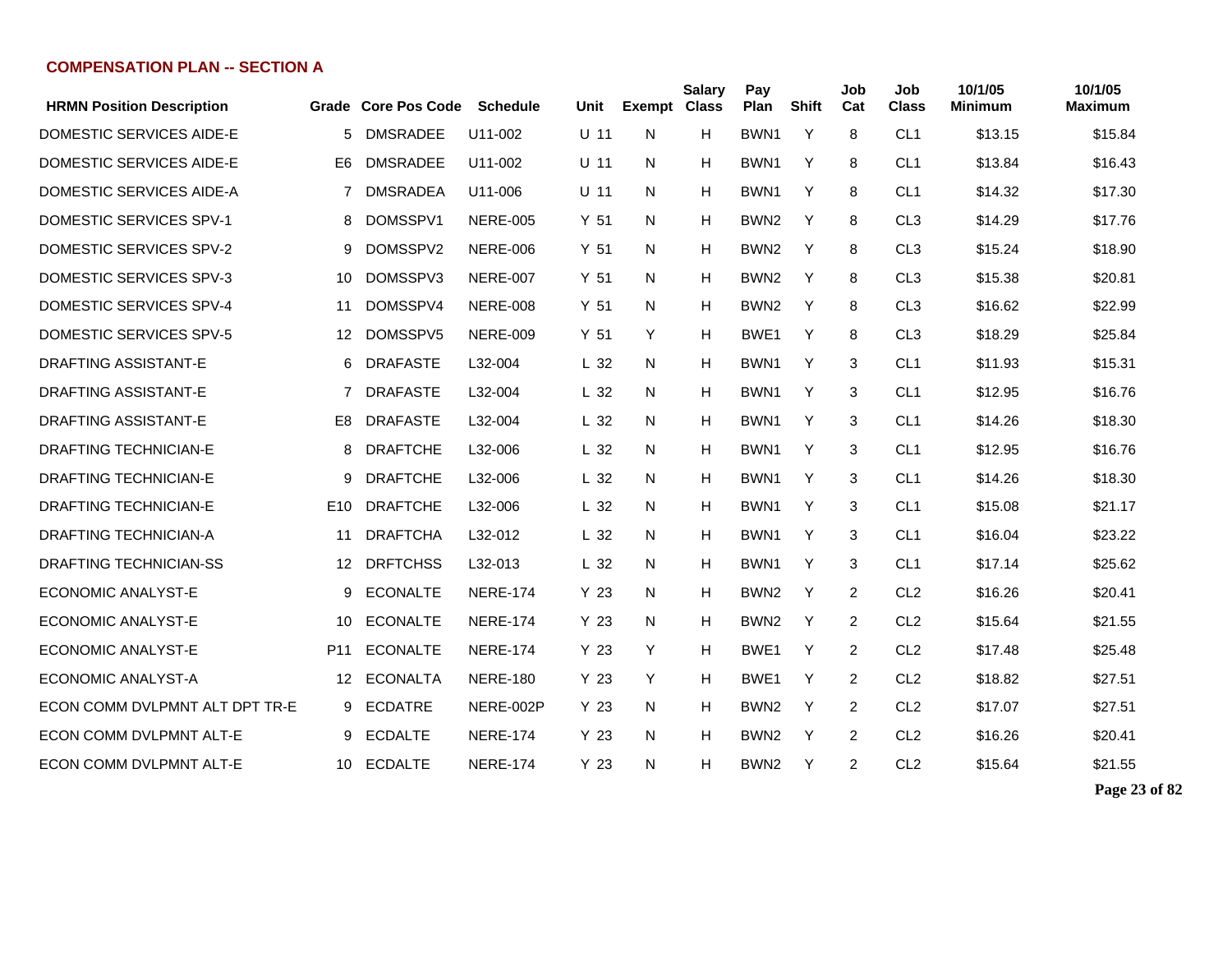| <b>HRMN Position Description</b> |                 | Grade Core Pos Code | <b>Schedule</b> | Unit            | <b>Exempt Class</b> | <b>Salary</b> | Pay<br>Plan      | <b>Shift</b> | Job<br>Cat     | Job<br><b>Class</b> | 10/1/05<br><b>Minimum</b> | 10/1/05<br><b>Maximum</b> |
|----------------------------------|-----------------|---------------------|-----------------|-----------------|---------------------|---------------|------------------|--------------|----------------|---------------------|---------------------------|---------------------------|
| ECON COMM DVLPMNT ALT-E          | P <sub>11</sub> | <b>ECDALTE</b>      | <b>NERE-174</b> | Y <sub>23</sub> | Y                   | н             | BWE1             | Y            | $\overline{2}$ | CL <sub>2</sub>     | \$17.48                   | \$25.48                   |
| ECON COMM DVLPMNT ALT-A          | 12              | <b>ECDLATA</b>      | <b>NERE-180</b> | Y 23            | Y                   | H             | BWE1             | Y            | $\overline{2}$ | CL <sub>2</sub>     | \$18.82                   | \$27.51                   |
| ECONOMIC/CMTY DVLP MGR-3         | 14              | ECDVMGR3            | <b>NERE-186</b> | Y <sub>51</sub> | Y                   | Н             | BWE1             | N            | 2              | CL <sub>3</sub>     | \$22.19                   | \$33.07                   |
| ECONOMIC/CMTY DVLP MGR-4         | 15              | ECDVMGR4            | <b>NERE-188</b> | Y <sub>51</sub> | Y                   | Н             | BWE1             | N            | 2              | CL <sub>3</sub>     | \$24.88                   | \$36.79                   |
| <b>ECON COMM DVLPMNT SPL-2</b>   | 13              | ECDSPL2             | <b>NERE-182</b> | Y <sub>23</sub> | Y                   | Н             | BWE1             | N.           | 2              | CL <sub>2</sub>     | \$20.12                   | \$30.02                   |
| ECON COMM DVLPMNT SPL-3          | 14              | ECDSPL3             | <b>NERE-186</b> | Y 23            | Y                   | Н             | BWE <sub>1</sub> | N            | 2              | CL <sub>2</sub>     | \$22.19                   | \$33.07                   |
| ECON COMM DVLPMNT SPL-4          | 15              | ECDSPL4             | <b>NERE-188</b> | Y <sub>23</sub> | Y                   | Н             | BWE <sub>1</sub> | N            | 2              | CL <sub>2</sub>     | \$24.88                   | \$36.79                   |
| <b>ECONOMIC MANAGER-3</b>        | 14              | ECONMGR3            | <b>NERE-186</b> | Y <sub>51</sub> | Y                   | H             | BWE1             | N            | 2              | CL <sub>3</sub>     | \$22.19                   | \$33.07                   |
| <b>ECONOMIC MANAGER-4</b>        | 15              | ECONMGR4            | <b>NERE-188</b> | Y <sub>51</sub> | Y                   | H             | BWE1             | N            | $\overline{c}$ | CL <sub>3</sub>     | \$24.88                   | \$36.79                   |
| <b>ECONOMIC SPECIALIST-2</b>     | 13              | ECOSPL2             | <b>NERE-182</b> | Y <sub>23</sub> | Y                   | н             | BWE1             | N            | $\overline{2}$ | CL <sub>2</sub>     | \$20.12                   | \$30.02                   |
| <b>ECONOMIC SPECIALIST-3</b>     | 14              | ECOSPL3             | <b>NERE-186</b> | Y <sub>23</sub> | Y                   | Н             | BWE1             | N            | 2              | CL <sub>2</sub>     | \$22.19                   | \$33.07                   |
| <b>ECONOMIC SPECIALIST-4</b>     | 15              | ECOSPL4             | <b>NERE-188</b> | Y 23            | Y                   | н             | BWE1             | N            | $\overline{2}$ | CL <sub>2</sub>     | \$24.88                   | \$36.79                   |
| <b>EDUCATION CONSULTANT-E</b>    | 12              | <b>EDUCCSTE</b>     | W22-045         | W 22            | Y                   | н             | BWE1             | Y            | 2              | CL <sub>2</sub>     | \$21.38                   | \$30.05                   |
| <b>EDUCATION CONSULTANT-E</b>    | P <sub>13</sub> | <b>EDUCCSTE</b>     | W22-045         | W 22            | Y                   | н             | BWE1             | N            | 2              | CL <sub>2</sub>     | \$23.17                   | \$32.32                   |
| <b>EDUCATION CONSULTANT-A</b>    | 14              | <b>EDUCCSTA</b>     | W22-050         | W 22            | Y                   | н             | BWE1             | N            | 2              | CL <sub>2</sub>     | \$24.42                   | \$34.52                   |
| <b>EDUCATION CONSULTANT-A</b>    | 14              | <b>EDUCCSTA</b>     | <b>NERE-152</b> | Y 51            | Y                   | H             | BWE1             | N            | $\overline{2}$ | CL <sub>2</sub>     | \$24.22                   | \$35.08                   |
| <b>EDUCATION CONSLTNT MGR-4</b>  | 14              | EDUCMGR4            | <b>NERE-152</b> | Y <sub>51</sub> | Y                   | н             | BWE <sub>1</sub> | N            | 1              | CL <sub>3</sub>     | \$24.22                   | \$35.08                   |
| <b>EDUCATION CONSLTNT MGR-5</b>  | 15              | EDUCMGR5            | <b>NERE-158</b> | Y <sub>51</sub> | Y                   | Н             | BWE1             | N            | 1              | CL <sub>3</sub>     | \$25.79                   | \$38.27                   |
| <b>EDUCATION CONSLTNT MGR-6</b>  | 16              | EDUCMGR6            | <b>NERE-160</b> | Y <sub>51</sub> | Y                   | Н             | BWE1             | N.           | 1              | CL <sub>3</sub>     | \$27.95                   | \$41.30                   |
| EDUC FIELD SERV CONSULTANT-E     | 12              | <b>EDFLCSTE</b>     | W22-045         | W 22            | Y                   | н             | BWE1             | Y            | 2              | CL <sub>2</sub>     | \$21.38                   | \$30.05                   |
| EDUC FIELD SERV CONSULTANT-E     | P13             | <b>EDFLCSTE</b>     | W22-045         | W 22            | Y                   | н             | BWE1             | N            | 2              | CL <sub>2</sub>     | \$23.17                   | \$32.32                   |
| EDUC FIELD SERV CONSULTANT-A     | 14              | <b>EDFLCSTA</b>     | W22-050         | W 22            | Y                   | Н             | BWE1             | N            | 2              | CL <sub>2</sub>     | \$24.42                   | \$34.52                   |
| EDUC FIELD SERV CONSULTANT-A     | 14              | <b>EDFLCSTA</b>     | <b>NERE-152</b> | Y <sub>51</sub> | Y                   | н             | BWE1             | N            | 2              | CL <sub>2</sub>     | \$24.22                   | \$35.08                   |

**Page 24 of 82**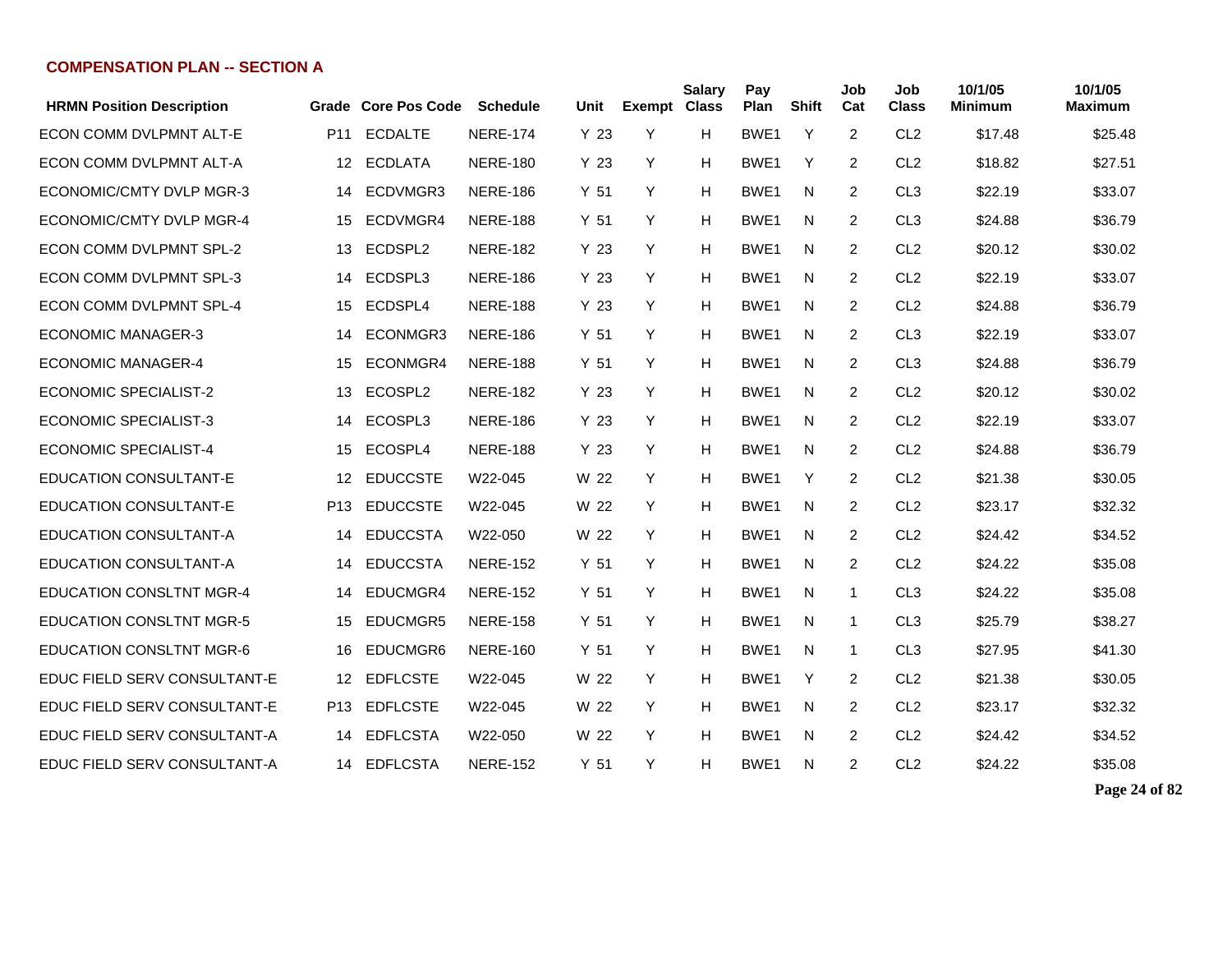| <b>HRMN Position Description</b>   |                 | Grade Core Pos Code | <b>Schedule</b> | Unit            | <b>Exempt Class</b> | <b>Salary</b> | Pay<br>Plan      | <b>Shift</b> | Job<br>Cat     | Job<br><b>Class</b> | 10/1/05<br><b>Minimum</b> | 10/1/05<br><b>Maximum</b> |
|------------------------------------|-----------------|---------------------|-----------------|-----------------|---------------------|---------------|------------------|--------------|----------------|---------------------|---------------------------|---------------------------|
| <b>EDUCATION GUID CONSULTANT-E</b> | 12              | <b>EDGDCSTE</b>     | W22-045         | W 22            | Y                   | н             | BWE <sub>1</sub> | Y            | 2              | CL <sub>2</sub>     | \$21.38                   | \$30.05                   |
| <b>EDUCATION GUID CONSULTANT-E</b> | P <sub>13</sub> | <b>EDGDCSTE</b>     | W22-045         | W 22            | Y                   | н             | BWE <sub>1</sub> | N            | 2              | CL <sub>2</sub>     | \$23.17                   | \$32.32                   |
| EDUCATION RESEARCH CONSULTNT-E     | 12              | <b>EDRSCSTE</b>     | W22-045         | W 22            | Y                   | н             | BWE <sub>1</sub> | Y            | 2              | CL <sub>2</sub>     | \$21.38                   | \$30.05                   |
| EDUCATION RESEARCH CONSULTNT-E     | P <sub>13</sub> | <b>EDRSCSTE</b>     | W22-045         | W 22            | Y                   | н             | BWE <sub>1</sub> | N            | 2              | CL <sub>2</sub>     | \$23.17                   | \$32.32                   |
| EDUCATION RESEARCH CONSULTNT-A     | 14              | <b>EDRSCSTA</b>     | W22-050         | W 22            | Y                   | H             | BWE <sub>1</sub> | N            | $\overline{2}$ | CL <sub>2</sub>     | \$24.42                   | \$34.52                   |
| EDUCATION RESEARCH CONSULTNT-A     | 14              | <b>EDRSCSTA</b>     | <b>NERE-152</b> | Y 51            | Y                   | н             | BWE <sub>1</sub> | N            | 2              | CL <sub>2</sub>     | \$24.22                   | \$35.08                   |
| <b>EDUCATION SPECIALIST-E</b>      | 9               | <b>EDUCSPLE</b>     | W22-002         | W 22            | N                   | н             | BWN1             | Y            | 2              | CL <sub>2</sub>     | \$16.88                   | \$20.24                   |
| <b>EDUCATION SPECIALIST-E</b>      | 10              | <b>EDUCSPLE</b>     | W22-002         | W 22            | N                   | н             | BWN1             | Y            | 2              | CL <sub>2</sub>     | \$15.35                   | \$20.80                   |
| <b>EDUCATION SPECIALIST-E</b>      | P <sub>11</sub> | <b>EDUCSPLE</b>     | W22-002         | W 22            | N                   | н             | BWN1             | Y            | 2              | CL <sub>2</sub>     | \$16.45                   | \$22.20                   |
| <b>EDUCATION SPECIALIST-A</b>      | 12              | <b>EDUCSPLA</b>     | W22-041         | W 22            | N                   | н             | BWN1             | Y            | 2              | CL <sub>2</sub>     | \$17.62                   | \$24.12                   |
| ELECTRICAL INSPECTOR-E             | E <sub>11</sub> | <b>ELCTISPE</b>     | A02-022         | A 02            | N                   | н             | BWN <sub>1</sub> | Y            | 3              | CL <sub>1</sub>     | \$17.94                   | \$24.91                   |
| ELECTRICAL INSPECTOR-A             | 12              | <b>ELCTISPA</b>     | A02-024         | A 02            | N                   | н             | BWN1             | Y            | 3              | CL <sub>1</sub>     | \$18.54                   | \$26.60                   |
| <b>ELECTRICIAN LICENSED-E</b>      | E <sub>9</sub>  | <b>ELECTRNE</b>     | A31-009         | A 31            | N                   | н             | BWN1             | Y            | $\overline{7}$ | CL <sub>1</sub>     | \$16.43                   | \$21.12                   |
| <b>ELECTRICIAN LICENSED-A</b>      | 10              | <b>ELECTRNA</b>     | A31-012         | A 31            | N                   | н             | BWN1             | Y            | $\overline{7}$ | CL <sub>1</sub>     | \$16.87                   | \$23.05                   |
| ELECTRICIAN MASTER LICENSD-E       | E10             | <b>ELECLICE</b>     | A31-017         | A 31            | N                   | н             | BWN <sub>1</sub> | Y            | $\overline{7}$ | CL <sub>1</sub>     | \$16.64                   | \$22.68                   |
| ELECTRICIAN MASTER LICENSD-A       | 11              | <b>ELECLICA</b>     | A31-018         | A 31            | N                   | н             | BWN1             | Y            | $\overline{7}$ | CL <sub>1</sub>     | \$17.94                   | \$24.91                   |
| ELECTRICIAN SUPERVISOR-1           | 11              | ELECSPV1            | <b>NERE-069</b> | Y <sub>51</sub> | N                   | H             | BWN <sub>2</sub> | Y            | $\overline{7}$ | CL <sub>3</sub>     | \$18.59                   | \$25.57                   |
| ELECTRONICS TECHNICIAN SPV-1       | 12              | ELETSPV1            | <b>NERE-098</b> | Y 51            | Y                   | H             | BWE <sub>1</sub> | Y            | 3              | CL <sub>3</sub>     | \$17.73                   | \$25.84                   |
| ELECTRONICS TECHNICIAN SPV-2       | 13              | ELETSPV2            | <b>NERE-102</b> | Y <sub>51</sub> | Y                   | H             | BWE <sub>1</sub> | Y            | 3              | CL <sub>3</sub>     | \$19.59                   | \$28.25                   |
| <b>EEG/EKG ASSISTANT-E</b>         | 6               | <b>EGKGASTE</b>     | L32-004         | L <sub>32</sub> | N                   | н             | BWN1             | Y            | 3              | CL <sub>1</sub>     | \$11.93                   | \$15.31                   |
| <b>EEG/EKG ASSISTANT-E</b>         | 7               | <b>EGKGASTE</b>     | L32-004         | L <sub>32</sub> | N                   | н             | BWN <sub>1</sub> | Y            | 3              | CL <sub>1</sub>     | \$12.95                   | \$16.76                   |
| <b>EEG/EKG ASSISTANT-E</b>         | E8              | <b>EGKGASTE</b>     | L32-004         | L <sub>32</sub> | N                   | Н             | BWN <sub>1</sub> | Y            | 3              | CL <sub>1</sub>     | \$14.26                   | \$18.30                   |
| <b>ELEVATOR INSPECTOR-E</b>        | E <sub>11</sub> | <b>ELEVISPE</b>     | A02-022         | A 02            | N                   | H             | BWN1             | Y            | 3              | CL <sub>1</sub>     | \$17.94                   | \$24.91                   |

**Page 25 of 82**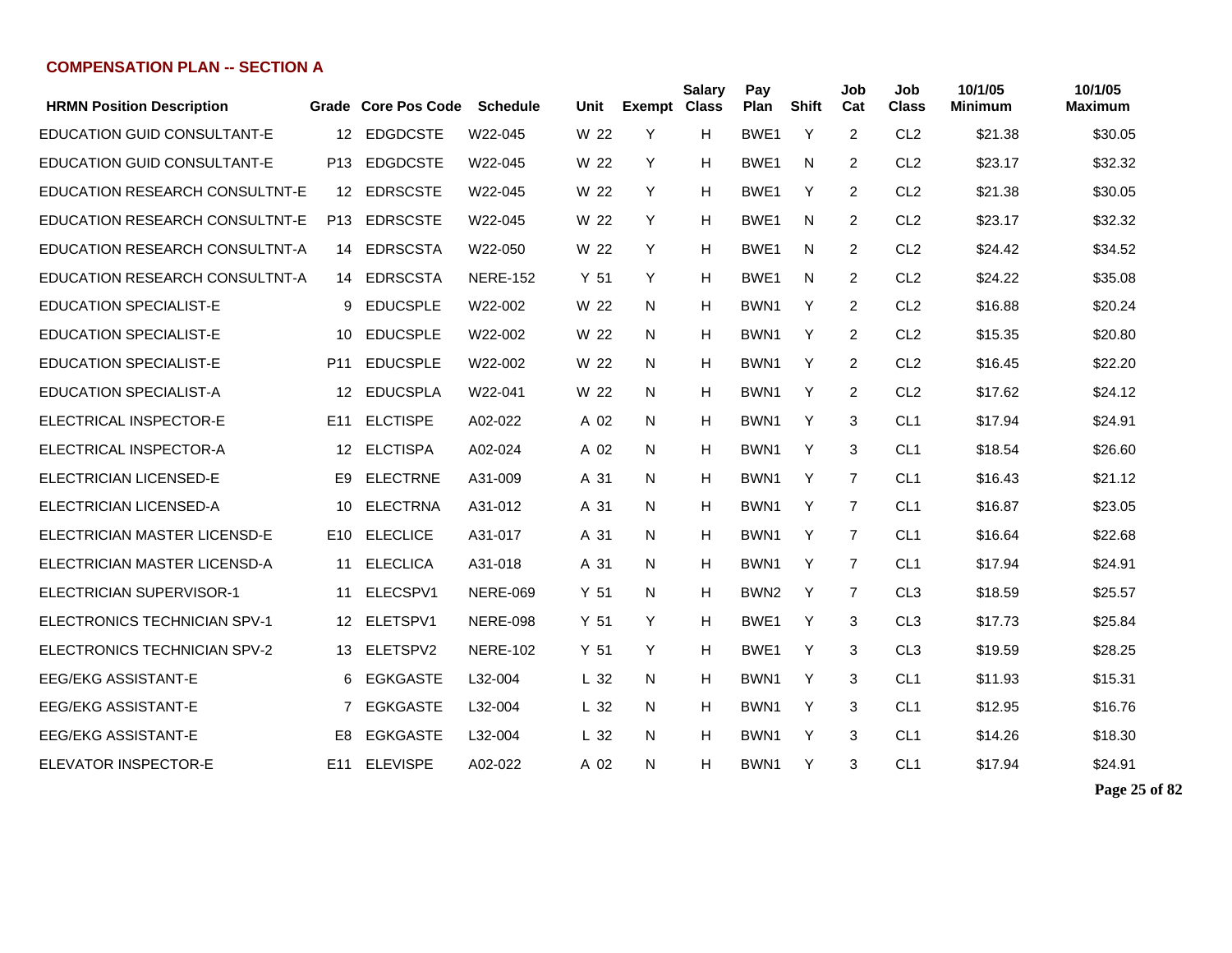| <b>HRMN Position Description</b>      |                   | Grade Core Pos Code | <b>Schedule</b>      | Unit            | <b>Exempt</b> | <b>Salary</b><br><b>Class</b> | Pay<br>Plan      | <b>Shift</b> | Job<br>Cat     | Job<br><b>Class</b> | 10/1/05<br><b>Minimum</b> | 10/1/05<br><b>Maximum</b> |
|---------------------------------------|-------------------|---------------------|----------------------|-----------------|---------------|-------------------------------|------------------|--------------|----------------|---------------------|---------------------------|---------------------------|
| ELEVATOR INSPECTOR-A                  | $12 \overline{ }$ | <b>ELEVISPA</b>     | A02-024              | A 02            | N             | H                             | BWN1             | Y            | 3              | CL <sub>1</sub>     | \$18.54                   | \$26.60                   |
| ELEVATOR REPAIRER - LICENSED          | E <sub>10</sub>   | <b>ELVATLIC</b>     | A31-017              | A 31            | N             | H                             | BWN <sub>1</sub> | Y            | $\overline{7}$ | CL <sub>1</sub>     | \$16.64                   | \$22.68                   |
| <b>EMERGENCY DISPATCHER-E</b>         | 7                 | <b>EMRGDISE</b>     | W41-006              | W 41            | N             | H                             | BWN <sub>1</sub> | Y            | 6              | CL <sub>1</sub>     | \$14.60                   | \$18.11                   |
| <b>EMERGENCY DISPATCHER-E</b>         | E <sub>8</sub>    | <b>EMRGDISE</b>     | W41-006              | W 41            | N             | H                             | BWN1             | Y            | 6              | CL <sub>1</sub>     | \$15.43                   | \$18.97                   |
| <b>EMERGENCY DISPATCH SPV-1</b>       | 10                | EMRDSPV1            | <b>NERE-011</b>      | Y <sub>51</sub> | N             | H                             | BWN <sub>2</sub> | Y            | 6              | CL <sub>3</sub>     | \$15.61                   | \$20.98                   |
| <b>EMISSIONS TEST STATION INSP-E</b>  | 9                 | <b>EMSTISPE</b>     | A02-014              | A 02            | N             | H                             | BWN1             | Y            | 3              | CL <sub>1</sub>     | \$15.22                   | \$19.10                   |
| <b>EMISSIONS TEST STATION INSP-E</b>  | E10               | <b>EMSTISPE</b>     | A02-014              | A 02            | N             | H                             | BWN1             | Y            | 3              | CL <sub>1</sub>     | \$15.42                   | \$21.19                   |
| <b>EMPLOYMENT COUNSELOR-E</b>         | 9                 | <b>EMPTCSRE</b>     | W22-008              | W 22            | N             | H                             | BWN1             | Y            | $\overline{2}$ | CL <sub>2</sub>     | \$16.29                   | \$19.54                   |
| <b>EMPLOYMENT COUNSELOR-E</b>         | 10                | <b>EMPTCSRE</b>     | W22-008              | W 22            | N             | н                             | BWN1             | Y            | $\overline{2}$ | CL <sub>2</sub>     | \$14.68                   | \$20.06                   |
| <b>EMPLOYMENT COUNSELOR-E</b>         | P <sub>11</sub>   | <b>EMPTCSRE</b>     | W22-008              | W 22            | N             | н                             | BWN1             | Y            | 2              | CL <sub>2</sub>     | \$15.84                   | \$21.49                   |
| <b>EMPLNT SERVICES ANALYST-E</b>      | 9                 | <b>EMPSALTE</b>     | E42-011              | E 42            | N             | н                             | BWN1             | Y            | 2              | CL <sub>2</sub>     | \$14.14                   | \$18.96                   |
| <b>EMPLNT SERVICES ANALYST-E</b>      | 10                | <b>EMPSALTE</b>     | E42-011              | E 42            | N             | н                             | BWN1             | Y            | $\overline{2}$ | CL <sub>2</sub>     | \$15.50                   | \$21.38                   |
| <b>EMPLNT SERVICES ANALYST-E</b>      | P <sub>11</sub>   | <b>EMPSALTE</b>     | E42-011              | E 42            | N             | н                             | BWN <sub>1</sub> | Y            | 2              | CL <sub>2</sub>     | \$17.27                   | \$25.23                   |
| <b>EMPLNT SERVICES ANALYST-A</b>      | 12                | <b>EMPSALTA</b>     | E42-014              | E 42            | N             | Н                             | BWN1             | Y            | 2              | CL <sub>2</sub>     | \$18.62                   | \$27.15                   |
| EMPLOYMNT SERVICE INTERVIEWR-E        | 9                 | <b>EMPSIVRE</b>     | E42-010              | E 42            | N             | H                             | BWN <sub>1</sub> | Y            | 5              | CL <sub>1</sub>     | \$13.93                   | \$19.19                   |
| <b>EMPLOYMNT SERVICE INTERVIEWR-E</b> | E <sub>10</sub>   | <b>EMPSIVRE</b>     | E42-010              | E 42            | N             | н                             | BWN1             | Y            | 5              | CL <sub>1</sub>     | \$14.49                   | \$20.06                   |
| EMPLOYMNT SRVC INTRVWR-A              | 11                | <b>EMPSIVRA</b>     | E42-013              | E 42            | N             | H                             | BWN <sub>1</sub> | Y            | 5              | CL <sub>1</sub>     | \$15.31                   | \$21.36                   |
| <b>EMPLOYMENT SERVICE MANAGER-3</b>   | 14                | EMPSMGR3            | <b>NERE-143</b>      | Y <sub>51</sub> | Y             | н                             | BWE <sub>1</sub> | N            | 2              | CL <sub>3</sub>     | \$19.93                   | \$30.24                   |
| <b>EMPLOYMENT SERVICE MANAGER-4</b>   | 15                | EMPSMGR4            | <b>NERE-147</b>      | Y <sub>51</sub> | Y             | H                             | BWE <sub>1</sub> | N            | 2              | CL <sub>3</sub>     | \$21.97                   | \$33.40                   |
| <b>EMPLOYMENT SERVICE SUPERVISR-1</b> | 12                | EMPSSPV1            | <b>NERE-138</b>      | Y <sub>51</sub> | Y             | H                             | BWE <sub>1</sub> | Y            | 5              | CL <sub>3</sub>     | \$17.30                   | \$25.48                   |
| <b>ENGINEER-E</b>                     | 9                 | <b>ENGINRE</b>      | H <sub>21</sub> -008 | H 21            | N             | H                             | BWN <sub>2</sub> | Y            | $\overline{2}$ | CL <sub>2</sub>     | \$17.01                   | \$22.76                   |
| <b>ENGINEER-E</b>                     | 10                | <b>ENGINRE</b>      | H <sub>21</sub> -008 | H 21            | N             | H                             | BWN <sub>2</sub> | Y            | 2              | CL <sub>2</sub>     | \$17.64                   | \$24.31                   |
| <b>ENGINEER-E</b>                     | P <sub>11</sub>   | <b>ENGINRE</b>      | H <sub>21</sub> -008 | H 21            | Y             | н                             | BWE <sub>1</sub> | Y            | 2              | CL <sub>2</sub>     | \$19.97                   | \$28.28                   |

**Page 26 of 82**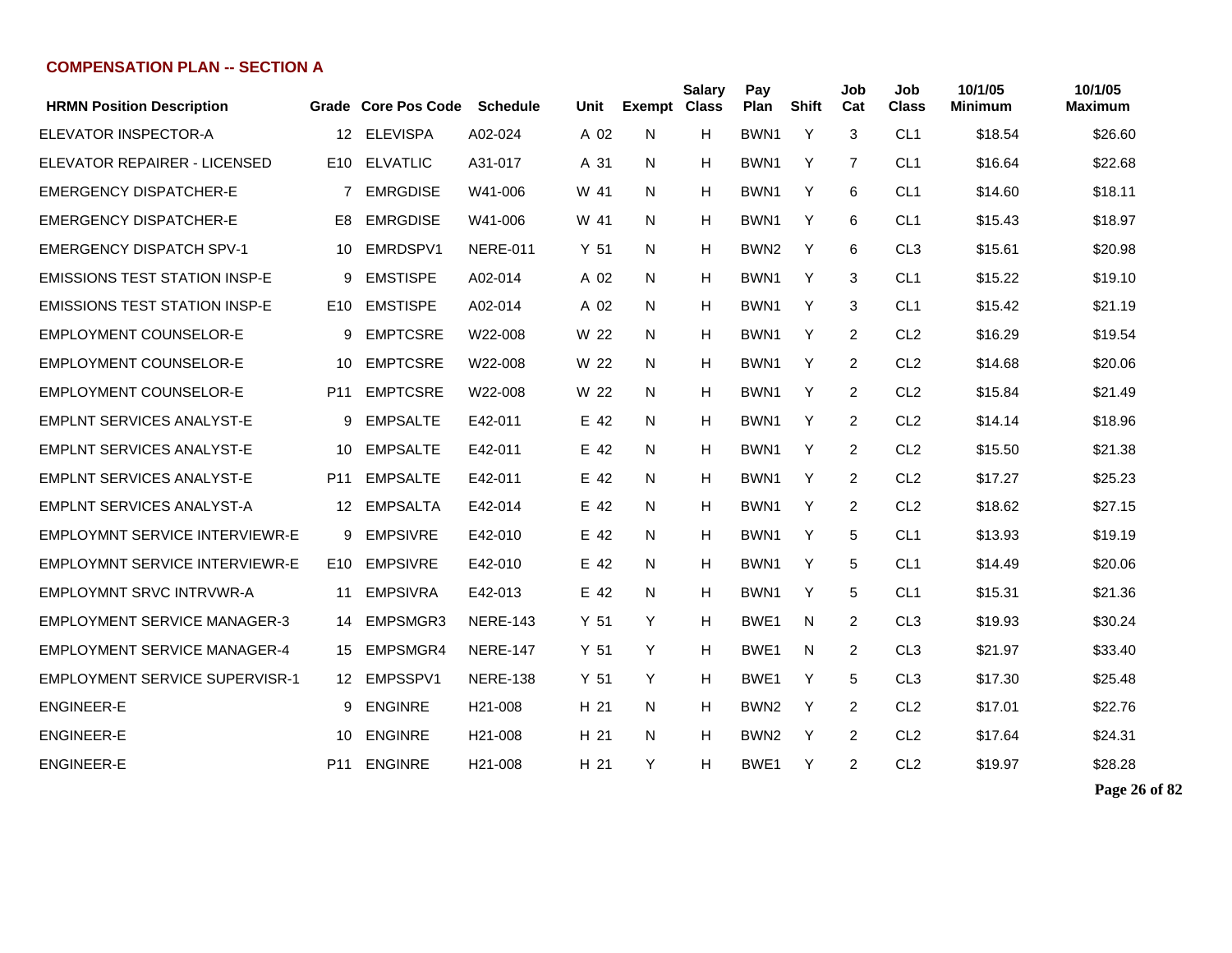| <b>HRMN Position Description</b>    |                 | Grade Core Pos Code | <b>Schedule</b>      | Unit            | <b>Exempt</b> | <b>Salary</b><br><b>Class</b> | Pay<br>Plan      | Shift | Job<br>Cat     | Job<br><b>Class</b> | 10/1/05<br>Minimum | 10/1/05<br>Maximum |
|-------------------------------------|-----------------|---------------------|----------------------|-----------------|---------------|-------------------------------|------------------|-------|----------------|---------------------|--------------------|--------------------|
| <b>ENGINEER-A</b>                   | 12 <sup>°</sup> | <b>ENGINRA</b>      | H <sub>21</sub> -013 | H 21            | Y             | н                             | BWE1             | Y     | $\overline{2}$ | CL <sub>2</sub>     | \$21.40            | \$30.30            |
| <b>ENGINEER MANAGER-1</b>           | 12              | ENGRMGR1            | <b>NERE-115</b>      | Y <sub>51</sub> | Y             | Н                             | BWE1             | Y     | 2              | CL <sub>3</sub>     | \$21.46            | \$30.25            |
| <b>ENGINEER MANAGER-2</b>           | 13              | ENGRMGR2            | <b>NERE-116</b>      | Y <sub>51</sub> | Y             | н                             | BWE1             | N     | 2              | CL <sub>3</sub>     | \$23.07            | \$32.71            |
| <b>ENGINEER MANAGER-3</b>           | 14              | ENGRMGR3            | <b>NERE-117</b>      | Y <sub>51</sub> | Y             | Н                             | BWE <sub>1</sub> | N     | 2              | CL <sub>3</sub>     | \$24.47            | \$35.41            |
| <b>ENGINEER MANAGER-4</b>           | 15              | ENGRMGR4            | <b>NERE-118</b>      | Y <sub>51</sub> | Y             | Н                             | BWE <sub>1</sub> | N     | 2              | CL <sub>3</sub>     | \$26.08            | \$38.27            |
| <b>ENGINEER MANAGER-LICENSED-1</b>  | 12              | ENGLMGR1            | <b>NERE-199</b>      | Y <sub>51</sub> | Y             | Н                             | BWE <sub>1</sub> | Y     | 2              | CL <sub>3</sub>     | \$21.70            | \$30.52            |
| <b>ENGINEER MANAGER-LICENSED-2</b>  | 13              | ENGLMGR2            | <b>NERE-200</b>      | Y <sub>51</sub> | Y             | Н                             | BWE1             | N     | 2              | CL <sub>3</sub>     | \$23.30            | \$33.04            |
| <b>ENGINEER MANAGER-LICENSED-3</b>  | 14              | ENGLMGR3            | <b>NERE-201</b>      | Y <sub>51</sub> | Y             | Н                             | BWE1             | N     | 2              | CL <sub>3</sub>     | \$24.67            | \$35.71            |
| <b>ENGINEER MANAGER-LICENSED-4</b>  | 15              | ENGLMGR4            | <b>NERE-202</b>      | Y <sub>51</sub> | Y             | Н                             | BWE1             | N     | 2              | CL <sub>3</sub>     | \$26.24            | \$38.64            |
| <b>ENGINEER MANAGER-LICENSED-5</b>  | 16              | <b>ENGLMGR5</b>     | <b>NERE-203</b>      | Y <sub>51</sub> | Y             | Н                             | BWE1             | N     | $\overline{c}$ | CL <sub>3</sub>     | \$28.28            | \$41.71            |
| <b>ENGINEERING ASSISTANT-E</b>      | 6               | <b>ENGRASTE</b>     | L32-004              | L <sub>32</sub> | N             | Н                             | BWN <sub>1</sub> | Υ     | 3              | CL <sub>1</sub>     | \$11.93            | \$15.31            |
| <b>ENGINEERING ASSISTANT-E</b>      | $\overline{7}$  | <b>ENGRASTE</b>     | L32-004              | L <sub>32</sub> | N             | Н                             | BWN1             | Y     | 3              | CL <sub>1</sub>     | \$12.95            | \$16.76            |
| <b>ENGINEERING ASSISTANT-E</b>      | E <sub>8</sub>  | <b>ENGRASTE</b>     | L32-004              | L <sub>32</sub> | N             | Н                             | BWN1             | Y     | 3              | CL <sub>1</sub>     | \$14.26            | \$18.30            |
| ENGINEERING ASSISTANT-A             | 9               | ENGRASTA            | L32-009              | L <sub>32</sub> | N.            | н                             | BWN1             | Y     | 3              | CL <sub>1</sub>     | \$15.08            | \$21.17            |
| <b>ENGINEERING ASST SUPV-1</b>      | 10              | ENGRSPV1            | <b>NERE-099</b>      | Y <sub>51</sub> | N             | н                             | BWN <sub>2</sub> | Y     | 3              | CL <sub>3</sub>     | \$16.58            | \$23.36            |
| <b>ENGINEERING ASST SUPV-2</b>      | 11              | ENGRSPV2            | <b>NERE-100</b>      | Y <sub>51</sub> | Y             | H                             | BWE1             | Y     | 3              | CL <sub>3</sub>     | \$17.73            | \$25.72            |
| <b>ENGINEERING LIC SPECIALIST 2</b> | 13              | ENLSPL2             | H21-029              | H 21            | Y             | H                             | BWE1             | N     | $\overline{2}$ | CL <sub>2</sub>     | \$23.32            | \$33.06            |
| <b>ENGINEERING LIC SPECIALIST 3</b> | 14              | ENLSPL3             | H <sub>21</sub> -030 | H 21            | Y             | H                             | BWE <sub>1</sub> | N     | $\overline{2}$ | CL <sub>2</sub>     | \$24.73            | \$35.74            |
| <b>ENGINEERING LIC SPECIALIST 4</b> | 15              | ENLSPL4             | H21-031              | H 21            | Y             | н                             | BWE <sub>1</sub> | N     | $\overline{2}$ | CL <sub>2</sub>     | \$26.32            | \$38.66            |
| <b>ENGINEERING SPECIALIST 2</b>     | 13              | ENGSPL2             | H <sub>21</sub> -016 | H 21            | Y             | Н                             | BWE <sub>1</sub> | N     | $\overline{2}$ | CL <sub>2</sub>     | \$23.17            | \$32.74            |
| <b>ENGINEERING SPECIALIST 3</b>     | 14              | ENGSPL3             | H21-018              | H 21            | Y             | н                             | BWE <sub>1</sub> | N     | $\overline{2}$ | CL <sub>2</sub>     | \$24.51            | \$35.44            |
| <b>ENGINEERING SPECIALIST 4</b>     | 15              | ENGSPL4             | H <sub>21</sub> -019 | H 21            | Y             | н                             | BWE <sub>1</sub> | N     | $\overline{2}$ | CL <sub>2</sub>     | \$26.13            | \$38.28            |
| <b>ENGINEERING TECHNICIAN-E</b>     | 8               | <b>ENGRTCHE</b>     | L32-006              | L <sub>32</sub> | N             | н                             | BWN1             | Y     | 3              | CL <sub>1</sub>     | \$12.95            | \$16.76            |

**Page 27 of 82**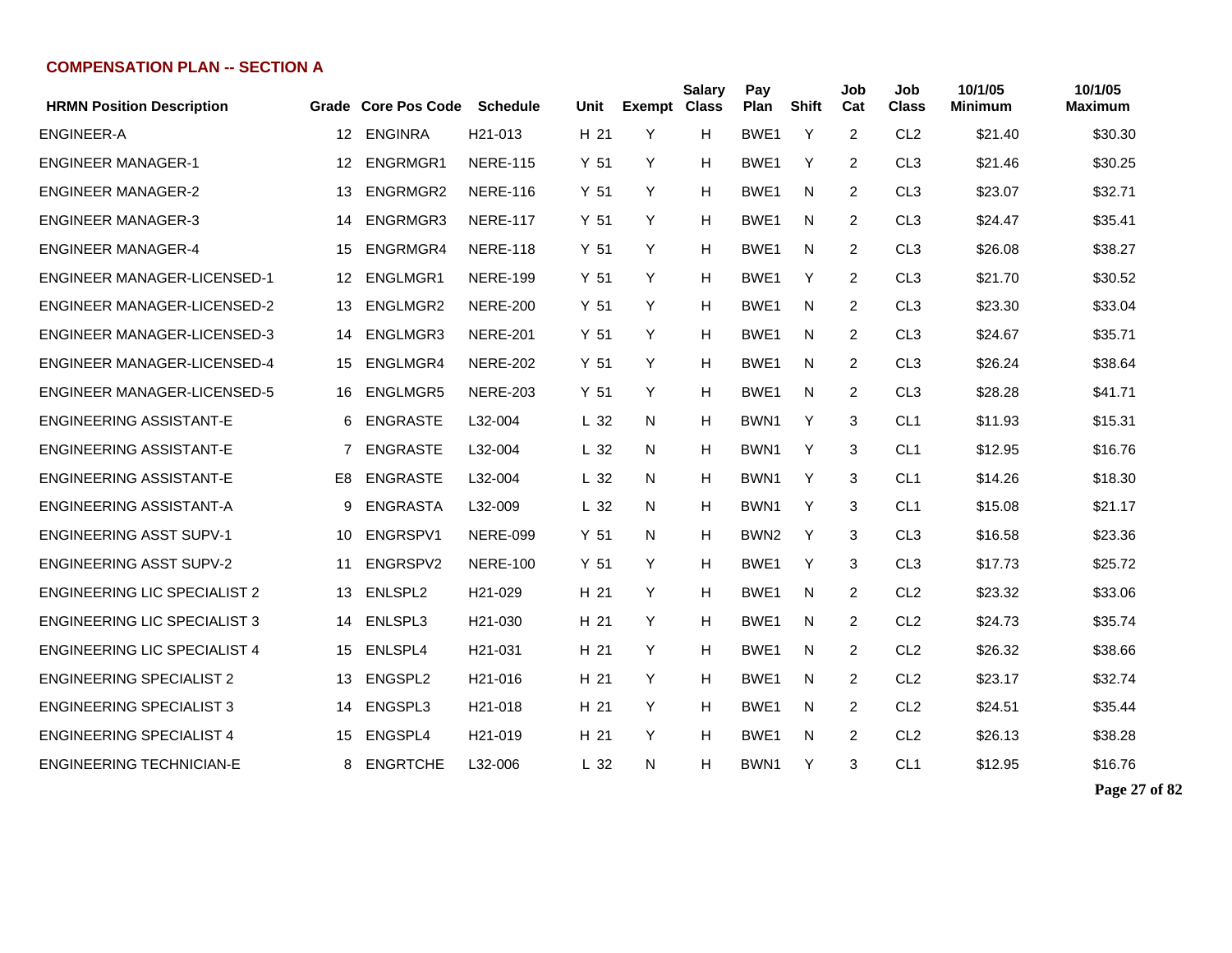| <b>HRMN Position Description</b>    |                  | Grade Core Pos Code | <b>Schedule</b>      | Unit            | <b>Exempt Class</b> | <b>Salary</b> | Pay<br>Plan      | <b>Shift</b> | Job<br>Cat     | Job<br><b>Class</b> | 10/1/05<br><b>Minimum</b> | 10/1/05<br><b>Maximum</b> |
|-------------------------------------|------------------|---------------------|----------------------|-----------------|---------------------|---------------|------------------|--------------|----------------|---------------------|---------------------------|---------------------------|
| <b>ENGINEERING TECHNICIAN-E</b>     | 9                | <b>ENGRTCHE</b>     | L32-006              | L <sub>32</sub> | N                   | н             | BWN <sub>1</sub> | Y            | 3              | CL <sub>1</sub>     | \$14.26                   | \$18.30                   |
| <b>ENGINEERING TECHNICIAN-E</b>     | E <sub>10</sub>  | <b>ENGRTCHE</b>     | L32-006              | L <sub>32</sub> | N                   | н             | BWN1             | Y            | 3              | CL <sub>1</sub>     | \$15.08                   | \$21.17                   |
| <b>ENGINEERING TECHNICIAN-A</b>     | 11               | <b>ENGRTCHA</b>     | L32-012              | L <sub>32</sub> | N                   | Н             | BWN <sub>1</sub> | Y            | 3              | CL <sub>1</sub>     | \$16.04                   | \$23.22                   |
| <b>ENGINEERING TECHNICIAN-SS</b>    | 12               | <b>ENGTCHSS</b>     | L32-013              | L <sub>32</sub> | N                   | Н             | BWN <sub>1</sub> | Y            | 3              | CL <sub>1</sub>     | \$17.14                   | \$25.62                   |
| <b>ENVIRONMENTAL ENGINEER-E</b>     | 9                | <b>EVIRENGE</b>     | H <sub>21</sub> -008 | H 21            | N.                  | н             | BWN <sub>2</sub> | Y            | 2              | CL <sub>2</sub>     | \$17.01                   | \$22.76                   |
| ENVIRONMENTAL ENGINEER-E            | 10               | <b>EVIRENGE</b>     | H <sub>21</sub> -008 | H 21            | N                   | н             | BWN <sub>2</sub> | Y            | 2              | CL <sub>2</sub>     | \$17.64                   | \$24.31                   |
| ENVIRONMENTAL ENGINEER-E            | P <sub>11</sub>  | <b>EVIRENGE</b>     | H <sub>21</sub> -008 | H 21            | Y                   | Н             | BWE1             | Y            | 2              | CL <sub>2</sub>     | \$19.97                   | \$28.28                   |
| ENVIRONMENTAL ENGINEER-A            | 12               | <b>EVIRENGA</b>     | H <sub>21</sub> -013 | H 21            | Y                   | H             | BWE1             | Y            | 2              | CL <sub>2</sub>     | \$21.40                   | \$30.30                   |
| <b>ENVIRONMENTAL ENGINEER LIC-A</b> | 12 <sup>12</sup> | <b>EVILICA</b>      | H21-028              | H 21            | Y                   | H             | BWE <sub>1</sub> | Y            | $\overline{2}$ | CL <sub>2</sub>     | \$21.66                   | \$30.60                   |
| <b>ENVIRONMENTAL ENG LIC SPL 2</b>  | 13               | EVILSPL2            | H <sub>21</sub> -029 | H 21            | Y                   | н             | BWE <sub>1</sub> | N            | $\overline{2}$ | CL <sub>2</sub>     | \$23.32                   | \$33.06                   |
| <b>ENVIRONMENTAL ENG LIC SPL 3</b>  | 14               | EVILSPL3            | H21-030              | H 21            | Y                   | Н             | BWE <sub>1</sub> | N            | 2              | CL <sub>2</sub>     | \$24.73                   | \$35.74                   |
| <b>ENVIRONMENTAL ENGINEER SPL 2</b> | 13               | EVISPL2             | H <sub>21</sub> -016 | H 21            | Y                   | н             | BWE <sub>1</sub> | N            | $\overline{2}$ | CL <sub>2</sub>     | \$23.17                   | \$32.74                   |
| <b>ENVIRONMENTAL ENGINEER SPL 3</b> | 14               | EVISPL3             | H <sub>21</sub> -018 | H <sub>21</sub> | Y                   | н             | BWE <sub>1</sub> | N            | 2              | CL <sub>2</sub>     | \$24.51                   | \$35.44                   |
| <b>ENVIRONMENTAL MANAGER-2</b>      | 13               | ENVRMGR2            | <b>NERE-107</b>      | Y <sub>51</sub> | Y                   | н             | BWE1             | N            | 2              | CL <sub>3</sub>     | \$21.53                   | \$31.46                   |
| <b>ENVIRONMENTAL MANAGER-3</b>      | 14               | ENVRMGR3            | <b>NERE-108</b>      | Y <sub>51</sub> | Y                   | н             | BWE <sub>1</sub> | N.           | 2              | CL <sub>3</sub>     | \$23.11                   | \$34.02                   |
| <b>ENVIRONMENTAL MANAGER-4</b>      | 15               | ENVRMGR4            | <b>NERE-109</b>      | Y <sub>51</sub> | Y                   | H             | BWE1             | N            | $\overline{2}$ | CL <sub>3</sub>     | \$24.96                   | \$37.61                   |
| ENVIRONMENTAL QUALITY ALT-E         | 9                | <b>EQALTE</b>       | H <sub>21</sub> -001 | H 21            | N                   | н             | BWN <sub>2</sub> | Y            | $\overline{2}$ | CL <sub>2</sub>     | \$15.74                   | \$22.46                   |
| ENVIRONMENTAL QUALITY ALT-E         | 10               | <b>EQALTE</b>       | H <sub>21</sub> -001 | H 21            | N                   | Н             | BWN <sub>2</sub> | Y            | $\overline{2}$ | CL <sub>2</sub>     | \$16.27                   | \$22.96                   |
| ENVIRONMENTAL QUALITY ALT-E         | P11              | <b>EQALTE</b>       | H <sub>21</sub> -001 | H 21            | Y                   | Н             | BWE <sub>1</sub> | Y            | 2              | CL <sub>2</sub>     | \$18.84                   | \$26.51                   |
| ENVIRONMENTAL QUALITY ALT-A         | 12               | <b>EQALTA</b>       | H <sub>21</sub> -009 | H 21            | Y                   | н             | BWE <sub>1</sub> | Y            | $\overline{2}$ | CL <sub>2</sub>     | \$19.77                   | \$28.83                   |
| ENVIRONMENTAL QUALITY SPL 2         | 13               | EQSPL2              | H <sub>21</sub> -014 | H 21            | Y                   | н             | BWE <sub>1</sub> | N            | $\overline{2}$ | CL <sub>2</sub>     | \$21.49                   | \$31.51                   |
| ENVIRONMENTAL QUALITY SPL 3         | 14               | EQSPL3              | <b>NERE-108</b>      | Y 99            | Y                   | Н             | BWE <sub>1</sub> | N            | 2              | CL <sub>2</sub>     | \$23.11                   | \$34.02                   |
| ENVIRONMENTAL QUALITY SPL 3         | 14               | EQSPL3              | H <sub>21</sub> -017 | H 21            | Y                   | н             | BWE <sub>1</sub> | N            | 2              | CL <sub>2</sub>     | \$23.14                   | \$34.06                   |

**Page 28 of 82**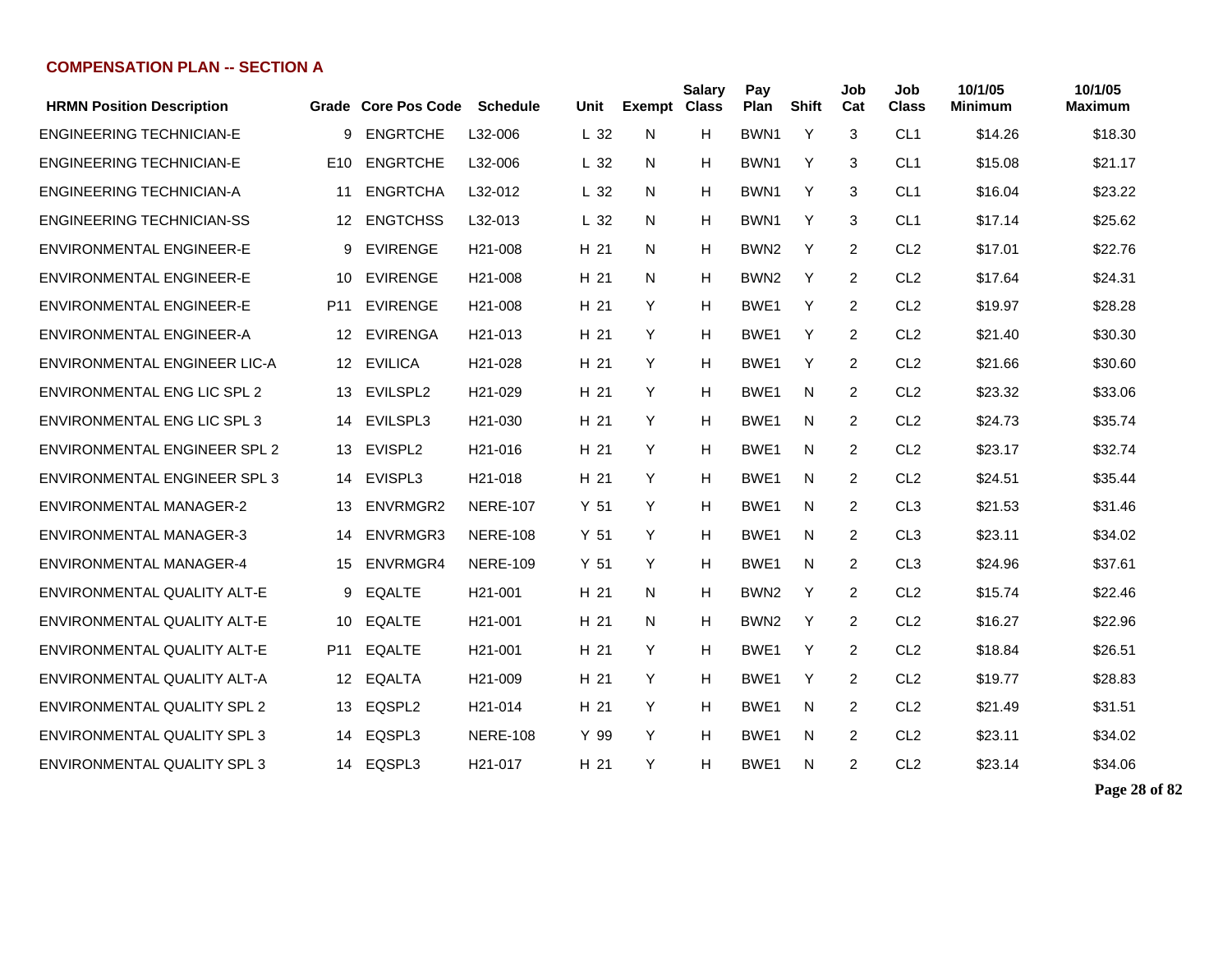| <b>HRMN Position Description</b> |                 | Grade Core Pos Code | <b>Schedule</b>      | Unit            | <b>Exempt Class</b> | <b>Salary</b> | Pay<br>Plan      | <b>Shift</b> | Job<br>Cat     | Job<br><b>Class</b> | 10/1/05<br><b>Minimum</b> | 10/1/05<br><b>Maximum</b> |
|----------------------------------|-----------------|---------------------|----------------------|-----------------|---------------------|---------------|------------------|--------------|----------------|---------------------|---------------------------|---------------------------|
| ENVIRONMENTAL QUALITY SPL 4      | 15              | EQSPL4              | H21-021              | H <sub>21</sub> | Y                   | н             | BWE1             | N            | $\overline{2}$ | CL <sub>2</sub>     | \$24.98                   | \$37.67                   |
| ENVIRONMENTAL QUALITY SPL 4      | 15              | EQSPL4              | <b>NERE-109</b>      | Y 99            | Y                   | H             | BWE1             | N            | $\overline{2}$ | CL <sub>2</sub>     | \$24.96                   | \$37.61                   |
| ENVIRONMENTAL SANITARIAN-E       | 9               | <b>ESANE</b>        | H <sub>21</sub> -001 | H 21            | N                   | н             | BWN <sub>2</sub> | Y            | $\overline{2}$ | CL <sub>2</sub>     | \$15.74                   | \$22.46                   |
| ENVIRONMENTAL SANITARIAN-E       | 10              | <b>ESANE</b>        | H <sub>21</sub> -001 | H 21            | N                   | Н             | BWN <sub>2</sub> | Y            | $\overline{2}$ | CL <sub>2</sub>     | \$16.27                   | \$22.96                   |
| ENVIRONMENTAL SANITARIAN-E       | P11             | <b>ESANE</b>        | H <sub>21</sub> -001 | H 21            | N                   | н             | BWN <sub>2</sub> | Y            | 2              | CL <sub>2</sub>     | \$18.84                   | \$26.51                   |
| ENVIRONMENTAL SANITARIAN-A       | 12              | <b>ESANA</b>        | H <sub>21</sub> -009 | H 21            | Y                   | Н             | BWE <sub>1</sub> | Y            | $\overline{2}$ | CL <sub>2</sub>     | \$19.77                   | \$28.83                   |
| <b>ENV SANITARIAN SPL 2</b>      | 13              | ESASPL2             | H <sub>21</sub> -014 | H 21            | Y                   | н             | BWE <sub>1</sub> | N            | 2              | CL <sub>2</sub>     | \$21.49                   | \$31.51                   |
| <b>ENV SANITARIAN SPL 3</b>      | 14              | ESASPL3             | H <sub>21</sub> -017 | H 21            | Y                   | Н             | BWE <sub>1</sub> | N            | 2              | CL <sub>2</sub>     | \$23.14                   | \$34.06                   |
| ENVIRONMENTAL TECHNICIAN-E       | 8               | <b>ENVRTCHE</b>     | L32-006              | L <sub>32</sub> | N                   | Н             | BWN1             | Y            | 3              | CL <sub>1</sub>     | \$12.95                   | \$16.76                   |
| ENVIRONMENTAL TECHNICIAN-E       | 9               | <b>ENVRTCHE</b>     | L32-006              | L <sub>32</sub> | N                   | н             | BWN <sub>1</sub> | Y            | 3              | CL <sub>1</sub>     | \$14.26                   | \$18.30                   |
| ENVIRONMENTAL TECHNICIAN-E       | E10             | <b>ENVRTCHE</b>     | L32-006              | L <sub>32</sub> | N                   | Н             | BWN <sub>1</sub> | Y            | 3              | CL <sub>1</sub>     | \$15.08                   | \$21.17                   |
| ENVIRONMENTAL TECHNICIAN-A       | 11              | <b>ENVRTCHA</b>     | L32-012              | L <sub>32</sub> | N                   | Н             | BWN1             | Y            | 3              | CL <sub>1</sub>     | \$16.04                   | \$23.22                   |
| ENVIRONMENTAL TECHNICIAN-SS      | 12 <sup>1</sup> | <b>ENVTCHSS</b>     | L32-013              | L <sub>32</sub> | Y                   | н             | BWE <sub>1</sub> | Y            | 3              | CL <sub>1</sub>     | \$17.14                   | \$25.62                   |
| <b>ENVIRONMENTAL TECH SUPV-1</b> | 12 <sup>°</sup> | ENVTSPV1            | <b>NERE-098</b>      | Y <sub>51</sub> | Y                   | н             | BWE <sub>1</sub> | Y            | 3              | CL <sub>3</sub>     | \$17.73                   | \$25.84                   |
| EPIDEMIOLOGIST-E                 | 10              | <b>EPIDGSTE</b>     | H <sub>21</sub> -006 | H 21            | N                   | н             | BWN <sub>2</sub> | Y            | $\overline{2}$ | CL <sub>2</sub>     | \$17.64                   | \$24.31                   |
| EPIDEMIOLOGIST-E                 | P <sub>11</sub> | <b>EPIDGSTE</b>     | H <sub>21</sub> -006 | H 21            | Y                   | H             | BWE1             | Y            | $\overline{2}$ | CL <sub>2</sub>     | \$19.97                   | \$28.28                   |
| EPIDEMIOLOGIST-A                 | 12              | <b>EPIDGSTA</b>     | H <sub>21</sub> -013 | H 21            | Y                   | н             | BWE <sub>1</sub> | Y            | 2              | CL <sub>2</sub>     | \$21.40                   | \$30.30                   |
| EPIDEMIOLOGIST MANAGER-2         | 13              | EPIDMGR2            | <b>NERE-120</b>      | Y <sub>51</sub> | Y                   | Н             | BWE <sub>1</sub> | N            | 2              | CL <sub>3</sub>     | \$23.67                   | \$34.36                   |
| <b>EPIDEMIOLOGIST MANAGER-3</b>  | 14              | EPIDMGR3            | <b>NERE-121</b>      | Y <sub>51</sub> | Y                   | Н             | BWE <sub>1</sub> | N.           | 2              | CL <sub>3</sub>     | \$25.28                   | \$36.48                   |
| <b>EPIDEMIOLOGIST MANAGER-4</b>  | 15              | EPIDMGR4            | <b>NERE-110</b>      | Y <sub>51</sub> | Y                   | Н             | BWE <sub>1</sub> | N            | 2              | CL <sub>3</sub>     | \$27.95                   | \$41.30                   |
| EPIDEMIOLOGIST SPECIALIST-2      | 13              | EPIDSPL2            | H <sub>21</sub> -016 | H 21            | Y                   | н             | BWE <sub>1</sub> | N            | 2              | CL <sub>2</sub>     | \$23.17                   | \$32.74                   |
| EPIDEMIOLOGIST SPECIALIST-3      | 14              | EPIDSPL3            | H <sub>21</sub> -018 | H 21            | Y                   | н             | BWE <sub>1</sub> | N            | 2              | CL <sub>2</sub>     | \$24.51                   | \$35.44                   |
| EPIDEMIOLOGIST SPECIALIST-4      | 15              | EPIDSPL4            | H <sub>21</sub> -019 | H 21            | Y                   | н             | BWE1             | N            | 2              | CL <sub>2</sub>     | \$26.13                   | \$38.28                   |

**Page 29 of 82**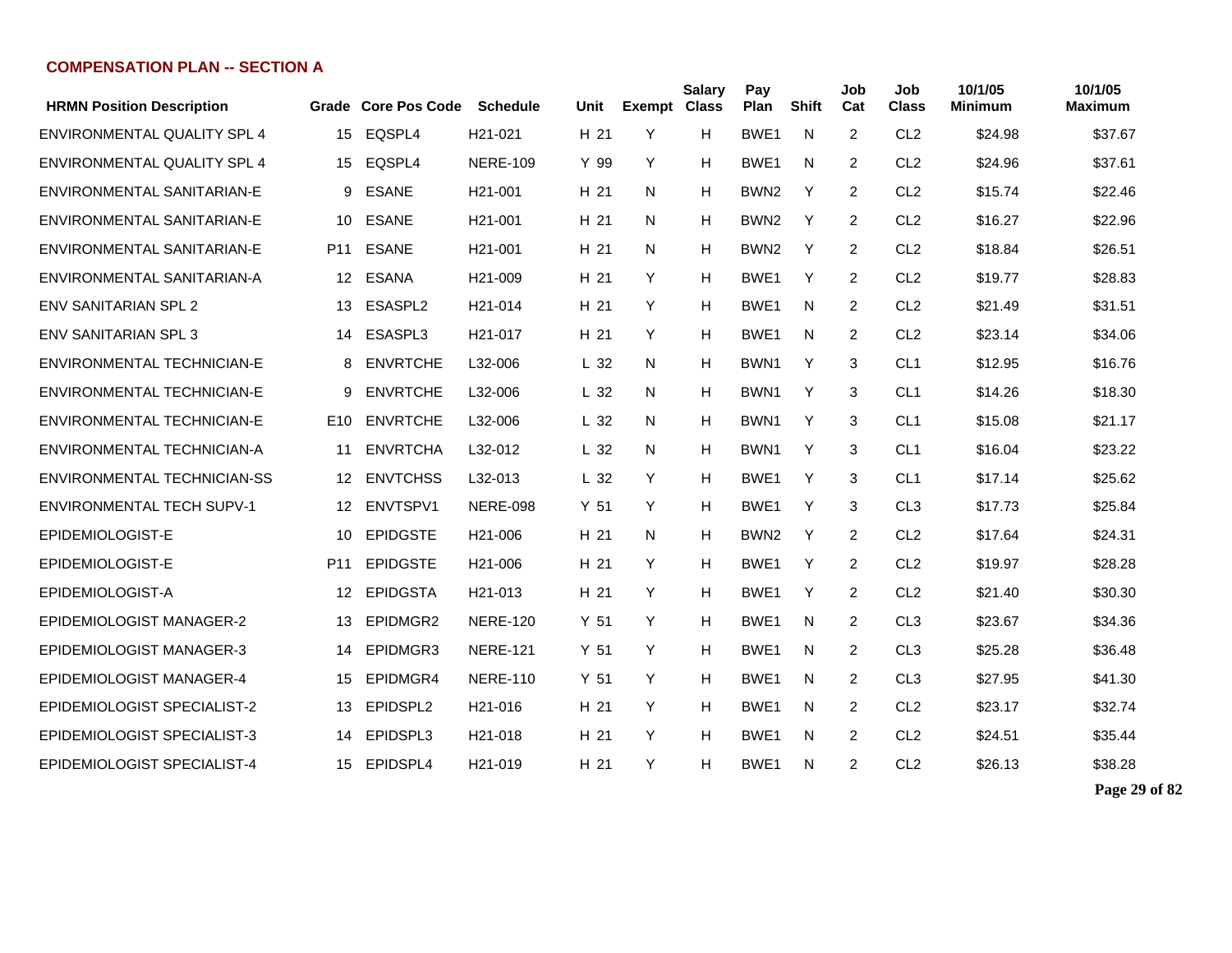| <b>HRMN Position Description</b>  |                 | Grade Core Pos Code | <b>Schedule</b>      | Unit            | <b>Exempt</b> | <b>Salary</b><br><b>Class</b> | Pay<br>Plan      | <b>Shift</b> | Job<br>Cat     | Job<br><b>Class</b> | 10/1/05<br><b>Minimum</b> | 10/1/05<br>Maximum |
|-----------------------------------|-----------------|---------------------|----------------------|-----------------|---------------|-------------------------------|------------------|--------------|----------------|---------------------|---------------------------|--------------------|
| <b>EQUIPMENT OPERATOR-E</b>       | $\overline{7}$  | <b>EQUPOPRE</b>     | A31-006              | A 31            | N             | H                             | BWN <sub>1</sub> | Y            | $\overline{7}$ | CL <sub>1</sub>     | \$13.86                   | \$17.81            |
| <b>EQUIPMENT OPERATOR-E</b>       | E <sub>8</sub>  | <b>EQUPOPRE</b>     | A31-006              | A 31            | N             | H                             | BWN <sub>1</sub> | Y            | $\overline{7}$ | CL <sub>1</sub>     | \$15.01                   | \$18.90            |
| <b>EQUIPMENT OPERATOR-A</b>       | 9               | <b>EQUPOPRA</b>     | A31-011              | A 31            | N             | H                             | BWN <sub>1</sub> | Y            | 7              | CL <sub>1</sub>     | \$16.43                   | \$21.12            |
| <b>EQUIPMENT TECHNICIAN-E</b>     | 8               | <b>EQIPTCHE</b>     | L32-006              | L <sub>32</sub> | N             | H                             | BWN1             | Y            | 3              | CL <sub>1</sub>     | \$12.95                   | \$16.76            |
| <b>EQUIPMENT TECHNICIAN-E</b>     | 9               | <b>EQIPTCHE</b>     | L32-006              | L <sub>32</sub> | N             | H                             | BWN <sub>1</sub> | Y            | 3              | CL <sub>1</sub>     | \$14.26                   | \$18.30            |
| <b>EQUIPMENT TECHNICIAN-E</b>     | E <sub>10</sub> | <b>EQIPTCHE</b>     | L32-006              | L <sub>32</sub> | N             | H                             | BWN <sub>1</sub> | Y            | 3              | CL <sub>1</sub>     | \$15.08                   | \$21.17            |
| <b>EQUIPMENT TECHNICIAN-A</b>     | 11              | <b>EQIPTCHA</b>     | L32-012              | L <sub>32</sub> | N             | H                             | BWN1             | Y            | 3              | CL <sub>1</sub>     | \$16.04                   | \$23.22            |
| <b>EQUIPMENT TECHNICIAN-SS</b>    | 12              | <b>EQPTCHSS</b>     | L32-013              | L <sub>32</sub> | N             | H                             | BWN <sub>1</sub> | Y            | 3              | CL <sub>1</sub>     | \$17.14                   | \$25.62            |
| <b>EXAMINATION MONITOR</b>        | 4               | <b>EXLTDRMO</b>     | NERE-001P            | Y <sub>52</sub> | N             | H                             | BWN <sub>2</sub> | Υ            | 6              | CL <sub>1</sub>     | \$15.55                   | \$30.73            |
| EXECUTIVE OFFICE ADVSR/ADMSTR     | 17              | EXCOFADM            | NERE-076P            | Y 99            | Y             | H                             | BWE <sub>1</sub> | N            | 1              | <b>CLA</b>          | \$26.25                   | \$50.60            |
| <b>EXECUTIVE OFFICE ASSISTANT</b> | 8               | <b>EXCOFAST</b>     | NERE-109P            | Y 99            | N             | H                             | BWN <sub>2</sub> | Υ            | 5              | <b>CLA</b>          | \$5.15                    | \$18.94            |
| EXECUTIVE OFFICE ASSOCIATE        | 10              | <b>EXCIFASC</b>     | NERE-110P            | Y 99            | N             | H                             | BWN <sub>2</sub> | Y            | 5              | <b>CLA</b>          | \$15.78                   | \$30.73            |
| <b>EXECUTIVE OFFICE OFFICIAL</b>  | 18              | <b>EXCOFOFL</b>     | NERE-077P            | Y 99            | Y             | H                             | BWE1             | N            | 1              | <b>CLA</b>          | \$35.74                   | \$62.73            |
| EXECUTIVE OFFICE REPRESENTATIV    | 12              | <b>EXCOFREP</b>     | NERE-111P            | Y 99            | Y             | H                             | BWE <sub>1</sub> | Y            | $\overline{2}$ | <b>CLA</b>          | \$16.55                   | \$36.79            |
| EXECUTIVE OFFICE MGR/SPECIALST    | 14              | <b>EXCOFMGR</b>     | NERE-112P            | Y 99            | Y             | H                             | BWE1             | N            | 2              | <b>CLA</b>          | \$21.16                   | \$41.80            |
| <b>EXECUTIVE SECRETARY-E</b>      | E <sub>10</sub> | <b>EXCSECE</b>      | <b>NERE-012</b>      | Y 99            | N             | H                             | BWN <sub>2</sub> | Y            | 6              | CL <sub>1</sub>     | \$15.67                   | \$21.04            |
| <b>EXECUTIVE SECRETARY-E</b>      | E <sub>10</sub> | <b>EXCSECE</b>      | W41-013              | W 41            | N             | H                             | BWN <sub>1</sub> | Y            | 6              | CL <sub>1</sub>     | \$15.68                   | \$21.04            |
| EXECUTIVE SECRETARY-1A            | 11              | EXECSC1A            | <b>NERE-013</b>      | Y 99            | N             | H                             | BWN <sub>2</sub> | Y            | 6              | CL <sub>1</sub>     | \$16.25                   | \$22.18            |
| EXECUTIVE SECRETARY-2A            | 12              | EXECSC2A            | <b>NERE-014</b>      | Y 99            | N.            | H                             | BWN <sub>2</sub> | Y            | 6              | CL <sub>1</sub>     | \$17.07                   | \$23.80            |
| <b>FACILITIES ENGINEER-E</b>      | 9               | <b>FACENGE</b>      | H21-008              | H 21            | N             | H                             | BWN <sub>2</sub> | Υ            | 2              | CL <sub>2</sub>     | \$17.01                   | \$22.76            |
| <b>FACILITIES ENGINEER-E</b>      | 10              | <b>FACENGE</b>      | H <sub>21</sub> -008 | H 21            | N             | H                             | BWN <sub>2</sub> | Y            | 2              | CL <sub>2</sub>     | \$17.64                   | \$24.31            |
| <b>FACILITIES ENGINEER-E</b>      | P11             | <b>FACENGE</b>      | H <sub>21</sub> -008 | H 21            | Y             | H                             | BWE1             | Υ            | 2              | CL <sub>2</sub>     | \$19.97                   | \$28.28            |
| <b>FACILITIES ENGINEER-A</b>      |                 | 12 FACENGA          | H <sub>21</sub> -013 | H 21            | Υ             | H                             | BWE <sub>1</sub> | Υ            | 2              | CL <sub>2</sub>     | \$21.40                   | \$30.30            |

**Page 30 of 82**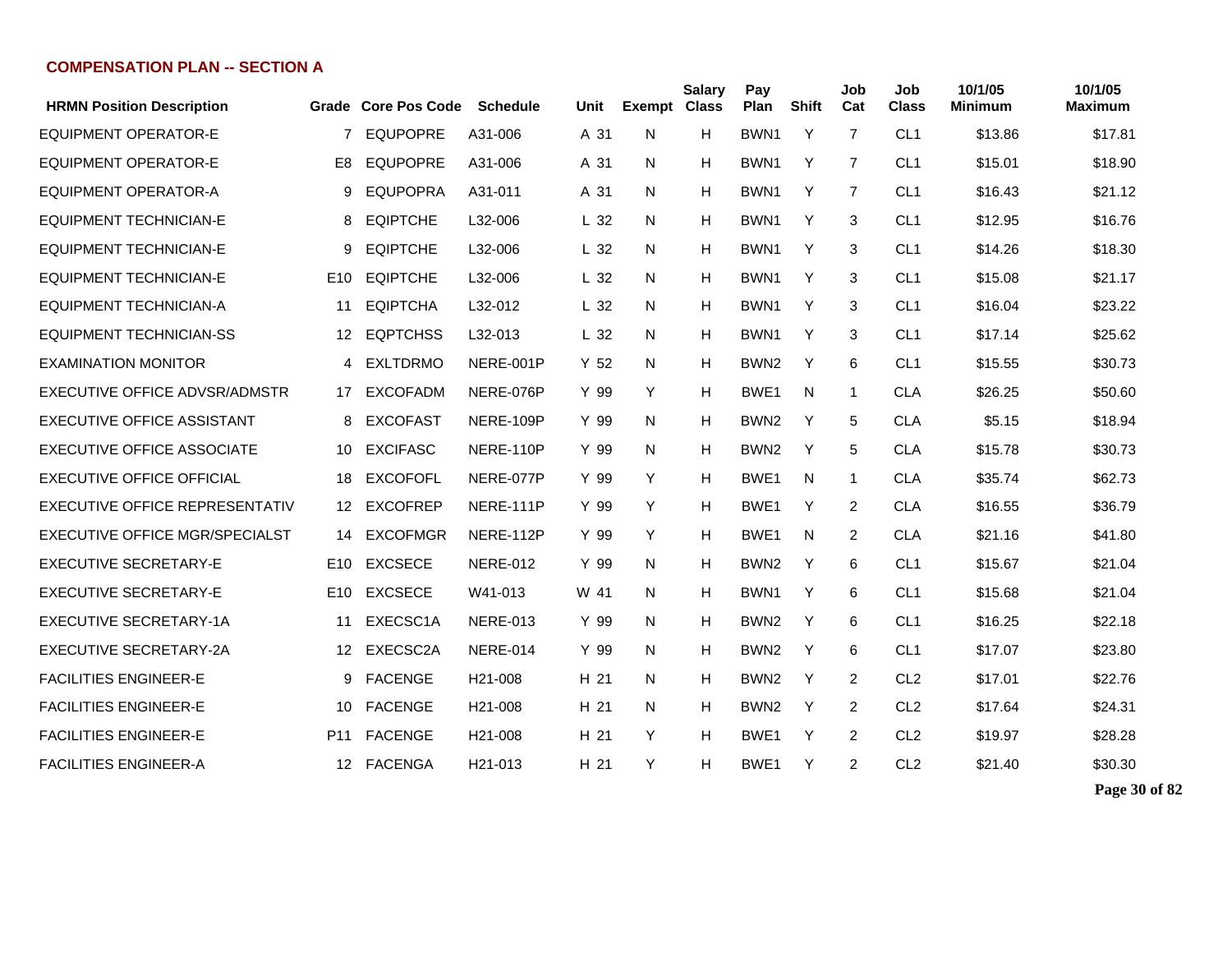| <b>HRMN Position Description</b>    |                 | Grade Core Pos Code | <b>Schedule</b>      | Unit            | Exempt | <b>Salary</b><br><b>Class</b> | Pay<br>Plan      | <b>Shift</b> | Job<br>Cat     | Job<br><b>Class</b> | 10/1/05<br>Minimum | 10/1/05<br><b>Maximum</b> |
|-------------------------------------|-----------------|---------------------|----------------------|-----------------|--------|-------------------------------|------------------|--------------|----------------|---------------------|--------------------|---------------------------|
| <b>FACILITIES SUPERVISOR-1</b>      | 10              | FACSUPV1            | <b>NERE-088</b>      | Y <sub>51</sub> | N      | н                             | BWN <sub>2</sub> | Y            | 8              | CL <sub>3</sub>     | \$14.79            | \$20.12                   |
| <b>FACILITIES SUPERVISOR-2</b>      | 11              | FACSUPV2            | <b>NERE-091</b>      | Y 98            | N.     | Н                             | BWN <sub>2</sub> | Y            | 8              | CL <sub>3</sub>     | \$16.04            | \$22.29                   |
| <b>FACILITIES SUPERVISOR-3</b>      | 12              | FACSUPV3            | <b>NERE-092</b>      | Y 98            | Y      | Н                             | BWE1             | Y            | 8              | CL <sub>3</sub>     | \$17.56            | \$25.13                   |
| <b>FACILITIES SUPERVISOR-4</b>      | 13              | FACSUPV4            | <b>NERE-094</b>      | Y 98            | Y      | Н                             | BWE <sub>1</sub> | N            | 8              | CL <sub>3</sub>     | \$20.10            | \$29.50                   |
| FACILITY ENGINEERING LIC SPL 2      | 13              | FACLSPL2            | H <sub>21</sub> -029 | H 21            | Y      | Н                             | BWE1             | N            | 2              | CL <sub>2</sub>     | \$23.32            | \$33.06                   |
| FACILITY ENGINEERING LIC SPL 3      | 14              | FACLSPL3            | H <sub>21</sub> -030 | H 21            | Y      | Н                             | BWE <sub>1</sub> | N            | 2              | CL <sub>2</sub>     | \$24.73            | \$35.74                   |
| FAMILY INDEPENDENCE MGR-2           | 13              | FAMNMGR2            | <b>NERE-140</b>      | Y <sub>51</sub> | Y      | Н                             | BWE1             | Y            | 2              | CL <sub>3</sub>     | \$18.57            | \$27.51                   |
| <b>FAMILY INDEPENDENCE MGR-3</b>    | 14              | FAMNMGR3            | <b>NERE-143</b>      | Y <sub>51</sub> | Y      | Н                             | BWE1             | N            | $\overline{2}$ | CL <sub>3</sub>     | \$19.93            | \$30.24                   |
| <b>FAMILY INDEPENDENCE MGR-4</b>    | 15              | FAMNMGR4            | <b>NERE-147</b>      | Y <sub>51</sub> | Y      | Н                             | BWE1             | N            | $\overline{2}$ | CL <sub>3</sub>     | \$21.97            | \$33.40                   |
| <b>FAMILY INDEPENDENCE MGR-5</b>    | 16              | <b>FAMNMGR5</b>     | <b>NERE-156</b>      | Y <sub>51</sub> | Y      | Н                             | BWE <sub>1</sub> | N            | $\overline{2}$ | CL <sub>3</sub>     | \$24.67            | \$36.79                   |
| FAMILY INDEPEND SPECIALIST-E        | 9               | <b>FAMNSPLE</b>     | W22-018              | W 22            | N      | Н                             | BWN <sub>1</sub> | Υ            | 2              | CL <sub>2</sub>     | \$16.29            | \$20.25                   |
| FAMILY INDEPEND SPECIALIST-E        | 10              | <b>FAMNSPLE</b>     | W22-018              | W 22            | N.     | Н                             | BWN1             | Y            | $\overline{2}$ | CL <sub>2</sub>     | \$15.59            | \$21.27                   |
| <b>FAMILY INDEPEND SPECIALIST-E</b> | P <sub>11</sub> | <b>FAMNSPLE</b>     | W22-018              | W 22            | N.     | Н                             | BWN <sub>1</sub> | Y            | 2              | CL <sub>2</sub>     | \$16.74            | \$22.46                   |
| <b>FAMILY INDEPEND SPECIALIST-A</b> | 12              | FAMNSPLA            | W22-041              | W 22            | N.     | Н                             | BWN1             | Y            | 2              | CL <sub>2</sub>     | \$17.62            | \$24.12                   |
| FARM CREW LEADER-E                  | 8               | <b>FRMCLDRE</b>     | A31-009              | A 31            | N      | Н                             | BWN <sub>1</sub> | Y            | 8              | CL <sub>1</sub>     | \$15.01            | \$18.90                   |
| FARM CREW LEADER-E                  | E9              | <b>FRMCLDRE</b>     | A31-009              | A 31            | N      | Н                             | BWN1             | Y            | 8              | CL <sub>1</sub>     | \$16.43            | \$21.12                   |
| <b>FARM SUPERVISOR-1</b>            | 11              | <b>FARMSPV1</b>     | <b>NERE-067</b>      | Y <sub>51</sub> | N.     | Н                             | BWN <sub>2</sub> | Y            | 8              | CL <sub>3</sub>     | \$17.11            | \$23.56                   |
| <b>FARMER</b>                       | E6              | <b>FARMER</b>       | A31-003              | A 31            | N.     | Н                             | BWN <sub>1</sub> | Y            | 8              | CL <sub>1</sub>     | \$13.86            | \$17.81                   |
| FINANCIAL ALT DEPT TR-E             | 9               | <b>FINALTRE</b>     | NERE-002P            | Y 99            | N.     | Н                             | BWN <sub>2</sub> | Y            | 2              | CL <sub>2</sub>     | \$17.07            | \$27.51                   |
| FINANCIAL ALT DEPT TR-E             | 9               | <b>FINALTRE</b>     | NERE-002P            | Y <sub>23</sub> | N.     | Н                             | BWN <sub>2</sub> | Y            | 2              | CL <sub>2</sub>     | \$17.07            | \$27.51                   |
| <b>FINANCIAL ANALYST-E</b>          | 9               | <b>FINCALTE</b>     | <b>NERE-174</b>      | Y 23            | N.     | Н                             | BWN <sub>2</sub> | Y            | 2              | CL <sub>2</sub>     | \$16.26            | \$20.41                   |
| <b>FINANCIAL ANALYST-E</b>          | 9               | <b>FINCALTE</b>     | <b>NERE-174</b>      | Y 99            | N      | Н                             | BWN <sub>2</sub> | Y            | 2              | CL <sub>2</sub>     | \$16.26            | \$20.41                   |
| <b>FINANCIAL ANALYST-E</b>          | 10              | <b>FINCALTE</b>     | <b>NERE-174</b>      | Y 99            | N.     | н                             | BWN <sub>2</sub> | Y            | 2              | CL <sub>2</sub>     | \$15.64            | \$21.55                   |

**Page 31 of 82**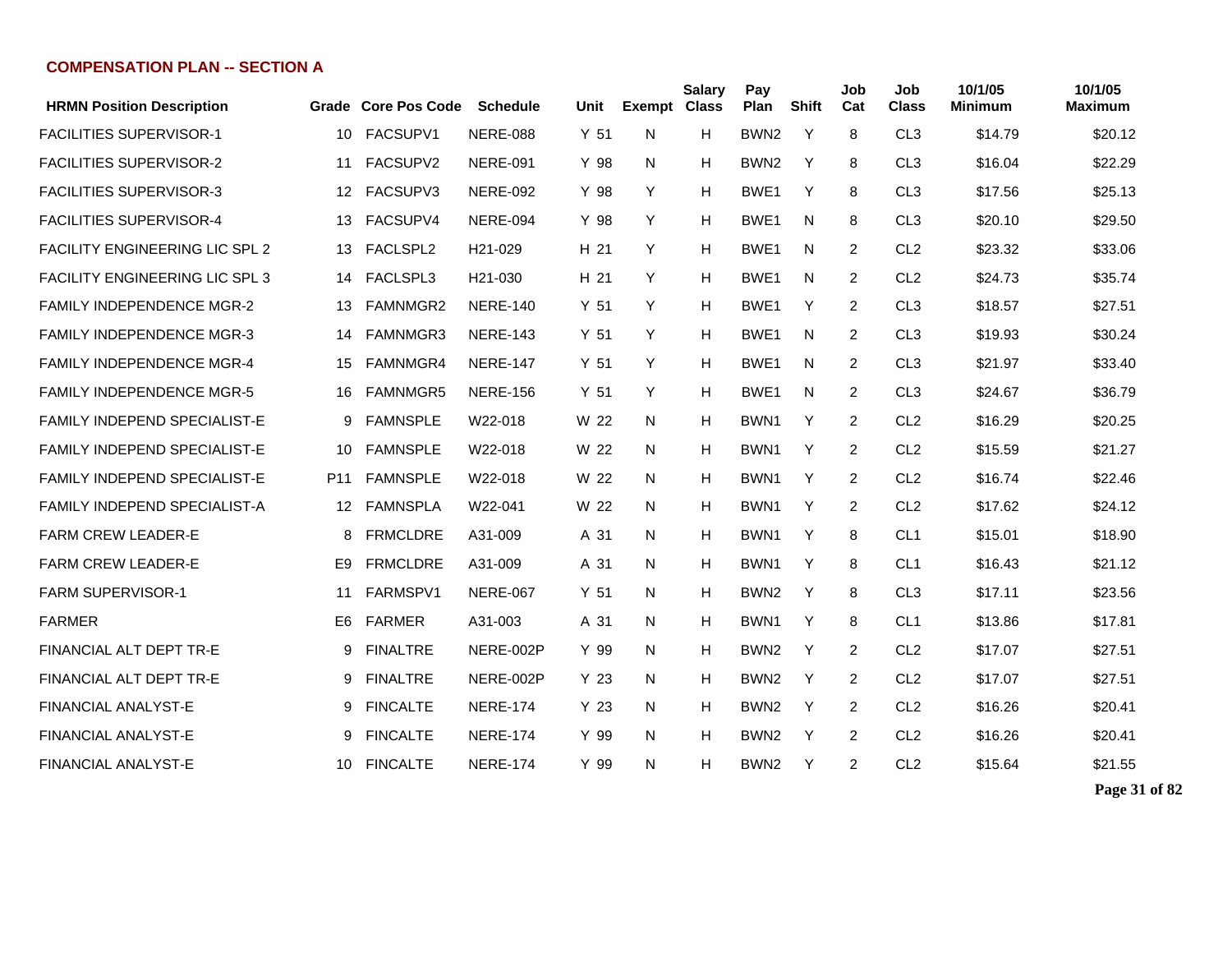| <b>HRMN Position Description</b>   |                 | <b>Grade Core Pos Code</b> | <b>Schedule</b> | Unit            | <b>Exempt</b> | <b>Salary</b><br><b>Class</b> | Pay<br>Plan      | <b>Shift</b> | Job<br>Cat     | Job<br><b>Class</b> | 10/1/05<br><b>Minimum</b> | 10/1/05<br>Maximum |
|------------------------------------|-----------------|----------------------------|-----------------|-----------------|---------------|-------------------------------|------------------|--------------|----------------|---------------------|---------------------------|--------------------|
| <b>FINANCIAL ANALYST-E</b>         | 10              | <b>FINCALTE</b>            | <b>NERE-174</b> | Y 23            | N             | H                             | BWN <sub>2</sub> | Y            | 2              | CL <sub>2</sub>     | \$15.64                   | \$21.55            |
| <b>FINANCIAL ANALYST-E</b>         | P <sub>11</sub> | <b>FINCALTE</b>            | <b>NERE-174</b> | Y 23            | Y             | H                             | BWE <sub>1</sub> | Y            | 2              | CL <sub>2</sub>     | \$17.48                   | \$25.48            |
| <b>FINANCIAL ANALYST-E</b>         | P <sub>11</sub> | <b>FINCALTE</b>            | <b>NERE-174</b> | Y 99            | Y             | H                             | BWE <sub>1</sub> | Y            | $\overline{2}$ | CL <sub>2</sub>     | \$17.48                   | \$25.48            |
| <b>FINANCIAL ANALYST-A</b>         | 12              | <b>FINCALTA</b>            | <b>NERE-180</b> | Y <sub>51</sub> | Y             | H                             | BWE1             | Y            | 2              | CL <sub>2</sub>     | \$18.82                   | \$27.51            |
| <b>FINANCIAL ANALYST-A</b>         | 12              | <b>FINCALTA</b>            | <b>NERE-180</b> | Y 99            | Y             | H                             | BWE <sub>1</sub> | Υ            | $\overline{2}$ | CL <sub>2</sub>     | \$18.82                   | \$27.51            |
| FINANCIAL ANALYST-A                | 12              | <b>FINCALTA</b>            | <b>NERE-180</b> | Y <sub>23</sub> | Y             | H                             | BWE1             | Y            | $\overline{2}$ | CL <sub>2</sub>     | \$18.82                   | \$27.51            |
| FINANCIAL INST EXAMINER-E          | 9               | <b>FIEXME</b>              | <b>NERE-172</b> | Y 23            | N             | H                             | BWN <sub>2</sub> | Y            | 2              | CL <sub>2</sub>     | \$15.38                   | \$20.59            |
| <b>FINANCIAL INST EXAMINER-E</b>   | 10              | <b>FIEXME</b>              | <b>NERE-172</b> | Y <sub>23</sub> | N             | H                             | BWN <sub>2</sub> | Y            | 2              | CL <sub>2</sub>     | \$16.67                   | \$22.76            |
| FINANCIAL INST EXAMINER-E          | P11             | <b>FIEXME</b>              | <b>NERE-172</b> | Y <sub>23</sub> | Y             | H                             | BWE <sub>1</sub> | Υ            | $\overline{2}$ | CL <sub>2</sub>     | \$18.82                   | \$26.46            |
| FINANCIAL INST EXAMINER-A          | 12              | FIEXMA                     | <b>NERE-194</b> | Y <sub>23</sub> | Y             | H                             | BWE <sub>1</sub> | Y            | $\overline{2}$ | CL <sub>2</sub>     | \$20.65                   | \$29.66            |
| FINANCIAL INSTITUTION MGR-2        | 13              | FINIMGR2                   | <b>NERE-195</b> | Y <sub>51</sub> | Y             | H                             | BWE1             | N            | 2              | CL <sub>3</sub>     | \$22.26                   | \$32.40            |
| <b>FINANCIAL INSTITUTION MGR-3</b> | 14              | <b>FINIMGR3</b>            | <b>NERE-196</b> | Y <sub>51</sub> | Y             | H                             | BWE1             | N            | 2              | CL <sub>3</sub>     | \$23.75                   | \$34.68            |
| FINANCIAL INSTITUTION MGR-4        | 15              | FINIMGR4                   | <b>NERE-197</b> | Y <sub>51</sub> | Y             | H                             | BWE1             | N            | $\overline{2}$ | CL <sub>3</sub>     | \$25.63                   | \$37.90            |
| FINANCIAL INSTITUTION SPL-2        | 13              | FISPL <sub>2</sub>         | <b>NERE-195</b> | Y <sub>23</sub> | Y             | H                             | BWE1             | N            | 2              | CL <sub>2</sub>     | \$22.26                   | \$32.40            |
| <b>FINANCIAL INSTITUTION SPL-3</b> | 14              | FISPL3                     | <b>NERE-196</b> | Y <sub>23</sub> | Y             | H                             | BWE1             | N            | $\overline{2}$ | CL <sub>2</sub>     | \$23.75                   | \$34.68            |
| <b>FINANCIAL INSTITUTION SPL-4</b> | 15              | FISPL3                     | <b>NERE-197</b> | Y 23            | Y             | H                             | BWE1             | N            | 2              | CL <sub>2</sub>     | \$25.63                   | \$37.90            |
| <b>FINANCIAL MANAGER-1</b>         | 12              | FINAMGR1                   | <b>NERE-180</b> | Y <sub>51</sub> | Y             | H                             | BWE <sub>1</sub> | Y            | 2              | CL <sub>3</sub>     | \$18.82                   | \$27.51            |
| FINANCIAL MANAGER-2                | 13              | FINAMGR2                   | <b>NERE-182</b> | Y <sub>51</sub> | Y             | H                             | BWE1             | N            | 2              | CL <sub>3</sub>     | \$20.12                   | \$30.02            |
| <b>FINANCIAL MANAGER-3</b>         | 14              | FINAMGR3                   | <b>NERE-186</b> | Y <sub>51</sub> | Y             | H                             | BWE1             | N            | 2              | CL <sub>3</sub>     | \$22.19                   | \$33.07            |
| FINANCIAL MANAGER-4                | 15              | FINAMGR4                   | <b>NERE-188</b> | Y <sub>51</sub> | Y             | Н                             | BWE1             | N            | 2              | CL <sub>3</sub>     | \$24.88                   | \$36.79            |
| <b>FINANCIAL SPECIALIST-2</b>      | 13              | FINSPL2                    | <b>NERE-182</b> | Y <sub>23</sub> | Y             | H                             | BWE1             | N            | 2              | CL <sub>2</sub>     | \$20.12                   | \$30.02            |
| <b>FINANCIAL SPECIALIST-2</b>      | 13              | <b>FINSPL2</b>             | <b>NERE-182</b> | Y 99            | Y             | H                             | BWE1             | N            | 2              | CL <sub>2</sub>     | \$20.12                   | \$30.02            |
| <b>FINANCIAL SPECIALIST-3</b>      |                 | 14 FINSPL3                 | <b>NERE-186</b> | Y 99            | Y             | H                             | BWE1             | N            | 2              | CL <sub>2</sub>     | \$22.19                   | \$33.07            |

**Page 32 of 82**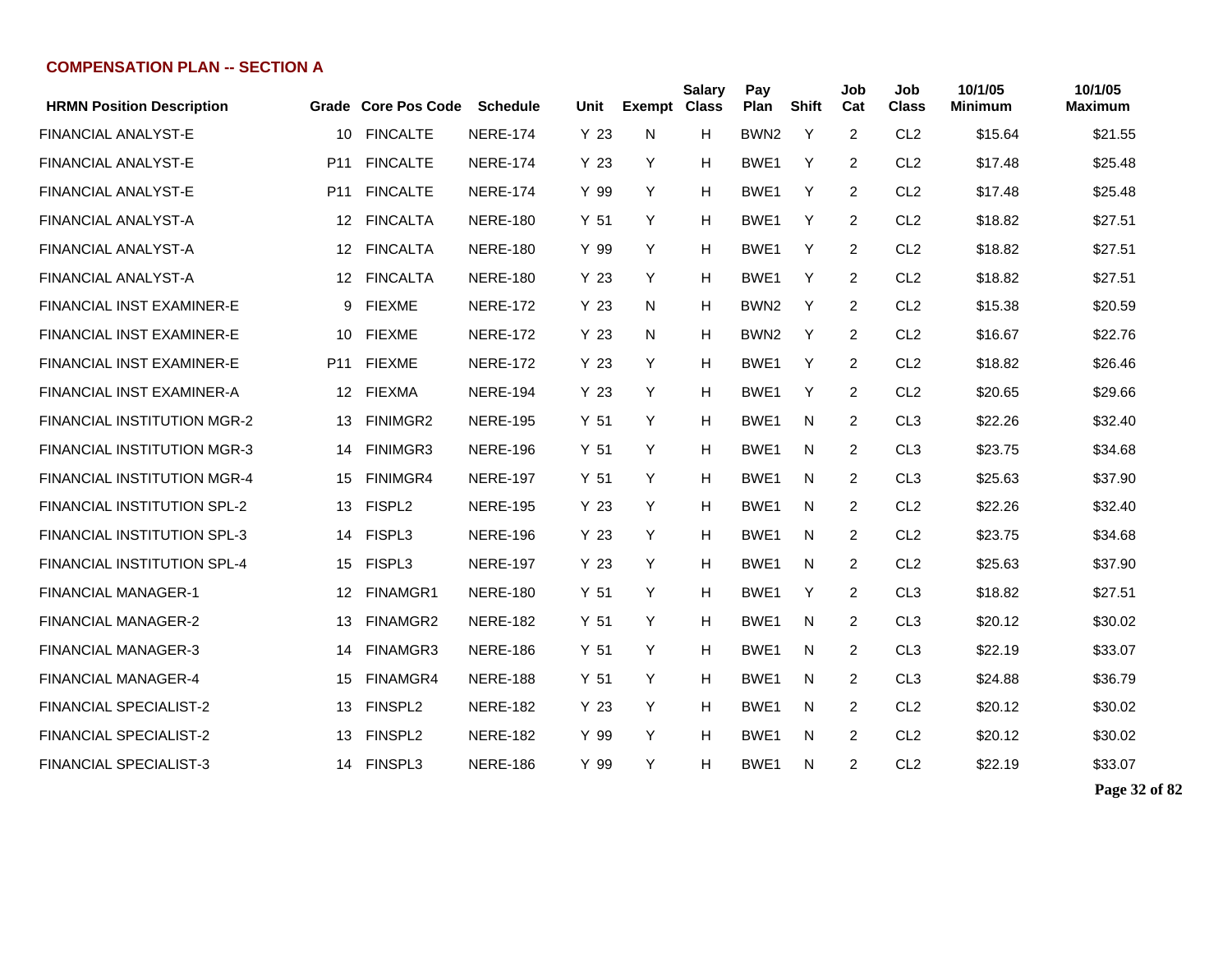| <b>HRMN Position Description</b>   |                 | Grade Core Pos Code | <b>Schedule</b> | Unit            | <b>Exempt Class</b> | <b>Salary</b> | Pay<br>Plan      | <b>Shift</b> | Job<br>Cat     | Job<br><b>Class</b> | 10/1/05<br>Minimum | 10/1/05<br><b>Maximum</b> |
|------------------------------------|-----------------|---------------------|-----------------|-----------------|---------------------|---------------|------------------|--------------|----------------|---------------------|--------------------|---------------------------|
| <b>FINANCIAL SPECIALIST-3</b>      | 14              | <b>FINSPL3</b>      | <b>NERE-186</b> | Y <sub>23</sub> | Y                   | Н             | BWE1             | N            | $\overline{2}$ | CL <sub>2</sub>     | \$22.19            | \$33.07                   |
| <b>FINANCIAL SPECIALIST-3</b>      | 14              | <b>FINSPL3</b>      | <b>NERE-186</b> | Y <sub>51</sub> | Y                   | н             | BWE1             | N            | 2              | CL <sub>2</sub>     | \$22.19            | \$33.07                   |
| <b>FINANCIAL SPECIALIST-4</b>      | 15              | FINSPL4             | <b>NERE-188</b> | Y 98            | Y                   | н             | BWE <sub>1</sub> | N            | 2              | CL <sub>2</sub>     | \$24.88            | \$36.79                   |
| <b>FINANCIAL SPECIALIST-4</b>      | 15              | FINSPL4             | <b>NERE-188</b> | Y 99            | Y                   | н             | BWE <sub>1</sub> | N            | 2              | CL <sub>2</sub>     | \$24.88            | \$36.79                   |
| <b>FINANCIAL SPECIALIST-4</b>      | 15              | FINSPL4             | <b>NERE-188</b> | Y <sub>23</sub> | Y                   | н             | BWE <sub>1</sub> | N            | 2              | CL <sub>2</sub>     | \$24.88            | \$36.79                   |
| <b>FINGERPRINT TECHNICIAN-E</b>    | $\overline{7}$  | <b>FNGPTCHE</b>     | L32-005         | L <sub>32</sub> | N                   | н             | BWN <sub>1</sub> | Y            | 3              | CL <sub>1</sub>     | \$11.93            | \$15.31                   |
| <b>FINGERPRINT TECHNICIAN-E</b>    | 8               | <b>FNGPTCHE</b>     | L32-005         | L <sub>32</sub> | N                   | Н             | BWN1             | Y            | 3              | CL <sub>1</sub>     | \$12.95            | \$16.76                   |
| <b>FINGERPRINT TECHNICIAN-E</b>    | E9              | <b>FNGPTCHE</b>     | L32-005         | L <sub>32</sub> | N                   | Н             | BWN1             | Y            | 3              | CL <sub>1</sub>     | \$14.26            | \$18.30                   |
| <b>FINGERPRINT TECHNICIAN-A</b>    | 10              | <b>FNGPTCHA</b>     | L32-010         | L <sub>32</sub> | N                   | Н             | BWN <sub>1</sub> | Y            | 3              | CL <sub>1</sub>     | \$15.08            | \$21.17                   |
| <b>FINGERPRINT TECH SUPV-1</b>     | 11              | FNGRSPV1            | <b>NERE-268</b> | Y <sub>51</sub> | N                   | Н             | BWN <sub>2</sub> | Y            | 3              | CL <sub>3</sub>     | \$16.58            | \$23.36                   |
| FIRE & SAFETY OFFICER SUPV-1       | 9               | FIRESPV1            | <b>NERE-051</b> | Y <sub>51</sub> | N                   | н             | BWN <sub>2</sub> | Y            | 4              | CL <sub>3</sub>     | \$15.44            | \$21.55                   |
| FIRE & SAFETY OFFICER SUPV-2       | 10              | FIRESPV2            | <b>NERE-052</b> | Y <sub>51</sub> | N                   | н             | BWN <sub>2</sub> | Y            | 4              | CL <sub>3</sub>     | \$17.51            | \$24.05                   |
| FIRE & SAFETY OFFICER SUPV-3       | 11              | FIRESPV3            | <b>NERE-055</b> | Y <sub>51</sub> | N                   | н             | BWN <sub>2</sub> | Y            | 4              | CL <sub>3</sub>     | \$18.62            | \$27.17                   |
| <b>FIRE CRASH RESCUE OFFICER-E</b> | 8               | <b>FRCROFRE</b>     | A02-008         | A 02            | N                   | Н             | BWN <sub>1</sub> | Y            | 4              | CL <sub>1</sub>     | \$14.86            | \$18.28                   |
| <b>FIRE CRASH RESCUE OFFICER-E</b> | E9              | <b>FRCROFRE</b>     | A02-008         | A 02            | N                   | Н             | BWN <sub>1</sub> | Y            | 4              | CL <sub>1</sub>     | \$16.38            | \$20.28                   |
| FIRE CRASH RESCUE OFFCR LW-A       | 10              | <b>FRCROFRA</b>     | A02-027         | A 02            | N                   | Н             | BWN1             | Y            | 4              | CL <sub>1</sub>     | \$16.53            | \$22.33                   |
| FIRE CRASH RESCUE SUPERVISOR-1     | 11              | FIRCSPV1            | <b>NERE-053</b> | Y <sub>51</sub> | N                   | н             | BWN <sub>2</sub> | Y            | 4              | CL <sub>3</sub>     | \$17.51            | \$24.05                   |
| FIRE SAFETY INSPECTOR-E            | 9               | <b>FIRSISPE</b>     | A02-014         | A 02            | N                   | Н             | BWN <sub>1</sub> | Y            | 3              | CL <sub>1</sub>     | \$15.22            | \$19.10                   |
| <b>FIRE SAFETY INSPECTOR-E</b>     | E <sub>10</sub> | <b>FIRSISPE</b>     | A02-014         | A 02            | N                   | Н             | BWN <sub>1</sub> | Y            | 3              | CL <sub>1</sub>     | \$15.42            | \$21.19                   |
| FIRE SAFETY INSPECTOR-A            | 11              | <b>FIRSISPA</b>     | A02-020         | A 02            | N                   | н             | BWN <sub>1</sub> | Y            | 3              | CL <sub>1</sub>     | \$17.32            | \$23.52                   |
| <b>FIRE SAFETY OFFICER-E</b>       | 6               | <b>FRSFOFRE</b>     | A02-002         | A 02            | N                   | н             | BWN <sub>1</sub> | Y            | 4              | CL <sub>1</sub>     | \$13.22            | \$16.88                   |
| FIRE SAFETY OFFICER-E              | E7              | <b>FRSFOFRE</b>     | A02-002         | A 02            | N                   | Н             | BWN1             | Y            | 4              | CL <sub>1</sub>     | \$14.86            | \$18.28                   |
| FIRE SAFETY OFFICER-A              | 8               | <b>FRSFOFRA</b>     | A02-015         | A 02            | N                   | Н             | BWN1             | Y            | 4              | CL <sub>1</sub>     | \$15.22            | \$19.10                   |

**Page 33 of 82**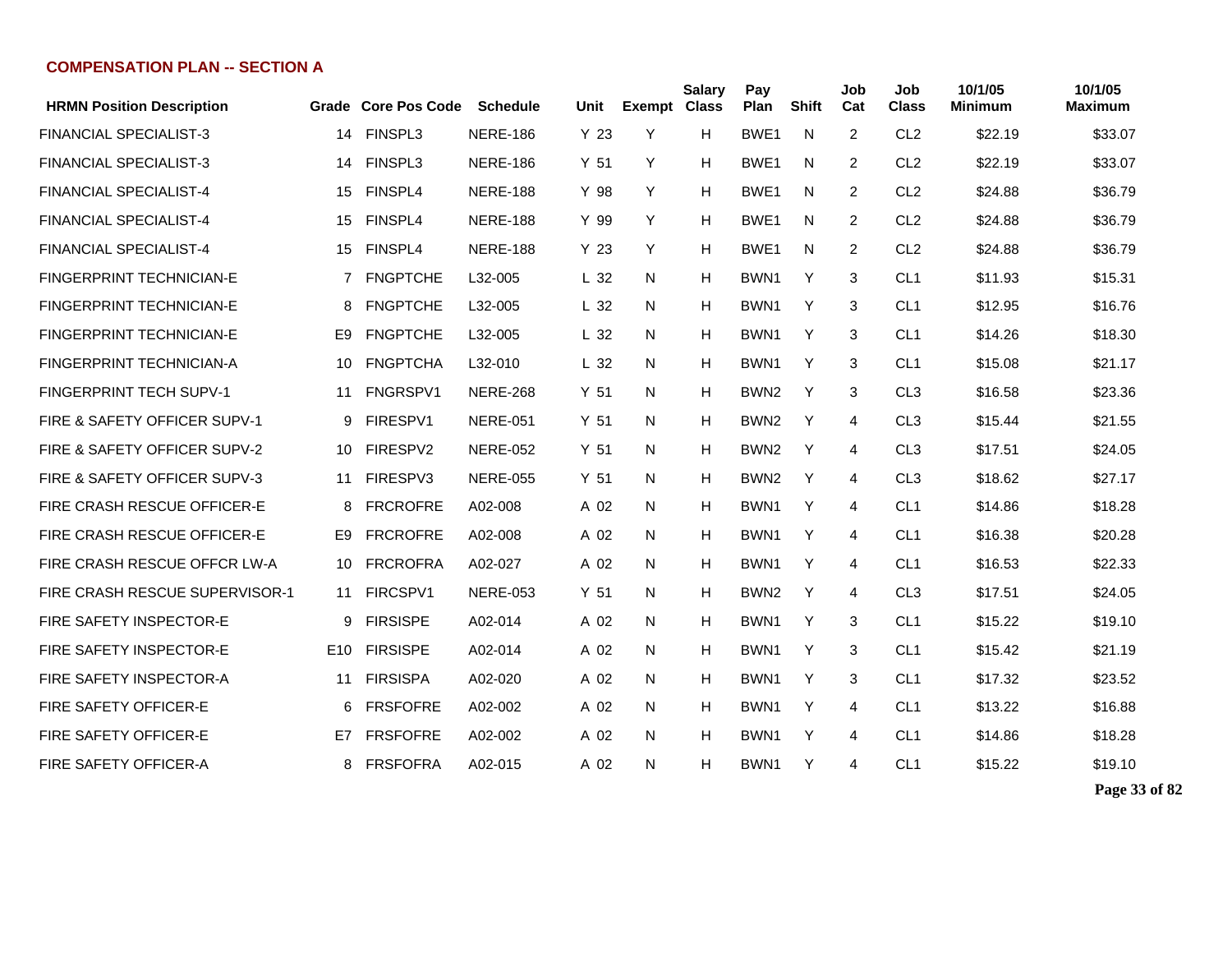| <b>HRMN Position Description</b>   |                 | Grade Core Pos Code | <b>Schedule</b>      | Unit            | <b>Exempt Class</b> | <b>Salary</b> | Pay<br>Plan      | <b>Shift</b> | Job<br>Cat     | Job<br><b>Class</b> | 10/1/05<br><b>Minimum</b> | 10/1/05<br><b>Maximum</b> |
|------------------------------------|-----------------|---------------------|----------------------|-----------------|---------------------|---------------|------------------|--------------|----------------|---------------------|---------------------------|---------------------------|
| FIRE SAFETY SUPERVISOR-2           | 12 <sup>°</sup> | FIRFSPV2            | <b>NERE-057</b>      | Y <sub>51</sub> | Y                   | H             | BWE1             | N            | 3              | CL <sub>3</sub>     | \$20.12                   | \$29.64                   |
| <b>FISHERIES ASSISTANT-E</b>       | 6               | <b>FISHASTE</b>     | L32-003              | L <sub>32</sub> | N                   | H             | BWN1             | Y            | 3              | CL <sub>1</sub>     | \$11.93                   | \$15.31                   |
| <b>FISHERIES ASSISTANT-E</b>       | E7              | <b>FISHASTE</b>     | L32-003              | L <sub>32</sub> | N                   | H             | BWN1             | Y            | 3              | CL <sub>1</sub>     | \$12.95                   | \$16.76                   |
| <b>FISHERIES ASSISTANT-A</b>       | 8               | <b>FISHASTA</b>     | L32-019              | L <sub>32</sub> | N                   | Н             | BWN <sub>1</sub> | Y            | 3              | CL <sub>1</sub>     | \$14.26                   | \$18.30                   |
| <b>FISHERIES BIOLOGIST-E</b>       | 9               | <b>FISHBIOE</b>     | H21-001              | H 21            | N                   | H             | BWN <sub>2</sub> | Y            | 2              | CL <sub>2</sub>     | \$15.74                   | \$22.46                   |
| <b>FISHERIES BIOLOGIST-E</b>       | 10              | <b>FISHBIOE</b>     | H <sub>21</sub> -001 | H 21            | N                   | H             | BWN <sub>2</sub> | Y            | 2              | CL <sub>2</sub>     | \$16.27                   | \$22.96                   |
| <b>FISHERIES BIOLOGIST-E</b>       | P <sub>11</sub> | <b>FISHBIOE</b>     | H <sub>21</sub> -001 | H 21            | Y                   | Н             | BWE1             | Υ            | 2              | CL <sub>2</sub>     | \$18.84                   | \$26.51                   |
| <b>FISHERIES BIOLOGIST-A</b>       | 12              | <b>FISHBIOA</b>     | H <sub>21</sub> -009 | H 21            | Y                   | H             | BWE1             | Y            | 2              | CL <sub>2</sub>     | \$19.77                   | \$28.83                   |
| <b>FISHERIES BIOLOGY SPL 2</b>     | 13              | FISHSPL2            | H <sub>21</sub> -014 | H 21            | Y                   | H             | BWE1             | N            | 2              | CL <sub>2</sub>     | \$21.49                   | \$31.51                   |
| <b>FISHERIES BIOLOGY SPL 3</b>     | 14              | FISHSPL3            | H <sub>21</sub> -017 | H 21            | Y                   | H             | BWE <sub>1</sub> | N            | 2              | CL <sub>2</sub>     | \$23.14                   | \$34.06                   |
| <b>FISHERIES BOAT CAPTN SUPV-1</b> | 9               | FISHSPV1            | <b>NERE-065</b>      | Y <sub>51</sub> | N                   | Н             | BWN <sub>2</sub> | Υ            | 7              | CL <sub>3</sub>     | \$17.11                   | \$23.56                   |
| <b>FISHERIES BOAT CAPTN SUPV-2</b> | 10              | FISHSPV2            | <b>NERE-068</b>      | Y <sub>51</sub> | N                   | H             | BWN <sub>2</sub> | Y            | $\overline{7}$ | CL <sub>3</sub>     | \$18.59                   | \$25.57                   |
| <b>FISHERIES TECHNICIAN-E</b>      | 8               | <b>FISHTCHE</b>     | L32-006              | L <sub>32</sub> | N                   | H             | BWN1             | Y            | 3              | CL <sub>1</sub>     | \$12.95                   | \$16.76                   |
| <b>FISHERIES TECHNICIAN-E</b>      | 9               | <b>FISHTCHE</b>     | L32-006              | L <sub>32</sub> | N                   | Н             | BWN1             | Y            | 3              | CL <sub>1</sub>     | \$14.26                   | \$18.30                   |
| <b>FISHERIES TECHNICIAN-E</b>      | E <sub>10</sub> | <b>FISHTCHE</b>     | L32-006              | L <sub>32</sub> | N                   | Н             | BWN <sub>1</sub> | Y            | 3              | CL <sub>1</sub>     | \$15.08                   | \$21.17                   |
| <b>FISHERIES TECHNICIAN-A</b>      | 11              | <b>FISHTCHA</b>     | L32-012              | L <sub>32</sub> | N                   | H             | BWN1             | Y            | 3              | CL <sub>1</sub>     | \$16.04                   | \$23.22                   |
| <b>FISHERIES TECHNICIAN-SS</b>     | 12              | <b>FSHTCHSS</b>     | L32-013              | L <sub>32</sub> | N                   | H             | BWN <sub>1</sub> | Y            | 3              | CL <sub>1</sub>     | \$17.14                   | \$25.62                   |
| <b>FOOD INDUSTRY MANAGER-2</b>     | 13              | FOODMGR2            | <b>NERE-107</b>      | Y <sub>51</sub> | Y                   | H             | BWE1             | N            | 2              | CL <sub>3</sub>     | \$21.53                   | \$31.46                   |
| <b>FOOD INDUSTRY MANAGER-3</b>     | 14              | FOODMGR3            | <b>NERE-108</b>      | Y <sub>51</sub> | Y                   | H             | BWE1             | N            | 2              | CL <sub>3</sub>     | \$23.11                   | \$34.02                   |
| <b>FOOD INDUSTRY MANAGER-4</b>     | 15              | FOODMGR4            | <b>NERE-109</b>      | Y <sub>51</sub> | Y                   | H             | BWE1             | N            | 2              | CL <sub>3</sub>     | \$24.96                   | \$37.61                   |
| FOOD INDUSTRY SCIENTIST-E          | 9               | <b>FDISCIE</b>      | H21-001              | H 21            | N                   | H             | BWN <sub>2</sub> | Y            | 2              | CL <sub>2</sub>     | \$15.74                   | \$22.46                   |
| <b>FOOD INDUSTRY SCIENTIST-E</b>   | 10              | <b>FDISCIE</b>      | H <sub>21</sub> -001 | H 21            | N                   | H             | BWN <sub>2</sub> | Y            | 2              | CL <sub>2</sub>     | \$16.27                   | \$22.96                   |
| FOOD INDUSTRY SCIENTIST-E          |                 | P11 FDISCIE         | H <sub>21</sub> -001 | H 21            | Y                   | H             | BWE <sub>1</sub> | Y            | 2              | CL <sub>2</sub>     | \$18.84                   | \$26.51                   |

**Page 34 of 82**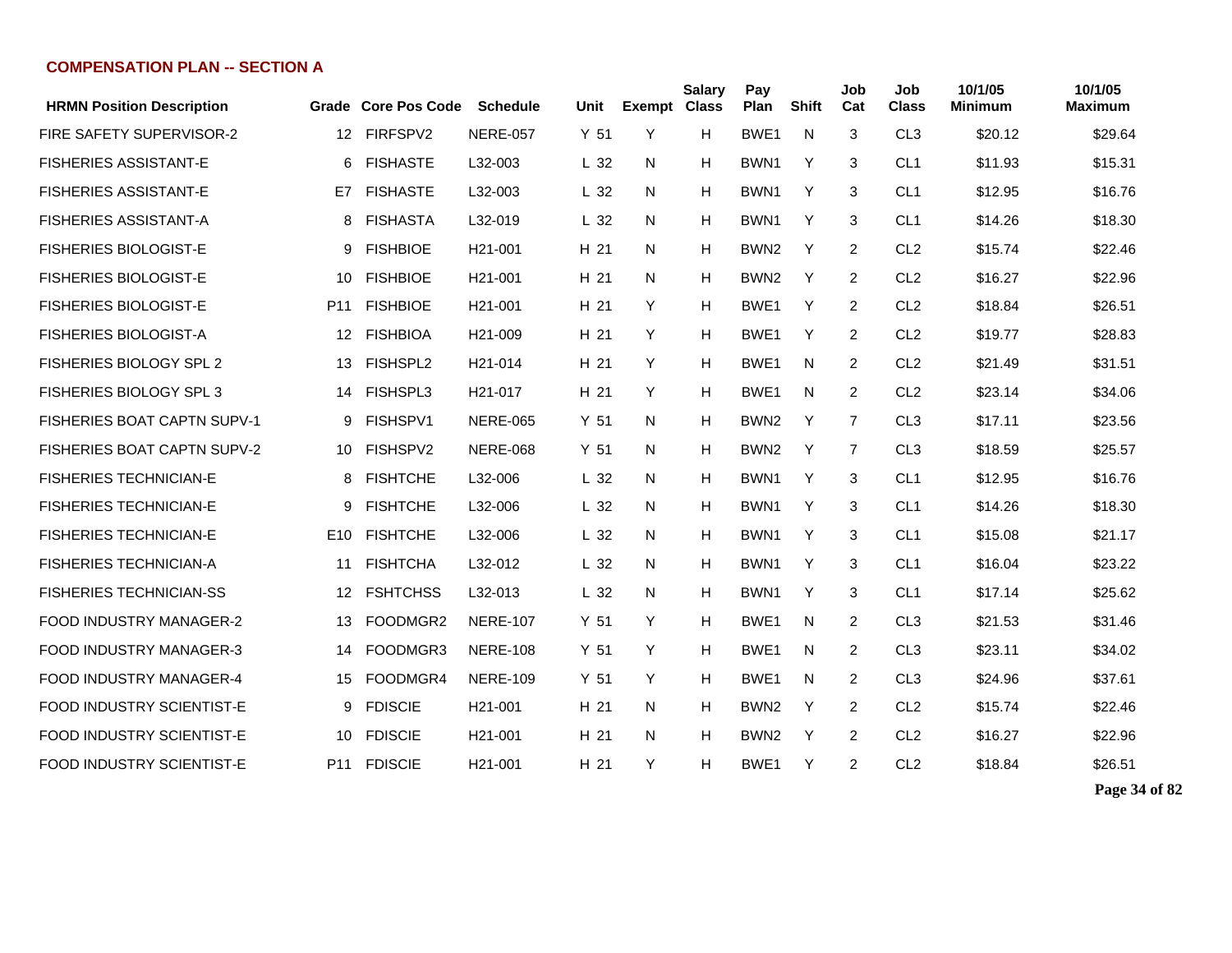| <b>HRMN Position Description</b>     |                   | Grade Core Pos Code | <b>Schedule</b>      | Unit            | <b>Exempt Class</b> | <b>Salary</b> | Pay<br>Plan      | <b>Shift</b> | Job<br>Cat     | Job<br><b>Class</b> | 10/1/05<br><b>Minimum</b> | 10/1/05<br><b>Maximum</b> |
|--------------------------------------|-------------------|---------------------|----------------------|-----------------|---------------------|---------------|------------------|--------------|----------------|---------------------|---------------------------|---------------------------|
| <b>FOOD INDUSTRY SCIENTIST-A</b>     | 12                | <b>FDISCIA</b>      | H <sub>21</sub> -009 | H <sub>21</sub> | Y                   | н             | BWE1             | Y            | $\overline{2}$ | CL <sub>2</sub>     | \$19.77                   | \$28.83                   |
| FOOD INDUSTRY SPECIALIST 2           | 13                | FDISPL2             | H21-014              | H 21            | Y                   | H             | BWE1             | N            | $\overline{2}$ | CL <sub>2</sub>     | \$21.49                   | \$31.51                   |
| <b>FOOD INDUSTRY SPECIALIST 3</b>    | 14                | FDISPL3             | H <sub>21</sub> -017 | H 21            | Y                   | н             | BWE1             | N            | 2              | CL <sub>2</sub>     | \$23.14                   | \$34.06                   |
| <b>FOOD SERVICES LEADER PRISONER</b> | E9                | <b>FOODSLDR</b>     | U11-020              | U 11            | N                   | н             | BWN <sub>1</sub> | Y            | 8              | CL <sub>1</sub>     | \$14.74                   | \$19.31                   |
| <b>FOOD SERVICES SUPERVISOR-1</b>    | 9                 | FOODSPV1            | <b>NERE-089</b>      | Y <sub>51</sub> | N.                  | н             | BWN <sub>2</sub> | Y            | 8              | CL <sub>3</sub>     | \$14.79                   | \$20.12                   |
| <b>FOOD SERVICES SUPERVISOR-2</b>    | 10                | FOODSPV2            | <b>NERE-090</b>      | Y 51            | N.                  | н             | BWN <sub>2</sub> | Y            | 8              | CL <sub>3</sub>     | \$16.04                   | \$22.29                   |
| FOOD SERVICES SUPERVISOR-3           | 11                | FOODSPV3            | <b>NERE-093</b>      | Y <sub>51</sub> | Y                   | н             | BWE1             | Y            | 8              | CL <sub>3</sub>     | \$17.56                   | \$25.13                   |
| FOOD SERVICES SUPERVISOR-4           | $12 \overline{ }$ | FOODSPV4            | <b>NERE-095</b>      | Y 51            | Y                   | H             | BWE1             | N            | 8              | CL <sub>3</sub>     | \$20.10                   | \$29.50                   |
| FORENSIC PSYCHOLOGIST-E              | 9                 | <b>FORNPSYE</b>     | W22-039              | W 22            | N                   | H             | BWN1             | Y            | $\overline{c}$ | CL <sub>2</sub>     | \$17.81                   | \$24.12                   |
| <b>FORENSIC PSYCHOLOGIST-E</b>       | 11                | <b>FORNPSYE</b>     | W22-047              | W 22            | Y                   | н             | BWE <sub>1</sub> | Y            | $\overline{2}$ | CL <sub>2</sub>     | \$21.37                   | \$30.43                   |
| FORENSIC PSYCHOLOGIST-A              | 12                | <b>FORNPSYA</b>     | W22-049              | W 22            | Y                   | н             | BWE1             | N            | 2              | CL <sub>2</sub>     | \$23.17                   | \$33.04                   |
| <b>FORENSIC PSYCHIATRIST-E</b>       | P <sub>17</sub>   | <b>FPSYCHIE</b>     | W22-055              | W 22            | Y                   | н             | BWE1             | N            | 2              | CL <sub>2</sub>     | \$48.27                   | \$67.85                   |
| <b>FORENSIC PSYCHIATRIST-A</b>       | 18                | <b>FPSYCHIA</b>     | W22-058              | W 22            | Y                   | н             | BWE1             | N            | 2              | CL <sub>2</sub>     | \$51.26                   | \$71.50                   |
| <b>FORENSIC PSYCHOLOGIST MGR-2</b>   | 13                | FORPMGR2            | <b>NERE-153</b>      | Y 51            | Y                   | н             | BWE1             | N            | 2              | CL <sub>3</sub>     | \$24.96                   | \$36.79                   |
| <b>FORENSIC PSYCHOLOGIST MGR-3</b>   | 14                | FORPMGR3            | <b>NERE-157</b>      | Y 51            | Y                   | н             | BWE1             | N            | 2              | CL <sub>3</sub>     | \$25.79                   | \$38.27                   |
| <b>FORENSIC PSYCHOLOGIST MGR-4</b>   | 15                | FORPMGR4            | <b>NERE-159</b>      | Y <sub>51</sub> | Y                   | H             | BWE1             | N            | 2              | CL <sub>3</sub>     | \$27.95                   | \$41.30                   |
| <b>FORENSIC SCIENTIST-E</b>          | 9                 | <b>FORNSCIE</b>     | H <sub>21</sub> -002 | H <sub>21</sub> | N                   | н             | BWN <sub>2</sub> | Y            | $\overline{2}$ | CL <sub>2</sub>     | \$15.74                   | \$22.46                   |
| <b>FORENSIC SCIENTIST-E</b>          | 10                | <b>FORNSCIE</b>     | H <sub>21</sub> -002 | H 21            | N                   | н             | BWN <sub>2</sub> | Y            | $\overline{2}$ | CL <sub>2</sub>     | \$16.56                   | \$23.40                   |
| <b>FORENSIC SCIENTIST-E</b>          | P <sub>11</sub>   | <b>FORNSCIE</b>     | H <sub>21</sub> -002 | H <sub>21</sub> | Y                   | н             | BWE1             | Y            | 2              | CL <sub>2</sub>     | \$19.15                   | \$27.03                   |
| <b>FORENSIC SCIENTIST-A</b>          | 12                | <b>FORNSCIA</b>     | H <sub>21</sub> -010 | H <sub>21</sub> | Y                   | н             | BWE1             | Y            | 2              | CL <sub>2</sub>     | \$20.18                   | \$29.44                   |
| <b>FORENSIC SCIENTIST MGR-1</b>      | 12                | FORSMGR1            | <b>NERE-106</b>      | Y <sub>51</sub> | Y                   | н             | BWE1             | Y            | 2              | CL <sub>3</sub>     | \$19.93                   | \$28.80                   |
| <b>FORENSIC SCIENTIST MGR-2</b>      | 13                | FORSMGR2            | <b>NERE-107</b>      | Y 51            | Y                   | н             | BWE <sub>1</sub> | N            | 2              | CL <sub>3</sub>     | \$21.53                   | \$31.46                   |
| <b>FORENSIC SCIENTIST MGR-3</b>      | 14                | FORSMGR3            | <b>NERE-108</b>      | Y <sub>51</sub> | Y                   | н             | BWE <sub>1</sub> | N            | 2              | CL <sub>3</sub>     | \$23.11                   | \$34.02                   |

**Page 35 of 82**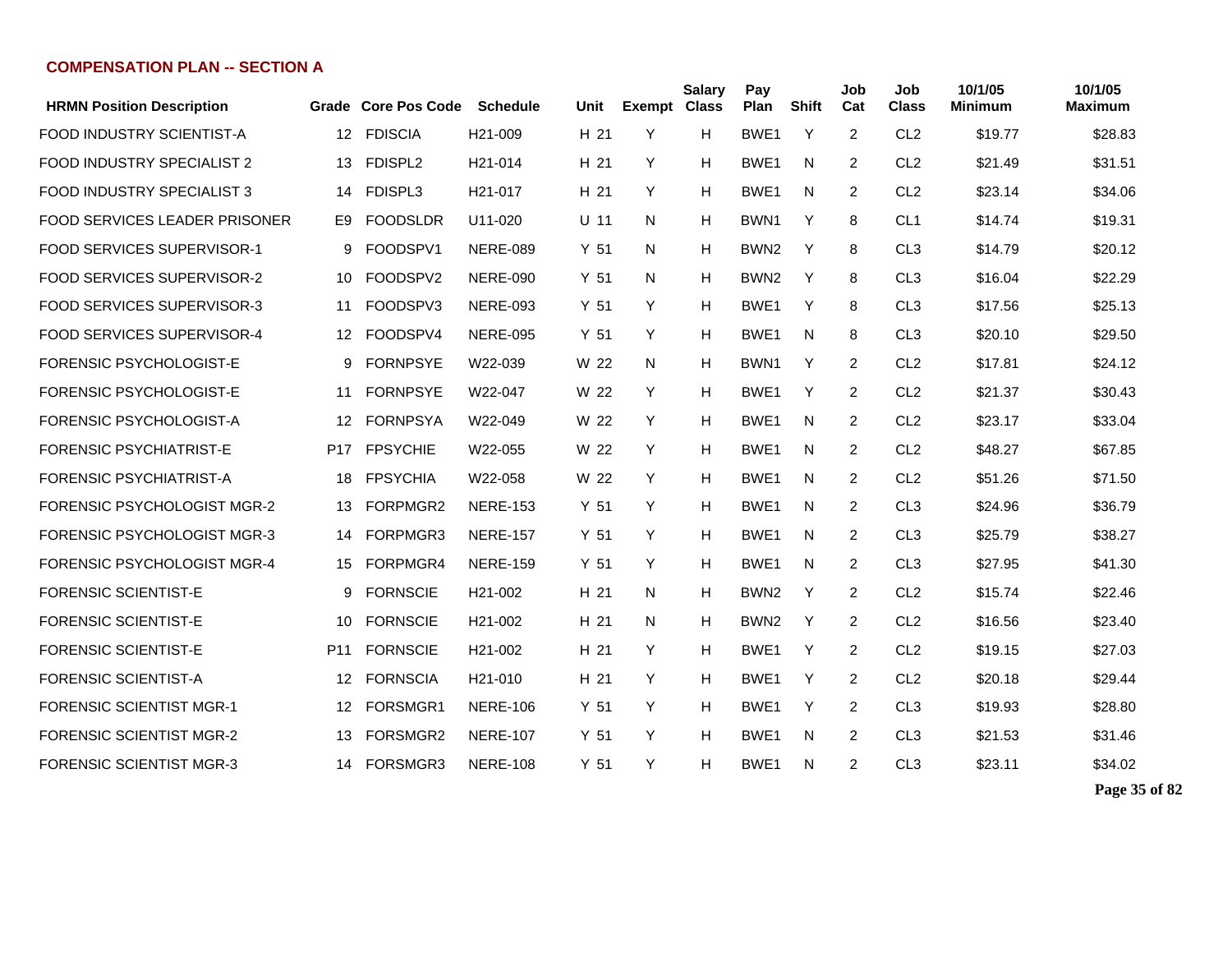|                 |                 | <b>Schedule</b>                      | Unit                |    | <b>Salary</b> | Pay<br>Plan         | Shift | Job<br>Cat     | Job<br><b>Class</b> | 10/1/05<br><b>Minimum</b> | 10/1/05<br><b>Maximum</b> |
|-----------------|-----------------|--------------------------------------|---------------------|----|---------------|---------------------|-------|----------------|---------------------|---------------------------|---------------------------|
| 15              | FORSMGR4        | <b>NERE-109</b>                      | Y <sub>51</sub>     | Y  | н             | BWE <sub>1</sub>    | N     | 2              | CL <sub>3</sub>     | \$24.96                   | \$37.61                   |
| 13              | <b>FORSISPL</b> | H <sub>21</sub> -033                 | H 21                | Y  | н             | BWE1                | N     | 2              | CL <sub>2</sub>     | \$22.02                   | \$32.15                   |
| 8               | <b>FRSCADEE</b> | C12-001                              | C <sub>12</sub>     | N. | H             | BWN3                | Y     | 4              | CL <sub>1</sub>     | \$13.93                   | \$20.45                   |
| E9              | <b>FRSCADEE</b> | C12-001                              | C <sub>12</sub>     | N  | н             | BWN3                | Y     | 4              | CL <sub>1</sub>     | \$14.48                   | \$21.34                   |
| 11              | FORSSPV1        | <b>NERE-129</b>                      | Y <sub>51</sub>     | N. | H             | BWN <sub>2</sub>    | Y     | 4              | CL <sub>3</sub>     | \$16.17                   | \$23.78                   |
| 12 <sup>°</sup> | FORSSPV2        | <b>NERE-130</b>                      | Y 51                | N. | H             | BWN <sub>2</sub>    | Y     | 4              | CL <sub>3</sub>     | \$18.23                   | \$26.04                   |
| 13              | FORSSPV3        | <b>NERE-131</b>                      | Y <sub>51</sub>     | Y  | H             | BWE <sub>1</sub>    | Y     | 4              | CL <sub>3</sub>     | \$19.38                   | \$28.71                   |
| 14              | FORSSPV4        | <b>NERE-058</b>                      | Y <sub>51</sub>     | Y  | н             | BWE1                | N     | 4              | CL <sub>3</sub>     | \$20.95                   | \$30.98                   |
| 8               | <b>FORNTCHE</b> | L32-006                              | L <sub>32</sub>     | N  | н             | BWN1                | Y     | 3              | CL <sub>1</sub>     | \$12.95                   | \$16.76                   |
| 9               | <b>FORNTCHE</b> | L32-006                              | L <sub>32</sub>     | N  | н             | BWN1                | Y     | 3              | CL <sub>1</sub>     | \$14.26                   | \$18.30                   |
|                 | <b>FORNTCHE</b> | L32-006                              | L <sub>32</sub>     | N  | н             | BWN1                | Y     | 3              | CL <sub>1</sub>     | \$15.08                   | \$21.17                   |
| 11              | <b>FORNTCHA</b> | L32-012                              | L <sub>32</sub>     | N  | н             | BWN1                | Y     | 3              | CL <sub>1</sub>     | \$16.04                   | \$23.22                   |
|                 | <b>FORTCHSS</b> | L32-013                              | L <sub>32</sub>     | N  | H             | BWN1                | Y     | 3              | CL <sub>1</sub>     | \$17.14                   | \$25.62                   |
|                 | <b>FFIROFRE</b> | A02-007                              | A 02                | N  | H             | BWN1                | Y     | 4              | CL <sub>1</sub>     | \$14.86                   | \$18.28                   |
| 8               | <b>FFIROFRE</b> | A02-007                              | A 02                | N  | H             | BWN <sub>1</sub>    | Y     | 4              | CL <sub>1</sub>     | \$15.22                   | \$19.10                   |
| E <sub>9</sub>  | <b>FFIROFRE</b> | A02-007                              | A 02                | N  | H             | BWN <sub>1</sub>    | Y     | 4              | CL <sub>1</sub>     | \$15.42                   | \$21.19                   |
| 10              | <b>FFIROFRA</b> | A02-018                              | A 02                | N  | H             | BWN <sub>1</sub>    | Y     | 4              | CL <sub>1</sub>     | \$16.57                   | \$22.48                   |
| 11              | FORFSPV1        | <b>NERE-055</b>                      | Y <sub>51</sub>     | N  | H             | BWN <sub>2</sub>    | Y     | 4              | CL <sub>3</sub>     | \$18.62                   | \$27.17                   |
|                 | <b>FSTALTA</b>  | H <sub>21</sub> -009                 | H 21                | Y  | H             | BWE <sub>1</sub>    | Y     | 2              | CL <sub>2</sub>     | \$19.77                   | \$28.83                   |
| 12 <sup>°</sup> | <b>FSTALTA</b>  | <b>NERE-106</b>                      | Y <sub>51</sub>     | Y  | H             | BWE <sub>1</sub>    | Y     | 2              | CL <sub>2</sub>     | \$19.93                   | \$28.80                   |
| 13              | FSTSPL2         | H <sub>21</sub> -014                 | H <sub>21</sub>     | Y  | H             | BWE <sub>1</sub>    | N     | $\overline{2}$ | CL <sub>2</sub>     | \$21.49                   | \$31.51                   |
| 14              | FSTSPL3         | H <sub>21</sub> -017                 | H <sub>21</sub>     | Y  | H             | BWE <sub>1</sub>    | N     | 2              | CL <sub>2</sub>     | \$23.14                   | \$34.06                   |
| 8               | <b>FORSTCHE</b> | L32-006                              | L <sub>32</sub>     | N  | н             | BWN1                | Y     | 3              | CL <sub>1</sub>     | \$12.95                   | \$16.76                   |
|                 | 12 <sup>2</sup> | E <sub>10</sub><br>12<br>$7^{\circ}$ | Grade Core Pos Code |    |               | <b>Exempt Class</b> |       |                |                     |                           |                           |

**Page 36 of 82**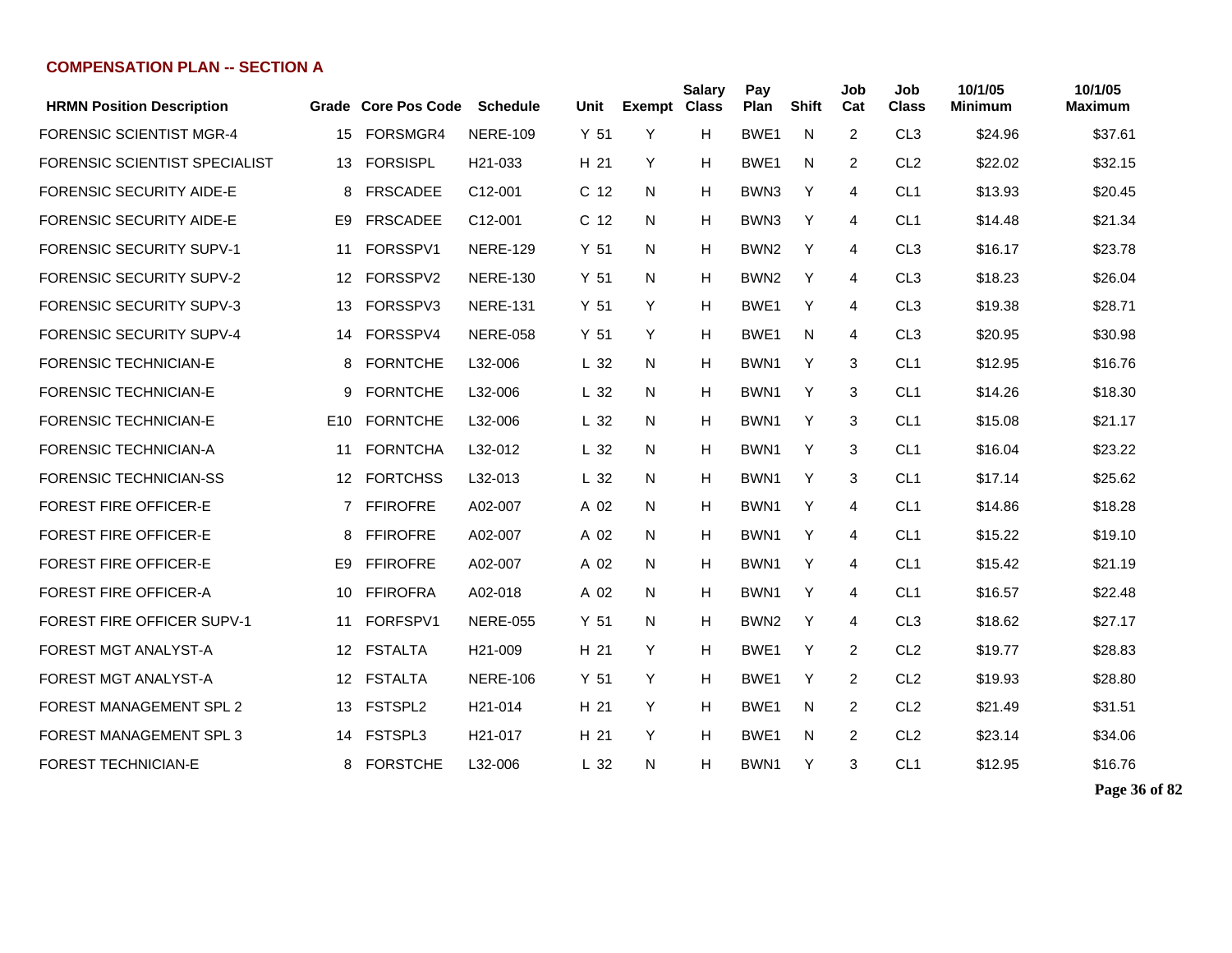| <b>HRMN Position Description</b>   |                 | Grade Core Pos Code | <b>Schedule</b>      | Unit            | <b>Exempt</b> | <b>Salary</b><br><b>Class</b> | Pay<br>Plan      | <b>Shift</b> | Job<br>Cat     | Job<br><b>Class</b> | 10/1/05<br>Minimum | 10/1/05<br>Maximum |
|------------------------------------|-----------------|---------------------|----------------------|-----------------|---------------|-------------------------------|------------------|--------------|----------------|---------------------|--------------------|--------------------|
| <b>FOREST TECHNICIAN-E</b>         | 9               | <b>FORSTCHE</b>     | L32-006              | L <sub>32</sub> | N             | H                             | BWN1             | Y            | 3              | CL <sub>1</sub>     | \$14.26            | \$18.30            |
| <b>FOREST TECHNICIAN-E</b>         | E <sub>10</sub> | <b>FORSTCHE</b>     | L32-006              | L <sub>32</sub> | N             | H                             | BWN <sub>1</sub> | Y            | 3              | CL <sub>1</sub>     | \$15.08            | \$21.17            |
| <b>FOREST TECHNICIAN-A</b>         | 11              | <b>FORSTCHA</b>     | L32-012              | L <sub>32</sub> | N             | H                             | BWN <sub>1</sub> | Y            | 3              | CL <sub>1</sub>     | \$16.04            | \$23.22            |
| <b>FORESTER-E</b>                  | 9               | <b>FORSTRE</b>      | H <sub>21</sub> -001 | H 21            | N             | Н                             | BWN <sub>2</sub> | Y            | $\overline{2}$ | CL <sub>2</sub>     | \$15.74            | \$22.46            |
| <b>FORESTER-E</b>                  | 10              | <b>FORSTRE</b>      | H <sub>21</sub> -001 | H 21            | N.            | H                             | BWN <sub>2</sub> | Y            | 2              | CL <sub>2</sub>     | \$16.27            | \$22.96            |
| <b>FORESTER-E</b>                  | P <sub>11</sub> | <b>FORSTRE</b>      | H <sub>21</sub> -001 | H 21            | Y             | H                             | BWE1             | Y            | $\overline{2}$ | CL <sub>2</sub>     | \$18.84            | \$26.51            |
| <b>FRUIT/VEGETABLE INSPECTOR-E</b> | 6               | <b>FRVGISPE</b>     | A02-032              | A 02            | N             | H                             | BWN1             | Y            | 3              | CL <sub>1</sub>     | \$13.22            | \$16.88            |
| <b>FRUIT/VEGETABLE INSPECTOR-E</b> | 8               | <b>FRVGISPE</b>     | A02-011              | A 02            | N             | H                             | BWN1             | Y            | 3              | CL <sub>1</sub>     | \$14.86            | \$18.28            |
| FRUIT/VEGETABLE INSPECTOR-E        | 9               | <b>FRVGISPE</b>     | A02-011              | A 02            | N             | Н                             | BWN <sub>1</sub> | Y            | 3              | CL <sub>1</sub>     | \$15.22            | \$19.10            |
| <b>FRUIT/VEGETABLE INSPECTOR-E</b> | E10             | <b>FRVGISPE</b>     | A02-011              | A 02            | N             | н                             | BWN <sub>1</sub> | Υ            | 3              | CL <sub>1</sub>     | \$15.42            | \$21.19            |
| <b>FRUITS/VEGTBLS INSPCT SPV-1</b> | 12              | FRUTSPV1            | <b>NERE-054</b>      | Y <sub>51</sub> | N             | H                             | BWN <sub>2</sub> | Y            | 3              | CL <sub>3</sub>     | \$17.51            | \$24.05            |
| <b>FRUITS/VEGTBLS INSPCT SPV-2</b> | 13              | FRUTSPV2            | <b>NERE-056</b>      | Y <sub>51</sub> | Y             | H                             | BWE1             | Y            | 3              | CL <sub>3</sub>     | \$18.62            | \$27.17            |
| <b>GENERAL OFFICE ASSISTANT-E</b>  | 5               | <b>GNOFASTE</b>     | W41-002              | W 41            | N.            | H                             | BWN <sub>1</sub> | Y            | 6              | CL <sub>1</sub>     | \$12.82            | \$15.88            |
| GENERAL OFFICE ASSISTANT-E         | 5               | <b>GNOFASTE</b>     | <b>NERE-001</b>      | Y 99            | N             | H                             | BWN <sub>2</sub> | Y            | 6              | CL <sub>1</sub>     | \$12.79            | \$15.88            |
| <b>GENERAL OFFICE ASSISTANT-E</b>  | 6               | <b>GNOFASTE</b>     | <b>NERE-001</b>      | Y 99            | N             | H                             | BWN <sub>2</sub> | Y            | 6              | CL <sub>1</sub>     | \$13.76            | \$16.82            |
| <b>GENERAL OFFICE ASSISTANT-E</b>  | 6               | <b>GNOFASTE</b>     | W41-002              | W 41            | N             | H                             | BWN1             | Y            | 6              | CL <sub>1</sub>     | \$13.77            | \$16.82            |
| <b>GENERAL OFFICE ASSISTANT-E</b>  | E7              | <b>GNOFASTE</b>     | <b>NERE-001</b>      | Y 99            | N             | H                             | BWN <sub>2</sub> | Y            | 6              | CL <sub>1</sub>     | \$14.55            | \$18.11            |
| <b>GENERAL OFFICE ASSISTANT-E</b>  | E7              | <b>GNOFASTE</b>     | W41-002              | W 41            | N             | H                             | BWN1             | Y            | 6              | CL <sub>1</sub>     | \$14.60            | \$18.11            |
| <b>GENERAL OFFICE ASSISTANT-A</b>  | 8               | <b>GNOFASTA</b>     | W41-009              | W 41            | N             | H                             | BWN <sub>1</sub> | Y            | 6              | CL <sub>1</sub>     | \$15.43            | \$18.97            |
| <b>GENERAL OFFICE ASSISTANT-A</b>  | 8               | <b>GNOFASTA</b>     | <b>NERE-004</b>      | Y 99            | N             | H                             | BWN <sub>2</sub> | Y            | 6              | CL <sub>1</sub>     | \$15.41            | \$18.97            |
| <b>GEOLOGICAL TECHNICIAN-E</b>     | 8               | <b>GEOLTCHE</b>     | L32-006              | L 32            | N.            | H                             | BWN <sub>1</sub> | Y            | 3              | CL <sub>1</sub>     | \$12.95            | \$16.76            |
| <b>GEOLOGICAL TECHNICIAN-E</b>     | 9               | <b>GEOLTCHE</b>     | L32-006              | L <sub>32</sub> | N             | H                             | BWN <sub>1</sub> | Y            | 3              | CL <sub>1</sub>     | \$14.26            | \$18.30            |
| <b>GEOLOGICAL TECHNICIAN-E</b>     | E <sub>10</sub> | <b>GEOLTCHE</b>     | L32-006              | L <sub>32</sub> | N             | н                             | BWN1             | Y            | 3              | CL <sub>1</sub>     | \$15.08            | \$21.17            |

**Page 37 of 82**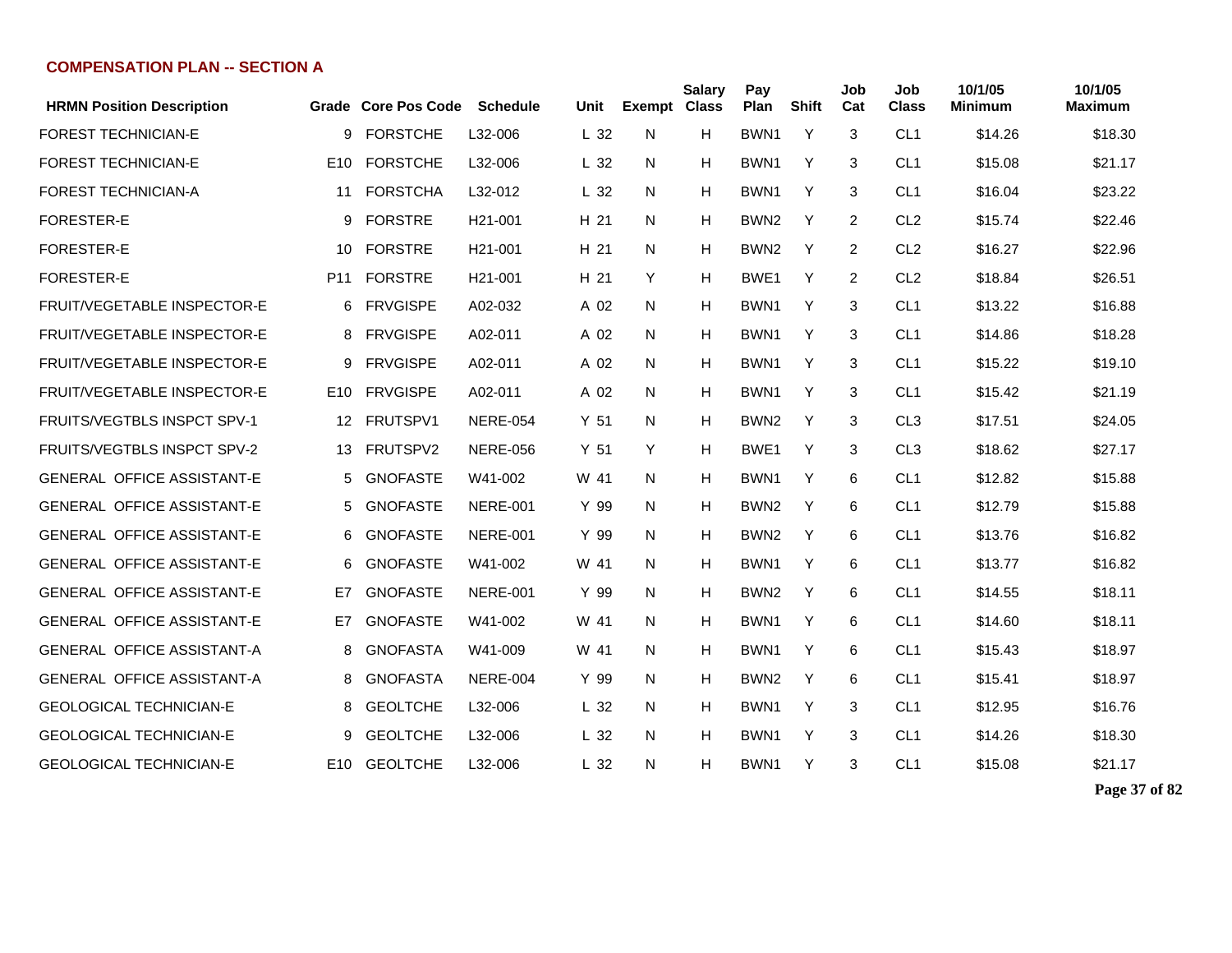| <b>HRMN Position Description</b>      |                 | <b>Grade Core Pos Code</b> | <b>Schedule</b>      | Unit            | Exempt Class | <b>Salary</b> | Pay<br>Plan      | <b>Shift</b> | Job<br>Cat     | Job<br><b>Class</b> | 10/1/05<br><b>Minimum</b> | 10/1/05<br>Maximum |
|---------------------------------------|-----------------|----------------------------|----------------------|-----------------|--------------|---------------|------------------|--------------|----------------|---------------------|---------------------------|--------------------|
| <b>GEOLOGICAL TECHNICIAN-A</b>        | 11              | <b>GEOLTCHA</b>            | L32-012              | L <sub>32</sub> | N            | н             | BWN1             | Y            | 3              | CL <sub>1</sub>     | \$16.04                   | \$23.22            |
| <b>GEOLOGIST-E</b>                    | 9               | <b>GEOLGSTE</b>            | H <sub>21</sub> -001 | H 21            | N            | н             | BWN <sub>2</sub> | Y            | 2              | CL <sub>2</sub>     | \$15.74                   | \$22.46            |
| <b>GEOLOGIST-E</b>                    | 10              | <b>GEOLGSTE</b>            | H <sub>21</sub> -001 | H 21            | N            | н             | BWN <sub>2</sub> | Y            | 2              | CL <sub>2</sub>     | \$16.27                   | \$22.96            |
| <b>GEOLOGIST-E</b>                    | P <sub>11</sub> | <b>GEOLGSTE</b>            | H <sub>21</sub> -001 | H 21            | Y            | н             | BWE <sub>1</sub> | Y            | 2              | CL <sub>2</sub>     | \$18.84                   | \$26.51            |
| <b>GEOLOGIST-A</b>                    | 12              | <b>GEOLGSTA</b>            | H <sub>21</sub> -009 | H 21            | Y            | н             | BWE <sub>1</sub> | Y            | 2              | CL <sub>2</sub>     | \$19.77                   | \$28.83            |
| <b>GEOLOGY SPECIALIST 2</b>           | 13              | GEOLSPL2                   | H21-014              | H 21            | Y            | н             | BWE <sub>1</sub> | N            | $\overline{2}$ | CL <sub>2</sub>     | \$21.49                   | \$31.51            |
| <b>GEOLOGY SPECIALIST 3</b>           | 14              | GEOLSPL3                   | H <sub>21</sub> -017 | H 21            | Y            | н             | BWE <sub>1</sub> | N            | $\overline{c}$ | CL <sub>2</sub>     | \$23.14                   | \$34.06            |
| <b>GRAPHIC ARTS DESIGNER-E</b>        | 9               | <b>GARTDESE</b>            | L32-007              | L <sub>32</sub> | N            | н             | BWN1             | Y            | 3              | CL <sub>1</sub>     | \$14.26                   | \$18.30            |
| <b>GRAPHIC ARTS DESIGNER-E</b>        | 10              | <b>GARTDESE</b>            | L32-007              | L <sub>32</sub> | N            | н             | BWN1             | Y            | 3              | CL <sub>1</sub>     | \$15.08                   | \$21.17            |
| <b>GRAPHIC ARTS DESIGNER-E</b>        | E <sub>11</sub> | <b>GARTDESE</b>            | L32-007              | L <sub>32</sub> | N            | н             | BWN1             | Y            | 3              | CL <sub>1</sub>     | \$16.04                   | \$23.22            |
| <b>GRAPHIC ARTS DESIGNER-A</b>        | 12 <sup>2</sup> | <b>GARTDESA</b>            | L32-013              | L <sub>32</sub> | N            | н             | BWN1             | Y            | 3              | CL <sub>1</sub>     | \$17.14                   | \$25.62            |
| <b>GRAPHIC ARTS DESIGNER-SS</b>       | 13              | <b>GARTDESS</b>            | L32-015              | L <sub>32</sub> | N            | н             | BWN <sub>1</sub> | Y            | 3              | CL <sub>1</sub>     | \$19.08                   | \$28.13            |
| <b>GRAPHIC ARTS DESIGNER SPV-1</b>    | 13              | GRAPSPV1                   | <b>NERE-102</b>      | Y 51            | Y            | н             | BWE <sub>1</sub> | Y            | 3              | CL <sub>3</sub>     | \$19.59                   | \$28.25            |
| <b>GROUNDSKEEPER</b>                  | E <sub>8</sub>  | <b>GROUNKPR</b>            | A31-015              | A 31            | N            | н             | BWN1             | Y            | 8              | CL <sub>1</sub>     | \$15.01                   | \$18.90            |
| <b>GROUNDSKEEPER SUPERVISOR-1</b>     | 10              | GRONSPV1                   | <b>NERE-064</b>      | Y 51            | N            | н             | BWN <sub>2</sub> | Y            | 8              | CL <sub>3</sub>     | \$16.50                   | \$21.49            |
| <b>GROUNDSKEEPER SUPERVISOR-2</b>     | 11              | GRONSPV2                   | <b>NERE-067</b>      | Y 51            | N            | н             | BWN <sub>2</sub> | Y            | 8              | CL <sub>3</sub>     | \$17.11                   | \$23.56            |
| <b>HAZARDOUS MTRLS STORAGE INSP-E</b> | 9               | <b>HAZMISPE</b>            | A02-014              | A 02            | N            | н             | BWN1             | Y            | 3              | CL <sub>1</sub>     | \$15.22                   | \$19.10            |
| <b>HAZARDOUS MTRLS STORAGE INSP-E</b> | E <sub>10</sub> | <b>HAZMISPE</b>            | A02-014              | A 02            | N            | н             | BWN1             | Y            | 3              | CL <sub>1</sub>     | \$15.42                   | \$21.19            |
| <b>HAZARDOUS MTRLS STORAGE INSP-A</b> | 11              | <b>HAZMISPA</b>            | A02-020              | A 02            | N            | н             | BWN1             | Y            | 3              | CL <sub>1</sub>     | \$17.32                   | \$23.52            |
| HAZARDOUS MTRLS STRG INSP-SS          | 12 <sup>°</sup> | <b>HAZISPSS</b>            | A02-023              | A 02            | N            | н             | BWN1             | Y            | 3              | CL <sub>1</sub>     | \$18.70                   | \$25.70            |
| <b>HEALTH CARE SURVEYOR-E</b>         | 9               | <b>HLTCRSVE</b>            | W22-004              | W 22            | N            | н             | BWN1             | Y            | 2              | CL <sub>2</sub>     | \$18.38                   | \$24.66            |
| <b>HEALTH CARE SURVEYOR-E</b>         | 10              | <b>HLTCRSVE</b>            | W22-004              | W 22            | N            | н             | BWN1             | Y            | 2              | CL <sub>2</sub>     | \$18.87                   | \$26.61            |
| <b>HEALTH CARE SURVEYOR-E</b>         | P11             | <b>HLTCRSVE</b>            | W22-004              | W 22            | N            | н             | BWN1             | Y            | 2              | CL <sub>2</sub>     | \$20.11                   | \$28.45            |

**Page 38 of 82**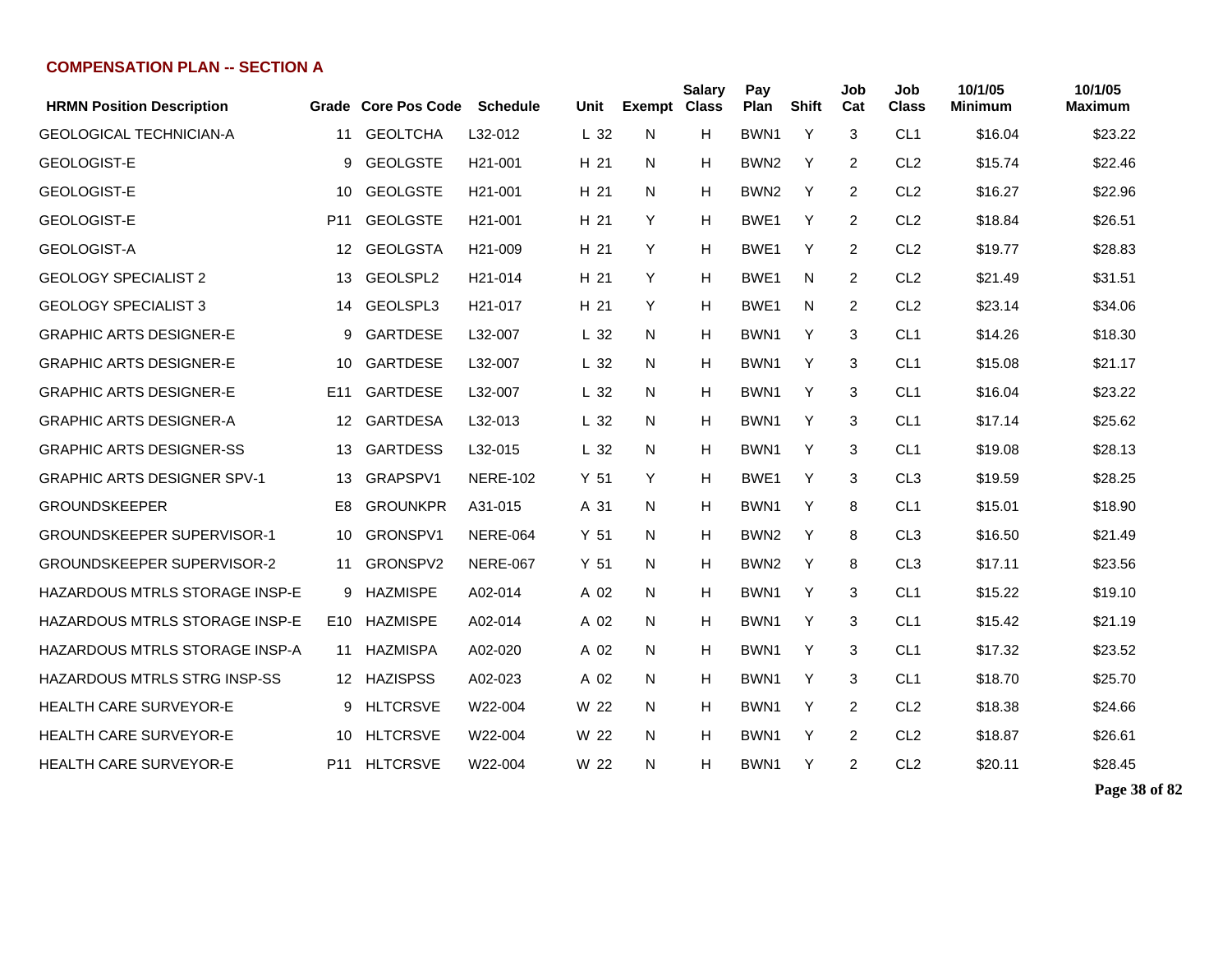| <b>HRMN Position Description</b>     |                 | Grade Core Pos Code | <b>Schedule</b> | Unit            | <b>Exempt</b> | <b>Salary</b><br><b>Class</b> | Pay<br>Plan      | <b>Shift</b> | Job<br>Cat     | Job<br><b>Class</b> | 10/1/05<br><b>Minimum</b> | 10/1/05<br><b>Maximum</b> |
|--------------------------------------|-----------------|---------------------|-----------------|-----------------|---------------|-------------------------------|------------------|--------------|----------------|---------------------|---------------------------|---------------------------|
| <b>HEARINGS REPORTER-E</b>           | 10              | <b>HEARPTRE</b>     | W41-017         | W 41            | N             | н                             | BWN1             | Y            | 6              | CL <sub>1</sub>     | \$17.64                   | \$23.55                   |
| <b>HEARINGS REPORTER-E</b>           | E <sub>11</sub> | <b>HEARPTRE</b>     | <b>NERE-096</b> | Y 99            | N             | H                             | BWN <sub>2</sub> | Y            | 6              | CL <sub>1</sub>     | \$18.35                   | \$24.73                   |
| <b>HEARINGS REPORTER-E</b>           | E <sub>11</sub> | <b>HEARPTRE</b>     | W41-017         | W 41            | N             | н                             | BWN <sub>1</sub> | Y            | 6              | CL <sub>1</sub>     | \$18.59                   | \$24.99                   |
| <b>HEAVY EQUIPMENT MECHANIC-E</b>    | 9               | <b>HYEQMCHE</b>     | A31-022         | A 31            | N.            | Н                             | BWN1             | Y            | 5              | CL <sub>1</sub>     | \$16.43                   | \$21.12                   |
| <b>HEAVY EQUIPMENT MECHANIC-E</b>    | E10             | <b>HYEQMCHE</b>     | A31-022         | A 31            | N.            | н                             | BWN1             | Y            | 5              | CL <sub>1</sub>     | \$16.64                   | \$22.68                   |
| <b>HEAVY EQUIPMENT MECHANIC-A</b>    | 11              | <b>HYEQMCHA</b>     | A31-018         | A 31            | N             | н                             | BWN1             | Y            | 5              | CL <sub>1</sub>     | \$17.94                   | \$24.91                   |
| <b>HEAVY EQUIPMENT MCH SPV-2</b>     | 12              | HETMHSP2            | <b>NERE-072</b> | Y <sub>51</sub> | Y             | н                             | BWE1             | Y            | 5              | CL <sub>3</sub>     | \$19.58                   | \$27.65                   |
| <b>HIGHER EDUCATION CONSULTANT-E</b> | 12              | <b>HGEDCSTE</b>     | W22-045         | W 22            | Y             | Н                             | BWE1             | Y            | 2              | CL <sub>2</sub>     | \$21.38                   | \$30.05                   |
| <b>HIGHER EDUCATION CONSULTANT-E</b> | P13             | <b>HGEDCSTE</b>     | W22-045         | W 22            | Y             | Н                             | BWE1             | N            | 2              | CL <sub>2</sub>     | \$23.17                   | \$32.32                   |
| HIGHER EDUCATION CONSULTANT-A        |                 | 14 HGEDCSTA         | W22-050         | W 22            | Y             | Н                             | BWE1             | N            | 2              | CL <sub>2</sub>     | \$24.42                   | \$34.52                   |
| HIGHER EDUCATION CONSULTANT-A        |                 | 14 HGEDCSTA         | <b>NERE-152</b> | Y <sub>51</sub> | Y             | Н                             | BWE <sub>1</sub> | N            | 2              | CL <sub>2</sub>     | \$24.22                   | \$35.08                   |
| <b>HISTORIAN-E</b>                   | 9               | <b>HISTORNE</b>     | W22-016         | W 22            | N             | н                             | BWN1             | Y            | $\overline{2}$ | CL <sub>2</sub>     | \$16.85                   | \$20.86                   |
| <b>HISTORIAN-E</b>                   | 10              | <b>HISTORNE</b>     | W22-016         | W 22            | Y             | н                             | BWE1             | Υ            | $\overline{2}$ | CL <sub>2</sub>     | \$15.84                   | \$21.49                   |
| <b>HISTORIAN-E</b>                   | P <sub>11</sub> | <b>HISTORNE</b>     | W22-016         | W 22            | Y             | H                             | BWE1             | Y            | $\overline{2}$ | CL <sub>2</sub>     | \$17.62                   | \$24.12                   |
| <b>HISTORIAN-A</b>                   | 12              | <b>HISTORNA</b>     | W22-043         | W 22            | Y             | H                             | BWE1             | Y            | $\overline{2}$ | CL <sub>2</sub>     | \$18.49                   | \$26.81                   |
| <b>HISTORIAN MANAGER-1</b>           | 12              | <b>HISTMGR1</b>     | <b>NERE-139</b> | Y <sub>51</sub> | Y             | H                             | BWE1             | Y            | 2              | CL <sub>3</sub>     | \$18.57                   | \$27.51                   |
| <b>HISTORIAN MANAGER-2</b>           | 13              | <b>HISTMGR2</b>     | <b>NERE-142</b> | Y <sub>51</sub> | Y             | Н                             | BWE1             | N            | 2              | CL <sub>3</sub>     | \$19.93                   | \$30.24                   |
| <b>HISTORIAN MANAGER-3</b>           | 14              | <b>HISTMGR3</b>     | <b>NERE-146</b> | Y <sub>51</sub> | Y             | н                             | BWE1             | N            | 2              | CL <sub>3</sub>     | \$21.97                   | \$33.40                   |
| HISTORIAN MANAGER-4                  | 15              | <b>HISTMGR4</b>     | <b>NERE-155</b> | Y <sub>51</sub> | Y             | н                             | BWE1             | N            | 2              | CL <sub>3</sub>     | \$24.67                   | \$36.79                   |
| <b>HISTORIAN SPECIALIST-3</b>        | 14              | HISTSPL3            | W22-081         | W 22            | Y             | н                             | BWE1             | N            | 2              | CL <sub>2</sub>     | \$21.97                   | \$33.40                   |
| <b>HISTORY SPECIALIST-E</b>          | 9               | <b>HISTRSPE</b>     | W22-008         | W 22            | N.            | н                             | BWN1             | Υ            | 2              | CL <sub>2</sub>     | \$16.29                   | \$19.54                   |
| <b>HISTORY SPECIALIST-E</b>          | 10              | <b>HISTRSPE</b>     | W22-008         | W 22            | Y             | Н                             | BWE1             | Y            | 2              | CL <sub>2</sub>     | \$14.68                   | \$20.06                   |
| <b>HISTORY SPECIALIST-E</b>          |                 | P11 HISTRSPE        | W22-008         | W 22            | Y             | н                             | BWE <sub>1</sub> | Υ            | 2              | CL <sub>2</sub>     | \$15.84                   | \$21.49                   |

**Page 39 of 82**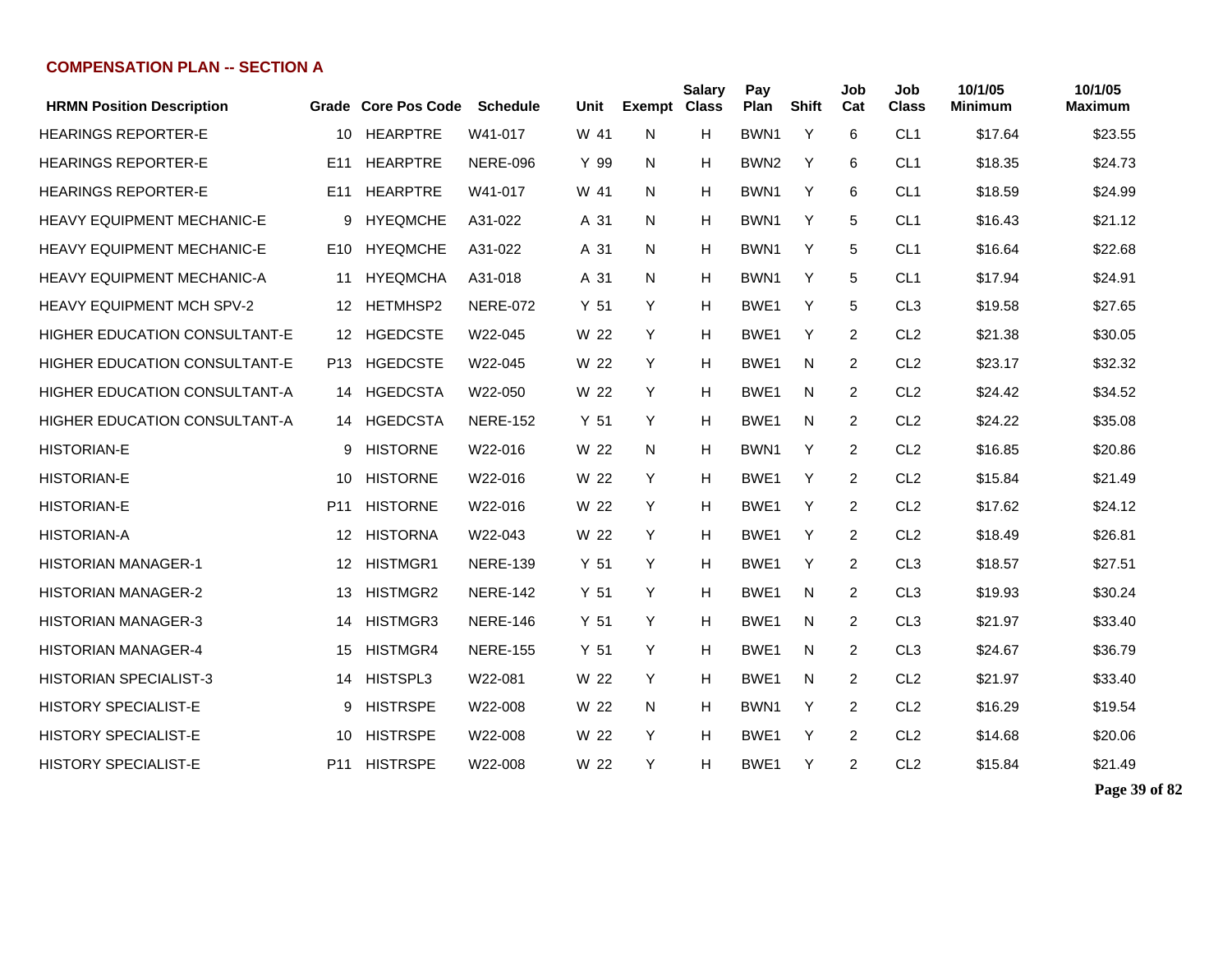| <b>HRMN Position Description</b>   |                 | Grade Core Pos Code | <b>Schedule</b> | Unit            | Exempt Class | <b>Salary</b> | Pay<br>Plan      | <b>Shift</b> | Job<br>Cat | Job<br><b>Class</b> | 10/1/05<br><b>Minimum</b> | 10/1/05<br><b>Maximum</b> |
|------------------------------------|-----------------|---------------------|-----------------|-----------------|--------------|---------------|------------------|--------------|------------|---------------------|---------------------------|---------------------------|
| <b>HISTORY SPECIALIST-A</b>        | 12              | <b>HISTRSPA</b>     | W22-041         | W 22            | Y            | H             | BWE <sub>1</sub> | Y            | 2          | CL <sub>2</sub>     | \$17.62                   | \$24.12                   |
| <b>HOME AIDE-E</b>                 | 6               | <b>HOMEADEE</b>     | E42-001         | E 42            | N            | H             | BWN <sub>1</sub> | Y            | 5          | CL <sub>1</sub>     | \$13.62                   | \$17.04                   |
| <b>HOME AIDE-E</b>                 | 7               | HOMEADEE            | E42-001         | E 42            | N            | H.            | BWN1             | Y            | 5          | CL <sub>1</sub>     | \$14.02                   | \$17.74                   |
| <b>HOME AIDE-E</b>                 | E8              | <b>HOMEADEE</b>     | E42-001         | E 42            | N            | H             | BWN <sub>1</sub> | Y            | 5          | CL <sub>1</sub>     | \$14.89                   | \$18.53                   |
| HUMAN RESRCS CUST SRV REP-E        | 6               | <b>HUMRCSRE</b>     | <b>NERE-267</b> | Y 99            | N            | H             | BWN <sub>2</sub> | Y            | 6          | CL <sub>1</sub>     | \$13.76                   | \$16.82                   |
| <b>HUMAN RESRCS CUST SRV REP-E</b> |                 | 7 HUMRCSRE          | <b>NERE-267</b> | Y 99            | N            | H             | BWN <sub>2</sub> | Y            | 6          | CL <sub>1</sub>     | \$14.55                   | \$18.11                   |
| HUMAN RESRCS CUST SRV REP-E        | E8              | <b>HUMRCSRE</b>     | <b>NERE-267</b> | Y 99            | N            | H             | BWN <sub>2</sub> | Y            | 6          | CL <sub>1</sub>     | \$15.41                   | \$18.97                   |
| HUMAN RESRCS CUST SRV REP-A        | 9               | <b>HUMRCSRA</b>     | <b>NERE-042</b> | Y 99            | N            | H             | BWN <sub>2</sub> | Y            | 6          | CL <sub>1</sub>     | \$15.39                   | \$20.26                   |
| <b>HUMAN RESRCS CUST SRV SPV-2</b> | 10              | HUMRCSS2            | <b>NERE-258</b> | Y <sub>51</sub> | N            | H             | BWN <sub>2</sub> | Y            | 6          | CL <sub>3</sub>     | \$16.25                   | \$22.18                   |
| HUMAN RESRCS DVLPR TRAINEE-E       | 9               | <b>HUMRDTRE</b>     | NERE-002P       | Y 23            | N            | н             | BWN <sub>2</sub> | Y            | 2          | CL <sub>2</sub>     | \$17.07                   | \$27.51                   |
| HUMAN RESRCS DVLPR TRAINEE-E       | 9               | <b>HUMRDTRE</b>     | NERE-002P       | Y 99            | N            | H             | BWN <sub>2</sub> | Y            | 2          | CL <sub>2</sub>     | \$17.07                   | \$27.51                   |
| <b>HUMAN RESOURCES DEVELOPER-E</b> |                 | 9 HUMRDEVE          | <b>NERE-174</b> | Y 99            | N            | H             | BWN <sub>2</sub> | Y            | 2          | CL <sub>2</sub>     | \$16.26                   | \$20.41                   |
| <b>HUMAN RESOURCES DEVELOPER-E</b> |                 | 9 HUMRDEVE          | <b>NERE-174</b> | Y 23            | N            | H             | BWN <sub>2</sub> | Y            | 2          | CL <sub>2</sub>     | \$16.26                   | \$20.41                   |
| HUMAN RESOURCES DEVELOPER-E        | 10              | <b>HUMRDEVE</b>     | <b>NERE-174</b> | Y 23            | N            | H             | BWN <sub>2</sub> | Y            | 2          | CL <sub>2</sub>     | \$15.64                   | \$21.55                   |
| <b>HUMAN RESOURCES DEVELOPER-E</b> | 10              | <b>HUMRDEVE</b>     | <b>NERE-174</b> | Y 99            | N            | H             | BWN <sub>2</sub> | Y            | 2          | CL <sub>2</sub>     | \$15.64                   | \$21.55                   |
| HUMAN RESOURCES DEVELOPER-E        | P <sub>11</sub> | <b>HUMRDEVE</b>     | <b>NERE-174</b> | Y 99            | Y            | H             | BWE1             | Y            | 2          | CL <sub>2</sub>     | \$17.48                   | \$25.48                   |
| HUMAN RESOURCES DEVELOPER-E        | P <sub>11</sub> | <b>HUMRDEVE</b>     | <b>NERE-174</b> | Y 23            | Y            | н             | BWE1             | Y            | 2          | CL <sub>2</sub>     | \$17.48                   | \$25.48                   |
| <b>HUMAN RESOURCES DEVELOPER-A</b> | 12              | <b>HUMRDEVA</b>     | <b>NERE-180</b> | Y 23            | Y            | H             | BWE1             | Y            | 2          | CL <sub>2</sub>     | \$18.82                   | \$27.51                   |
| HUMAN RESOURCES DEVELOPER-A        | 12              | <b>HUMRDEVA</b>     | <b>NERE-180</b> | Y 99            | Y            | H             | BWE <sub>1</sub> | Y            | 2          | CL <sub>2</sub>     | \$18.82                   | \$27.51                   |
| HUMAN RESOURCES DEVELOPER-A        | 12              | HUMRDEVA            | <b>NERE-180</b> | Y <sub>51</sub> | Y            | H             | BWE1             | Y            | 2          | CL <sub>2</sub>     | \$18.82                   | \$27.51                   |
| <b>HUMAN RESOURCES DEVELOPER-A</b> | 12              | HUMRDEVA            | <b>NERE-180</b> | Y 98            | Y            | H             | BWE1             | Y            | 2          | CL <sub>2</sub>     | \$18.82                   | \$27.51                   |
| <b>HUMAN RESOURCES DVLPR SPL-2</b> | 13              | HUMSPL2             | <b>NERE-182</b> | Y 98            | Y            | H             | BWE1             | N            | 2          | CL <sub>2</sub>     | \$20.12                   | \$30.02                   |
| HUMAN RESOURCES DVLPR SPL-2        | 13              | HUMSPL2             | <b>NERE-182</b> | Y 99            | Y            | H             | BWE1             | N            | 2          | CL <sub>2</sub>     | \$20.12                   | \$30.02                   |

**Page 40 of 82**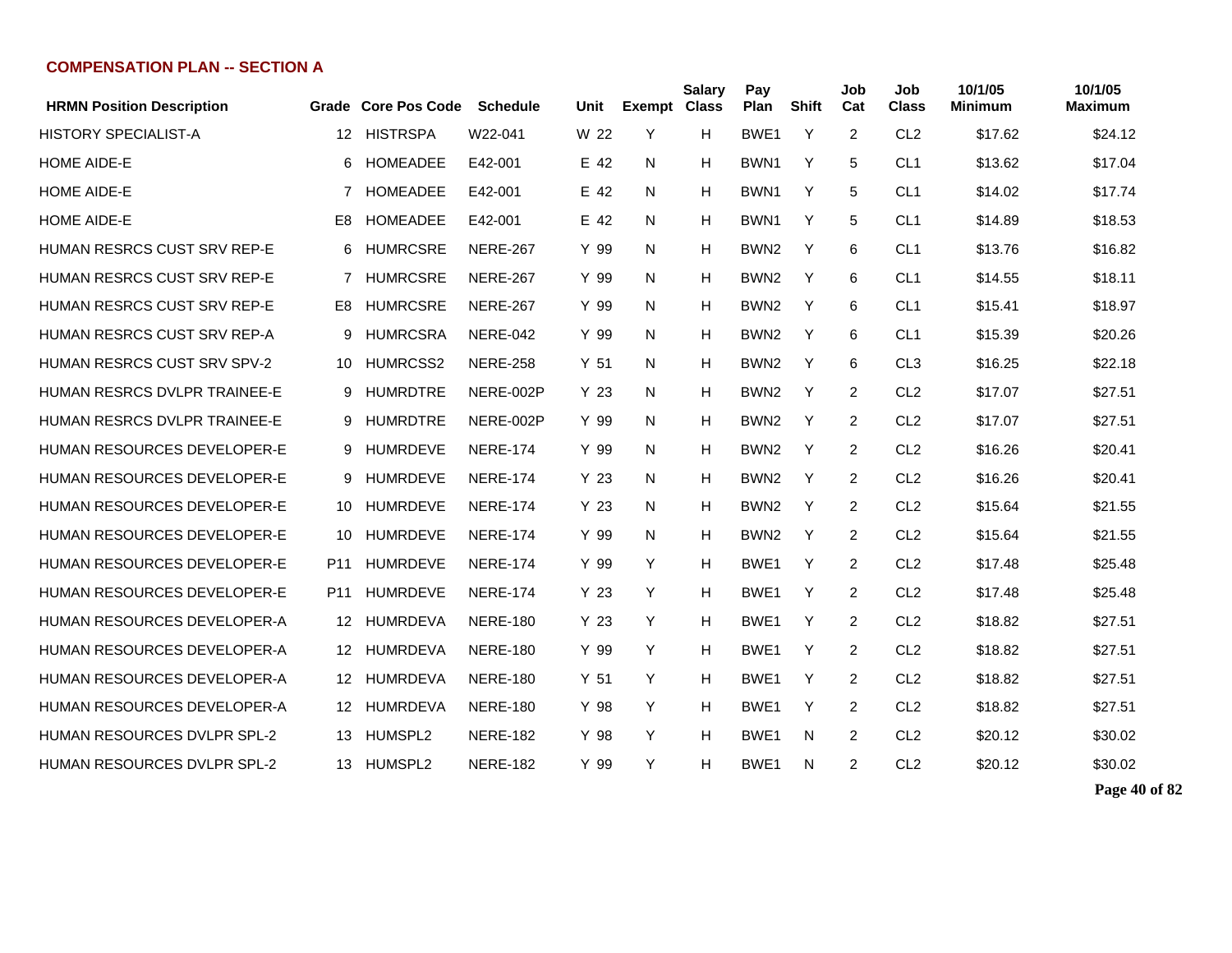| <b>HRMN Position Description</b>   |                 | Grade Core Pos Code | <b>Schedule</b>      | Unit            | <b>Exempt</b> | <b>Salary</b><br><b>Class</b> | Pay<br>Plan      | <b>Shift</b> | Job<br>Cat     | Job<br><b>Class</b> | 10/1/05<br>Minimum | 10/1/05<br>Maximum |
|------------------------------------|-----------------|---------------------|----------------------|-----------------|---------------|-------------------------------|------------------|--------------|----------------|---------------------|--------------------|--------------------|
| <b>HUMAN RESOURCES DVLPR SPL-2</b> | 13              | HUMSPL2             | <b>NERE-182</b>      | Y <sub>23</sub> | Y             | н                             | BWE1             | N            | 2              | CL <sub>2</sub>     | \$20.12            | \$30.02            |
| <b>HUMAN RESOURCES DVLPR SPL-3</b> | 14              | HUMSPL3             | <b>NERE-186</b>      | Y <sub>23</sub> | Y             | н                             | BWE1             | N            | $\overline{2}$ | CL <sub>2</sub>     | \$22.19            | \$33.07            |
| <b>HUMAN RESOURCES DVLPR SPL-4</b> | 15              | HUMSPL4             | <b>NERE-188</b>      | Y 99            | Y             | н                             | BWE1             | N            | 2              | CL <sub>2</sub>     | \$24.88            | \$36.79            |
| <b>HUMAN RESOURCES MGR-1</b>       | 12              | HUMRMGR1            | <b>NERE-180</b>      | Y <sub>51</sub> | Y             | н                             | BWE1             | Y            | 2              | CL <sub>3</sub>     | \$18.82            | \$27.51            |
| <b>HUMAN RESOURCES MGR-2</b>       | 13              | HUMRMGR2            | <b>NERE-182</b>      | Y <sub>51</sub> | Y             | н                             | BWE1             | N            | 2              | CL <sub>3</sub>     | \$20.12            | \$30.02            |
| <b>HUMAN RESOURCES MGR-3</b>       | 14              | HUMRMGR3            | <b>NERE-186</b>      | Y <sub>51</sub> | Y             | н                             | BWE1             | N            | $\overline{2}$ | CL <sub>3</sub>     | \$22.19            | \$33.07            |
| <b>HUMAN RESOURCES MGR-4</b>       | 15              | HUMRMGR4            | <b>NERE-188</b>      | Y <sub>51</sub> | Y             | н                             | BWE1             | N            | 2              | CL <sub>3</sub>     | \$24.88            | \$36.79            |
| <b>HUMAN RESOURCES MGR-5</b>       | 16              | HUMRMGR5            | <b>NERE-189</b>      | Y <sub>51</sub> | Y             | н                             | BWE1             | N            | $\overline{2}$ | CL <sub>3</sub>     | \$27.95            | \$41.30            |
| <b>INDIAN OUTREACH WORKER-E</b>    | 8               | <b>INDOWKRE</b>     | E42-017              | E 42            | N             | Н                             | BWN1             | Y            | 5              | CL <sub>1</sub>     | \$15.10            | \$18.64            |
| <b>INDIAN OUTREACH WORKER-E</b>    | 9               | <b>INDOWKRE</b>     | E42-017              | E 42            | N             | Н                             | BWN1             | Y            | 5              | CL <sub>1</sub>     | \$14.82            | \$19.96            |
| <b>INDIAN OUTREACH WORKER-E</b>    | E10             | <b>INDOWKRE</b>     | E42-017              | E 42            | N             | Н                             | BWN <sub>1</sub> | Υ            | 5              | CL <sub>1</sub>     | \$15.35            | \$20.80            |
| <b>INDUSTRIAL HYGIENIST SPL-2</b>  | 13              | INHGSPL2            | H <sub>21</sub> -016 | H 21            | Y             | н                             | BWE1             | N            | 2              | CL <sub>2</sub>     | \$23.17            | \$32.74            |
| <b>INDUSTRIAL HYGIENIST SPL-3</b>  | 14              | INHGSPL3            | H <sub>21</sub> -018 | H 21            | Y             | н                             | BWE1             | N            | $\overline{2}$ | CL <sub>2</sub>     | \$24.51            | \$35.44            |
| <b>INDUSTRIAL HYGIENIST SPL-4</b>  | 15              | INHGSPL4            | H <sub>21</sub> -019 | H 21            | Y             | н                             | BWE1             | N            | 2              | CL <sub>2</sub>     | \$26.13            | \$38.28            |
| <b>INDUSTRIAL HYGIENIST-E</b>      | 9               | <b>INHGNSTE</b>     | H <sub>21</sub> -004 | H 21            | N             | н                             | BWN <sub>2</sub> | Υ            | $\overline{2}$ | CL <sub>2</sub>     | \$17.01            | \$22.76            |
| <b>INDUSTRIAL HYGIENIST-E</b>      | 10              | <b>INHGNSTE</b>     | H <sub>21</sub> -004 | H 21            | N             | н                             | BWN <sub>2</sub> | Y            | $\overline{2}$ | CL <sub>2</sub>     | \$17.64            | \$24.31            |
| <b>INDUSTRIAL HYGIENIST-E</b>      | P <sub>11</sub> | <b>INHGNSTE</b>     | H <sub>21</sub> -004 | H 21            | Y             | H                             | BWE1             | Y            | 2              | CL <sub>2</sub>     | \$19.97            | \$28.28            |
| <b>INDUSTRIAL HYGIENIST-A</b>      | 12              | <b>INHGNSTA</b>     | H <sub>21</sub> -013 | H 21            | Y             | н                             | BWE1             | Y            | 2              | CL <sub>2</sub>     | \$21.40            | \$30.30            |
| <b>INDUSTRIAL HYGIENIST MGR-2</b>  | 13              | INDSMGR2            | <b>NERE-116</b>      | Y <sub>51</sub> | Y             | н                             | BWE1             | N            | $\overline{2}$ | CL <sub>3</sub>     | \$23.07            | \$32.71            |
| <b>INDUSTRIAL HYGIENIST MGR-3</b>  | 14              | INDSMGR3            | <b>NERE-117</b>      | Y <sub>51</sub> | Y             | н                             | BWE1             | N            | $\overline{2}$ | CL <sub>3</sub>     | \$24.47            | \$35.41            |
| <b>INDUSTRIAL HYGIENIST MGR-4</b>  | 15              | INDSMGR4            | <b>NERE-118</b>      | Y <sub>51</sub> | Y             | н                             | BWE <sub>1</sub> | N            | $\overline{2}$ | CL <sub>3</sub>     | \$26.08            | \$38.27            |
| INDUSTRIES PRODUCTION LEADER-E     | 8               | <b>INDPLDRE</b>     | A31-014              | A 31            | N             | н                             | BWN <sub>1</sub> | Y            | $\overline{7}$ | CL <sub>1</sub>     | \$15.01            | \$18.90            |
| INDUSTRIES PRODUCTION LEADER-E     |                 | 9 INDPLDRE          | A31-014              | A 31            | N             | н                             | BWN1             | Y            | $\overline{7}$ | CL <sub>1</sub>     | \$16.43            | \$21.12            |

**Page 41 of 82**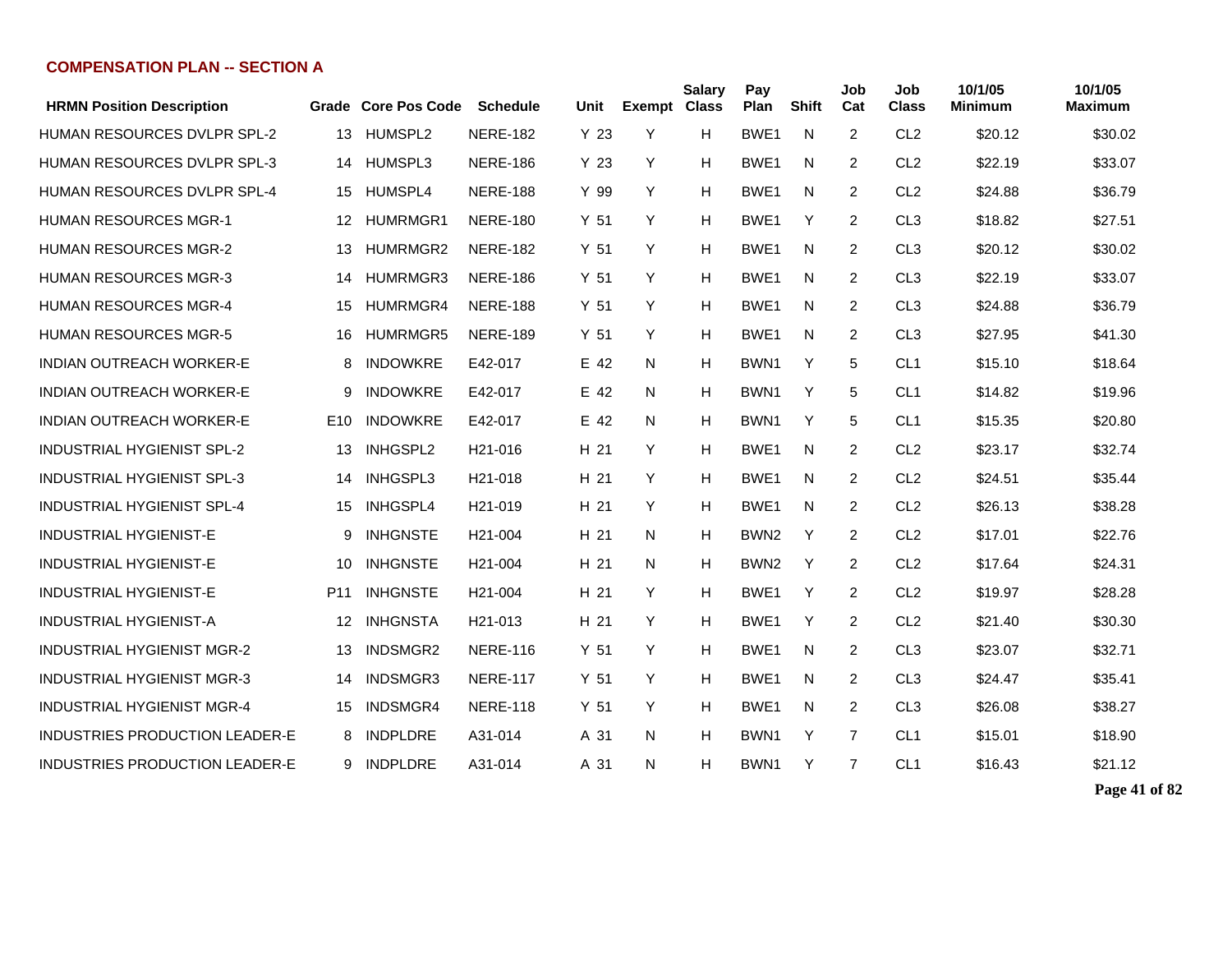| <b>HRMN Position Description</b>    |                 | Grade Core Pos Code | <b>Schedule</b> | Unit | <b>Exempt Class</b> | Salary | Pay<br>Plan      | <b>Shift</b> | Job<br>Cat     | Job<br><b>Class</b> | 10/1/05<br>Minimum | 10/1/05<br><b>Maximum</b> |
|-------------------------------------|-----------------|---------------------|-----------------|------|---------------------|--------|------------------|--------------|----------------|---------------------|--------------------|---------------------------|
| INDUSTRIES PRODUCTION LEADER-E      | E10             | <b>INDPLDRE</b>     | A31-014         | A 31 | N                   | H      | BWN <sub>1</sub> | Y            | $\overline{7}$ | CL <sub>1</sub>     | \$16.87            | \$23.05                   |
| <b>INDUSTRIES SUPERVISOR-1</b>      | 12              | INDTSPV1            | <b>NERE-070</b> | Y 51 | N                   | H      | BWN <sub>2</sub> | Y            | 7              | CL <sub>3</sub>     | \$18.59            | \$25.57                   |
| <b>INDUSTRIES SUPERVISOR-2</b>      | 13              | INDTSPV2            | <b>NERE-073</b> | Y 51 | Y                   | H      | BWE <sub>1</sub> | Y            | 7              | CL <sub>3</sub>     | \$19.58            | \$27.65                   |
| <b>INDUSTRIES SUPERVISOR-3</b>      | 14              | INDTSPV3            | <b>NERE-075</b> | Y 51 | Y                   | н      | BWE1             | N            | 7              | CL <sub>3</sub>     | \$22.22            | \$31.58                   |
| <b>INFO TECH MANAGER-3</b>          | 14              | <b>INFOTMGR</b>     | <b>NERE-265</b> | Y 51 | Y                   | H      | BWE1             | N            | 2              | CL <sub>3</sub>     | \$23.66            | \$34.59                   |
| <b>INFO TECH MANAGER-4</b>          | 15              | <b>INFOMGR4</b>     | <b>NERE-266</b> | Y 51 | Y                   | H      | BWE1             | N            | 2              | CL <sub>3</sub>     | \$25.57            | \$37.83                   |
| <b>INFO TECH PRGMR/ANALYST-E</b>    | P <sub>11</sub> | <b>ITPRANE</b>      | <b>NERE-263</b> | Y 99 | N                   | н      | BWN <sub>2</sub> | Y            | 2              | CL <sub>2</sub>     | \$15.29            | \$28.05                   |
| <b>INFO TECH PRGMR/ANALYST-E</b>    | P11             | <b>ITPRANE</b>      | <b>NERE-263</b> | Y 23 | N                   | H      | BWN <sub>2</sub> | Y            | 2              | CL <sub>2</sub>     | \$15.29            | \$28.05                   |
| <b>INFO TECH PRGMR/ANALYST-E</b>    | P11             | <b>ITPRANE</b>      | <b>NERE-263</b> | Y 51 | N                   | H      | BWN <sub>2</sub> | Y            | 2              | CL <sub>2</sub>     | \$15.29            | \$28.05                   |
| <b>INFO TECH PRGMR/ANALYST-A</b>    | 12 <sup>1</sup> | <b>ITPRANA</b>      | <b>NERE-264</b> | Y 51 | Y                   | H      | BWE1             | N            | 2              | CL <sub>2</sub>     | \$21.05            | \$30.25                   |
| <b>INFO TECH PRGMR/ANALYST-A</b>    | 12 <sup>°</sup> | <b>ITPRANA</b>      | <b>NERE-264</b> | Y 23 | Y                   | н      | BWE <sub>1</sub> | N            | $\overline{c}$ | CL <sub>2</sub>     | \$21.05            | \$30.25                   |
| INFO TECH PRGMR/ANALYST-A           |                 | 12 ITPRANA          | <b>NERE-264</b> | Y 99 | Y                   | н      | BWE1             | N            | 2              | CL <sub>2</sub>     | \$21.05            | \$30.25                   |
| <b>INFO TECH SPECIALIST-3</b>       | 14              | <b>INTCSPL3</b>     | <b>NERE-265</b> | Y 23 | Y                   | н      | BWE <sub>1</sub> | N            | 2              | CL <sub>2</sub>     | \$23.66            | \$34.59                   |
| <b>INFO TECH SPECIALIST-3</b>       | 14              | INTCSPL3            | <b>NERE-265</b> | Y 51 | Y                   | H      | BWE <sub>1</sub> | N            | 2              | CL <sub>2</sub>     | \$23.66            | \$34.59                   |
| <b>INFO TECH SPECIALIST-4</b>       | 15              | INTCSPL4            | <b>NERE-266</b> | Y 51 | Y                   | н      | BWE <sub>1</sub> | N            | 2              | CL <sub>2</sub>     | \$25.57            | \$37.83                   |
| <b>INFO TECH SUPERVISOR-1</b>       | 11              | INFOSPV1            | <b>NERE-035</b> | Y 51 | Y                   | H      | BWE <sub>1</sub> | Y            | 3              | CL <sub>3</sub>     | \$18.10            | \$26.20                   |
| <b>INFO TECH SUPERVISOR-2</b>       | 12              | INFOSPV2            | <b>NERE-180</b> | Y 51 | Y                   | H      | BWE <sub>1</sub> | Y            | 3              | CL <sub>3</sub>     | \$18.82            | \$27.51                   |
| <b>INFO TECH SUPERVISOR-3</b>       | 13              | INFOSPV3            | <b>NERE-182</b> | Y 51 | Y                   | H      | BWE1             | N            | 3              | CL <sub>3</sub>     | \$20.12            | \$30.02                   |
| <b>INFO TECHNOLOGY TECHNICIAN-E</b> | 7               | <b>INFTTCHE</b>     | W41-007         | W 41 | N                   | н      | BWN <sub>1</sub> | Y            | 5              | CL <sub>1</sub>     | \$14.61            | \$18.13                   |
| <b>INFO TECHNOLOGY TECHNICIAN-E</b> | $\overline{7}$  | <b>INFTTCHE</b>     | NERE-044        | Y 99 | N                   | н      | BWN <sub>2</sub> | Y            | 5              | CL <sub>1</sub>     | \$14.57            | \$18.13                   |
| <b>INFO TECHNOLOGY TECHNICIAN-E</b> | 8               | <b>INFTTCHE</b>     | W41-007         | W 41 | N                   | H      | BWN <sub>1</sub> | Y            | 5              | CL <sub>1</sub>     | \$15.43            | \$18.99                   |
| <b>INFO TECHNOLOGY TECHNICIAN-E</b> | 8               | <b>INFTTCHE</b>     | NERE-044        | Y 99 | N                   | H      | BWN <sub>2</sub> | Y            | 5              | CL <sub>1</sub>     | \$15.41            | \$18.99                   |
| <b>INFO TECHNOLOGY TECHNICIAN-E</b> | E9              | <b>INFTTCHE</b>     | W41-007         | W 41 | N                   | Н      | BWN <sub>1</sub> | Y            | 5              | CL <sub>1</sub>     | \$15.41            | \$20.07                   |

**Page 42 of 82**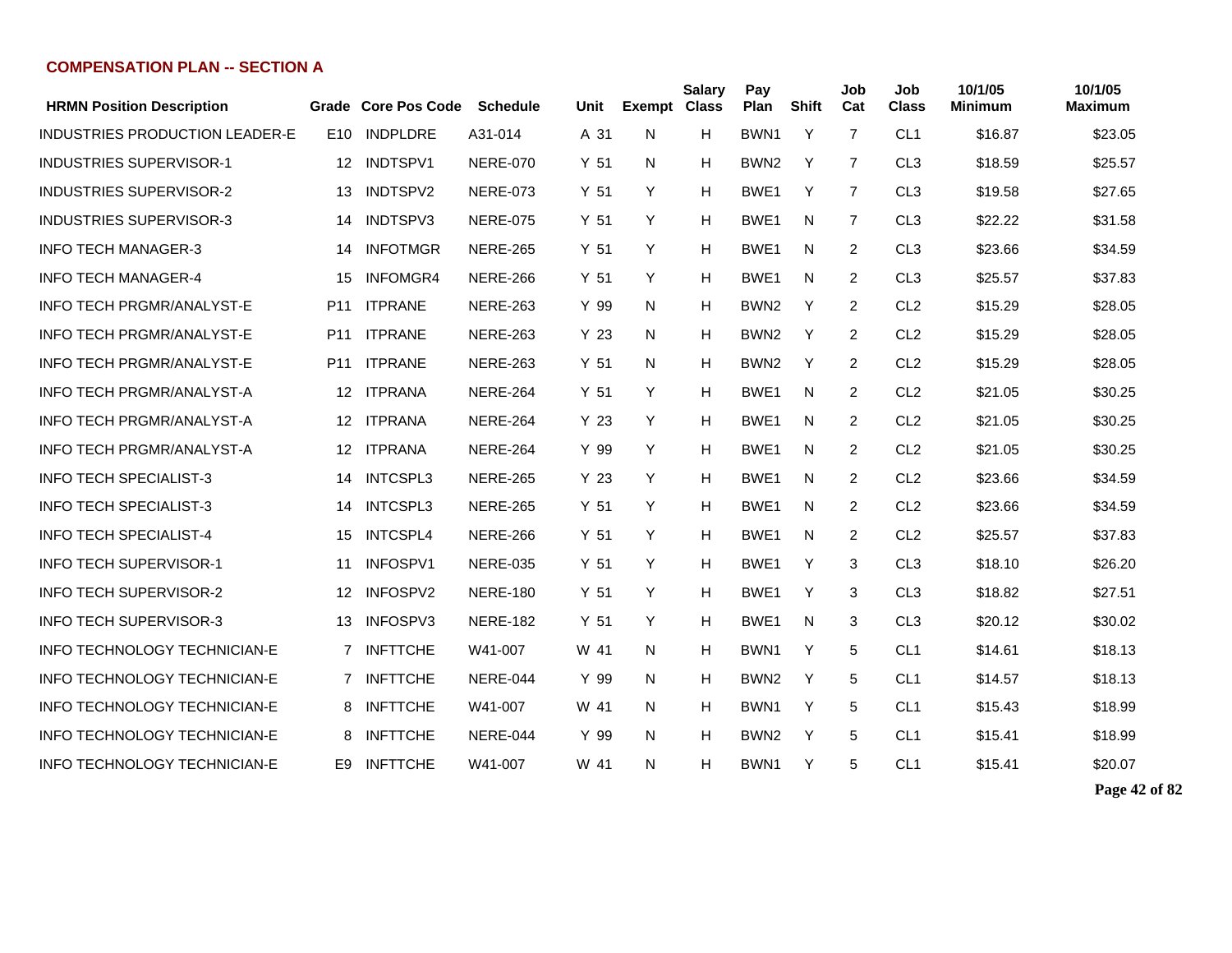| <b>HRMN Position Description</b>     | Grade           | <b>Core Pos Code</b> | <b>Schedule</b> | Unit            | <b>Exempt Class</b> | <b>Salary</b> | Pay<br>Plan      | <b>Shift</b> | Job<br>Cat     | Job<br><b>Class</b> | 10/1/05<br><b>Minimum</b> | 10/1/05<br><b>Maximum</b>   |
|--------------------------------------|-----------------|----------------------|-----------------|-----------------|---------------------|---------------|------------------|--------------|----------------|---------------------|---------------------------|-----------------------------|
| INFO TECHNOLOGY TECHNICIAN-E         | E9              | <b>INFTTCHE</b>      | NERE-044        | Y 99            | N                   | н             | BWN <sub>2</sub> | Y            | 5              | CL <sub>1</sub>     | \$15.38                   | \$20.07                     |
| INFO TECHNOLOGY TECHNICIAN-A         | 10              | <b>INFTTCHA</b>      | W41-014         | W 41            | N                   | н             | BWN <sub>1</sub> | Y            | 5              | CL <sub>1</sub>     | \$16.69                   | \$22.37                     |
| <b>INFO TECHNOLOGY TECHNICIAN-A</b>  | 10              | <b>INFTTCHA</b>      | <b>NERE-041</b> | Y 99            | N                   | н             | BWN <sub>2</sub> | Y            | 5              | CL <sub>1</sub>     | \$16.34                   | \$22.37                     |
| <b>INSTITUTION CHAPLAIN-E</b>        | 9               | <b>INSTCHPE</b>      | W22-007         | W 22            | N                   | н             | BWN <sub>1</sub> | Y            | 2              | CL <sub>2</sub>     | \$16.29                   | Refer to Reg. 5.01, Std. M. |
| <b>INSTITUTION CHAPLAIN-E</b>        | 10              | <b>INSTCHPE</b>      | W22-007         | W 22            | N                   | н             | BWN <sub>1</sub> | Y            | 2              | CL <sub>2</sub>     | \$15.59                   | \$21.27                     |
| <b>INSTITUTION CHAPLAIN-E</b>        | P <sub>11</sub> | <b>INSTCHPE</b>      | W22-007         | W 22            | N                   | н             | BWN <sub>1</sub> | Y            | 2              | CL <sub>2</sub>     | \$16.74                   | \$22.46                     |
| <b>INSTITUTION CHAPLAIN-A</b>        | $12 \,$         | <b>INSTCHPA</b>      | W22-041         | W 22            | N                   | н             | BWN <sub>1</sub> | Y            | 2              | CL <sub>2</sub>     | \$17.62                   | \$24.12                     |
| <b>INSTITUTIONAL TRAINING TECH-E</b> | 7               | <b>INTRTCHE</b>      | U11-018         | U 11            | N                   | H             | BWN <sub>1</sub> | Y            | 5              | CL <sub>1</sub>     | \$13.94                   | \$16.97                     |
| <b>INSTITUTIONAL TRAINING TECH-E</b> | 8               | <b>INTRTCHE</b>      | U11-018         | U 11            | N                   | н             | BWN1             | Y            | 5              | CL <sub>1</sub>     | \$14.68                   | \$17.66                     |
| <b>INSTITUTIONAL TRAINING TECH-E</b> | E9              | <b>INTRTCHE</b>      | U11-018         | U 11            | N                   | н             | BWN <sub>1</sub> | Y            | 5              | CL <sub>1</sub>     | \$14.58                   | \$18.60                     |
| INSTITUTIONAL TRAINING TECH-A        | 10              | <b>INTRTCHA</b>      | U11-023         | U 11            | N                   | н             | BWN <sub>1</sub> | Y            | 5              | CL <sub>1</sub>     | \$15.69                   | \$20.56                     |
| <b>INSTITUTION WORKER</b>            | E5              | <b>INSTWKR</b>       | U11-001         | U 11            | N                   | H.            | BWN1             | Y            | 8              | CL <sub>1</sub>     | \$13.15                   | \$15.84                     |
| <b>INTERPRETER A DEAF-E</b>          | 6               | <b>INTPRTAE</b>      | E42-006         | E 42            | N                   | H.            | BWN <sub>1</sub> | Y            | 5              | CL <sub>1</sub>     | \$13.61                   | \$17.01                     |
| <b>INTERPRETER B DEAF-E</b>          | $\overline{7}$  | <b>INTPRTBE</b>      | E42-006         | E 42            | N                   | H.            | BWN <sub>1</sub> | Y            | 5              | CL <sub>1</sub>     | \$14.02                   | \$17.74                     |
| <b>INTERPRETER C DEAF-E</b>          | E <sub>8</sub>  | <b>INTPRTCE</b>      | E42-006         | E 42            | N                   | H             | BWN <sub>1</sub> | Y            | 5              | CL <sub>1</sub>     | \$14.80                   | \$18.50                     |
| <b>INTERPRETER D DEAF-A</b>          | 9               | <b>INTPRTDA</b>      | E42-015         | E 42            | N                   | H             | BWN <sub>1</sub> | Y            | 5              | CL <sub>1</sub>     | \$14.53                   | \$19.88                     |
| <b>JANITOR-E</b>                     | E <sub>5</sub>  | <b>JANITORE</b>      | A31-001         | A 31            | N                   | H             | BWN <sub>1</sub> | Y            | 8              | CL <sub>1</sub>     | \$12.72                   | \$15.72                     |
| <b>JANITOR-A</b>                     | 6               | <b>JANITORA</b>      | A31-004         | A 31            | N                   | H             | BWN <sub>1</sub> | Y            | 8              | CL <sub>1</sub>     | \$13.27                   | \$16.73                     |
| <b>JANITOR SUPERVISOR-1</b>          | 7               | JANTSPV1             | <b>NERE-087</b> | Y <sub>51</sub> | N                   | н             | BWN <sub>2</sub> | Y            | 8              | CL <sub>3</sub>     | \$14.79                   | \$20.12                     |
| <b>LABOR MEDIATOR-E</b>              | 14              | <b>LABRMDRE</b>      | <b>NERE-185</b> | Y 99            | Y                   | н             | BWE1             | N.           | $\overline{2}$ | CL <sub>2</sub>     | \$24.88                   | \$36.79                     |
| <b>LABOR MEDIATOR-E</b>              | P <sub>15</sub> | LABRMDRE             | <b>NERE-185</b> | Y 98            | Y                   | н             | BWE1             | N            | 2              | CL <sub>2</sub>     | \$27.95                   | \$41.30                     |
| <b>LABOR MEDIATOR-A</b>              | 16              | <b>LABRMDRA</b>      | <b>NERE-190</b> | Y 98            | Y                   | н             | BWE1             | N            | $\overline{2}$ | CL <sub>2</sub>     | \$31.39                   | \$44.59                     |
| LABOR RELATIONS SPECIALIST-3         |                 | 14 LABRSPL3          | <b>NERE-186</b> | Y 98            | Y                   | H.            | BWE1             | N            | 2              | CL <sub>2</sub>     | \$22.19                   | \$33.07                     |

**Page 43 of 82**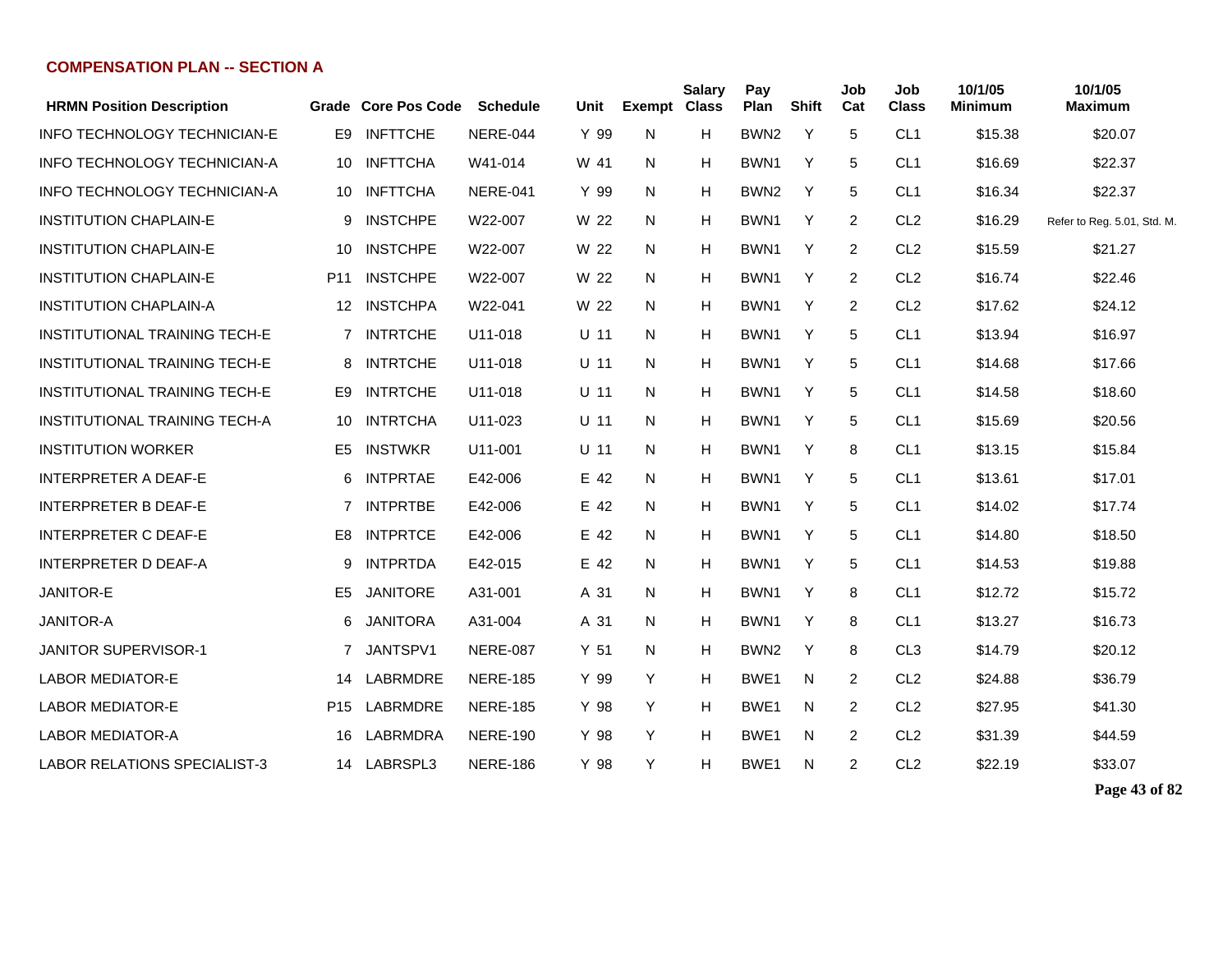| <b>HRMN Position Description</b>      |                 | Grade Core Pos Code | <b>Schedule</b>      | Unit            | <b>Exempt</b> | <b>Salary</b><br><b>Class</b> | Pay<br>Plan      | <b>Shift</b> | Job<br>Cat     | Job<br><b>Class</b> | 10/1/05<br><b>Minimum</b> | 10/1/05<br>Maximum |
|---------------------------------------|-----------------|---------------------|----------------------|-----------------|---------------|-------------------------------|------------------|--------------|----------------|---------------------|---------------------------|--------------------|
| <b>LABOR RELATIONS SPECIALIST-4</b>   | 15              | LABRSPL4            | <b>NERE-188</b>      | Y 98            | Y             | H                             | BWE1             | N            | 2              | CL <sub>2</sub>     | \$24.88                   | \$36.79            |
| <b>LABORATORY ASSISTANT-E</b>         | 6               | LABYASTE            | L32-004              | L <sub>32</sub> | N             | н                             | BWN <sub>1</sub> | Y            | 3              | CL <sub>1</sub>     | \$11.93                   | \$15.31            |
| <b>LABORATORY ASSISTANT-E</b>         | $\overline{7}$  | LABYASTE            | L32-004              | L <sub>32</sub> | N             | н                             | BWN <sub>1</sub> | Y            | 3              | CL <sub>1</sub>     | \$12.95                   | \$16.76            |
| <b>LABORATORY ASSISTANT-E</b>         | E <sub>8</sub>  | <b>LABYASTE</b>     | L32-004              | L <sub>32</sub> | N             | н                             | BWN <sub>1</sub> | Y            | 3              | CL <sub>1</sub>     | \$14.26                   | \$18.30            |
| <b>LABORATORY ASSISTANT-A</b>         | 9               | LABYASTA            | L32-009              | L <sub>32</sub> | N             | н                             | BWN <sub>1</sub> | Y            | 3              | CL <sub>1</sub>     | \$15.08                   | \$21.17            |
| <b>LABORATORY ASSISTANT SPV-1</b>     | 10              | LABASPV1            | <b>NERE-099</b>      | Y <sub>51</sub> | N             | Н                             | BWN <sub>2</sub> | Y            | 3              | CL <sub>3</sub>     | \$16.58                   | \$23.36            |
| <b>LABORATORY ASSISTANT SPV-2</b>     | 11              | LABASPV2            | <b>NERE-100</b>      | Y <sub>51</sub> | Y             | Н                             | BWE <sub>1</sub> | Y            | 3              | CL <sub>3</sub>     | \$17.73                   | \$25.72            |
| <b>LABORATORY EVALUATION SPL-E</b>    | 9               | <b>LABESPLE</b>     | H <sub>21</sub> -001 | H 21            | N             | Н                             | BWN <sub>2</sub> | Y            | $\overline{2}$ | CL <sub>2</sub>     | \$15.74                   | \$22.46            |
| <b>LABORATORY EVALUATION SPL-E</b>    | 10              | <b>LABESPLE</b>     | H <sub>21</sub> -001 | H 21            | N             | Н                             | BWN <sub>2</sub> | Y            | 2              | CL <sub>2</sub>     | \$16.27                   | \$22.96            |
| <b>LABORATORY EVALUATION SPL-E</b>    | P11             | LABESPLE            | H <sub>21</sub> -001 | H 21            | Y             | Н                             | BWE <sub>1</sub> | Y            | $\overline{2}$ | CL <sub>2</sub>     | \$18.84                   | \$26.51            |
| <b>LABORATORY EVALUATION SPL-A</b>    | 12              | LABESPLA            | H <sub>21</sub> -009 | H 21            | Y             | Н                             | BWE <sub>1</sub> | Y            | 2              | CL <sub>2</sub>     | \$19.77                   | \$28.83            |
| <b>LABORATORY GLASSWARE WORKER-E</b>  |                 | 4 LABGWKRE          | L32-001              | L <sub>32</sub> | N             | н                             | BWN <sub>1</sub> | Y            | 8              | CL <sub>1</sub>     | \$11.10                   | \$14.56            |
| LABORATORY GLASSWARE WORKER-E         | E <sub>5</sub>  | LABGWKRE            | L32-001              | L <sub>32</sub> | N             | н                             | BWN <sub>1</sub> | Y            | 8              | CL <sub>1</sub>     | \$12.54                   | \$15.94            |
| LABORATORY GLASSWARE WORKER-A         | 6.              | LABGWKRA            | L32-002              | L <sub>32</sub> | N             | н                             | BWN <sub>1</sub> | Y            | 8              | CL <sub>1</sub>     | \$13.03                   | \$17.05            |
| <b>LABORATORY SCIENTIST-E</b>         | 9               | <b>LABSCIE</b>      | H <sub>21</sub> -001 | H 21            | N             | Н                             | BWN <sub>2</sub> | Y            | $\overline{2}$ | CL <sub>2</sub>     | \$15.74                   | \$22.46            |
| <b>LABORATORY SCIENTIST-E</b>         | 10              | <b>LABSCIE</b>      | H <sub>21</sub> -001 | H 21            | N             | н                             | BWN <sub>2</sub> | Y            | $\overline{2}$ | CL <sub>2</sub>     | \$16.27                   | \$22.96            |
| <b>LABORATORY SCIENTIST-E</b>         | P <sub>11</sub> | <b>LABSCIE</b>      | H <sub>21</sub> -001 | H 21            | Y             | н                             | BWE <sub>1</sub> | Y            | $\overline{2}$ | CL <sub>2</sub>     | \$18.84                   | \$26.51            |
| <b>LABORATORY SCIENTIST-A</b>         | 12              | <b>LABSCIA</b>      | H21-009              | H 21            | Y             | Н                             | BWE1             | Y            | 2              | CL <sub>2</sub>     | \$19.77                   | \$28.83            |
| <b>LABORATORY SCIENTIST MANAGER-1</b> | 12              | LABSMGR1            | <b>NERE-106</b>      | Y <sub>51</sub> | Y             | Н                             | BWE1             | Y            | 2              | CL <sub>3</sub>     | \$19.93                   | \$28.80            |
| <b>LABORATORY SCIENTIST MANAGER-2</b> | 13              | LABSMGR2            | <b>NERE-107</b>      | Y <sub>51</sub> | Y             | н                             | BWE <sub>1</sub> | N            | 2              | CL <sub>3</sub>     | \$21.53                   | \$31.46            |
| LABORATORY SCIENTIST MANAGER-3        | 14              | LABSMGR3            | <b>NERE-108</b>      | Y <sub>51</sub> | Y             | Н                             | BWE1             | N            | 2              | CL <sub>3</sub>     | \$23.11                   | \$34.02            |
| <b>LABORATORY SCIENTIST MANAGER-4</b> | 15              | LABSMGR4            | <b>NERE-109</b>      | Y <sub>51</sub> | Y             | Н                             | BWE1             | N            | 2              | CL <sub>3</sub>     | \$24.96                   | \$37.61            |
| <b>LABORATORY SCIENTIST SPL 2</b>     | 13              | LABSPL2             | H <sub>21</sub> -014 | H 21            | Y             | н                             | BWE1             | N            | 2              | CL <sub>2</sub>     | \$21.49                   | \$31.51            |

**Page 44 of 82**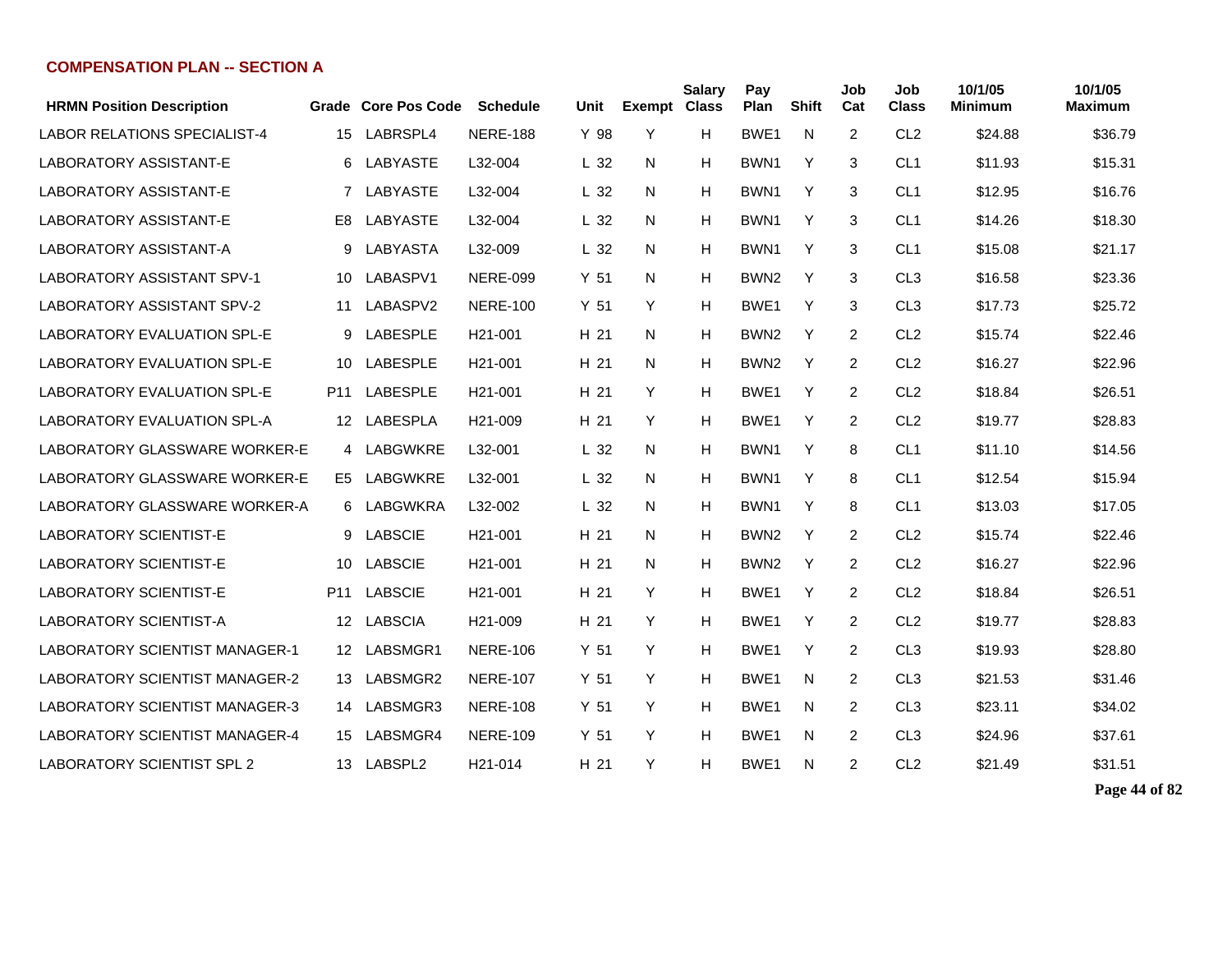| <b>HRMN Position Description</b>     |                 | Grade Core Pos Code | <b>Schedule</b>      | Unit            | <b>Exempt Class</b> | <b>Salary</b> | Pay<br>Plan      | <b>Shift</b> | Job<br>Cat     | Job<br><b>Class</b> | 10/1/05<br><b>Minimum</b> | 10/1/05<br><b>Maximum</b> |
|--------------------------------------|-----------------|---------------------|----------------------|-----------------|---------------------|---------------|------------------|--------------|----------------|---------------------|---------------------------|---------------------------|
| <b>LABORATORY SCIENTIST SPL 3</b>    | 14              | LABSPL3             | H <sub>21</sub> -017 | H 21            | Y                   | H             | BWE1             | N            | $\overline{2}$ | CL <sub>2</sub>     | \$23.14                   | \$34.06                   |
| <b>LABORATORY TECHNICIAN-E</b>       | 8               | <b>LABYTCHE</b>     | L32-006              | L <sub>32</sub> | N                   | н             | BWN <sub>1</sub> | Y            | 3              | CL <sub>1</sub>     | \$12.95                   | \$16.76                   |
| <b>LABORATORY TECHNICIAN-E</b>       | 9               | <b>LABYTCHE</b>     | L32-006              | L <sub>32</sub> | N                   | Н             | BWN <sub>1</sub> | Y            | 3              | CL <sub>1</sub>     | \$14.26                   | \$18.30                   |
| <b>LABORATORY TECHNICIAN-E</b>       | E <sub>10</sub> | <b>LABYTCHE</b>     | L32-006              | L <sub>32</sub> | N                   | Н             | BWN <sub>1</sub> | Y            | 3              | CL <sub>1</sub>     | \$15.08                   | \$21.17                   |
| <b>LABORATORY TECHNICIAN-A</b>       | 11              | LABYTCHA            | L32-012              | L <sub>32</sub> | N                   | Н             | BWN1             | Y            | 3              | CL <sub>1</sub>     | \$16.04                   | \$23.22                   |
| <b>LABORATORY TECHNICIAN-SS</b>      | 12 <sup>°</sup> | <b>LABTCHSS</b>     | L32-013              | L <sub>32</sub> | N                   | Н             | BWN1             | Y            | 3              | CL <sub>1</sub>     | \$17.14                   | \$25.62                   |
| LABORER-E                            | 5               | LABORERE            | A31-002              | A 31            | N                   | Н             | BWN1             | Y            | 8              | CL <sub>1</sub>     | \$13.45                   | \$17.10                   |
| LABORER-E                            | E <sub>6</sub>  | LABORERE            | A31-002              | A 31            | N                   | Н             | BWN1             | Y            | 8              | CL <sub>1</sub>     | \$13.86                   | \$17.81                   |
| <b>LAND SURVEYOR-E</b>               | 9               | LANSRVYE            | H <sub>21</sub> -001 | H 21            | N                   | Н             | BWN <sub>2</sub> | Y            | 2              | CL <sub>2</sub>     | \$15.74                   | \$22.46                   |
| <b>LAND SURVEYOR-E</b>               | 10              | LANSRVYE            | H <sub>21</sub> -001 | H 21            | N                   | Н             | BWN <sub>2</sub> | Y            | 2              | CL <sub>2</sub>     | \$16.27                   | \$22.96                   |
| <b>LAND SURVEYOR-E</b>               | P11             | LANSRVYE            | H <sub>21</sub> -001 | H 21            | Y                   | Н             | BWE <sub>1</sub> | Y            | 2              | CL <sub>2</sub>     | \$18.84                   | \$26.51                   |
| <b>LAND SURVEYOR-A</b>               | 12 <sup>°</sup> | LANSRVYA            | H <sub>21</sub> -009 | H 21            | Y                   | Н             | BWE1             | Y            | $\overline{2}$ | CL <sub>2</sub>     | \$19.77                   | \$28.83                   |
| <b>LAND SURVEYOR LICENSED-A</b>      | 12 <sup>2</sup> | LANSLICA            | H21-026              | H 21            | Y                   | н             | BWE <sub>1</sub> | Y            | $\overline{2}$ | CL <sub>2</sub>     | \$19.88                   | \$29.14                   |
| <b>LAND SURVEYOR MANAGER-2</b>       | 13              | LANSMGR2            | <b>NERE-103</b>      | Y <sub>51</sub> | Y                   | н             | BWE1             | N            | $\overline{2}$ | CL <sub>3</sub>     | \$21.78                   | \$31.75                   |
| <b>LAND SURVEYOR MANAGER-3</b>       | 14              | LANSMGR3            | <b>NERE-104</b>      | Y <sub>51</sub> | Y                   | н             | BWE1             | N            | $\overline{2}$ | CL <sub>3</sub>     | \$23.33                   | \$34.35                   |
| <b>LAND SURVEYOR MANAGER-4</b>       | 15              | LANSMGR4            | <b>NERE-105</b>      | Y <sub>51</sub> | Y                   | H             | BWE1             | N            | $\overline{2}$ | CL <sub>3</sub>     | \$25.11                   | \$38.00                   |
| <b>LAND SURVEYOR SPL LCNSD-2</b>     | 13              | LANSSPL2            | H21-027              | H 21            | Y                   | Н             | BWE1             | N            | 2              | CL <sub>2</sub>     | \$21.70                   | \$31.80                   |
| <b>LAND SURVEYOR SPL LCNSD-3</b>     | 14              | LANSSPL3            | H21-032              | H 21            | Y                   | Н             | BWE1             | N            | 2              | CL <sub>2</sub>     | \$23.39                   | \$34.38                   |
| <b>LANDSCAPE DESIGN MANAGER-3</b>    | 14              | LNDSMGR3            | <b>NERE-117</b>      | Y <sub>51</sub> | Y                   | н             | BWE <sub>1</sub> | N            | 2              | CL <sub>3</sub>     | \$24.47                   | \$35.41                   |
| <b>LANDSCAPE DESIGN MANAGER-4</b>    | 15              | LNDSMGR4            | <b>NERE-118</b>      | Y <sub>51</sub> | Y                   | н             | BWE1             | N            | 2              | CL <sub>3</sub>     | \$26.08                   | \$38.27                   |
| <b>LANDSCAPE DESIGN SPECIALIST-2</b> | 13              | LANDSPL2            | H <sub>21</sub> -016 | H 21            | Y                   | н             | BWE <sub>1</sub> | N            | 2              | CL <sub>2</sub>     | \$23.17                   | \$32.74                   |
| LANDSCAPE DESIGN SPECIALIST-3        | 14              | LANDSPL3            | H <sub>21</sub> -018 | H 21            | Y                   | н             | BWE1             | N            | 2              | CL <sub>2</sub>     | \$24.51                   | \$35.44                   |
| LANDSCAPE DESIGNER-E                 | 9               | LANDDESE            | H <sub>21</sub> -004 | H 21            | N                   | н             | BWN <sub>2</sub> | Y            | 2              | CL <sub>2</sub>     | \$17.01                   | \$22.76                   |

**Page 45 of 82**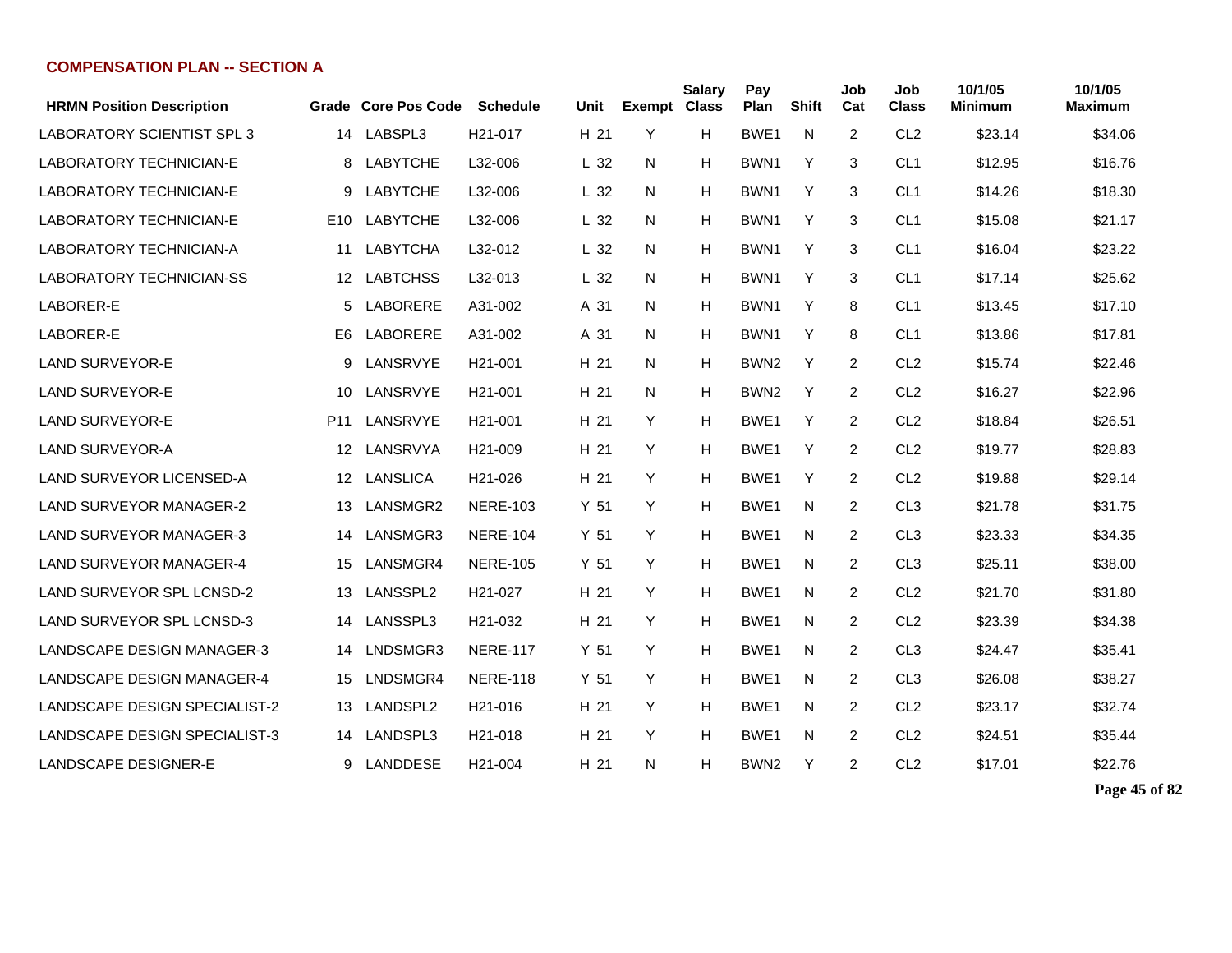| <b>HRMN Position Description</b> |                 | <b>Grade Core Pos Code</b> | <b>Schedule</b>      | <b>Unit</b>     | Exempt | <b>Salary</b><br><b>Class</b> | Pay<br>Plan      | <b>Shift</b> | Job<br>Cat     | Job<br><b>Class</b> | 10/1/05<br><b>Minimum</b> | 10/1/05<br><b>Maximum</b> |
|----------------------------------|-----------------|----------------------------|----------------------|-----------------|--------|-------------------------------|------------------|--------------|----------------|---------------------|---------------------------|---------------------------|
| <b>LANDSCAPE DESIGNER-E</b>      | 10              | <b>LANDDESE</b>            | H21-004              | H 21            | N      | H                             | BWN <sub>2</sub> | Y            | 2              | CL <sub>2</sub>     | \$17.64                   | \$24.31                   |
| <b>LANDSCAPE DESIGNER-E</b>      | P <sub>11</sub> | <b>LANDDESE</b>            | H <sub>21</sub> -004 | H 21            | Y      | H                             | BWE1             | Y            | 2              | CL <sub>2</sub>     | \$19.97                   | \$28.28                   |
| <b>LANDSCAPE DESIGNER-A</b>      | 12              | <b>LANDDESA</b>            | H <sub>21</sub> -013 | H 21            | Y      | H                             | BWE <sub>1</sub> | Y            | 2              | CL <sub>2</sub>     | \$21.40                   | \$30.30                   |
| <b>LAW LIBRARY CONSULTANT-A</b>  | 15              | <b>LWLIBCNA</b>            | <b>NERE-260</b>      | Y 23            | Y      | H                             | BWE1             | N            | $\overline{2}$ | CL <sub>2</sub>     | \$27.53                   | \$39.69                   |
| <b>LAW LIBRARY MANAGER-4</b>     | 15              | LWLBMGR4                   | <b>NERE-260</b>      | Y <sub>51</sub> | Y      | H                             | BWE1             | N            | 2              | CL <sub>3</sub>     | \$27.53                   | \$39.69                   |
| LEGAL ASSISTANT-E                | P <sub>11</sub> | <b>LEGLASTE</b>            | <b>NERE-175</b>      | Y 23            | N      | H                             | BWN <sub>2</sub> | Y            | $\overline{2}$ | CL <sub>2</sub>     | \$17.48                   | \$25.48                   |
| LEGAL ASSISTANT-E                | P <sub>11</sub> | <b>LEGLASTE</b>            | <b>NERE-175</b>      | Y 99            | N      | H                             | BWN <sub>2</sub> | Y            | 2              | CL <sub>2</sub>     | \$17.48                   | \$25.48                   |
| <b>LEGAL SECRETARY-E</b>         |                 | 7 LGLSECE                  | W41-006              | W 41            | N      | H                             | BWN1             | Y            | 6              | CL <sub>1</sub>     | \$14.60                   | \$18.11                   |
| <b>LEGAL SECRETARY-E</b>         | E8              | <b>LGLSECE</b>             | W41-006              | W 41            | N      | H                             | BWN1             | Y            | 6              | CL <sub>1</sub>     | \$15.43                   | \$18.97                   |
| <b>LEGAL SECRETARY-E</b>         | E8              | <b>LGLSECE</b>             | <b>NERE-003</b>      | Y 99            | N      | H                             | BWN2             | Y            | 6              | CL <sub>1</sub>     | \$15.41                   | \$18.97                   |
| <b>LEGAL SECRETARY-A</b>         | 9               | <b>LGLSECA</b>             | <b>NERE-042</b>      | Y 99            | N      | Н                             | BWN <sub>2</sub> | Y            | 6              | CL <sub>1</sub>     | \$15.39                   | \$20.26                   |
| LEGAL SECRETARY-A                | 9               | <b>LGLSECA</b>             | W41-011              | W 41            | N      | H                             | BWN1             | Y            | 6              | CL <sub>1</sub>     | \$15.42                   | \$20.26                   |
| LEGAL SECRETARY-2A               | 10              | LGLSEC2A                   | W41-012              | W 41            | N      | Н                             | BWN1             | Y            | 6              | CL <sub>1</sub>     | \$15.68                   | \$21.04                   |
| LEGAL SECRETARY-2A               | 10              | LGLSEC2A                   | <b>NERE-043</b>      | Y 99            | N      | H                             | BWN <sub>2</sub> | Y            | 6              | CL <sub>1</sub>     | \$15.67                   | \$21.04                   |
| <b>LIABILITY EXAMINER-E</b>      | 8               | LIBYEXME                   | E42-012              | E 42            | N      | Н                             | BWN1             | Y            | 5              | CL <sub>1</sub>     | \$14.17                   | \$17.87                   |
| LIABILITY EXAMINER-E             | 9               | LIBYEXME                   | E42-012              | E 42            | N      | H                             | BWN1             | Y            | 5              | CL <sub>1</sub>     | \$14.14                   | \$18.96                   |
| <b>LIABILITY EXAMINER-E</b>      | E <sub>10</sub> | LIBYEXME                   | E42-012              | E 42            | N      | H                             | BWN1             | Y            | 5              | CL <sub>1</sub>     | \$15.50                   | \$21.38                   |
| LIBRARIAN-E                      | 9               | <b>LIBRARNE</b>            | W22-003              | W 22            | N      | Н                             | BWN1             | Y            | 2              | CL <sub>2</sub>     | \$17.42                   | \$21.57                   |
| LIBRARIAN-E                      | 10              | <b>LIBRARNE</b>            | W22-003              | W 22            | N      | Н                             | BWN1             | Y            | 2              | CL <sub>2</sub>     | \$16.45                   | \$22.20                   |
| LIBRARIAN-E                      | P <sub>11</sub> | <b>LIBRARNE</b>            | W22-003              | W 22            | N      | H                             | BWN1             | Y            | $\overline{2}$ | CL <sub>2</sub>     | \$18.32                   | \$24.81                   |
| LIBRARIAN-A                      | 12              | <b>LIBRARNA</b>            | <b>NERE-025</b>      | Y 51            | Y      | Н                             | BWE1             | Y            | 2              | CL <sub>2</sub>     | \$19.25                   | \$28.16                   |
| LIBRARIAN-A                      | $12 \,$         | <b>LIBRARNA</b>            | W22-027              | W 22            | Y      | Н                             | BWE1             | Y            | 2              | CL <sub>2</sub>     | \$19.20                   | \$27.51                   |
| LIBRARIAN MANAGER-1              |                 | 12 LIBRMGR1                | <b>NERE-025</b>      | Y <sub>51</sub> | Y      | Н                             | BWE1             | Y            | 2              | CL <sub>3</sub>     | \$19.25                   | \$28.16                   |

**Page 46 of 82**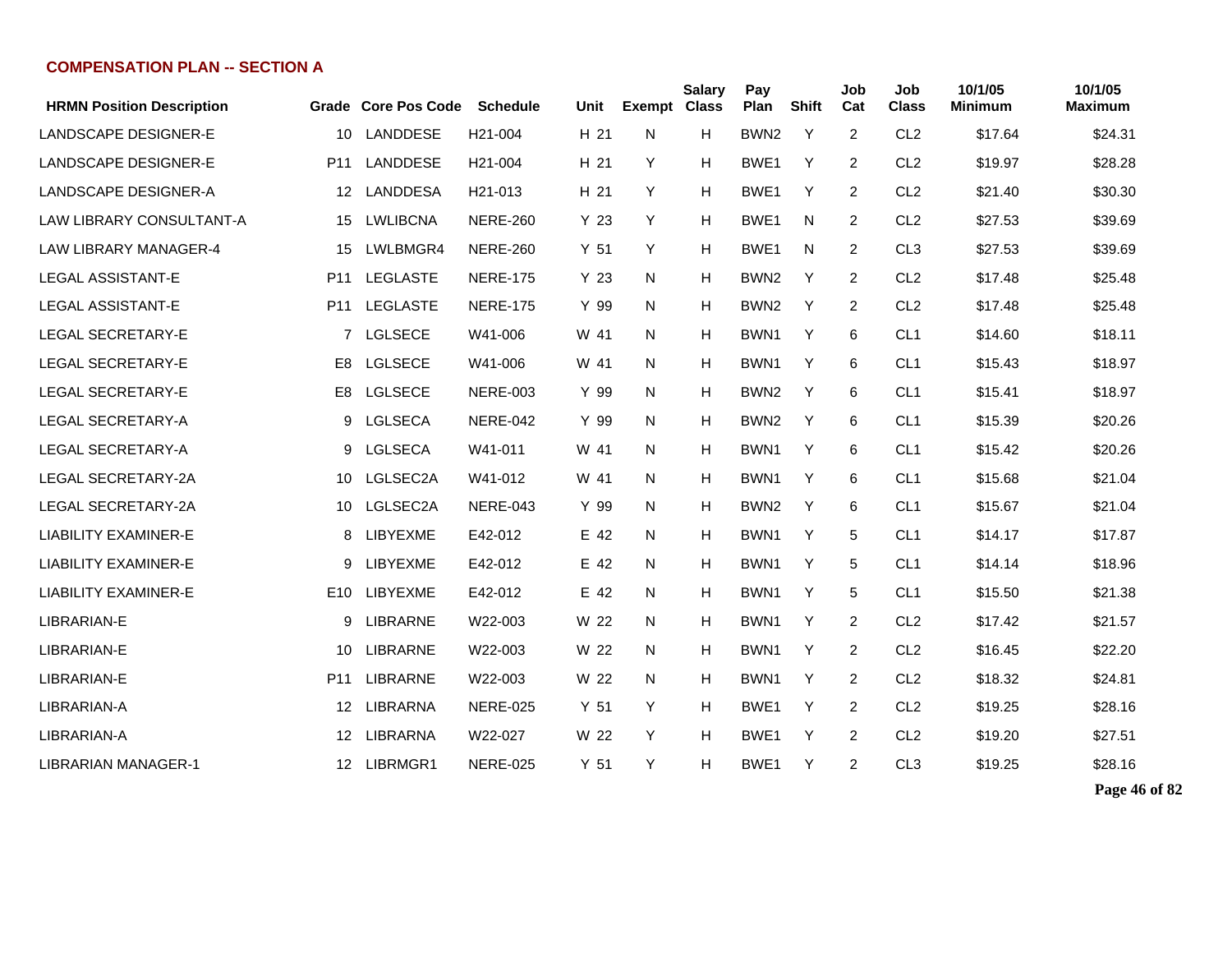| <b>HRMN Position Description</b> |                 | <b>Grade Core Pos Code</b> | <b>Schedule</b> | Unit            | <b>Exempt</b> | <b>Salary</b><br><b>Class</b> | Pay<br>Plan      | <b>Shift</b> | Job<br>Cat     | Job<br><b>Class</b> | 10/1/05<br><b>Minimum</b> | 10/1/05<br><b>Maximum</b> |
|----------------------------------|-----------------|----------------------------|-----------------|-----------------|---------------|-------------------------------|------------------|--------------|----------------|---------------------|---------------------------|---------------------------|
| LIBRARIAN MANAGER-2              | 13              | LIBRMGR2                   | <b>NERE-027</b> | Y <sub>51</sub> | Y             | H                             | BWE1             | Y            | 2              | CL <sub>3</sub>     | \$20.56                   | \$30.93                   |
| <b>LIBRARIAN MANAGER-3</b>       | 14              | LIBRMGR3                   | <b>NERE-146</b> | Y <sub>51</sub> | Y             | H                             | BWE1             | N            | 2              | CL <sub>3</sub>     | \$21.97                   | \$33.40                   |
| <b>LIBRARIAN MANAGER-4</b>       | 15              | LIBRMGR4                   | <b>NERE-155</b> | Y <sub>51</sub> | Y             | H                             | BWE1             | N            | 2              | CL <sub>3</sub>     | \$24.67                   | \$36.79                   |
| <b>LIBRARY ASSISTANT-E</b>       | 5               | <b>LIBASTE</b>             | W41-002         | W 41            | N             | H                             | BWN <sub>1</sub> | Y            | 6              | CL <sub>1</sub>     | \$12.82                   | \$15.88                   |
| <b>LIBRARY ASSISTANT-E</b>       | 6               | <b>LIBASTE</b>             | W41-002         | W 41            | N             | H                             | BWN1             | Y            | 6              | CL <sub>1</sub>     | \$13.77                   | \$16.82                   |
| <b>LIBRARY ASSISTANT-E</b>       | E7              | <b>LIBASTE</b>             | W41-002         | W 41            | N             | H                             | BWN <sub>1</sub> | Y            | 6              | CL <sub>1</sub>     | \$14.60                   | \$18.11                   |
| <b>LIBRARY ASSISTANT-A</b>       | 8               | <b>LIBASTA</b>             | W41-009         | W 41            | N             | H                             | BWN <sub>1</sub> | Y            | 6              | CL <sub>1</sub>     | \$15.43                   | \$18.97                   |
| <b>LIBRARY CONSULTANT-E</b>      | 12              | <b>LBRCSTE</b>             | W22-045         | W 22            | Y             | H                             | BWE1             | Y            | 2              | CL <sub>2</sub>     | \$21.38                   | \$30.05                   |
| <b>LIBRARY CONSULTANT-E</b>      | P13             | <b>LBRCSTE</b>             | W22-045         | W 22            | Y             | H                             | BWE1             | N            | 2              | CL <sub>2</sub>     | \$23.17                   | \$32.32                   |
| <b>LIBRARY CONSULTANT-A</b>      | 14              | <b>LBRCSTA</b>             | W22-050         | W 22            | Y             | H                             | BWE1             | N            | 2              | CL <sub>2</sub>     | \$24.42                   | \$34.52                   |
| LIBRARY RESEARCH ANALYST-E       | 9               | LBRSALTE                   | W22-008         | W 22            | N             | Н                             | BWN1             | Υ            | 2              | CL <sub>2</sub>     | \$16.29                   | \$19.54                   |
| LIBRARY RESEARCH ANALYST-E       | 10              | <b>LBRSALTE</b>            | W22-008         | W 22            | N             | H                             | BWN1             | Υ            | $\overline{2}$ | CL <sub>2</sub>     | \$14.68                   | \$20.06                   |
| LIBRARY RESEARCH ANALYST-E       | P11             | LBRSALTE                   | W22-008         | W 22            | Y             | H                             | BWE1             | Y            | 2              | CL <sub>2</sub>     | \$15.84                   | \$21.49                   |
| LIBRARY RESEARCH ANALYST-A       | 12 <sup>°</sup> | LBRSALTA                   | W22-041         | W 22            | Y             | н                             | BWE1             | Y            | $\overline{2}$ | CL <sub>2</sub>     | \$17.62                   | \$24.12                   |
| <b>LIBRARY TECHNICIAN-E</b>      | 8               | <b>LIBRTCHE</b>            | W41-015         | W 41            | N             | H                             | BWN <sub>1</sub> | Υ            | 5              | CL <sub>1</sub>     | \$14.80                   | \$18.30                   |
| <b>LIBRARY TECHNICIAN-E</b>      | 9               | <b>LIBRTCHE</b>            | W41-015         | W 41            | N             | H                             | BWN <sub>1</sub> | Y            | 5              | CL <sub>1</sub>     | \$14.58                   | \$19.60                   |
| <b>LIBRARY TECHNICIAN-E</b>      | E <sub>10</sub> | <b>LIBRTCHE</b>            | W41-015         | W 41            | N.            | H                             | BWN1             | Y            | 5              | CL <sub>1</sub>     | \$15.04                   | \$20.44                   |
| <b>LIBRARY TECHNICIAN-A</b>      | 11              | <b>LIBRTCHA</b>            | W41-016         | W 41            | N             | H                             | BWN1             | Y            | 5              | CL <sub>1</sub>     | \$16.03                   | \$21.69                   |
| LIFE GUARD-E                     | E <sub>6</sub>  | <b>LIFEGRDE</b>            | A02-001         | A 02            | N             | H                             | BWN <sub>1</sub> | Y            | 4              | CL <sub>1</sub>     | \$13.22                   | \$16.88                   |
| LIFT/RIDE INSPECTOR-E            | E <sub>11</sub> | <b>LFRDISPE</b>            | A02-022         | A 02            | N             | H                             | BWN <sub>1</sub> | Y            | 3              | CL <sub>1</sub>     | \$17.94                   | \$24.91                   |
| LIFT/RIDE INSPECTOR-A            | 12              | <b>LFRDISPA</b>            | A02-024         | A 02            | N.            | H                             | BWN1             | Y            | 3              | CL <sub>1</sub>     | \$18.54                   | \$26.60                   |
| LOCKSMITH-E                      | E <sub>9</sub>  | <b>LOCKSMTE</b>            | A31-010         | A 31            | N             | H                             | BWN1             | Y            | 7              | CL <sub>1</sub>     | \$16.43                   | \$21.12                   |
| LOCKSMITH-A                      | 10              | <b>LOCKSMTA</b>            | A31-012         | A 31            | N             | н                             | BWN1             | Y            | $\overline{7}$ | CL <sub>1</sub>     | \$16.87                   | \$23.05                   |

**Page 47 of 82**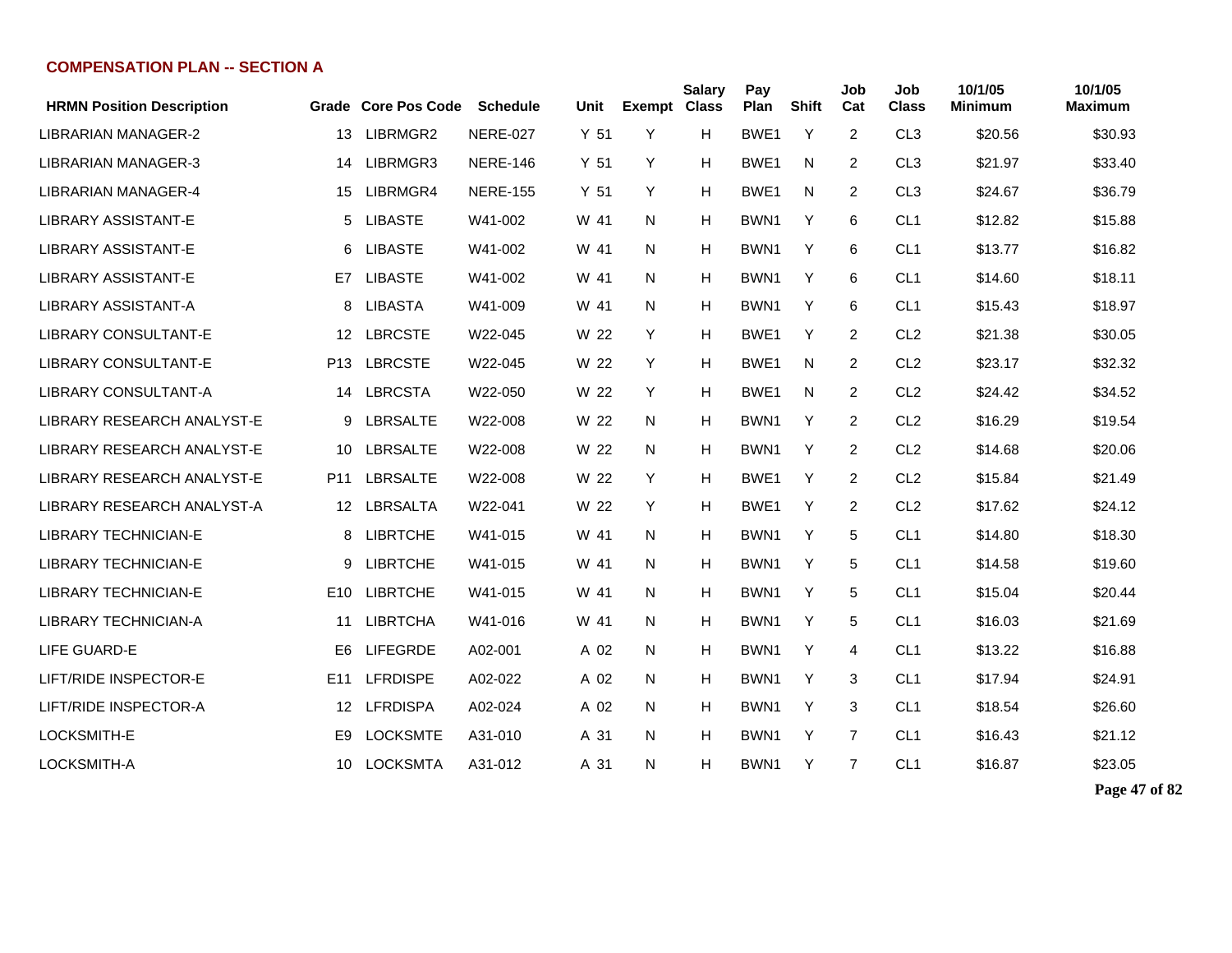| <b>HRMN Position Description</b> |                 | Grade Core Pos Code | <b>Schedule</b> | Unit            | <b>Exempt Class</b> | <b>Salary</b> | Pay<br>Plan      | <b>Shift</b> | Job<br>Cat     | Job<br><b>Class</b> | 10/1/05<br><b>Minimum</b> | 10/1/05<br><b>Maximum</b> |
|----------------------------------|-----------------|---------------------|-----------------|-----------------|---------------------|---------------|------------------|--------------|----------------|---------------------|---------------------------|---------------------------|
| LOTTERY REGIONAL SALES MGR-2     | 13              | LOTTMGR2            | <b>NERE-182</b> | Y 51            | Y                   | H             | BWE1             | N            | 2              | CL <sub>3</sub>     | \$20.12                   | \$30.02                   |
| LOTTERY REGIONAL SALES MGR-3     | 14              | LOTTMGR3            | <b>NERE-186</b> | Y <sub>51</sub> | Y                   | H             | BWE1             | N            | $\overline{2}$ | CL <sub>3</sub>     | \$22.19                   | \$33.07                   |
| LOTTERY REGIONAL SALES MGR-4     | 15              | LOTTMGR4            | <b>NERE-188</b> | Y <sub>51</sub> | Y                   | н             | BWE <sub>1</sub> | N            | $\overline{2}$ | CL <sub>3</sub>     | \$24.88                   | \$36.79                   |
| LOTTERY SALES REP-E              | 10              | <b>LOTSREPE</b>     | <b>NERE-176</b> | Y 23            | Y                   | н             | BWE1             | Y            | $\overline{2}$ | CL <sub>2</sub>     | \$15.64                   | \$21.55                   |
| LOTTERY SALES REP-E              | P <sub>11</sub> | <b>LOTSREPE</b>     | <b>NERE-176</b> | Y 23            | Y                   | н             | BWE <sub>1</sub> | Y            | $\overline{2}$ | CL <sub>2</sub>     | \$17.48                   | \$25.48                   |
| LOTTERY SALES REP-A              | 12              | <b>LOTSREPA</b>     | <b>NERE-180</b> | Y 23            | Y                   | н             | BWE <sub>1</sub> | Y            | $\overline{2}$ | CL <sub>2</sub>     | \$18.82                   | \$27.51                   |
| LOTTERY SPECIALIST-2             | 13              | LOTTSPL2            | <b>NERE-182</b> | Y 23            | Y                   | н             | BWE1             | N            | $\overline{2}$ | CL <sub>2</sub>     | \$20.12                   | \$30.02                   |
| LOTTERY SPECIALIST-3             | 14              | LOTTSPL3            | <b>NERE-186</b> | Y 23            | Y                   | н             | BWE <sub>1</sub> | N            | 2              | CL <sub>2</sub>     | \$22.19                   | \$33.07                   |
| LOTTERY SPECIALIST-4             | 15              | LOTTSPL4            | <b>NERE-188</b> | Y 23            | Y                   | н             | BWE <sub>1</sub> | N            | $\overline{2}$ | CL <sub>2</sub>     | \$24.88                   | \$36.79                   |
| MACHINES SUPERVISOR-1            | 8               | MACHSPV1            | <b>NERE-063</b> | Y <sub>51</sub> | N                   | н             | BWN <sub>2</sub> | Y            | $\overline{7}$ | CL <sub>3</sub>     | \$16.50                   | \$21.49                   |
| <b>MACHINES SUPERVISOR-2</b>     | 9               | MACHSPV2            | <b>NERE-065</b> | Y <sub>51</sub> | N                   | н             | BWN <sub>2</sub> | Y            | $\overline{7}$ | CL <sub>3</sub>     | \$17.11                   | \$23.56                   |
| MACHINIST-E                      | E <sub>9</sub>  | <b>MACHNSTE</b>     | A31-010         | A 31            | N                   | н             | BWN1             | Y            | $\overline{7}$ | CL <sub>1</sub>     | \$16.43                   | \$21.12                   |
| <b>MACHINIST-A</b>               | 10              | <b>MACHNSTA</b>     | A31-012         | A 31            | N                   | н             | BWN1             | Y            | $\overline{7}$ | CL <sub>1</sub>     | \$16.87                   | \$23.05                   |
| <b>MACHINIST SUPERVISOR-1</b>    | 11              | MCHTSPV1            | <b>NERE-069</b> | Y <sub>51</sub> | N                   | н             | BWN <sub>2</sub> | Y            | $\overline{7}$ | CL <sub>3</sub>     | \$18.59                   | \$25.57                   |
| MAINTENANCE MECHANIC-E           | 8               | <b>MAINMCHE</b>     | A31-009         | A 31            | N                   | н             | BWN1             | Y            | $\overline{7}$ | CL <sub>1</sub>     | \$15.01                   | \$18.90                   |
| MAINTENANCE MECHANIC-E           | E <sub>9</sub>  | <b>MAINMCHE</b>     | A31-009         | A 31            | N                   | н             | BWN1             | Y            | $\overline{7}$ | CL <sub>1</sub>     | \$16.43                   | \$21.12                   |
| MAINTENANCE MECHANIC-A           | 10              | <b>MAINMCHA</b>     | A31-012         | A 31            | N                   | н             | BWN1             | Y            | $\overline{7}$ | CL <sub>1</sub>     | \$16.87                   | \$23.05                   |
| MAINTENANCE MECHANIC SPV-1       | 11              | MANTSPV1            | <b>NERE-069</b> | Y <sub>51</sub> | N                   | н             | BWN <sub>2</sub> | Y            | $\overline{7}$ | CL <sub>3</sub>     | \$18.59                   | \$25.57                   |
| MASON-PLASTERER-E                | 8               | <b>MASNPLSE</b>     | A31-009         | A 31            | N                   | н             | BWN1             | Y            | $\overline{7}$ | CL <sub>1</sub>     | \$15.01                   | \$18.90                   |
| MASON-PLASTERER-E                | E <sub>9</sub>  | <b>MASNPLSE</b>     | A31-009         | A 31            | N                   | Н             | BWN1             | Y            | $\overline{7}$ | CL <sub>1</sub>     | \$16.43                   | \$21.12                   |
| MASON-PLASTERER-A                | 10              | <b>MASNPLSA</b>     | A31-012         | A 31            | N                   | н             | BWN1             | Y            | $\overline{7}$ | CL <sub>1</sub>     | \$16.87                   | \$23.05                   |
| MECHANICAL CODE INSPECTOR-E      | E11             | <b>MECOISPE</b>     | A02-022         | A 02            | N                   | н             | BWN1             | Y            | 3              | CL <sub>1</sub>     | \$17.94                   | \$24.91                   |
| MECHANICAL CODE INSPECTOR-A      |                 | 12 MECOISPA         | A02-024         | A 02            | N                   | н             | BWN1             | Y            | 3              | CL <sub>1</sub>     | \$18.54                   | \$26.60                   |

**Page 48 of 82**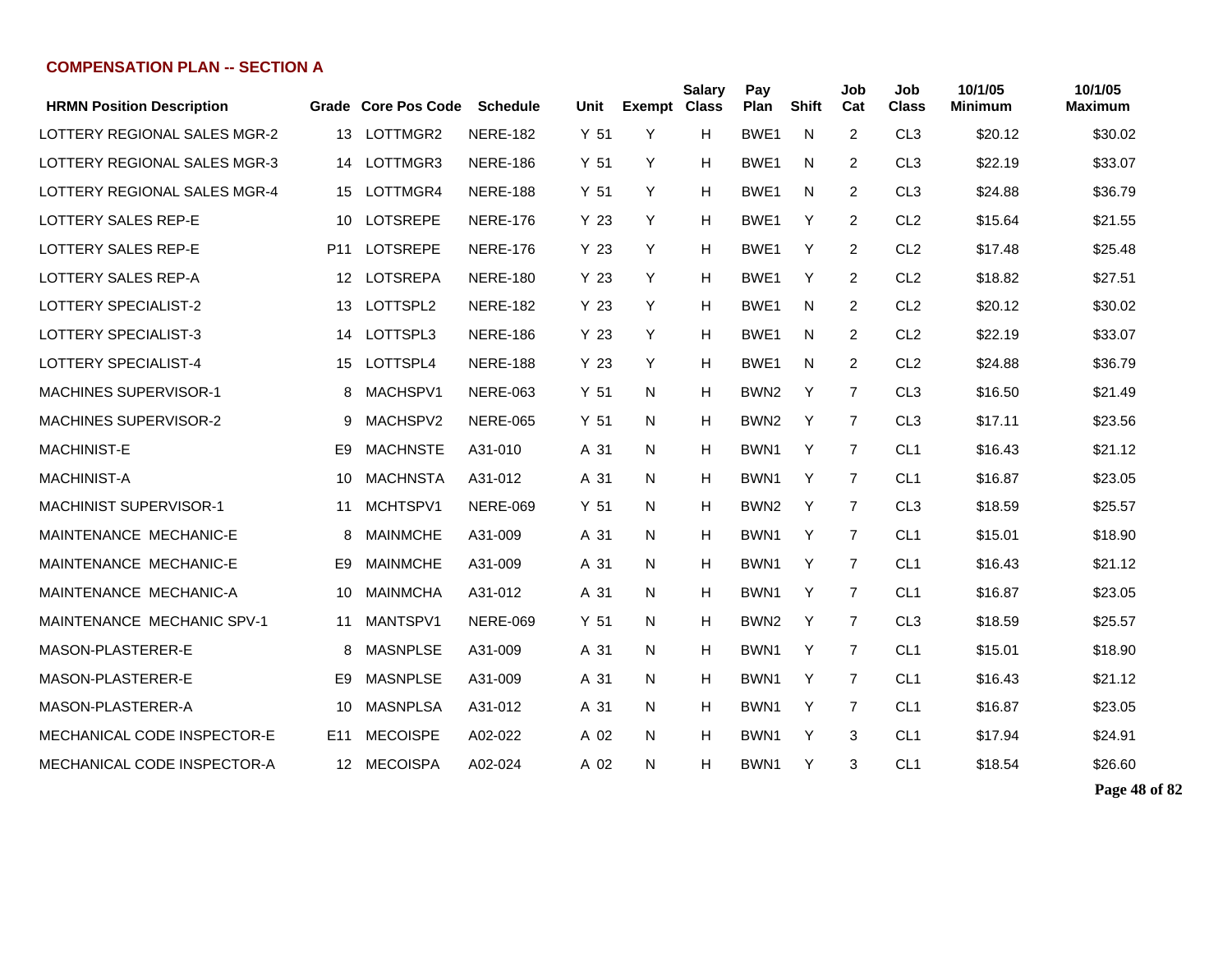| <b>HRMN Position Description</b>      |                 | Grade Core Pos Code | <b>Schedule</b> | Unit            | <b>Exempt Class</b> | <b>Salary</b> | Pay<br>Plan      | <b>Shift</b> | Job<br>Cat     | Job<br><b>Class</b> | 10/1/05<br><b>Minimum</b> | 10/1/05<br><b>Maximum</b>   |
|---------------------------------------|-----------------|---------------------|-----------------|-----------------|---------------------|---------------|------------------|--------------|----------------|---------------------|---------------------------|-----------------------------|
| <b>MEDIA PRODUCTION SPECIALIST-E</b>  | P <sub>11</sub> | <b>MDIASPLE</b>     | L32-016         | L <sub>32</sub> | N                   | H             | BWN1             | Y            | 2              | CL <sub>2</sub>     | \$19.38                   | \$28.74                     |
|                                       |                 |                     |                 |                 |                     |               |                  |              |                |                     |                           |                             |
| <b>MEDICAID UTILIZATION ANALYST-E</b> | 9               | <b>MEDUTALE</b>     | <b>NERE-174</b> | Y 23            | N                   | н             | BWN <sub>2</sub> | Y            | 2              | CL <sub>2</sub>     | \$16.26                   | \$20.41                     |
| <b>MEDICAID UTILIZATION ANALYST-E</b> | 10              | <b>MEDUTALE</b>     | <b>NERE-174</b> | Y 23            | N                   | H             | BWN <sub>2</sub> | Y            | 2              | CL <sub>2</sub>     | \$15.64                   | \$21.55                     |
| <b>MEDICAID UTILIZATION ANALYST-E</b> | P <sub>11</sub> | <b>MEDUTALE</b>     | <b>NERE-174</b> | Y <sub>23</sub> | Y                   | H             | BWE <sub>1</sub> | Y            | 2              | CL <sub>2</sub>     | \$17.48                   | \$25.48                     |
| <b>MEDICAID UTILIZATION ANALYST-A</b> | 12              | MEDUTALA            | <b>NERE-180</b> | Y <sub>23</sub> | Y                   | H             | BWE <sub>1</sub> | Y            | $\overline{2}$ | CL <sub>2</sub>     | \$18.82                   | \$27.51                     |
| <b>MEDICAL BENEFITS REVIEWER-E</b>    | 5               | MEDBNRVE            | W41-002         | W 41            | N                   | H             | BWN <sub>1</sub> | Y            | 6              | CL <sub>1</sub>     | \$12.82                   | \$15.88                     |
| MEDICAL BENEFITS REVIEWER-E           | 6               | MEDBNRVE            | W41-002         | W 41            | N.                  | Н             | BWN <sub>1</sub> | Y            | 6              | CL <sub>1</sub>     | \$13.77                   | \$16.82                     |
| MEDICAL BENEFITS REVIEWER-E           | E7              | <b>MEDBNRVE</b>     | W41-002         | W 41            | N                   | H             | BWN <sub>1</sub> | Y            | 6              | CL <sub>1</sub>     | \$14.60                   | \$18.11                     |
| MEDICAL BENEFITS REVIEWER-A           | 8               | <b>MEDBNRVA</b>     | W41-009         | W 41            | N                   | H             | BWN1             | Y            | 6              | CL <sub>1</sub>     | \$15.43                   | \$18.97                     |
| <b>MEDICAL CLAIMS ANALYST-E</b>       | 9               | <b>MEDCLALE</b>     | <b>NERE-174</b> | Y <sub>23</sub> | N                   | H             | BWN <sub>2</sub> | Y            | 2              | CL <sub>2</sub>     | \$16.26                   | \$20.41                     |
| <b>MEDICAL CLAIMS ANALYST-E</b>       | 10              | <b>MEDCLALE</b>     | <b>NERE-174</b> | Y <sub>23</sub> | N                   | H             | BWN <sub>2</sub> | Y            | 2              | CL <sub>2</sub>     | \$15.64                   | \$21.55                     |
| <b>MEDICAL CLAIMS ANALYST-E</b>       | P <sub>11</sub> | <b>MEDCLALE</b>     | <b>NERE-174</b> | Y 23            | Y                   | н             | BWE <sub>1</sub> | Y            | 2              | CL <sub>2</sub>     | \$17.48                   | \$25.48                     |
| MEDICAL CLAIMS ANALYST-A              | 12              | MEDCLALA            | <b>NERE-180</b> | Y 23            | Y                   | H             | BWE <sub>1</sub> | Y            | 2              | CL <sub>2</sub>     | \$18.82                   | \$27.51                     |
| MEDICAL RECORDS EXAMINER-E            | 8               | <b>MDRCEXME</b>     | W41-010         | W 41            | N.                  | н             | BWN1             | Y            | 5              | CL <sub>1</sub>     | \$15.43                   | \$18.99                     |
| MEDICAL RECORDS EXAMINER-E            | 9               | <b>MDRCEXME</b>     | W41-010         | W 41            | N                   | н             | BWN1             | Y            | 5              | CL <sub>1</sub>     | \$15.41                   | \$20.07                     |
| MEDICAL RECORDS EXAMINER-E            | E <sub>10</sub> | <b>MDRCEXME</b>     | W41-010         | W 41            | N                   | H             | BWN1             | Y            | 5              | CL <sub>1</sub>     | \$16.69                   | \$22.37                     |
| MEDICAL RECORD EXAM SPV-1             | 11              | MEDRSPV1            | <b>NERE-035</b> | Y <sub>51</sub> | Y                   | H             | BWE1             | Y            | 5              | CL <sub>3</sub>     | \$18.10                   | \$26.20                     |
| MEDICAL RECORD EXAM SPV-2             | 12 <sup>°</sup> | MEDRSPV2            | <b>NERE-036</b> | Y <sub>51</sub> | Y                   | H             | BWE <sub>1</sub> | Y            | 5              | CL <sub>3</sub>     | \$19.43                   | \$28.16                     |
| <b>MEDICAL RECORD EXAM SPV-3</b>      | 13              | MEDRSPV3            | <b>NERE-038</b> | Y <sub>51</sub> | Y                   | H             | BWE <sub>1</sub> | N            | 5              | CL <sub>3</sub>     | \$20.79                   | \$30.73                     |
| <b>MEDICAL TECHNICIAN SPV-1</b>       | 12              | MEDTSPV1            | <b>NERE-101</b> | Y 51            | Y                   | H             | BWE <sub>1</sub> | Y            | 3              | CL <sub>3</sub>     | \$17.73                   | \$25.72                     |
| <b>MEDICAL TECHNICIAN SPV-2</b>       | 13              | MEDTSPV2            | <b>NERE-102</b> | Y 51            | Y                   | H             | BWE <sub>1</sub> | Y            | 3              | CL <sub>3</sub>     | \$19.59                   | \$28.25                     |
| <b>MENTAL HEALTH SOCIAL WORKER-E</b>  | 9               | <b>MNHSWKRE</b>     | W22-007         | W 22            | N                   | н             | BWN <sub>1</sub> | Y            | 2              | CL <sub>2</sub>     | \$16.29                   | Refer to Reg. 5.01, Std. M. |
| MENTAL HEALTH SOCIAL WORKER-E         |                 | 10 MNHSWKRE         | W22-007         | W 22            | N                   | H             | BWN1             | Y            | 2              | CL <sub>2</sub>     | \$15.59                   | \$21.27                     |
|                                       |                 |                     |                 |                 |                     |               |                  |              |                |                     |                           |                             |

**Page 49 of 82**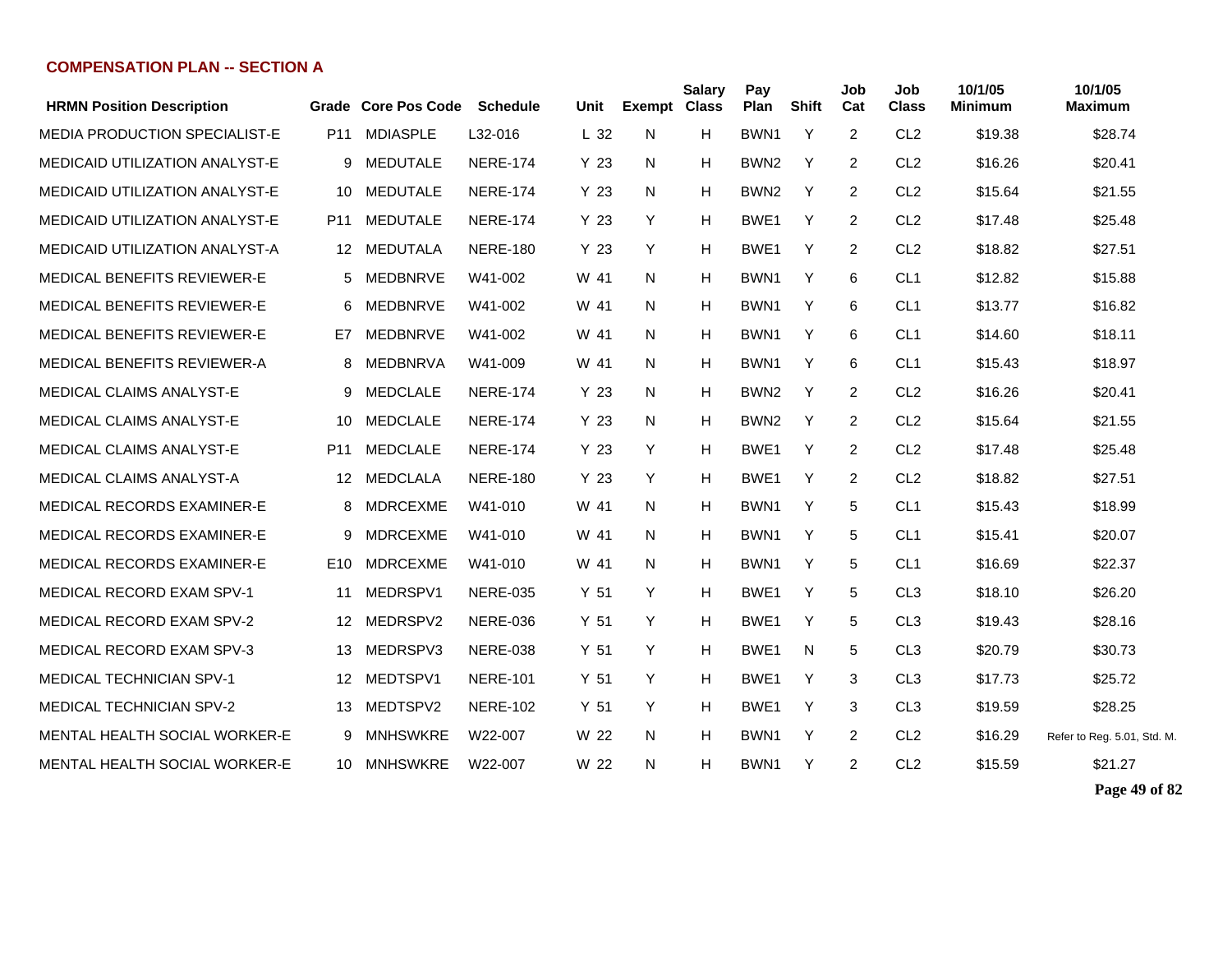| <b>HRMN Position Description</b> |                 | Grade Core Pos Code | <b>Schedule</b>      | Unit            | <b>Exempt Class</b> | <b>Salary</b> | Pay<br>Plan      | <b>Shift</b> | Job<br>Cat     | Job<br><b>Class</b> | 10/1/05<br><b>Minimum</b> | 10/1/05<br><b>Maximum</b> |
|----------------------------------|-----------------|---------------------|----------------------|-----------------|---------------------|---------------|------------------|--------------|----------------|---------------------|---------------------------|---------------------------|
| MENTAL HEALTH SOCIAL WORKER-E    | P <sub>11</sub> | <b>MNHSWKRE</b>     | W22-007              | W 22            | N                   | H             | BWN1             | Y            | 2              | CL <sub>2</sub>     | \$16.74                   | \$22.46                   |
| MENTAL HEALTH SOCIAL WORKER-A    | 12              | <b>MNHSWKRA</b>     | W22-041              | W 22            | N                   | Н             | BWN <sub>1</sub> | Y            | 2              | CL <sub>2</sub>     | \$17.62                   | \$24.12                   |
| METEOROLOGIST-E                  | 9               | <b>METOGSTE</b>     | H <sub>21</sub> -001 | H 21            | N                   | н             | BWN <sub>2</sub> | Y            | 2              | CL <sub>2</sub>     | \$15.74                   | \$22.46                   |
| METEOROLOGIST-E                  | 10              | <b>METOGSTE</b>     | H <sub>21</sub> -001 | H 21            | N                   | H             | BWN <sub>2</sub> | Y            | 2              | CL <sub>2</sub>     | \$16.27                   | \$22.96                   |
| METEOROLOGIST-E                  | P <sub>11</sub> | <b>METOGSTE</b>     | H <sub>21</sub> -001 | H 21            | Y                   | H             | BWE <sub>1</sub> | Y            | 2              | CL <sub>2</sub>     | \$18.84                   | \$26.51                   |
| METEOROLOGIST-A                  | 12              | <b>METOGSTA</b>     | H <sub>21</sub> -009 | H 21            | Y                   | H             | BWE <sub>1</sub> | Y            | 2              | CL <sub>2</sub>     | \$19.77                   | \$28.83                   |
| METEOROLOGY SPECIALIST-2         | 13              | METOSPL2            | H21-014              | H 21            | Y                   | H             | BWE <sub>1</sub> | N            | $\overline{c}$ | CL <sub>2</sub>     | \$21.49                   | \$31.51                   |
| METEOROLOGY SPECIALIST-3         | 14              | METOSPL3            | H <sub>21</sub> -017 | H 21            | Y                   | н             | BWE <sub>1</sub> | N            | $\overline{c}$ | CL <sub>2</sub>     | \$23.14                   | \$34.06                   |
| <b>METROLOGIST-E</b>             | 9               | <b>METRGSTE</b>     | H <sub>21</sub> -001 | H 21            | N                   | н             | BWN <sub>2</sub> | Y            | 2              | CL <sub>2</sub>     | \$15.74                   | \$22.46                   |
| <b>METROLOGIST-E</b>             | 10              | <b>METRGSTE</b>     | H <sub>21</sub> -001 | H 21            | N                   | н             | BWN <sub>2</sub> | Y            | 2              | CL <sub>2</sub>     | \$16.27                   | \$22.96                   |
| <b>METROLOGIST-E</b>             | P <sub>11</sub> | <b>METRGSTE</b>     | H <sub>21</sub> -001 | H 21            | Y                   | н             | BWE <sub>1</sub> | Y            | 2              | CL <sub>2</sub>     | \$18.84                   | \$26.51                   |
| METROLOGIST-A                    | 12              | METRGSTA            | H <sub>21</sub> -009 | H 21            | Y                   | н             | BWE <sub>1</sub> | Y            | 2              | CL <sub>2</sub>     | \$19.77                   | \$28.83                   |
| <b>METROLOGIST MANAGER-2</b>     | 13              | METRMGR2            | <b>NERE-107</b>      | Y <sub>51</sub> | Y                   | н             | BWE <sub>1</sub> | N            | 2              | CL <sub>3</sub>     | \$21.53                   | \$31.46                   |
| <b>METROLOGIST MANAGER-3</b>     | 14              | METRMGR3            | <b>NERE-108</b>      | Y <sub>51</sub> | Y                   | H             | BWE1             | N            | 2              | CL <sub>3</sub>     | \$23.11                   | \$34.02                   |
| <b>METROLOGIST MANAGER-4</b>     | 15              | METRMGR4            | <b>NERE-109</b>      | Y 51            | Y                   | H             | BWE <sub>1</sub> | N            | 2              | CL <sub>3</sub>     | \$24.96                   | \$37.61                   |
| <b>METROLOGY SPECIALIST-2</b>    | 13              | METRSPL2            | H21-014              | H 21            | Y                   | H             | BWE <sub>1</sub> | N            | 2              | CL <sub>2</sub>     | \$21.49                   | \$31.51                   |
| <b>METROLOGY SPECIALIST-3</b>    | 14              | METRSPL3            | H <sub>21</sub> -017 | H 21            | Y                   | H             | BWE <sub>1</sub> | N            | 2              | CL <sub>2</sub>     | \$23.14                   | \$34.06                   |
| MICROBIOLOGIST-E                 | 9               | <b>MICRGSTE</b>     | H <sub>21</sub> -001 | H 21            | N                   | н             | BWN <sub>2</sub> | Y            | 2              | CL <sub>2</sub>     | \$15.74                   | \$22.46                   |
| MICROBIOLOGIST-E                 | 10              | <b>MICRGSTE</b>     | H <sub>21</sub> -001 | H 21            | N                   | H             | BWN <sub>2</sub> | Y            | $\overline{2}$ | CL <sub>2</sub>     | \$16.27                   | \$22.96                   |
| MICROBIOLOGIST-E                 | P <sub>11</sub> | <b>MICRGSTE</b>     | H <sub>21</sub> -001 | H 21            | Y                   | H             | BWE <sub>1</sub> | Y            | 2              | CL <sub>2</sub>     | \$18.84                   | \$26.51                   |
| MICROBIOLOGIST-A                 | 12              | <b>MICRGSTA</b>     | H <sub>21</sub> -009 | H 21            | Y                   | H             | BWE <sub>1</sub> | Y            | $\overline{2}$ | CL <sub>2</sub>     | \$19.77                   | \$28.83                   |
| MICROBIOLOGIST SPECIALIST 2      | 13              | MICSPL2             | H21-014              | H 21            | Y                   | H             | BWE1             | N            | $\overline{2}$ | CL <sub>2</sub>     | \$21.49                   | \$31.51                   |
| MICROBIOLOGIST SPECIALIST 3      | 14              | MICSPL3             | H21-017              | H 21            | Y                   | H             | BWE1             | N            | $\overline{c}$ | CL <sub>2</sub>     | \$23.14                   | \$34.06                   |

**Page 50 of 82**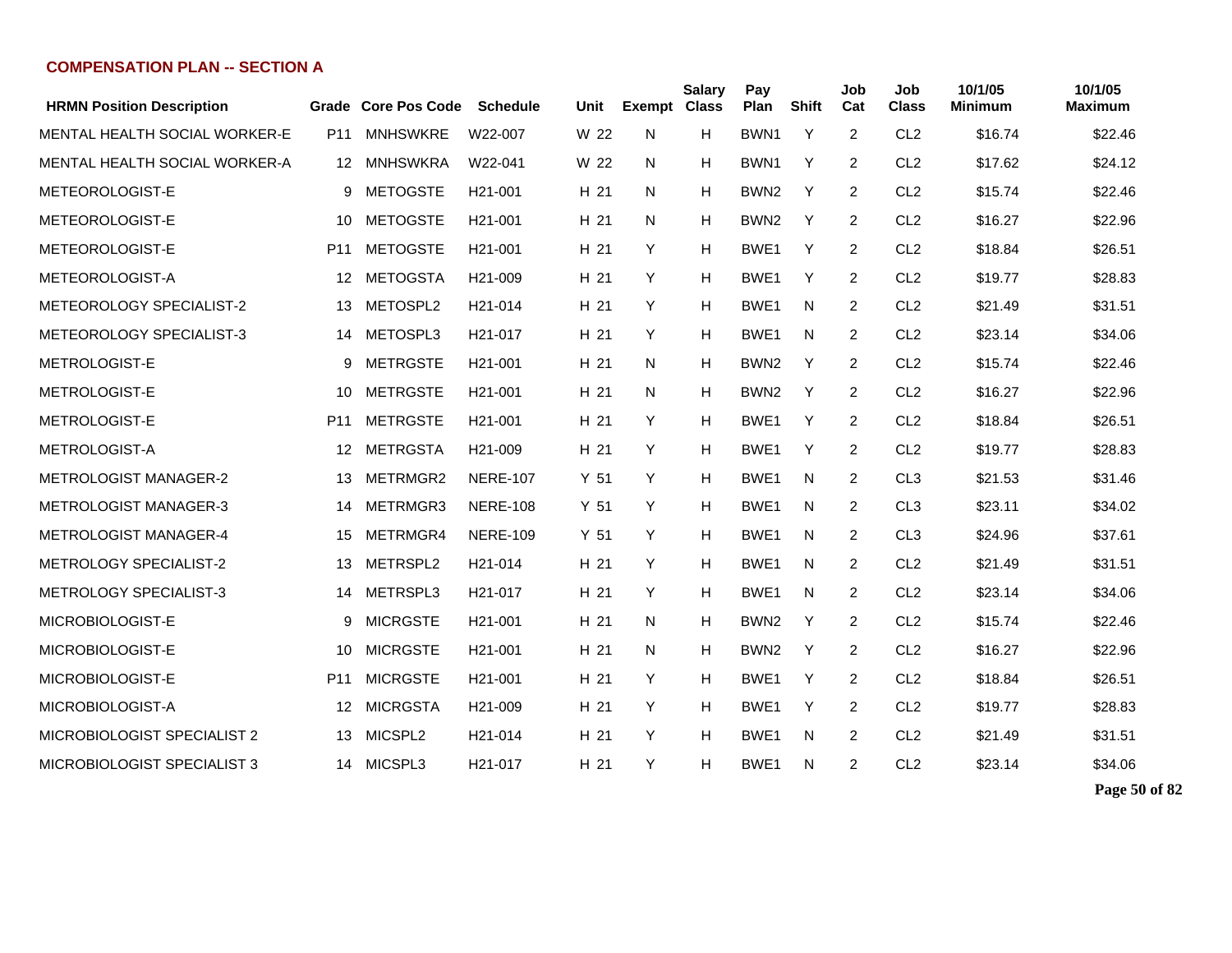| <b>HRMN Position Description</b>    | Grade           | <b>Core Pos Code</b> | <b>Schedule</b> | Unit            | <b>Exempt Class</b> | <b>Salary</b> | Pay<br>Plan      | <b>Shift</b> | Job<br>Cat | Job<br><b>Class</b> | 10/1/05<br>Minimum | 10/1/05<br>Maximum          |
|-------------------------------------|-----------------|----------------------|-----------------|-----------------|---------------------|---------------|------------------|--------------|------------|---------------------|--------------------|-----------------------------|
| MICROFILM/SCNNG MACHINE OPR-E       | 5               | <b>MCFLOPRE</b>      | A31-002         | A 31            | N                   | H             | BWN <sub>1</sub> | Y            | 7          | CL <sub>1</sub>     | \$13.45            | \$17.10                     |
| MICROFILM/SCNNG MACHINE OPR-E       | E6.             | <b>MCFLOPRE</b>      | A31-002         | A 31            | N                   | Н             | BWN <sub>1</sub> | Y            | 7          | CL <sub>1</sub>     | \$13.86            | \$17.81                     |
| MICROFILM/SCNNG MACHINE OPR-A       | 7               | <b>MCFLOPRA</b>      | A31-007         | A 31            | N.                  | H             | BWN <sub>1</sub> | Y            | 7          | CL <sub>1</sub>     | \$15.01            | \$18.90                     |
| MIGRANT PROGRAM WORKER-E            | 8               | MGPGWKRE             | W22-001         | W 22            | N                   | H             | BWN <sub>1</sub> | Y            | 5          | CL <sub>1</sub>     | \$15.10            | \$18.64                     |
| MIGRANT PROGRAM WORKER-E            | 9               | <b>MGPGWKRE</b>      | W22-001         | W 22            | N.                  | Н             | BWN <sub>1</sub> | Y            | 5          | CL <sub>1</sub>     | \$14.82            | \$19.96                     |
| MIGRANT PROGRAM WORKER-E            | E10             | <b>MGPGWKRE</b>      | W22-001         | W 22            | N                   | H             | BWN <sub>1</sub> | Y            | 5          | CL <sub>1</sub>     | \$15.35            | \$20.80                     |
| MIGRANT SERVICES WORKER-E           | 8               | <b>MGSVWKRE</b>      | E42-002         | E 42            | N                   | н             | BWN1             | Y            | 5          | CL <sub>1</sub>     | \$14.89            | \$18.53                     |
| <b>MIGRANT SERVICES WORKER-E</b>    | 9               | <b>MGSVWKRE</b>      | E42-002         | E 42            | N                   | н             | BWN <sub>1</sub> | Y            | 5          | CL <sub>1</sub>     | \$14.57            | \$19.90                     |
| <b>MIGRANT SERVICES WORKER-E</b>    | E <sub>10</sub> | <b>MGSVWKRE</b>      | E42-002         | E 42            | N                   | н             | BWN <sub>1</sub> | Y            | 5          | CL <sub>1</sub>     | \$15.11            | \$20.76                     |
| <b>MOTOR CARRIER INVESTIGATOR</b>   | 11              | <b>MCINVGTR</b>      | A02-020         | A 02            | N                   | н             | BWN <sub>1</sub> | Y            | 3          | CL <sub>1</sub>     | \$17.32            | \$23.52                     |
| <b>MOTOR CARRIER LIEUTENANT</b>     | 14              | <b>MCLT</b>          | <b>NERE-269</b> | Y <sub>51</sub> | Υ                   | H             | BWE1             | N            | 3          | CL <sub>3</sub>     | \$21.30            | \$30.84                     |
| <b>MOTOR CARRIER OFFICER-RE</b>     | 9               | <b>MCOFCREC</b>      | A02-030         | A 02            | N                   | H             | BWN <sub>1</sub> | Y            | 3          | CL <sub>1</sub>     | \$8.80             | \$10.85                     |
| <b>MOTOR CARRIER OFFICER-E</b>      | 9               | <b>MCOFFCRE</b>      | A02-009         | A 02            | N                   | H             | BWN1             | Y            | 3          | CL <sub>1</sub>     | \$16.38            | \$20.28                     |
| <b>MOTOR CARRIER OFFICER-E</b>      | E <sub>10</sub> | <b>MCOFFCRE</b>      | A02-009         | A 02            | N                   | H             | BWN <sub>1</sub> | Y            | 3          | CL <sub>1</sub>     | \$16.53            | \$22.33                     |
| <b>MOTOR CARRIER SERGEANT-2</b>     | 13              | MCSGT2               | <b>NERE-056</b> | Y 51            | N                   | H             | BWN4             | Y            | 3          | CL <sub>3</sub>     | \$18.62            | \$27.17                     |
| <b>MOTOR CARRIER SPECIALIST SGT</b> | 13              | <b>MCSPLSGT</b>      | <b>NERE-056</b> | Y <sub>23</sub> | Y                   | H             | BWE <sub>1</sub> | Y            | 4          | CL <sub>2</sub>     | \$18.62            | \$27.17                     |
| <b>MOTOR EQUIPMENT SUPERVISOR-1</b> | 12              | MOTQSPV1             | <b>NERE-072</b> | Y <sub>51</sub> | Y                   | H             | BWE1             | Y            | 7          | CL <sub>3</sub>     | \$19.58            | \$27.65                     |
| <b>MOTOR EQUIPMENT SUPERVISOR-2</b> | 13              | MOTQSPV2             | <b>NERE-074</b> | Y <sub>51</sub> | Y                   | H             | BWE <sub>1</sub> | N            | 7          | CL <sub>3</sub>     | \$22.22            | \$31.58                     |
| <b>MOTOR VEHICLE OPERATOR-E</b>     | E6              | <b>MOTVOPRE</b>      | A31-003         | A 31            | N                   | H             | BWN <sub>1</sub> | Y            | 8          | CL <sub>1</sub>     | \$13.86            | \$17.81                     |
| <b>MOTOR VEHICLE OPERATOR-A</b>     | 7               | <b>MOTVOPRA</b>      | A31-007         | A 31            | N                   | H             | BWN <sub>1</sub> | Y            | 8          | CL <sub>1</sub>     | \$15.01            | \$18.90                     |
| <b>MOTOR VEHICLE OPERATOR-2A</b>    | 8               | MOTVOP2A             | A31-021         | A 31            | N                   | H             | BWN <sub>1</sub> | Y            | 8          | CL <sub>1</sub>     | \$14.40            | \$19.67                     |
| <b>MUSIC THERAPIST-E</b>            | 9               | <b>MUSCTHRE</b>      | W22-007         | W 22            | N                   | H             | BWN <sub>1</sub> | Y            | 2          | CL <sub>2</sub>     | \$16.29            | Refer to Reg. 5.01, Std. M. |
| <b>MUSIC THERAPIST-E</b>            | 10              | <b>MUSCTHRE</b>      | W22-007         | W 22            | N                   | H             | BWN1             | Y            | 2          | CL <sub>2</sub>     | \$15.59            | \$21.27                     |

**Page 51 of 82**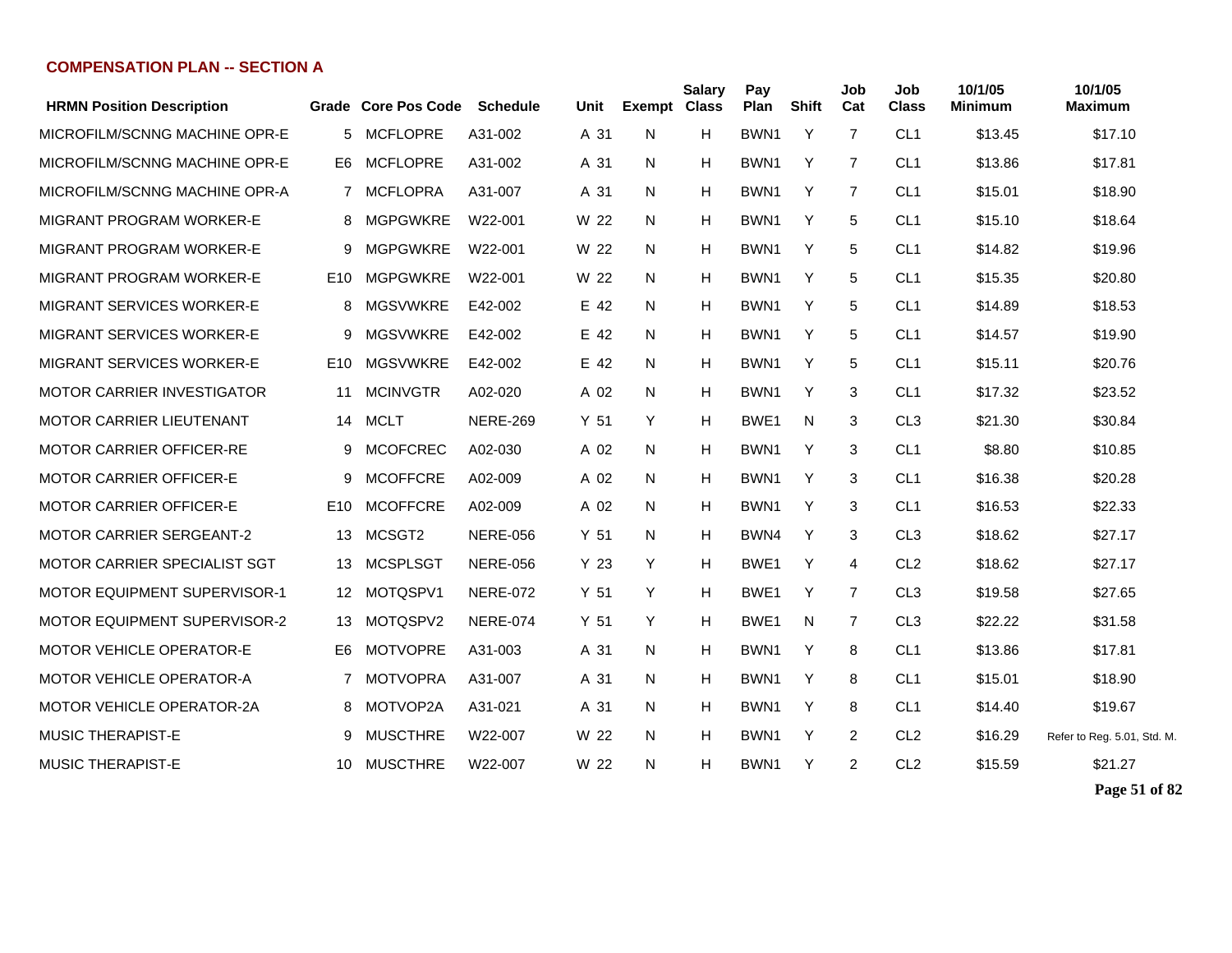| <b>HRMN Position Description</b>  | Grade           | <b>Core Pos Code</b> | <b>Schedule</b> | Unit            | <b>Exempt</b> | <b>Salary</b><br><b>Class</b> | Pay<br>Plan      | <b>Shift</b> | Job<br>Cat     | Job<br><b>Class</b> | 10/1/05<br><b>Minimum</b> | 10/1/05<br>Maximum |
|-----------------------------------|-----------------|----------------------|-----------------|-----------------|---------------|-------------------------------|------------------|--------------|----------------|---------------------|---------------------------|--------------------|
| <b>MUSIC THERAPIST-E</b>          | P11             | <b>MUSCTHRE</b>      | W22-007         | W 22            | N             | H                             | BWN <sub>1</sub> | Y            | 2              | CL <sub>2</sub>     | \$16.74                   | \$22.46            |
| NATURAL RESOURCE MANAGER-2        | 13              | NATRMGR2             | <b>NERE-107</b> | Y <sub>51</sub> | Y             | H                             | BWE1             | N            | 2              | CL <sub>3</sub>     | \$21.53                   | \$31.46            |
| NATURAL RESOURCE MANAGER-3        | 14              | NATRMGR3             | <b>NERE-108</b> | Y <sub>51</sub> | Y             | H                             | BWE <sub>1</sub> | N            | 2              | CL <sub>3</sub>     | \$23.11                   | \$34.02            |
| NATURAL RESOURCE MANAGER-4        | 15              | NATRMGR4             | <b>NERE-109</b> | Y <sub>51</sub> | Y             | H                             | BWE1             | N            | $\overline{2}$ | CL <sub>3</sub>     | \$24.96                   | \$37.61            |
| NATURAL RESOURCES TECH SPV-1      | 12              | NATRSPV1             | <b>NERE-098</b> | Y <sub>51</sub> | Y             | H                             | BWE1             | Y            | 3              | CL <sub>3</sub>     | \$17.73                   | \$25.84            |
| <b>NURSE CONSULTANT-E</b>         | 10              | <b>NURSCSTE</b>      | W22-026         | W 22            | Y             | H                             | BWE1             | Y            | $\overline{2}$ | CL <sub>2</sub>     | \$19.20                   | \$26.56            |
| <b>NURSE CONSULTANT-E</b>         | P <sub>11</sub> | <b>NURSCSTE</b>      | W22-026         | W 22            | Y             | H                             | BWE1             | Y            | 2              | CL <sub>2</sub>     | \$20.30                   | \$29.00            |
| NURSE CONSULTANT-A                | 12              | <b>NURSCSTA</b>      | W22-029         | W 22            | Y             | H                             | BWE1             | N            | 2              | CL <sub>2</sub>     | \$21.92                   | \$31.11            |
| <b>NURSE CONSULTANT-2A</b>        | 13              | NURCST2A             | W22-030         | W 22            | Y             | H                             | BWE1             | N            | 2              | CL <sub>2</sub>     | \$23.28                   | \$32.21            |
| <b>NURSE CONSULTANT-2A</b>        | 13              | NURCST2A             | <b>NERE-097</b> | Y 99            | Y             | H                             | BWE <sub>1</sub> | N            | $\overline{2}$ | CL <sub>2</sub>     | \$23.28                   | \$32.21            |
| <b>NURSE CONSULTANT MANAGER-1</b> | 14              | NURSMGR1             | <b>NERE-031</b> | Y <sub>51</sub> | Y             | H                             | BWE1             | N            | 2              | CL <sub>3</sub>     | \$23.47                   | \$34.33            |
| <b>NUTRITION CONSULTANT-E</b>     | 10              | <b>NUTCSTE</b>       | W22-026         | W 22            | Y             | H                             | BWE <sub>1</sub> | Y            | 2              | CL <sub>2</sub>     | \$19.20                   | \$26.56            |
| <b>NUTRITION CONSULTANT-E</b>     | P11             | <b>NUTCSTE</b>       | W22-026         | W 22            | Y             | H                             | BWE1             | Υ            | 2              | CL <sub>2</sub>     | \$20.30                   | \$29.00            |
| NUTRITION CONSULTANT-A            | 12              | <b>NUTCSTA</b>       | W22-029         | W 22            | Y             | H                             | BWE <sub>1</sub> | N            | 2              | CL <sub>2</sub>     | \$21.92                   | \$31.11            |
| NUTRITION CONSULTANT-A            | 12              | <b>NUTCSTA</b>       | <b>NERE-029</b> | Y <sub>51</sub> | Y             | H                             | BWE1             | N            | $\overline{2}$ | CL <sub>2</sub>     | \$22.04                   | \$32.16            |
| <b>NUTRITION CONSULTANT-2A</b>    | 13              | NUTCST2A             | W22-030         | W 22            | Y             | H                             | BWE1             | N            | $\overline{2}$ | CL <sub>2</sub>     | \$23.28                   | \$32.21            |
| NUTR/FOOD MGMT CONSLTNT MGR-1     | 13              | NTRCMGR1             | <b>NERE-030</b> | Y 51            | Y             | H                             | BWE1             | N            | 2              | CL <sub>3</sub>     | \$23.47                   | \$34.33            |
| OCCUPATNL SFTY ADVSR TRAINEE-E    | 9               | <b>OCCSATRE</b>      | NERE-002P       | Y 99            | N             | H                             | BWN <sub>2</sub> | Y            | 2              | CL <sub>2</sub>     | \$17.07                   | \$27.51            |
| OCCUPATION SAFETY ADVISOR-E       | 9               | <b>OCCSADVE</b>      | <b>NERE-174</b> | Y 23            | N             | H                             | BWN <sub>2</sub> | Y            | 2              | CL <sub>2</sub>     | \$16.26                   | \$20.41            |
| OCCUPATION SAFETY ADVISOR-E       | 9               | <b>OCCSADVE</b>      | <b>NERE-174</b> | Y 99            | N             | H                             | BWN <sub>2</sub> | Y            | 2              | CL <sub>2</sub>     | \$16.26                   | \$20.41            |
| OCCUPATION SAFETY ADVISOR-E       | 10              | <b>OCCSADVE</b>      | <b>NERE-174</b> | Y 23            | N             | H                             | BWN <sub>2</sub> | Y            | 2              | CL <sub>2</sub>     | \$15.64                   | \$21.55            |
| OCCUPATION SAFETY ADVISOR-E       | P11             | <b>OCCSADVE</b>      | <b>NERE-174</b> | Y <sub>23</sub> | Y             | Н                             | BWE1             | Υ            | $\overline{2}$ | CL <sub>2</sub>     | \$17.48                   | \$25.48            |
| OCCUPATION SAFETY ADVISOR-E       | P11             | <b>OCCSADVE</b>      | <b>NERE-174</b> | Y 99            | Y             | H                             | BWE <sub>1</sub> | Y            | 2              | CL <sub>2</sub>     | \$17.48                   | \$25.48            |

**Page 52 of 82**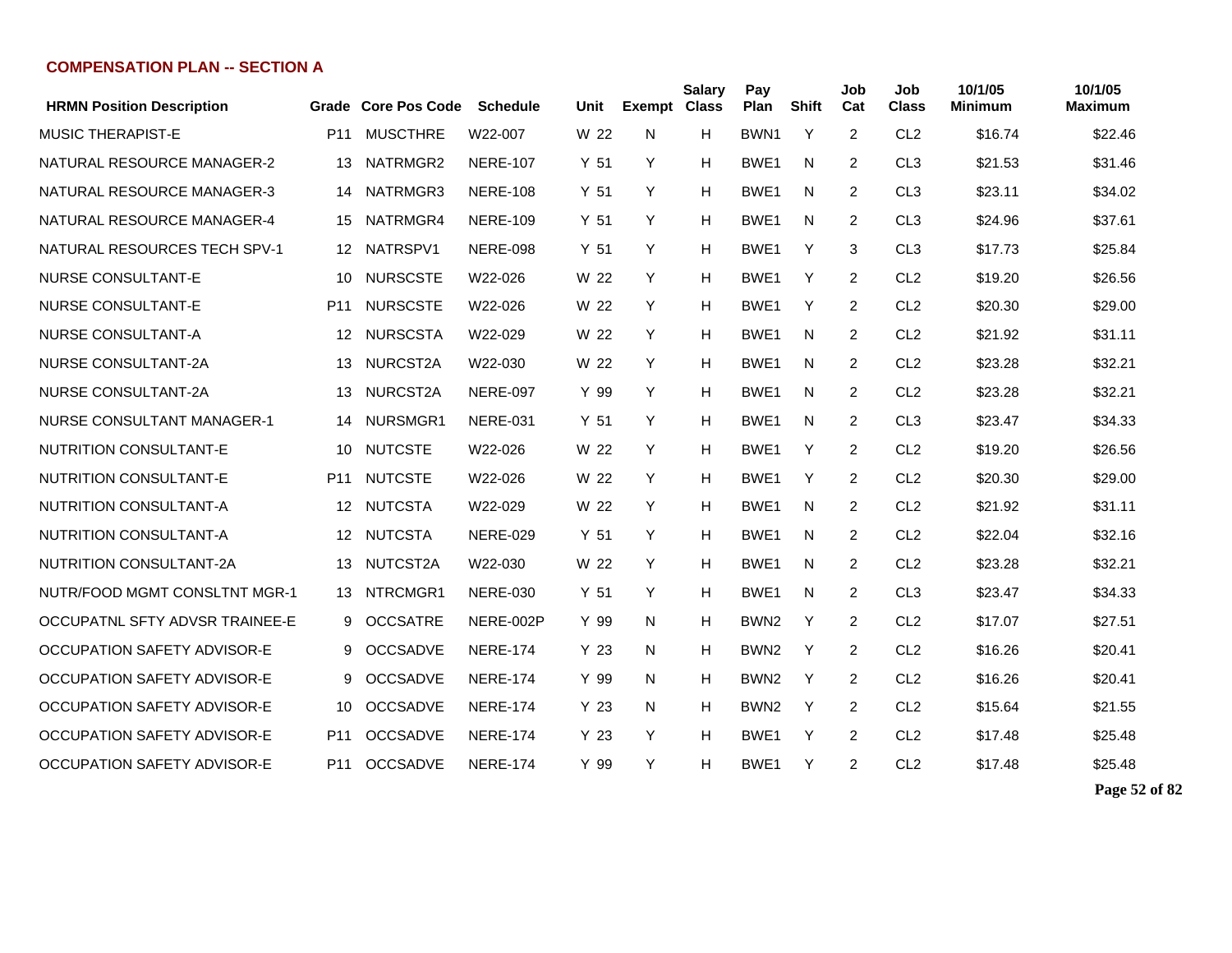| <b>HRMN Position Description</b> | Grade           | <b>Core Pos Code</b> | <b>Schedule</b> | Unit | <b>Exempt Class</b> | <b>Salary</b> | Pay<br>Plan      | Shift | Job<br>Cat     | Job<br><b>Class</b> | 10/1/05<br><b>Minimum</b> | 10/1/05<br><b>Maximum</b>   |
|----------------------------------|-----------------|----------------------|-----------------|------|---------------------|---------------|------------------|-------|----------------|---------------------|---------------------------|-----------------------------|
| OCCUPATION SAFETY ADVISOR-A      | 12              | <b>OCCSADVA</b>      | <b>NERE-180</b> | Y 23 | Y                   | H.            | BWE1             | Y     | 2              | CL <sub>2</sub>     | \$18.82                   | \$27.51                     |
| <b>OCCUPATION SAFETY INSP-E</b>  | 10              | <b>OCSFISPE</b>      | A02-019         | A 02 | N                   | н             | BWN1             | Y     | 3              | CL <sub>1</sub>     | \$16.64                   | \$22.68                     |
| OCCUPATION SAFETY INSP-E         | E <sub>11</sub> | <b>OCSFISPE</b>      | A02-019         | A 02 | N                   | н             | BWN <sub>1</sub> | Y     | 3              | CL <sub>1</sub>     | \$17.94                   | \$24.91                     |
| OCCUPATION SAFETY INSP-A         | 12              | <b>OCSFISPA</b>      | A02-024         | A 02 | N                   | н             | BWN <sub>1</sub> | Y     | 3              | CL <sub>1</sub>     | \$18.54                   | \$26.60                     |
| <b>OCCUPATION SAFETY INSP-SS</b> | 13              | <b>OCSISPSS</b>      | A02-026         | A 02 | Y                   | н             | BWN <sub>1</sub> | Y     | 3              | CL <sub>1</sub>     | \$19.78                   | \$28.16                     |
| <b>OCCUPATIONAL SAFETY SPV-1</b> | 13              | OCCSSPV1             | <b>NERE-182</b> | Y 51 | Y                   | н             | BWE <sub>1</sub> | Y     | 3              | CL <sub>3</sub>     | \$20.12                   | \$30.02                     |
| <b>OCCUPATIONAL SAFETY SPV-2</b> | 14              | OCCSSPV2             | <b>NERE-186</b> | Y 51 | Y                   | н             | BWE <sub>1</sub> | Y     | 3              | CL <sub>3</sub>     | \$22.19                   | \$33.07                     |
| <b>OCCUPATIONAL SAFETY SPV-3</b> | 15              | OCCSSPV3             | <b>NERE-188</b> | Y 51 | Y                   | H.            | BWE <sub>1</sub> | N     | 3              | CL <sub>3</sub>     | \$24.88                   | \$36.79                     |
| OCCUPATIONAL THERAPIST-E         | 9               | <b>OCCUPTHE</b>      | W22-019         | W 22 | N                   | н             | BWN <sub>1</sub> | Y     | $\overline{2}$ | CL <sub>2</sub>     | \$16.97                   | Refer to Reg. 5.01, Std. M. |
| OCCUPATIONAL THERAPIST-E         | 10              | <b>OCCUPTHE</b>      | W22-019         | W 22 | N                   | H.            | BWN <sub>1</sub> | Y     | $\overline{2}$ | CL <sub>2</sub>     | \$16.32                   | \$22.02                     |
| OCCUPATIONAL THERAPIST-E         | P <sub>11</sub> | <b>OCCUPTHE</b>      | W22-019         | W 22 | N                   | н             | BWN <sub>1</sub> | Y     | 2              | CL <sub>2</sub>     | \$17.36                   | \$23.20                     |
| OCCUPATIONAL THERAPIST-A         | 12              | <b>OCCUPTHA</b>      | W22-020         | W 22 | N                   | H.            | BWN <sub>1</sub> | Y     | $\overline{2}$ | CL <sub>2</sub>     | \$18.42                   | \$24.89                     |
| OFFICE MACHINES REPAIRER         | E9              | <b>OFFMCRPR</b>      | A31-010         | A 31 | N                   | H.            | BWN1             | Y     | 7              | CL <sub>1</sub>     | \$16.43                   | \$21.12                     |
| <b>OFFICE SUPERVISOR-1</b>       | 9               | OFFCSPV1             | <b>NERE-010</b> | Y 51 | N.                  | н             | BWN <sub>2</sub> | Y     | 6              | CL <sub>3</sub>     | \$15.61                   | \$20.98                     |
| OFFICE SUPERVISOR-2              | 10              | OFFCSPV2             | <b>NERE-258</b> | Y 51 | N                   | н             | BWN <sub>2</sub> | Y     | 6              | CL <sub>3</sub>     | \$16.25                   | \$22.18                     |
| OFFICE SUPERVISOR-3              | 11              | OFFCSPV3             | <b>NERE-015</b> | Y 51 | N                   | H.            | BWN <sub>2</sub> | Y     | 6              | CL <sub>3</sub>     | \$17.07                   | \$23.80                     |
| OFFICE SUPERVISOR-4              | 12              | OFFCSPV4             | <b>NERE-016</b> | Y 51 | Y                   | H.            | BWE1             | Y     | 6              | CL <sub>3</sub>     | \$18.29                   | \$26.11                     |
| PAINTER-E                        | 8               | PAINTERE             | A31-009         | A 31 | N                   | н             | BWN <sub>1</sub> | Y     | 7              | CL <sub>1</sub>     | \$15.01                   | \$18.90                     |
| <b>PAINTER-E</b>                 | E9              | PAINTERE             | A31-009         | A 31 | N                   | н             | BWN <sub>1</sub> | Y     | 7              | CL <sub>1</sub>     | \$16.43                   | \$21.12                     |
| PAINTER-A                        | 10              | PAINTERA             | A31-012         | A 31 | N                   | н             | BWN <sub>1</sub> | Y     | 7              | CL <sub>1</sub>     | \$16.87                   | \$23.05                     |
| PARALEGAL-E                      | 8               | PRLEGALE             | <b>NERE-033</b> | Y 23 | N                   | н             | BWN <sub>2</sub> | Y     | 5              | CL <sub>1</sub>     | \$15.36                   | \$18.94                     |
| PARALEGAL-E                      | 9               | PRLEGALE             | <b>NERE-033</b> | Y 23 | N                   | н             | BWN <sub>2</sub> | Y     | 5              | CL <sub>1</sub>     | \$15.34                   | \$20.03                     |
| PARALEGAL-E                      | E10             | PRLEGALE             | <b>NERE-033</b> | Y 23 | N                   | H.            | BWN <sub>2</sub> | Y     | 5              | CL <sub>1</sub>     | \$16.27                   | \$22.22                     |
|                                  |                 |                      |                 |      |                     |               |                  |       |                |                     |                           |                             |

**Page 53 of 82**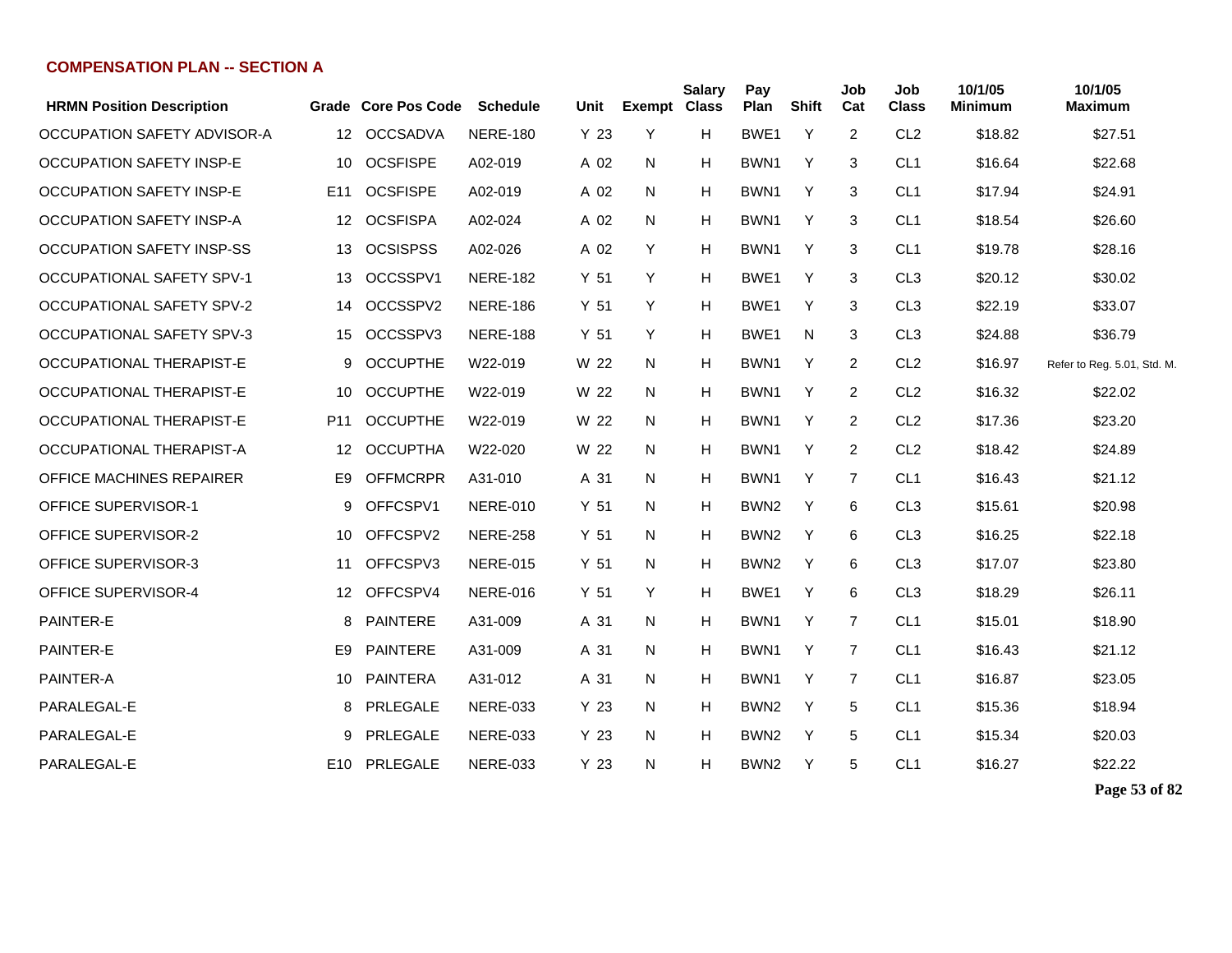| <b>HRMN Position Description</b>          |                 | Grade Core Pos Code | <b>Schedule</b> | Unit            | Exempt Class | Salary | Pay<br>Plan      | <b>Shift</b> | Job<br>Cat     | Job<br><b>Class</b> | 10/1/05<br><b>Minimum</b> | 10/1/05<br><b>Maximum</b> |
|-------------------------------------------|-----------------|---------------------|-----------------|-----------------|--------------|--------|------------------|--------------|----------------|---------------------|---------------------------|---------------------------|
| PARALEGAL-E                               | E <sub>10</sub> | PRLEGALE            | <b>NERE-033</b> | Y 99            | N            | н      | BWN <sub>2</sub> | Y            | 5              | CL <sub>1</sub>     | \$16.27                   | \$22.22                   |
| PARALEGAL-A                               | 11              | PRLEGALA            | <b>NERE-035</b> | Y 23            | N            | H      | BWN <sub>2</sub> | Y            | 5              | CL <sub>1</sub>     | \$18.10                   | \$26.20                   |
| <b>PARK INTERPRETER-E</b>                 | 9               | <b>PARKTPRE</b>     | W22-010         | W 22            | N            | н      | BWN <sub>1</sub> | Y            | $\overline{2}$ | CL <sub>2</sub>     | \$16.29                   | \$20.25                   |
| <b>PARK INTERPRETER-E</b>                 | 10              | <b>PARKTPRE</b>     | W22-010         | W 22            | N            | н      | BWN1             | Y            | $\overline{2}$ | CL <sub>2</sub>     | \$15.56                   | \$21.27                   |
| <b>PARK INTERPRETER-E</b>                 | P <sub>11</sub> | <b>PARKTPRE</b>     | W22-010         | W 22            | N            | н      | BWN1             | Y            | $\overline{2}$ | CL <sub>2</sub>     | \$16.75                   | \$23.03                   |
| <b>PARK INTERPRETER-A</b>                 | 12              | <b>PARKTPRA</b>     | W22-057         | W 22            | Y            | н      | BWE <sub>1</sub> | Y            | $\overline{2}$ | CL <sub>2</sub>     | \$17.28                   | \$24.99                   |
| <b>PARK &amp; RECREATION MANAGER-1</b>    | $12 \,$         | PARKMGR1            | <b>NERE-180</b> | Y <sub>51</sub> | Y            | н      | BWE <sub>1</sub> | Y            | $\overline{2}$ | CL <sub>3</sub>     | \$18.82                   | \$27.51                   |
| <b>PARK &amp; RECREATION MANAGER-2</b>    | 13              | PARKMGR2            | <b>NERE-182</b> | Y <sub>51</sub> | Y            | н      | BWE <sub>1</sub> | N            | 2              | CL <sub>3</sub>     | \$20.12                   | \$30.02                   |
| <b>PARK &amp; RECREATION MANAGER-3</b>    | 14              | PARKMGR3            | <b>NERE-186</b> | Y <sub>51</sub> | Y            | н      | BWE <sub>1</sub> | N            | 2              | CL <sub>3</sub>     | \$22.19                   | \$33.07                   |
| <b>PARK &amp; RECREATION RANGER-E</b>     | 6               | <b>PRKRNGRE</b>     | A02-005         | A 02            | N            | н      | BWN <sub>1</sub> | Y            | 4              | CL <sub>1</sub>     | \$13.45                   | \$17.10                   |
| PARK & RECREATION RANGER-E                | $\overline{7}$  | <b>PRKRNGRE</b>     | A02-005         | A 02            | N            | н      | BWN1             | Y            | 4              | CL <sub>1</sub>     | \$13.86                   | \$17.81                   |
| <b>PARK &amp; RECREATION RANGER-E</b>     | E8              | <b>PRKRNGRE</b>     | A02-005         | A 02            | N            | н      | BWN1             | Y            | $\overline{4}$ | CL <sub>1</sub>     | \$15.01                   | \$18.90                   |
| <b>PARK &amp; RECREATION RANGER-A</b>     | 9               | <b>PRKRNGRA</b>     | A02-006         | A 02            | N            | н      | BWN1             | Y            | $\overline{4}$ | CL <sub>1</sub>     | \$16.43                   | \$21.12                   |
| PARK & RECREATION SUPERVISOR-1            | 9               | PARKSPV1            | <b>NERE-051</b> | Y <sub>51</sub> | N            | н      | BWN <sub>2</sub> | Y            | 3              | CL <sub>3</sub>     | \$15.44                   | \$21.55                   |
| <b>PARK &amp; RECREATION SUPERVISOR-2</b> | 10              | PARKSPV2            | <b>NERE-052</b> | Y <sub>51</sub> | N            | н      | BWN <sub>2</sub> | Y            | 3              | CL <sub>3</sub>     | \$17.51                   | \$24.05                   |
| PARKING OFFICER-E                         | 6               | <b>PRKGOFRE</b>     | A02-002         | A 02            | N            | н      | BWN1             | Y            | 4              | CL <sub>1</sub>     | \$13.22                   | \$16.88                   |
| <b>PARKING OFFICER-E</b>                  | E7              | <b>PRKGOFRE</b>     | A02-002         | A 02            | N            | н      | BWN1             | Y            | 4              | CL <sub>1</sub>     | \$14.86                   | \$18.28                   |
| PARKING OFFICER-LW-A                      | 8               | <b>PRKGOFRA</b>     | A02-015         | A 02            | N            | н      | BWN1             | Y            | 4              | CL <sub>1</sub>     | \$15.22                   | \$19.10                   |
| <b>PAROLE PROBATION MANAGER-2</b>         | 13              | PAROMGR2            | <b>NERE-083</b> | Y <sub>51</sub> | Y            | н      | BWE <sub>1</sub> | N            | 2              | CL <sub>3</sub>     | \$21.41                   | \$31.46                   |
| <b>PAROLE PROBATION MANAGER-3</b>         | 14              | PAROMGR3            | <b>NERE-084</b> | Y <sub>51</sub> | Y            | н      | BWE <sub>1</sub> | N            | $\overline{2}$ | CL <sub>3</sub>     | \$22.79                   | \$33.68                   |
| <b>PAROLE PROBATION MANAGER-4</b>         | 15              | PAROMGR4            | <b>NERE-085</b> | Y 98            | Y            | н      | BWE1             | N            | $\overline{2}$ | CL <sub>3</sub>     | \$24.67                   | \$36.79                   |
| <b>PAROLE PROBATION MANAGER-5</b>         | 16              | PAROMGR5            | <b>NERE-160</b> | Y 98            | Y            | н      | BWE <sub>1</sub> | N            | 2              | CL <sub>3</sub>     | \$27.95                   | \$41.30                   |
| PAROLE/PROBATION OFFICER-E                | 9               | <b>PARPOFRE</b>     | W22-012         | W 22            | N            | н      | BWN1             | Υ            | 2              | CL <sub>2</sub>     | \$16.29                   | \$23.03                   |

**Page 54 of 82**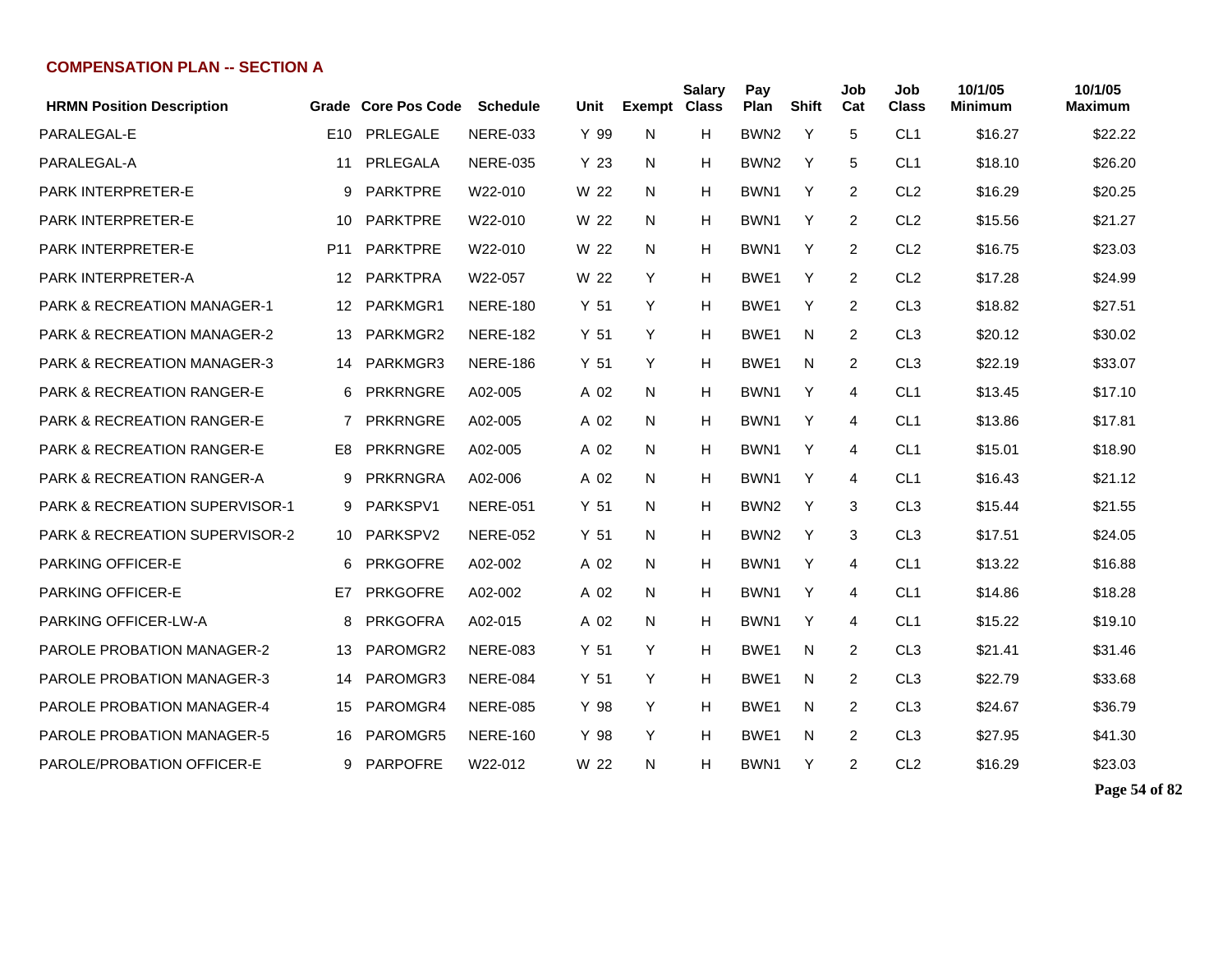| <b>HRMN Position Description</b> |                 | Grade Core Pos Code | <b>Schedule</b> | Unit            | <b>Exempt Class</b> | <b>Salary</b> | Pay<br>Plan      | <b>Shift</b> | Job<br>Cat     | Job<br><b>Class</b> | 10/1/05<br><b>Minimum</b> | 10/1/05<br><b>Maximum</b> |
|----------------------------------|-----------------|---------------------|-----------------|-----------------|---------------------|---------------|------------------|--------------|----------------|---------------------|---------------------------|---------------------------|
| PAROLE/PROBATION OFFICER-E       | 10              | <b>PARPOFRE</b>     | W22-012         | W 22            | N                   | н             | BWN <sub>1</sub> | Y            | $\overline{2}$ | CL <sub>2</sub>     | \$17.62                   | \$24.12                   |
| PAROLE/PROBATION OFFICER-E       | P <sub>11</sub> | <b>PARPOFRE</b>     | W22-012         | W 22            | N                   | н             | BWN1             | Y            | $\overline{2}$ | CL <sub>2</sub>     | \$18.49                   | \$25.91                   |
| PAROLE/PROBATION OFFICER-A       | 12 <sup>°</sup> | <b>PARPOFRA</b>     | W22-060         | W 22            | N                   | н             | BWN1             | Y            | $\overline{2}$ | CL <sub>2</sub>     | \$19.64                   | \$28.29                   |
| PAROLE/PROBATION SPECIALIST-2    | 13              | PAPRSPL2            | <b>NERE-083</b> | Y 99            | Y                   | Н             | BWE <sub>1</sub> | N            | 2              | CL <sub>2</sub>     | \$21.41                   | \$31.46                   |
| PAROLE/PROBATION SPECIALIST-3    | 14              | PAPRSPL3            | <b>NERE-084</b> | Y 99            | Y                   | Н             | BWE1             | N            | 2              | CL <sub>2</sub>     | \$22.79                   | \$33.68                   |
| PAROLE/PROBATION SPECIALIST-4    | 15              | PAPRSPL4            | <b>NERE-085</b> | Y 99            | Y                   | Н             | BWE1             | N            | $\overline{2}$ | CL <sub>2</sub>     | \$24.67                   | \$36.79                   |
| PERSONNEL MGT ANALYST TR-E       | 9               | PERMATRE            | NERE-002P       | Y 23            | N.                  | Н             | BWN <sub>2</sub> | Y            | 2              | CL <sub>2</sub>     | \$17.07                   | \$27.51                   |
| PERSONNEL MGT ANALYST TR-E       | 9               | <b>PERMATRE</b>     | NERE-002P       | Y 99            | N                   | Н             | BWN <sub>2</sub> | Y            | $\overline{2}$ | CL <sub>2</sub>     | \$17.07                   | \$27.51                   |
| PERSONNEL MGT ANALYST-E          | 9               | PERMALTE            | <b>NERE-174</b> | Y 23            | N                   | H             | BWN <sub>2</sub> | Y            | $\overline{2}$ | CL <sub>2</sub>     | \$16.26                   | \$20.41                   |
| PERSONNEL MGT ANALYST-E          | 9               | PERMALTE            | <b>NERE-174</b> | Y 99            | N                   | н             | BWN <sub>2</sub> | Y            | $\overline{2}$ | CL <sub>2</sub>     | \$16.26                   | \$20.41                   |
| PERSONNEL MGT ANALYST-E          | 10              | PERMALTE            | <b>NERE-174</b> | Y <sub>23</sub> | N                   | Н             | BWN <sub>2</sub> | Y            | $\overline{2}$ | CL <sub>2</sub>     | \$15.64                   | \$21.55                   |
| PERSONNEL MGT ANALYST-E          | 10              | PERMALTE            | <b>NERE-174</b> | Y 99            | N                   | н             | BWN <sub>2</sub> | Y            | $\overline{2}$ | CL <sub>2</sub>     | \$15.64                   | \$21.55                   |
| PERSONNEL MGT ANALYST-E          | P <sub>11</sub> | PERMALTE            | <b>NERE-174</b> | Y <sub>23</sub> | Y                   | Н             | BWE <sub>1</sub> | Y            | $\overline{2}$ | CL <sub>2</sub>     | \$17.48                   | \$25.48                   |
| PERSONNEL MGT ANALYST-E          | P <sub>11</sub> | PERMALTE            | <b>NERE-174</b> | Y 98            | Y                   | н             | BWE1             | Y            | 2              | CL <sub>2</sub>     | \$17.48                   | \$25.48                   |
| PERSONNEL MGT ANALYST-E          | P <sub>11</sub> | PERMALTE            | <b>NERE-174</b> | Y 99            | Y                   | н             | BWE <sub>1</sub> | Y            | 2              | CL <sub>2</sub>     | \$17.48                   | \$25.48                   |
| PERSONNEL MGT ANALYST-A          | 12              | PERMALTA            | <b>NERE-180</b> | Y 23            | Y                   | H             | BWE1             | Y            | $\overline{2}$ | CL <sub>2</sub>     | \$18.82                   | \$27.51                   |
| PERSONNEL MGT ANALYST-A          | 12              | PERMALTA            | <b>NERE-180</b> | Y 98            | Y                   | H             | BWE1             | Y            | $\overline{2}$ | CL <sub>2</sub>     | \$18.82                   | \$27.51                   |
| PERSONNEL MGT ANALYST-A          | 12              | PERMALTA            | <b>NERE-180</b> | Y 99            | Y                   | Н             | BWE <sub>1</sub> | Y            | $\overline{2}$ | CL <sub>2</sub>     | \$18.82                   | \$27.51                   |
| PERSONNEL MANAGEMENT ASST-E      | $7^{\circ}$     | PRMGASTE            | W41-006         | W 41            | N                   | Н             | BWN1             | Y            | 6              | CL <sub>1</sub>     | \$14.60                   | \$18.11                   |
| PERSONNEL MANAGEMENT ASST-E      | 7               | PRMGASTE            | <b>NERE-002</b> | Y 99            | N                   | Н             | BWN <sub>2</sub> | Y            | 6              | CL <sub>1</sub>     | \$14.55                   | \$18.11                   |
| PERSONNEL MANAGEMENT ASST-E      | E8.             | <b>PRMGASTE</b>     | W41-006         | W 41            | N.                  | Н             | BWN1             | Y            | 6              | CL <sub>1</sub>     | \$15.43                   | \$18.97                   |
| PERSONNEL MANAGEMENT ASST-E      | E8              | <b>PRMGASTE</b>     | <b>NERE-002</b> | Y 99            | N                   | н             | BWN <sub>2</sub> | Y            | 6              | CL <sub>1</sub>     | \$15.41                   | \$18.97                   |
| PERSONNEL MANAGEMENT ASST-A      |                 | 9 PRMGASTA          | W41-011         | W 41            | N.                  | н             | BWN1             | Y            | 6              | CL <sub>1</sub>     | \$15.42                   | \$20.26                   |

**Page 55 of 82**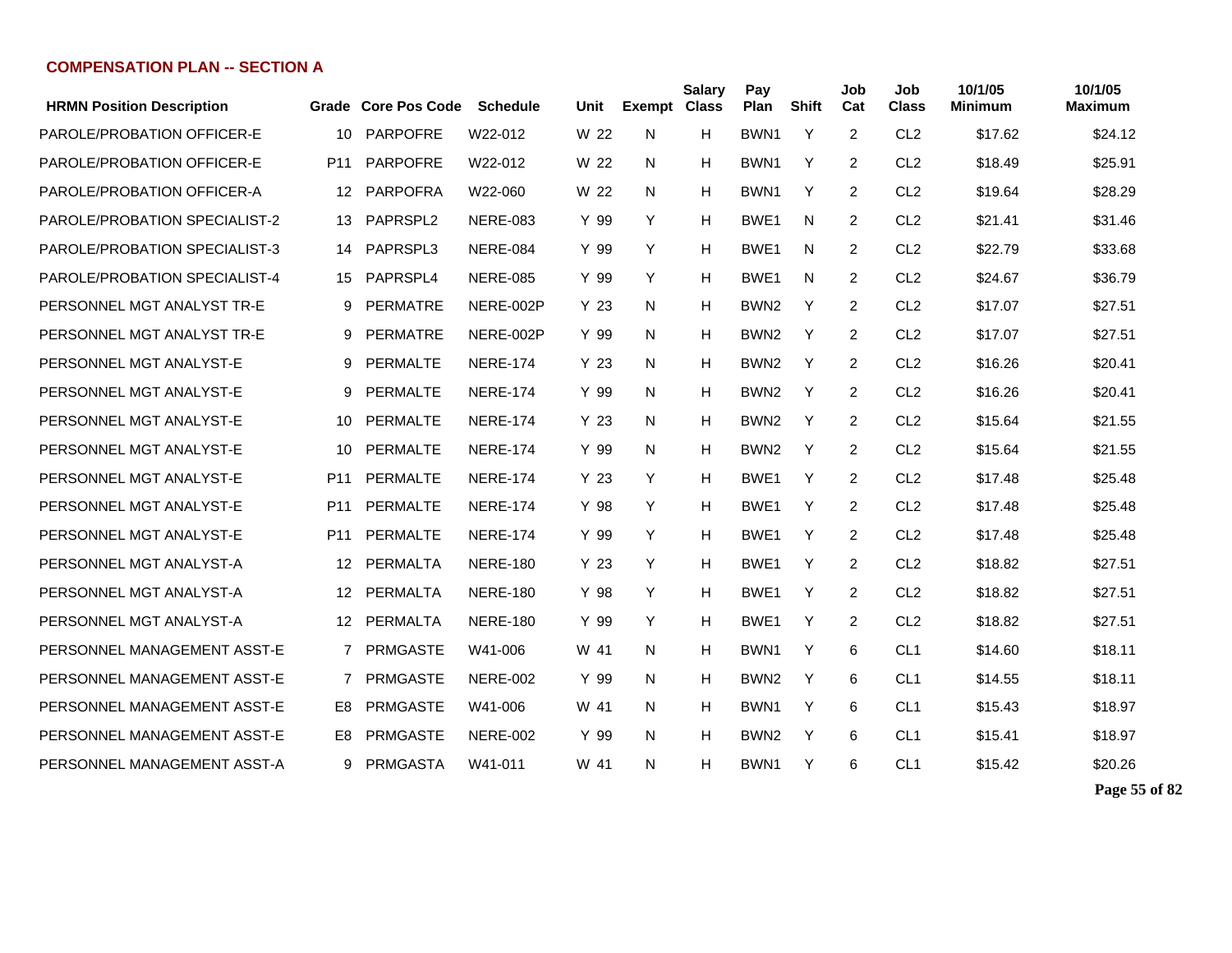| <b>HRMN Position Description</b> |                 | Grade Core Pos Code | <b>Schedule</b>      | Unit            | <b>Exempt Class</b> | <b>Salary</b> | Pay<br>Plan      | <b>Shift</b> | Job<br>Cat     | Job<br><b>Class</b> | 10/1/05<br><b>Minimum</b> | 10/1/05<br><b>Maximum</b> |
|----------------------------------|-----------------|---------------------|----------------------|-----------------|---------------------|---------------|------------------|--------------|----------------|---------------------|---------------------------|---------------------------|
| PERSONNEL MANAGEMENT ASST-A      | 9               | <b>PRMGASTA</b>     | <b>NERE-042</b>      | Y 99            | N                   | H             | BWN <sub>2</sub> | Y            | 6              | CL <sub>1</sub>     | \$15.39                   | \$20.26                   |
| PERSONNEL MGT SPECIALIST-2       | 13              | PERSPL <sub>2</sub> | <b>NERE-182</b>      | Y 99            | Y                   | H             | BWE1             | N            | $\overline{2}$ | CL <sub>2</sub>     | \$20.12                   | \$30.02                   |
| PERSONNEL MGT SPECIALIST-2       | 13              | PERSPL <sub>2</sub> | <b>NERE-182</b>      | Y 98            | Y                   | H             | BWE1             | N            | 2              | CL <sub>2</sub>     | \$20.12                   | \$30.02                   |
| PERSONNEL MGT SPECIALIST-2       | 13              | PERSPL <sub>2</sub> | <b>NERE-182</b>      | Y 23            | Y                   | н             | BWE <sub>1</sub> | N            | 2              | CL <sub>2</sub>     | \$20.12                   | \$30.02                   |
| PERSONNEL MGT SPECIALIST-3       | 14              | PERSPL3             | <b>NERE-186</b>      | Y 98            | Y                   | H             | BWE1             | N            | 2              | CL <sub>2</sub>     | \$22.19                   | \$33.07                   |
| PERSONNEL MGT SPECIALIST-3       | 14              | PERSPL3             | <b>NERE-186</b>      | Y 99            | Y                   | H             | BWE <sub>1</sub> | N            | 2              | CL <sub>2</sub>     | \$22.19                   | \$33.07                   |
| PERSONNEL MGT SPECIALIST-3       | 14              | PERSPL3             | <b>NERE-186</b>      | Y 23            | Y                   | H             | BWE <sub>1</sub> | N            | 2              | CL <sub>2</sub>     | \$22.19                   | \$33.07                   |
| PERSONNEL MGT SPECIALIST-4       | 15              | PERSPL4             | <b>NERE-188</b>      | Y 99            | Y                   | H             | BWE <sub>1</sub> | N            | 2              | CL <sub>2</sub>     | \$24.88                   | \$36.79                   |
| PERSONNEL MGT SPECIALIST-4       | 15              | PERSPL4             | <b>NERE-188</b>      | Y 98            | Y                   | H             | BWE1             | N            | $\overline{2}$ | CL <sub>2</sub>     | \$24.88                   | \$36.79                   |
| PERSONNEL MGT SPECIALIST-4       | 15              | PERSPL4             | <b>NERE-188</b>      | Y <sub>23</sub> | Y                   | H             | BWE <sub>1</sub> | N            | $\overline{c}$ | CL <sub>2</sub>     | \$24.88                   | \$36.79                   |
| PERSONNEL MANAGEMENT TECH-E      | 8               | <b>PMGTTCHE</b>     | <b>NERE-032</b>      | Y 99            | N                   | н             | BWN <sub>2</sub> | Y            | 5              | CL <sub>1</sub>     | \$15.41                   | \$18.99                   |
| PERSONNEL MANAGEMENT TECH-E      | E9              | <b>PMGTTCHE</b>     | <b>NERE-032</b>      | Y 99            | N                   | н             | BWN <sub>2</sub> | Y            | 5              | CL <sub>1</sub>     | \$15.38                   | \$20.07                   |
| PERSONNEL MANAGEMENT TECH-A      | 10              | PMGTTCHA            | <b>NERE-034</b>      | Y 99            | N                   | H             | BWN <sub>2</sub> | Y            | 5              | CL <sub>1</sub>     | \$16.34                   | \$22.37                   |
| PHARMACIST-E                     | 10              | <b>PHRMCSTE</b>     | H <sub>21</sub> -022 | H 21            | N                   | н             | BWN <sub>2</sub> | Y            | 2              | CL <sub>2</sub>     | \$19.31                   | \$26.63                   |
| PHARMACIST-E                     | P <sub>11</sub> | <b>PHRMCSTE</b>     | H21-022              | H 21            | Y                   | H             | BWE <sub>1</sub> | Y            | 2              | CL <sub>2</sub>     | \$22.47                   | \$31.11                   |
| PHARMACIST-A                     | 12              | <b>PHRMCSTA</b>     | H21-023              | H 21            | Y                   | н             | BWE1             | Y            | 2              | CL <sub>2</sub>     | \$23.57                   | \$33.79                   |
| PHARMACIST MANAGER-2             | 13              | PHARMGR2            | <b>NERE-111</b>      | Y <sub>51</sub> | Y                   | H             | BWE <sub>1</sub> | N            | 2              | CL <sub>3</sub>     | \$25.11                   | \$36.01                   |
| PHARMACIST MANAGER-3             | 14              | PHARMGR3            | <b>NERE-112</b>      | Y <sub>51</sub> | Y                   | H             | BWE <sub>1</sub> | N            | 2              | CL <sub>3</sub>     | \$26.79                   | \$38.81                   |
| PHARMACIST SPECIALIST-2          | 13              | PHARSPL2            | H21-024              | H 21            | Y                   | H             | BWE <sub>1</sub> | N            | 2              | CL <sub>2</sub>     | \$25.08                   | \$36.06                   |
| PHARMACIST SPECIALIST-3          | 14              | PHARSPL3            | H21-025              | H 21            | Y                   | H             | BWE1             | N            | 2              | CL <sub>2</sub>     | \$26.81                   | \$38.87                   |
| PHARMACY ASSISTANT               | E8              | PHARMAST            | L32-008              | L <sub>32</sub> | N                   | H             | BWN1             | Y            | 3              | CL <sub>1</sub>     | \$14.26                   | \$18.30                   |
| PHOTOGRAPHER-E                   | 9               | <b>PHOTOGRE</b>     | L32-007              | L <sub>32</sub> | N                   | H             | BWN <sub>1</sub> | Y            | 3              | CL <sub>1</sub>     | \$14.26                   | \$18.30                   |
| PHOTOGRAPHER-E                   | 10              | <b>PHOTOGRE</b>     | L32-007              | L <sub>32</sub> | N                   | н             | BWN1             | Y            | 3              | CL <sub>1</sub>     | \$15.08                   | \$21.17                   |

**Page 56 of 82**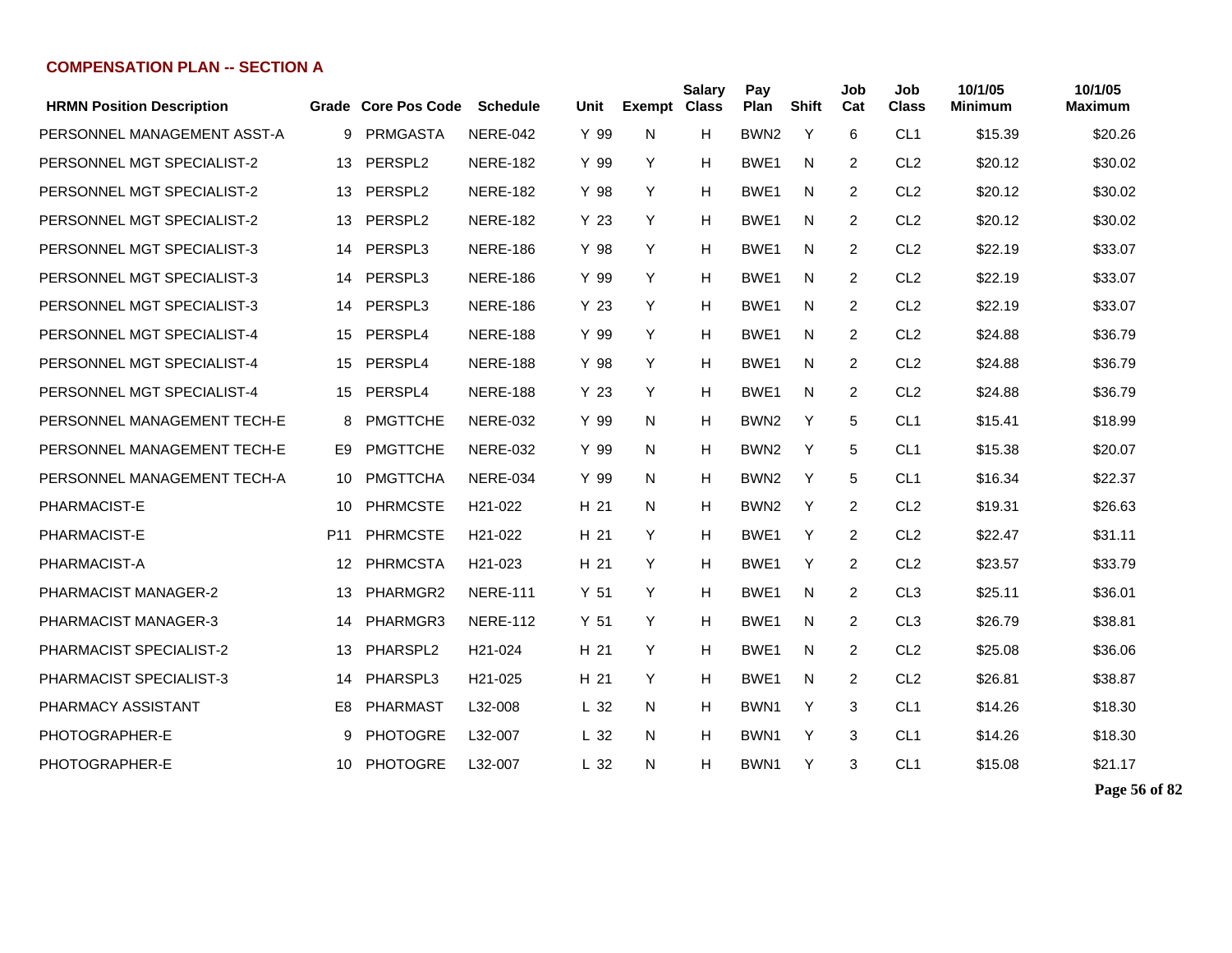| <b>HRMN Position Description</b>   |                 | <b>Grade Core Pos Code</b> | <b>Schedule</b> | Unit            | <b>Exempt</b> | <b>Salary</b><br><b>Class</b> | Pay<br>Plan      | <b>Shift</b> | Job<br>Cat     | Job<br><b>Class</b> | 10/1/05<br><b>Minimum</b> | 10/1/05<br><b>Maximum</b> |
|------------------------------------|-----------------|----------------------------|-----------------|-----------------|---------------|-------------------------------|------------------|--------------|----------------|---------------------|---------------------------|---------------------------|
| PHOTOGRAPHER-E                     | E <sub>11</sub> | <b>PHOTOGRE</b>            | L32-007         | L <sub>32</sub> | N             | H                             | BWN1             | Y            | 3              | CL <sub>1</sub>     | \$16.04                   | \$23.22                   |
| PHOTOGRAPHER-A                     | 12              | <b>PHOTOGRA</b>            | L32-013         | L <sub>32</sub> | N             | Н                             | BWN <sub>1</sub> | Y            | 3              | CL <sub>1</sub>     | \$17.14                   | \$25.62                   |
| PHOTOGRAPHER SUPERVISOR-1          | 13              | PHOTSPV1                   | <b>NERE-102</b> | Y <sub>51</sub> | Y             | н                             | BWE <sub>1</sub> | Y            | 3              | CL <sub>3</sub>     | \$19.59                   | \$28.25                   |
| <b>PHOTO SERVICES ASSISTANT-E</b>  | 6               | <b>PHOTASTE</b>            | L32-004         | L <sub>32</sub> | N.            | н                             | BWN1             | Y            | 3              | CL <sub>1</sub>     | \$11.93                   | \$15.31                   |
| <b>PHOTO SERVICES ASSISTANT-E</b>  | $\overline{7}$  | <b>PHOTASTE</b>            | L32-004         | L <sub>32</sub> | N             | H                             | BWN1             | Y            | 3              | CL <sub>1</sub>     | \$12.95                   | \$16.76                   |
| <b>PHOTO SERVICES ASSISTANT-E</b>  | E <sub>8</sub>  | <b>PHOTASTE</b>            | L32-004         | L <sub>32</sub> | N             | H                             | BWN1             | Y            | 3              | CL <sub>1</sub>     | \$14.26                   | \$18.30                   |
| <b>PHOTO SERVICES ASSISTANT-A</b>  | 9               | <b>PHOTASTA</b>            | L32-009         | L <sub>32</sub> | N             | H                             | BWN1             | Y            | 3              | CL <sub>1</sub>     | \$15.08                   | \$21.17                   |
| <b>PHOTOGRAPHIC SERVICES SPV-1</b> | 10              | PHTOSPV1                   | <b>NERE-099</b> | Y <sub>51</sub> | N             | н                             | BWN <sub>2</sub> | Y            | 3              | CL <sub>3</sub>     | \$16.58                   | \$23.36                   |
| PHYSICAL PLANT SUPERVISOR-1        | 12              | PHYPSPV1                   | <b>NERE-072</b> | Y <sub>51</sub> | Y             | н                             | BWE1             | Y            | 7              | CL <sub>3</sub>     | \$19.58                   | \$27.65                   |
| PHYSICAL PLANT SUPERVISOR-2        | 13.             | PHYPSPV2                   | <b>NERE-074</b> | Y <sub>51</sub> | Y             | н                             | BWE <sub>1</sub> | N            | 7              | CL <sub>3</sub>     | \$22.22                   | \$31.58                   |
| PHYSICAL THERAPIST-E               | 9               | <b>PHYSCTHE</b>            | W22-006         | W 22            | N.            | H                             | BWN1             | Y            | 2              | CL <sub>2</sub>     | \$16.35                   | \$23.10                   |
| PHYSICAL THERAPIST-E               | 10              | <b>PHYSCTHE</b>            | W22-006         | W 22            | N             | H                             | BWN1             | Y            | $\overline{2}$ | CL <sub>2</sub>     | \$17.71                   | \$24.19                   |
| PHYSICAL THERAPIST-E               | P <sub>11</sub> | <b>PHYSCTHE</b>            | W22-006         | W 22            | N             | H                             | BWN1             | Y            | $\overline{2}$ | CL <sub>2</sub>     | \$18.55                   | \$25.98                   |
| PHYSICAL THERAPIST-A               | 12              | PHYSCTHA                   | W22-035         | W 22            | Y             | H                             | BWE <sub>1</sub> | Y            | $\overline{2}$ | CL <sub>2</sub>     | \$19.68                   | \$28.36                   |
| PHYSICAL THERAPY AIDE-E            | 6               | PHTHADEE                   | U11-016         | $U$ 11          | N             | H                             | BWN1             | Y            | 5              | CL <sub>1</sub>     | \$13.88                   | \$16.70                   |
| PHYSICAL THERAPY AIDE-E            | 7               | PHTHADEE                   | U11-016         | $U$ 11          | N             | н                             | BWN1             | Y            | 5              | CL <sub>1</sub>     | \$14.25                   | \$17.25                   |
| PHYSICAL THERAPY AIDE-E            | E <sub>8</sub>  | <b>PHTHADEE</b>            | U11-016         | $U$ 11          | N             | н                             | BWN <sub>1</sub> | Y            | 5              | CL <sub>1</sub>     | \$14.81                   | \$17.87                   |
| PHYSICAL THERAPY AIDE-A            | 9               | PHTHADEA                   | U11-021         | $U$ 11          | N             | H                             | BWN1             | Y            | 5              | CL <sub>1</sub>     | \$14.61                   | \$18.98                   |
| PHYSICIAN-E                        | P17             | <b>PHYSICNE</b>            | W22-053         | W 22            | Y             | H                             | BWE <sub>1</sub> | N            | 2              | CL <sub>2</sub>     | \$44.92                   | \$62.99                   |
| PHYSICIAN-A                        | 18              | <b>PHYSICNA</b>            | W22-054         | W 22            | Y             | H                             | BWE <sub>1</sub> | N            | 2              | CL <sub>2</sub>     | \$48.27                   | \$67.85                   |
| PHYSICIAN ASSISTANT-E              | P <sub>11</sub> | PHYASTE                    | W22-031         | W 22            | N.            | H                             | BWN1             | Y            | 2              | CL <sub>2</sub>     | \$20.35                   | \$29.48                   |
| PHYSICIAN ASSISTANT-A              | 12 <sup>°</sup> | PHYASTA                    | W22-063         | W 22            | Y             | н                             | BWE1             | N            | 2              | CL <sub>2</sub>     | \$24.11                   | \$34.24                   |
| PHYSICIAN ASSISTANT-2A             |                 | 13 PHYAST2A                | W22-064         | W 22            | Y             | н                             | BWE1             | N            | 2              | CL <sub>2</sub>     | \$25.59                   | \$35.44                   |

**Page 57 of 82**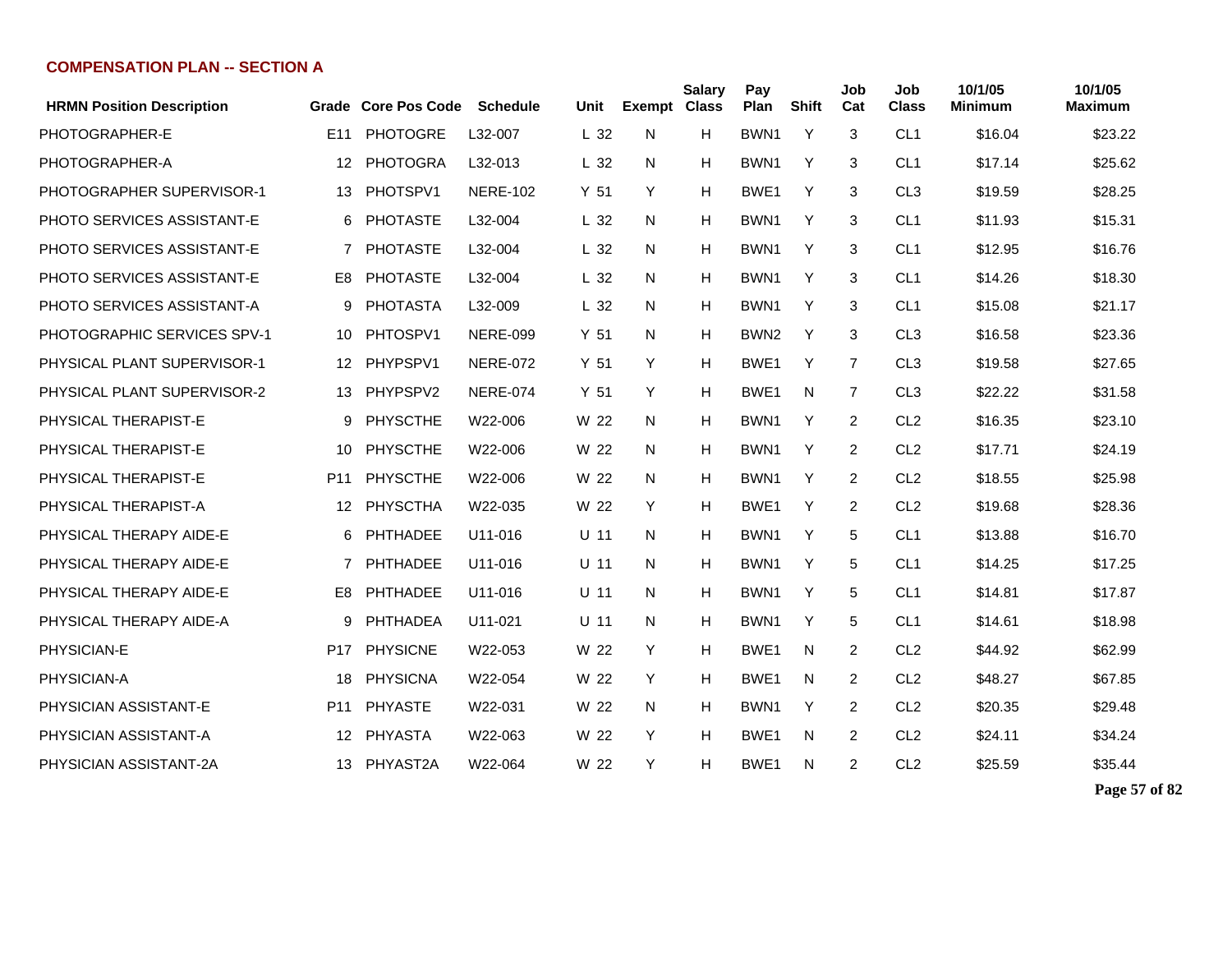| <b>HRMN Position Description</b> | Grade           | <b>Core Pos Code</b> | <b>Schedule</b>      | Unit            | Exempt Class | <b>Salary</b> | Pay<br>Plan      | <b>Shift</b> | Job<br>Cat     | Job<br><b>Class</b> | 10/1/05<br>Minimum | 10/1/05<br><b>Maximum</b> |
|----------------------------------|-----------------|----------------------|----------------------|-----------------|--------------|---------------|------------------|--------------|----------------|---------------------|--------------------|---------------------------|
| PHYSICIAN EXECUTIVE              | 22              | <b>PHYSEXE</b>       | <b>NERE-213</b>      | Y 98            | Y            | н             | BWE1             | N            | $\overline{2}$ | CL <sub>3</sub>     | \$67.98            | \$73.72                   |
| <b>PHYSICIAN MANAGER-1</b>       | 19              | PHYSMGR1             | <b>NERE-208</b>      | Y <sub>51</sub> | Y            | н             | BWE1             | N            | 2              | CL <sub>3</sub>     | \$51.16            | \$72.22                   |
| PHYSICIAN MANAGER-2              | 20              | PHYSMGR2             | <b>NERE-210</b>      | Y <sub>51</sub> | Y            | Н             | BWE <sub>1</sub> | N            | 1              | CL <sub>3</sub>     | \$54.05            | \$72.57                   |
| PHYSICIAN MANAGER-3              | 21              | PHYSMGR3             | <b>NERE-212</b>      | Y 98            | Y            | н             | BWE <sub>1</sub> | N            | 1              | CL <sub>3</sub>     | \$62.02            | \$73.35                   |
| PHYSICIAN MANAGER-4              | 22              | PHYSMGR4             | <b>NERE-213</b>      | Y 98            | Y            | н             | BWE1             | N            | 1              | CL <sub>3</sub>     | \$67.98            | \$73.72                   |
| PHYSICIST-E                      | 9               | <b>PHYCISTE</b>      | H <sub>21</sub> -002 | H 21            | N.           | н             | BWN <sub>2</sub> | Y            | 2              | CL <sub>2</sub>     | \$15.74            | \$22.46                   |
| PHYSICIST-E                      | 10              | <b>PHYCISTE</b>      | H21-002              | H 21            | N            | н             | BWN <sub>2</sub> | Y            | 2              | CL <sub>2</sub>     | \$16.56            | \$23.40                   |
| PHYSICIST-E                      | P <sub>11</sub> | <b>PHYCISTE</b>      | H <sub>21</sub> -002 | H 21            | Y            | н             | BWE1             | Y            | 2              | CL <sub>2</sub>     | \$19.15            | \$27.03                   |
| PHYSICIST-A                      | 12              | PHYCISTA             | H21-010              | H 21            | Y            | н             | BWE1             | Y            | 2              | CL <sub>2</sub>     | \$20.18            | \$29.44                   |
| PHYSICIST MANAGER-3              | 14              | PHYIMGR3             | <b>NERE-113</b>      | Y <sub>51</sub> | Y            | н             | BWE1             | N            | 2              | CL <sub>3</sub>     | \$23.54            | \$34.71                   |
| PHYSICIST MANAGER-4              | 15              | PHYIMGR4             | <b>NERE-114</b>      | Y <sub>51</sub> | Y            | н             | BWE1             | N            | 2              | CL <sub>3</sub>     | \$25.36            | \$38.37                   |
| <b>PHYSICIST SPECIALIST 2</b>    | 13              | PHYSPL2              | H21-033              | H 21            | Y            | н             | BWE <sub>1</sub> | N            | 2              | CL <sub>2</sub>     | \$22.02            | \$32.15                   |
| <b>PHYSICIST SPECIALIST 3</b>    | 14              | PHYSPL3              | H21-034              | H 21            | Y            | н             | BWE1             | N            | 2              | CL <sub>2</sub>     | \$23.59            | \$34.77                   |
| PLANNING ANALYST-E               | 9               | <b>PLANALTE</b>      | <b>NERE-174</b>      | Y 23            | N            | н             | BWN <sub>2</sub> | Y            | 2              | CL <sub>2</sub>     | \$16.26            | \$20.41                   |
| PLANNING ANALYST-E               | 10              | <b>PLANALTE</b>      | <b>NERE-174</b>      | Y 23            | N            | H             | BWN <sub>2</sub> | Y            | 2              | CL <sub>2</sub>     | \$15.64            | \$21.55                   |
| <b>PLANNING ANALYST-E</b>        | P <sub>11</sub> | <b>PLANALTE</b>      | <b>NERE-174</b>      | Y 23            | Y            | H             | BWE1             | Y            | $\overline{2}$ | CL <sub>2</sub>     | \$17.48            | \$25.48                   |
| PLANNING ANALYST-A               | 12              | PLANALTA             | <b>NERE-180</b>      | Y 23            | Y            | H             | BWE1             | Y            | 2              | CL <sub>2</sub>     | \$18.82            | \$27.51                   |
| <b>PLANNING MANAGER-2</b>        | 13              | PLANMGR2             | <b>NERE-182</b>      | Y <sub>51</sub> | Y            | н             | BWE1             | N            | 2              | CL <sub>3</sub>     | \$20.12            | \$30.02                   |
| <b>PLANNING MANAGER-3</b>        | 14              | PLANMGR3             | <b>NERE-186</b>      | Y <sub>51</sub> | Y            | н             | BWE1             | N            | 2              | CL <sub>3</sub>     | \$22.19            | \$33.07                   |
| <b>PLANNING MANAGER-4</b>        | 15              | PLANMGR4             | <b>NERE-188</b>      | Y <sub>51</sub> | Y            | н             | BWE1             | N            | 2              | CL <sub>3</sub>     | \$24.88            | \$36.79                   |
| <b>PLANNING SPECIALIST-2</b>     | 13              | PLANSPL2             | <b>NERE-182</b>      | Y 23            | Y            | н             | BWE1             | N            | 2              | CL <sub>2</sub>     | \$20.12            | \$30.02                   |
| PLANNING SPECIALIST-3            | 14              | PLANSPL3             | <b>NERE-186</b>      | Y 23            | Y            | н             | BWE1             | N            | 2              | CL <sub>2</sub>     | \$22.19            | \$33.07                   |
| PLANT/APIARY AIDE                | E7              | PLAPYADE             | A02-003              | A 02            | N            | H             | BWN1             | Y            | 3              | CL <sub>1</sub>     | \$14.86            | \$18.28                   |

**Page 58 of 82**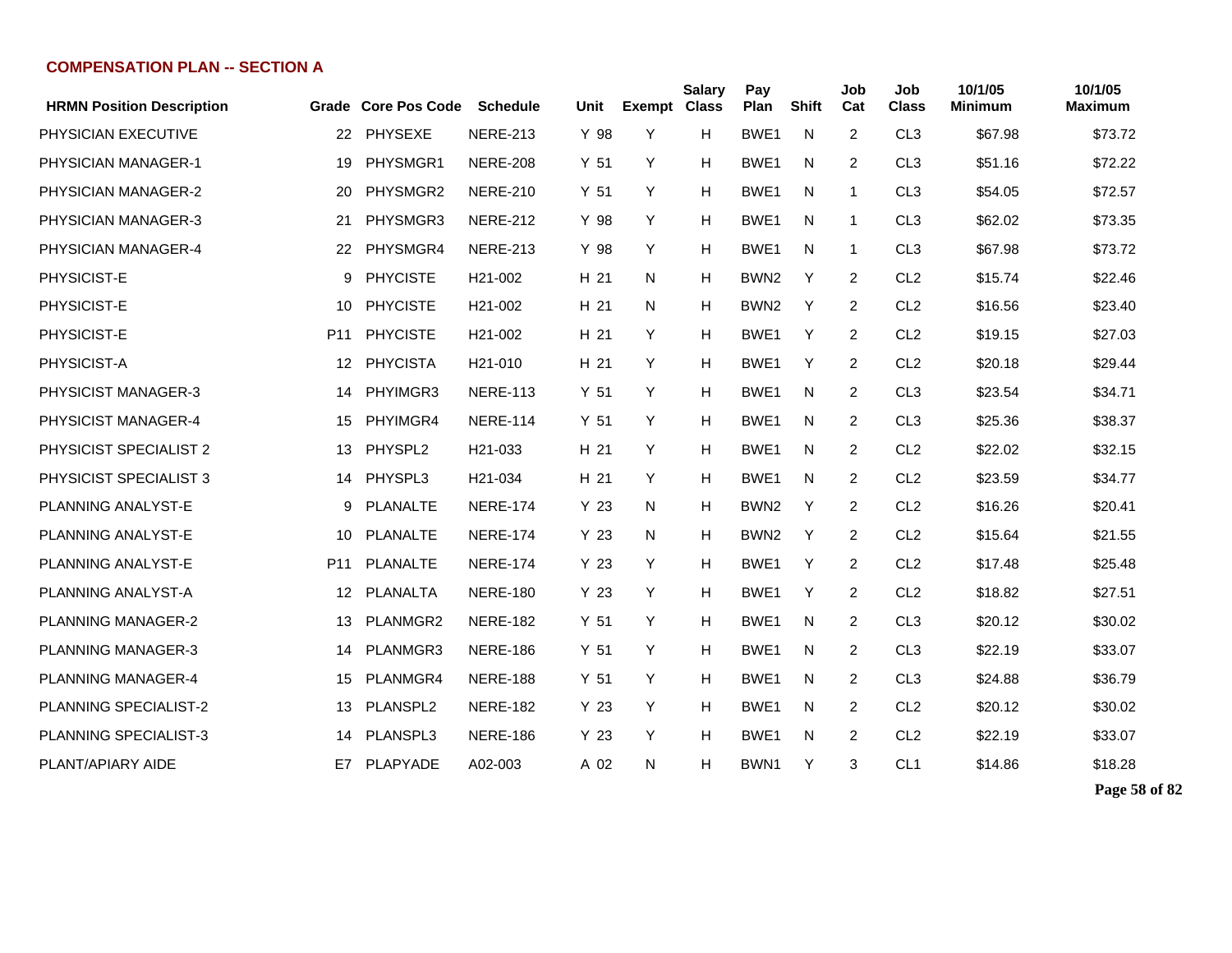| <b>HRMN Position Description</b>    |                 | Grade Core Pos Code | <b>Schedule</b>      | Unit            | <b>Exempt Class</b> | <b>Salary</b> | Pay<br>Plan      | <b>Shift</b> | Job<br>Cat     | Job<br><b>Class</b> | 10/1/05<br><b>Minimum</b> | 10/1/05<br><b>Maximum</b> |
|-------------------------------------|-----------------|---------------------|----------------------|-----------------|---------------------|---------------|------------------|--------------|----------------|---------------------|---------------------------|---------------------------|
| <b>PLANT INDUSTRY MANAGER-2</b>     | 13              | PLTNMGR2            | <b>NERE-107</b>      | Y <sub>51</sub> | Y                   | H             | BWE1             | N            | $\overline{2}$ | CL <sub>3</sub>     | \$21.53                   | \$31.46                   |
| PLANT INDUSTRY MANAGER-3            | 14              | PLTNMGR3            | <b>NERE-108</b>      | Y 51            | Y                   | H             | BWE1             | N            | 2              | CL <sub>3</sub>     | \$23.11                   | \$34.02                   |
| <b>PLANT INDUSTRY MANAGER-4</b>     | 15              | PLTNMGR4            | <b>NERE-109</b>      | Y 98            | Y                   | H             | BWE1             | N            | 2              | CL <sub>3</sub>     | \$24.96                   | \$37.61                   |
| PLANT INDUSTRY SCIENTIST-E          | 9               | <b>PLINSCIE</b>     | H21-001              | H 21            | N                   | H             | BWN <sub>2</sub> | Y            | $\overline{2}$ | CL <sub>2</sub>     | \$15.74                   | \$22.46                   |
| PLANT INDUSTRY SCIENTIST-E          | 10              | <b>PLINSCIE</b>     | H21-001              | H 21            | N                   | H             | BWN <sub>2</sub> | Y            | $\overline{2}$ | CL <sub>2</sub>     | \$16.27                   | \$22.96                   |
| PLANT INDUSTRY SCIENTIST-E          | P <sub>11</sub> | <b>PLINSCIE</b>     | H <sub>21</sub> -001 | H 21            | Y                   | H             | BWE1             | Y            | 2              | CL <sub>2</sub>     | \$18.84                   | \$26.51                   |
| PLANT INDUSTRY SCIENTIST-A          | 12              | <b>PLINSCIA</b>     | H <sub>21</sub> -009 | H 21            | Y                   | H             | BWE1             | Y            | 2              | CL <sub>2</sub>     | \$19.77                   | \$28.83                   |
| PLANT INDUSTRY SPECIALIST 2         | 13              | PLINSPL2            | H <sub>21</sub> -014 | H 21            | Y                   | H             | BWE1             | N            | 2              | CL <sub>2</sub>     | \$21.49                   | \$31.51                   |
| PLANT PATHOLOGIST SPL-2             | 13              | PPTHSPL2            | H <sub>21</sub> -014 | H 21            | Y                   | H             | BWE1             | N            | $\overline{c}$ | CL <sub>2</sub>     | \$21.49                   | \$31.51                   |
| PLUMBER-E                           | 8               | PLUMBERE            | A31-009              | A 31            | N                   | н             | BWN <sub>1</sub> | Y            | $\overline{7}$ | CL <sub>1</sub>     | \$15.01                   | \$18.90                   |
| PLUMBER-E                           | E <sub>9</sub>  | PLUMBERE            | A31-009              | A 31            | N                   | Н             | BWN1             | Y            | $\overline{7}$ | CL <sub>1</sub>     | \$16.43                   | \$21.12                   |
| PLUMBER-A                           | 10              | PLUMBERA            | A31-012              | A 31            | N                   | H             | BWN1             | Y            | $\overline{7}$ | CL <sub>1</sub>     | \$16.87                   | \$23.05                   |
| PLUMBER-LICENSED-E                  | E <sub>10</sub> | PLUMLICE            | A31-017              | A 31            | N                   | H             | BWN1             | Y            | $\overline{7}$ | CL <sub>1</sub>     | \$16.64                   | \$22.68                   |
| PLUMBER-LICENSED-A                  | 11              | <b>PLUMLICA</b>     | A31-018              | A 31            | N.                  | Н             | BWN1             | Y            | 7              | CL <sub>1</sub>     | \$17.94                   | \$24.91                   |
| PLUMBING INSPECTOR-E                | E11             | <b>PLUMISPE</b>     | A02-022              | A 02            | N                   | Н             | BWN <sub>1</sub> | Y            | 3              | CL <sub>1</sub>     | \$17.94                   | \$24.91                   |
| PLUMBING INSPECTOR-A                | 12              | <b>PLUMISPA</b>     | A02-024              | A 02            | N                   | H             | BWN1             | Y            | 3              | CL <sub>1</sub>     | \$18.54                   | \$26.60                   |
| POWER PLANT OPERATOR-E              | 8               | <b>PWPLOPRE</b>     | A31-009              | A 31            | N                   | H             | BWN <sub>1</sub> | Y            | $\overline{7}$ | CL <sub>1</sub>     | \$15.01                   | \$18.90                   |
| POWER PLANT OPERATOR-E              | E <sub>9</sub>  | <b>PWPLOPRE</b>     | A31-009              | A 31            | N                   | H             | BWN1             | Y            | $\overline{7}$ | CL <sub>1</sub>     | \$16.43                   | \$21.12                   |
| POWER PLANT OPERATOR-A              | 10              | <b>PWPLOPRA</b>     | A31-012              | A 31            | N.                  | H             | BWN1             | Y            | 7              | CL <sub>1</sub>     | \$16.87                   | \$23.05                   |
| <b>POWER PLANT SUPERVISOR-1</b>     | 11              | POWPSPV1            | <b>NERE-069</b>      | Y <sub>51</sub> | N                   | H             | BWN <sub>2</sub> | Y            | 7              | CL <sub>3</sub>     | \$18.59                   | \$25.57                   |
| PRACTICAL NURSE LICENSED-E          | E <sub>9</sub>  | <b>PLNURSEE</b>     | U11-014              | $U$ 11          | N                   | H             | BWN1             | Y            | 3              | CL <sub>1</sub>     | \$16.19                   | \$20.53                   |
| <b>PRACTICAL NURSE LICENSED-A</b>   | 10              | <b>PLNURSEA</b>     | U11-030              | $U$ 11          | N.                  | H             | BWN <sub>1</sub> | Y            | 3              | CL <sub>1</sub>     | \$17.30                   | \$22.31                   |
| <b>PRACTICAL NURSE SUPERVISOR-1</b> | 11              | PRNRSPV1            | <b>NERE-021</b>      | Y <sub>51</sub> | N                   | H             | BWN <sub>2</sub> | Y            | 3              | CL <sub>3</sub>     | \$17.06                   | \$23.19                   |

**Page 59 of 82**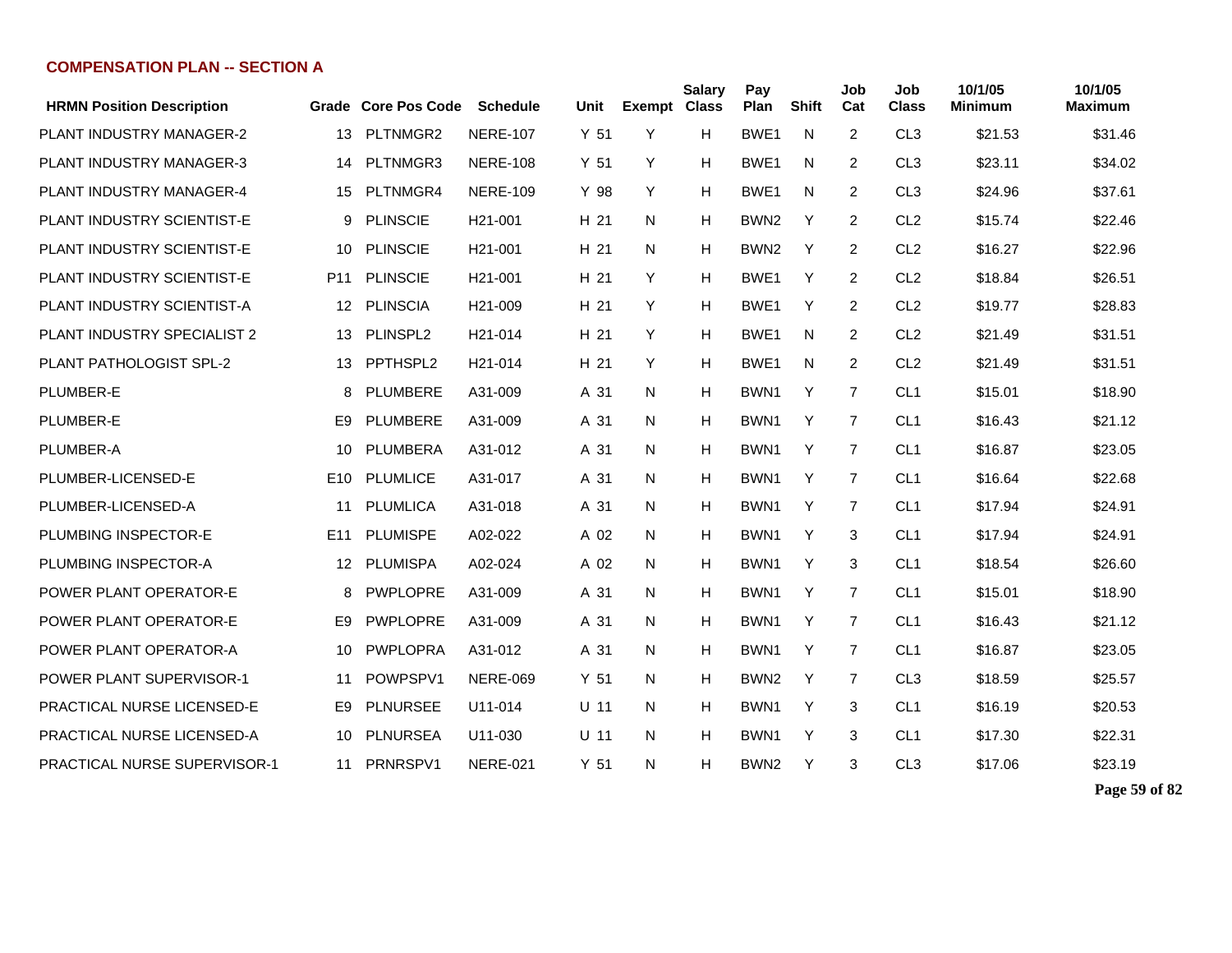| <b>HRMN Position Description</b> |                | Grade Core Pos Code | <b>Schedule</b> | Unit | Exempt Class | <b>Salary</b> | Pay<br>Plan      | <b>Shift</b> | Job<br>Cat     | Job<br><b>Class</b> | 10/1/05<br><b>Minimum</b> | 10/1/05<br><b>Maximum</b> |
|----------------------------------|----------------|---------------------|-----------------|------|--------------|---------------|------------------|--------------|----------------|---------------------|---------------------------|---------------------------|
| PRACTICAL NURSE SUPERVISOR-2     | 12             | PRNRSPV2            | <b>NERE-022</b> | Y 51 | N            | H             | BWN <sub>2</sub> | Y            | 3              | CL <sub>3</sub>     | \$18.43                   | \$25.05                   |
| PRINTING KEYLINER-E              | 6              | <b>PRNKYLNE</b>     | A31-005         | A 31 | N            | H             | BWN <sub>1</sub> | Y            | $\overline{7}$ | CL <sub>1</sub>     | \$13.45                   | \$17.10                   |
| PRINTING KEYLINER-E              | $\overline{7}$ | <b>PRNKYLNE</b>     | A31-005         | A 31 | N            | н             | BWN <sub>1</sub> | Y            | $\overline{7}$ | CL <sub>1</sub>     | \$13.86                   | \$17.81                   |
| <b>PRINTING KEYLINER-E</b>       | E <sub>8</sub> | <b>PRNKYLNE</b>     | A31-005         | A 31 | N            | н             | BWN1             | Y            | $\overline{7}$ | CL <sub>1</sub>     | \$15.01                   | \$18.90                   |
| PRINTING KEYLINER-A              | 9              | <b>PRNKYLNA</b>     | A31-011         | A 31 | N            | н             | BWN1             | Y            | $\overline{7}$ | CL <sub>1</sub>     | \$16.43                   | \$21.12                   |
| PRINTING TYPESETTER-E            | 6              | <b>PRNTYPSE</b>     | A31-005         | A 31 | N            | н             | BWN1             | Y            | 7              | CL <sub>1</sub>     | \$13.45                   | \$17.10                   |
| PRINTING TYPESETTER-E            | 7              | <b>PRNTYPSE</b>     | A31-005         | A 31 | N            | н             | BWN1             | Y            | 7              | CL <sub>1</sub>     | \$13.86                   | \$17.81                   |
| PRINTING TYPESETTER-E            | E8             | <b>PRNTYPSE</b>     | A31-005         | A 31 | N            | н             | BWN1             | Y            | 7              | CL <sub>1</sub>     | \$15.01                   | \$18.90                   |
| PRINTING TYPESETTER-A            | 9              | <b>PRNTYPSA</b>     | A31-011         | A 31 | N            | н             | BWN1             | Y            | 7              | CL <sub>1</sub>     | \$16.43                   | \$21.12                   |
| PRISON COUNSELOR-E               | 9              | <b>PRSNCSRE</b>     | W22-005         | W 22 | N            | н             | BWN1             | Y            | 2              | CL <sub>2</sub>     | \$16.35                   | \$20.33                   |
| PRISON COUNSELOR-E               | 10             | <b>PRSNCSRE</b>     | W22-005         | W 22 | N            | н             | BWN1             | Y            | 2              | CL <sub>2</sub>     | \$15.68                   | \$21.34                   |
| <b>PRISON COUNSELOR-E</b>        | P11            | <b>PRSNCSRE</b>     | W22-005         | W 22 | N            | н             | BWN1             | Y            | 2              | CL <sub>2</sub>     | \$16.78                   | \$22.53                   |
| PROCUREMENT TECHNICIAN-E         | $\overline{7}$ | <b>PRCRTCHE</b>     | W41-007         | W 41 | N            | н             | BWN <sub>1</sub> | Y            | 5              | CL <sub>1</sub>     | \$14.61                   | \$18.13                   |
| PROCUREMENT TECHNICIAN-E         | 8              | <b>PRCRTCHE</b>     | W41-007         | W 41 | N            | н             | BWN1             | Y            | 5              | CL <sub>1</sub>     | \$15.43                   | \$18.99                   |
| PROCUREMENT TECHNICIAN-E         | E9             | <b>PRCRTCHE</b>     | W41-007         | W 41 | N            | H             | BWN1             | Y            | 5              | CL <sub>1</sub>     | \$15.41                   | \$20.07                   |
| PROCUREMENT TECHNICIAN-A         | 10             | <b>PRCRTCHA</b>     | W41-014         | W 41 | N            | н             | BWN1             | Y            | 5              | CL <sub>1</sub>     | \$16.69                   | \$22.37                   |
| PROMOTIONAL AGENT-E              | 9              | <b>PROMAGTE</b>     | <b>NERE-174</b> | Y 23 | N            | н             | BWN <sub>2</sub> | Y            | 2              | CL <sub>2</sub>     | \$16.26                   | \$20.41                   |
| PROMOTIONAL AGENT-E              | 10             | <b>PROMAGTE</b>     | <b>NERE-174</b> | Y 23 | N            | н             | BWN <sub>2</sub> | Y            | 2              | CL <sub>2</sub>     | \$15.64                   | \$21.55                   |
| <b>PROMOTIONAL AGENT-E</b>       | P11            | <b>PROMAGTE</b>     | <b>NERE-174</b> | Y 23 | Y            | н             | BWE1             | Y            | 2              | CL <sub>2</sub>     | \$17.48                   | \$25.48                   |
| PROMOTIONAL AGENT-A              | 12             | <b>PROMAGTA</b>     | <b>NERE-180</b> | Y 23 | Y            | н             | BWE <sub>1</sub> | Y            | 2              | CL <sub>2</sub>     | \$18.82                   | \$27.51                   |
| PROMOTIONAL SPECIALIST-2         | 13             | PROSPL <sub>2</sub> | <b>NERE-182</b> | Y 23 | Y            | н             | BWE1             | N            | 2              | CL <sub>2</sub>     | \$20.12                   | \$30.02                   |
| PROMOTIONAL SPECIALIST-3         | 14             | PROSPL3             | <b>NERE-186</b> | Y 23 | Y            | н             | BWE1             | N            | 2              | CL <sub>2</sub>     | \$22.19                   | \$33.07                   |
| PROMOTIONAL SPECIALIST-4         | 15             | PROSPL4             | <b>NERE-188</b> | Y 23 | Y            | н             | BWE1             | N            | 2              | CL <sub>2</sub>     | \$24.88                   | \$36.79                   |

**Page 60 of 82**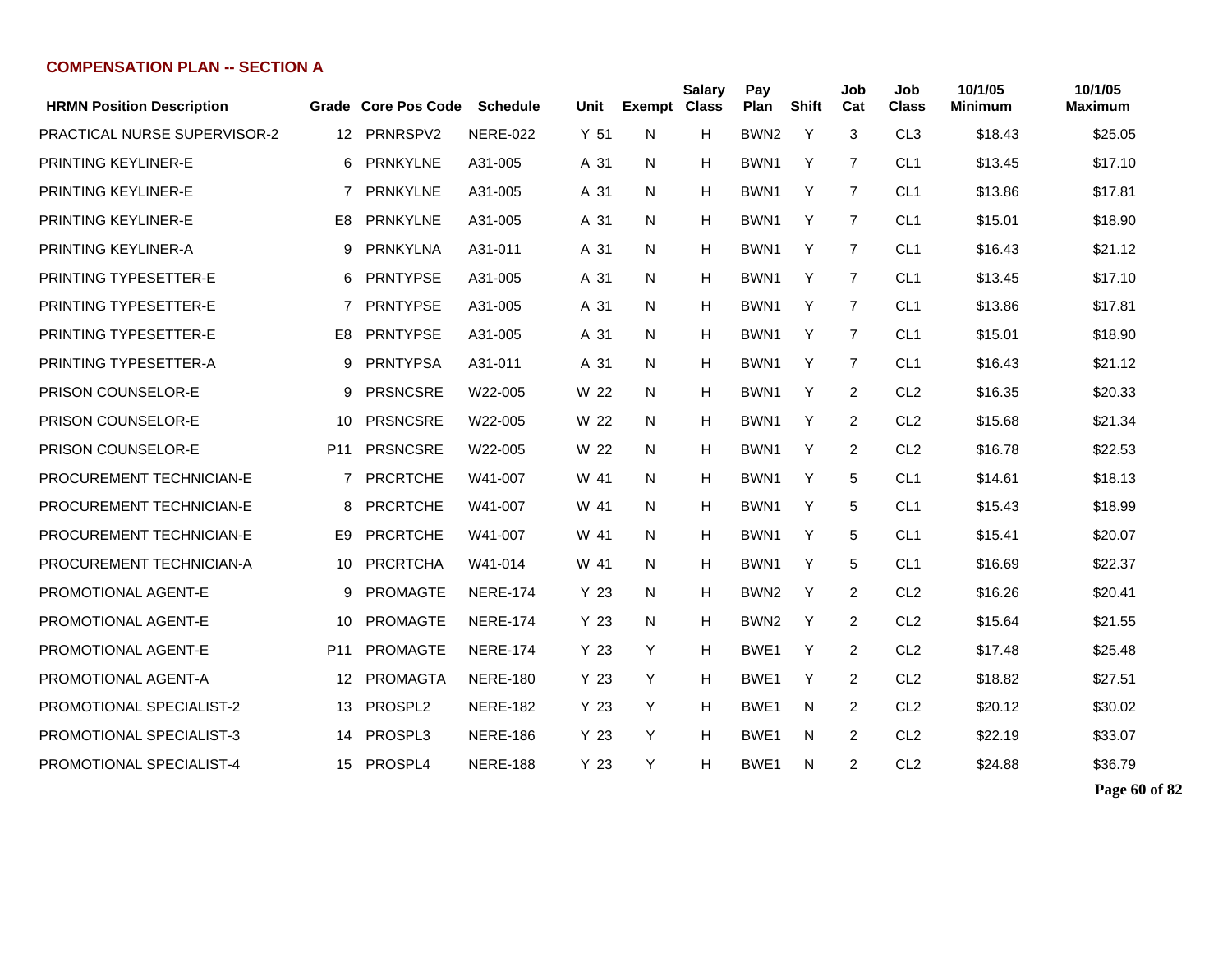| <b>HRMN Position Description</b> |                 | Grade Core Pos Code | <b>Schedule</b> | Unit            | <b>Exempt</b> | <b>Salary</b><br><b>Class</b> | Pay<br>Plan      | <b>Shift</b> | Job<br>Cat     | Job<br><b>Class</b> | 10/1/05<br><b>Minimum</b> | 10/1/05<br><b>Maximum</b> |
|----------------------------------|-----------------|---------------------|-----------------|-----------------|---------------|-------------------------------|------------------|--------------|----------------|---------------------|---------------------------|---------------------------|
| PROPERTY ANALYST TRAINEE-E       | 9               | <b>PROPATRE</b>     | NERE-002P       | Y <sub>23</sub> | N             | н                             | BWN <sub>2</sub> | $\mathsf{Y}$ | $\overline{2}$ | CL <sub>2</sub>     | \$17.07                   | \$27.51                   |
| PROPERTY ANALYST-E               | 9               | PROPALTE            | <b>NERE-174</b> | Y <sub>23</sub> | N             | н                             | BWN <sub>2</sub> | Y            | $\overline{2}$ | CL <sub>2</sub>     | \$16.26                   | \$20.41                   |
| PROPERTY ANALYST-E               | 10              | <b>PROPALTE</b>     | <b>NERE-174</b> | Y 23            | N             | н                             | BWN <sub>2</sub> | Y            | $\overline{2}$ | CL <sub>2</sub>     | \$15.64                   | \$21.55                   |
| PROPERTY ANALYST-E               | P <sub>11</sub> | <b>PROPALTE</b>     | <b>NERE-174</b> | Y <sub>23</sub> | Y             | н                             | BWE1             | Y            | 2              | CL <sub>2</sub>     | \$17.48                   | \$25.48                   |
| PROPERTY ANALYST-A               | 12              | <b>PROPALTA</b>     | <b>NERE-180</b> | Y <sub>51</sub> | Y             | н                             | BWE1             | Y            | $\overline{2}$ | CL <sub>2</sub>     | \$18.82                   | \$27.51                   |
| PROPERTY ANALYST-A               | 12              | <b>PROPALTA</b>     | <b>NERE-180</b> | Y <sub>23</sub> | Y             | H                             | BWE1             | Y            | 2              | CL <sub>2</sub>     | \$18.82                   | \$27.51                   |
| PROPERTY MANAGER-2               | 13              | PROPMGR2            | <b>NERE-182</b> | Y 51            | Y             | H                             | BWE1             | N            | 2              | CL <sub>3</sub>     | \$20.12                   | \$30.02                   |
| <b>PROPERTY MANAGER-3</b>        | 14              | PROPMGR3            | <b>NERE-186</b> | Y <sub>51</sub> | Y             | H                             | BWE1             | N            | $\overline{c}$ | CL <sub>3</sub>     | \$22.19                   | \$33.07                   |
| PROPERTY MANAGER-4               | 15              | PROPMGR4            | <b>NERE-188</b> | Y <sub>51</sub> | Υ             | н                             | BWE <sub>1</sub> | N            | $\overline{2}$ | CL <sub>3</sub>     | \$24.88                   | \$36.79                   |
| <b>PROPERTY MANAGER-5</b>        | 16              | PROPMGR5            | <b>NERE-189</b> | Y <sub>51</sub> | Y             | н                             | BWE1             | N            | 2              | CL <sub>3</sub>     | \$27.95                   | \$41.30                   |
| <b>PROPERTY SPECIALIST-2</b>     | 13              | PROPSPL2            | <b>NERE-182</b> | Y 23            | Y             | н                             | BWE1             | N            | 2              | CL <sub>2</sub>     | \$20.12                   | \$30.02                   |
| <b>PROPERTY SPECIALIST-3</b>     | 14              | PROPSPL3            | <b>NERE-186</b> | Y <sub>23</sub> | Y             | н                             | BWE1             | N            | $\overline{2}$ | CL <sub>2</sub>     | \$22.19                   | \$33.07                   |
| <b>PROPERTY SPECIALIST-4</b>     | 15              | PROPSPL4            | <b>NERE-188</b> | Y <sub>51</sub> | Y             | н                             | BWE1             | N            | 2              | CL <sub>2</sub>     | \$24.88                   | \$36.79                   |
| <b>PROPERTY SPECIALIST-4</b>     | 15              | PROPSPL4            | <b>NERE-188</b> | Y <sub>23</sub> | Y             | н                             | BWE1             | N            | 2              | CL <sub>2</sub>     | \$24.88                   | \$36.79                   |
| PROSECUTOR TRAINING COORD-E      | 13              | <b>PRSTCDRE</b>     | <b>NERE-076</b> | Y 98            | Y             | н                             | BWE1             | Y            | $\overline{2}$ | CL <sub>2</sub>     | \$21.10                   | \$29.75                   |
| PROSECUTOR TRAINING COORD-E      | 14              | <b>PRSTCDRE</b>     | <b>NERE-076</b> | Y 98            | Y             | н                             | BWE1             | N            | 2              | CL <sub>2</sub>     | \$24.71                   | \$35.74                   |
| PROSECUTOR TRAINING COORD-E      | P <sub>15</sub> | <b>PRSTCDRE</b>     | <b>NERE-076</b> | Y 98            | Y             | н                             | BWE1             | N            | 2              | CL <sub>2</sub>     | \$27.53                   | \$39.69                   |
| PROSECUTOR TRAINING COORD-A      | 16              | <b>PRSTCDRA</b>     | <b>NERE-077</b> | Y 98            | Y             | Н                             | BWE <sub>1</sub> | N            | 2              | CL <sub>2</sub>     | \$32.35                   | \$45.05                   |
| PROSECUTOR TRNG COORD MGR-1      | 18              | PROCMGR1            | <b>NERE-079</b> | Y 98            | Y             | н                             | BWE1             | N            | 1              | CL <sub>3</sub>     | \$37.44                   | \$51.52                   |
| PSYCHIATRIC RESIDENT             | 11              | <b>PSYCHRES</b>     | W22-052         | W 22            | Y             | н                             | BWE <sub>1</sub> | Y            | 2              | CL <sub>2</sub>     | \$23.42                   | \$44.15                   |
| PSYCHIATRIST-E                   | P17             | <b>PSYCHIAE</b>     | W22-055         | W 22            | Y             | н                             | BWE1             | N            | 2              | CL <sub>2</sub>     | \$48.27                   | \$67.85                   |
| PSYCHIATRIST-A                   | 18              | <b>PSYCHIAA</b>     | W22-058         | W 22            | Y             | н                             | BWE1             | N            | 2              | CL <sub>2</sub>     | \$51.26                   | \$71.50                   |
| <b>PSYCHIATRIST MANAGER-1</b>    | 19              | PSYHMGR1            | <b>NERE-209</b> | Y <sub>51</sub> | Y             | н                             | BWE1             | N            | 2              | CL <sub>3</sub>     | \$54.05                   | \$72.57                   |

**Page 61 of 82**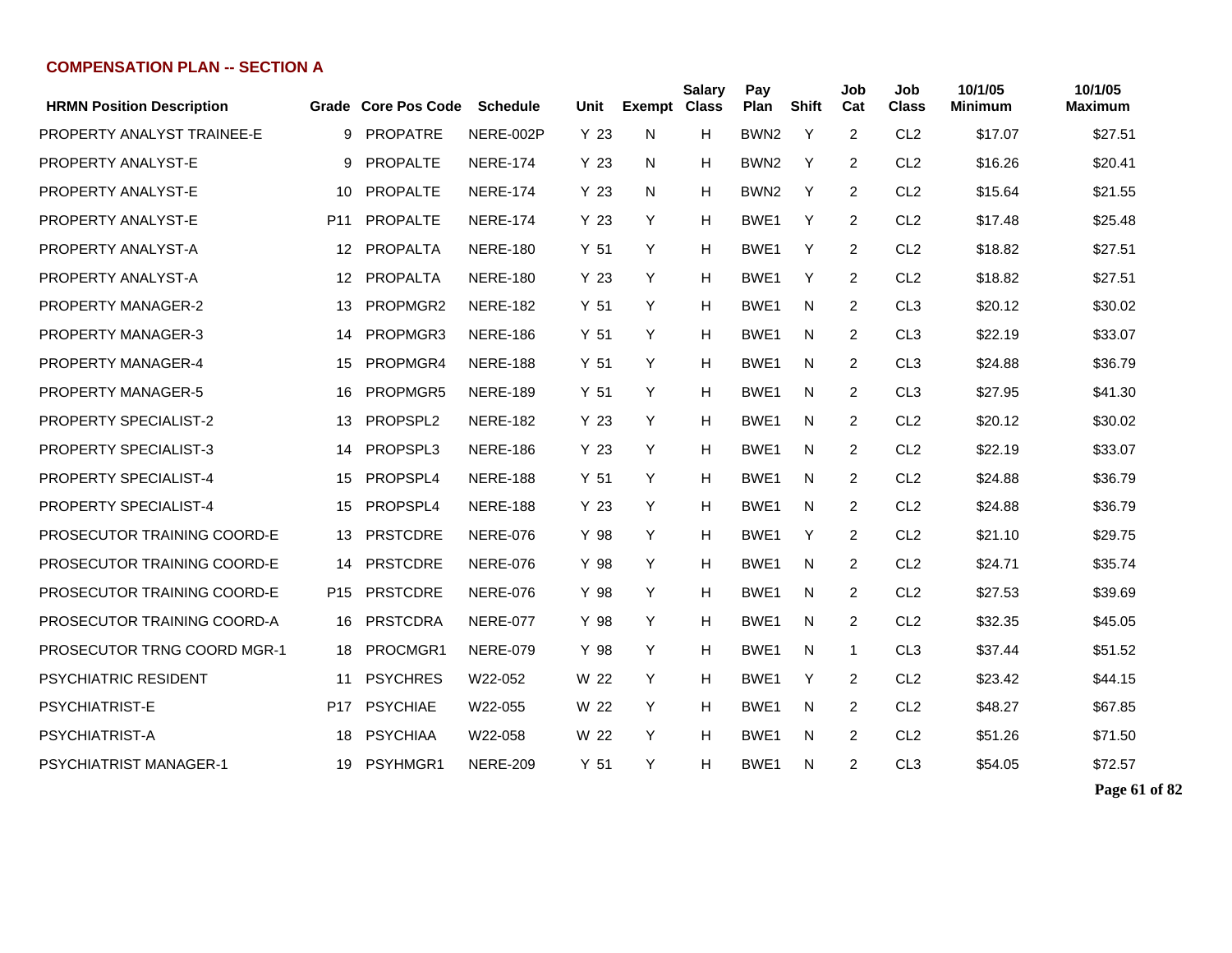| <b>HRMN Position Description</b> |                 | Grade Core Pos Code | <b>Schedule</b>      | Unit | Exempt Class | <b>Salary</b> | Pay<br>Plan      | <b>Shift</b> | Job<br>Cat     | Job<br><b>Class</b> | 10/1/05<br>Minimum | 10/1/05<br><b>Maximum</b> |
|----------------------------------|-----------------|---------------------|----------------------|------|--------------|---------------|------------------|--------------|----------------|---------------------|--------------------|---------------------------|
| <b>PSYCHIATRIST DIRECTOR-1</b>   | 20              | PSYHDIR1            | <b>NERE-211</b>      | Y 51 | Y            | H             | BWE1             | N            | $\overline{1}$ | CL <sub>3</sub>     | \$58.29            | \$72.96                   |
| <b>PSYCHIATRIST DIRECTOR-2</b>   | 21              | PSYHDIR2            | <b>NERE-212</b>      | Y 51 | Y            | H             | BWE1             | N            | $\mathbf{1}$   | CL <sub>3</sub>     | \$62.02            | \$73.35                   |
| <b>PSYCHIATRIST DIRECTOR-3</b>   | 22              | PSYHDIR3            | <b>NERE-213</b>      | Y 98 | Y            | н             | BWE1             | N            | $\mathbf{1}$   | CL <sub>3</sub>     | \$67.98            | \$73.72                   |
| PSYCHOLOGIST-E                   | 9               | <b>PSYCHLGE</b>     | W22-040              | W 22 | N            | н             | BWN1             | Y            | 2              | CL <sub>2</sub>     | \$17.81            | \$24.12                   |
| PSYCHOLOGIST-E                   | 10              | <b>PSYCHLGE</b>     | W22-040              | W 22 | Y            | н             | BWE <sub>1</sub> | Y            | 2              | CL <sub>2</sub>     | \$20.07            | \$27.51                   |
| PSYCHOLOGIST-E                   | P <sub>11</sub> | <b>PSYCHLGE</b>     | W22-040              | W 22 | Y            | н             | BWE <sub>1</sub> | Y            | 2              | CL <sub>2</sub>     | \$21.37            | \$30.43                   |
| PSYCHOLOGIST-E                   | P <sub>11</sub> | <b>PSYCHLGE</b>     | <b>NERE-144</b>      | Y 51 | Y            | н             | BWE <sub>1</sub> | Y            | 2              | CL <sub>2</sub>     | \$21.53            | \$31.46                   |
| PSYCHOLOGIST-A                   | $12 \,$         | <b>PSYCHLGA</b>     | <b>NERE-150</b>      | Y 51 | Y            | н             | BWE <sub>1</sub> | N            | $\overline{2}$ | CL <sub>2</sub>     | \$23.46            | \$34.36                   |
| PSYCHOLOGIST-A                   | 12 <sup>°</sup> | <b>PSYCHLGA</b>     | <b>NERE-150</b>      | Y 99 | Y            | н             | BWE1             | N            | $\overline{2}$ | CL <sub>2</sub>     | \$23.46            | \$34.36                   |
| PSYCHOLOGIST-A                   | 12 <sup>°</sup> | <b>PSYCHLGA</b>     | W22-049              | W 22 | Y            | н             | BWE <sub>1</sub> | N            | 2              | CL <sub>2</sub>     | \$23.17            | \$33.04                   |
| PSYCHOLOGIST MANAGER-2           | 13              | PSYGMGR2            | <b>NERE-153</b>      | Y 51 | Y            | н             | BWE <sub>1</sub> | N            | 2              | CL <sub>3</sub>     | \$24.96            | \$36.79                   |
| <b>PSYCHOLOGIST MANAGER-3</b>    | 14              | PSYGMGR3            | <b>NERE-157</b>      | Y 51 | Y            | н             | BWE <sub>1</sub> | N            | $\overline{2}$ | CL <sub>3</sub>     | \$25.79            | \$38.27                   |
| PSYCHOLOGIST MANAGER-4           | 15              | PSYGMGR4            | <b>NERE-159</b>      | Y 51 | Y            | Н             | BWE <sub>1</sub> | N            | 2              | CL <sub>3</sub>     | \$27.95            | \$41.30                   |
| PUBLIC HEALTH CONSULTANT-E       | 9               | <b>PBHLCSTE</b>     | W22-014              | W 22 | N            | н             | BWN1             | Y            | 2              | CL <sub>2</sub>     | \$16.85            | \$20.86                   |
| PUBLIC HEALTH CONSULTANT-E       | 10              | <b>PBHLCSTE</b>     | W22-014              | W 22 | Y            | н             | BWE1             | Y            | 2              | CL <sub>2</sub>     | \$18.49            | \$25.91                   |
| PUBLIC HEALTH CONSULTANT-E       | P <sub>11</sub> | <b>PBHLCSTE</b>     | W22-014              | W 22 | Y            | н             | BWE1             | Y            | 2              | CL <sub>2</sub>     | \$19.64            | \$28.29                   |
| PUBLIC HEALTH CONSULTANT-A       | 12 <sup>2</sup> | PBHLCSTA            | <b>NERE-145</b>      | Y 51 | Y            | н             | BWE <sub>1</sub> | N            | 2              | CL <sub>2</sub>     | \$21.41            | \$31.46                   |
| PUBLIC HEALTH CONSULTANT-A       | 12              | <b>PBHLCSTA</b>     | W22-046              | W 22 | Y            | н             | BWE <sub>1</sub> | N            | 2              | CL <sub>2</sub>     | \$21.15            | \$30.43                   |
| PUBLIC HEALTH CONSULTANT-2A      | 13              | PBHCST2A            | W22-048              | W 22 | Y            | н             | BWE <sub>1</sub> | N            | 2              | CL <sub>2</sub>     | \$22.57            | \$32.47                   |
| PUBLIC HEALTH CONSLTNT MGR-1     | 13              | PUBHMGR1            | <b>NERE-148</b>      | Y 51 | Y            | н             | BWE <sub>1</sub> | N            | 2              | CL <sub>3</sub>     | \$22.79            | \$33.68                   |
| PUBLIC HEALTH CONSLTNT MGR-2     | 14              | PUBHMGR2            | <b>NERE-154</b>      | Y 51 | Y            | Н             | BWE <sub>1</sub> | N            | 2              | CL <sub>3</sub>     | \$24.67            | \$36.79                   |
| PUBLIC UTILITIES ENGINEER-E      | 9               | <b>PUTENGE</b>      | H <sub>21</sub> -008 | H 21 | N            | н             | BWN <sub>2</sub> | Y            | 2              | CL <sub>2</sub>     | \$17.01            | \$22.76                   |
| PUBLIC UTILITIES ENGINEER-E      | 10              | PUTENGE             | H <sub>21</sub> -008 | H 21 | N            | н             | BWN <sub>2</sub> | Y            | $\overline{c}$ | CL <sub>2</sub>     | \$17.64            | \$24.31                   |

**Page 62 of 82**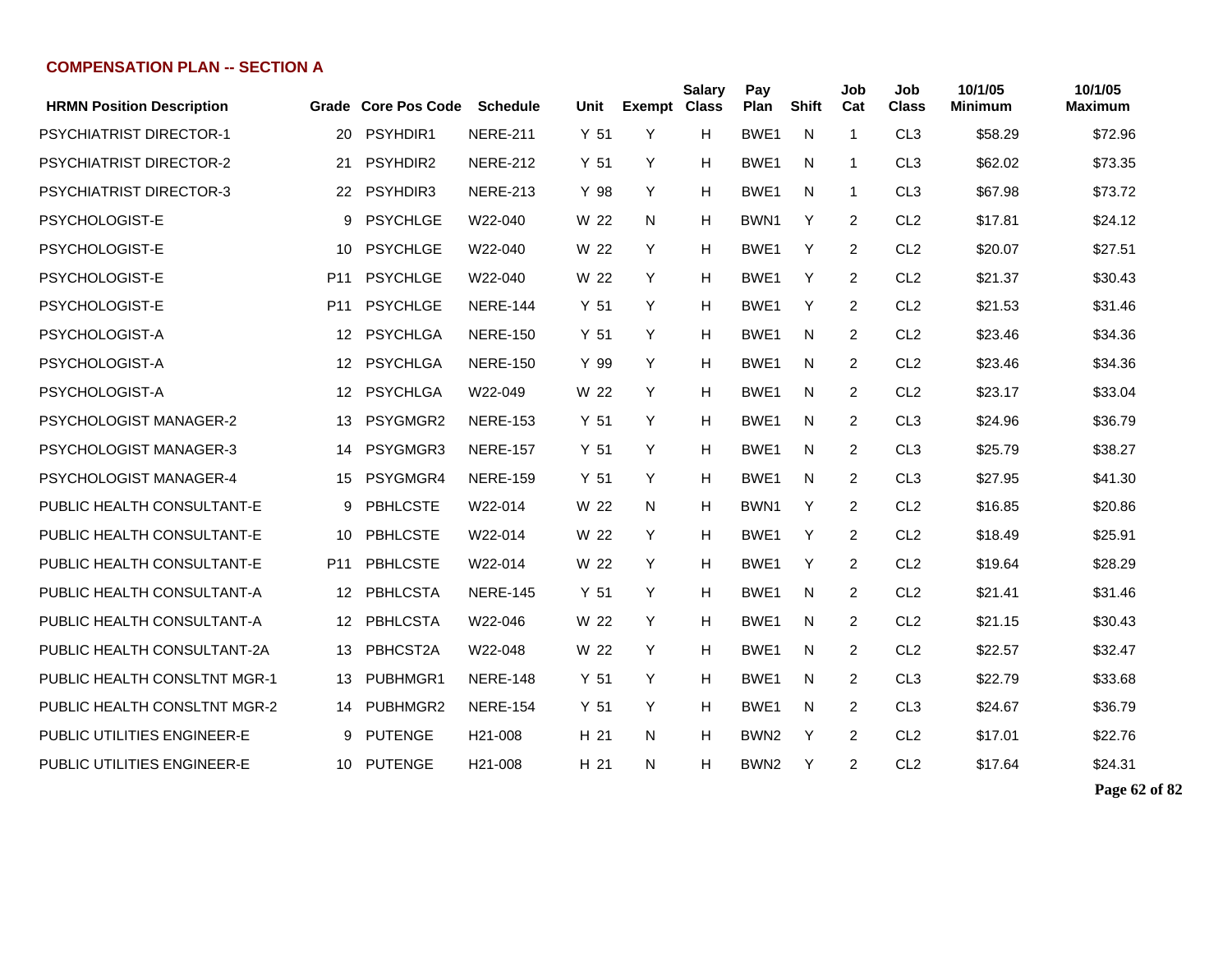| <b>HRMN Position Description</b>   |                 | Grade Core Pos Code | <b>Schedule</b>      | Unit            | <b>Exempt Class</b> | <b>Salary</b> | Pay<br>Plan      | <b>Shift</b> | Job<br>Cat     | Job<br><b>Class</b> | 10/1/05<br><b>Minimum</b> | 10/1/05<br><b>Maximum</b> |
|------------------------------------|-----------------|---------------------|----------------------|-----------------|---------------------|---------------|------------------|--------------|----------------|---------------------|---------------------------|---------------------------|
| <b>PUBLIC UTILITIES ENGINEER-E</b> | P <sub>11</sub> | <b>PUTENGE</b>      | H <sub>21</sub> -008 | H <sub>21</sub> | Y                   | н             | BWE <sub>1</sub> | Y            | $\overline{2}$ | CL <sub>2</sub>     | \$19.97                   | \$28.28                   |
| PUBLIC UTILITIES ENGINEER-A        | 12              | <b>PUTENGA</b>      | H <sub>21</sub> -013 | H 21            | Y                   | H             | BWE <sub>1</sub> | Y            | $\overline{2}$ | CL <sub>2</sub>     | \$21.40                   | \$30.30                   |
| <b>PUBLIC UTILITIES ENG SPL 2</b>  | 13              | PUTESPL2            | H <sub>21</sub> -016 | H 21            | Y                   | Н             | BWE <sub>1</sub> | N            | 2              | CL <sub>2</sub>     | \$23.17                   | \$32.74                   |
| PUBLIC UTILITIES ENG SPL 3         | 14              | PUTESPL3            | H <sub>21</sub> -018 | H 21            | Y                   | Н             | BWE <sub>1</sub> | N            | 2              | CL <sub>2</sub>     | \$24.51                   | \$35.44                   |
| PUBLIC UTILITIES ENG SPL 4         | 15              | PUTESPL4            | <b>NERE-118</b>      | Y 99            | Y                   | Н             | BWE <sub>1</sub> | N            | 2              | CL <sub>2</sub>     | \$26.08                   | \$38.27                   |
| QUALITY CONTROL ANALYST-E          | 9               | QUACTRE             | <b>NERE-135</b>      | Y 23            | N                   | Н             | BWN <sub>2</sub> | Y            | 2              | CL <sub>2</sub>     | \$16.26                   | \$20.41                   |
| <b>QUALITY CONTROL ANALYST-E</b>   | 10              | QUACTRE             | <b>NERE-135</b>      | Y <sub>23</sub> | N                   | Н             | BWN <sub>2</sub> | Y            | 2              | CL <sub>2</sub>     | \$15.46                   | \$21.49                   |
| <b>QUALITY CONTROL ANALYST-E</b>   | P <sub>11</sub> | <b>QUACTRE</b>      | <b>NERE-135</b>      | Y <sub>23</sub> | N                   | H             | BWN <sub>2</sub> | Y            | 2              | CL <sub>2</sub>     | \$16.76                   | \$23.36                   |
| <b>QUALITY CONTROL ANALYST-A</b>   | 12              | <b>QUACTRA</b>      | <b>NERE-138</b>      | Y 23            | Y                   | н             | BWE <sub>1</sub> | Y            | $\overline{2}$ | CL <sub>2</sub>     | \$17.30                   | \$25.48                   |
| <b>QUALITY CONTROL MANAGER-2</b>   | 13              | QUACMGR2            | <b>NERE-140</b>      | Y <sub>51</sub> | Y                   | н             | BWE <sub>1</sub> | Y            | $\overline{2}$ | CL <sub>3</sub>     | \$18.57                   | \$27.51                   |
| <b>QUALITY CONTROL MANAGER-3</b>   | 14              | QUACMGR3            | <b>NERE-143</b>      | Y <sub>51</sub> | Y                   | Н             | BWE <sub>1</sub> | N            | 2              | CL <sub>3</sub>     | \$19.93                   | \$30.24                   |
| <b>QUALITY CONTROL MANAGER-4</b>   | 15              | QUACMGR4            | <b>NERE-147</b>      | Y <sub>51</sub> | Y                   | н             | BWE <sub>1</sub> | N            | 2              | CL <sub>3</sub>     | \$21.97                   | \$33.40                   |
| RADIO COMMUNICATIONS TECHNCN-E     | 8               | <b>RACCTCHE</b>     | L32-006              | L <sub>32</sub> | N.                  | н             | BWN1             | Y            | 3              | CL <sub>1</sub>     | \$12.95                   | \$16.76                   |
| RADIO COMMUNICATIONS TECHNCN-E     | 9               | <b>RACCTCHE</b>     | L32-006              | L <sub>32</sub> | N.                  | н             | BWN1             | Y            | 3              | CL <sub>1</sub>     | \$14.26                   | \$18.30                   |
| RADIO COMMUNICATIONS TECHNCN-E     | E10             | <b>RACCTCHE</b>     | L32-006              | L <sub>32</sub> | N.                  | н             | BWN <sub>1</sub> | Y            | 3              | CL <sub>1</sub>     | \$15.08                   | \$21.17                   |
| RADIO COMMUNICATIONS TECHNCN-A     | 11              | <b>RACCTCHA</b>     | L32-012              | L <sub>32</sub> | N                   | н             | BWN <sub>1</sub> | Y            | 3              | CL <sub>1</sub>     | \$16.04                   | \$23.22                   |
| RADIO COMMUNICATIONS TCHNCN-SS     | 12 <sup>°</sup> | <b>RACTCHSS</b>     | L32-013              | L <sub>32</sub> | N                   | н             | BWN <sub>1</sub> | Y            | 3              | CL <sub>1</sub>     | \$17.14                   | \$25.62                   |
| RAILROAD SAFETY INSPECTOR-E        | 10              | <b>RSFYISPE</b>     | A02-019              | A 02            | N                   | Н             | BWN <sub>1</sub> | Y            | 3              | CL <sub>1</sub>     | \$16.64                   | \$22.68                   |
| <b>RAILROAD SAFETY INSPECTOR-E</b> | E11             | <b>RSFYISPE</b>     | A02-019              | A 02            | N.                  | Н             | BWN1             | Y            | 3              | CL <sub>1</sub>     | \$17.94                   | \$24.91                   |
| RAILROAD SAFETY INSPECTOR SPV      | 13              | RRSASPV1            | <b>NERE-059</b>      | Y <sub>51</sub> | Y                   | Н             | BWE <sub>1</sub> | Y            | 3              | CL <sub>3</sub>     | \$20.03                   | \$28.24                   |
| <b>RECREATIONAL THERAPIST-E</b>    | 9               | <b>RECRTHPE</b>     | W22-005              | W 22            | N                   | Н             | BWN1             | Y            | $\overline{2}$ | CL <sub>2</sub>     | \$16.35                   | \$20.33                   |
| <b>RECREATIONAL THERAPIST-E</b>    | 10              | <b>RECRTHPE</b>     | W22-005              | W 22            | N                   | Н             | BWN1             | Y            | 2              | CL <sub>2</sub>     | \$15.68                   | \$21.34                   |
| RECREATIONAL THERAPIST-E           | P11             | <b>RECRTHPE</b>     | W22-005              | W 22            | N                   | н             | BWN1             | Y            | 2              | CL <sub>2</sub>     | \$16.78                   | \$22.53                   |

**Page 63 of 82**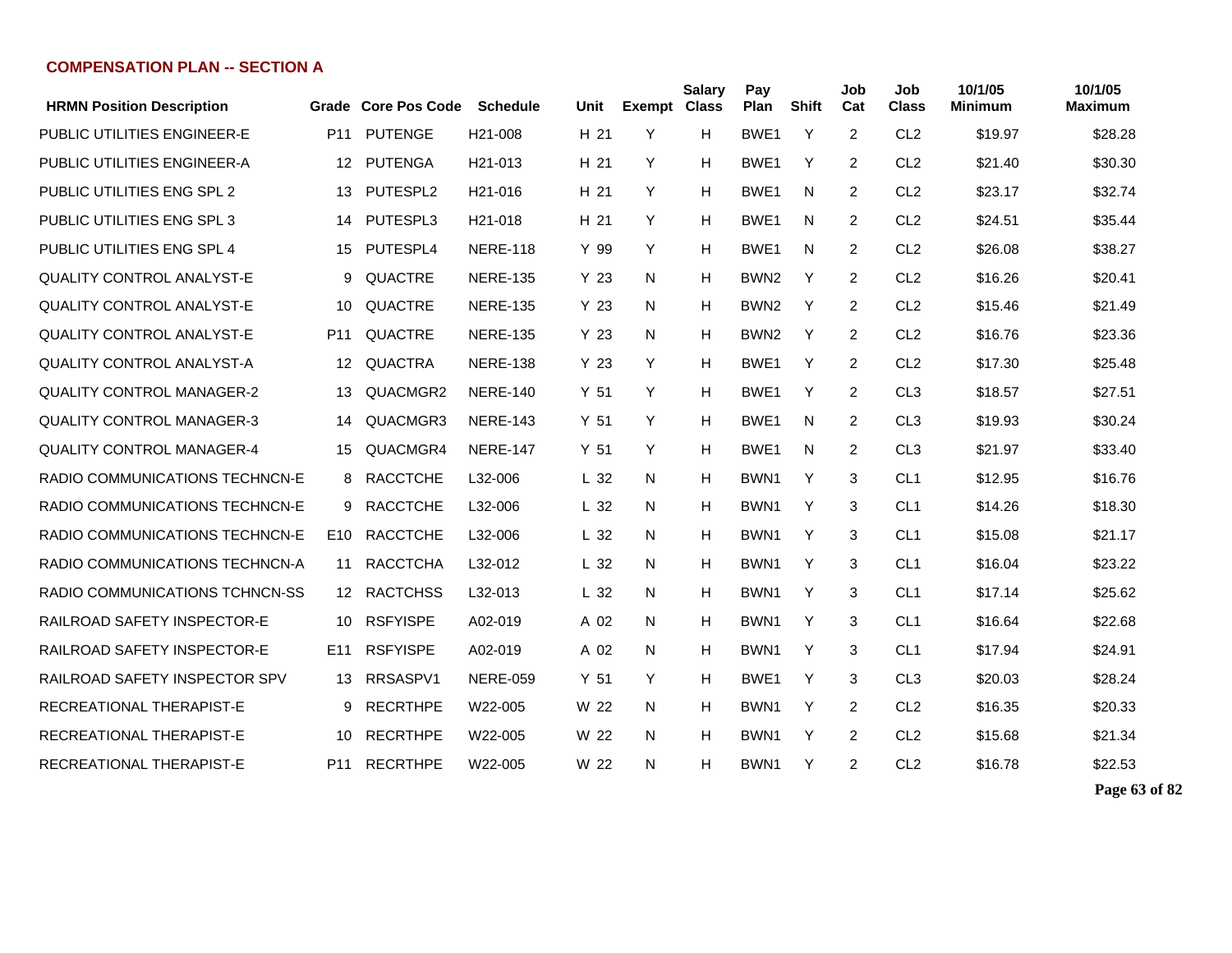| <b>HRMN Position Description</b>   |                 | Grade Core Pos Code | <b>Schedule</b> | Unit            | Exempt Class | <b>Salary</b> | Pay<br>Plan      | <b>Shift</b> | Job<br>Cat     | Job<br><b>Class</b> | 10/1/05<br><b>Minimum</b> | 10/1/05<br><b>Maximum</b> |
|------------------------------------|-----------------|---------------------|-----------------|-----------------|--------------|---------------|------------------|--------------|----------------|---------------------|---------------------------|---------------------------|
| RECREATIONAL THERAPIST-A           | 12 <sup>2</sup> | <b>RECRTHPA</b>     | W22-034         | W 22            | N            | н             | BWN1             | Y            | 2              | CL <sub>2</sub>     | \$17.71                   | \$24.19                   |
| <b>REFRIGERATION MECHANIC-E</b>    | 8               | <b>REFRMCHE</b>     | A31-009         | A 31            | N            | H             | BWN1             | Y            | $\overline{7}$ | CL <sub>1</sub>     | \$15.01                   | \$18.90                   |
| <b>REFRIGERATION MECHANIC-E</b>    | E <sub>9</sub>  | <b>REFRMCHE</b>     | A31-009         | A 31            | N            | н             | BWN <sub>1</sub> | Y            | $\overline{7}$ | CL <sub>1</sub>     | \$16.43                   | \$21.12                   |
| <b>REFRIGERATION MECHANIC-A</b>    | 10              | <b>REFRMCHA</b>     | A31-012         | A 31            | N            | н             | BWN1             | Y            | $\overline{7}$ | CL <sub>1</sub>     | \$16.87                   | \$23.05                   |
| REFRIGERATION MECHANIC LIC-E       | E10             | <b>REFRLICE</b>     | A31-017         | A 31            | N            | н             | BWN1             | Y            | $\overline{7}$ | CL <sub>1</sub>     | \$16.64                   | \$22.68                   |
| REFRIGERATION MECHANIC LIC-A       | 11              | <b>REFRLICA</b>     | A31-018         | A 31            | N            | н             | BWN1             | Y            | $\overline{7}$ | CL <sub>1</sub>     | \$17.94                   | \$24.91                   |
| <b>REGISTERED NURSE-E</b>          | P <sub>11</sub> | <b>REGNURSE</b>     | W22-021         | W 22            | N            | н             | BWN1             | Y            | $\overline{2}$ | CL <sub>2</sub>     | \$18.71                   | \$24.71                   |
| <b>REGISTERED NURSE-1</b>          | 12              | <b>REGNURS1</b>     | <b>NERE-192</b> | Y 99            | N            | н             | BWN <sub>2</sub> | Y            | 2              | CL <sub>2</sub>     | \$20.16                   | \$26.51                   |
| <b>REGISTERED NURSE-1</b>          | 12 <sup>°</sup> | REGNURS1            | W22-022         | W 22            | N            | н             | BWN1             | Y            | 2              | CL <sub>2</sub>     | \$20.16                   | \$26.51                   |
| <b>REGISTERED NURSE-2</b>          | 13              | REGNURS2            | W22-023         | W 22            | N            | н             | BWN1             | Y            | $\overline{2}$ | CL <sub>2</sub>     | \$20.64                   | \$28.49                   |
| <b>REGISTERED NURSE-2</b>          | 13              | <b>REGNURS2</b>     | <b>NERE-193</b> | Y 99            | N            | н             | BWN <sub>2</sub> | Y            | 2              | CL <sub>2</sub>     | \$20.64                   | \$28.49                   |
| <b>REGISTERED NURSE-3</b>          | 14              | <b>REGNURS3</b>     | W22-038         | W 22            | N            | н             | BWN1             | Y            | $\overline{2}$ | CL <sub>2</sub>     | \$21.93                   | \$30.35                   |
| <b>REGISTERED NURSE DIRECTOR-1</b> | 15              | REGNDIR1            | <b>NERE-048</b> | Y <sub>51</sub> | Y            | н             | BWE <sub>1</sub> | N            | $\overline{2}$ | CL <sub>3</sub>     | \$24.29                   | \$34.65                   |
| <b>REGISTERED NURSE DIRECTOR-2</b> | 16              | <b>REGNDIR2</b>     | <b>NERE-049</b> | Y 51            | Y            | н             | BWE <sub>1</sub> | N            | 2              | CL <sub>3</sub>     | \$26.32                   | \$37.77                   |
| <b>REGISTERED NURSE DIRECTOR-3</b> | 17              | REGNDIR3            | <b>NERE-050</b> | Y 51            | Y            | н             | BWE <sub>1</sub> | N            | $\overline{2}$ | CL <sub>3</sub>     | \$29.06                   | \$41.21                   |
| <b>REGISTERED NURSE MANAGER-1</b>  | $12 \,$         | REGNMGR1            | <b>NERE-045</b> | Y 51            | N            | н             | BWN <sub>2</sub> | Y            | $\overline{2}$ | CL <sub>3</sub>     | \$21.20                   | \$27.79                   |
| <b>REGISTERED NURSE MANAGER-2</b>  | 13              | REGNMGR2            | <b>NERE-046</b> | Y <sub>51</sub> | Y            | н             | BWE <sub>1</sub> | Y            | $\overline{2}$ | CL <sub>3</sub>     | \$21.67                   | \$29.91                   |
| <b>REGISTERED NURSE MANAGER-3</b>  | 14              | REGNMGR3            | <b>NERE-047</b> | Y 51            | Y            | н             | BWE <sub>1</sub> | Y            | 2              | CL <sub>3</sub>     | \$23.03                   | \$31.91                   |
| <b>REGISTERED NURSE MANAGER-4</b>  | 15              | REGNMGR4            | <b>NERE-048</b> | Y <sub>51</sub> | Y            | н             | BWE1             | N            | $\overline{2}$ | CL <sub>3</sub>     | \$24.29                   | \$34.65                   |
| <b>REGULATION AGENT-E</b>          | 9               | <b>REGLAGTE</b>     | A02-013         | A 02            | N            | н             | BWN1             | Y            | 2              | CL <sub>2</sub>     | \$16.15                   | \$20.11                   |
| <b>REGULATION AGENT-E</b>          | 10              | <b>REGLAGTE</b>     | A02-013         | A 02            | N            | Н             | BWN <sub>1</sub> | Y            | $\overline{2}$ | CL <sub>2</sub>     | \$15.59                   | \$21.19                   |
| <b>REGULATION AGENT-E</b>          | P <sub>11</sub> | <b>REGLAGTE</b>     | A02-013         | A 02            | N.           | н             | BWN1             | Y            | $\overline{2}$ | CL <sub>2</sub>     | \$17.31                   | \$24.80                   |
| REGULATION AGENT-A                 | 12              | REGLAGTA            | A02-024         | A 02            | N            | н             | BWN1             | Y            | 2              | CL <sub>2</sub>     | \$18.54                   | \$26.60                   |

**Page 64 of 82**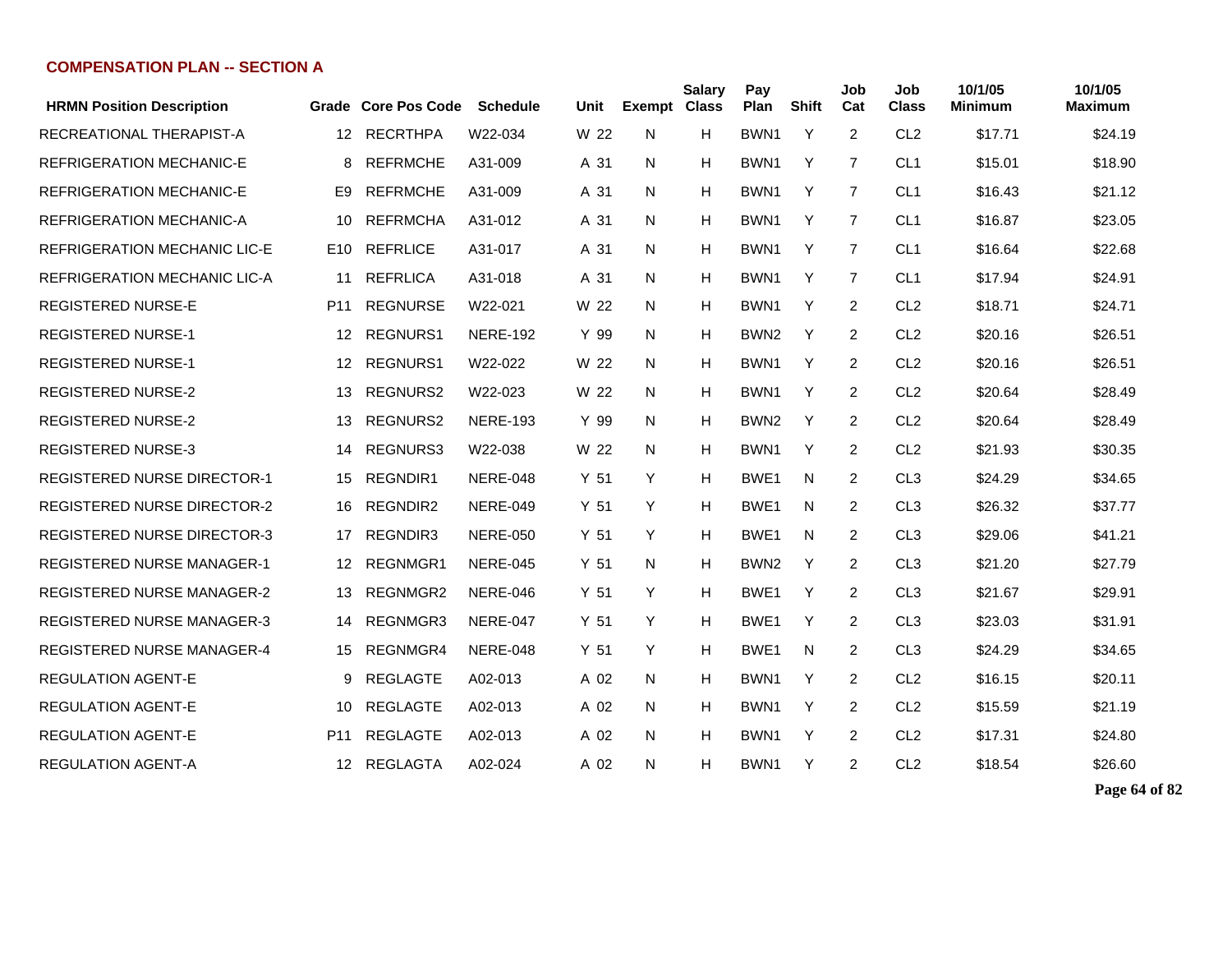| <b>HRMN Position Description</b>     |                  | Grade Core Pos Code | <b>Schedule</b> | Unit            | <b>Exempt Class</b> | Salary | Pay<br>Plan      | <b>Shift</b> | Job<br>Cat     | Job<br><b>Class</b> | 10/1/05<br>Minimum | 10/1/05<br>Maximum |
|--------------------------------------|------------------|---------------------|-----------------|-----------------|---------------------|--------|------------------|--------------|----------------|---------------------|--------------------|--------------------|
| REGULATION AGENT-A                   | 12 <sup>°</sup>  | <b>REGLAGTA</b>     | <b>NERE-262</b> | Y 99            | N                   | H      | BWN <sub>2</sub> | Y            | $\overline{2}$ | CL <sub>2</sub>     | \$18.54            | \$26.60            |
| <b>REGULATION MANAGER-2</b>          | 13               | REGUMGR2            | <b>NERE-182</b> | Y <sub>51</sub> | Y                   | H      | BWE <sub>1</sub> | N            | 2              | CL <sub>3</sub>     | \$20.12            | \$30.02            |
| <b>REGULATION MANAGER-3</b>          | 14               | REGUMGR3            | <b>NERE-186</b> | Y <sub>51</sub> | Y                   | Н      | BWE1             | N            | 2              | CL <sub>3</sub>     | \$22.19            | \$33.07            |
| <b>REGULATION MANAGER-4</b>          | 15               | REGUMGR4            | <b>NERE-188</b> | Y 51            | Y                   | Н      | BWE <sub>1</sub> | N            | $\overline{2}$ | CL <sub>3</sub>     | \$24.88            | \$36.79            |
| <b>REGULATION OFFICER TRAINEE-E</b>  | 9                | <b>REGLOTRE</b>     | NERE-002P       | Y 23            | N                   | н      | BWN <sub>2</sub> | Y            | 2              | CL <sub>2</sub>     | \$17.07            | \$27.51            |
| <b>REGULATION OFFICER-E</b>          | 9                | <b>REGLOFRE</b>     | <b>NERE-174</b> | Y 23            | N                   | Н      | BWN <sub>2</sub> | Y            | 2              | CL <sub>2</sub>     | \$16.26            | \$20.41            |
| <b>REGULATION OFFICER-E</b>          | 10               | <b>REGLOFRE</b>     | <b>NERE-174</b> | Y 23            | N                   | Н      | BWN <sub>2</sub> | Y            | $\overline{2}$ | CL <sub>2</sub>     | \$15.64            | \$21.55            |
| <b>REGULATION OFFICER-E</b>          | P11              | <b>REGLOFRE</b>     | <b>NERE-174</b> | Y 23            | Y                   | H      | BWE <sub>1</sub> | Y            | $\overline{2}$ | CL <sub>2</sub>     | \$17.48            | \$25.48            |
| <b>REGULATION OFFICER-A</b>          | 12               | <b>REGLOFRA</b>     | <b>NERE-180</b> | Y 23            | Y                   | Н      | BWE <sub>1</sub> | Y            | $\overline{2}$ | CL <sub>2</sub>     | \$18.82            | \$27.51            |
| <b>REGULATION SPECIALIST-2</b>       | 13               | REGSPL2             | <b>NERE-182</b> | Y 23            | Y                   | н      | BWE1             | N            | $\overline{2}$ | CL <sub>2</sub>     | \$20.12            | \$30.02            |
| <b>REGULATION SPECIALIST-3</b>       | 14               | REGSPL3             | <b>NERE-186</b> | Y 23            | Y                   | н      | BWE1             | N            | $\overline{2}$ | CL <sub>2</sub>     | \$22.19            | \$33.07            |
| <b>REGULATION SPECIALIST-4</b>       | 15               | REGSPL4             | <b>NERE-188</b> | Y 99            | Y                   | Н      | BWE1             | N            | 2              | CL <sub>2</sub>     | \$24.88            | \$36.79            |
| <b>REGULATION SPECIALIST-4</b>       | 15               | REGSPL4             | <b>NERE-188</b> | Y 23            | Y                   | н      | BWE <sub>1</sub> | N            | 2              | CL <sub>2</sub>     | \$24.88            | \$36.79            |
| REHABILITATION CONSULTANT-E          | P <sub>11</sub>  | <b>REHBCSTE</b>     | W22-070         | W 22            | Y                   | н      | BWE1             | Y            | 2              | CL <sub>2</sub>     | \$19.64            | \$28.29            |
| REHABILITATION CONSULTANT-A          | $12 \,$          | <b>REHBCSTA</b>     | W22-046         | W 22            | Y                   | н      | BWE1             | N            | 2              | CL <sub>2</sub>     | \$21.15            | \$30.43            |
| <b>REHABILITATION CONSULTANT-2A</b>  | 13               | REHBCS2A            | <b>NERE-191</b> | Y 99            | Y                   | н      | BWE1             | N            | 2              | CL <sub>2</sub>     | \$22.57            | \$32.47            |
| REHABILITATION CONSULTANT-2A         | 13               | REHBCS2A            | W22-048         | W 22            | Y                   | н      | BWE <sub>1</sub> | N            | 2              | CL <sub>2</sub>     | \$22.57            | \$32.47            |
| REHABILITATION CONSLTNT MGR-3        | 14               | REHAMGR3            | <b>NERE-154</b> | Y <sub>51</sub> | Y                   | Н      | BWE1             | N            | 2              | CL <sub>3</sub>     | \$24.67            | \$36.79            |
| <b>REHABILITATION CONSLTNT MGR-4</b> | 15               | REHAMGR4            | <b>NERE-159</b> | Y 98            | Y                   | Н      | BWE <sub>1</sub> | N            | $\overline{2}$ | CL <sub>3</sub>     | \$27.95            | \$41.30            |
| REHABILITATION COUNSELOR-E           | 9                | <b>REHACSRE</b>     | W22-016         | W 22            | N.                  | Н      | BWN1             | Y            | 2              | CL <sub>2</sub>     | \$16.85            | \$20.86            |
| <b>REHABILITATION COUNSELOR-E</b>    | 10               | <b>REHACSRE</b>     | W22-016         | W 22            | Y                   | Н      | BWE <sub>1</sub> | Y            | 2              | CL <sub>2</sub>     | \$15.84            | \$21.49            |
| REHABILITATION COUNSELOR-E           | P <sub>11</sub>  | <b>REHACSRE</b>     | W22-016         | W 22            | Y                   | Н      | BWE1             | Y            | $\overline{2}$ | CL <sub>2</sub>     | \$17.62            | \$24.12            |
| REHABILITATION COUNSELOR-A           | 12 <sup>12</sup> | REHACSRA            | W22-043         | W 22            | Y                   | Н      | BWE <sub>1</sub> | Y            | $\overline{2}$ | CL <sub>2</sub>     | \$18.49            | \$26.81            |

**Page 65 of 82**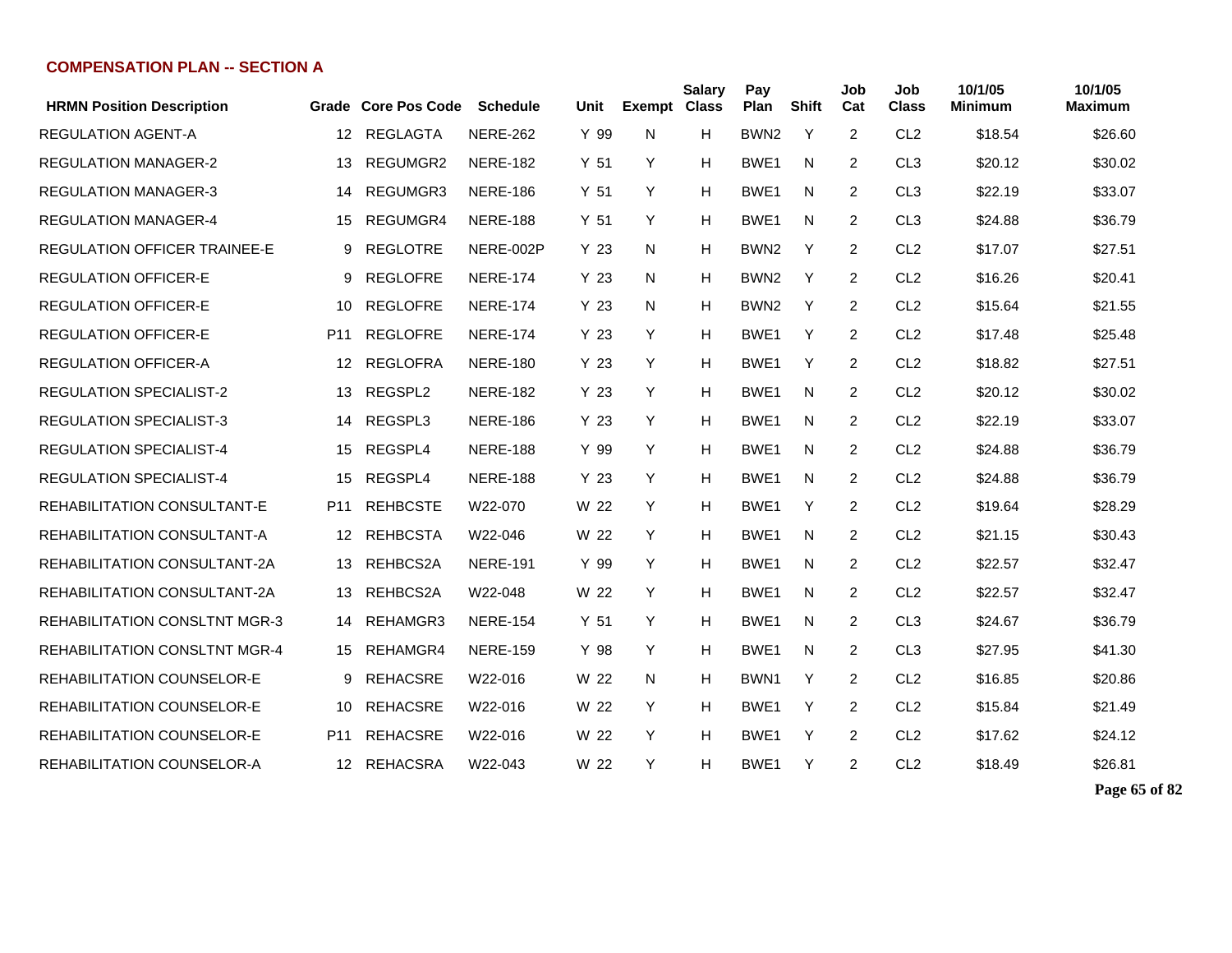| <b>HRMN Position Description</b>     |                 | Grade Core Pos Code | <b>Schedule</b>      | Unit            | <b>Exempt Class</b> | <b>Salary</b> | Pay<br>Plan      | Shift | Job<br>Cat     | Job<br>Class    | 10/1/05<br><b>Minimum</b> | 10/1/05<br><b>Maximum</b> |
|--------------------------------------|-----------------|---------------------|----------------------|-----------------|---------------------|---------------|------------------|-------|----------------|-----------------|---------------------------|---------------------------|
| <b>REHABILITATION SERV COORD-E</b>   | 9               | <b>REHBCDRE</b>     | W22-002              | W 22            | N                   | Н             | BWN <sub>1</sub> | Y     | 2              | CL <sub>2</sub> | \$16.88                   | \$20.24                   |
| <b>REHABILITATION SERV COORD-E</b>   | 10              | <b>REHBCDRE</b>     | W22-002              | W 22            | Y                   | H             | BWE <sub>1</sub> | Y     | 2              | CL <sub>2</sub> | \$15.35                   | \$20.80                   |
| <b>REHABILITATION SERV COORD-E</b>   | P <sub>11</sub> | <b>REHBCDRE</b>     | W22-002              | W 22            | Y                   | H             | BWE <sub>1</sub> | Y     | 2              | CL <sub>2</sub> | \$16.45                   | \$22.20                   |
| <b>REPRDCTION MACHINE REPAIRER-E</b> | E9              | <b>RPMARPRE</b>     | A31-010              | A 31            | N                   | H             | BWN <sub>1</sub> | Y     | $\overline{7}$ | CL <sub>1</sub> | \$16.43                   | \$21.12                   |
| <b>REPRDCTION MACHINE REPAIRER-A</b> | 10              | <b>RPMARPRA</b>     | A31-012              | A 31            | N                   | н             | BWN <sub>1</sub> | Y     | $\overline{7}$ | CL <sub>1</sub> | \$16.87                   | \$23.05                   |
| REPRODUCTION MACHINES OPER-E         | 5               | <b>RPMAOPRE</b>     | A31-002              | A 31            | N                   | H             | BWN1             | Y     | $\overline{7}$ | CL <sub>1</sub> | \$13.45                   | \$17.10                   |
| REPRODUCTION MACHINES OPER-E         | E6              | <b>RPMAOPRE</b>     | A31-002              | A 31            | N                   | H             | BWN <sub>1</sub> | Y     | $\overline{7}$ | CL <sub>1</sub> | \$13.86                   | \$17.81                   |
| REPRODUCTION MACHINES OPER-A         | 7               | <b>RPMAOPRA</b>     | A31-007              | A 31            | N                   | H             | BWN <sub>1</sub> | Y     | 7              | CL <sub>1</sub> | \$15.01                   | \$18.90                   |
| <b>REPRODUCTION MACHINES OPER-2A</b> | 8               | RPMOPR2A            | A31-008              | A 31            | N                   | H             | BWN1             | Y     | 7              | CL <sub>1</sub> | \$16.43                   | \$21.12                   |
| <b>REPRODUCTION MACHINES SPV-1</b>   | 8               | REPRSPV1            | <b>NERE-063</b>      | Y <sub>51</sub> | N                   | H             | BWN <sub>2</sub> | Y     | $\overline{7}$ | CL <sub>3</sub> | \$16.50                   | \$21.49                   |
| <b>REPRODUCTION MACHINES SPV-2</b>   | 9               | REPRSPV2            | <b>NERE-065</b>      | Y <sub>51</sub> | N                   | H             | BWN <sub>2</sub> | Y     | $\overline{7}$ | CL <sub>3</sub> | \$17.11                   | \$23.56                   |
| <b>REPRODUCTION MACHINES SPV-3</b>   | 10              | REPRSPV3            | <b>NERE-068</b>      | Y <sub>51</sub> | N                   | H             | BWN <sub>2</sub> | Y     | $\overline{7}$ | CL <sub>3</sub> | \$18.59                   | \$25.57                   |
| <b>REPRODUCTION MACHINES SPV-4</b>   | 11              | REPRSPV4            | <b>NERE-071</b>      | Y <sub>51</sub> | Y                   | н             | BWE <sub>1</sub> | Y     | $\overline{7}$ | CL <sub>3</sub> | \$19.58                   | \$27.65                   |
| <b>RESEARCH BIOLOGIST-E</b>          | 9               | <b>RESHGSTE</b>     | H <sub>21</sub> -001 | H 21            | N                   | н             | BWN <sub>2</sub> | Y     | 2              | CL <sub>2</sub> | \$15.74                   | \$22.46                   |
| <b>RESEARCH BIOLOGIST-E</b>          | 10              | <b>RESHGSTE</b>     | H <sub>21</sub> -001 | H 21            | N                   | н             | BWN <sub>2</sub> | Y     | 2              | CL <sub>2</sub> | \$16.27                   | \$22.96                   |
| RESEARCH BIOLOGIST-E                 | P11             | <b>RESHGSTE</b>     | H <sub>21</sub> -001 | H 21            | Y                   | H             | BWE1             | Y     | 2              | CL <sub>2</sub> | \$18.84                   | \$26.51                   |
| <b>RESEARCH BIOLOGIST-A</b>          | 12              | <b>RESHGSTA</b>     | H <sub>21</sub> -009 | H 21            | Y                   | н             | BWE <sub>1</sub> | Y     | 2              | CL <sub>2</sub> | \$19.77                   | \$28.83                   |
| <b>RESEARCH BIOLOGIST MANAGER-3</b>  | 14              | RESCMGR3            | <b>NERE-108</b>      | Y <sub>51</sub> | Y                   | н             | BWE <sub>1</sub> | N     | 2              | CL <sub>3</sub> | \$23.11                   | \$34.02                   |
| <b>RESEARCH BIOLOGIST MANAGER-4</b>  | 15              | RESCMGR4            | <b>NERE-109</b>      | Y <sub>51</sub> | Y                   | н             | BWE <sub>1</sub> | N     | 2              | CL <sub>3</sub> | \$24.96                   | \$37.61                   |
| <b>RESEARCH BIOLOGY SPL 2</b>        | 13              | RESHSPL2            | H21-014              | H 21            | Y                   | H             | BWE <sub>1</sub> | N     | 2              | CL <sub>2</sub> | \$21.49                   | \$31.51                   |
| <b>RESEARCH BIOLOGY SPL 3</b>        | 14              | RESHSPL3            | H <sub>21</sub> -017 | H 21            | Y                   | н             | BWE <sub>1</sub> | N     | 2              | CL <sub>2</sub> | \$23.14                   | \$34.06                   |
| <b>RESIDENT CARE AIDE-E</b>          | 6               | <b>RCARADEE</b>     | U11-011              | $U$ 11          | N                   | H             | BWN <sub>1</sub> | Y     | 5              | CL <sub>1</sub> | \$13.92                   | \$16.70                   |
| <b>RESIDENT CARE AIDE-E</b>          | $7^{\circ}$     | <b>RCARADEE</b>     | U11-011              | U 11            | N                   | н             | BWN1             | Y     | 5              | CL <sub>1</sub> | \$14.27                   | \$17.25                   |
|                                      |                 |                     |                      |                 |                     |               |                  |       |                |                 |                           |                           |

**Page 66 of 82**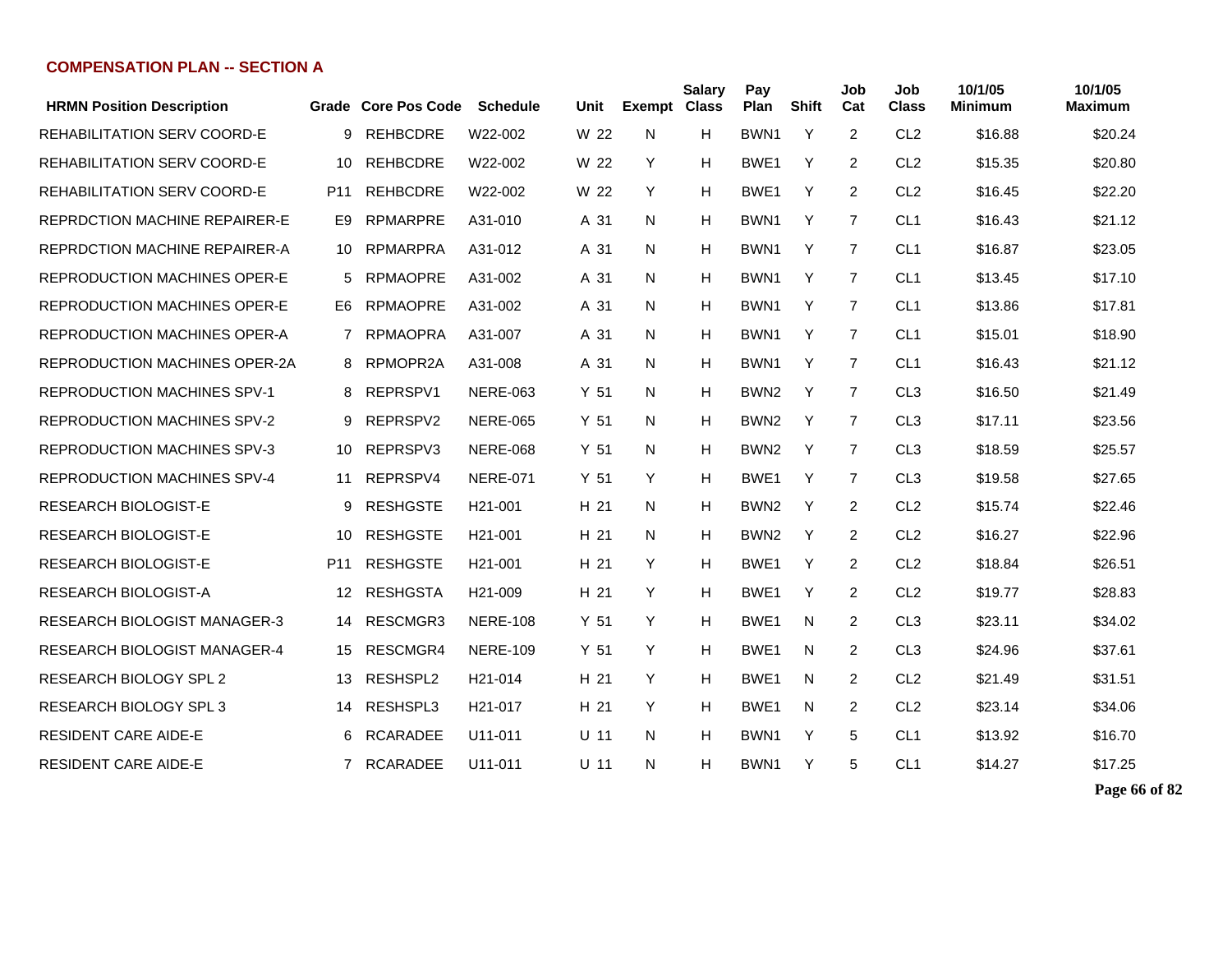| <b>HRMN Position Description</b> |                 | Grade Core Pos Code | <b>Schedule</b>      | Unit            | <b>Exempt</b> | <b>Salary</b><br><b>Class</b> | Pay<br>Plan      | <b>Shift</b> | Job<br>Cat     | Job<br><b>Class</b> | 10/1/05<br><b>Minimum</b> | 10/1/05<br><b>Maximum</b> |
|----------------------------------|-----------------|---------------------|----------------------|-----------------|---------------|-------------------------------|------------------|--------------|----------------|---------------------|---------------------------|---------------------------|
| <b>RESIDENT CARE AIDE-E</b>      | E <sub>8</sub>  | <b>RCARADEE</b>     | U11-011              | $U$ 11          | N             | H                             | BWN <sub>1</sub> | Y            | 5              | CL <sub>1</sub>     | \$14.83                   | \$17.88                   |
| <b>RESIDENT CARE AIDE SPV-1</b>  | 10              | RESCSPV1            | <b>NERE-133</b>      | Y <sub>51</sub> | N             | H                             | BWN <sub>2</sub> | Y            | 5              | CL <sub>3</sub>     | \$15.46                   | \$21.49                   |
| <b>RESIDENT CARE AIDE SPV-2</b>  | 11              | RESCSPV2            | <b>NERE-136</b>      | Y <sub>51</sub> | N             | н                             | BWN <sub>2</sub> | Y            | 5              | CL <sub>3</sub>     | \$16.76                   | \$23.36                   |
| <b>RESIDENT UNIT MANAGER-2</b>   | 13              | RESUMGR2            | <b>NERE-141</b>      | Y <sub>51</sub> | Y             | H                             | BWE <sub>1</sub> | Y            | 2              | CL <sub>3</sub>     | \$18.57                   | \$27.74                   |
| <b>RESIDENT UNIT OFFICER-E</b>   | E <sub>10</sub> | <b>RSUNOFRE</b>     | C <sub>12</sub> -003 | C <sub>12</sub> | N             | H                             | BWN3             | Y            | 4              | CL <sub>1</sub>     | \$14.99                   | \$22.62                   |
| <b>RESOURCE ANALYST-E</b>        | 9               | <b>RESRALTE</b>     | H <sub>21</sub> -001 | H 21            | N             | H                             | BWN <sub>2</sub> | Y            | 2              | CL <sub>2</sub>     | \$15.74                   | \$22.46                   |
| <b>RESOURCE ANALYST-E</b>        | 10              | <b>RESRALTE</b>     | H <sub>21</sub> -001 | H 21            | N             | H                             | BWN <sub>2</sub> | Y            | 2              | CL <sub>2</sub>     | \$16.27                   | \$22.96                   |
| <b>RESOURCE ANALYST-E</b>        | P <sub>11</sub> | <b>RESRALTE</b>     | H <sub>21</sub> -001 | H 21            | Y             | H                             | BWE <sub>1</sub> | Y            | $\overline{2}$ | CL <sub>2</sub>     | \$18.84                   | \$26.51                   |
| <b>RESOURCE ANALYST-A</b>        | 12 <sup>°</sup> | <b>RESRALTA</b>     | H <sub>21</sub> -009 | H 21            | Y             | H                             | BWE <sub>1</sub> | Y            | $\overline{2}$ | CL <sub>2</sub>     | \$19.77                   | \$28.83                   |
| <b>RESOURCE PROG ANALYST-E</b>   | 9               | <b>RESPALTE</b>     | <b>NERE-174</b>      | Y 99            | N             | н                             | BWN <sub>2</sub> | Y            | 2              | CL <sub>2</sub>     | \$16.26                   | \$20.41                   |
| <b>RESOURCE PROG ANALYST-E</b>   | 9               | <b>RESPALTE</b>     | W22-011              | W 22            | N             | н                             | BWN1             | Y            | 2              | CL <sub>2</sub>     | \$16.29                   | \$20.25                   |
| <b>RESOURCE PROG ANALYST-E</b>   | 10              | <b>RESPALTE</b>     | <b>NERE-174</b>      | Y 99            | N             | н                             | BWN <sub>2</sub> | Y            | 2              | CL <sub>2</sub>     | \$15.64                   | \$21.55                   |
| <b>RESOURCE PROG ANALYST-E</b>   | 10              | <b>RESPALTE</b>     | W22-011              | W 22            | N             | н                             | BWN1             | Y            | 2              | CL <sub>2</sub>     | \$15.72                   | \$21.32                   |
| <b>RESOURCE PROG ANALYST-E</b>   | P <sub>11</sub> | <b>RESPALTE</b>     | <b>NERE-174</b>      | Y 99            | Y             | н                             | BWE <sub>1</sub> | Y            | 2              | CL <sub>2</sub>     | \$17.48                   | \$25.48                   |
| <b>RESOURCE PROG ANALYST-E</b>   | P <sub>11</sub> | <b>RESPALTE</b>     | W22-011              | W 22            | N             | H                             | BWN1             | Y            | 2              | CL <sub>2</sub>     | \$17.44                   | \$24.99                   |
| <b>RESOURCE PROG ANALYST-A</b>   | 12              | <b>RESPALTA</b>     | <b>NERE-180</b>      | Y 99            | Y             | H                             | BWE <sub>1</sub> | Y            | 2              | CL <sub>2</sub>     | \$18.82                   | \$27.51                   |
| <b>RESOURCE PROG ANALYST-A</b>   | $12 \,$         | <b>RESPALTA</b>     | W22-044              | W 22            | Y             | H                             | BWE <sub>1</sub> | Y            | 2              | CL <sub>2</sub>     | \$18.67                   | \$26.81                   |
| <b>RESOURCE SPECIALIST 2</b>     | 13              | RESRSPL2            | H <sub>21</sub> -014 | H 21            | Y             | н                             | BWE <sub>1</sub> | N            | 2              | CL <sub>2</sub>     | \$21.49                   | \$31.51                   |
| <b>RESOURCE SPECIALIST 2</b>     | 13              | RESRSPL2            | <b>NERE-107</b>      | Y 99            | Y             | H                             | BWE <sub>1</sub> | N            | 2              | CL <sub>2</sub>     | \$21.53                   | \$31.46                   |
| <b>RESOURCE SPECIALIST 3</b>     | 14              | RESRSPL3            | <b>NERE-108</b>      | Y <sub>51</sub> | Y             | H                             | BWE <sub>1</sub> | N            | 2              | CL <sub>2</sub>     | \$23.11                   | \$34.02                   |
| <b>RESOURCE SPECIALIST 3</b>     | 14              | RESRSPL3            | <b>NERE-108</b>      | Y 99            | Y             | H                             | BWE1             | N            | 2              | CL <sub>2</sub>     | \$23.11                   | \$34.02                   |
| <b>RESOURCE SPECIALIST 3</b>     | 14              | RESRSPL3            | H <sub>21</sub> -017 | H 21            | Y             | Н                             | BWE1             | N            | 2              | CL <sub>2</sub>     | \$23.14                   | \$34.06                   |
| <b>RESOURCE SPECIALIST 4</b>     | 15              | RESRSPL4            | H21-021              | H 21            | Y             | н                             | BWE1             | N            | 2              | CL <sub>2</sub>     | \$24.98                   | \$37.67                   |

**Page 67 of 82**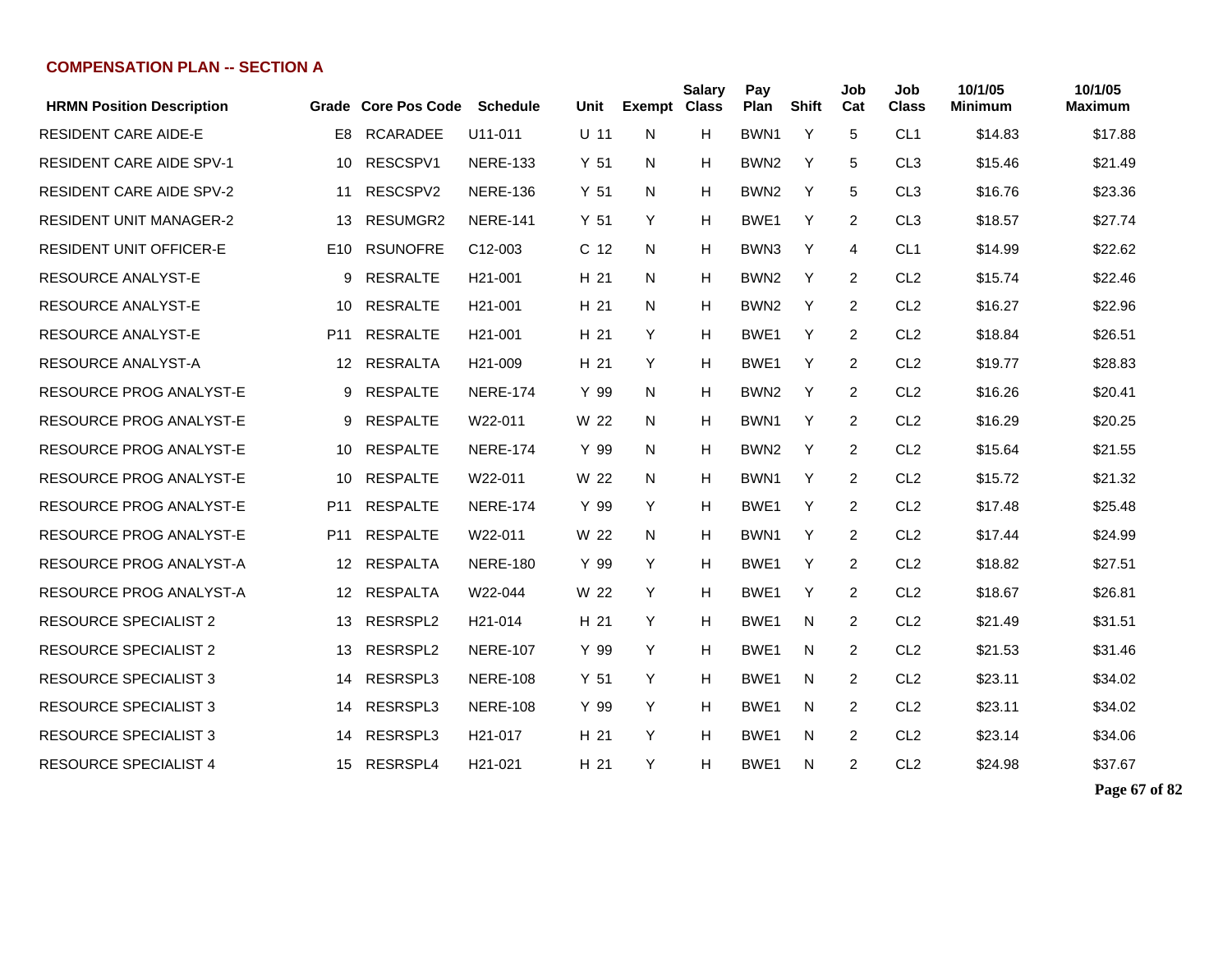| <b>HRMN Position Description</b>    |                 | Grade Core Pos Code | <b>Schedule</b> | Unit            | <b>Exempt</b> | <b>Salary</b><br><b>Class</b> | Pay<br>Plan      | <b>Shift</b> | Job<br>Cat | Job<br><b>Class</b> | 10/1/05<br>Minimum | 10/1/05<br>Maximum |
|-------------------------------------|-----------------|---------------------|-----------------|-----------------|---------------|-------------------------------|------------------|--------------|------------|---------------------|--------------------|--------------------|
| RESPIRATORY THERAPY TECH-E          | 8               | <b>RESPTCHE</b>     | L32-006         | L <sub>32</sub> | N             | н                             | BWN1             | Y            | 3          | CL <sub>1</sub>     | \$12.95            | \$16.76            |
| <b>RESPIRATORY THERAPY TECH-E</b>   | 9               | <b>RESPTCHE</b>     | L32-006         | L <sub>32</sub> | N             | н                             | BWN <sub>1</sub> | Y            | 3          | CL <sub>1</sub>     | \$14.26            | \$18.30            |
| <b>RESPIRATORY THERAPY TECH-E</b>   | E <sub>10</sub> | <b>RESPTCHE</b>     | L32-006         | L <sub>32</sub> | N             | Н                             | BWN <sub>1</sub> | Y            | 3          | CL <sub>1</sub>     | \$15.08            | \$21.17            |
| <b>RIGHTS REP TRAINEE-E</b>         | 9               | <b>RIGHPTRE</b>     | NERE-002P       | W 22            | N.            | Н                             | BWN <sub>1</sub> | Y            | 2          | CL <sub>2</sub>     | \$17.07            | \$27.51            |
| <b>RIGHTS REPRESENTATIVE-E</b>      | 9               | <b>RIGHREPE</b>     | W22-011         | W 22            | N.            | Н                             | BWN <sub>1</sub> | Y            | 2          | CL <sub>2</sub>     | \$16.29            | \$20.25            |
| <b>RIGHTS REPRESENTATIVE-E</b>      | 10              | <b>RIGHREPE</b>     | W22-011         | W 22            | N             | н                             | BWN <sub>1</sub> | Y            | 2          | CL <sub>2</sub>     | \$15.72            | \$21.32            |
| RIGHTS REPRESENTATIVE-E             | P <sub>11</sub> | <b>RIGHREPE</b>     | W22-011         | W 22            | N             | н                             | BWN <sub>1</sub> | Y            | 2          | CL <sub>2</sub>     | \$17.44            | \$24.99            |
| <b>RIGHTS REPRESENTATIVE-A</b>      | 12              | <b>RIGHREPA</b>     | W22-044         | W 22            | Y             | н                             | BWE1             | Y            | 2          | CL <sub>2</sub>     | \$18.67            | \$26.81            |
| <b>RIGHTS REPRESENTATIVE MGR-1</b>  | 12              | RIGHMGR1            | <b>NERE-180</b> | Y <sub>51</sub> | Y             | н                             | BWE1             | Y            | 2          | CL <sub>3</sub>     | \$18.82            | \$27.51            |
| <b>RIGHTS REPRESENTATIVE MGR-2</b>  | 13              | RIGHMGR2            | <b>NERE-182</b> | Y <sub>51</sub> | Y             | н                             | BWE <sub>1</sub> | N            | 2          | CL <sub>3</sub>     | \$20.12            | \$30.02            |
| <b>RIGHTS REPRESENTATIVE MGR-3</b>  | 14              | RIGHMGR3            | <b>NERE-186</b> | Y <sub>51</sub> | Y             | Н                             | BWE1             | N            | 2          | CL <sub>3</sub>     | \$22.19            | \$33.07            |
| <b>RIGHTS REPRESENTATIVE MGR-4</b>  | 15              | RIGHMGR4            | <b>NERE-188</b> | Y 98            | Y             | н                             | BWE <sub>1</sub> | N            | 2          | CL <sub>3</sub>     | \$24.88            | \$36.79            |
| <b>RIGHTS SPECIALIST-2</b>          | 13              | RIGHSPL2            | <b>NERE-182</b> | Y 99            | Y             | н                             | BWE1             | N            | 2          | CL <sub>2</sub>     | \$20.12            | \$30.02            |
| <b>RIGHTS SPECIALIST-2</b>          | 13              | RIGHSPL2            | W22-078         | W 22            | Y             | н                             | BWE <sub>1</sub> | N            | 2          | CL <sub>2</sub>     | \$20.11            | \$30.05            |
| <b>RIGHTS SPECIALIST-3</b>          | 14              | RIGHSPL3            | <b>NERE-186</b> | Y 99            | Y             | н                             | BWE <sub>1</sub> | N            | 2          | CL <sub>2</sub>     | \$22.19            | \$33.07            |
| <b>SCHOOL DISTRICT CONSULTANT-E</b> | 12              | <b>SCHDCSTE</b>     | W22-045         | W 22            | Y             | н                             | BWE1             | Y            | 2          | CL <sub>2</sub>     | \$21.38            | \$30.05            |
| <b>SCHOOL DISTRICT CONSULTANT-E</b> | P <sub>13</sub> | <b>SCHDCSTE</b>     | W22-045         | W 22            | Y             | н                             | BWE1             | N            | 2          | CL <sub>2</sub>     | \$23.17            | \$32.32            |
| SCHOOL DISTRICT CONSULTANT-A        | 14              | <b>SCHDCSTA</b>     | W22-050         | W 22            | Y             | н                             | BWE1             | N            | 2          | CL <sub>2</sub>     | \$24.42            | \$34.52            |
| SCHOOL DISTRICT CONSULTANT-A        | 14              | <b>SCHDCSTA</b>     | <b>NERE-152</b> | Y 51            | Y             | н                             | BWE <sub>1</sub> | N            | 2          | CL <sub>2</sub>     | \$24.22            | \$35.08            |
| <b>SCHOOL PRINCIPAL-2</b>           | 13              | SCHPRPL2            | <b>NERE-151</b> | Y <sub>51</sub> | Y             | н                             | BWE1             | N            | 1          | CL <sub>3</sub>     | \$24.22            | \$35.08            |
| <b>SCHOOL PRINCIPAL-3</b>           | 14              | SCHPRPL3            | <b>NERE-157</b> | Y 51            | Y             | н                             | BWE <sub>1</sub> | N            | 1          | CL <sub>3</sub>     | \$25.79            | \$38.27            |
| SCHOOL PSYCHOLOGIST-E               | 9               | <b>SCHLPSYE</b>     | W22-014         | W 22            | N             | н                             | BWN <sub>1</sub> | Y            | 2          | CL <sub>2</sub>     | \$16.85            | \$20.86            |
| SCHOOL PSYCHOLOGIST-E               | 10              | <b>SCHLPSYE</b>     | W22-014         | W 22            | Y             | н                             | BWE1             | Y            | 2          | CL <sub>2</sub>     | \$18.49            | \$25.91            |

**Page 68 of 82**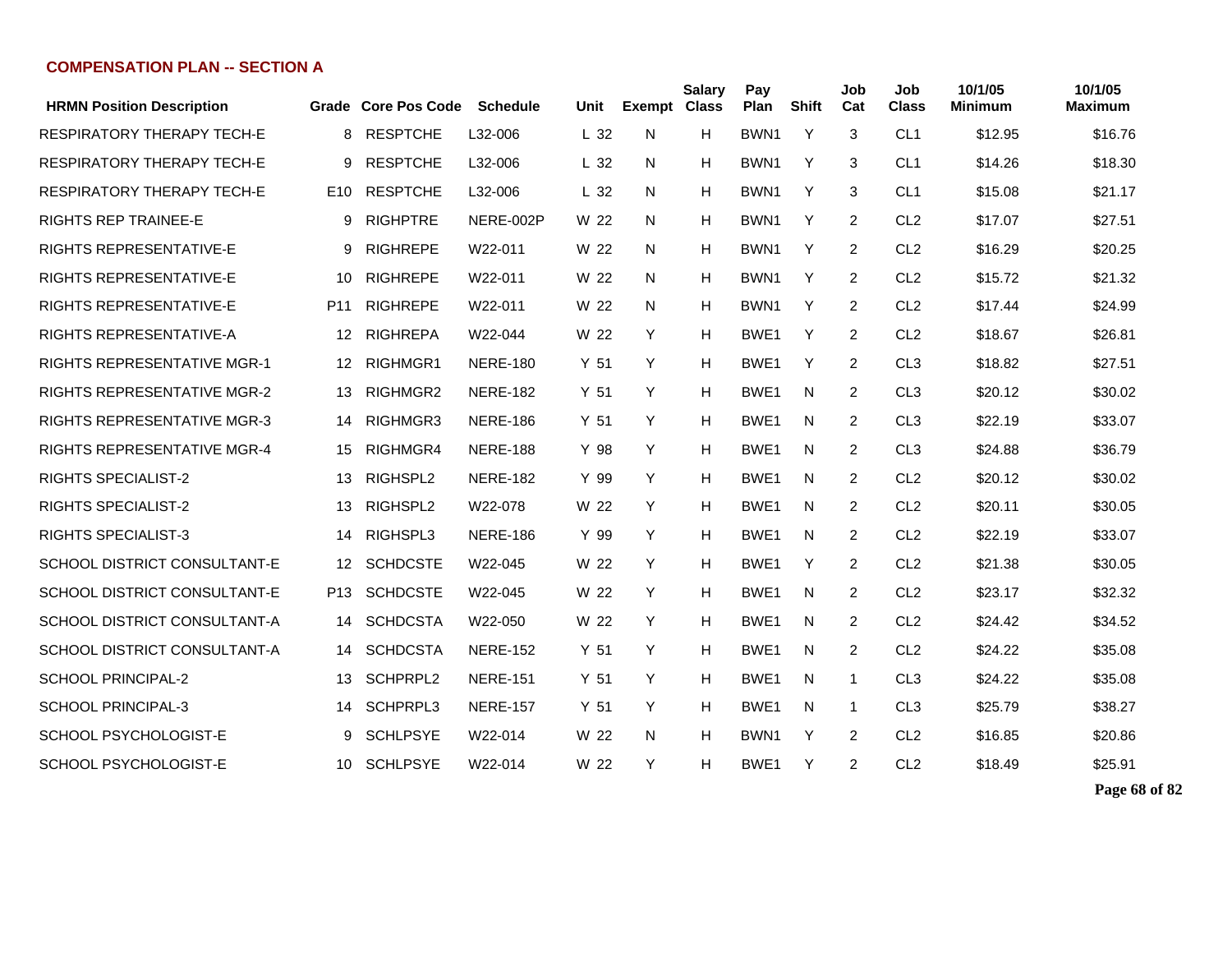| <b>HRMN Position Description</b> |                 | Grade Core Pos Code | <b>Schedule</b> | Unit   | Exempt Class | <b>Salary</b> | Pay<br>Plan      | <b>Shift</b> | Job<br>Cat   | Job<br><b>Class</b> | 10/1/05<br><b>Minimum</b>   | 10/1/05<br><b>Maximum</b> |
|----------------------------------|-----------------|---------------------|-----------------|--------|--------------|---------------|------------------|--------------|--------------|---------------------|-----------------------------|---------------------------|
| SCHOOL PSYCHOLOGIST-E            | P <sub>11</sub> | <b>SCHLPSYE</b>     | W22-014         | W 22   | Y            | н             | BWE1             | Y            | 2            | CL <sub>2</sub>     | \$19.64                     | \$28.29                   |
| <b>SCHOOL TEACHER-E</b>          | P <sub>11</sub> | <b>SCHTCHRE</b>     | W22-065         | W 22   | Y            | н             | BWE <sub>1</sub> | Y            | 2            | CL <sub>2</sub>     | Refer to Pages B-39 to B-44 |                           |
| SEAMSTER-E                       | E6              | <b>SEAMSTRE</b>     | U11-003         | $U$ 11 | N            | н             | BWN1             | Y            | 8            | CL <sub>1</sub>     | \$13.84                     | \$16.43                   |
| SEAMSTER-A                       | 7               | <b>SEAMSTRA</b>     | U11-004         | $U$ 11 | N            | н             | BWN1             | Y            | 8            | CL <sub>1</sub>     | \$14.32                     | \$17.30                   |
| SECRETARY-E                      | 7               | <b>SECRTRYE</b>     | W41-006         | W 41   | N            | Н             | BWN1             | Y            | 6            | CL <sub>1</sub>     | \$14.60                     | \$18.11                   |
| SECRETARY-E                      | 7               | <b>SECRTRYE</b>     | <b>NERE-002</b> | Y 99   | N            | н             | BWN <sub>2</sub> | Y            | 6            | CL <sub>1</sub>     | \$14.55                     | \$18.11                   |
| SECRETARY-E                      | E8              | <b>SECRTRYE</b>     | W41-006         | W 41   | N            | н             | BWN1             | Y            | 4            | CL <sub>1</sub>     | \$15.43                     | \$18.97                   |
| SECRETARY-E                      | E8              | <b>SECRTRYE</b>     | <b>NERE-002</b> | Y 99   | N            | н             | BWN <sub>2</sub> | Y            | 6            | CL <sub>1</sub>     | \$15.41                     | \$18.97                   |
| SECRETARY-A                      | 9               | <b>SECRTRYA</b>     | W41-011         | W 41   | N            | н             | BWN1             | Y            | 6            | CL <sub>1</sub>     | \$15.42                     | \$20.26                   |
| SECRETARY-A                      | 9               | <b>SECRTRYA</b>     | <b>NERE-042</b> | Y 99   | N            | н             | BWN <sub>2</sub> | Y            | 6            | CL <sub>1</sub>     | \$15.39                     | \$20.26                   |
| SECRETARY SUPERVISOR-1           | 10              | SECRSPV1            | <b>NERE-043</b> | Y 51   | N            | н             | BWN <sub>2</sub> | Y            | 6            | CL <sub>3</sub>     | \$15.67                     | \$21.04                   |
| SECRETARY SUPERVISOR-2           | 11              | SECRSPV2            | <b>NERE-013</b> | Y 51   | N            | н             | BWN <sub>2</sub> | Y            | 6            | CL <sub>3</sub>     | \$16.25                     | \$22.18                   |
| SENIOR EXECUTIVE ASST DPTY DIR   | 15              | <b>SENEXDEP</b>     | NERE-069P       | Y 98   | Y            | S             | BWE1             | N            | -1           | CL <sub>4</sub>     | \$67,311.00                 | \$94,032.00               |
| SENIOR EXECUTIVE ASSISTANT DIR   | 16              | <b>SENEXDIR</b>     | NERE-070P       | Y 98   | Y            | S             | BWE <sub>1</sub> | N            | $\mathbf{1}$ | CL <sub>4</sub>     | \$67,311.00                 | \$98,159.00               |
| SENIOR EXECUTIVE WARDEN          | 17              | <b>SENEXWAR</b>     | NERE-071P       | Y 98   | Y            | S             | BWE1             | N            | $\mathbf{1}$ | CL <sub>4</sub>     | \$70,647.00                 | \$102,724.00              |
| SENIOR POLICY EXECUTIVE          | 18              | <b>SENPLEXC</b>     | NERE-072P       | Y 98   | Y            | S             | BWE1             | N            | $\mathbf{1}$ | CL <sub>4</sub>     | \$73,986.00                 | \$107,320.00              |
| SENIOR MANAGEMENT EXECUTIVE      | 19              | <b>SENMGEXC</b>     | NERE-073P       | Y 98   | Y            | S             | BWE <sub>1</sub> | N            | $\mathbf{1}$ | CL <sub>4</sub>     | \$73,986.00                 | \$113,173.00              |
| SENIOR DEPUTY DIRECTOR           | 20              | <b>SENDPDIR</b>     | NERE-074P       | Y 98   | Y            | S             | BWE <sub>1</sub> | N            | $\mathbf{1}$ | CL <sub>4</sub>     | \$94,004.00                 | \$118,616.00              |
| SENIOR CHIEF DEPUTY DIRECTOR     | 21              | <b>SENCHDEP</b>     | NERE-116P       | Y 98   | Y            | S             | BWE <sub>1</sub> | N            | $\mathbf{1}$ | CL <sub>4</sub>     | \$94,004.00                 | \$124,547.00              |
| <b>SENIOR DIRECTOR</b>           | 22              | <b>SENRDIR</b>      | NERE-075P       | Y 98   | Y            | S             | BWE1             | N            | $\mathbf{1}$ | CL <sub>4</sub>     | \$103,497.00                | \$143,461.00              |
| SENIOR EXEC MGT ASST-1           | 9               | SEMA1               | NERE-026P       | Y 99   | N            | н             | BWN <sub>2</sub> | Y            | 6            | CL <sub>1</sub>     | \$16.10                     | \$20.26                   |
| SENIOR EXEC MGT ASST-2           | 11              | SEMA <sub>2</sub>   | NERE-027P       | Y 99   | N            | Н             | BWN <sub>2</sub> | Y            | 6            | CL <sub>1</sub>     | \$16.44                     | \$22.18                   |
| SENIOR EXEC MGT ASST-3           | 13              | SEMA3               | NERE-028P       | Y 99   | Y            | н             | BWE1             | Y            | 6            | CL <sub>1</sub>     | \$18.19                     | \$25.48                   |

**Page 69 of 82**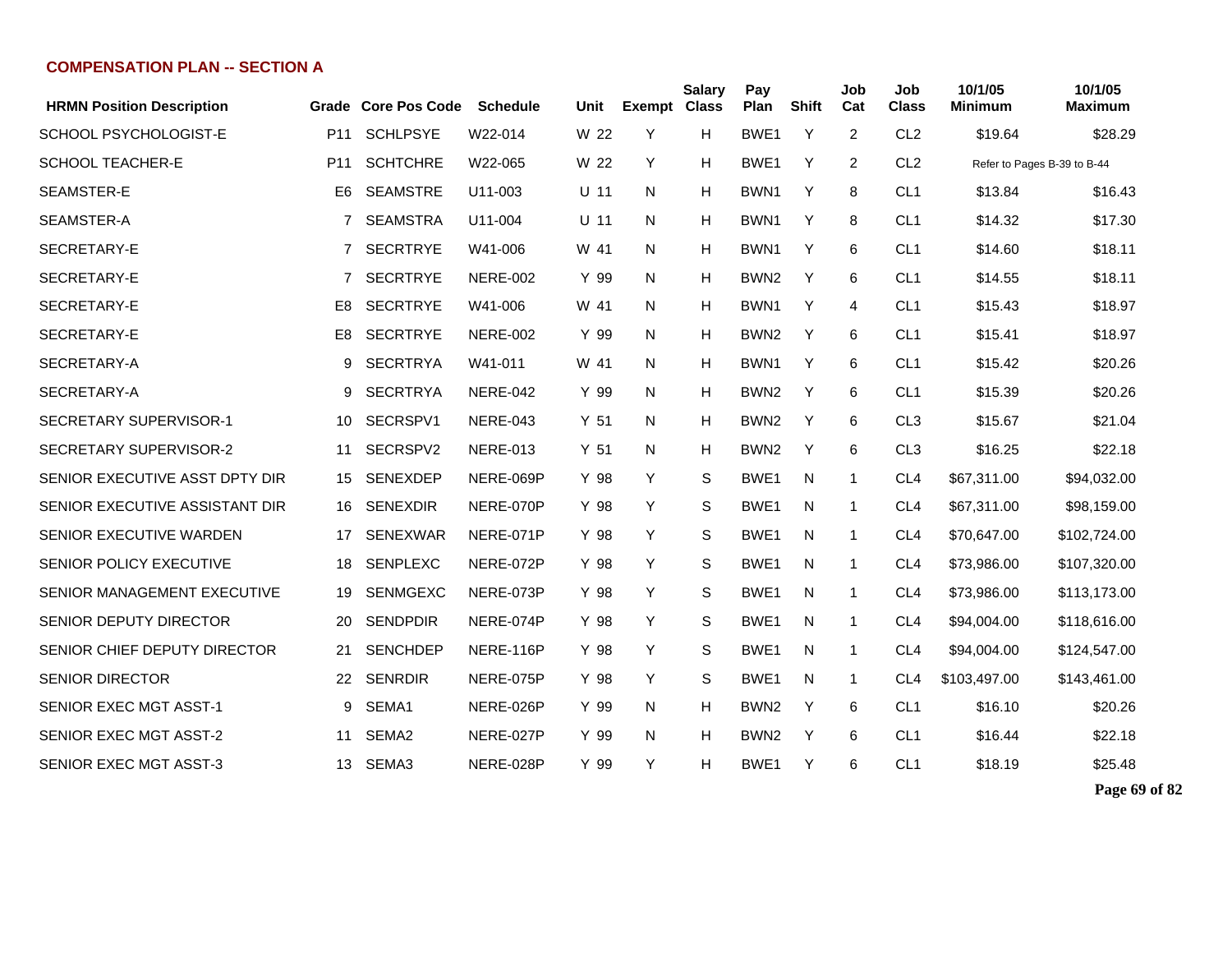| <b>HRMN Position Description</b> |                 | Grade Core Pos Code | <b>Schedule</b> | Unit            | <b>Exempt Class</b> | <b>Salary</b> | Pay<br>Plan      | <b>Shift</b> | Job<br>Cat   | Job<br><b>Class</b> | 10/1/05<br>Minimum | 10/1/05<br><b>Maximum</b> |
|----------------------------------|-----------------|---------------------|-----------------|-----------------|---------------------|---------------|------------------|--------------|--------------|---------------------|--------------------|---------------------------|
| <b>SENIOR EXEC MGT ASST-4</b>    | 15              | SEMA4               | NERE-029P       | Y 99            | Y                   | н             | BWE1             | N            | 6            | CL <sub>1</sub>     | \$20.55            | \$30.02                   |
| <b>SERVICES PROGRAM MGR-2</b>    | 13              | SOCPMGR2            | <b>NERE-140</b> | Y 51            | Y                   | н             | BWE <sub>1</sub> | Y            | 2            | CL <sub>3</sub>     | \$18.57            | \$27.51                   |
| <b>SERVICES PROGRAM MGR-3</b>    | 14              | SOCPMGR3            | <b>NERE-143</b> | Y <sub>51</sub> | Y                   | н             | BWE <sub>1</sub> | N            | 2            | CL <sub>3</sub>     | \$19.93            | \$30.24                   |
| <b>SERVICES PROGRAM MGR-4</b>    | 15              | SOCPMGR4            | <b>NERE-147</b> | Y 51            | Y                   | н             | BWE <sub>1</sub> | N            | 2            | CL <sub>3</sub>     | \$21.97            | \$33.40                   |
| <b>SERVICES PROGRAM MGR-5</b>    | 16              | SOCPMGR5            | <b>NERE-156</b> | Y <sub>51</sub> | Y                   | н             | BWE <sub>1</sub> | N            | 2            | CL <sub>3</sub>     | \$24.67            | \$36.79                   |
| SERVICES SPECIALIST-E            | 9Β              | <b>SOCSSPLE</b>     | W22-079         | W 22            | N                   | н             | BWN <sub>1</sub> | Y            | 2            | CL <sub>2</sub>     | \$16.29            | \$20.25                   |
| SERVICES SPECIALIST-E            | 9M              | <b>SOCSSPLE</b>     | W22-079         | W 22            | N                   | н             | BWN1             | Y            | 2            | CL <sub>2</sub>     | \$16.85            | \$20.86                   |
| SERVICES SPECIALIST-E            | 10B             | <b>SOCSSPLE</b>     | W22-079         | W 22            | N                   | н             | BWN <sub>1</sub> | Y            | 2            | CL <sub>2</sub>     | \$15.59            | \$21.27                   |
| SERVICES SPECIALIST-E            | 10M             | <b>SOCSSPLE</b>     | W22-079         | W 22            | N                   | н             | BWN <sub>1</sub> | Y            | 2            | CL <sub>2</sub>     | \$16.74            | \$22.46                   |
| <b>SERVICES SPECIALIST-E</b>     | 11B             | <b>SOCSSPLE</b>     | W22-079         | W 22            | N                   | н             | BWN <sub>1</sub> | Y            | 2            | CL <sub>2</sub>     | \$16.74            | \$22.46                   |
| SERVICES SPECIALIST-E            | 11M             | <b>SOCSSPLE</b>     | W22-079         | W 22            | N                   | н             | BWN1             | Y            | 2            | CL <sub>2</sub>     | \$17.62            | \$24.12                   |
| SERVICES SPECIALIST-A            | 12B             | <b>SOCSSPLA</b>     | W22-080         | W 22            | N                   | н             | BWN1             | Y            | 2            | CL <sub>2</sub>     | \$17.62            | \$24.12                   |
| <b>SERVICES SPECIALIST-A</b>     | 12M             | <b>SOCSSPLA</b>     | W22-080         | W 22            | N                   | н             | BWN <sub>1</sub> | Y            | 2            | CL <sub>2</sub>     | \$18.49            | \$26.81                   |
| SOCIAL SERVICES ADMIN MGR-2      | 13              | SOCAMGR2            | <b>NERE-182</b> | Y 51            | Y                   | н             | BWE <sub>1</sub> | N            | 2            | CL <sub>3</sub>     | \$20.12            | \$30.02                   |
| SOCIAL SERVICES ADMIN SPV-1      | 11              | SOCASPV1            | <b>NERE-179</b> | Y 51            | Y                   | н             | BWE <sub>1</sub> | Y            | 5            | CL <sub>3</sub>     | \$17.48            | \$25.48                   |
| SOCIAL SERVICES ADMIN SPV-2      | 12              | SOCASPV2            | <b>NERE-180</b> | Y <sub>51</sub> | Y                   | н             | BWE <sub>1</sub> | Y            | 5            | CL <sub>3</sub>     | \$18.82            | \$27.51                   |
| SOCIAL SERVICES DIVISION ADMIN   | 17              | <b>SSDIVADM</b>     | NERE-063P       | Y 98            | Y                   | S             | BWE <sub>1</sub> | N            | $\mathbf{1}$ | CL <sub>4</sub>     | \$60,685.00        | \$100,617.00              |
| SOCIAL SERVCS LICENSING MGR-2    | 13              | SOCLMGR2            | <b>NERE-148</b> | Y <sub>51</sub> | Y                   | н             | BWE <sub>1</sub> | N            | 2            | CL <sub>3</sub>     | \$22.79            | \$33.68                   |
| SOCIAL WORK SPL-E                | 9               | <b>SOCWKRE</b>      | W22-015         | W 22            | N.                  | н             | BWN <sub>1</sub> | Y            | 2            | CL <sub>2</sub>     | \$16.85            | \$20.86                   |
| SOCIAL WORK SPL-E                | 10              | <b>SOCWKRE</b>      | W22-015         | W 22            | N                   | н             | BWN <sub>1</sub> | Y            | 2            | CL <sub>2</sub>     | \$16.74            | \$22.46                   |
| SOCIAL WORK SPL-E                | P <sub>11</sub> | <b>SOCWKRE</b>      | W22-015         | W 22            | N                   | н             | BWN <sub>1</sub> | Y            | 2            | CL <sub>2</sub>     | \$17.62            | \$24.12                   |
| SOCIAL WORK SPL-A                | 12              | <b>SOCWKRA</b>      | W22-043         | W 22            | Y                   | н             | BWE <sub>1</sub> | Y            | 2            | CL <sub>2</sub>     | \$18.49            | \$26.81                   |
| SOCIAL WORK SPECIALIST MGR-2     | 13              | SOCWMGR2            | <b>NERE-142</b> | Y <sub>51</sub> | Y                   | н             | BWE1             | N            | 2            | CL <sub>3</sub>     | \$19.93            | \$30.24                   |

**Page 70 of 82**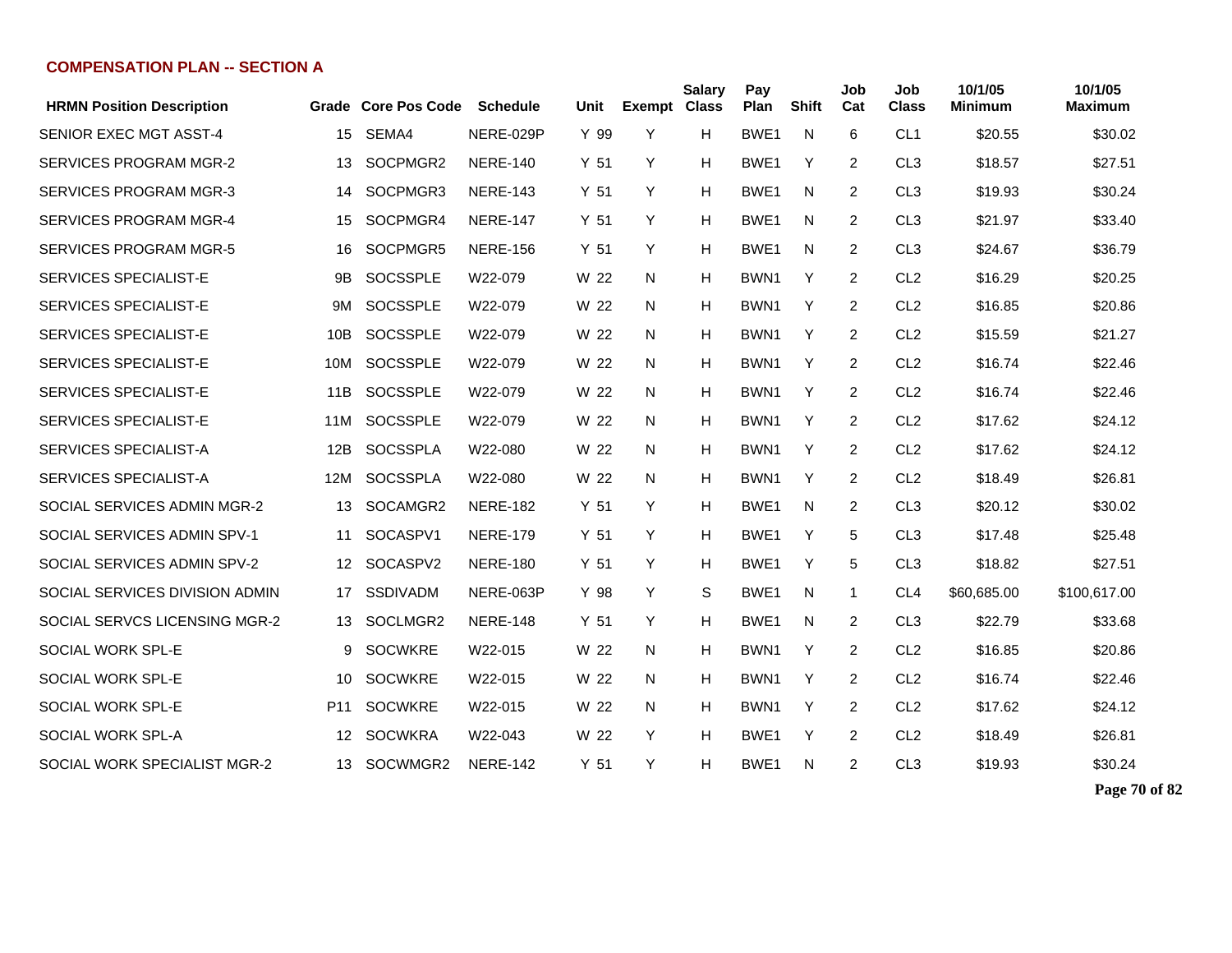| <b>HRMN Position Description</b> | Grade           | <b>Core Pos Code</b> | <b>Schedule</b>      | Unit            | <b>Exempt Class</b> | <b>Salary</b> | Pay<br>Plan      | <b>Shift</b> | Job<br>Cat     | Job<br>Class    | 10/1/05<br><b>Minimum</b> | 10/1/05<br>Maximum          |
|----------------------------------|-----------------|----------------------|----------------------|-----------------|---------------------|---------------|------------------|--------------|----------------|-----------------|---------------------------|-----------------------------|
| SOCIAL WORK SPECIALIST MGR-3     | 14              | SOCWMGR3             | <b>NERE-146</b>      | Y 51            | Y                   | H.            | BWE <sub>1</sub> | N            | 2              | CL <sub>3</sub> | \$21.97                   | \$33.40                     |
| SOIL SCIENCE SPECIALIST 2        | 13              | SOILSPL2             | H <sub>21</sub> -014 | H 21            | Y                   | H.            | BWE1             | N            | $\overline{2}$ | CL <sub>2</sub> | \$21.49                   | \$31.51                     |
| <b>SOIL SCIENCE SPECIALIST 3</b> | 14              | SOILSPL3             | H <sub>21</sub> -017 | H 21            | Y                   | H             | BWE1             | N            | 2              | CL <sub>2</sub> | \$23.14                   | \$34.06                     |
| <b>SOIL SCIENTIST-E</b>          | 9               | <b>SOILSCIE</b>      | H <sub>21</sub> -001 | H 21            | N.                  | н             | BWN <sub>2</sub> | Y            | 2              | CL <sub>2</sub> | \$15.74                   | \$22.46                     |
| <b>SOIL SCIENTIST-E</b>          | 10              | <b>SOILSCIE</b>      | H <sub>21</sub> -001 | H <sub>21</sub> | N                   | н             | BWN <sub>2</sub> | Y            | $\overline{2}$ | CL <sub>2</sub> | \$16.27                   | \$22.96                     |
| <b>SOIL SCIENTIST-E</b>          | P <sub>11</sub> | <b>SOILSCIE</b>      | H <sub>21</sub> -001 | H 21            | Y                   | н             | BWE <sub>1</sub> | Y            | $\overline{2}$ | CL <sub>2</sub> | \$18.84                   | \$26.51                     |
| SOIL SCIENTIST-A                 | 12              | <b>SOILSCIA</b>      | H <sub>21</sub> -009 | H 21            | Y                   | н             | BWE <sub>1</sub> | Y            | $\overline{2}$ | CL <sub>2</sub> | \$19.77                   | \$28.83                     |
| SP ALTERNATIVE INCARC OFR-E      | 9               | <b>SPLNOFRE</b>      | C12-002              | C 12            | N                   | н             | BWN3             | Y            | $\overline{4}$ | CL <sub>1</sub> | \$14.48                   | \$21.34                     |
| SP ALTERNATIVE INCARC OFR-E      | E <sub>10</sub> | <b>SPLNOFRE</b>      | C12-002              | C <sub>12</sub> | N                   | H             | BWN3             | Y            | 4              | CL <sub>1</sub> | \$14.99                   | \$22.62                     |
| SPECIAL EDUCATION CONSULTANT-E   | 12 <sup>2</sup> | <b>SPEDCSTE</b>      | W22-045              | W 22            | Y                   | H.            | BWE <sub>1</sub> | Y            | 2              | CL <sub>2</sub> | \$21.38                   | \$30.05                     |
| SPECIAL EDUCATION CONSULTANT-E   | P13             | <b>SPEDCSTE</b>      | W22-045              | W 22            | Y                   | н             | BWE <sub>1</sub> | N            | 2              | CL <sub>2</sub> | \$23.17                   | \$32.32                     |
| SPECIAL EDUCATION CONSULTANT-A   | 14              | <b>SPEDCSTA</b>      | W22-050              | W 22            | Y                   | H.            | BWE <sub>1</sub> | N            | $\overline{2}$ | CL <sub>2</sub> | \$24.42                   | \$34.52                     |
| SPECIAL EDUCATION CONSULTANT-A   | 14              | <b>SPEDCSTA</b>      | <b>NERE-152</b>      | Y 51            | Y                   | H.            | BWE <sub>1</sub> | N            | 2              | CL <sub>2</sub> | \$24.22                   | \$35.08                     |
| <b>SPL EDUC SUB TEACHER-E</b>    | P <sub>11</sub> | <b>SUBTCHRE</b>      | W22-059              | W 22            | Y                   | H.            | BWE1             | Y            | $\overline{2}$ | CL <sub>2</sub> | \$17.65                   | \$19.55                     |
| SPECIAL EDUCATION TEACHER-E      | P <sub>11</sub> | <b>SPETCHRE</b>      | W22-066              | W 22            | Y                   | н             | BWE1             | Y            | 2              | CL <sub>2</sub> |                           | Refer to Pages B-39 to B-44 |
| <b>SPECIAL WORKER-E</b>          | 4               | <b>SPCLWKRE</b>      | <b>NERE-246</b>      | Y <sub>50</sub> | N.                  | н             | BWN <sub>2</sub> | Y            | 8              | CL <sub>1</sub> | \$12.34                   | \$15.43                     |
| <b>SPECIAL WORKER-E</b>          | E5              | <b>SPCLWKRE</b>      | <b>NERE-246</b>      | Y <sub>50</sub> | N                   | H.            | BWN <sub>2</sub> | Y            | 8              | CL <sub>1</sub> | \$13.45                   | \$17.10                     |
| SPEECH & LANG PATHOLOGIST-E      | 9               | <b>SPEECHLE</b>      | W22-019              | W 22            | N                   | H             | BWN1             | Y            | $\overline{2}$ | CL <sub>2</sub> | \$16.97                   | Refer to Reg. 5.01, Std. M. |
| SPEECH & LANG PATHOLOGIST-E      | 10              | <b>SPEECHLE</b>      | W22-019              | W 22            | N                   | H             | BWN <sub>1</sub> | Y            | $\overline{2}$ | CL <sub>2</sub> | \$16.32                   | \$22.02                     |
| SPEECH & LANG PATHOLOGIST-E      | P <sub>11</sub> | <b>SPEECHLE</b>      | W22-019              | W 22            | N                   | н             | BWN <sub>1</sub> | Y            | 2              | CL <sub>2</sub> | \$17.36                   | \$23.20                     |
| SPEECH & LANG PATHOLOGIST-A      | 12              | <b>SPEECHLA</b>      | W22-020              | W 22            | N                   | н             | BWN <sub>1</sub> | Y            | 2              | CL <sub>2</sub> | \$18.42                   | \$24.89                     |
| SPEECH & LANG PATHLGST MGR-2     | 13              | SPLGMGR2             | <b>NERE-142</b>      | Y 51            | Y                   | н             | BWE <sub>1</sub> | N            | 2              | CL <sub>3</sub> | \$19.93                   | \$30.24                     |
| STATE ADMINISTRATIVE MANAGER-1   | 15              | STDDADM1             | NERE-060P            | Y 98            | Y                   | S             | BWE <sub>1</sub> | N            | 1              | CL <sub>4</sub> | \$60,685,00               | \$87,289.00                 |
|                                  |                 |                      |                      |                 |                     |               |                  |              |                |                 |                           |                             |

**Page 71 of 82**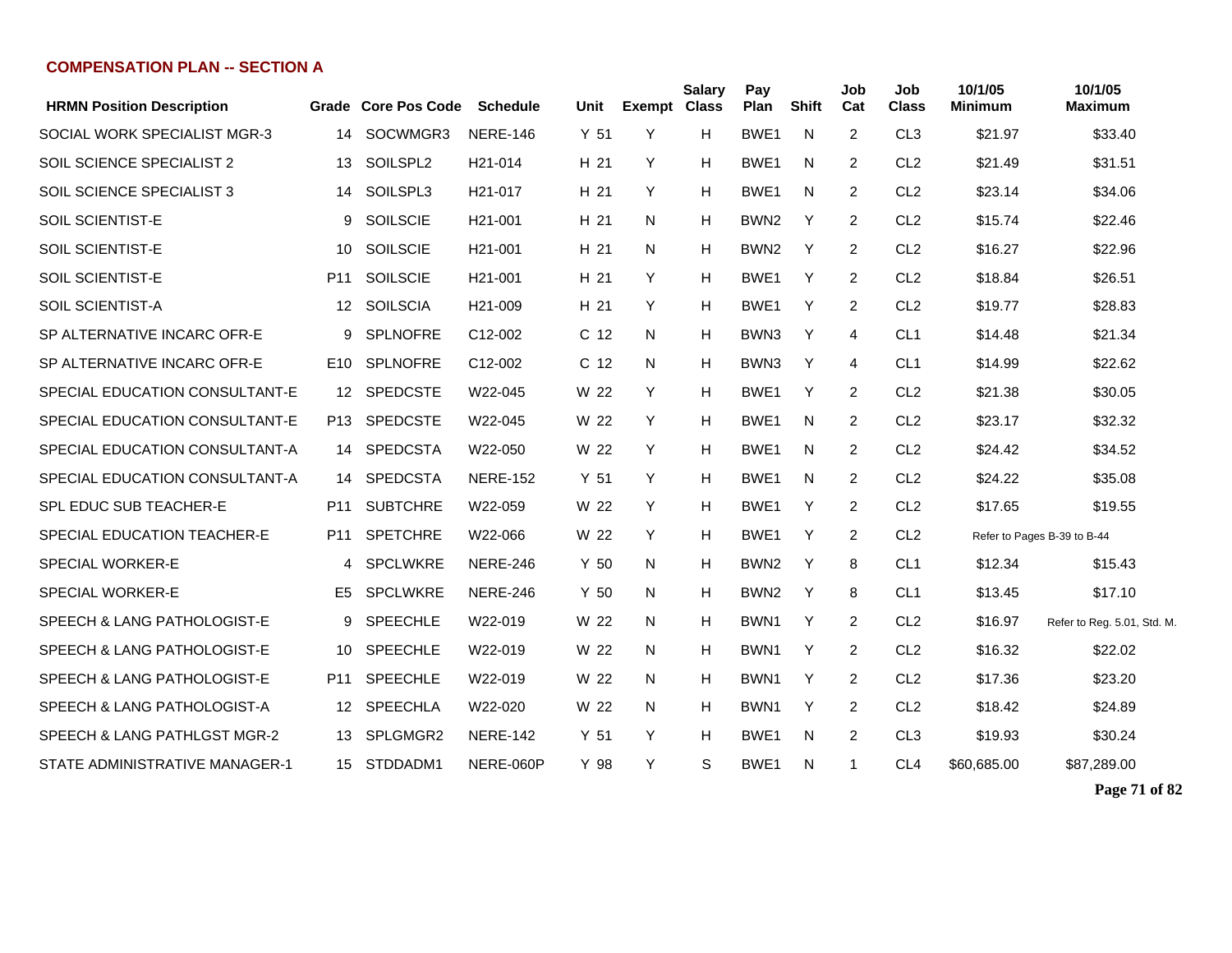| <b>HRMN Position Description</b> |     | Grade Core Pos Code | <b>Schedule</b> | Unit            | Exempt | <b>Salary</b><br><b>Class</b> | Pay<br>Plan      | <b>Shift</b> | Job<br>Cat     | Job<br><b>Class</b> | 10/1/05<br><b>Minimum</b> | 10/1/05<br><b>Maximum</b> |
|----------------------------------|-----|---------------------|-----------------|-----------------|--------|-------------------------------|------------------|--------------|----------------|---------------------|---------------------------|---------------------------|
| STATE ADMINISTRATIVE MANAGER-2   | 16  | STDDADM2            | NERE-061P       | Y 98            | Y      | S                             | BWE1             | N            | $\mathbf{1}$   | CL <sub>4</sub>     | \$67,311.00               | \$93,988.00               |
| STATE ASSISTANT ADMINISTRATOR    | 15  | <b>STASTADM</b>     | NERE-060P       | Y 98            | Y      | S                             | BWE <sub>1</sub> | N            | $\mathbf{1}$   | CL <sub>4</sub>     | \$60,685.00               | \$87,289.00               |
| STATE BUREAU ADMINISTRATOR       | 18  | <b>BUREAADM</b>     | NERE-064P       | Y 98            | Y      | S                             | BWE <sub>1</sub> | N            | $\mathbf{1}$   | CL <sub>4</sub>     | \$80,614.00               | \$107,291.00              |
| STATE DIVISION ADMINISTRATOR     | 17  | <b>STDIVADM</b>     | NERE-062P       | Y 98            | Y      | S                             | BWE <sub>1</sub> | N            | 1              | CL <sub>4</sub>     | \$74,010.00               | \$100,617.00              |
| STATE OFFICE ADMINISTRATOR       | 17  | <b>STOFCADM</b>     | NERE-062P       | Y 98            | Y      | S                             | BWE <sub>1</sub> | N            | 1              | CL <sub>4</sub>     | \$74,010.00               | \$100,617.00              |
| STATE POLICE AIRCRFT PLT TPR-E   | 11  | <b>STPPILTE</b>     | T01-002         | T 01            | N      | Н                             | BWN4             | Y            | 4              | CL <sub>1</sub>     | \$21.81                   | \$26.47                   |
| STATE POLICE AIRCRFT PLT SGT-A   | 12  | <b>STPPILTA</b>     | T01-003         | T 01            | N      | H                             | BWN4             | Y            | 4              | CL <sub>1</sub>     | \$29.12                   | \$30.58                   |
| <b>STATE POLICE CADET</b>        | 4   | <b>STPCADET</b>     | <b>NERE-216</b> | Y <sub>52</sub> | N      | н                             | BWN <sub>2</sub> | Y            | 4              | CL <sub>1</sub>     | \$5.22                    | \$9.70                    |
| STATE POLICE DETECTIVE TPR SPL   | 11  | <b>STPDTPRS</b>     | T01-002         | T 01            | N      | н                             | BWN4             | Y            | 4              | CL <sub>1</sub>     | \$21.81                   | \$26.47                   |
| STATE POLICE DETECTIVE SGT       | 12  | <b>STPDSGT</b>      | T01-003         | T 01            | N.     | н                             | BWN4             | Y            | 4              | CL <sub>1</sub>     | \$29.12                   | \$30.58                   |
| STATE POLICE DETECTIVE LT        | 14  | <b>STPDLT</b>       | <b>NERE-272</b> | Y 51            | Y      | н                             | BWE <sub>1</sub> | N            | 2              | CL <sub>3</sub>     | \$22.71                   | \$33.65                   |
| STATE POLICE DET FIRST LT        | 15A | <b>STPDFLT</b>      | <b>NERE-273</b> | Y <sub>51</sub> | Y      | н                             | BWE <sub>1</sub> | N            | $\overline{2}$ | CL <sub>3</sub>     | \$24.72                   | \$35.04                   |
| STATE POLICE DET FIRST LT        | 15B | <b>STPDFLT</b>      | <b>NERE-273</b> | Y 51            | Y      | Н                             | BWE <sub>1</sub> | N            | 2              | CL <sub>3</sub>     | \$26.32                   | \$36.42                   |
| STATE POLICE LAB DIRECTOR        | 15  | <b>STPLBDIR</b>     | <b>NERE-271</b> | Y 51            | Y      | н                             | BWE <sub>1</sub> | N            | $\overline{2}$ | CL <sub>3</sub>     | \$25.11                   | \$38.00                   |
| <b>STATE POLICE LIEUTENANT</b>   | 14  | <b>STPLT</b>        | <b>NERE-272</b> | Y 51            | Y      | H                             | BWE <sub>1</sub> | N            | 2              | CL <sub>3</sub>     | \$22.71                   | \$33.65                   |
| STATE POLICE FIRST LIEUTENANT    | 15A | <b>STPFLT</b>       | <b>NERE-273</b> | Y 51            | Y      | н                             | BWE <sub>1</sub> | N            | 2              | CL <sub>3</sub>     | \$24.72                   | \$35.04                   |
| STATE POLICE FIRST LIEUTENANT    | 15B | <b>STPFLT</b>       | <b>NERE-273</b> | Y 51            | Y      | H                             | BWE <sub>1</sub> | N            | 2              | CL <sub>3</sub>     | \$26.32                   | \$36.42                   |
| STATE POLICE SERGEANT            | 12  | <b>STPSGT</b>       | T01-003         | T 01            | N      | H                             | BWN4             | Y            | 3              | CL <sub>1</sub>     | \$29.12                   | \$30.58                   |
| STATE POLICE SPECIALIST TPR      | 11  | <b>STPSPTPR</b>     | T01-002         | T 01            | N      | H                             | BWN4             | Y            | 4              | CL <sub>1</sub>     | \$21.81                   | \$26.47                   |
| STATE POLICE SPECIALIST SGT      | 12  | <b>STPSPSGT</b>     | T01-003         | T 01            | N      | H                             | BWN4             | Y            | 3              | CL <sub>1</sub>     | \$29.12                   | \$30.58                   |
| STATE POLICE SPECIALIST LT       | 14  | <b>STPSPLT</b>      | <b>NERE-272</b> | Y <sub>51</sub> | Y      | H                             | BWE <sub>1</sub> | N            | 4              | CL <sub>2</sub>     | \$22.71                   | \$33.65                   |
| STATE POLICE SPL FIRST LT        | 15A | <b>STPSPFLT</b>     | <b>NERE-273</b> | Y <sub>51</sub> | Y      | H                             | BWE <sub>1</sub> | N            | 4              | CL <sub>2</sub>     | \$24.72                   | \$35.04                   |
| STATE POLICE SPL FIRST LT        | 15B | <b>STPSPFLT</b>     | <b>NERE-273</b> | Y <sub>51</sub> | Y      | н                             | BWE1             | N            | 4              | CL <sub>2</sub>     | \$26.32                   | \$36.42                   |

**Page 72 of 82**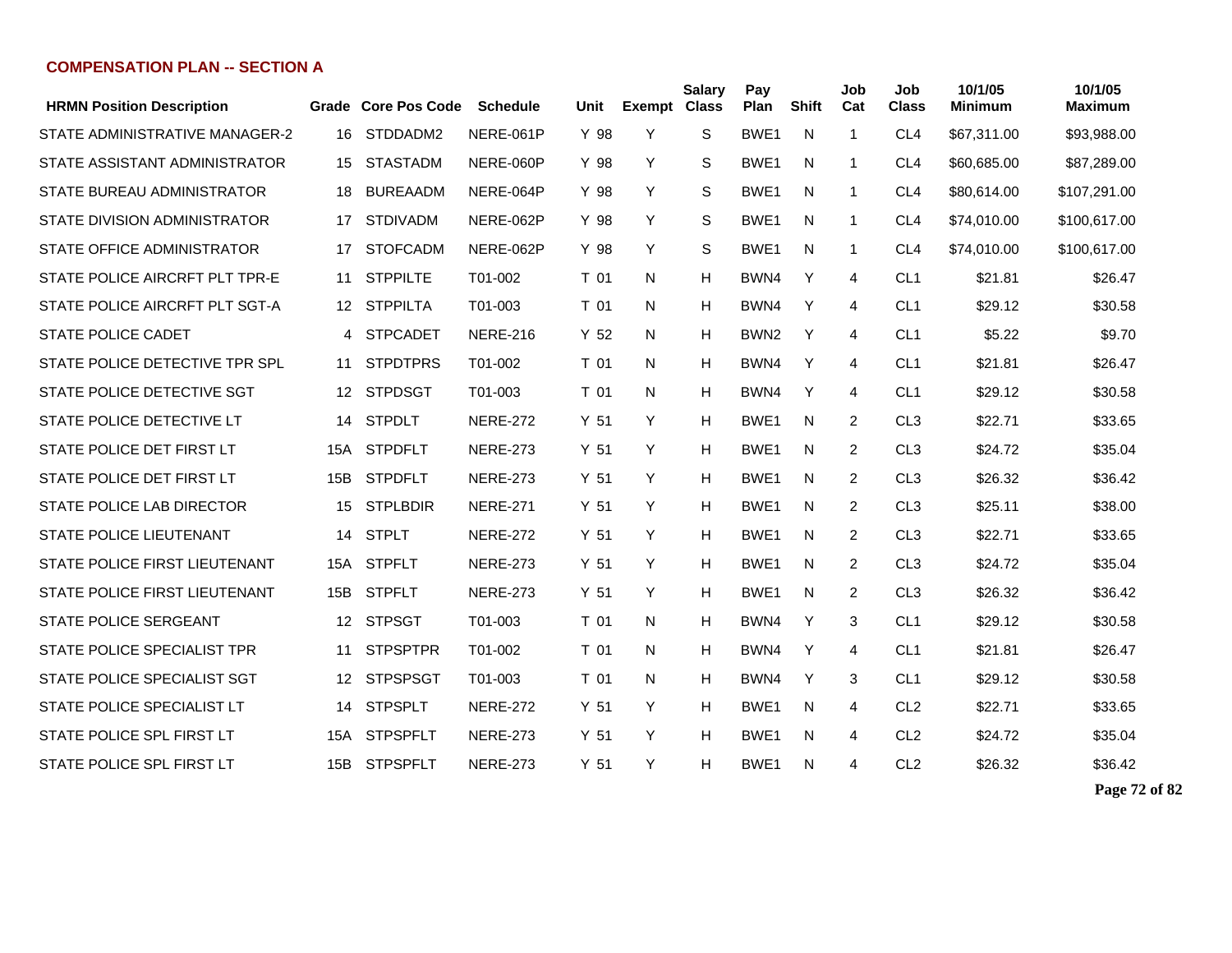| <b>HRMN Position Description</b> |                 | Grade Core Pos Code | <b>Schedule</b>      | Unit            | <b>Exempt</b> | <b>Salary</b><br><b>Class</b> | Pay<br>Plan      | <b>Shift</b> | Job<br>Cat     | Job<br><b>Class</b> | 10/1/05<br><b>Minimum</b> | 10/1/05<br>Maximum |
|----------------------------------|-----------------|---------------------|----------------------|-----------------|---------------|-------------------------------|------------------|--------------|----------------|---------------------|---------------------------|--------------------|
| STATE POLICE TROOPER-E           | 10              | <b>STPTPRE</b>      | T01-001              | T 01            | N             | н                             | BWN4             | Y            | 4              | CL <sub>1</sub>     | \$8.96                    | \$21.81            |
| STATE POLICE TROOPER-E           | E <sub>11</sub> | <b>STPTPRE</b>      | T01-001              | T 01            | N             | Н                             | BWN4             | Y            | 4              | CL <sub>1</sub>     | \$21.81                   | \$26.47            |
| STATE PRPS SECR OFR (RCRT)-E     | $7^{\circ}$     | <b>PSCOFRRE</b>     | A02-029              | A 02            | N             | Н                             | BWN <sub>1</sub> | Y            | 4              | CL <sub>1</sub>     | \$7.99                    | \$9.79             |
| STATE PROP SECURITY OFR-E        | 7               | <b>PRSCOFRE</b>     | A02-004              | A 02            | N.            | Н                             | BWN <sub>1</sub> | Y            | 4              | CL <sub>1</sub>     | \$14.86                   | \$18.28            |
| STATE PROP SECURITY OFR-E        | E8              | <b>PRSCOFRE</b>     | A02-004              | A 02            | N             | Н                             | BWN1             | Y            | 4              | CL <sub>1</sub>     | \$15.22                   | \$19.10            |
| STATE PROP SECURITY OFR-A        | 9               | <b>PRSCOFRA</b>     | A02-035              | A 02            | N.            | н                             | BWN1             | Y            | 4              | CL <sub>1</sub>     | \$16.38                   | \$20.28            |
| STATE PROP SECURITY SPV-1        | 10              | PRSCSPV1            | <b>NERE-052</b>      | Y <sub>51</sub> | N             | Н                             | BWN <sub>2</sub> | Y            | 4              | CL <sub>3</sub>     | \$17.51                   | \$24.05            |
| STATE SERVICES ASSISTANT-E       | E7              | <b>STSRASTE</b>     | W41-005              | W 41            | N.            | Н                             | BWN1             | Y            | 6              | CL <sub>1</sub>     | \$14.60                   | \$18.11            |
| STATE SERVICES ASSISTANT-A       | 8               | <b>STSRASTA</b>     | W41-009              | W 41            | N             | Н                             | BWN1             | Y            | 6              | CL <sub>1</sub>     | \$15.43                   | \$18.97            |
| STATE TRANSITIONAL BA TECHNCN    | E9              | <b>STTBATCH</b>     | NERE-113P            | Y 00            | N             | Н                             | BWN <sub>2</sub> | Y            | 3              | CL <sub>1</sub>     | \$14.89                   | \$22.37            |
| STATE TRANSITIONAL MANAGER-1     | 12              | STRAMGR1            | NERE-078P            | Y <sub>51</sub> | Y             | Н                             | BWE <sub>1</sub> | Y            | 2              | CL <sub>3</sub>     | \$19.89                   | \$41.71            |
| STATE TRANSITIONAL MANAGER-2     | 13              | STRAMGR2            | NERE-078P            | Y <sub>51</sub> | Y             | н                             | BWE <sub>1</sub> | N            | $\overline{2}$ | CL <sub>3</sub>     | \$19.89                   | \$41.71            |
| STATE TRANSITIONAL MANAGER-3     | 14              | STRAMGR3            | NERE-078P            | Y <sub>51</sub> | Y             | н                             | BWE <sub>1</sub> | N            | $\overline{2}$ | CL <sub>3</sub>     | \$19.89                   | \$41.71            |
| STATE TRANSITIONAL MANAGER-4     | 15              | STRAMGR4            | NERE-078P            | Y <sub>51</sub> | Y             | H                             | BWE <sub>1</sub> | N            | $\overline{2}$ | CL <sub>3</sub>     | \$19.89                   | \$41.71            |
| STATE TRANSITIONAL MANAGER-5     | 16              | STRAMGR5            | NERE-078P            | Y 51            | Y             | H                             | BWE1             | N            | $\overline{2}$ | CL <sub>3</sub>     | \$19.89                   | \$41.71            |
| STATE TRANSITIONAL PROFSNL-E     | 9               | <b>STATPRFE</b>     | NERE-099P            | Y 00            | N.            | Н                             | BWN <sub>2</sub> | Y            | $\overline{2}$ | CL <sub>2</sub>     | \$15.55                   | \$36.79            |
| <b>STATE WORKER</b>              | 4               | <b>STATEWKR</b>     | NERE-098P            | Y 00            | N             | н                             | BWN <sub>2</sub> | Y            | 8              | CL <sub>1</sub>     | \$5.15                    | \$13.56            |
| STATISTICAL TECHNICIAN-E         | 8               | <b>STATTCHE</b>     | W41-001              | W 41            | N             | Н                             | BWN1             | Y            | 3              | CL <sub>1</sub>     | \$14.75                   | \$18.13            |
| STATISTICAL TECHNICIAN-E         | 9               | <b>STATTCHE</b>     | W41-018              | W 41            | N.            | Н                             | BWN <sub>1</sub> | Y            | 3              | CL <sub>1</sub>     | \$15.94                   | \$19.59            |
| STATISTICAL TECHNICIAN-E         | E10             | <b>STATTCHE</b>     | W41-018              | W 41            | N             | Н                             | BWN1             | Y            | 3              | CL <sub>1</sub>     | \$16.78                   | \$22.20            |
| STATISTICIAN-E                   | 9               | <b>STATTCNE</b>     | H <sub>21</sub> -001 | H 21            | N             | Н                             | BWN <sub>2</sub> | Y            | $\overline{2}$ | CL <sub>2</sub>     | \$15.74                   | \$22.46            |
| STATISTICIAN-E                   | 10              | <b>STATTCNE</b>     | H <sub>21</sub> -001 | H 21            | N             | Н                             | BWN <sub>2</sub> | Y            | 2              | CL <sub>2</sub>     | \$16.27                   | \$22.96            |
| STATISTICIAN-E                   |                 | P11 STATTCNE        | H <sub>21</sub> -001 | H 21            | Y             | н                             | BWE <sub>1</sub> | Y            | 2              | CL <sub>2</sub>     | \$18.84                   | \$26.51            |

**Page 73 of 82**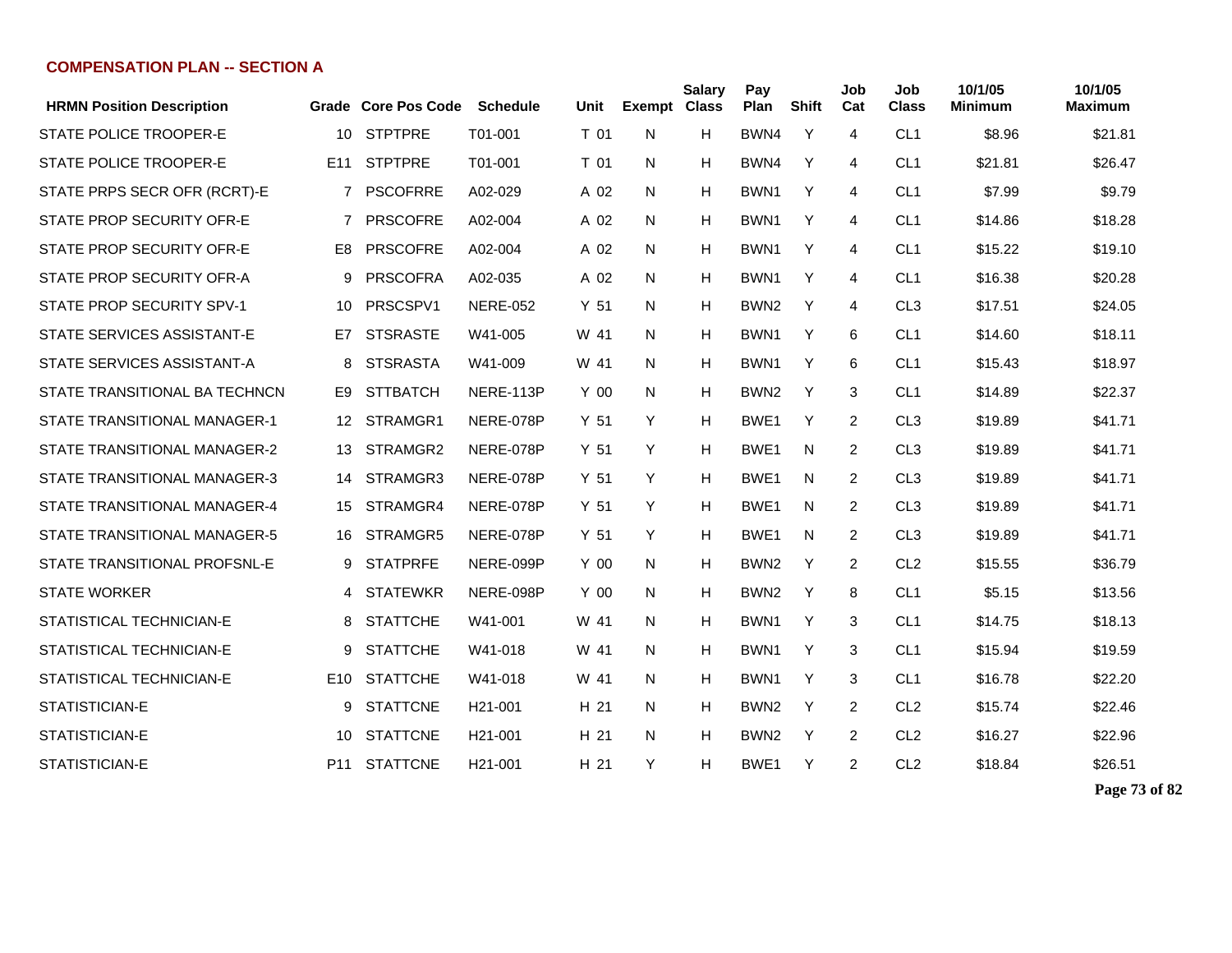| <b>HRMN Position Description</b> |                  | Grade Core Pos Code | <b>Schedule</b>      | Unit            | <b>Exempt Class</b> | <b>Salary</b> | Pay<br>Plan      | <b>Shift</b> | Job<br>Cat     | Job<br><b>Class</b> | 10/1/05<br><b>Minimum</b> | 10/1/05<br><b>Maximum</b> |
|----------------------------------|------------------|---------------------|----------------------|-----------------|---------------------|---------------|------------------|--------------|----------------|---------------------|---------------------------|---------------------------|
| STATISTICIAN-A                   | 12 <sup>12</sup> | <b>STATTCNA</b>     | H <sub>21</sub> -009 | H 21            | Y                   | H             | BWE <sub>1</sub> | Y            | 2              | CL <sub>2</sub>     | \$19.77                   | \$28.83                   |
| STATISTICIAN MANAGER-2           | 13               | STATMGR2            | <b>NERE-107</b>      | Y <sub>51</sub> | Y                   | н             | BWE <sub>1</sub> | N            | 2              | CL <sub>3</sub>     | \$21.53                   | \$31.46                   |
| STATISTICIAN MANAGER-3           | 14               | STATMGR3            | <b>NERE-108</b>      | Y <sub>51</sub> | Y                   | н             | BWE <sub>1</sub> | N            | 2              | CL <sub>3</sub>     | \$23.11                   | \$34.02                   |
| STATISTICIAN MANAGER-4           | 15               | STATMGR4            | <b>NERE-109</b>      | Y 98            | Y                   | н             | BWE <sub>1</sub> | N            | 2              | CL <sub>3</sub>     | \$24.96                   | \$37.61                   |
| STATISTICIAN SPECIALIST-2        | 13               | STATSPL2            | H <sub>21</sub> -014 | H 21            | Y                   | н             | BWE <sub>1</sub> | N            | 2              | CL <sub>2</sub>     | \$21.49                   | \$31.51                   |
| STATISTICIAN SPECIALIST-3        | 14               | STATSPL3            | H <sub>21</sub> -017 | H 21            | Y                   | H             | BWE <sub>1</sub> | N            | $\overline{2}$ | CL <sub>2</sub>     | \$23.14                   | \$34.06                   |
| STEEPLEJACK-E                    | 8                | <b>STPLJCKE</b>     | A31-009              | A 31            | N                   | Н             | BWN1             | Y            | $\overline{7}$ | CL <sub>1</sub>     | \$15.01                   | \$18.90                   |
| STEEPLEJACK-E                    | E9               | <b>STPLJCKE</b>     | A31-009              | A 31            | N                   | Н             | BWN1             | Y            | 7              | CL <sub>1</sub>     | \$16.43                   | \$21.12                   |
| STEEPLEJACK-A                    | 10               | <b>STPLJCKA</b>     | A31-012              | A 31            | N                   | н             | BWN1             | Y            | $\overline{7}$ | CL <sub>1</sub>     | \$16.87                   | \$23.05                   |
| STOREKEEPER-E                    | 5                | <b>STORKPRE</b>     | A31-002              | A 31            | N                   | н             | BWN1             | Y            | 8              | CL <sub>1</sub>     | \$13.45                   | \$17.10                   |
| STOREKEEPER-E                    | E6               | <b>STORKPRE</b>     | A31-002              | A 31            | N                   | н             | BWN1             | Y            | 8              | CL <sub>1</sub>     | \$13.86                   | \$17.81                   |
| STOREKEEPER-A                    | $7^{\circ}$      | <b>STORKPRA</b>     | A31-007              | A 31            | N                   | н             | BWN1             | Y            | 8              | CL <sub>1</sub>     | \$15.01                   | \$18.90                   |
| STOREKEEPER-A                    | $\overline{7}$   | <b>STORKPRA</b>     | <b>NERE-086</b>      | Y 99            | N                   | н             | BWN <sub>2</sub> | Y            | 8              | CL <sub>1</sub>     | \$15.01                   | \$18.90                   |
| STOREKEEPER-2A                   | 8                | STRKPR2A            | A31-008              | A 31            | N                   | H             | BWN1             | Y            | 8              | CL <sub>1</sub>     | \$16.43                   | \$21.12                   |
| STOREKEEPER SUPERVISOR-1         | 8                | STORSPV1            | <b>NERE-063</b>      | Y <sub>51</sub> | N                   | н             | BWN <sub>2</sub> | Y            | 8              | CL <sub>3</sub>     | \$16.50                   | \$21.49                   |
| STOREKEEPER SUPERVISOR-2         | 9                | STORSPV2            | <b>NERE-065</b>      | Y <sub>51</sub> | N                   | н             | BWN <sub>2</sub> | Y            | 8              | CL <sub>3</sub>     | \$17.11                   | \$23.56                   |
| <b>STUDENT ASSISTANT-E</b>       | A                | <b>STUDASTE</b>     | NERE-115P            | Y <sub>52</sub> | N                   | н             | BWN <sub>2</sub> | Y            | 3              | CL <sub>1</sub>     | \$5.15                    | \$18.58                   |
| <b>SURVEYING TECHNICIAN-E</b>    | 8                | <b>SRVYTCHE</b>     | L32-006              | L <sub>32</sub> | N                   | н             | BWN1             | Y            | 3              | CL <sub>1</sub>     | \$12.95                   | \$16.76                   |
| SURVEYING TECHNICIAN-E           | 9                | <b>SRVYTCHE</b>     | L32-006              | L <sub>32</sub> | N                   | н             | BWN <sub>1</sub> | Y            | 3              | CL <sub>1</sub>     | \$14.26                   | \$18.30                   |
| SURVEYING TECHNICIAN-E           | E <sub>10</sub>  | <b>SRVYTCHE</b>     | L32-006              | L <sub>32</sub> | N                   | н             | BWN1             | Y            | 3              | CL <sub>1</sub>     | \$15.08                   | \$21.17                   |
| SURVEYING TECHNICIAN-A           | 11               | <b>SRVYTCHA</b>     | L32-012              | L <sub>32</sub> | N                   | н             | BWN1             | Y            | 3              | CL <sub>1</sub>     | \$16.04                   | \$23.22                   |
| <b>TEACHER AIDE-E</b>            | 6                | <b>TEACADEE</b>     | U11-017              | $U$ 11          | N                   | H             | BWN1             | Y            | 5              | CL <sub>1</sub>     | \$13.64                   | \$16.49                   |
| <b>TEACHER AIDE-E</b>            |                  | 7 TEACADEE          | U11-017              | $U$ 11          | N                   | н             | BWN1             | Y            | 5              | CL <sub>1</sub>     | \$14.07                   | \$17.06                   |

**Page 74 of 82**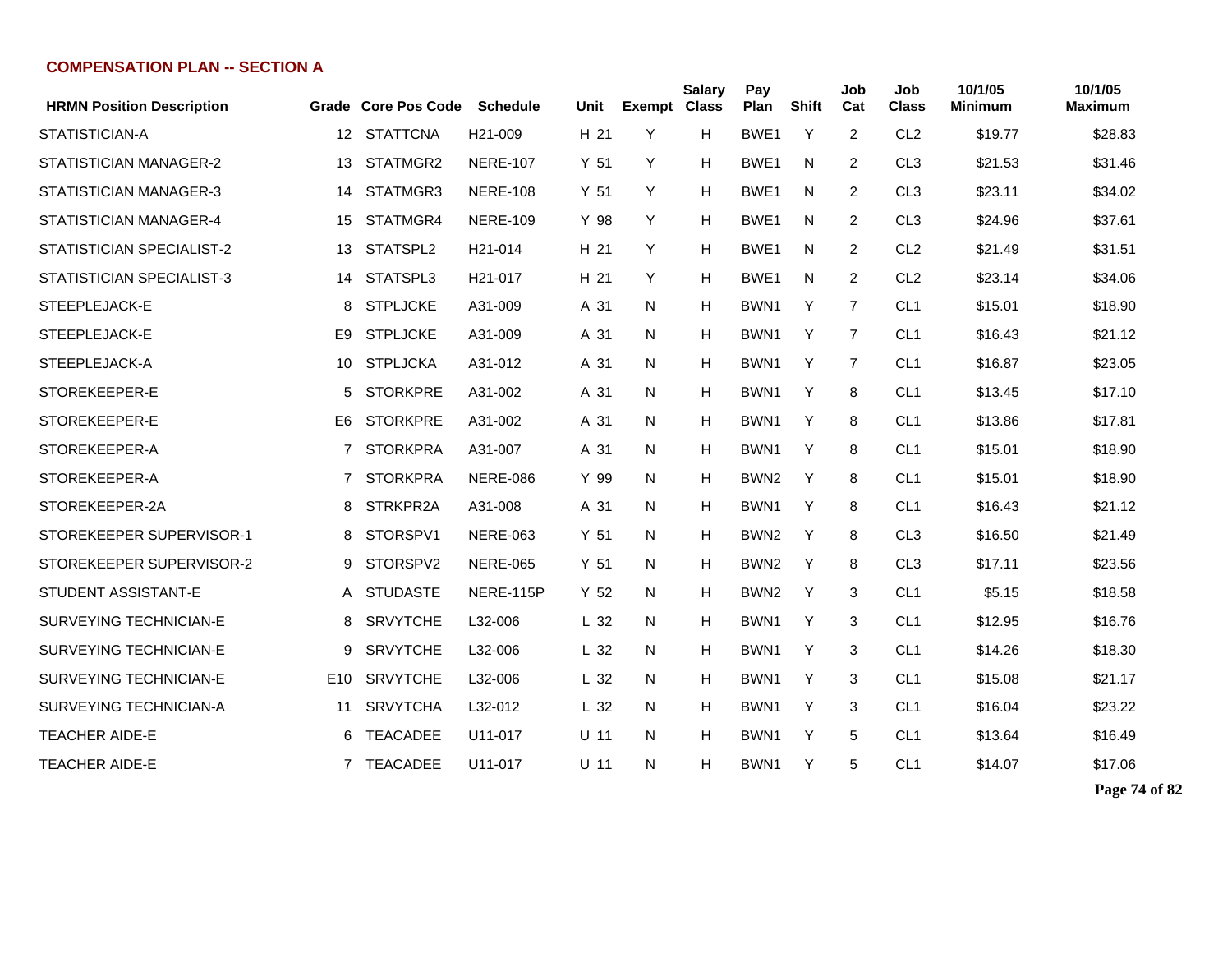| <b>HRMN Position Description</b>     | Grade           | <b>Core Pos Code</b> | <b>Schedule</b>      | Unit            | <b>Exempt Class</b> | <b>Salary</b> | Pay<br>Plan      | <b>Shift</b> | Job<br>Cat     | Job<br><b>Class</b> | 10/1/05<br><b>Minimum</b>   | 10/1/05<br><b>Maximum</b> |
|--------------------------------------|-----------------|----------------------|----------------------|-----------------|---------------------|---------------|------------------|--------------|----------------|---------------------|-----------------------------|---------------------------|
| <b>TEACHER AIDE-E</b>                | E <sub>8</sub>  | <b>TEACADEE</b>      | U11-017              | U 11            | N                   | H             | BWN <sub>1</sub> | Y            | 5              | CL <sub>1</sub>     | \$14.68                     | \$17.66                   |
| <b>TELEVISION/EQUIPMENT REPAIRER</b> | E9              | <b>TELERPR</b>       | A31-010              | A 31            | N                   | H             | BWN <sub>1</sub> | Y            | 7              | CL <sub>1</sub>     | \$16.43                     | \$21.12                   |
| <b>TOXICOLOGIST-E</b>                | 9               | <b>TOXGSTE</b>       | H <sub>21</sub> -004 | H 21            | N                   | н             | BWN <sub>2</sub> | Y            | 2              | CL <sub>2</sub>     | \$17.01                     | \$22.76                   |
| <b>TOXICOLOGIST-E</b>                | 10              | <b>TOXGSTE</b>       | H <sub>21</sub> -004 | H <sub>21</sub> | N                   | H             | BWN <sub>2</sub> | Y            | $\overline{2}$ | CL <sub>2</sub>     | \$17.64                     | \$24.31                   |
| <b>TOXICOLOGIST-E</b>                | P <sub>11</sub> | <b>TOXGSTE</b>       | H <sub>21</sub> -004 | H 21            | Y                   | H             | BWE <sub>1</sub> | Y            | $\overline{2}$ | CL <sub>2</sub>     | \$19.97                     | \$28.28                   |
| <b>TOXICOLOGIST-A</b>                | 12              | <b>TOXGSTA</b>       | H <sub>21</sub> -013 | H 21            | Y                   | H             | BWE <sub>1</sub> | Y            | $\overline{2}$ | CL <sub>2</sub>     | \$21.40                     | \$30.30                   |
| <b>TOXICOLOGIST MANAGER-3</b>        | 14              | TOXIMGR3             | <b>NERE-121</b>      | Y <sub>51</sub> | Y                   | H             | BWE1             | N            | $\overline{2}$ | CL <sub>3</sub>     | \$25.28                     | \$36.48                   |
| <b>TOXICOLOGY SPECIALIST 2</b>       | 13              | TOXSPL2              | H <sub>21</sub> -016 | H 21            | Y                   | H             | BWE <sub>1</sub> | N            | $\overline{2}$ | CL <sub>2</sub>     | \$23.17                     | \$32.74                   |
| <b>TOXICOLOGY SPECIALIST 3</b>       | 14              | TOXSPL3              | H <sub>21</sub> -018 | H 21            | Y                   | H             | BWE <sub>1</sub> | N            | $\overline{2}$ | CL <sub>2</sub>     | \$24.51                     | \$35.44                   |
| <b>TRADES HELPER</b>                 | E <sub>6</sub>  | <b>TRADEHLP</b>      | A31-003              | A 31            | N                   | н             | BWN <sub>1</sub> | Y            | $\overline{7}$ | CL <sub>1</sub>     | \$13.86                     | \$17.81                   |
| <b>TRADES INSTRUCTOR-E</b>           | P11             | <b>TRADINSE</b>      | W22-067              | W 22            | Y                   | Н             | BWE <sub>1</sub> | Y            | 2              | CL <sub>2</sub>     | Refer to Pages B-39 to B-44 |                           |
| <b>TRADES INSTRUCTOR-A</b>           | 12              | <b>TRADINSA</b>      | <b>NERE-222</b>      | Y <sub>51</sub> | Y                   | н             | BWE <sub>1</sub> | Y            | $\overline{2}$ | CL <sub>2</sub>     | Refer to Pages B-39 to B-44 |                           |
| <b>TRADES INSTRUCTOR-A</b>           | 12              | <b>TRADINSA</b>      | W22-068              | W 22            | Y                   | H             | BWE <sub>1</sub> | Y            | $\overline{2}$ | CL <sub>2</sub>     | Refer to Pages B-39 to B-44 |                           |
| <b>TRAFFIC TECHNICIAN-E</b>          | 8               | <b>TRAFTCHE</b>      | L32-006              | L <sub>32</sub> | N                   | н             | BWN <sub>1</sub> | Y            | 3              | CL <sub>1</sub>     | \$12.95                     | \$16.76                   |
| <b>TRAFFIC TECHNICIAN-E</b>          | 9               | <b>TRAFTCHE</b>      | L32-006              | L <sub>32</sub> | N                   | H             | BWN <sub>1</sub> | Y            | 3              | CL <sub>1</sub>     | \$14.26                     | \$18.30                   |
| <b>TRAFFIC TECHNICIAN-E</b>          | E10             | <b>TRAFTCHE</b>      | L32-006              | L <sub>32</sub> | N                   | н             | BWN <sub>1</sub> | Y            | 3              | CL <sub>1</sub>     | \$15.08                     | \$21.17                   |
| <b>TRAFFIC TECHNICIAN-A</b>          | 11              | <b>TRAFTCHA</b>      | L32-012              | L <sub>32</sub> | N                   | H             | BWN <sub>1</sub> | Y            | 3              | CL <sub>1</sub>     | \$16.04                     | \$23.22                   |
| <b>TRAFFIC TECHNICIAN-SS</b>         | 12              | <b>TRATCHSS</b>      | L32-013              | L <sub>32</sub> | N                   | H             | BWN <sub>1</sub> | Y            | 3              | CL <sub>1</sub>     | \$17.14                     | \$25.62                   |
| <b>TRAINING TECHNICIAN-E</b>         | 7               | <b>TRNGTCHE</b>      | <b>NERE-040</b>      | Y <sub>23</sub> | N                   | H             | BWN <sub>2</sub> | Y            | 5              | CL <sub>1</sub>     | \$14.54                     | \$18.09                   |
| <b>TRAINING TECHNICIAN-A</b>         | 10              | <b>TRNGTCHA</b>      | <b>NERE-034</b>      | Y <sub>23</sub> | N                   | н             | BWN <sub>2</sub> | Y            | 5              | CL <sub>1</sub>     | \$16.34                     | \$22.37                   |
| <b>TRANSPORTATION ENGINEER-E</b>     | 9               | <b>TRAENGE</b>       | H <sub>21</sub> -004 | H 21            | N                   | H             | BWN <sub>2</sub> | Y            | $\overline{2}$ | CL <sub>2</sub>     | \$17.01                     | \$22.76                   |
| <b>TRANSPORTATION ENGINEER-E</b>     | 10              | <b>TRAENGE</b>       | H <sub>21</sub> -004 | H <sub>21</sub> | N                   | H             | BWN <sub>2</sub> | Y            | $\overline{2}$ | CL <sub>2</sub>     | \$17.64                     | \$24.31                   |
| <b>TRANSPORTATION ENGINEER-E</b>     | P11             | <b>TRAENGE</b>       | H <sub>21</sub> -004 | H 21            | Y                   | н             | BWE <sub>1</sub> | Y            | $\overline{2}$ | CL <sub>2</sub>     | \$19.97                     | \$28.28                   |

**Page 75 of 82**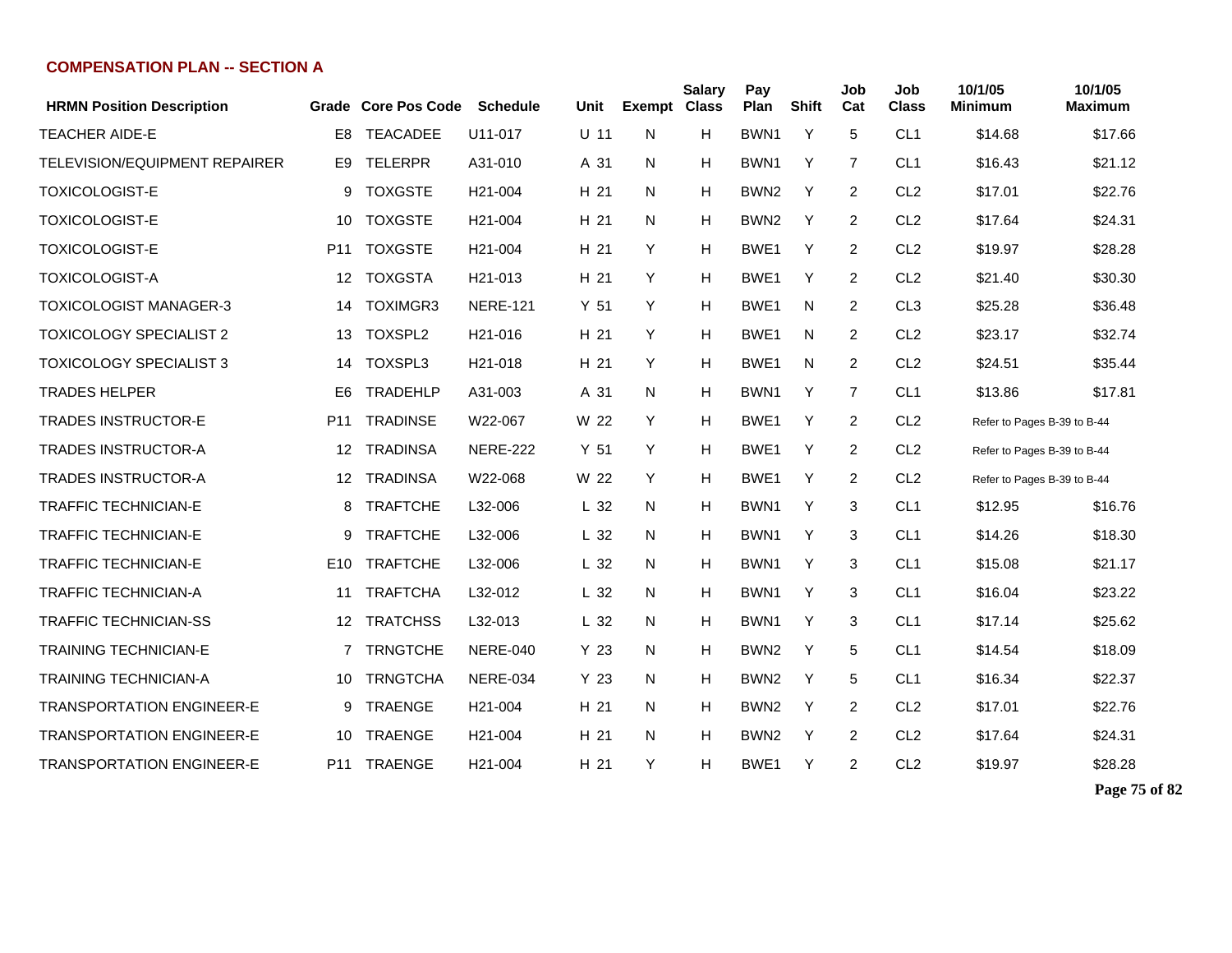| <b>HRMN Position Description</b>      |                 | Grade Core Pos Code | <b>Schedule</b>      | Unit            | <b>Exempt</b> | <b>Salary</b><br><b>Class</b> | Pay<br>Plan      | <b>Shift</b> | Job<br>Cat     | Job<br><b>Class</b> | 10/1/05<br>Minimum | 10/1/05<br><b>Maximum</b> |
|---------------------------------------|-----------------|---------------------|----------------------|-----------------|---------------|-------------------------------|------------------|--------------|----------------|---------------------|--------------------|---------------------------|
| <b>TRANSPORTATION ENGINEER-A</b>      | 12              | <b>TRAENGA</b>      | H21-013              | H 21            | Y             | H                             | BWE1             | Y            | 2              | CL <sub>2</sub>     | \$21.40            | \$30.30                   |
| <b>TRANSPORTATION ENG LIC-A</b>       | 12              | <b>TRANENLA</b>     | H21-028              | H 21            | Y             | H                             | BWE <sub>1</sub> | Y            | 2              | CL <sub>2</sub>     | \$21.66            | \$30.60                   |
| <b>TRANSPORTATION ENG LIC SPL 2</b>   | 13              | TRALSPL2            | H21-029              | H 21            | Y             | H                             | BWE <sub>1</sub> | N            | $\overline{2}$ | CL <sub>2</sub>     | \$23.32            | \$33.06                   |
| <b>TRANSPORTATION ENG LIC SPL 3</b>   | 14              | TRALSPL3            | <b>NERE-201</b>      | Y 99            | Y             | H                             | BWE1             | N            | $\overline{2}$ | CL <sub>2</sub>     | \$24.67            | \$35.71                   |
| <b>TRANSPORTATION ENG LIC SPL 3</b>   | 14              | TRALSPL3            | H <sub>21</sub> -030 | H 21            | Y             | H                             | BWE1             | N            | 2              | CL <sub>2</sub>     | \$24.73            | \$35.74                   |
| <b>TRANSPORTATION ENG LIC SPL 4</b>   | 15              | TRALSPL4            | <b>NERE-202</b>      | Y 98            | Y             | H                             | BWE <sub>1</sub> | N            | $\overline{2}$ | CL <sub>2</sub>     | \$26.24            | \$38.64                   |
| <b>TRANSPORTATION ENG LIC SPL 4</b>   | 15              | TRALSPL4            | H21-031              | H 21            | Y             | H                             | BWE <sub>1</sub> | N            | $\overline{2}$ | CL <sub>2</sub>     | \$26.32            | \$38.66                   |
| <b>TRANSPORTATION ENG SPL 2D</b>      | 13              | TRAESP2D            | H <sub>21</sub> -016 | H 21            | Y             | H                             | BWE <sub>1</sub> | N            | 2              | CL <sub>2</sub>     | \$23.17            | \$32.74                   |
| <b>TRANSPORTATION ENG SPL 3D</b>      | 14              | TRAESP3D            | H <sub>21</sub> -018 | H 21            | Y             | H                             | BWE <sub>1</sub> | N            | $\overline{2}$ | CL <sub>2</sub>     | \$24.51            | \$35.44                   |
| <b>TRANSPORTATION MAINT COORDNATR</b> |                 | 12 TRMTCRDR         | <b>NERE-072</b>      | Y 51            | Y             | H                             | BWE1             | Y            | $\overline{7}$ | CL <sub>1</sub>     | \$19.58            | \$27.65                   |
| <b>TRANSPORTATION MAINT SPV-1</b>     | 11              | TRMTSPV1            | <b>NERE-069</b>      | Y 51            | N             | Н                             | BWN <sub>2</sub> | Y            | $\overline{7}$ | CL <sub>3</sub>     | \$18.59            | \$25.57                   |
| <b>TRANSPORTATION MAINT SPV-2</b>     | 12 <sup>2</sup> | TRMTSPV2            | <b>NERE-072</b>      | Y 51            | Y             | H                             | BWE1             | Y            | $\overline{7}$ | CL <sub>3</sub>     | \$19.58            | \$27.65                   |
| <b>TRANSPORTATION MAINT SPV-3</b>     | 13              | TRMTSPV3            | <b>NERE-074</b>      | Y <sub>51</sub> | Y             | H                             | BWE <sub>1</sub> | N            | $\overline{7}$ | CL <sub>3</sub>     | \$22.22            | \$31.58                   |
| <b>TRANSPORTATION MAINT WORKER-E</b>  | 6               | <b>TRMTWKRE</b>     | A31-005              | A 31            | N             | H                             | BWN1             | Y            | $\overline{7}$ | CL <sub>1</sub>     | \$13.45            | \$17.10                   |
| <b>TRANSPORTATION MAINT WORKER-E</b>  | $7^{\circ}$     | <b>TRMTWKRE</b>     | A31-005              | A 31            | N             | H                             | BWN1             | Y            | $\overline{7}$ | CL <sub>1</sub>     | \$13.86            | \$17.81                   |
| <b>TRANSPORTATION MAINT WORKER-E</b>  | E8              | <b>TRMTWKRE</b>     | A31-005              | A 31            | N             | H                             | BWN1             | Y            | $\overline{7}$ | CL <sub>1</sub>     | \$15.01            | \$18.90                   |
| <b>TRANSPORTATION MAINT WORKER-A</b>  | 9               | <b>TRMTWKRA</b>     | A31-011              | A 31            | N             | H                             | BWN1             | Y            | $\overline{7}$ | CL <sub>1</sub>     | \$16.43            | \$21.12                   |
| <b>TRANSPORTATION PLANNER-E</b>       | 9               | <b>TRPLNRE</b>      | H21-003              | H 21            | N             | H                             | BWN <sub>2</sub> | Y            | 2              | CL <sub>2</sub>     | \$15.74            | \$22.46                   |
| TRANSPORTATION PLANNER-E              | 10              | <b>TRPLNRE</b>      | H <sub>21</sub> -003 | H 21            | N             | H                             | BWN <sub>2</sub> | Y            | $\overline{2}$ | CL <sub>2</sub>     | \$15.11            | \$21.44                   |
| <b>TRANSPORTATION PLANNER-E</b>       | P <sub>11</sub> | <b>TRPLNRE</b>      | H <sub>21</sub> -003 | H 21            | Y             | H                             | BWE <sub>1</sub> | Y            | $\overline{2}$ | CL <sub>2</sub>     | \$19.40            | \$27.76                   |
| <b>TRANSPORTATION PLANNER-A</b>       | 12              | <b>TRPLNRA</b>      | H <sub>21</sub> -011 | H 21            | Y             | H                             | BWE <sub>1</sub> | Y            | 2              | CL <sub>2</sub>     | \$20.65            | \$29.72                   |
| <b>TRANSPORTATION PLANNING MGR-3</b>  | 14              | TRANMGR3            | <b>NERE-108</b>      | Y <sub>51</sub> | Y             | H                             | BWE <sub>1</sub> | N            | 2              | CL <sub>3</sub>     | \$23.11            | \$34.02                   |
| TRANSPORTATION PLANNING MGR-4         |                 | 15 TRANMGR4         | <b>NERE-109</b>      | Y 51            | Y             | H                             | BWE1             | N            | 2              | CL <sub>3</sub>     | \$24.96            | \$37.61                   |

**Page 76 of 82**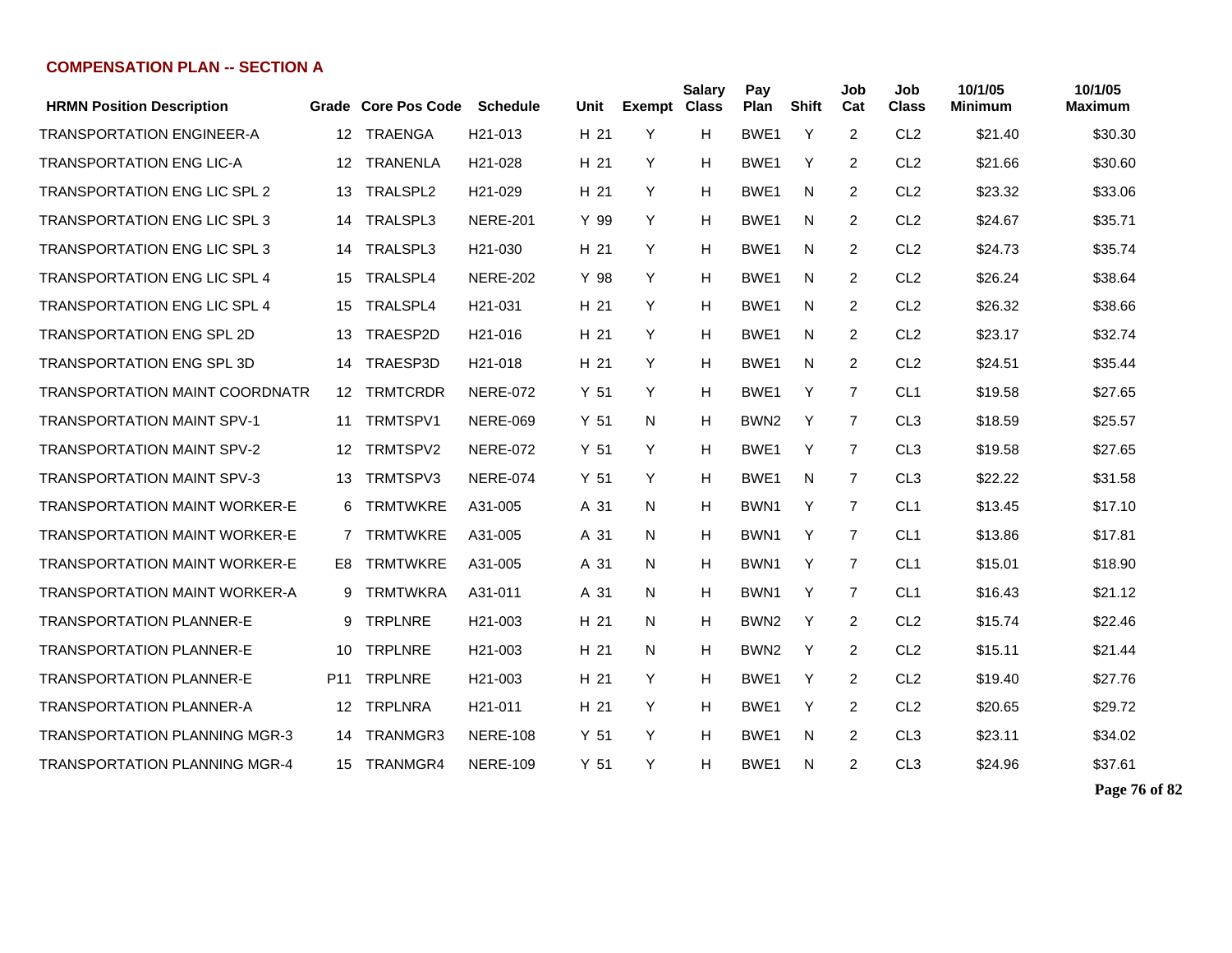| <b>HRMN Position Description</b> |                 | Grade Core Pos Code | <b>Schedule</b>      | Unit            | <b>Exempt Class</b> | <b>Salary</b> | Pay<br>Plan      | <b>Shift</b> | Job<br>Cat     | Job<br><b>Class</b> | 10/1/05<br>Minimum | 10/1/05<br><b>Maximum</b> |
|----------------------------------|-----------------|---------------------|----------------------|-----------------|---------------------|---------------|------------------|--------------|----------------|---------------------|--------------------|---------------------------|
| <b>TRANSPORTATION PLAN SPL 2</b> | 13              | TRPLSPL2            | H21-035              | H 21            | Y                   | H             | BWE1             | N            | 2              | CL <sub>2</sub>     | \$21.96            | \$31.89                   |
| TRANSPORTATION PLAN SPL 3        | 14              | TRPLSPL3            | H <sub>21</sub> -017 | H 21            | Y                   | H             | BWE <sub>1</sub> | N            | 2              | CL <sub>2</sub>     | \$23.14            | \$34.06                   |
| TREASURY INVESTMENT ANALYST-E    | 9               | <b>TRESALTE</b>     | <b>NERE-236</b>      | Y 23            | N                   | н             | BWN <sub>2</sub> | Y            | $\overline{2}$ | CL <sub>2</sub>     | \$16.26            | \$20.41                   |
| TREASURY INVESTMENT ANALYST-E    | 10              | <b>TRESALTE</b>     | <b>NERE-236</b>      | Y 23            | N                   | н             | BWN <sub>2</sub> | Y            | 2              | CL <sub>2</sub>     | \$18.45            | \$25.22                   |
| TREASURY INVESTMENT ANALYST-E    | P11             | <b>TRESALTE</b>     | <b>NERE-236</b>      | Y 23            | Y                   | н             | BWE <sub>1</sub> | Y            | $\overline{2}$ | CL <sub>2</sub>     | \$19.79            | \$28.05                   |
| TREASURY INVESTMENT ANALYST-A    | 12              | <b>TRESALTA</b>     | <b>NERE-237</b>      | Y 23            | Y                   | н             | BWE <sub>1</sub> | Y            | 2              | CL <sub>2</sub>     | \$21.05            | \$30.25                   |
| <b>TREASURY INVESTMENT SPL-2</b> | 13              | TRESPL <sub>2</sub> | <b>NERE-239</b>      | Y 23            | Y                   | н             | BWE <sub>1</sub> | N            | 2              | CL <sub>2</sub>     | \$21.94            | \$31.83                   |
| <b>TREASURY INVESTMENT SPL-3</b> | 14              | TRESPL3             | <b>NERE-121</b>      | Y 23            | Y                   | H             | BWE <sub>1</sub> | N            | 2              | CL <sub>2</sub>     | \$25.28            | \$36.48                   |
| <b>TREASURY INVESTMENT SPL-4</b> | 15              | TRESPL4             | <b>NERE-159</b>      | Y 23            | Y                   | н             | BWE <sub>1</sub> | N            | 2              | CL <sub>2</sub>     | \$27.95            | \$41.30                   |
| UNEMPLOYMNT AGENCY BRNCH MGR-2   | 13              | UNABRMG2            | <b>NERE-140</b>      | Y 98            | Y                   | н             | BWE <sub>1</sub> | Y            | 2              | CL <sub>3</sub>     | \$18.57            | \$27.51                   |
| UNEMPLOYMNT AGENCY BRNCH MGR-3   | 14              | UNABRMG3            | <b>NERE-143</b>      | Y 98            | Y                   | н             | BWE <sub>1</sub> | N            | 2              | CL <sub>3</sub>     | \$19.93            | \$30.24                   |
| UNEMPLOYMNT AGENCY BRNCH MGR-4   | 15              | UNABRMG4            | <b>NERE-147</b>      | Y 98            | Y                   | н             | BWE1             | N            | 2              | CL <sub>3</sub>     | \$21.97            | \$33.40                   |
| UNEMPLOYMENT CLAIMS MANAGER-1    | 12 <sup>°</sup> | UNCLMGR1            | <b>NERE-139</b>      | Y 98            | Y                   | н             | BWE <sub>1</sub> | Y            | 2              | CL <sub>3</sub>     | \$18.57            | \$27.51                   |
| UNEMPLOYMENT CLAIMS MANAGER-2    | 13              | UNCLMGR2            | <b>NERE-142</b>      | Y 98            | Y                   | н             | BWE1             | N            | $\overline{2}$ | CL <sub>3</sub>     | \$19.93            | \$30.24                   |
| UNEMPLOYMENT CLAIMS MANAGER-3    | 14              | UNCLMGR3            | <b>NERE-146</b>      | Y 98            | Y                   | H             | BWE <sub>1</sub> | N            | 2              | CL <sub>3</sub>     | \$21.97            | \$33.40                   |
| UNEMPLOYMENT CLAIMS SUPV-1       | 12              | UNCLSPV1            | <b>NERE-274</b>      | Y <sub>51</sub> | N                   | н             | BWN <sub>2</sub> | Y            | 5              | CL <sub>3</sub>     | \$17.42            | \$24.04                   |
| UNEMPLOY INSURANCE EXAMINER-E    | 8               | <b>UNINEXME</b>     | E42-002              | E 42            | N                   | н             | BWN <sub>1</sub> | Y            | 5              | CL <sub>1</sub>     | \$14.89            | \$18.53                   |
| UNEMPLOY INSURANCE EXAMINER-E    | 9               | <b>UNINEXME</b>     | E42-002              | E 42            | N                   | н             | BWN1             | Y            | 5              | CL <sub>1</sub>     | \$14.57            | \$19.90                   |
| UNEMPLOY INSURANCE EXAMINER-E    | E10             | <b>UNINEXME</b>     | E42-002              | E 42            | N                   | н             | BWN1             | Y            | 5              | CL <sub>1</sub>     | \$15.11            | \$20.76                   |
| UNEMPLOY INSURANCE EXAMINER-A    | 11              | <b>UNINEXMA</b>     | E42-005              | E 42            | N                   | н             | BWN1             | Y            | 5              | CL <sub>1</sub>     | \$15.93            | \$22.03                   |
| UNEMPL INS ANALYST TRAINEE-E     | 9               | <b>UNEMNTRE</b>     | NERE-002P            | E 42            | N                   | н             | BWN <sub>2</sub> | Y            | 2              | CL <sub>2</sub>     | \$17.07            | \$27.51                   |
| UNEMPLOY INSURANCE ANALYST-E     | 9               | <b>UNEMALTE</b>     | E42-011              | E 42            | N                   | н             | BWN1             | Y            | 2              | CL <sub>2</sub>     | \$14.14            | \$18.96                   |
| UNEMPLOY INSURANCE ANALYST-E     | 10              | UNEMALTE            | E42-011              | E 42            | N                   | н             | BWN1             | Y            | 2              | CL <sub>2</sub>     | \$15.50            | \$21.38                   |

**Page 77 of 82**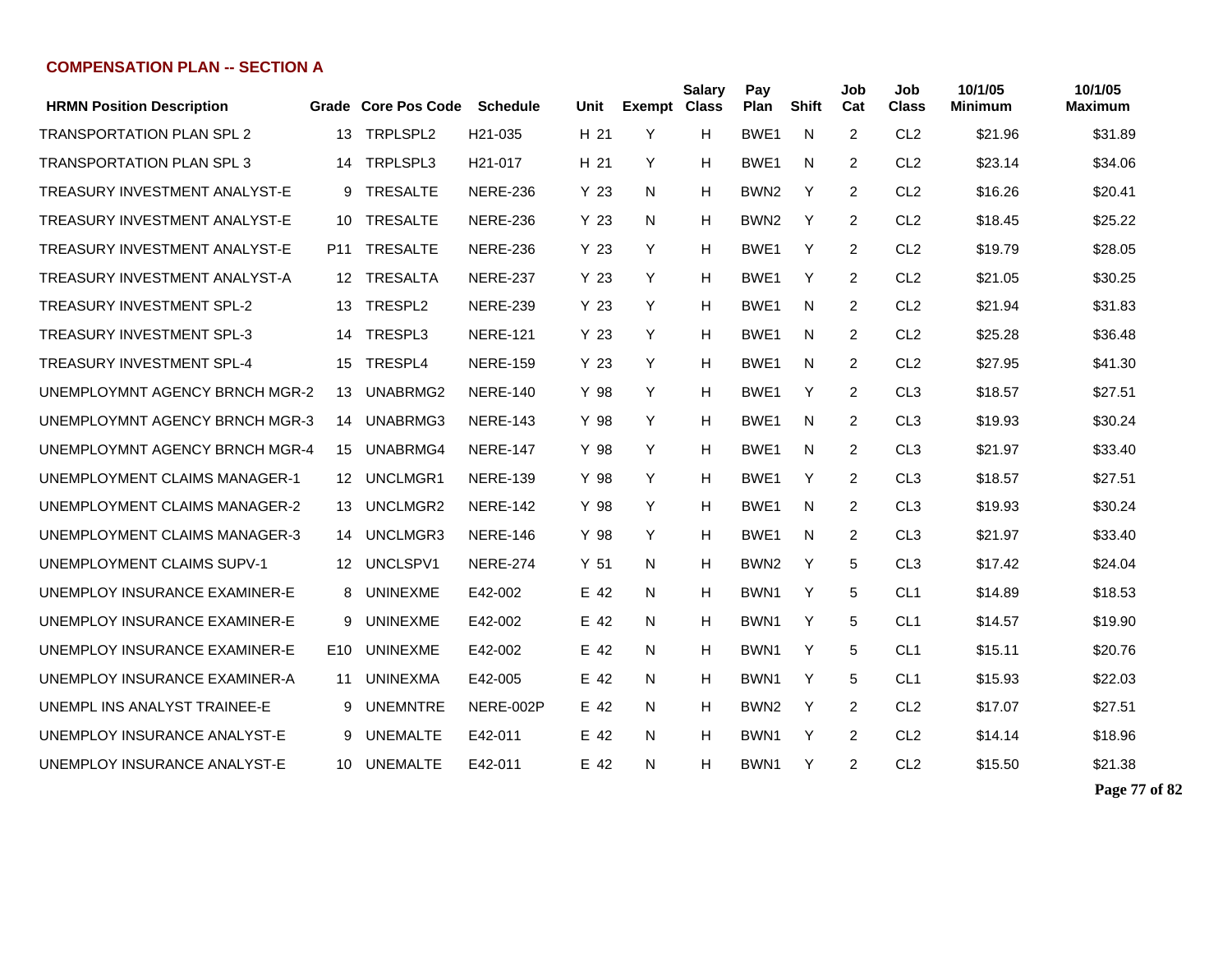| <b>HRMN Position Description</b>    |                 | Grade Core Pos Code | <b>Schedule</b>      | Unit            | <b>Exempt</b> | <b>Salary</b><br><b>Class</b> | Pay<br>Plan      | <b>Shift</b> | Job<br>Cat     | Job<br><b>Class</b> | 10/1/05<br><b>Minimum</b> | 10/1/05<br><b>Maximum</b> |
|-------------------------------------|-----------------|---------------------|----------------------|-----------------|---------------|-------------------------------|------------------|--------------|----------------|---------------------|---------------------------|---------------------------|
| UNEMPLOY INSURANCE ANALYST-E        | P <sub>11</sub> | <b>UNEMALTE</b>     | E42-011              | E 42            | N             | H                             | BWN <sub>1</sub> | Y            | $\overline{2}$ | CL <sub>2</sub>     | \$17.27                   | \$25.23                   |
| UNEMPLOY INSURANCE ANALYST-A        | 12 <sup>°</sup> | <b>UNEMALTA</b>     | E42-014              | E 42            | N             | H                             | BWN <sub>1</sub> | Y            | 2              | CL <sub>2</sub>     | \$18.62                   | \$27.15                   |
| <b>VEHICLE SAFETY INSPECTOR-E</b>   | 9               | <b>VESFISPE</b>     | A02-014              | A 02            | N             | H                             | BWN <sub>1</sub> | Y            | 3              | CL <sub>1</sub>     | \$15.22                   | \$19.10                   |
| <b>VEHICLE SAFETY INSPECTOR-E</b>   | E <sub>10</sub> | <b>VESFISPE</b>     | A02-014              | A 02            | N             | H                             | BWN1             | Y            | 3              | CL <sub>1</sub>     | \$15.42                   | \$21.19                   |
| VEHICLE SERVICES COORD-E            | P <sub>11</sub> | <b>VEHSCDRE</b>     | <b>NERE-175</b>      | Y 23            | Y             | H                             | BWE1             | Y            | $\overline{2}$ | CL <sub>2</sub>     | \$17.48                   | \$25.48                   |
| <b>VEHICLE SERVICES COORD-A</b>     | 12              | <b>VEHSCDRA</b>     | <b>NERE-180</b>      | Y <sub>23</sub> | Y             | H                             | BWE1             | Υ            | $\overline{2}$ | CL <sub>2</sub>     | \$18.82                   | \$27.51                   |
| <b>VETERINARIAN-E</b>               | P <sub>11</sub> | <b>VETERRNE</b>     | H21-012              | H 21            | Y             | H                             | BWE1             | Υ            | $\overline{2}$ | CL <sub>2</sub>     | \$20.65                   | \$29.72                   |
| <b>VETERINARIAN-A</b>               | 12              | <b>VETERRNA</b>     | H <sub>21</sub> -015 | H 21            | Y             | H                             | BWE <sub>1</sub> | Y            | $\overline{2}$ | CL <sub>2</sub>     | \$21.94                   | \$31.87                   |
| <b>VETERINARIAN-A</b>               | 12              | <b>VETERRNA</b>     | <b>NERE-119</b>      | Y <sub>51</sub> | Y             | H                             | BWE <sub>1</sub> | Y            | 2              | CL <sub>2</sub>     | \$21.94                   | \$31.83                   |
| <b>VETERINARIAN MANAGER-2</b>       | 13              | <b>VETMGR2</b>      | <b>NERE-120</b>      | Y <sub>51</sub> | Y             | H                             | BWE <sub>1</sub> | N            | $\overline{2}$ | CL <sub>3</sub>     | \$23.67                   | \$34.36                   |
| <b>VETERINARIAN MANAGER-3</b>       | 14              | <b>VETMGR3</b>      | <b>NERE-121</b>      | Y <sub>51</sub> | Y             | H                             | BWE <sub>1</sub> | N            | $\overline{2}$ | CL <sub>3</sub>     | \$25.28                   | \$36.48                   |
| <b>VETERINARIAN MANAGER-4</b>       | 15              | VETMGR4             | <b>NERE-122</b>      | Y <sub>51</sub> | Y             | H                             | BWE <sub>1</sub> | N            | $\overline{2}$ | CL <sub>3</sub>     | \$26.05                   | \$38.27                   |
| <b>VETERINARY SPECIALIST-2</b>      | 13              | <b>VETRSPL2</b>     | H <sub>21</sub> -020 | H <sub>21</sub> | Y             | H                             | BWE1             | N            | $\overline{2}$ | CL <sub>2</sub>     | \$23.74                   | \$34.38                   |
| <b>VETERINARY SPECIALIST-3</b>      | 14              | <b>VETRSPL3</b>     | H21-036              | H 21            | Y             | H                             | BWE <sub>1</sub> | N            | 2              | CL <sub>2</sub>     | \$25.33                   | \$36.51                   |
| <b>VETERINARY TECHNICIAN-E</b>      | 8               | <b>VETNTCHE</b>     | L32-006              | L <sub>32</sub> | N             | H                             | BWN <sub>1</sub> | Υ            | 3              | CL <sub>1</sub>     | \$12.95                   | \$16.76                   |
| <b>VETERINARY TECHNICIAN-E</b>      | 9               | <b>VETNTCHE</b>     | L32-006              | L <sub>32</sub> | N             | H                             | BWN1             | Y            | 3              | CL <sub>1</sub>     | \$14.26                   | \$18.30                   |
| <b>VETERINARY TECHNICIAN-E</b>      | E10             | <b>VETNTCHE</b>     | L32-006              | L <sub>32</sub> | N             | H                             | BWN <sub>1</sub> | Y            | 3              | CL <sub>1</sub>     | \$15.08                   | \$21.17                   |
| <b>VETERINARY TECHNICIAN-A</b>      | 11              | <b>VETNTCHA</b>     | L32-012              | L <sub>32</sub> | N             | Н                             | BWN <sub>1</sub> | Y            | 3              | CL <sub>1</sub>     | \$16.04                   | \$23.22                   |
| <b>VOCATIONAL EDUC CONSULTANT-E</b> | 12              | <b>VOEDCSTE</b>     | W22-045              | W 22            | Y             | H                             | BWE1             | Y            | 2              | CL <sub>2</sub>     | \$21.38                   | \$30.05                   |
| <b>VOCATIONAL EDUC CONSULTANT-E</b> | P <sub>13</sub> | <b>VOEDCSTE</b>     | W22-045              | W 22            | Y             | H                             | BWE1             | N            | 2              | CL <sub>2</sub>     | \$23.17                   | \$32.32                   |
| VOCATIONAL EDUC CONSULTANT-A        | 14              | VOEDCSTA            | W22-050              | W 22            | Y             | H.                            | BWE1             | N            | 2              | CL <sub>2</sub>     | \$24.42                   | \$34.52                   |
| <b>VOCATIONAL REHAB MGR-2</b>       | 13              | VOCRMGR2            | <b>NERE-142</b>      | Y <sub>51</sub> | Y             | H                             | BWE1             | N            | 2              | CL <sub>3</sub>     | \$19.93                   | \$30.24                   |
| <b>VOCATIONAL REHAB MGR-3</b>       |                 | 14 VOCRMGR3         | <b>NERE-146</b>      | Y <sub>51</sub> | Y             | H                             | BWE1             | N            | $\overline{2}$ | CL <sub>3</sub>     | \$21.97                   | \$33.40                   |

**Page 78 of 82**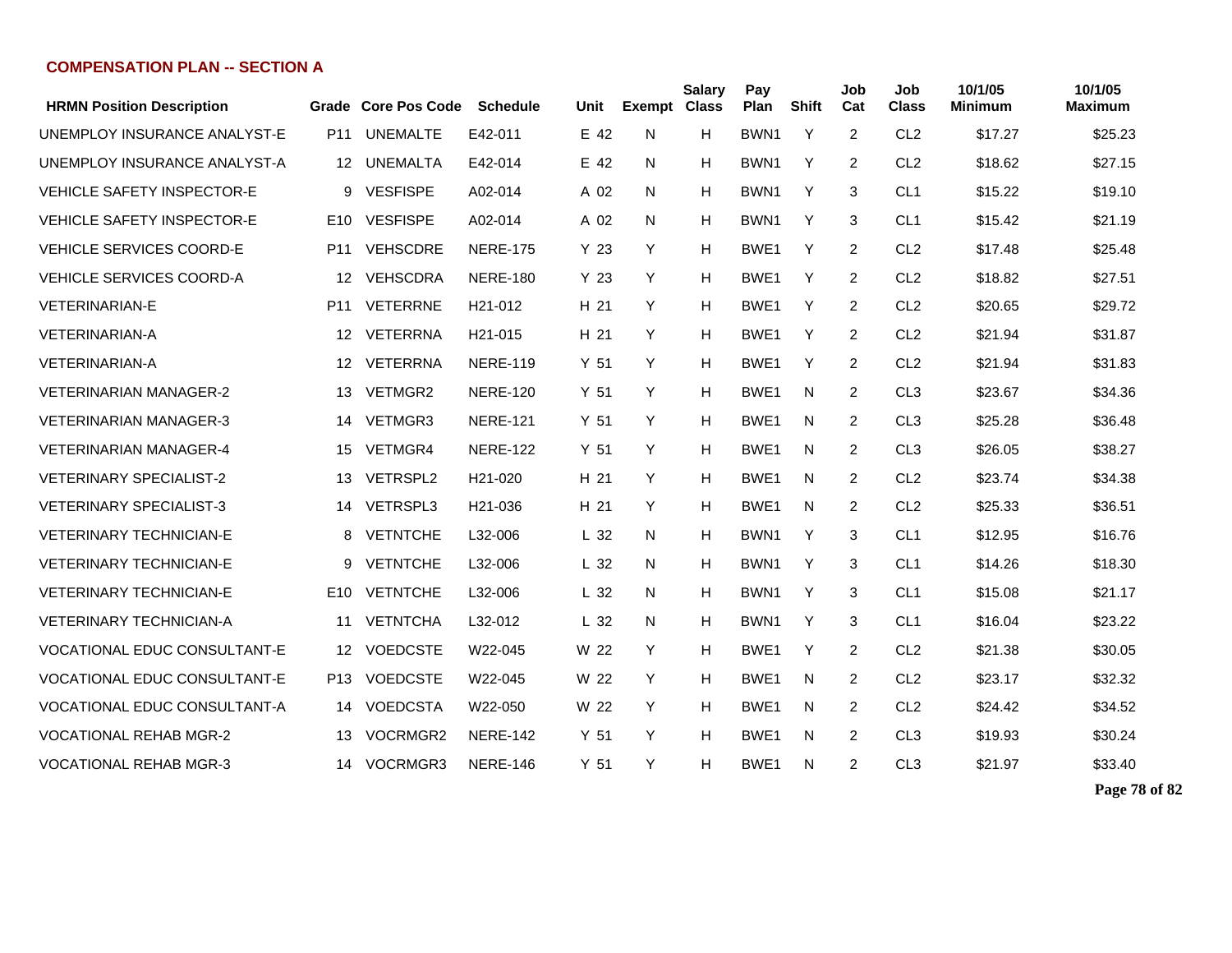| <b>HRMN Position Description</b>    |                 | Grade Core Pos Code | <b>Schedule</b>      | Unit            | <b>Exempt</b> | <b>Salary</b><br><b>Class</b> | Pay<br>Plan      | <b>Shift</b> | Job<br>Cat     | Job<br><b>Class</b> | 10/1/05<br>Minimum | 10/1/05<br>Maximum |
|-------------------------------------|-----------------|---------------------|----------------------|-----------------|---------------|-------------------------------|------------------|--------------|----------------|---------------------|--------------------|--------------------|
| <b>VOCATIONAL REHAB MGR-4</b>       | 15              | VOCRMGR4            | <b>NERE-155</b>      | Y 98            | Y             | H                             | BWE <sub>1</sub> | N            | 2              | CL <sub>3</sub>     | \$24.67            | \$36.79            |
| <b>VOCATIONAL REHAB REP-A</b>       | 12              | <b>VOCRREPA</b>     | W22-043              | W 22            | Y             | н                             | BWE1             | Y            | 2              | CL <sub>2</sub>     | \$18.49            | \$26.81            |
| <b>WASTEWATER SPECIALIST-E</b>      | P11             | WASTSPLE            | H <sub>21</sub> -007 | H 21            | Y             | н                             | BWE <sub>1</sub> | Y            | 2              | CL <sub>2</sub>     | \$18.84            | \$26.51            |
| <b>WASTEWATER SPECIALIST-A</b>      | 12              | WASTSPLA            | H <sub>21</sub> -009 | H 21            | Y             | H                             | BWE <sub>1</sub> | Y            | 2              | CL <sub>2</sub>     | \$19.77            | \$28.83            |
| <b>WASTEWATER TREATMENT MGR</b>     | 14              | WASTRMGR            | <b>NERE-108</b>      | Y <sub>51</sub> | Y             | H                             | BWE <sub>1</sub> | N            | 2              | CL <sub>3</sub>     | \$23.11            | \$34.02            |
| WASTEWATR TREATMNT PLANT OPR-E      | 8               | <b>WSTPOPRE</b>     | A31-009              | A 31            | N             | н                             | BWN <sub>1</sub> | Y            | 7              | CL <sub>1</sub>     | \$15.01            | \$18.90            |
| WASTEWATR TREATMNT PLANT OPR-E      | E9              | <b>WSTPOPRE</b>     | A31-009              | A 31            | N             | н                             | BWN <sub>1</sub> | Y            | 7              | CL <sub>1</sub>     | \$16.43            | \$21.12            |
| WASTEWATR TREATMNT PLANT OPR-A      | 10              | WSTPOPRA            | A31-012              | A 31            | N.            | н                             | BWN <sub>1</sub> | Y            | $\overline{7}$ | CL <sub>1</sub>     | \$16.87            | \$23.05            |
| <b>WATER QUALITY TECHNICIAN-E</b>   | 8               | <b>WAQUTCHE</b>     | L32-006              | L <sub>32</sub> | N             | н                             | BWN <sub>1</sub> | Y            | 3              | CL <sub>1</sub>     | \$12.95            | \$16.76            |
| <b>WATER QUALITY TECHNICIAN-E</b>   | 9               | <b>WAQUTCHE</b>     | L32-006              | L <sub>32</sub> | N.            | н                             | BWN <sub>1</sub> | Y            | 3              | CL <sub>1</sub>     | \$14.26            | \$18.30            |
| WATER QUALITY TECHNICIAN-E          | E10             | <b>WAQUTCHE</b>     | L32-006              | L <sub>32</sub> | N.            | H                             | BWN1             | Y            | 3              | CL <sub>1</sub>     | \$15.08            | \$21.17            |
| <b>WATER QUALITY TECHNICIAN-A</b>   | 11              | <b>WAQUTCHA</b>     | L32-012              | L <sub>32</sub> | N.            | H                             | BWN1             | Y            | 3              | CL <sub>1</sub>     | \$16.04            | \$23.22            |
| <b>WATER QUALITY TECHNICIAN-SS</b>  | 12              | <b>WAQTCHSS</b>     | L32-013              | L <sub>32</sub> | N.            | H                             | BWN <sub>1</sub> | Y            | 3              | CL <sub>1</sub>     | \$17.14            | \$25.62            |
| WEIGHTS/MEASURES INSPECTOR-E        | 9               | <b>WEMEISPE</b>     | A02-014              | A 02            | N.            | н                             | BWN1             | Y            | 3              | CL <sub>1</sub>     | \$15.22            | \$19.10            |
| WEIGHTS/MEASURES INSPECTOR-E        | E <sub>10</sub> | <b>WEMEISPE</b>     | A02-014              | A 02            | N.            | н                             | BWN <sub>1</sub> | Y            | 3              | CL <sub>1</sub>     | \$15.42            | \$21.19            |
| <b>WEIGHTS/MEASURES INSPECTOR-A</b> | 11              | WEMEISPA            | A02-020              | A 02            | N.            | н                             | BWN1             | Y            | 3              | CL <sub>1</sub>     | \$17.32            | \$23.52            |
| <b>WEIGHTS/MEASURES INSPECTOR-S</b> | 12              | WEMISPSS            | A02-023              | A 02            | N             | н                             | BWN <sub>1</sub> | Y            | 3              | CL <sub>1</sub>     | \$18.70            | \$25.70            |
| WELDER-E                            | E9              | WELDERE             | A31-010              | A 31            | N             | н                             | BWN <sub>1</sub> | Y            | 7              | CL <sub>1</sub>     | \$16.43            | \$21.12            |
| <b>WELDER-A</b>                     | 10              | WELDERA             | A31-012              | A 31            | N.            | н                             | BWN <sub>1</sub> | Y            | 7              | CL <sub>1</sub>     | \$16.87            | \$23.05            |
| <b>WILDERNESS INSTRUCTOR-E</b>      | 9               | <b>WILDINSE</b>     | U11-022              | U 11            | N             | н                             | BWN1             | Y            | 2              | CL <sub>2</sub>     | \$15.69            | \$20.56            |
| <b>WILDERNESS INSTRUCTOR-E</b>      | 10              | <b>WILDINSE</b>     | U11-022              | $U$ 11          | N             | н                             | BWN <sub>1</sub> | Y            | 2              | CL <sub>2</sub>     | \$16.55            | \$21.54            |
| <b>WILDERNESS INSTRUCTOR-E</b>      | P <sub>11</sub> | <b>WILDINSE</b>     | U11-022              | $U$ 11          | N             | н                             | BWN <sub>1</sub> | Y            | 2              | CL <sub>2</sub>     | \$17.50            | \$23.00            |
| <b>WILDERNESS INSTRUCTOR-A</b>      | 12              | WILDINSA            | U11-031              | U 11            | Y             | н                             | BWE <sub>1</sub> | Y            | 2              | CL <sub>2</sub>     | \$18.57            | \$27.51            |

**Page 79 of 82**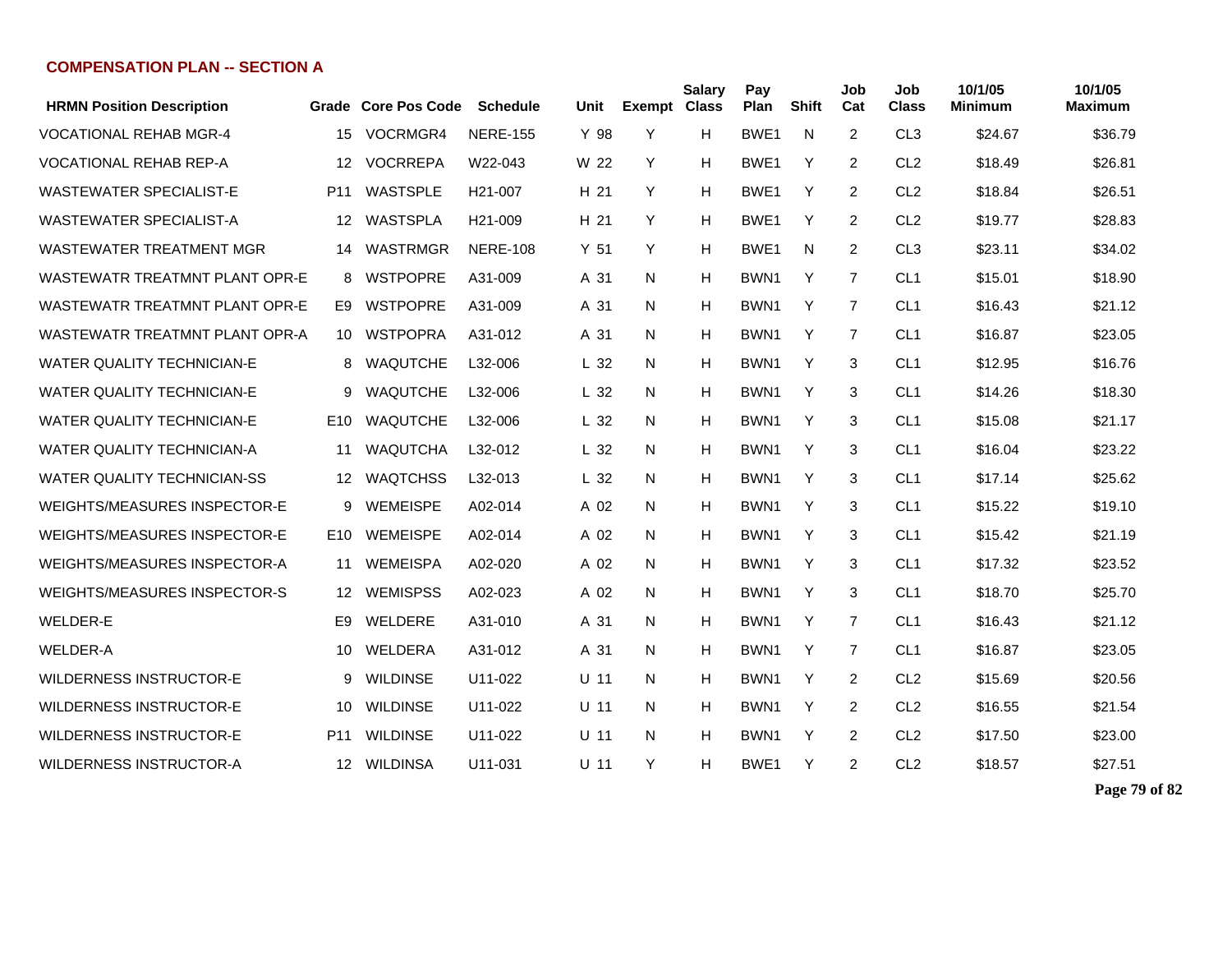| <b>HRMN Position Description</b>   |                 | Grade Core Pos Code | <b>Schedule</b>      | Unit            | <b>Exempt</b> | <b>Salary</b><br><b>Class</b> | Pay<br>Plan      | Shift | Job<br>Cat     | Job<br><b>Class</b> | 10/1/05<br>Minimum | 10/1/05<br>Maximum |
|------------------------------------|-----------------|---------------------|----------------------|-----------------|---------------|-------------------------------|------------------|-------|----------------|---------------------|--------------------|--------------------|
| <b>WILDERNESS INSTRUCTOR MGR-2</b> | 13              | WILNMGR2            | <b>NERE-142</b>      | Y <sub>51</sub> | Y             | н                             | BWE <sub>1</sub> | N     | 2              | CL <sub>3</sub>     | \$19.93            | \$30.24            |
| <b>WILDLIFE ASSISTANT-E</b>        | 6               | <b>WLDLASTE</b>     | A31-005              | A 31            | N             | Н                             | BWN <sub>1</sub> | Y     | 7              | CL <sub>1</sub>     | \$13.45            | \$17.10            |
| <b>WILDLIFE ASSISTANT-E</b>        | $\overline{7}$  | <b>WLDLASTE</b>     | A31-005              | A 31            | N             | н                             | BWN1             | Y     | 7              | CL <sub>1</sub>     | \$13.86            | \$17.81            |
| <b>WILDLIFE ASSISTANT-E</b>        | E8              | <b>WLDLASTE</b>     | A31-005              | A 31            | N             | н                             | BWN <sub>1</sub> | Y     | $\overline{7}$ | CL <sub>1</sub>     | \$15.01            | \$18.90            |
| <b>WILDLIFE ASSISTANT-A</b>        | 9               | WLDLASTA            | A31-011              | A 31            | N.            | н                             | BWN1             | Y     | 7              | CL <sub>1</sub>     | \$16.43            | \$21.12            |
| <b>WILDLIFE BIOLOGIST-E</b>        | 9               | <b>WILDBIOE</b>     | H <sub>21</sub> -001 | H 21            | N             | н                             | BWN <sub>2</sub> | Y     | 2              | CL <sub>2</sub>     | \$15.74            | \$22.46            |
| <b>WILDLIFE BIOLOGIST-E</b>        | 10              | <b>WILDBIOE</b>     | H <sub>21</sub> -001 | H 21            | N             | Н                             | BWN <sub>2</sub> | Y     | $\overline{2}$ | CL <sub>2</sub>     | \$16.27            | \$22.96            |
| <b>WILDLIFE BIOLOGIST-E</b>        | P <sub>11</sub> | <b>WILDBIOE</b>     | H <sub>21</sub> -001 | H 21            | Y             | н                             | BWE <sub>1</sub> | Y     | 2              | CL <sub>2</sub>     | \$18.84            | \$26.51            |
| <b>WILDLIFE BIOLOGIST-A</b>        | 12              | <b>WILDBIOA</b>     | H <sub>21</sub> -009 | H 21            | Y             | H                             | BWE1             | Y     | 2              | CL <sub>2</sub>     | \$19.77            | \$28.83            |
| WILDLIFE BIOLOGIST SPL 2           | 13              | WILDSPL2            | H <sub>21</sub> -014 | H 21            | Y             | H                             | BWE <sub>1</sub> | N     | $\overline{2}$ | CL <sub>2</sub>     | \$21.49            | \$31.51            |
| <b>WILDLIFE BIOLOGIST SPL 3</b>    | 14              | WILDSPL3            | H <sub>21</sub> -017 | H 21            | Y             | н                             | BWE <sub>1</sub> | N     | $\overline{2}$ | CL <sub>2</sub>     | \$23.14            | \$34.06            |
| <b>WILDLIFE TECHNICIAN-E</b>       | 8               | <b>WILDTCHE</b>     | L32-006              | L <sub>32</sub> | N             | н                             | BWN <sub>1</sub> | Y     | 3              | CL <sub>1</sub>     | \$12.95            | \$16.76            |
| <b>WILDLIFE TECHNICIAN-E</b>       | 9               | <b>WILDTCHE</b>     | L32-006              | L <sub>32</sub> | N             | Н                             | BWN1             | Y     | 3              | CL <sub>1</sub>     | \$14.26            | \$18.30            |
| <b>WILDLIFE TECHNICIAN-E</b>       | E10             | <b>WILDTCHE</b>     | L32-006              | L <sub>32</sub> | N.            | н                             | BWN1             | Y     | 3              | CL <sub>1</sub>     | \$15.08            | \$21.17            |
| <b>WILDLIFE TECHNICIAN-A</b>       | 11              | <b>WILDTCHA</b>     | L32-012              | L <sub>32</sub> | N             | н                             | BWN <sub>1</sub> | Y     | 3              | CL <sub>1</sub>     | \$16.04            | \$23.22            |
| <b>WILDLIFE TECHNICIAN-SS</b>      | $12 \,$         | <b>WILTCHSS</b>     | L32-013              | L <sub>32</sub> | N             | н                             | BWN <sub>1</sub> | Y     | 3              | CL <sub>1</sub>     | \$17.14            | \$25.62            |
| <b>WORD PROCESSING ASSISTANT-E</b> | 5               | <b>WRDPASTE</b>     | W41-002              | W 41            | N             | н                             | BWN1             | Y     | 6              | CL <sub>1</sub>     | \$12.82            | \$15.88            |
| <b>WORD PROCESSING ASSISTANT-E</b> | 5               | <b>WRDPASTE</b>     | <b>NERE-001</b>      | Y 99            | N             | Н                             | BWN <sub>2</sub> | Y     | 6              | CL <sub>1</sub>     | \$12.79            | \$15.88            |
| WORD PROCESSING ASSISTANT-E        | 6               | <b>WRDPASTE</b>     | W41-002              | W 41            | N             | н                             | BWN <sub>1</sub> | Y     | 6              | CL <sub>1</sub>     | \$13.77            | \$16.82            |
| <b>WORD PROCESSING ASSISTANT-E</b> | 6               | <b>WRDPASTE</b>     | <b>NERE-001</b>      | Y 99            | N             | Н                             | BWN <sub>2</sub> | Y     | 6              | CL <sub>1</sub>     | \$13.76            | \$16.82            |
| <b>WORD PROCESSING ASSISTANT-E</b> | E7              | <b>WRDPASTE</b>     | W41-002              | W 41            | N             | н                             | BWN <sub>1</sub> | Y     | 6              | CL <sub>1</sub>     | \$14.60            | \$18.11            |
| <b>WORD PROCESSING ASSISTANT-E</b> | E7              | <b>WRDPASTE</b>     | <b>NERE-001</b>      | Y 99            | N             | н                             | BWN <sub>2</sub> | Y     | 6              | CL <sub>1</sub>     | \$14.55            | \$18.11            |
| WORD PROCESSING ASSISTANT-A        | 8               | <b>WRDPASTA</b>     | W41-009              | W 41            | N             | н                             | BWN1             | Y     | 6              | CL <sub>1</sub>     | \$15.43            | \$18.97            |

**Page 80 of 82**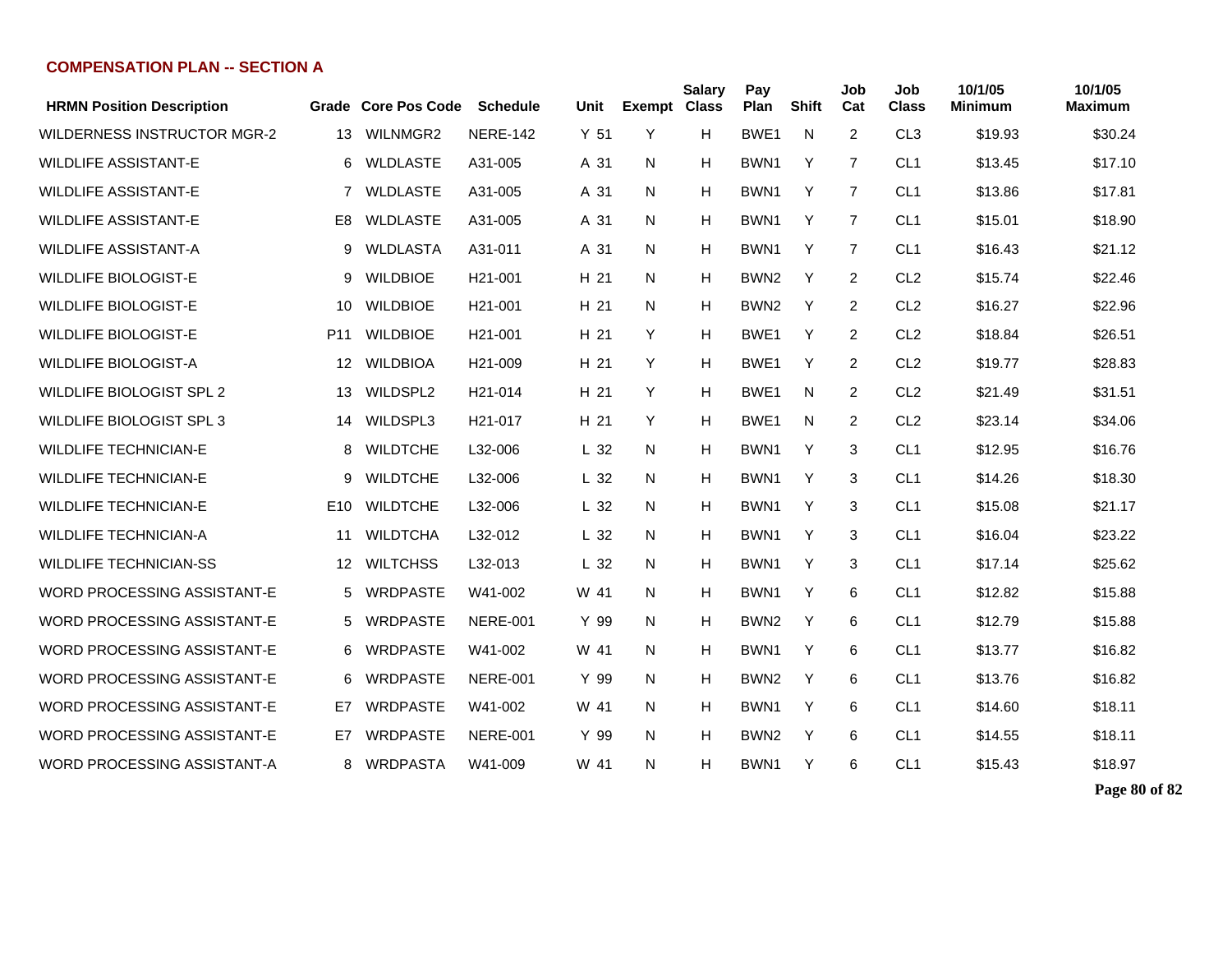| <b>HRMN Position Description</b> |                 | Grade Core Pos Code | <b>Schedule</b> | Unit            | <b>Exempt</b> | <b>Salary</b><br><b>Class</b> | Pay<br>Plan      | Shift | Job<br>Cat     | Job<br><b>Class</b> | 10/1/05<br>Minimum | 10/1/05<br>Maximum |
|----------------------------------|-----------------|---------------------|-----------------|-----------------|---------------|-------------------------------|------------------|-------|----------------|---------------------|--------------------|--------------------|
| WORD PROCESSING ASSISTANT-A      | 8               | <b>WRDPASTA</b>     | <b>NERE-004</b> | Y 99            | N             | н                             | BWN <sub>2</sub> | Y     | 6              | CL <sub>1</sub>     | \$15.41            | \$18.97            |
| <b>WORKERS COMP ASSISTANT</b>    | E8              | <b>WORCMAST</b>     | W41-008         | W 41            | N             | н                             | BWN1             | Y     | 6              | CL <sub>1</sub>     | \$15.43            | \$18.97            |
| <b>WORKERS COMP MEDIATOR-E</b>   | 13              | <b>WORCMDRE</b>     | <b>NERE-184</b> | Y <sub>23</sub> | Y             | н                             | BWE1             | N     | 2              | CL <sub>2</sub>     | \$21.94            | \$31.83            |
| <b>WORKERS COMP MEDIATOR-E</b>   | 14              | <b>WORCMDRE</b>     | <b>NERE-184</b> | Y <sub>23</sub> | Y             | Н                             | BWE <sub>1</sub> | N.    | 2              | CL <sub>2</sub>     | \$25.28            | \$36.48            |
| <b>WORKERS COMP MEDIATOR-E</b>   | P <sub>15</sub> | <b>WORCMDRE</b>     | <b>NERE-184</b> | Y <sub>23</sub> | Y             | н                             | BWE <sub>1</sub> | N.    | 2              | CL <sub>2</sub>     | \$27.95            | \$41.30            |
| <b>X-RAY TECHNICIAN-E</b>        | 8               | <b>XRAYTCHE</b>     | L32-006         | L <sub>32</sub> | N.            | н                             | BWN1             | Y     | 3              | CL <sub>1</sub>     | \$12.95            | \$16.76            |
| <b>X-RAY TECHNICIAN-E</b>        | 9               | <b>XRAYTCHE</b>     | L32-006         | L <sub>32</sub> | N             | Н                             | BWN1             | Y     | 3              | CL <sub>1</sub>     | \$14.26            | \$18.30            |
| X-RAY TECHNICIAN-E               | E10             | <b>XRAYTCHE</b>     | L32-006         | L <sub>32</sub> | N             | н                             | BWN1             | Y     | 3              | CL <sub>1</sub>     | \$15.08            | \$21.17            |
| X-RAY TECHNICIAN-A               | 11              | <b>XRAYTCHA</b>     | L32-012         | L <sub>32</sub> | N             | Н                             | BWN1             | Y     | 3              | CL <sub>1</sub>     | \$16.04            | \$23.22            |
| YOUTH AIDE-E                     | 6               | YOUTADEE            | U11-017         | $U$ 11          | N.            | Н                             | BWN1             | Y     | 5              | CL <sub>1</sub>     | \$13.64            | \$16.49            |
| YOUTH AIDE-E                     |                 | 7 YOUTADEE          | U11-017         | $U$ 11          | N             | Н                             | BWN <sub>1</sub> | Y     | 5              | CL <sub>1</sub>     | \$14.07            | \$17.06            |
| YOUTH AIDE-E                     | E <sub>8</sub>  | YOUTADEE            | U11-017         | $U$ 11          | N             | Н                             | BWN1             | Y     | 5              | CL <sub>1</sub>     | \$14.68            | \$17.66            |
| YTH CHAL ADACMY ADVISOR-E        | 9               | YTHAADVE            | U11-025         | $U$ 11          | N             | н                             | BWN1             | Y     | $\overline{2}$ | CL <sub>2</sub>     | \$16.06            | \$19.68            |
| YTH CHAL ADACMY ADVISOR-E        | 10              | YTHAADVE            | U11-025         | $U$ 11          | N.            | н                             | BWN1             | Y     | $\overline{2}$ | CL <sub>2</sub>     | \$15.69            | \$20.56            |
| YTH CHAL ADACMY ADVISOR-E        | P <sub>11</sub> | YTHAADVE            | U11-025         | $U$ 11          | N             | н                             | BWN <sub>1</sub> | Y     | $\overline{2}$ | CL <sub>2</sub>     | \$16.55            | \$21.54            |
| YTH CHAL ADACMY ADVISOR-A        | 12              | YTHAADVA            | U11-027         | $U$ 11          | N             | н                             | BWN1             | Y     | $\overline{2}$ | CL <sub>2</sub>     | \$17.50            | \$23.00            |
| YOUTH CHALLNG ACAD CADRE ADE-E   | E6              | <b>YTHCADEE</b>     | U11-003         | $U$ 11          | N             | H                             | BWN1             | Y     | 8              | CL <sub>1</sub>     | \$13.84            | \$16.43            |
| YOUTH CHALLNG ACAD CADRE ADE-A   |                 | 7 YTHCADEA          | U11-004         | $U$ 11          | N             | H                             | BWN <sub>1</sub> | Y     | 8              | CL <sub>1</sub>     | \$14.32            | \$17.30            |
| YOUTH CHALNG ACDMY SPV-1         | 8               | YOUCSPV1            | <b>NERE-005</b> | Y <sub>51</sub> | N             | н                             | BWN <sub>2</sub> | Y     | 4              | CL <sub>3</sub>     | \$14.29            | \$17.76            |
| YOUTH CHALNG ACDMY SPV-2         | 9               | YOUCSPV2            | <b>NERE-006</b> | Y <sub>51</sub> | N             | Н                             | BWN <sub>2</sub> | Y     | 4              | CL <sub>3</sub>     | \$15.24            | \$18.90            |
| YOUTH CHALNG ACDMY SPV-3         | 10              | YOUCSPV3            | <b>NERE-007</b> | Y <sub>51</sub> | N.            | н                             | BWN <sub>2</sub> | Y     | 4              | CL <sub>3</sub>     | \$15.38            | \$20.81            |
| YTH CHALLENGE ACADEMY RECR-E     | 6               | <b>YTCHAREE</b>     | U11-011         | $U$ 11          | N             | н                             | BWN <sub>1</sub> | Y     | 5              | CL <sub>1</sub>     | \$13.92            | \$16.70            |
| YTH CHALLENGE ACADEMY RECR-E     |                 | 7 YTCHAREE          | U11-011         | $U$ 11          | N             | н                             | BWN1             | Y     | 5              | CL <sub>1</sub>     | \$14.27            | \$17.25            |

**Page 81 of 82**